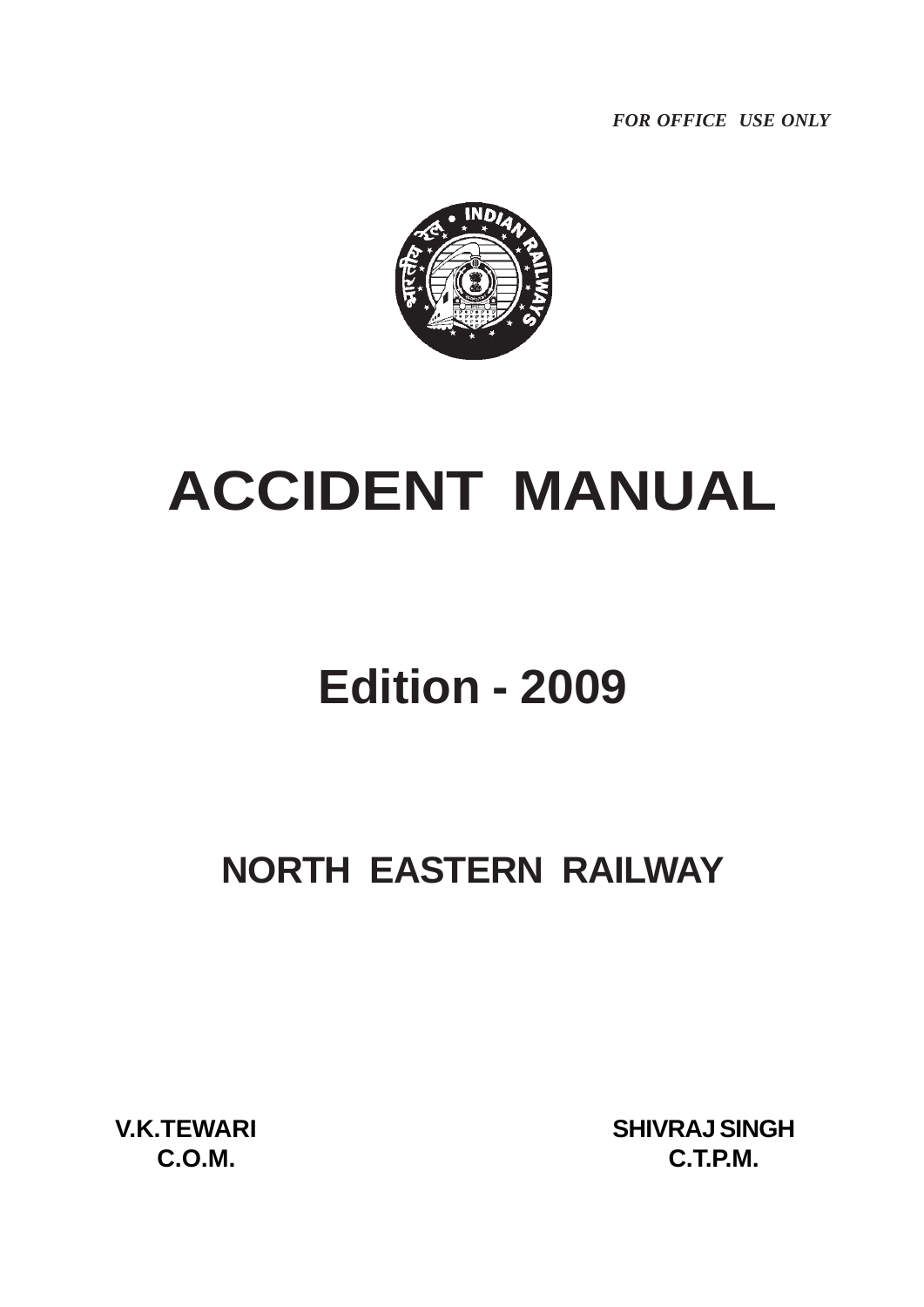## **PREFACE**

The Accident Manual is a compendium of all instructions, rules, regulations, procedures and guidelines issued from time to time on the subject of railway accidents and for safe working of trains in general. This compilation helps not only to avoid accidents but also to expedite rescue and relief operations in case of accidents.

Accident Manual should be studied carefully by all Railwaymen who are connected with train operations, maintenance of assets and should find a place in their personal equipment. The instructions contained in this Manual should be read in conjunction with General and Subsidiary Rules and other instructions issued from time to time for safe working of trains. Nothing in these rules should be read as cancelling, amending or modifying any of the General and Subsidiary Rules.

We hope that the Manual will not only act as a reference book on accidents but also help in creating safety awareness in Railwaymen.

> **V.K.Tewari C.O.M.**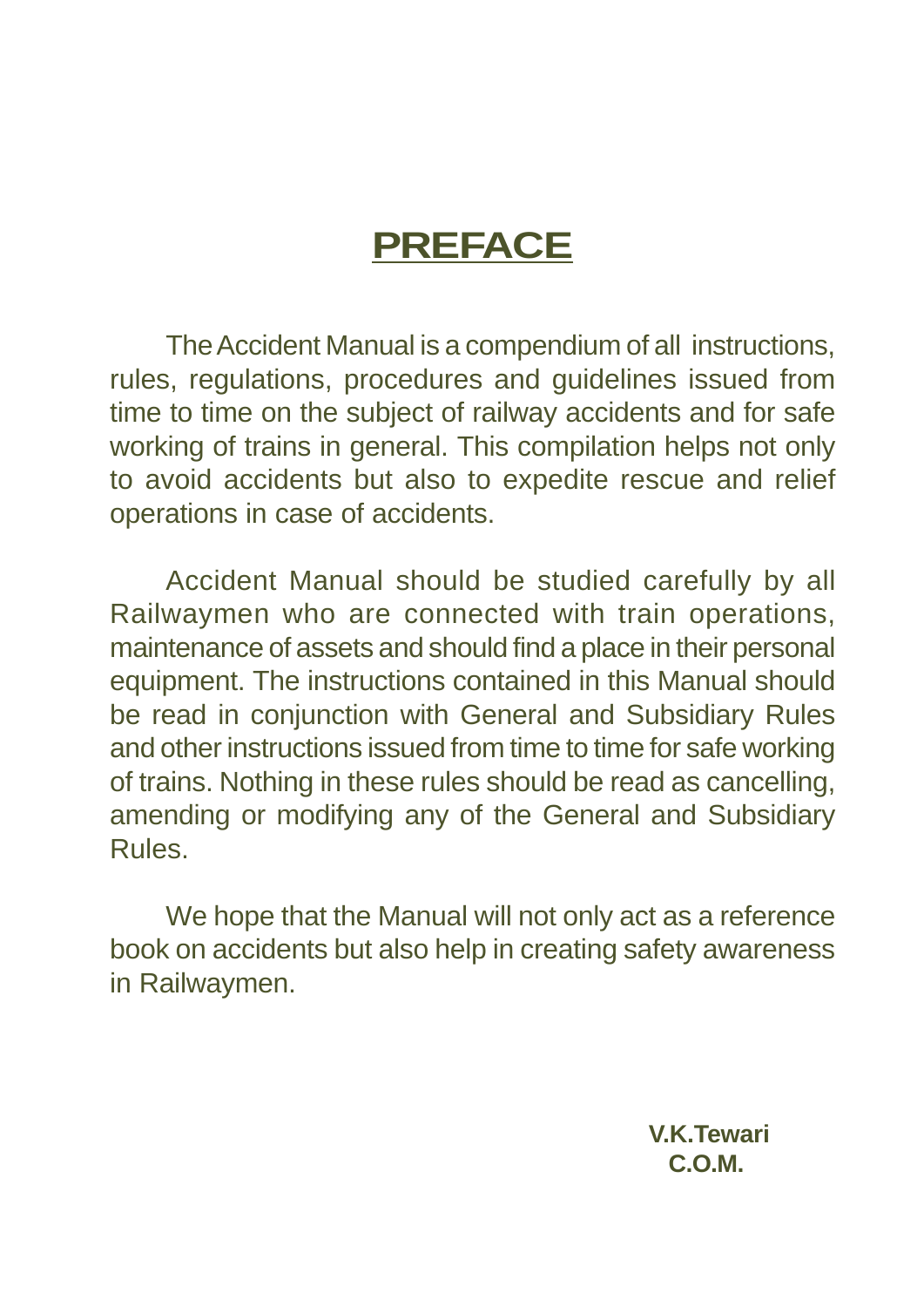### **CONTENTS**

| <b>CHAPTER</b> |                                                                                         |         | <b>PAGE</b> |
|----------------|-----------------------------------------------------------------------------------------|---------|-------------|
| I.             | - General Instructions & Statutory Provisions                                           |         | $1 - 18$    |
| II.            | - Definitions & Classification of Accidents                                             |         | 19-46       |
| Ⅲ.             | <b>Preparedness For Accident Management</b>                                             |         | 47-50       |
| IV.            | - Protection of Accident Site & Reporting of Accident                                   |         | 51-59       |
| V.             | <b>Management At Accident Site</b>                                                      |         | 60-70       |
| VI.            | Management In Control Offices & At Adjacent Stations                                    | 71-81   |             |
| VII.           | - Action To be Taken In Case of Unusual Occurences                                      |         | 82-88       |
| VIII.          | <b>Enquiries Into Accidents</b>                                                         | 89-105  |             |
| IX.            | <b>Accident Returns and Statistics</b>                                                  | 106-110 |             |
| Χ.             | <b>Accident Relief Trains &amp; Equipment</b>                                           | 111-119 |             |
|                | Appendix -I - Proforma To Be Filled In Case of Derailment                               | 120-135 |             |
|                | Appendix -II - Punishment Norms in Accident Cases                                       | 136-142 |             |
|                | Appendix-III - Ex-Gratia Payment to The Victims of<br><b>Accident/Untoward Incident</b> |         | 143         |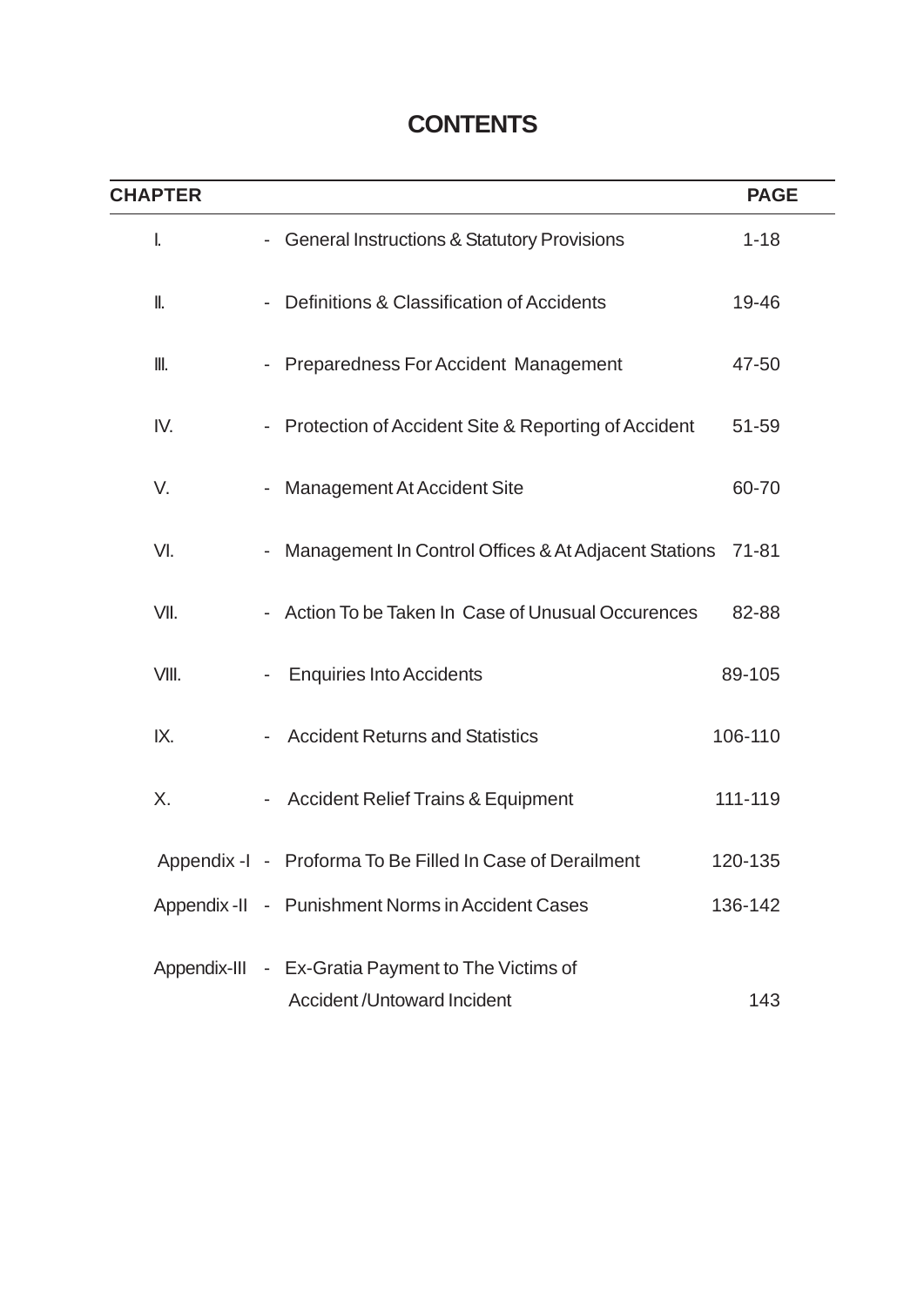#### **CHAPTER - I**

#### **GENERAL INSTRUCTIONS AND STATUTORY PROVISIONS**

#### **1 . Scope of the rules of this Accident Manual:**

- (a) These rules should be considered as subsidiary rules to GR 6.01 Nothing in these rules shall be read as canceling, amending or modifying any of the General and subsidiary rules or the instructions contained in any of the Railway Board's circulars on the subject of accidents.
- (b) Except where specially mentioned, nothing in these rules applies to Workshop Accidents which are covered by the Factories Act of 1948 and Rules made thereunder.
- (c) These rules apply throughout the Railways to all open lines, under construction and sidings-Railway, Private or Assisted – which are worked by this Railway.

#### **2. Judgement at spot according to situation :**

The provisions, guidelines and instructions in the manual have been given keeping in view the worst situation of the accident however on the spot judgements will be required to be made and emphasis to the activities may be given which may vary from situation to situation.

#### **3. Acquaintance with the Rules** :

Every Railway servant is bound by these rules and whether supplied or not with a copy of the Accident Manual, must make himself acquainted with the Rules relating to his duties and any revisions from time to time. In order that a Railway Servant may efficiently perform duties assigned to him, it is necessary that he should acquaint himself with the rules relating to duties of others also as prescribed in this Manual.

**Note**- Only important duties of Railway staff, supervisors and officials have been mentioned in this manual. Additional duties prescribed in various other circulars, rule books, manuals, codes etc. from time to time shall also be applicable to the Railway servants concerned. The change of designation or upgradation/down gradation of any post shall not generally change the duties and responsibilities as far as these are not specially changed.

**3. Upkeep of resources, equipment and communication systems –** Every Railway Servant particularly the nominated staff required to attend in emergent situation should ensure all the time the proper upkeep of resources, equipment and communication system, availability of adequate material in good working order and should attend without any delay and should not leave their HQ without prior approval.

#### **4 Distribution of the Accident Manual** :

'

Copy of the Accident Manual shall be supplied to each branch of the divisional office, each Station, Control Office, Loco shed, each office/Depot of the Permanent Way Inspector, Signal Inspector, Train Examiner, Traction Foreman,

Inspectors of Commercial and Transportation, Loco and Driving Instructors, Divisional Inspectors of Carriage and wagon, Transportation, each Accident relief train, each Railway Police Headquarters, each Guard, Driver and other Railway servants as prescribed by Railway administration time to time.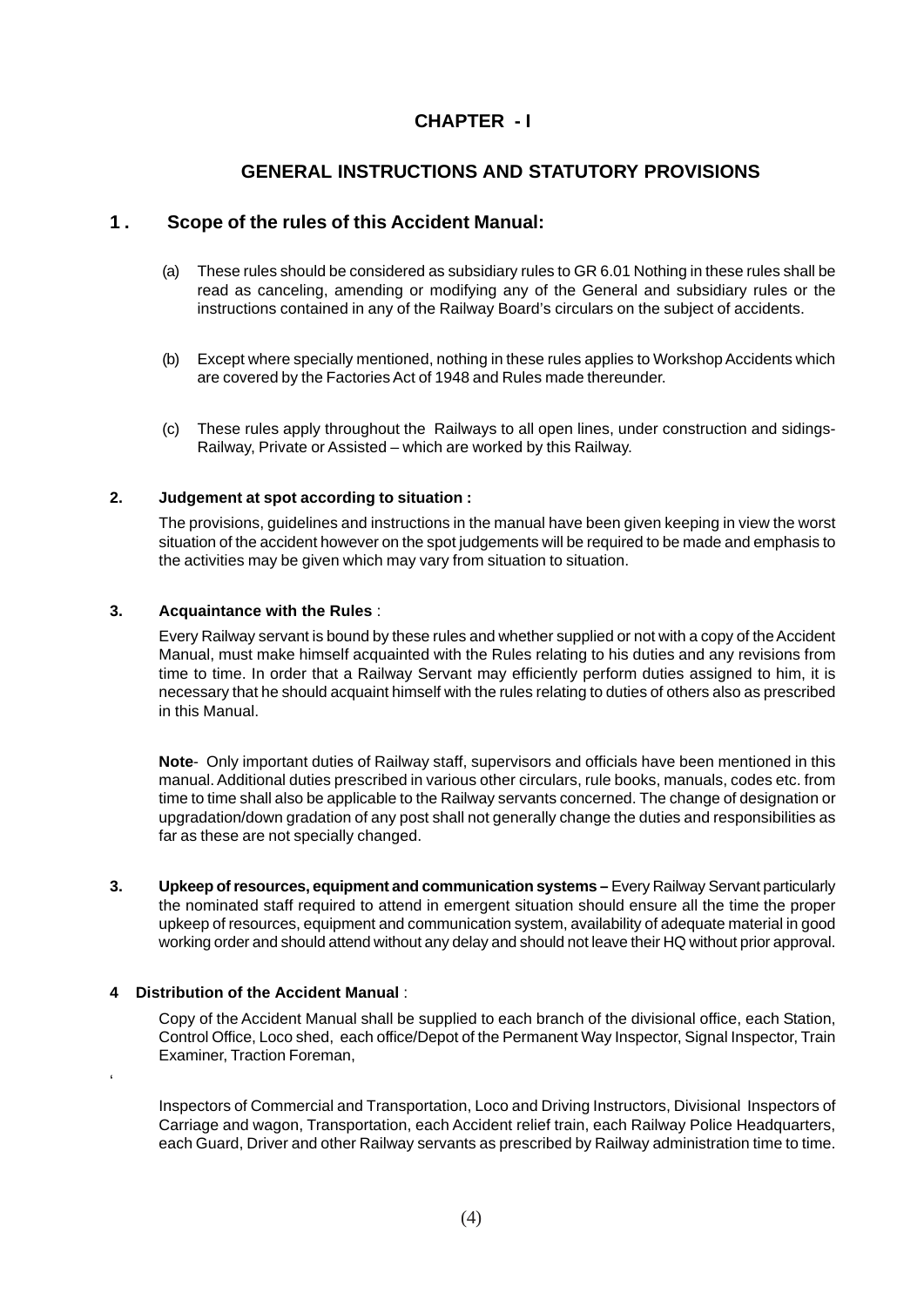#### **5. Medical Examination of Staff involved in an accident** :

Medical Officers at an accident shall examine the Driver/Motorman or any other staff connected with the safe running of trains involved in an accident to find out whether they were under the influence of alcoholic drinks, sedative or any stimulant drug and send a report to Divisional Railway Manager endorsing a copy to Chief Medical Director and Chief Safety Officer.

#### **6. Medical attention to be rendered to persons within Railway premises** :

The following guidelines should be followed for providing prompt medical attention to be rendered to persons within Railway premises.

- (i) Medical attention may be required to be rendered to persons within Railway Premises under the following conditions:-
	- (a) Where the person concerned is a bonafide passenger and is taken suddenly ill.

(b) Where the person concerned is a bonafide passenger and is injured as a result of an accident for which the Railway is not responsible.

(c) Where the person concerned is a bonafide passenger and is injured as a result of an accident for which the Railway may be responsible.

(d) Where the person concerned is a trespasser by virtue of the fact that he is not in possession of a ticket, or being in the possession of a ticket, he trespasses in the Railway areas which are prohibited to the public.

(ii) (a) In regard to item (1)(a) the railway is not legally responsible because the purchase of a ticket does not entitle the passengers to free medical attendance from the Railway enroute. The Railway staff, however should on humanitarian grounds, assist the Passenger in obtaining medical attention. In such cases, the relationship between the passenger and the doctor, whether Railway or non-railway is to be regarded as that between a patient and his medical attendant. Railway doctors attending such passengers may be permitted to recover fees as permitted under the rules.

(b) In regard to item  $(1)(b)$ , it may not be possible at the time of the accident to assess accurately, whether the Railway is responsible or not for a particular accident to an individual passenger. Moreover, it may not be possible to ascertain whether the injured person is in fact a bonafide passenger or a trespasser. The position, however, is clear on humanitarian grounds that he cannot be allowed to remain without medical attention. In such cases, also medical attention should be afforded by the Railway with a view to avoiding any misunderstanding or complications. The cost should be met in the first instance by the Railway and when circumstances warrant, it is open to the Railway to recover the charges from the party concerned.

(c) In regard to item  $(1)(c)$ , the cost will be borne by the Railway.

(d) In regard to item  $(1)(d)$ , the procedure is substantially the same as outlined in (b) and (c) above, as it may not be beyond dispute that the individual is a trespasser. The S.M. is responsible that medical aid from the humanitarian point of view is made available, but when Railway police are available, he will seek the co-operation of the nearest Railway Police official for further disposal of the case in regard to the transport to a hospital, if necessary.

(iii) The following procedure should be adopted in regard to meeting the charges which include both transport and medical bills:-

Withdrawal from station earnings may be permitted in case of an accident to meet the cost of transport of sick and wounded persons to hospitals when at small stations where ambulance is not available in accordance with item 15 of para 2425 of IRCM Vol. II 1991 edition.

(b) The transport of injured persons from a Railway dispensary to a Civil Hospital will be arranged by the Medical Department and any charges incurred in this connection will be debited to the Medical Department.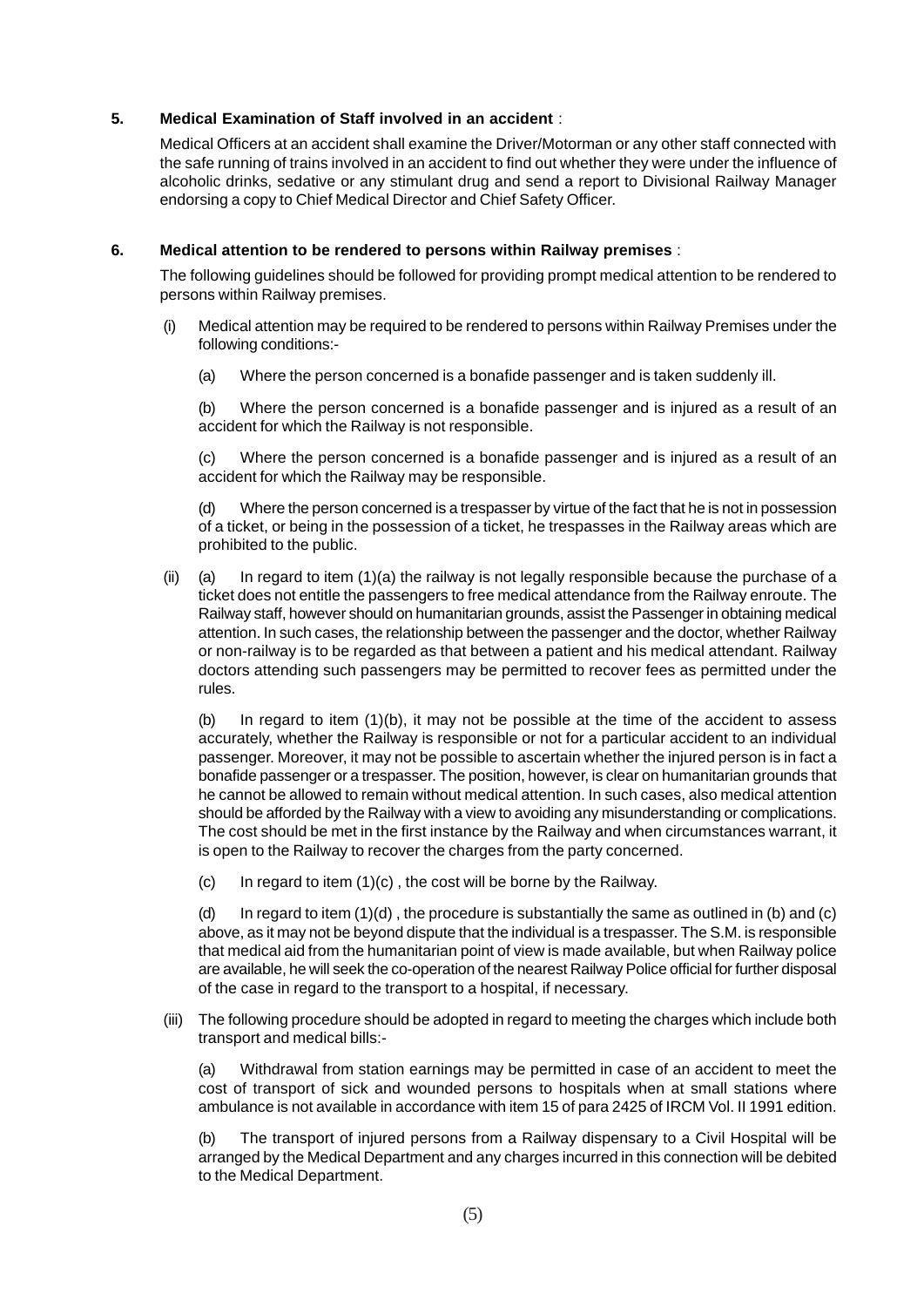(c) In regard to the professional attendance by non-Railway doctors this should be arranged by the SM. The doctors, should be advised to submit their bill in duplicate with details of the injuries treated. The SM, when he receives the bill, will forward it to the DRM with a report on the case stating whether the circumstances of the cases are such that the Railway should bear the charges or attempts made to recover them from the passenger concerned. Where the bill is recoverable from the passenger, an endeavor should be made to do so. But if this is not possible, it should be forwarded by the DRM to the Medical Officer incharge of the Division for arranging payment to the doctor through the FA & CAO. In verifying the bills, the incharge of the hospital will take into consideration the seriousness of the case, the extent of the injury sustained and the time spent by the doctors in attending on the patient.

(d) The power to waive recoveries of charges incurred on transport and medical fees in respect of a patient will be exercised by the DRM, SMs concerned should submit detailed report to the DRM and give full reason for the circumstances under which recoveries cannot be affected.

(e) In case where the transport and medical attention has been arranged by the Police in the first instance, the responsibility for meeting the cost should be that of the Police.

- (iv) To ensure prompt medical aid in all cases, the SMs, should maintain an up-to-date list of available medical facilities as prescribed in para 402 of this manual.
- (v) In all cases where a passenger or a trespasser is injured within Railway premises, the SMs or his staff should adopt the following procedure:-

(a) When passengers or any other persons sustain injuries while in the Railway premises, they should be given First Aid immediately by a qualified person and transported to the nearest hospital as soon as possible.

(b) In the event of transport not being immediately available to take the patient to the nearest hospital, action should be taken to summon the nearest Medical Practitioners.

(c) If the case is a serious one, arrange to summon medical aid from the nearest source available whether Railway, Civil, Military or Private. The patient after being rendered First Aid should be sent immediately to the nearest hospital, irrespective of the seriousness of the case, unless it is possible to summon a qualified doctor within reasonable time.

(d) A passenger or trespasser meets with a serious accident in section i.e., between two stations where no hospital is available the injured person will have to be carried by the train involved, after the patient is rendered first aid. In such cases arrangements should be made through the control phone for the nearest doctor of a Railway, Civil or Military Hospital to be available with an ambulance or stretcher to be present before the arrival of the train carrying the victim, for removal to hospital or dispensary.

(e) Even when it appears that a person is dead, a doctor should be summoned to examine the person and to give his opinion. In case the doctor finds that life is not extinct immediate medical aid will be rendered by the doctor and further action as indicated in clauses (c) and (d) of Para 5 above should be taken.

(f) The licensed porters utilised for carrying dead bodies/injured persons involved in Railway accident to the station or Hospitals may be paid at the rate of Rs. 40/- for carrying injured/dead body on a stretcher from the place of accident to Railway station, train or Hospital irrespective of distance.

#### 7. **Resources of all departments to be made available** :

Resources of all department in men and material should be promptly made available, when required for rendering assistance to passengers in clearing the line or for transshipment of traffic as well as for protection of train or block section. Every facility must be afforded to the Civil, Police and Medical Officers and the Commissioner of Railway Safety to enable them to proceed quickly to the site, in case of serious accident.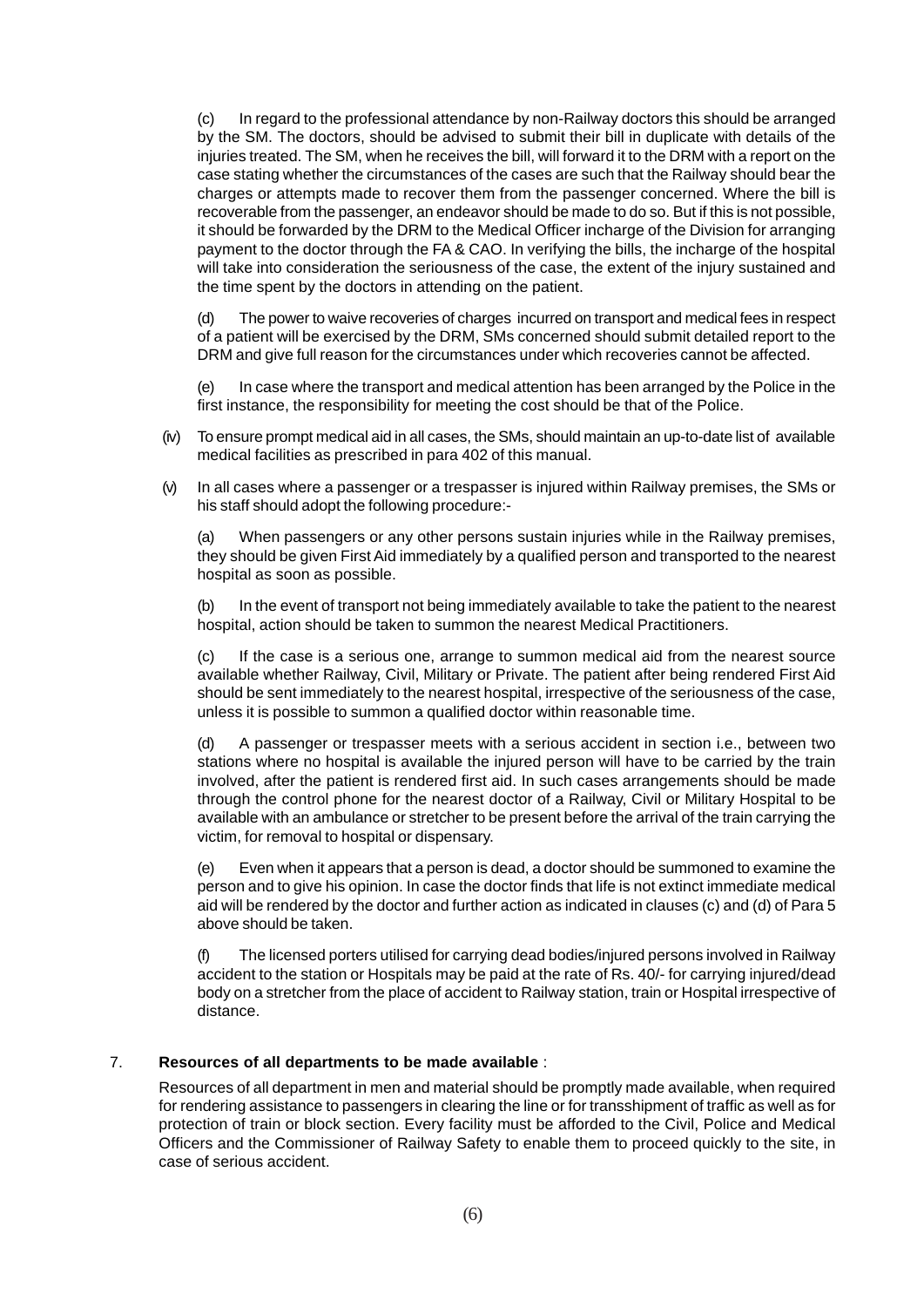#### 8.. **Every Official to Render all possible assistance** :

Each Official receiving advice of an accident shall do all that is within his power to render assistance. He should take the greatest care in carrying out his duties whether specially assigned or assumed by him automatically.

#### 9.. **Duties of Railway servant for securing Safety** :

- i Every railway servant shall :
	- (a) See that every exertion is made for ensuring the safety of the public ;

(b) Promptly report to his superior any occurrence affecting the safe or proper working of the railway which may come to his notice ; and

- (c) Render on demand all possible assistance in the case of an accident for obstruction.
- ii Every railway servant who observes
	- (a) Any signal is defective ;
	- (b) Any obstruction, failure or threatened failure of any part of the way or works;
	- (c) Any thing wrong with a train: or

(d) Any unusual circumstances likely to interfere with the safe running of trains, or the safety of the public, shall take immediate steps, such as the circumstances of the case may demand, to prevent accident; and where necessary, advise the nearest Station Master by the quickest possible means. In the case of train parting, he shall not show a stop hand signal but shall endeavour to attract the attention of the driver.or Guard by shouting, gesticulating or other means.

#### 10.. **General duties of Station Master in case of an accident** :

If the Station Master comes to know of an accident, he shall :

- i Take immediate action to protect the block section. On a double line section, he should lock the commutator of the block instrument concerned in 'train on line' position, where this can be done. He should also take steps for stopping the trains proceeding on the line other than the one on which the accident has occurred and issue caution order as may be necessary.
- ii Inform Control and specifically mention what assistance is required and record the time in the station diary at which the first information is given. If the station is not on controlled section, he should issue a telegram.
- iii Arrange for immediate despatch of the nearest medical assistance and equipment when medical aid is required.
- iv Arrange for other assistance as may be necessary to the site of accident; and
- v Report the accident to all concerned as required.

#### 11. **General duties of Guard of the train involved in an accident** :

On occurrence of an accident to his train, the Guard of the train shall immediately :-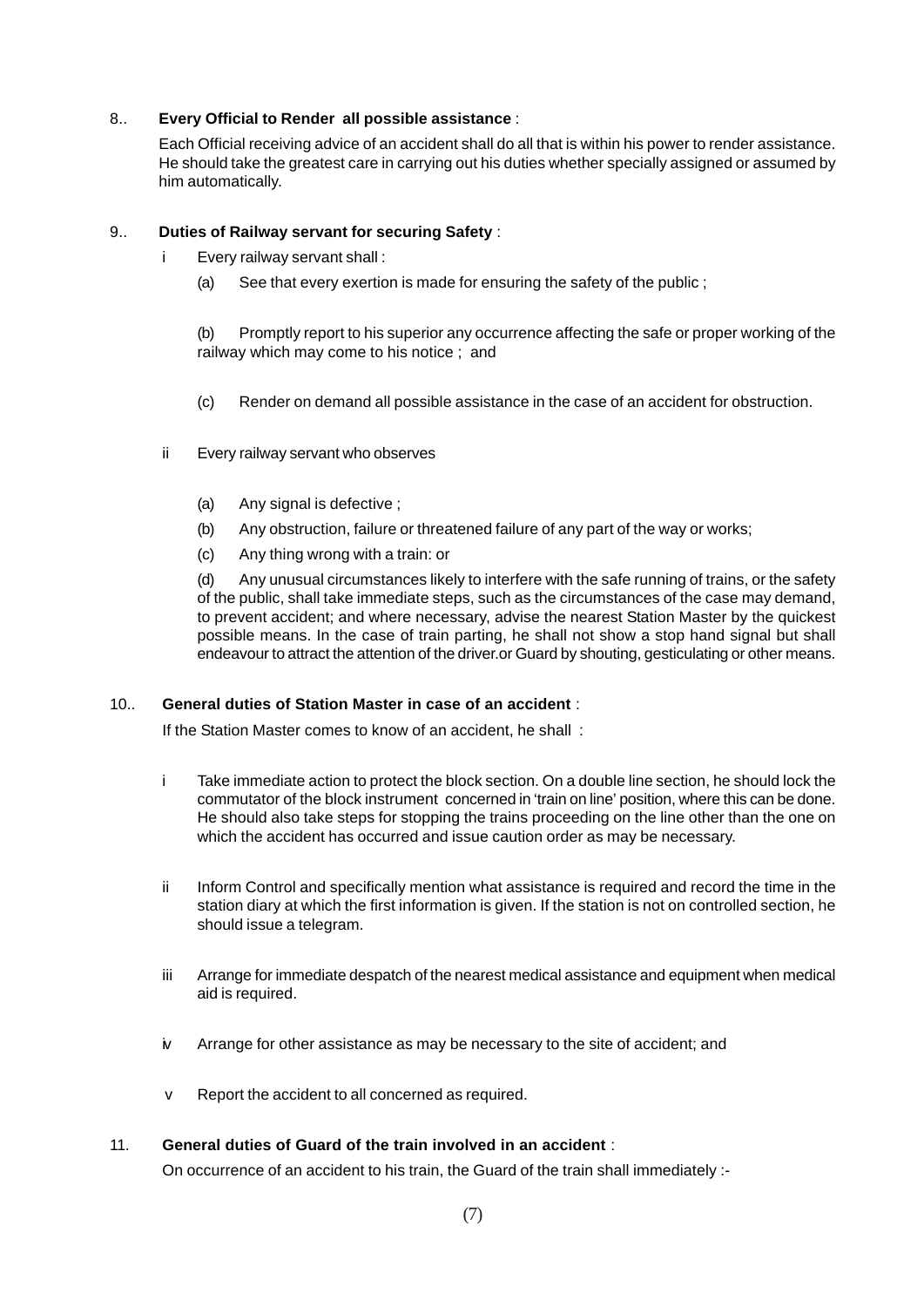- (i) Note the time of accident;
- (ii) Arrange to protect his train as per Rules in force, taking the assistance of any qualified staff, such as brakesmen, firemen, gangmen, gatemen etc.;
- (iii) Make a quick survey of the damages and casualties and the assistance required;
- (iv) Send the first information of accident to the control and to the nearest Station Master furnishing the following information. The portable telephone when available, shall immediately be used for this purpose.
	- (a) Time of accident.
	- (b) Kilometre.
	- (c) Medical Van required or not.
	- (d) ART with or without crane.
	- (e) Adjacent lines clear or not.
	- (f) Damage to rolling stock.
	- (g) Damage to track in terms of telegraphic poles.

(h) No. of dead and injured (to be obtained from the TTE/Train Supdt) or otherwise he should furnish himself (if the TTE is not available). This should later on be handed over to the Railway Doctor when he arrives for giving further details and classification of injuries. (i) He shall also intimate if OHE masts are damage giving details of damages.

- (v) On the double line section, a train passing on the other line should be stopped and the Driver and the Guard given intimation about the accident;
- (vi) Render first aid to any person injured, obtaining assistance of the railway staff doctors and/or volunteers on the train, or near the site of accident and arrange to send the information to the nearest hospital and transport of the injured to the hospital.
- (vii) He will also arrange preservation of clues.
- (viii) Remain in general charge till a senior Railway Official takes over charge.

#### 12.. **General duties of Engine crew in case of accident** :

On occurrence of an accident to a train, its crew shall:

- (i) Note the time of accident.
- (ii) Arrange to protect the front portion of the train in accordance with the rules inforce.
- (iii) Put flasher light on;
- (iv) Light the fusee if required.
- (v) Take such technical precautions as may be necessary or as prescribed by special instructions to render the locomotive safe; and
- (vi) If the section is non-controlled or Control is not working, he should detach the engine and take advice from the Guard for assistance required and reach the next station.
- (vii) Render all possible assistance to the Guard particularly in rendering first aid and in the assessment of damage to rolling stock and/or locomotive and the nature of assistance required.
- 13. **Duties of staff in the event of the Guard or Engine crew being killed or seriously injured** : In the event of any train staff becoming casualties or incapacitated, their duties shall be carried out by other available competent staff.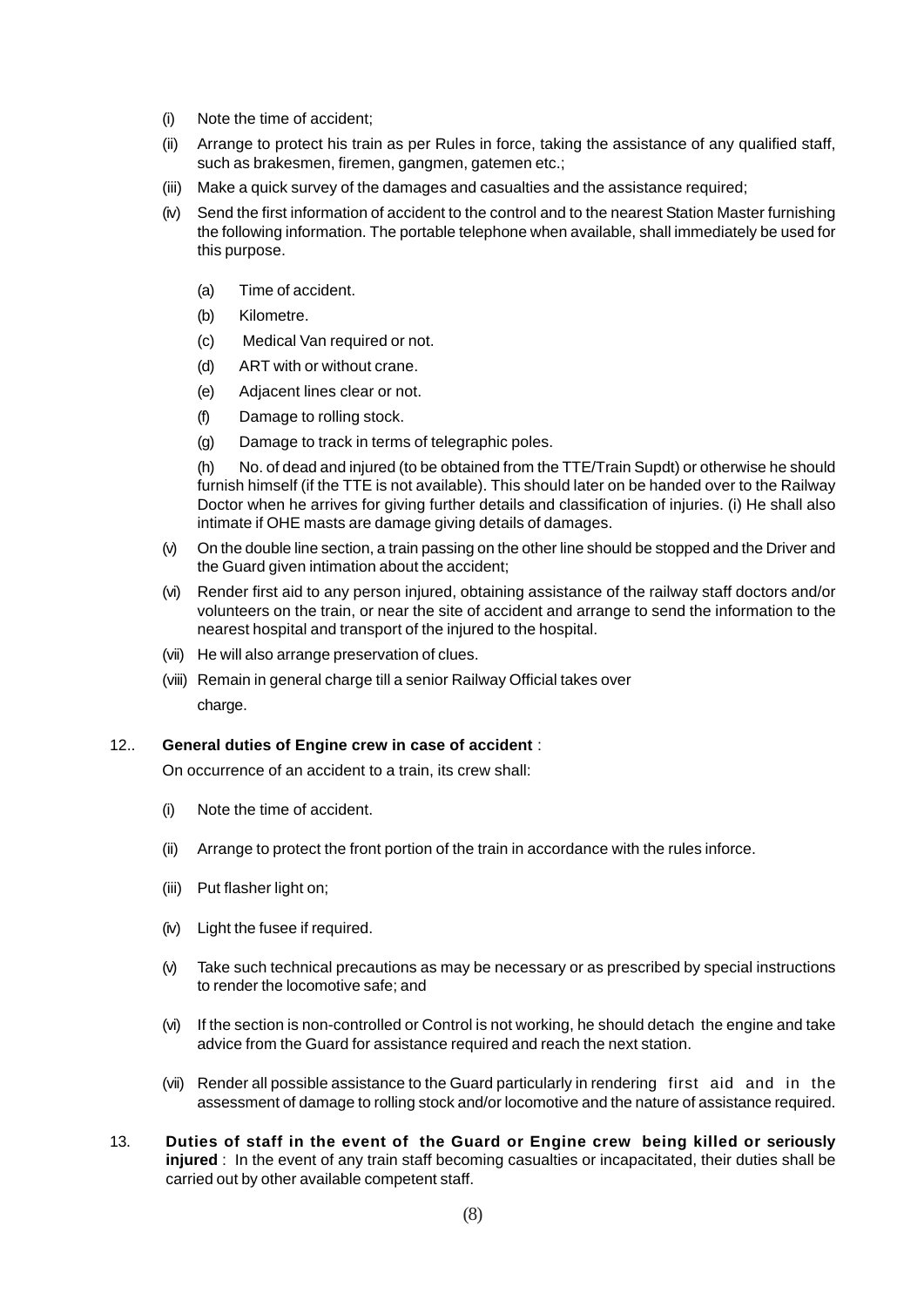#### 14.. **Duties of railway officials present** :

Till such time relief and assistance arrive and he is replaced by a more senior official, the senior most Railway official present shall take charge of the situation. He shall ensure that the accident has been reported properly to the Controller and the nearest Station Master and relief, if required is asked for and arrange to :

- (i) Collect railway men and volunteers;
- (ii) Allot duties to each as best as possible under the prevailing circumstances.
- (iii) Allot duties to Police, Military and the Railway security staff; and
- (iv) Organise relief with the assistance of volunteers.

#### 15. **Duties of Ticket Checking Staff (TTE /Conductor / TS etc., on Board) in case of Accident:-**

- (i) Immediately after an accident takes place, ticket checking staff should assist the Guard and train crew in assessing the site of accident. They should ascertain the casualties/ injuries in their respective coaches and in the unreserved compartment as well. This rough assessment should be given to the Conductor of the train, who should hand it over to the Guard for further communication to the Control without any delay.
- (ii) The train Superintendent or Conductor or Senior-Most Ticket Checking staff will allot duties to each available ticket Checking/and other on board staff/volunteers in a manner to ensure maximum help to passengers under the prevalent circumstances.
- (iii) Take action to save lives and render First aid and organise relief operation with available resources.
- (iv) Collect Railway Staff, Doctors and volunteers on the train or near the accident site for obtaining assistances.
- (v) Details of dead and injured should be obtained from the Reservation Chart,ticket held (from & to) or co-passengers. Assistance of the Police traveling in the train to be obtained also for identification.
- (vi) The following details should be collected regarding the dead and the injured:
	- (a) Tickets of the passengers travelling (from & to).
	- (b) Ticket numbers; Class.
	- $\text{Co}$  Coach number & its position from the Engine.
	- (d) Address of the passengers.
	- (e) Nature of injury (Simple, Grievous).
- (vii) He should arrange custody of luggage and other belonging. In case of injury, this should be kept by the TTE and in case of death, it should be handed over to the GRP with full details and acknowledgement obtained.
- (viii) Provide assistance to Guard in making quick assessment of assistance required.
- (ix) He should record evidence of passengers with full particulars. If some passengers are willing to give evidence later on, their names and address should also be recorded.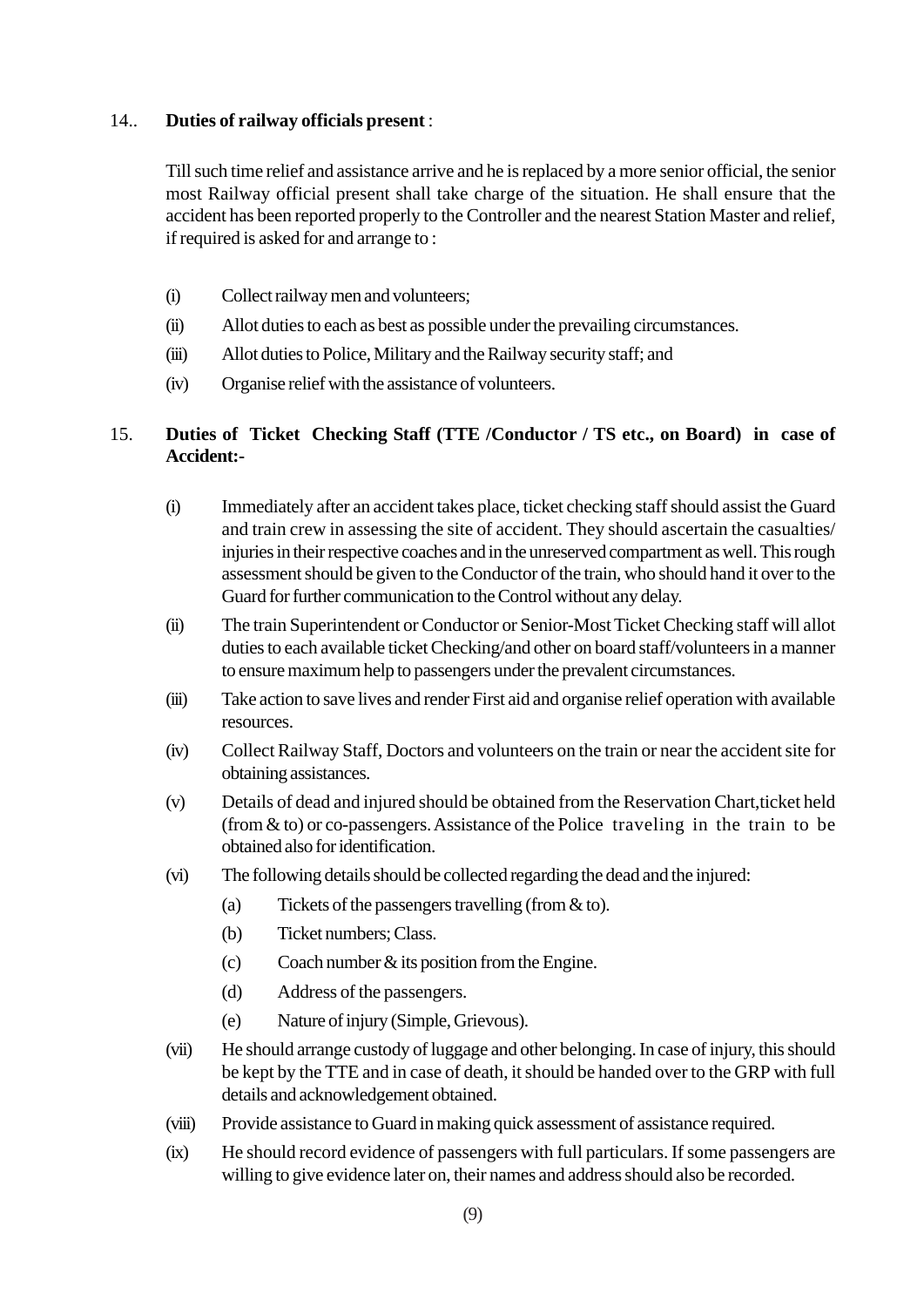- (x) He should keep record of the number of dead and injured (Simple,Grievous), if they are already transported by local people to the nearest hospital before the Railway Doctor had arrived.
- (xi) To carry out the duties assigned to him by Guard / Senior official present at the site of accident.

#### **Note :**

- (1) With regard to carriage of sick/injured persons to other Hospitals from Railway stations, the DRMs concerned should fix reasonable rates.
- (2) The SMs may engage local labour at the various rates payable to licensed portersat stations where there are no licensed porters. Where the police are available and there is any suspicion that the case is one of a trespasser, the Railway Police should be informed and after the medical aid has been rendered and the police should be asked to arrange for the disposal of the cases.
- (3) The injured person should be sent to the hospital accompanied by a Railway Police constable. In the event of a Railway Police constable not readily available, the injured person should be accompanied by any Class III Railway employee deputed by the Station Master to the Hospital after rendering First Aid.
- (4) The above instructions should not in any way create a right for the concerned persons to claim the aforesaid facilities or to claim any compensation from the RAILWAy Administration for not providing the same.

#### **STATUTORY PROVISIONS IN CASE OF ACCIDENT**

The provisions of liability of Railway administration in case of death, injury to passengers due to accident, loss of goods, notice of accident, enquiries into accidents, Penalties and offences which may cause an accident or track wrecking, endangering safety of travelling public and paying compensations, etc. have been made in various Sections of Railway Act, 1989.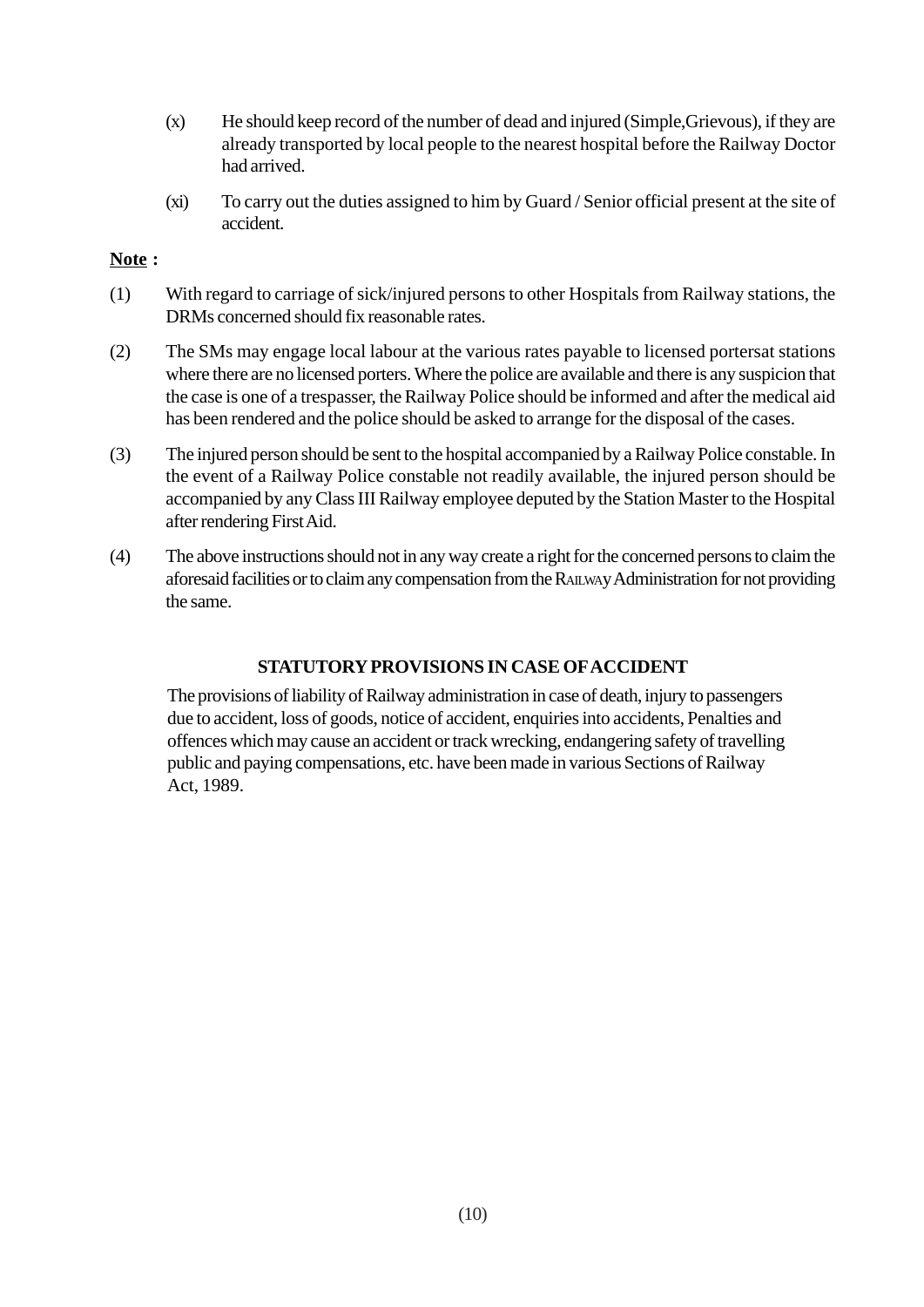#### **Extract from the Railway Act, 1989.**

#### **Commissioner of Railway Safety**

- Section 5: Appointment of Chief Commissioner of Railway Safety and Commissioner of Railway Safety: **The Central Government may appoint a person to be the Chief Commissioner of Railway Safety and such other persons as it may consider necessary to be the Commissioners of Railway Safety.**
- Section 6: Duties of Commissioner: **The Commissioner shall:-**
	- **(a) Inspect any Railway with a view to determine whether it is fit to be opened for the public carriage of passengers and report thereon to the Central Government as required by or under this Act;**
	- **(b) make such periodical or other inspections of any Railway or of any rolling stock used thereon as the Central Government may direct;**
	- **(c) make an enquiry under this Act into the cause of any accident on a Railway and**
	- **(d) discharge such other duties as are conferred on him by or under this Act.**
- Section-7: Powers of Commissioner:

**Subject to the control of the Central Government, the Commissioner, whenever it is necessary so to do for any of the purposes of this Act, may-**

- **(a) enter upon and inspect any Railway or any rolling stock used thereon;**
- **(b) by order in writing addressed to a Railway Administration, require the attendance before him of any Railway servant and to require answers or returns to such inquiries as he thinks fit to make from such Railway servant or from the Railway Administration; and**
- **(c) require the production of any book, document or material object belonging to or in the possession or control of any Railway Administration which appears to him to be necessary to inspect.**
- Section-9: Facilities to be afforded to Commissioners:

**A Railway Administration shall afford to the Commissioner all reasonable facilities for the discharge of the duties or for the exercise of the powers imposed or conferred on him by or under this Act.**

#### **Construction and Maintenance of Works**

**Section-14:** Temporary entry upon land to remove obstruction, to repair or to prevent accident.

- (1) Where in the opinion of a Railway Administration-
	- (a) there is imminent danger that any tree, post or structure may fall on the railway so as to obstruct the movement of rolling stock; or
	- (b) any tree, post, structure or light obstructs the view of any Signal provided for movement of rolling stock; or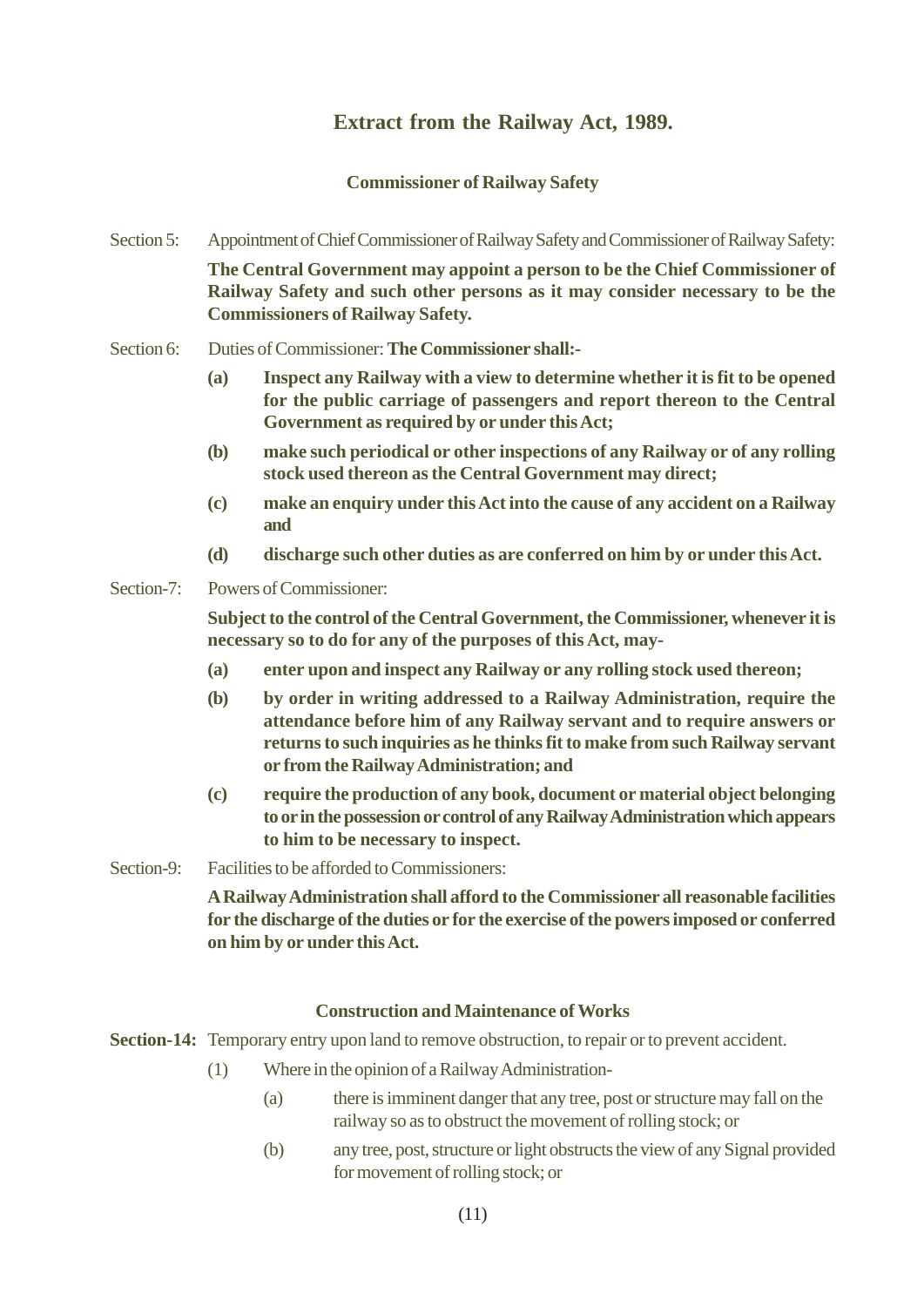(c) any tree, post or structure obstructs any telephone or telegraph line maintained by it,

it may take such steps as may be necessary to avert such danger or remove such obstruction and submit a report thereof to the Central Government in such manner and within such time as may be prescribed.

- (2) Where in the opinion of a Railway Administration-
	- (a) a slip or accident has occurred; or
	- (b) there is apprehension of any slip or accident to any cutting, embankment or other work on a Railway.

It may enter upon any lands adjoining the Railway and do all such works as may be necessary for the purpose of repairing or preventing such slip or accident and submit a report thereof to the Central Government in such manner and within such time as may be prescribed.

(3) The Central Government may, after considering the report under Sub-Section (1) or Sub-Section (2), in the interest of public safety, by order, direct the railway administration that further action under Sub-section (1) or Sub-section (2) shall be stopped or the same shall be subject to such conditions as may be specified in that order.

#### **Opening of Railways**

- **Section 24:** Temporary suspension of traffic-When an accident has occurred on a railway resulting in a temporary suspension of traffic, and either the original lines of rails and works have been restored to their original standard or a temporary diversion has been laid for the purpose of restoring communication, the original lines of rails and works so restored, or the temporary diversion, as the case may be, may, without prior inspection by the Commissioner, be opened for the public carriage of passengers, subject to the following conditions, namely:
	- **(**a) the railway servant Incharge of the works undertaken by reason of the accident has certified in writing that the opening of the restored lines of rails and works, or of the temporary diversion will not in his opinion be attended with danger to the public; and
	- (b) a notice of the opening of the lines of rails and works or the diversion shall be sent immediately to the Commissioner.

#### **Section 113. Notice of railway accident –**

**(1) Where, in the course of working a railway.-**

(a) any accident attended with loss of any human life, or with grievous hurt, as defined in the Indian Penal Code, or with such serious injury to property as may be prescribed; or

(b) any Collision between trains of which one is a train carrying passengers; or

(c) the derailment of any train carrying passengers, or of any part of such train; or give notice of the accident to the District Magistrate and Superintendent of police, within whose jurisdiction the accident occurs, the officer in charge of the police station within the local limits of which the accident occurs and to such other Magistrate or police officer as may be appointed in this behalf by the Central Government.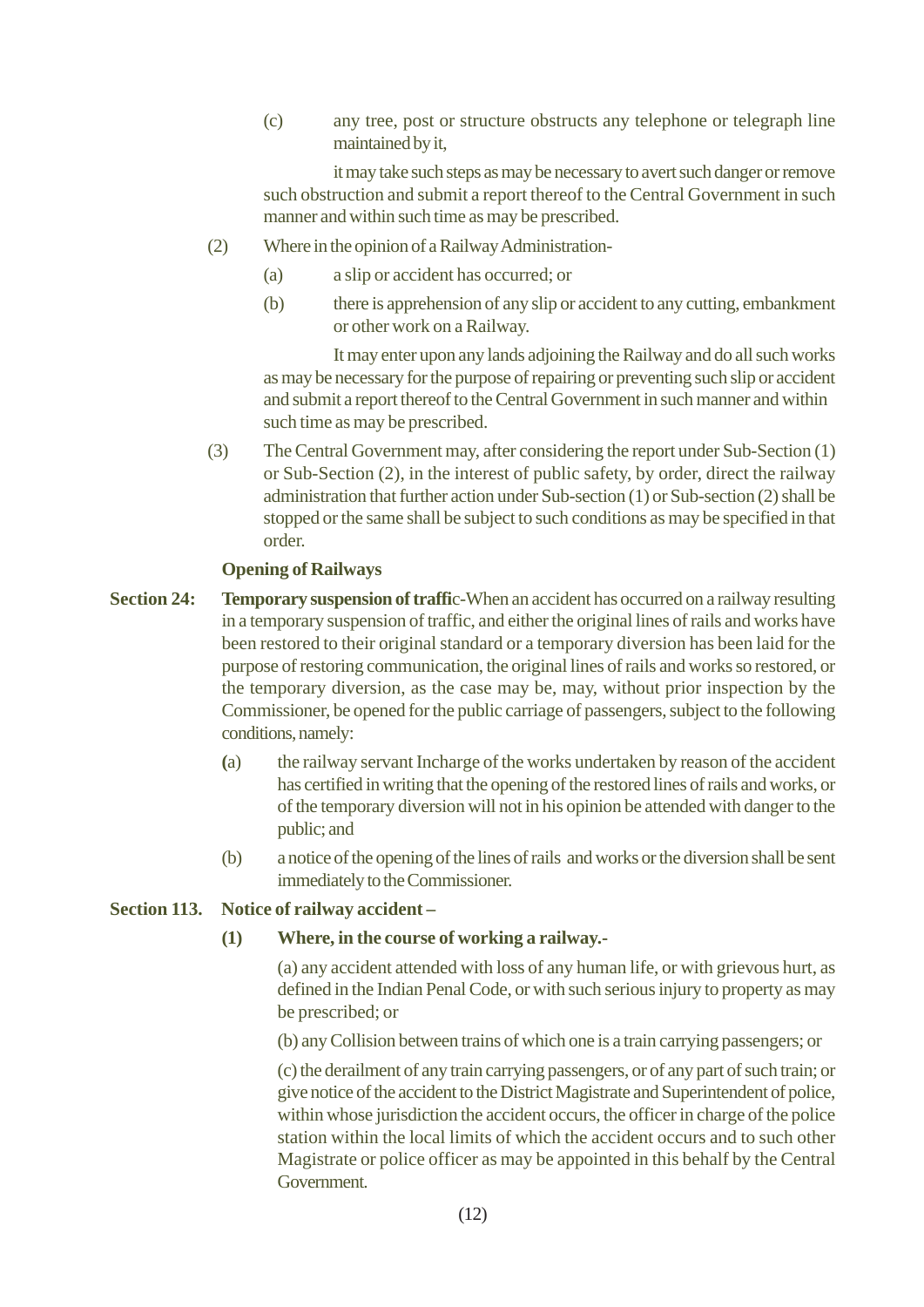(d) any accident of a description usually attended with loss of human life or with such grievous hurt as aforesaid or with serious injury to property; or

(e) any accident of any other description which the Central Government may notify in this behalf in the Official Gazette,

occurs, the station master of the station nearest to the place at which the accident occurs, or where there is no station master, the railway servant in charge of the section of the railway on which the accident occurs shall, without, delay,

(2) The railway administration within whose jurisdiction the accident occurs, as also the railway administration to whom the train involved in the accident belongs, shall without delay, give notice of the accident to the State Government and the Commissioner having jurisdiction over the place of the accident.

#### **Section 114- Enquiry by Commissioner :-**

(1) On the receipt of a notice under Section 113 of the occurrence of an accident to a train carrying passengers resulting in loss of human life or grievous hurt causing total or partial disablement of permanent nature to a passenger or serious damage to railway property, the Commissioner shall, as soon as may be, notify the railway administration in whose jurisdiction

the accident occurred of his intention to hold an enquiry into the causes that led to the accident and shall at the same time fix and communicate the date, time and place of enquiry;

Provided that it shall be open to the Commissioner to hold an enquiry into any other accident which, in his opinion, requires the holding of such an enquiry.

(2) If for any reason, the Commissioner is not able to hold an enquiry as soon as may be after the occurrence of the accident, he shall notify the railway administration accordingly.

#### **Section 115 –Enquiry by railway administration :-**

Where no enquiry is held by the Commissioner under Sub –section (1) of Section 114 or where the Commissioner has informed the railway administration under Sub- section (2) of that section that he is not able to hold an enquiry, the railway, administration within whose jurisdiction the accident occurs, shall cause an enquiry to be made in accordance with the prescribed procedure.

#### **Section 116 – Powers of Commissioner in relation to inquiries :-**

- (1) For the purpose of conducting an enquiry under this Chapter into the causes of any accident on a railway, the Commissioner shall, in addition to the powers specified in Section 7, have the powers as are vested in a civil court while trying a suit under the Code of Civil Procedure,1908, in respect of the following matters, namely :-
	- (a) summoning and enforcing the attendance of persons and examining them on oath;
	- (b) requiring the discovery and production of documents;
	- (c) receiving evidence on affidavits;
	- (d) requisitioning any public record or copies thereof from any court or office;
	- (e) any other matter which may be prescribed.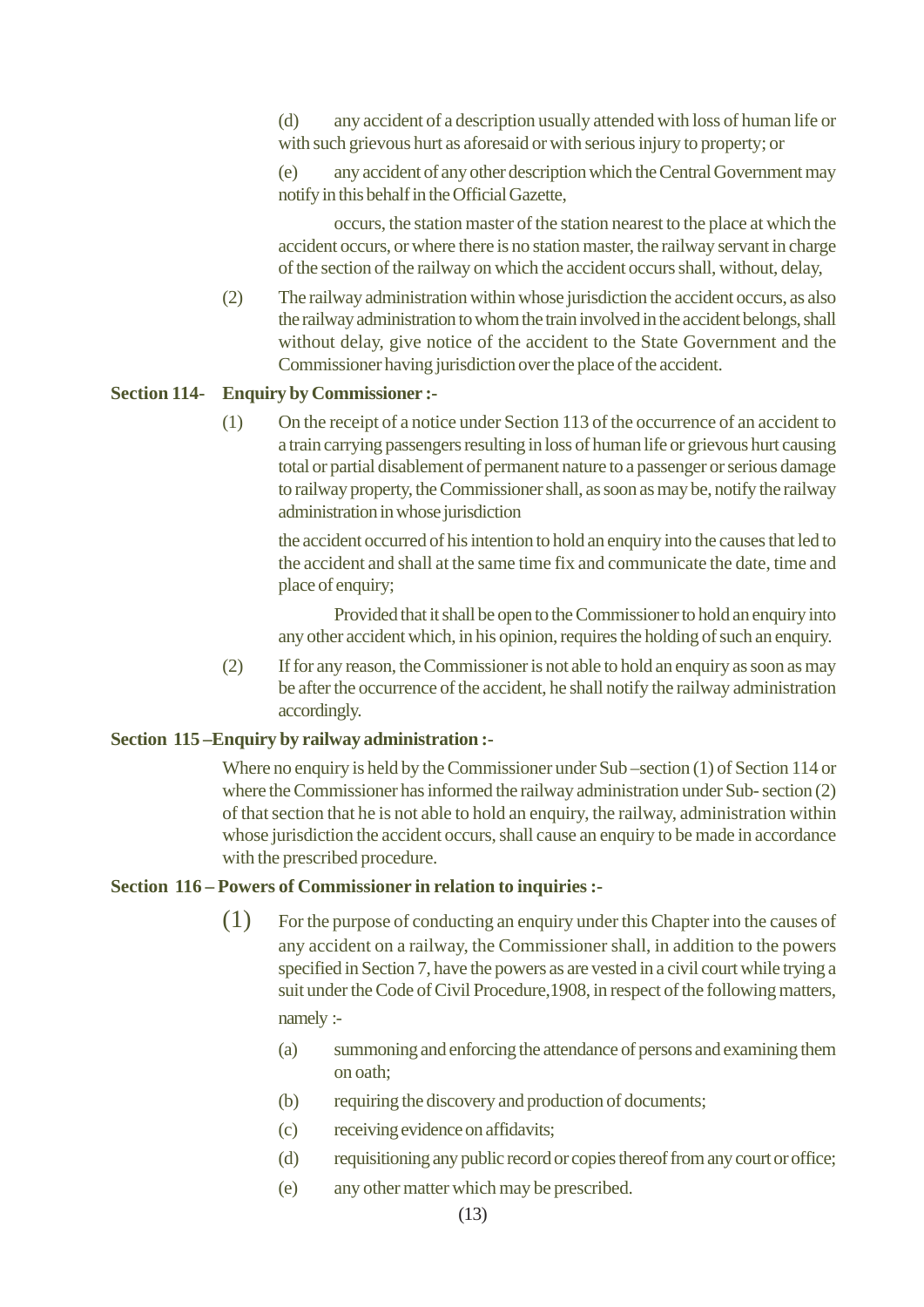- (2) The Commissioner while conducting an enquiry under this Chapter shall be deemed to be a Civil Court for the purposes of Section 195 and Chapter XXVI of the Code of Criminal Procedure,1973.
- **Section 117-** Statement made before Commissioner- No statement made by a person in the course of giving evidence in an enquiry before the Commissioner shall subject him to, or be used against him in, any civil or criminal proceeding, except a prosecution for giving false evidence by such statement.

Provided that the statement is-

- (a) made in reply to a question which is required by the Commissioner to answer, or
- (b) relevant to the subject matter of the enquiry.
- **Section 118-Procedure etc-** Any railway administration or the Commissioner conducting an enquiry under this Chapter may send notice of the enquiry to such persons, follow such procedure, and prepare the report in such manner as may be prescribed.
- **Section 119-** No Enquiry investigation etc. to be made if the Commission of Enquiry is appointed. Notwithstanding any thing contained in the foregoing provisions of this Chapter, where a Commission of Enquiry is appointed under the Commission of Enquiry Act 1952 to inquire into an accident, any enquiry, investigation or other proceeding pending in relation to that accident shall not be proceeded with, and all records or other documents relating to such enquiry shall be forwarded to such authority as may be specified by the Central Government in this behalf.
- **Section 120-Enquiry into accident not covered by Section 113-** Where any accident of the nature not specified in Section 113 occurs in the course of working a railway, the railway administration within whose jurisdiction the accident occurs, may cause such enquiry to be made into the causes of the accident, as may be prescribed.
- **Section 121-Returns-** Every railway administration shall send to the Central Government, a return of accidents occurring on its railway, whether attended with injury to any person or not, in such form and manner and at such intervals as may be prescribed.
- **Section 122-** Power to make rules in respect of matters in this Chapter-
	- (1) the Central Government may, be notification, make rules to carry out the purposes of this Chapter.
	- (2) In particular, and without prejudice to the generality of the foregoing power, such rules may provide for all or any of the following matters, namely:-
		- (a) the injury to property which shall be considered serious under clause (a) of sub-section (1) of Section 113.
		- (b) the forms of notice of accidents to be given under Section 113 and the particulars of the accident such notices shall contain;
		- (c) the manner of sending the notices of accidents, including the class of accidents to be sent immediately after the accident.
		- (d) the duties of the Commissioner, Railway administration, railway servants, police officers and Magistrates on the occurrence of an accident.
		- (e) the persons to whom notices in respect of any enquiry under this Chapter are to be sent, the procedure to be followed in such enquiry and the manner in which a report of such enquiry shall be prepared.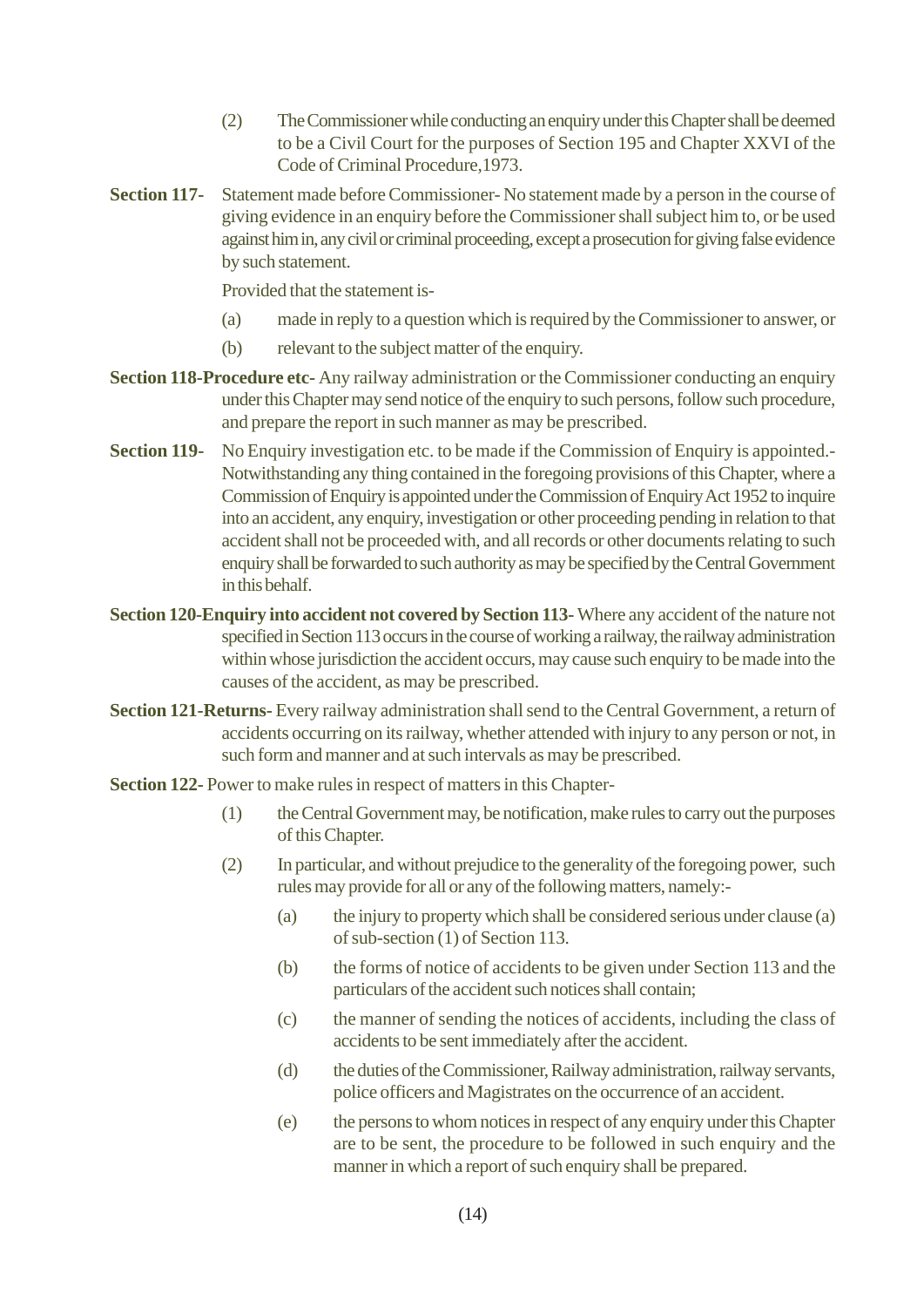- (f) the nature of enquiry to be made by a railway administration into the causes of an accident under Section 120.
- (g) the form and manner of sending a return of accidents by a railway administration under Section 121.

Liability of Railway administration for death and injury to passengers due to accidents.

**Section 123- Definitions-** In this Chapter, unless the context otherwise requires-

- (a) "Accident" means an accident of the nature described in Section 124;
- (b) "dependant", means any of the following relatives of a deceased passenger, namely:-
	- (i) the wife, husband, son and daughter, and in case the deceased passenger is unmarried or is a minor, his parent;
	- (ii) the parent, minor brother or unmarried Sister, widowed Sister, widowed daughter-in-law and a minor child of a predeceased son, if dependant wholly or partly on the deceased passenger,
	- (iii) a minor child of a pre-deceased daughter, if wholly dependant on the deceased passenger;
	- (iv) the paternal grand parent wholly dependant on the deceased passenger.
- ( c) " untoward incident" means
	- (1) (i) the commission of a terrorist act within the meaning of sub-section (1) of section 3 of the Terrorist and Disruptive Activities (Prevention) Act,1987 ( 28 of 1987); or
		- (ii) the making of a violent attack or the commission of robbery or dacoity; or
		- (iii) the indulging in rioting, shoot-out or arson,

by any person in or on any train carrying passengers, or in a waiting hall, clock room or reservation or booking office or on any platform or in any other place within the precints of a railway station; or

- (2) the accidental falling of any passenger from a train carrying passengers
- **Section 124: Extent of liability**:- When in the course of working a railway, an accident occurs, being either a Collision between trains of which one is a train carrying passengers or the derailment of or other accident to a train or any part of a train carrying passengers, then whether or not there has been any wrongful act, neglect or default on the part of the railway administration such as would entitle a passenger who has been injured or has suffered a loss to maintain an action and recover damages in respect thereof, the railway administration shall, notwithstanding anything contained in any other law, be liable to pay compensation to such extent as may be prescribed and to that extent only for loss occasioned by the death of a passenger, dying as a result of such accident, and for personal injury and loss, destruction, damage or deterioration of goods owned by the passenger and accompanying him in his compartment or on the train, sustained as a result of such accident.

#### **Explanation- For the purpose of this section 'Passenger' includes a railway servant on duty.**

**Section 124 A:**-**Compensation on account of untoward incident :-**When in the course of working of a railway an untoward incident occurs, then whether or not there has been any wrongful act, neglect or default on the part of the Railway administration such as would entitle a passenger who has been injured or the dependant of a passenger who has been killed to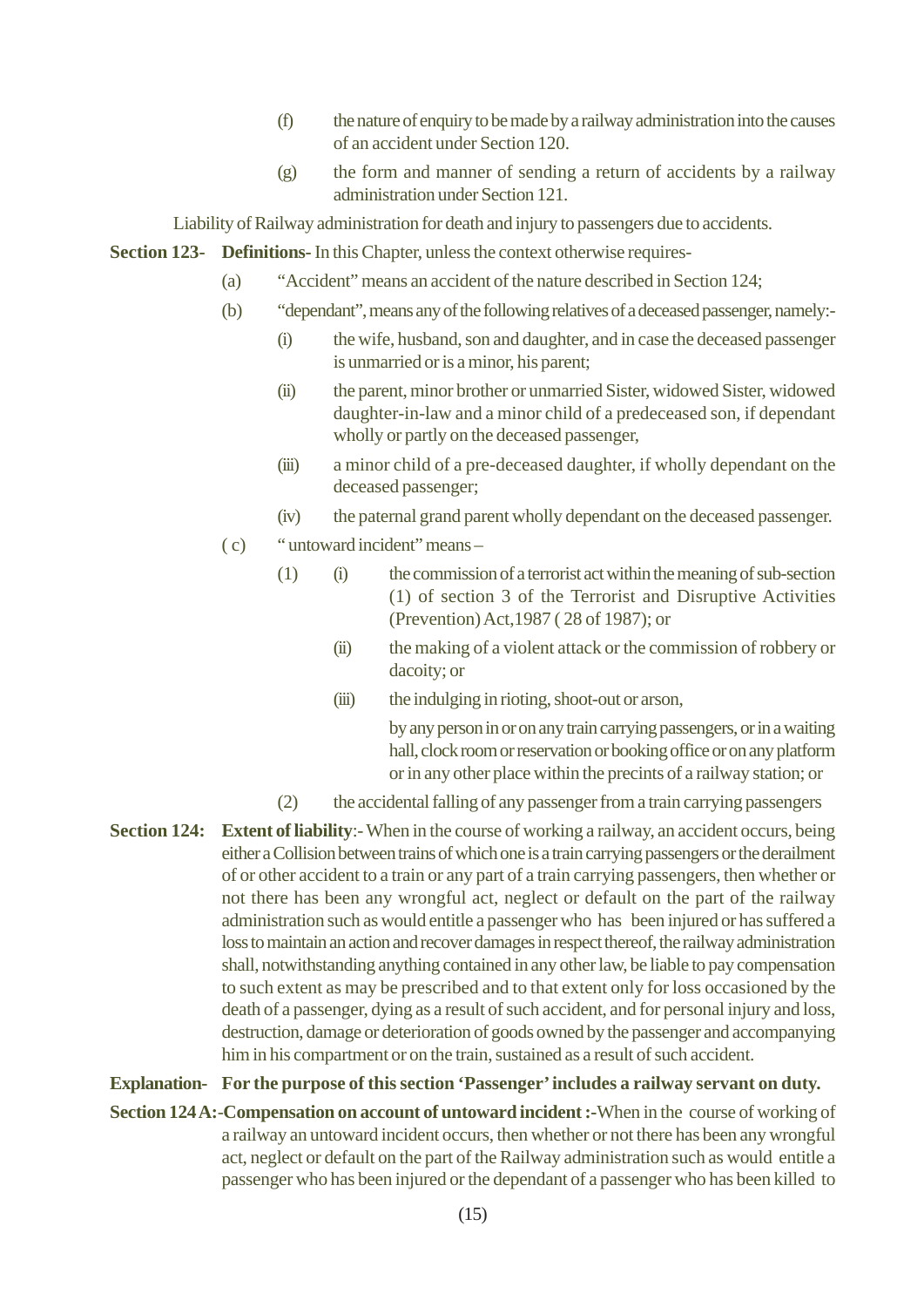maintain an action and recover damage in respect thereof, the railway administration shall , notwithstanding anything contained in any other law, be liable to pay compensation to such extent as may be prescribed and to that extent for loss occasioned by the death of, or injury to, a passenger as a result of such untoward incident :

Provided that no compensation shall be payable under this section by the Railway administration if the passenger dies or suffer injury due to –

- (a) suicide or attempted suicide by him;
- (b) self-inflected injury;
- (c) his own criminal act;
- (d) any act committed by him in a state of intoxication or insanity;
- (e) any natural cause or disease or medical or surgical treatment unless such treatment becomes necessary due to injury caused by the said untoward incident.

Explanation:- For the purpose of this section, "passenger" includes

- (i) a railway servant on duty ;and
- (ii) a person who has purchased a valid ticket for travelling, by a train carrying passengers, on any date or a valid platform ticket and becomes a victim of any untoward incident.

#### **Section 125- Application for compensation-**

- (1) An Application for compensation under Section 124 or Section 124A may be made to the Claims Tribunal
	- **a. by the person who has sustained the injury or suffered any loss, or**
	- **b. by any agent duly authorized by such person in this behalf, or**
	- **c. where such person is a minor, by his guardian, or**
	- **d. where death has resulted from the accident, by any dependant of the deceased or where such a dependant is a minor, by his guardian.**
- **(2) Every application by a dependant for compensation under this section shall be for the benefit of every other dependant.**
- **Section 126- Interim relief by Railway Administration-**
	- **(1) Where a person who has made an application for compensation under Section 125 desires to be paid interim relief, he may apply to the railway administration for payment of interim relief along with a copy of the application made under that section.**
	- (2) Where, on the receipt of an application made under Sub- Section (I) and after making such enquiry as it may deem fit, the railway administration is satisfied that circumstances exist which require relief to be afforded to the applicant immediately, it may, pending determination by the Claims Tribunal of the actual amount of compensation payable under Section 124 pay to any person who has sustained the injury or suffered any loss, or where death has resulted from the accident, to any dependant of the deceased, such sum as it considers reasonable for affording such relief, so however, that the sum paid shall not exceed the amount of compensation payable at such rates as may be prescribed.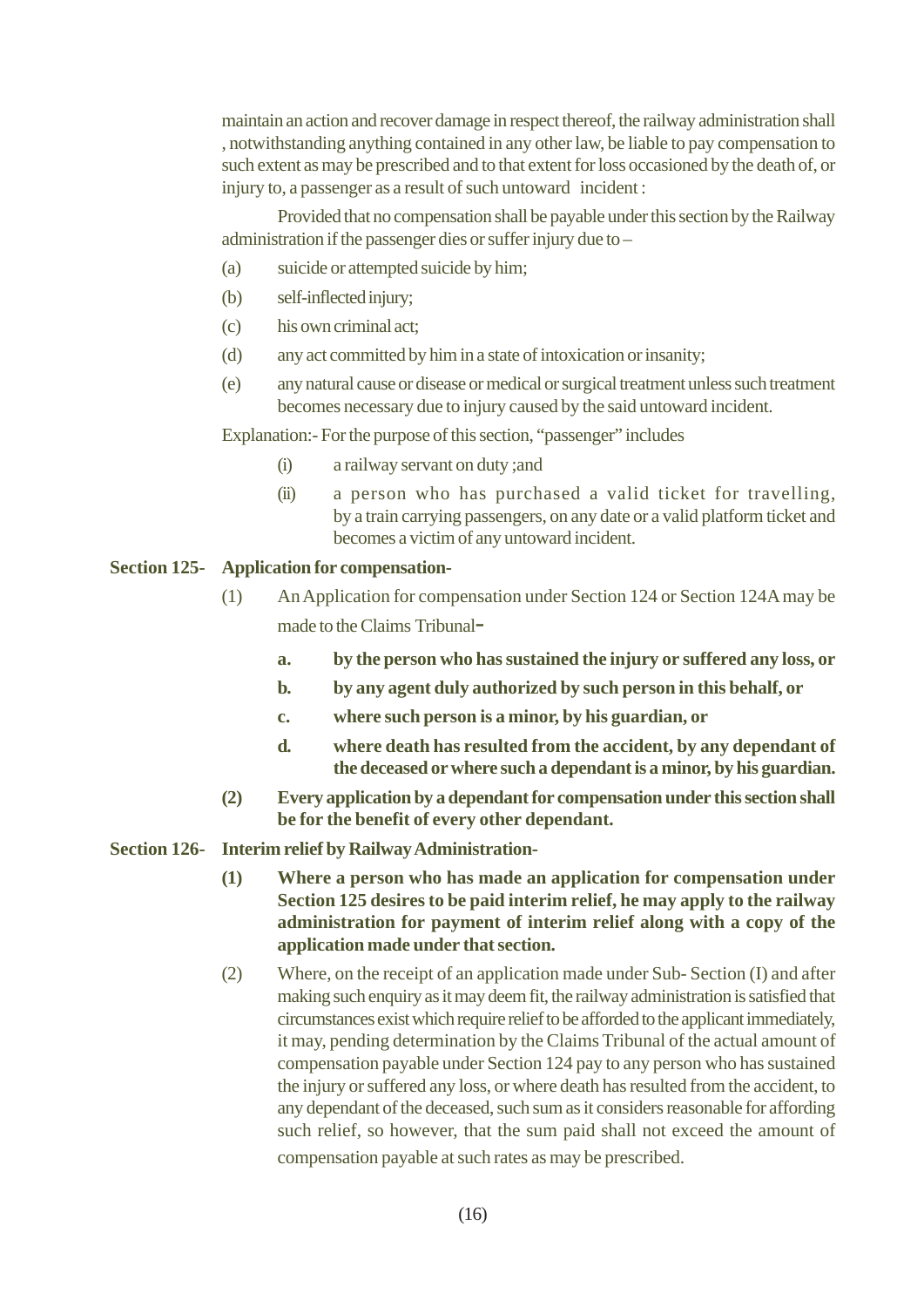- (3) The railway administration shall, as soon as may be, after making an order regarding payment of interim relief under Sub-section (2), send a copy thereof to the Claims Tribunal.
- (4) Any sum paid by the railway administration under sub-section (2) shall be taken into account by the Claims Tribunal while determining the amount of compensation payable.

#### **Section 127- Determination of compensation in respect of any injury or loss of goods-**

- (1) Subject to such rules as may be made, the rates of compensation payable in respect of any injury shall be determined by the Claims Tribunal.
- (2) The compensation payable in respect of any loss of goods shall be such as the Claims Tribunal may, having regard to the circumstances of the case, determine to be reasonable.

#### **Section 128: Saving as to certain rights-**

- (1) The right of any person to claim compensation under Section 124 shall not affect the right of any such person to recover compensation payable under the workmen's Compensation Act, 1923 (8 of 1923), or any other law for the time being in force; but no person shall be entitled to claim compensation more than once in respect of the same accident.
- (2) Nothing in Sub-section (1) shall affect the right of any person to claim compensation payable under any contract or scheme providing for payment of compensation for death or personal injury or for damage to property or any sum payable under any policy of insurance.

#### **Section 129- Power to make rules in respect of matters in this Chapter-**

- (1) The Central Government may, by notification, make rules to carry out the purposes of this Chapter.
- (2) In particular, and without prejudice to the generality of the foregoing power, such rules may provide for all or any of the following matters, namely:-
	- (a) The compensation payable for death;
	- (b) The nature of the injuries for which compensation shall be paid and the amount of such compensation.

#### **Penalties and offences**

#### **Section 145- Druckenness or nuisance- If any person in any railway carriage or upon any part of a railway-**

- (a) is in a state of intoxication; or
- (b) commits any nuisance or act of indecency or uses abusive or obscene language; or
- (c) wilfully or without excuse interfers with any amenity provided by the railway administration so as to affect the comfortable travel of any passenger,

he may be removed from the railway by any railway servant and shall, in addition to the forfeiture of his pass or ticket, be punishable with imprisonment which may extend to Six months and with fine which may extend to five hundred rupees.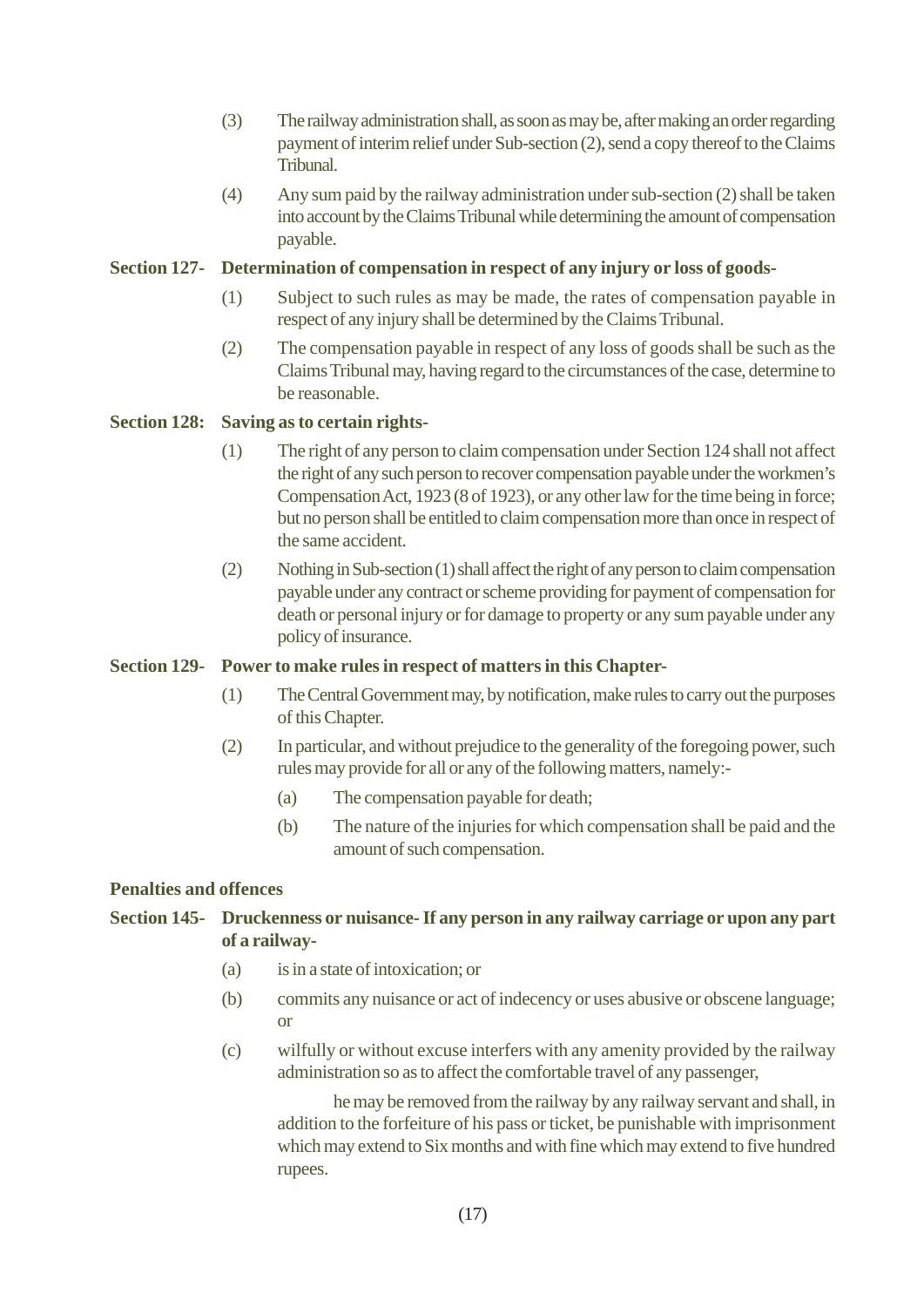Provided that in the absence of special and adequate reasons to the contrary to be mentioned in the judgment of the court, such punishment shall not be less than-

- (a) a fine of one hundred rupees in the case of conviction for the first offence; and
- (b) imprisonment of one month and a fine of two hundred and fifty rupees, in the case of conviction for second or subsequent offence.
- **Section 146:- Obstructing railway servant in his duties:-** If any person wilfully obstructs or prevents any railway servant in the discharge of his duties, he shall be punishable with imprisonment for a term which may extend to Six months or with fine, which may extend to one thousand rupees, or with both.

#### **Section 150- Maliciously wrecking or attempting to wreck a train-**

#### **(1) Subject to the provisions of Sub-section (2), if any person unlawfully-**

- (a) puts or throws upon or across any railways, any wood, stone or other matter or thing; or
- (b) takes up, removes, loosens or displaces any rail, sleeper or other matter or things belonging to any railway; or
- (c) turns, moves, unlocks or diverts any points or other machinery belonging to any railway; or
- (d) makes or shows, or hides or removes, any Signal or light upon or near to any railway; or
- (e) does or causes to be done or attempts to do any other act or thing in relation to any railway.

With intent or with knowledge that he is likely to endanger the safety of any person travelling on or being upon the railway, he shall be punishable with imprisonment for life, or with rigorous imprisonment for a term which may extend to ten years.

Provided that in the absence of special and adequate reasons to the contrary to be mentioned in the judgement of the court, where a person is punishable with rigorous imprisonment, such imprisonment shall not be less than-

- (a) three years, in the case of a conviction for the first offence; and
- (b) seven years, in the case of conviction for the second or subsequent offence.

#### **(2) If any person unlawfully does any act or thing referred to in any of the clauses of Sub-section (1)-**

- (a) with intent to cause the death of any person and the doing of such act or thing causes the death of any person; or
- **(**b) with knowledge that such act or thing is so imminently dangerous that it must in all probability cause the death of any person or such bodily injury to any person as is likely to cause the death of such person,

he shall be punishable with death or imprisonment for life.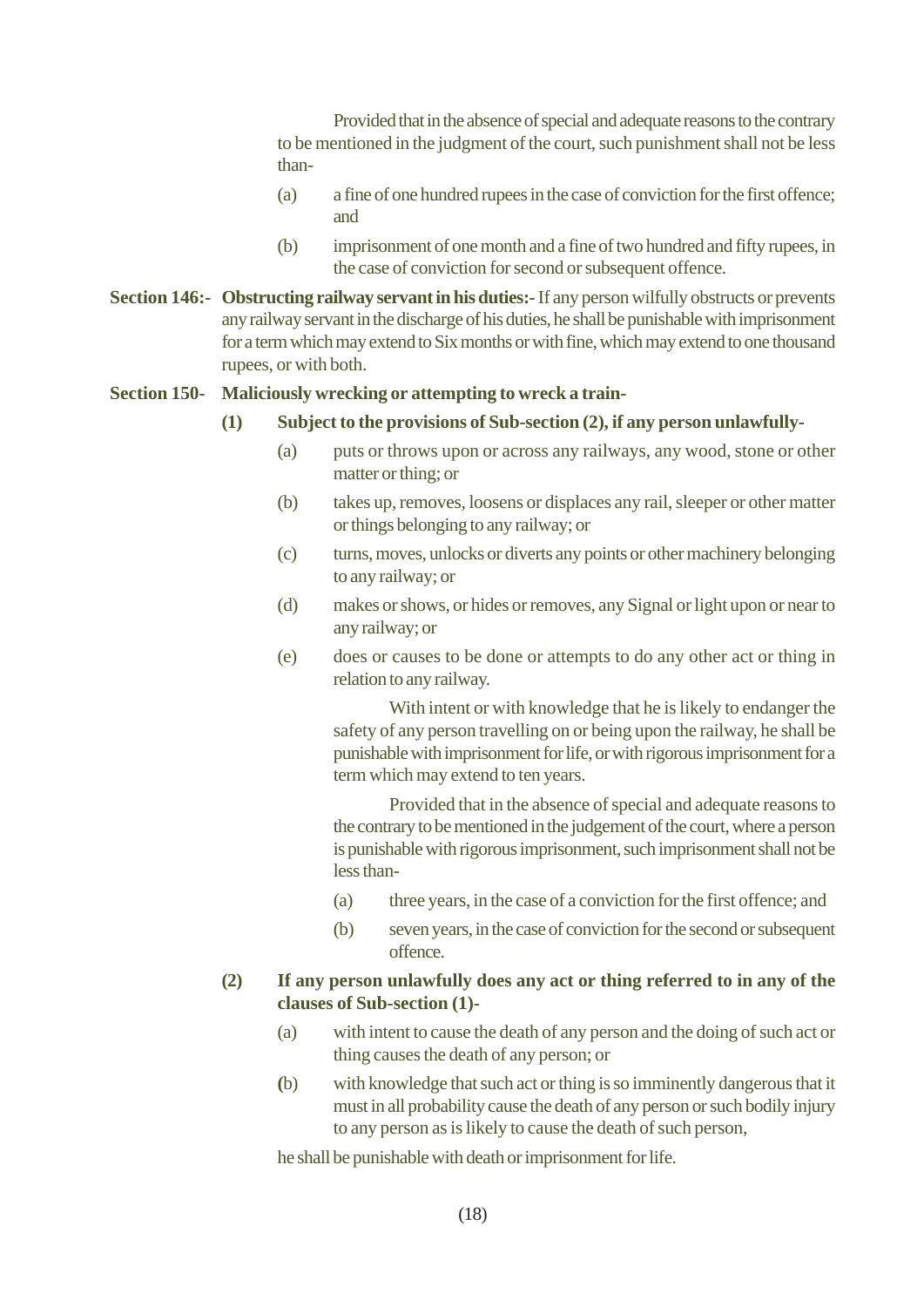#### **Section 151- Damage to or destruction of certain railway properties-**

- (1) If any person, with intent to cause, or knowing that he is likely to cause damage or destruction to any property of a railway referred to in sub-section (2), causes by fire, explosive substance or otherwise, damage to such property or destruction of such property, he shall be punishable with imprisonment for a term which may extend to five years, or with fine, or with both.
- (2) The properties of a railway referred to in Sub-section (1) are railway track, bridges, station buildings and installations, carriages or wagons, locomotives, Signalling telecommunications, electric traction and block equipments and such other properties as the Central Government being of the opinion that damage thereto or destruction thereof is likely to endanger the operation of a railway, may, by notification, specify.

#### **Section 152- Maliciously hurting or attempting to hurt persons travelling by railway-**

If any person unlawfully throws or causes to fall or strike at against, into or upon any rolling stock forming part of a train, any wood, stone or other matter or thing with intent, or with knowledge that he is likely to endanger the safety of any person being in or upon such rolling stock or in or upon any other rolling stock forming part of the same train, he shall be punishable with imprisonment for life, or with imprisonment for a term which may extend to ten years.

#### **Section 153- Endangering safety of persons travelling by railway by willful act or omission-**

If any person by any unlawful act or by any willful omission or neglect, endangers or causes to be endangered the safety of any person travelling on or being upon any railway, or obstructs or causes to be obstructed or attempts to obstruct any rolling stock upon any railway, he shall be punishable with imprisonment for a term which may extend to five years.

#### **Section 154- Endangering safety of persons travelling by railway by rash or negligent act or omission-**

If any person in a rash and negligent manner does any act, or omits to do what he is legally bound to do, and the act or omission is likely to endanger the safety of any person travelling or being upon any railway, he shall be punishable with imprisonment for a term which may extend to one year, or with fine, or with both.

#### **Section 156- Travelling on roof, step or engine of a train-**

If any passenger or any other person, after being warned by a railway servant to desist, persists in travelling on the roof, step or footboard of any carriage or on an engine, or in any other part of a train not intended for the use of passengers he shall be punishable with imprisonment for a term which may extend to three months, or with fine which may extend to five hundred rupees, or with both and may be removed from the railway by any railway servant.

#### **Section 160- Opening or breaking a level crossing gate-**

- (1) If any person, other than a railway servant or a person authorized in this behalf, opens any gate or chain or barrier set up on either Side of a level crossing which is closed to road traffic, he shall be punishable with imprisonment for a term which may extend to three years.
- (2) If any person breaks any gate or chain or barrier set up on either Side of a level crossing, which is closed to road traffic, he shall be punishable with imprisonment for a term, which may extend to five years.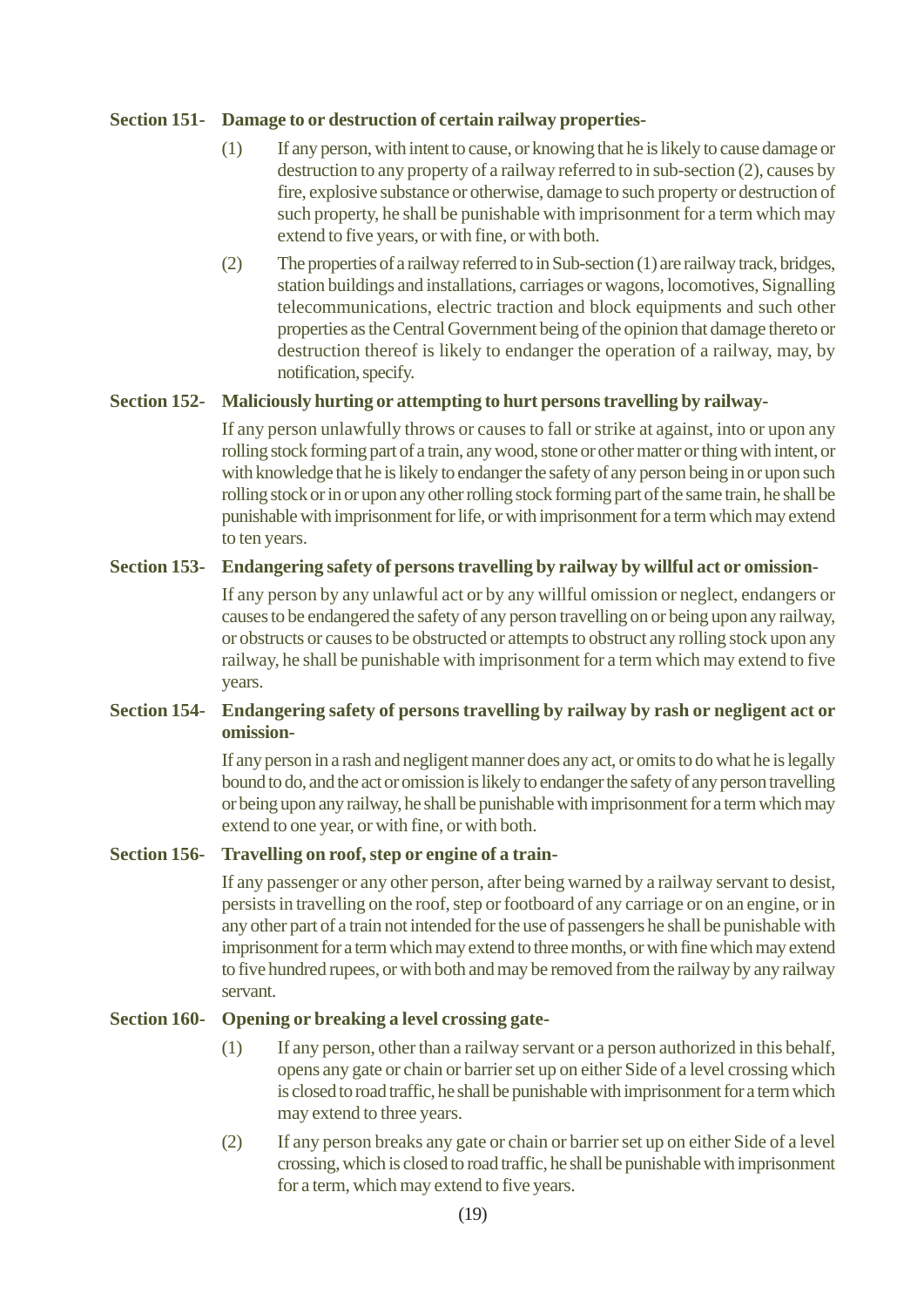#### **Section 161- Negligently crossing unmanned level crossing**-

If any person driving or leading a vehicle is negligent in crossing an unmanned level crossing, he shall be punishable with imprisonment which may extend to one year.

- **Explanation:** For the purpose of this section, "negligence" in relation to any person driving or leading a vehicle in crossing an unmanned level crossing means the crossing of such level crossing by such person.
	- (a) without stopping or caring to stop the vehicle near such railway crossing to observe whether any approaching rolling stock is in sight, or
	- (b) even while an approaching rolling stock is in sight.

#### **Section 172- Penalty for intoxication**-

If any railway servant is in a state of intoxication while on duty, he shall be punishable with fine which may extend to five hundred rupees and when the performance of any duty in such state is likely to endanger the safety of any person travelling on or being upon a railway, such railway servant shall be punishable with imprisonment for a term which may extend to one year, or with fine, or with both.

#### **Section 173- Abandoning train, etc., without authority-**

If any railway servant, when on duty, is entrusted with any responsibility connected with the running of a train, or of any other rolling stock from one station or place to another station or place, and he abandons his duty before reaching such station or place without authority or without properly handing over such train or rolling stock to another authorized railway servant, he shall be punishable with imprisonment for a term which may extend to two years, or with fine which may extend to one thousand rupees or with both.

#### **Section 174- Obstructing running of train, etc-**

If any Railway servant (whether on duty or otherwise) or any other person obstructs or causes to be obstructed or attepts to obstruct any train or other rolling stock upon a Railway-

- (a) by squatting or picketing or during any 'rail roko' agitation or 'bandh' or
- (b) by keeping without authority any rolling stock on the railway; or
- (c) by tampering with, disconnecting or interfering in any other manner with its hose pipe or tampering with Signal gear or otherwise, he shall be punishable with imprisonment for a term which may extend to two years, or with fine which may extend to two thousand rupees, or with both.

#### **Section 175- Endangering the safety of persons-**

If any railway servant, when on duty, endangers the safety of any person-

- (a) by disobeying any rule made under this Act, or
- (b) by disobeying any instruction, direction or order under this Act or the rules made thereunder, or
- (c) by any rash or negligent act or omission,

he shall be punishable with imprisonment for a term which may extend to two years, or with fine which may extend to one thousand rupees, or with both.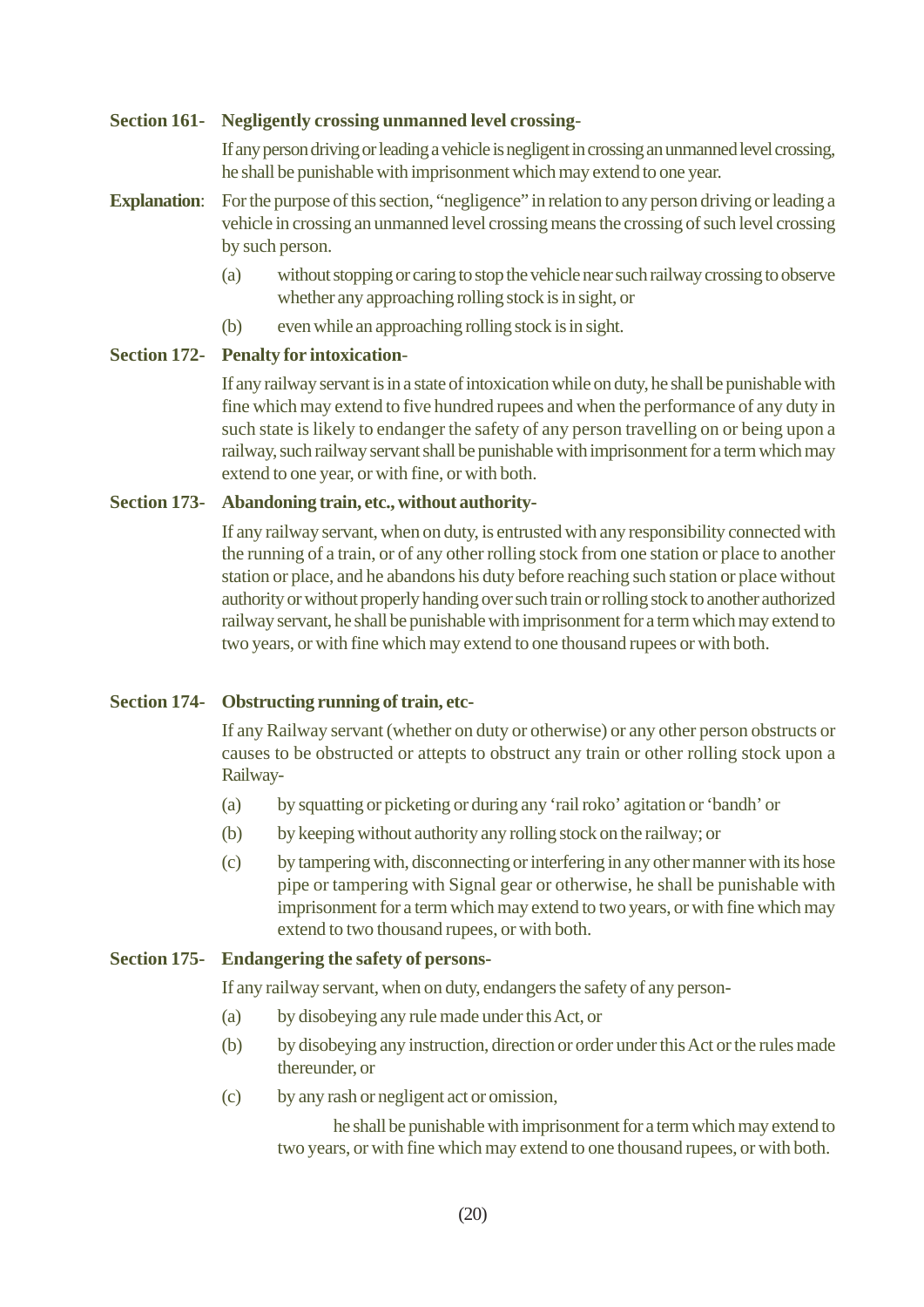#### **Section 176- Obstructing level crossing-**

If any railway servant unnecessarily-

- (a) allows any rolling stock to stand across a place where the railway crosses a public road on the level; or
- (b) keeps a level crossing closed against the public,

he shall be punishable with fine which may extend to one hundred rupees.

**Section 181- Magistrate having jurisdiction under the Act**-Notwithstanding any thing contained in the Code of Criminal Procedure,1973, (2 of 1974), no court inferior to that of a Metropolitan Magistrate or a Judicial Magistrate of the first class shall try an offence under this Act.

\*\*\*\*\*\*\*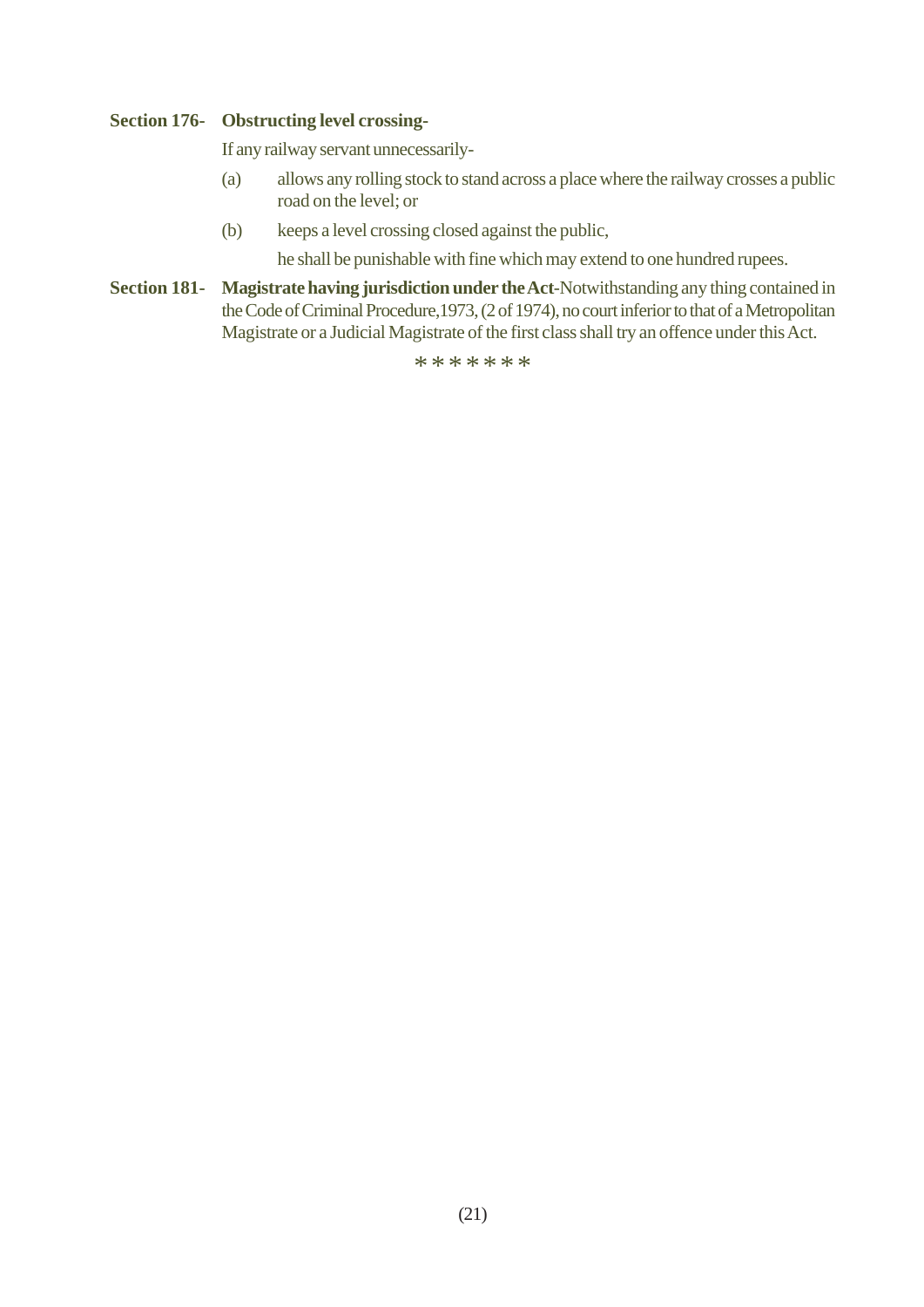#### **CHAPTER –II**

#### **DEFINITIONS AND CLASSIFICATION OF ACCIDENTS**

- **1 Train** : A train is a set of vehicles empty or loaded worked by locomotive, or any other self propelled unit, or rail motor vehicle or a single rail-motor vehicle empty or conveying passengers, livestock, parcels or goods which can not be readily lifted off the track and running under a particular number or a distinct name from fixed point of departure to a fixed destination. Part of a train shall also be treated as a train for the purpose of these definitions, classification and statistics. The train engine or any other vehicle once put on the train continues to be a part of the train until the station is reached beyond which it is not required to go on the same train. At such stations, the moment the train engine or any other vehicle is cut off the load, it ceases to be a part of the train.
- **2 Passenger train** : A train intended solely or partly for the carriage of passengers shall be treated as a passenger train. A workman's train or a ballast train or a material train or an Accident Relief train or Tower Wagon or any other train carrying workmen, or Cattle special/Military special carrying authorized escorts or similar such train shall be treated as a passenger train.
- **3 Other Trains** :All other trains not covered under "2" be termed as "other trains".
- **4 Accident** : For the purpose of Railway working, accident is an occurrence in the course of working of Railway which does or may affect the safety of the Railway, its engine, rolling stock, permanent way works, passengers or servant or which affect the safety of others or which does or may cause delay to train or loss to the Railway.

#### **5 Reportable Train Accidents**

#### **All accidents falling under the purview of Section 113 of the Indian Railway Act 1989 are termed as reportable train accidents and include followings :-**

(i) Any accident attended with loss of human life, or with grievous hurt. (ii) Any collision between trains of which one is a train carrying passengers; or (iii) The derailment of any train carrying passengers, or of any part of such train; or

(iv) Any accident which are attended with loss of human life in passenger trains involving train wrecking, or attempted train wrecking, cases of running over obstructions placed on the line, of passengers falling out of train or of fires in trains, or grievous hurt as defined in the Indian Penal Code, or serious damage to railway property of the value exceeding two crores which have not actually occurred but which by the nature of the accident might reasonably have been expected to occur, and also cases of landslides or of breach by rain or flood which causes the interruption of any important through line of communication for at least 24 hours.

#### **5A. Reporting of accidents to Railway Board:**

A telephonic advise should be relayed to nominated officer in Railway Board Office immediately after the accident in case of following category of accidents :-

(i) All consequential train accidents.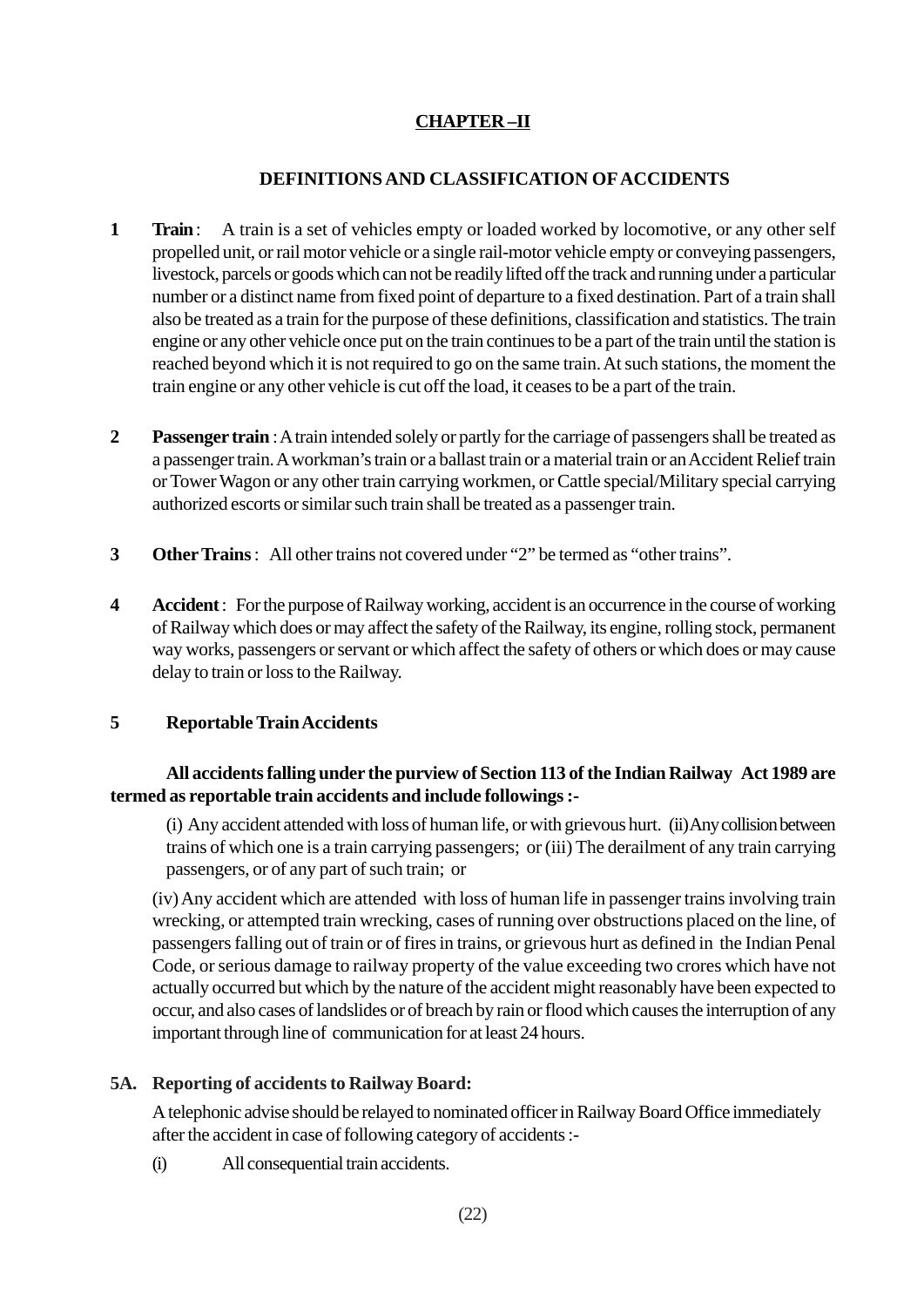- (ii) Any yard accident having serious repercussion on movement of traffic on through/main line resulting in dislocation of traffic more than the threshold value as indicated in the chart of threshold value.
- (iii) Landslides, breaches, OHE brakedown etc which result in dislocation of traffic more than the threshold value.

In addition to this, periodic (Monthly) statement of accidents in all category shall be submitted to Railway Board in prescribed proforma.

#### **6 Serious Accident**:

Accident to a train carrying passengers which is attended with loss of life or with grievous hurt to a passenger or passengers in the train, or with serious damage to railway property of the value exceeding Rs 2,00,00,000. Any other accident which in the opinion of the Chief Commissioner of Railway Safety or Commissioner of Railway Safety requires the holding of an inquiry by the Commissioner of Railway Safety shall also be deemed to be a serious accident. However, the following shall be excluded :-

- (a) Cases of trespassers run over and injured or killed through their own carelessness or of passengers injured or killed through their own carelessness; and
- (b) Cases involving persons being Railway servant or holding valid passes/tickets or otherwise who are killed or grievously injured while travelling outside the rolling stock of a passenger train such as on foot board or roof or buffer but excluding the inside of vestibules between coaches, or run over at a level crossing or elsewhere on the railway track by a passenger train, and
- (c) Level crossing accident where no passenger or Railway servant is killed or grievously hurt unless the Chief Commissioner of Railway Safety or Commissioner of Railway Safety is of the opinion that the accident requires the holding of an inquiry by the Commissioner of Railway Safety.

#### **7. Injuries**

Injuries are classified as

- (i) Grievous
- (ii) Simple

#### I. **Grievous Injuries**:

Grievous injuries as defined in Section 320 of the Indian Penal Code includes:

- (i) Emasculation
- (ii) Permanent privation of the sight of either eye,
- (iii) Permanent privation of the hearing of either ear,
- (iv) Privation of any member or joint,
- (v) Destruction or permanent impairing of the power of any member or joint,
- (vi) Fracture or dislocation of a bone or tooth,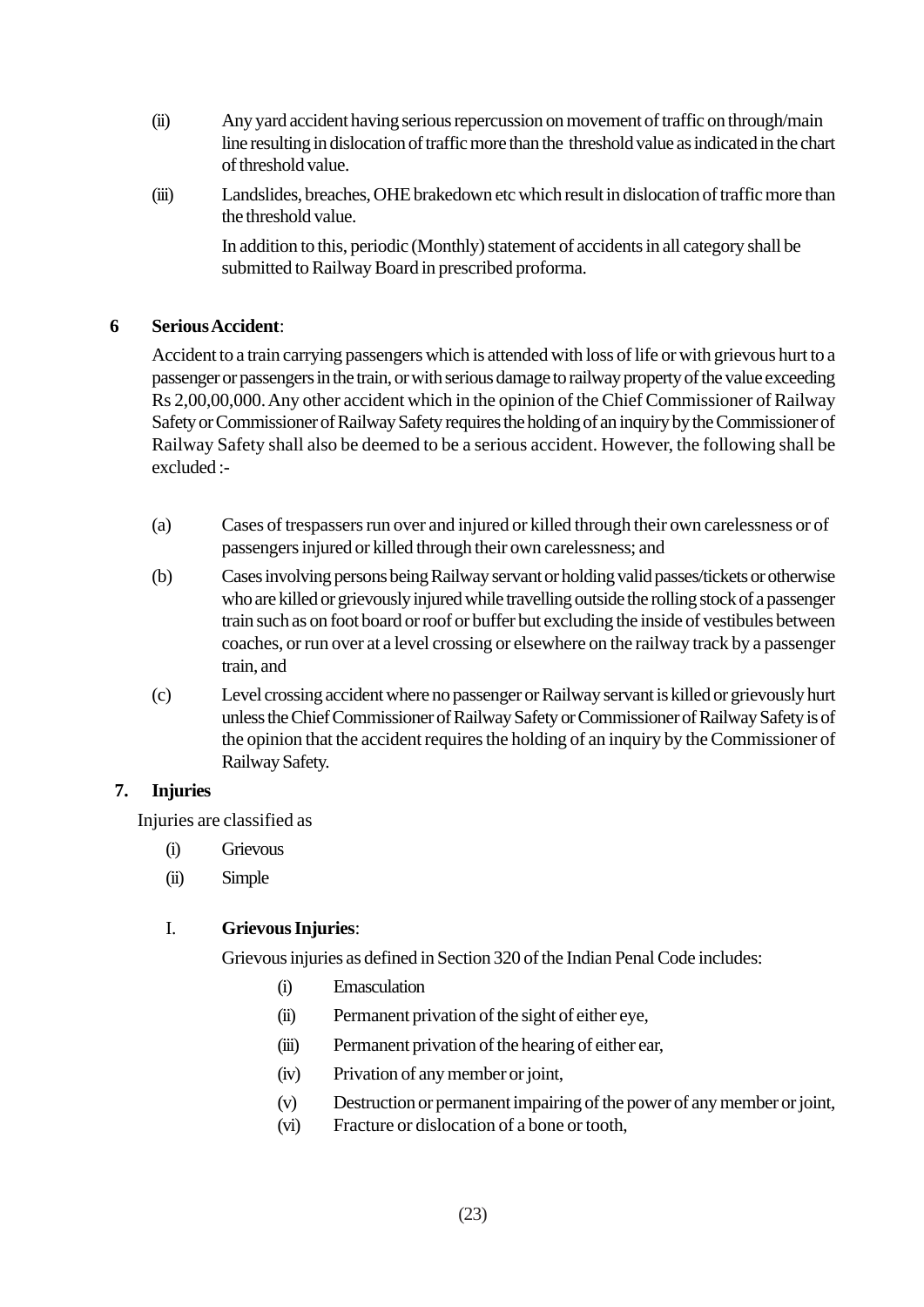(vii) Any hurt which endangers life, or which causes the sufferer to be, during the space of 20 days, in severe bodily pain, or unable to follow his ordinary pursuits.

#### II **Simple Injuries**:

- (a) A person will be considered to have incurred simple injuries if these injuries incapacitate the injured person to follow his customary vocation during 48 hours after the occurrence of the accident.
- (b) A railway servant is considered to have been injured if he/she is prevented from returning to work as a result of injuries for a period of 48 hours after the occurrence of the accident.

**NOTE**: A person is not to be considered as "injured" when the injuries received are petty abrasions or bruises or injuries which in the opinion of the reporting officer, do not incapacitate the injured person from following his customary vocation or mode of life for a period of more than two days. These are to be treated as Trivial injury and are not to be taken into account while compiling final statistics of persons injured / killed in accident.

( Railway Board's letter No. 2002/TC-III/28/3 dated : 12.06.2002 )

- **8.** Collision : Means the impact of train or trolley against another train or trolley or any vehicle or other obstruction. It does not include impact of wagons or loads due to rough shunting, unattended with casualties or only attended with negligible damage.
- **9. Derailment** : Means off loading of wheel or wheels causing detention or damage to rolling stock / permanent way.
- **10. Breach of Block Rules :** When a train enters a block section without any authority to proceed or with an improper authority to proceed, or is received on a blocked line not constituting an averted collision, or when it enters or is received on a wrong line at a station or a Catch/Slip siding or sand Hump, it constitutes Breach of Block Rules.
- **11** Averted Collisions : An averted collision is a circumstance under which but for the vigilance shown by any person or persons, a collision would have occurred, whether in the block section or within the station limits, between two trains or between a train and an obstruction.

Provided further that such an occurrence may not be treated as an "Averted Collision":

(a) If, outside the station limits, the distance between the two trains or the train and the obstruction at the time the train or trains have finally come to a stop, is 400 meters or more,

(b) If, within the station limits, there is an intervening fixed stop signal at danger governing the moving train, and compliance by the moving train, with the indication conveyed by the stop signal averted the collision between the trains or between the train and the obstruction.

- **12. Sabotage:** Means the willful tampering with any part of the working machinery of Railway with the object of rendering it inoperative, or an act intended to cause damage to Railway property, including train wrecking or attempted train wrecking.
- **13. Train Wrecking** : Means the willful obstruction of or tampering with Permanent Way or Structures or Rolling Stock resulting in an accident to a train, with or without loss of life and/or damage.
- **14. Attempted Train Wrecking :** Means the willful obstruction of or tampering with the Permanent Way or Works, Structures, Equipment or Rolling Stock which, if undetected would have resulted in an accident.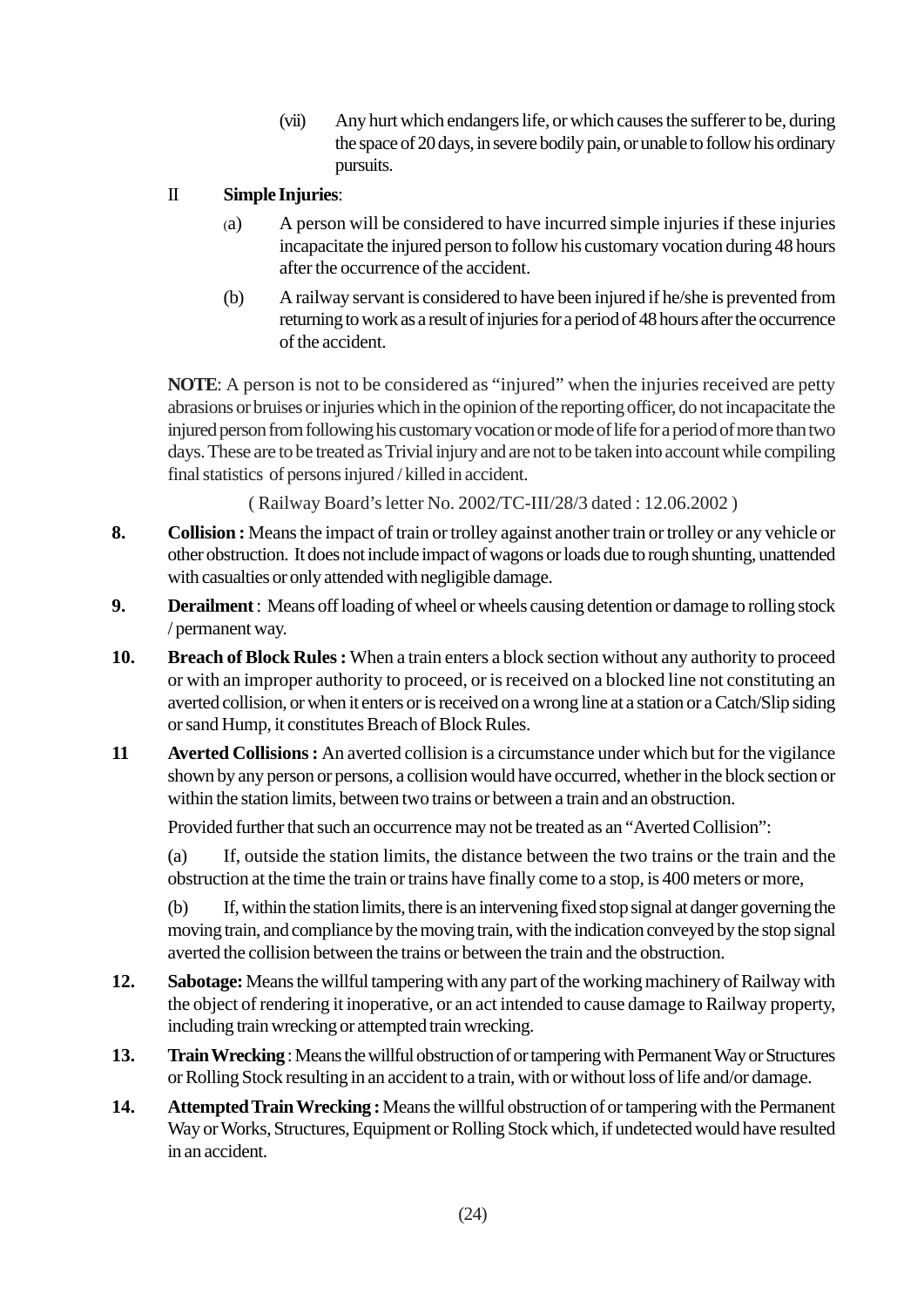- **15.** Engine Failure: An engine is considered to have failed when it is unable to work its booked train within the prescribed load from start to destination or causes a delay in arrival at destination of specified period, namely 30 minutes or more in case of passenger trains hauled by diesel electric and electric engines and 60 minutes or more in all other cases due to defective design or material or bad workmanship in shed/workshop or mismanagement by crew or bad water/fuel.
- 16. Capsized Coach / Wagon : Capsized coach/wagon is one in which all wheels are off the ground and it is resting on its side, either on the ground or against an obstruction.
- 17. Railway Disaster : The major train accidents and the natural calamities on the Indian Railway System involving heavy casuality and/or serious damage to Railway property and/or serious disruption of traffic for longer duration may be termed as Railway Disaster.
- **18. Non-Railway Disaster :** Disasters not having direct bearing on the System of Indian Railway but causing because of natural calamities like floods, earthquakes, drought, Tsunami, etc. but Railways plays an important contribution in relief, rescue and restoration operations including evacuation of public and transporting of relief material to affected area.
- **19. Train parting :** When any portion of the train while in motion, becomes detached is known as Train Parting.

#### **CLASSIFICATION OF ACCIDENTS**

- 1. Accident is classified under following heads :-
	- **I. Train Accidents.**
	- **II. Yard Accidents.**
	- **III. Indicative Accidents.**
	- **IV. Equipment Failure.**
	- **V. Unusual Incidents.**

#### **I. Train Accident** :-

Train accident is an accident that involves a train. Train accidents are further divided as :-

- (a) Consequential train accidents &
- (b) Other train accidents.

**(a) Consequential train accidents:** These include train accidents having serious repercussion in terms of human life, human injury, loss to Railway property or interruption to Rail traffic. Train accident under following classification will be termed as consequential train accidents

| Collision : |  | All cases under category of A-1 to A-4 |
|-------------|--|----------------------------------------|
|-------------|--|----------------------------------------|

Fire : All cases under category B-1 to B-4

 **Level crossing : All cases under category of C-1 to C-4**

 **Derailment : All cases under category of D-1 to D-4**

#### **II Other train accidents :**

All other accidents which are not covered under the definitions of Consequential train accidents are to be treated as "Other train accidents" All cases under category B-5, B-6. C-5 to C-8, D-5 & E-2 are to be treated as "Other train accidents."

**(c) Yard Accidents:**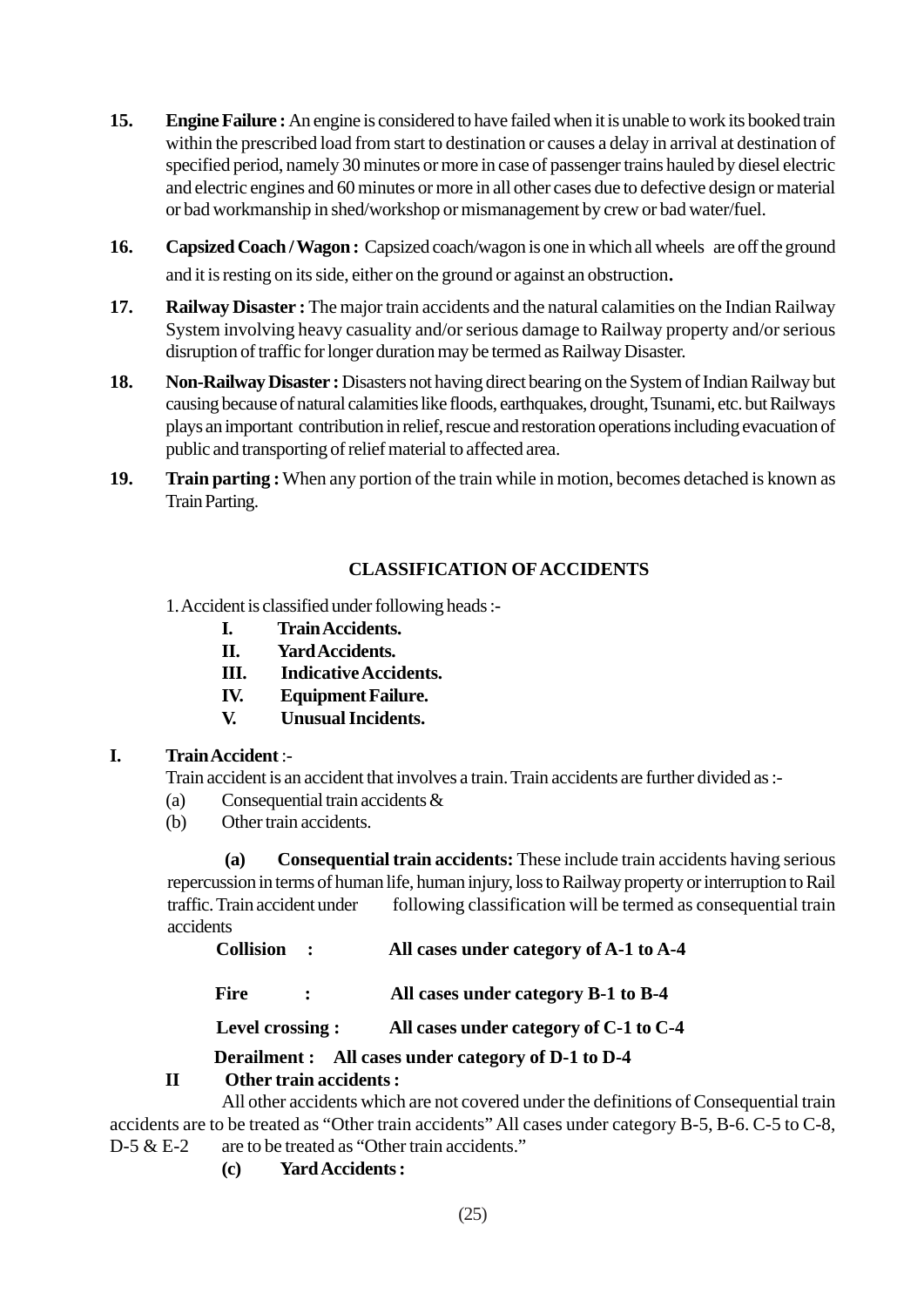All accidents that take place in a yard and does not involve a train are termed as "Yard accidents." All accidents classified under category A-5, B-7, C-9 & D-6 are to be treated as "Yard accidents."

#### **(d) Indicative Accidents :**

In real term, they are not accidents, but serious potential hazards and include all cases of train passing signal at danger, averted collisions, breach of block rules etc. Cases classified under category F-1 to F-4, G-1 to G-4, H-1 to H-2 are to be treated as "Indicative accidents."

#### **(e) Equipment failure** :

These include all failures of railway equipment i.e. failure of locomotive, rolling stock, permanent way, overhead wire, signaling  $\&$  telecommunication equipments etc. All cases classified under category J-1 to J-10, K-1 to K-7,L-1 to L-4, M-1 to M-7 are to be treated as "Equipment failure."

#### **(f) Unusual Incidents :**

These include cases related to law  $\&$  order but not resulting into the train accidents  $\&$ other incidents under classification N,P,Q,R.All cases under category N-1 to N-3, P-1 to P-3, Q-1 to Q-6 and R-1 to R-5 are to be treated as "Unusual Incidents."

#### **(g) Miscellaneous:**

This includes cattle run over, floods, breaches, landslides and any other accidents nor covered and included in foregoing classifications. All accidents classified under category E-1 are to be treated as Miscellaneous train accident.

#### **20. Threshold value for classification of accident as having serious repercussion for purpose of reporting to Railway Board:**

For the purpose of accident, threshold value is the minimum value beyond which the accident will be treated as having serious repercussion (**for classification of accident as having serious repercussion for purpose of reporting to Railway Board)** on the basis of loss to railway property or interruption to communication. It shall constitute two portions:

 **(a) Threshold value of Railway property loss** which is fixed at One lakh rupee or;

#### **(b) Threshold value of interruption to communication** –

 Partial or Total interruption to communication is equal to or more than number of hours specified against each cell.

| Interruption    | $BG-A, B, C$ or $\vert$ | BG-D, E Spl or                          | BG-E, MG-S or       |
|-----------------|-------------------------|-----------------------------------------|---------------------|
|                 |                         | $DSpl.$ (in hours) $MG-Q, R(in$ (hours) | NG route (in hours) |
| Total           |                         |                                         |                     |
| or              | or                      | or                                      | Ωľ                  |
| Total + Partial |                         |                                         |                     |
|                 |                         |                                         |                     |

Duration of 'interruption' is defined as duration from the time of accident till starting of first Commercial train (Goods or Passenger) on line clear from adjacent station for movement over the affected line in that section.

Note:- First commercial train should start on line clear from adjacent station for movement over the affected line within 30 minutes after Track/OHE fit. Cases of movement of Commercial Train after 30 minutes shall be categorized as 'delay' in restoration of traffic. In case there is no 'Commercial Train' available to be run on that section after Track fit /OHE fit, an exception shall be made on the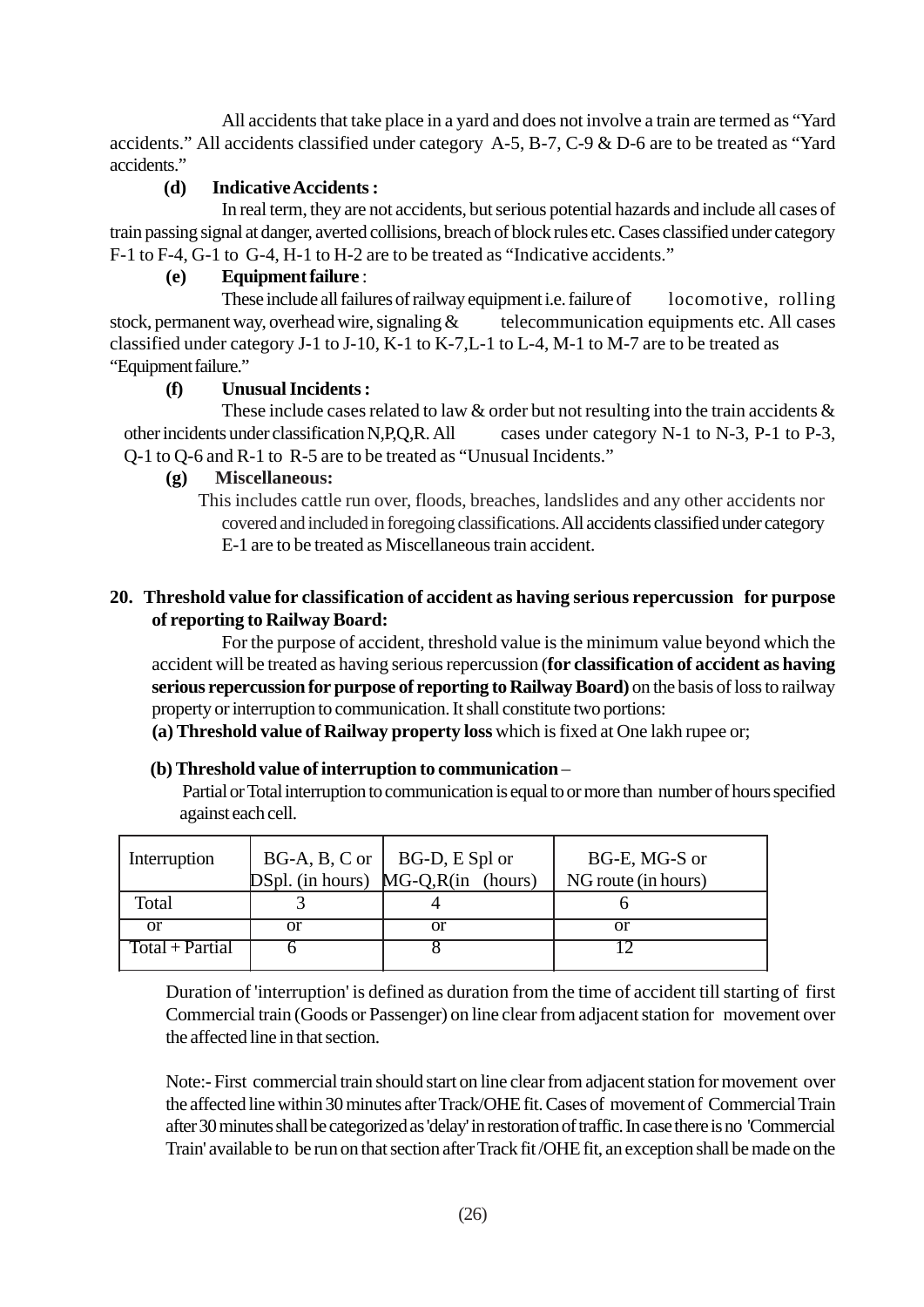leve l of COM who shall certify that there was no 'Commercial Train' to pass over the affected section within 30 minutes of Track fit/OHE fit.

#### **7. Detailed Classification of accidents**

#### **8. Class 'A': Collisions**

- A-1 Collision involving a train carrying passengers, resulting in (i) loss of human life and /or grievous hurt and/or (ii) damage to Railway property of the value exceeding Rs 25,00,000 and/or (iii) interruption of any important through line of communication for at least 24 hours.
- A-2 Collision involving a train **NOT** carrying passengers resulting in (i) loss of human life/grievous hurt and/or (ii) damage to Railway property of the value exceeding Rs  $2,00,00,000$  and/or (iii) interruption of any important through line of communication for at least 24 hours.
- A-3 Collision involving a train carrying passengers, not falling under A-1 above.
- A-4 Collision involving a train **NOT** carrying passengers not falling under A-2.
- A-5 Other collisions, i.e. collisions occurring in shunting, marshalling yards, loco yards and siding etc. but not involving a train.

#### **9. Class 'B' : Fire in trains**

- B-1 Fire in a train carrying passengers resulting in (i) loss of human life and/or grievous hurt and/or (ii) damage to Railway property of the value exceeding Rs 2,00,00,000 and/or (iii) interruption of any important through line of communication for at least 24 hours.
- B-2 Fire in a train not carrying passengers resulting in(i) loss of human life and/or grievous hurt and/or (ii) damage to Railway property of the value exceeding Rs 2,00,,00,000 and/or (iii) interruption of any important through line of communication for at least 24 hours.
- B-3 Fire in a train carrying passengers not falling under B-1 above but loss to Railway property is Rs. 50,000/- or above and/or interruption to traffic is more than the threshold value and/or resulting into detachment of coaching stock/stocks from the train requiring relief engines.
- B-4 Fire in a train not carrying passengers not falling under B-2 above but loss to Railway property is Rs. 50,000/- or above and/or interruption to traffic is more than the threshold value and/or resulting into detachment of goods stock/stocks from the train.
- B-5 Fire in a train carrying passengers not falling under B-1 or B-3 above.
- B-6 Fire in a train not carrying passengers and not falling under B-2 or B-4 above.
- B-7 Fire occurring in shunting, marshalling yards, loco yards and sidings etc. involving rolling stock but not involving a train.
- **NOTE : In case of an inquiry by a committee into a fire accident in Railway Premises or in a train leading to damage to Railway property and/or booked consignments a representative of the Railway Protection Force should also be included as a member of the committee.**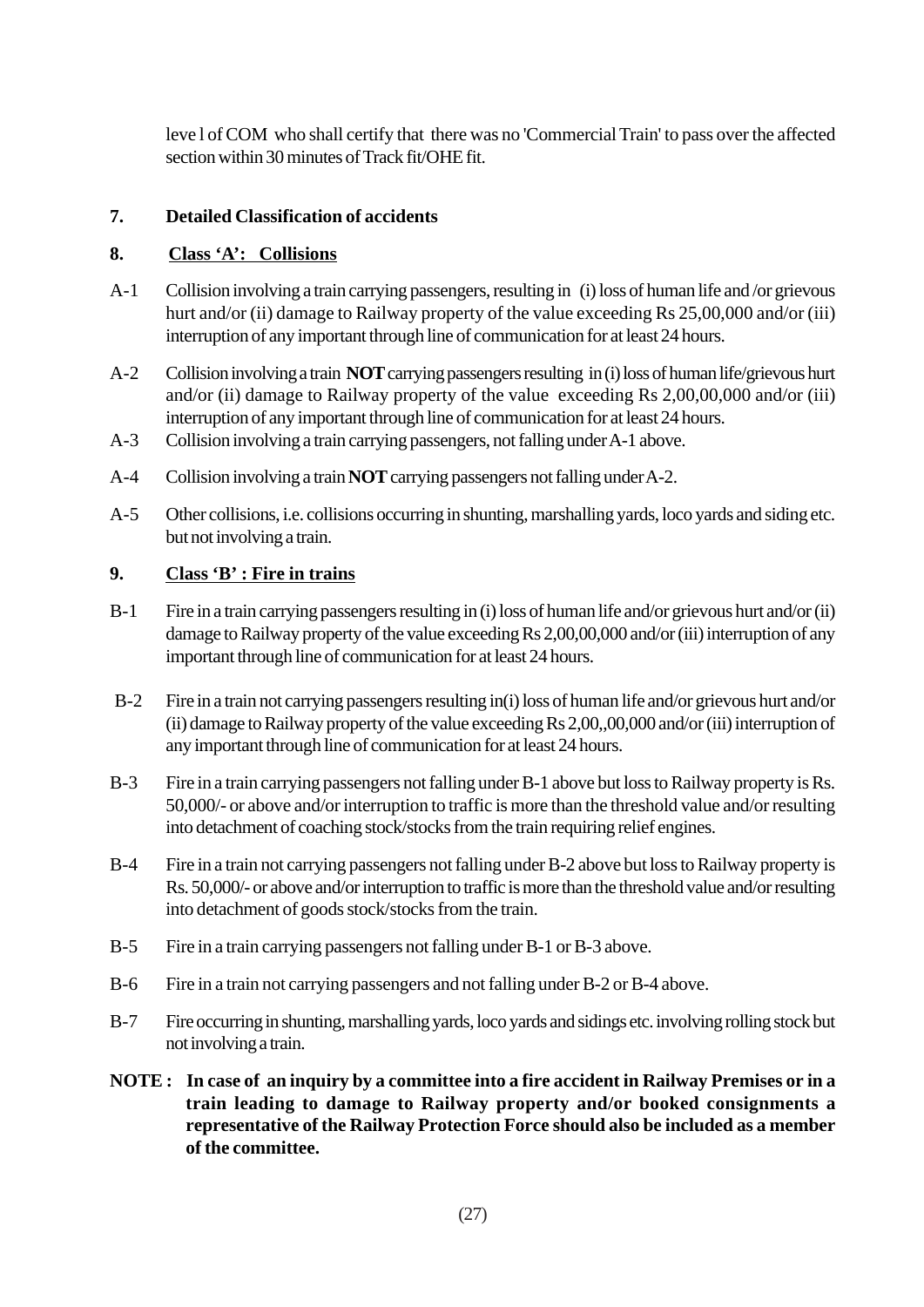#### **10. Class 'C' : Train running into road traffic, and/or traffic running into trains at level crossings.**

- C-1 Trains carrying passengers running into road traffic and/or road traffic running into such trains at manned level crossings resulting into loss of human life and/or grievous hurt and/or damage to Railway property and/or interruption to traffic is more than the threshold value.
- C-2 Trains not carrying passengers running into road traffic and/or road traffic running into such trains at manned level crossings resulting into loss of human life and/or grievous hurt and/or damage to Railway property and/or interruption to traffic is more than the threshold value.
- C-3 Trains carrying passengers running into road traffic and/or road traffic running into such trains at unmanned level crossings resulting into loss of human life and/or grievous hurt and/or damage to Railway property and/or interruption to traffic is more than the threshold value.
- C-4 Trains not carrying passengers running into road traffic and/or road traffic running into such trains at unmanned level crossings resulting into loss of human life and/or grievous hurt and/or damage to Railway property OR/and interruption to traffic is more than the threshold value.
- C-5 Trains carrying passengers running into road traffic and/or road traffic running into such trains at manned level crossings but not falling under C-1 .
- C-6 Trains not carrying passengers running into road traffic and/or road traffic running into such trains at manned level crossings but not falling under C-2 .
- C-7 Trains carrying passengers running into road traffic and/or road traffic running into such trains at unmanned level crossings but not falling under C-3 .
- C-8 Trains not carrying passengers running into road traffic and/or road traffic running into such trains at manned level crossings but not falling under C-4 .
- C-9 Shunting engine with or without vehicles or loose vehicles running into road traffic and/or road traffic running into shunting engine with or without, vehicles or loose vehicles, at level crossings.

#### **NOTE :- If a road vehicle is not capable of being physically cleared off the track promptly by single person operating it, it should be termed as road traffic for the purposes of classifying such a train accident irrespective of its mode of traction.**

#### **11. CLASS 'D' : Derailments**

- D-1 Derailments of a train carrying passengers resulting in loss of human life and/or grievous hurt and/ or damage to Railway property of the value exceeding Rs 2,00,00,000 and/or interruption of any important through line of communication for at least 24 hours.
- D-2 Derailments of a train **NOT** carrying passengers resulting in loss of human life and/or grievous hurt and/or damage to Railway property of the value exceeding Rs 2,00,00,000 and/or interruption of any important through line of communication for at least 24 hours.
- D-3 Derailments of a train carrying passengers, not falling under D-1 above.
- D-4 Derailments of a train **NOT** carrying passengers, **NOT** falling under D-2 above but loss to Railway property and/or interruption to traffic is more than the threshold value.
- D-5 Derailments of a train NOT carrying passengers, not falling either under D-2 **OR** D-4 above.
- D-6 Other derailments, i.e. derailments occurring in shunting marshalling yards, loco yards and siding etc. but **NOT** involving a train.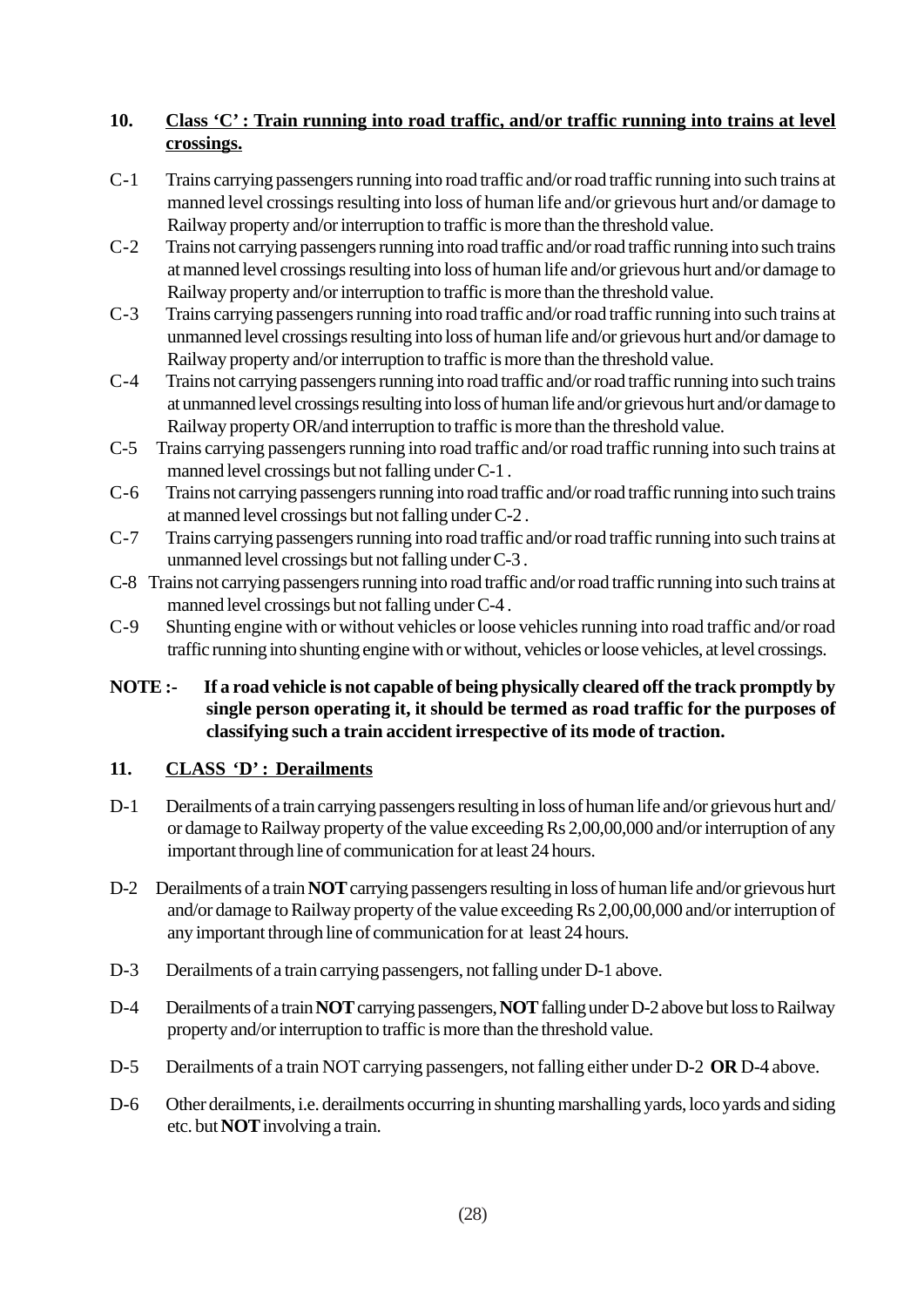#### **12. CLASS 'E' : Other Train Accident**

- E-1 Train running over or against any obstruction including fixed structure other than included under class "C" resulting into loss of human life and/or grievous hurt and/or damage to Railway property and/or interruption to traffic is more than the threshold value.
- E-2 Trains running into any obstruction including fixed structure but not covered up under Class 'C' &  $E-1$ '.

#### **INDICATIVE ACCIDENT**

#### **13. Class 'F' : Averted Collisions**

- F-1 Averted collision between trains atleast one of which is carrying passengers.
- F-2 Averted collision between a train carrying passengers and an obstruction.
- F-3 Averted collision between trains NOT carrying passengers.
- F-4 Averted collision between trains NOT carrying passengers and an obstruction.

#### **14. CLASS 'G' : Breach of Block Rules**

- G-1 Trains carrying passengers, entering a block section without any authority or without a proper "Authority to Proceed".
- G-2 Trains not carrying passengers, entering a block section without any authority or without a proper "Authority to Proceed".
- G-3 Train received on a blocked line, not constituting an averted collision.
- G-4 Train received on or entering a wrong line at a station or catch or slip siding or Sand Hump etc.

#### **CLASS 'H' : Train passing signal at danger**

- H-1 Train carrying passengers running past a "stop" signal at danger without proper authority.
- H-2 Train **NOT** carrying passengers running past a "stop" signal at danger without proper authority.

#### **EQUIPMENT FAILURE**

#### **15. Class 'J' Failure of Engine and Rolling Stock**

- J-1 Failure of engine hauling a train carrying passengers.
- J-2 Failure of engine hauling a train not carrying passengers or light engine.
- J-3 Parting of train carrying passengers.
- J-4 Parting of train not carrying passengers.
- J-5 Failure of Rolling Stock such as failure of tyres, wheels, axles, or braking apparatus etc. on a passenger carrying train/leading to detachment of rolling stock/stocks from the train.
- J-6 Failure of Rolling Stock such as failure of tyres, wheels, axles, or braking apparatus etc. on train not carrying passenger/leading to detachment of rolling stock/stocks from the train.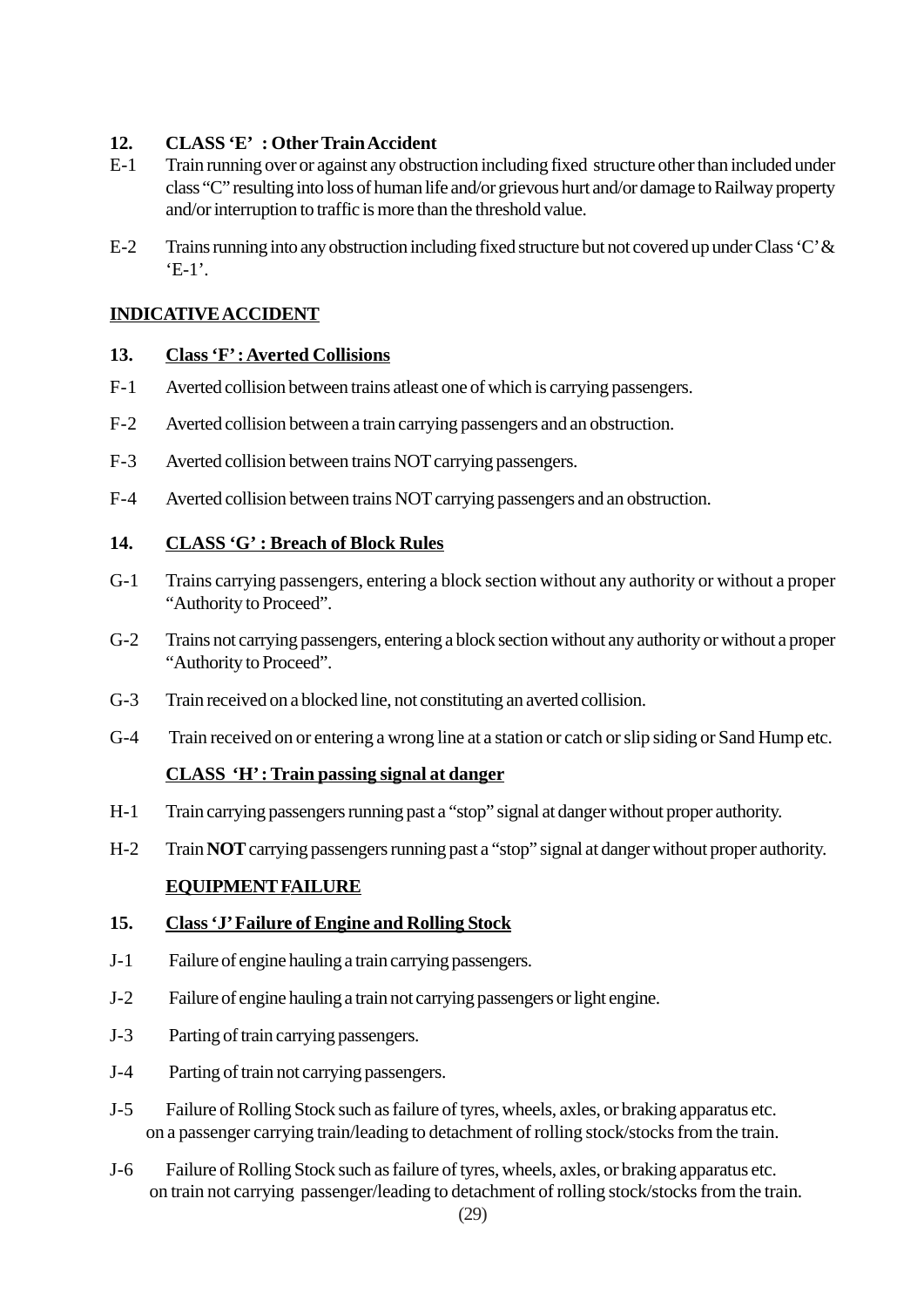- J-7 Failure of Rolling Stock such as failure of tyres, wheels, axles, or braking apparatus etc. on passenger carrying trains not leading to detachment of rolling stock/stocks from the train.
- J-8 Failure of Rolling Stock such as failure of tyres, wheels, axles, or braking apparatus etc. on train not carrying passengers, not leading to detachment of rolling stock/stocks from the train.
- J-9 A train or a portion of a train running away, out of control.
- J-10 Poor brake power in a train but not covered in class J-9.

#### **16. CLASS 'K' : Failure of Permanent Way**

- K-1 Buckling of stock.
- K-2 Weld failure.
- K-3 Rail fracture.
- K-4 An unusually slack or rough running or heavy lurch experienced by drivers of running trains while passing over any length of permanent way leading to blockage of communication.
- K-5 Failure of Railway tunnel, bridge, viaduct/formation/cutting and culvert etc.
- K-6 Damage to track of such a nature as to render it temporarily unsafe for the passage of train likely to cause delays to traffic not covered up in K-1 to K-5.
- K-7 Damage to track of such a nature as to render it temporarily unsafe for the passage of trains or likely to cause delays to traffic not covered up in K-1 to K-6.

In above classification those cases detected during regular maintenance and not affecting train movement will not be counted.

#### **17. CLASS 'L': Failure of Electric Equipment**

- L-1 Snapping or any damage to OHE were needing switching off OHE for more than three minutes.
- L-2 No tension in OHE for more than three minutes.
- L-3 Pantograph entanglement not covered up under J-1 and J-2 .
- L-4 Defect in AC or other electrical equipment leading to detachment of a rolling stock/s from a train.

#### **18. CLASS 'M': Failure of Signaling and Telecommunication**

- M-1 Failure of part or complete panel/RRI.
- M-2 Failure of interlocking/track circuit or axle counter.
- M-3 Failure of Block Instruments.
- M-4 Failure of point machine and equipment .
- M-5 Failure of signal/point.
- M-6 Failure of control/station communication for more than fifteen minutes.
- M-7 Failure of station or station to level crossing gate communication for more than fifteen minutes. Signal/point and tele failure which were not informed will not be taken into account of failure.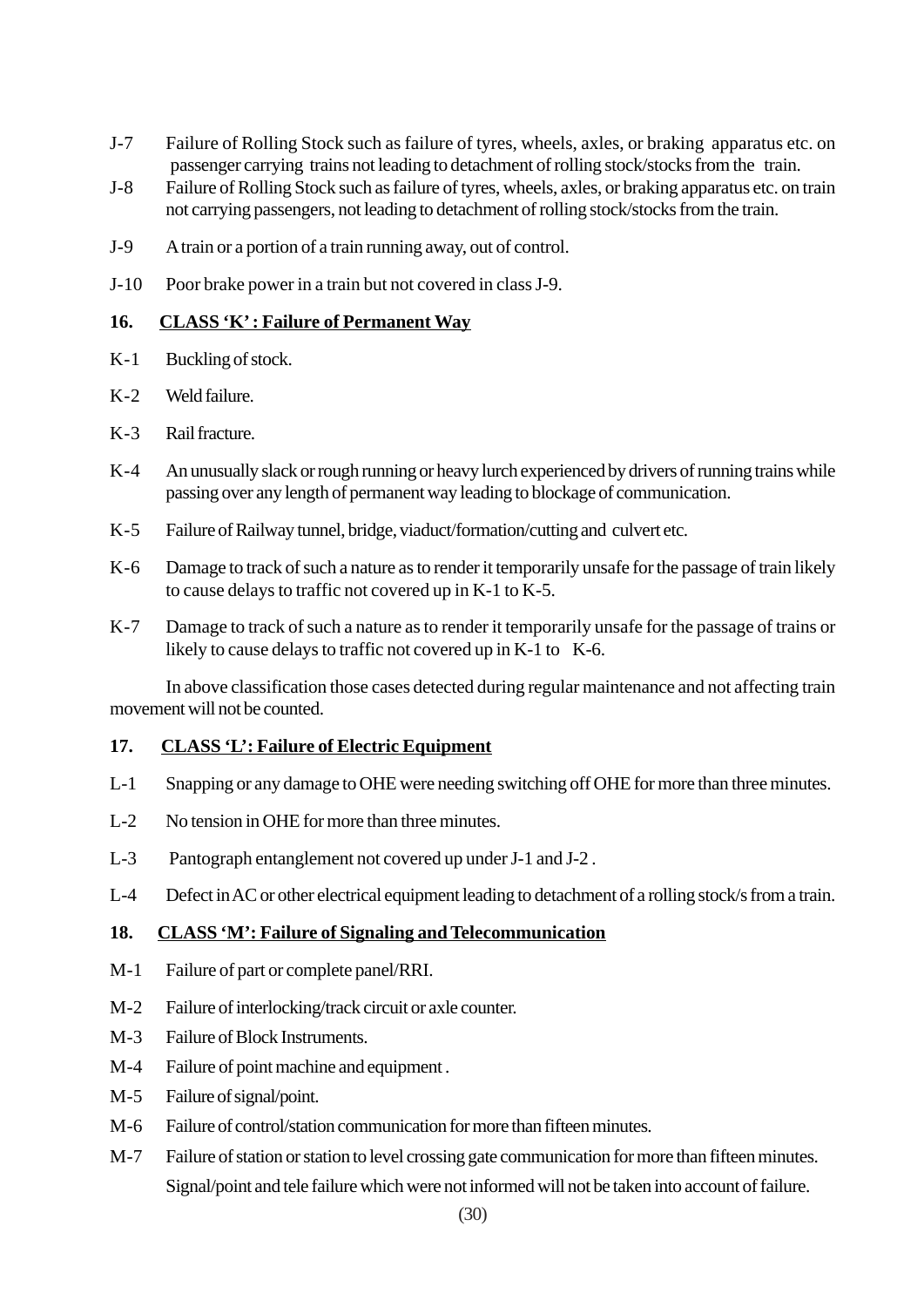#### **UNUSUAL INCIDENTS**

#### **CLASS 'N' – Train Wrecking or sabotage to a train :**

- N-1 Attempted wrecking of or bomb blast or explosion or hijacking or sabotage to a train carrying passengers with or without loss of human life and or grievous hurt and/or damage to railway property.
- N-2 Attempted wrecking of or bomb blast or explosion or hijacking or sabotage to a train **NOT** carrying passengers with or without loss of human life and or grievous hurt and/or damage to railway property.
- N-3 Attempted wrecking of or bomb blast or explosion or sabotage to signaling and track or forceful confinement of train running staff on duty and/or passengers but **NOT** involving a train.

#### **CLASS 'P' : Casualties**

- P-1 Person or persons falling out of running train resulting in grievous hurt or loss of human life.
- P-2 Person or persons run over or knocked down by a train resulting in grievous hurt or loss of human life.
- P-3 Person or persons falling out of a running train or knocked down by a train or engine or railway vehicle resulting in grievous hurt or loss of human life.

#### **CLASS "Q" : Grievous Hurt**

- Q-1 Accidental or natural death or grievous hurt to any person whether passenger, railway employee or trespasser (or any other person), within railway premises(excluding railway quarters).
- Q-2 Murder or suicide in a train or within railway premises.
- Q-3 Robbery, attempted robbery, theft or attempted theft in Railway premises, including trains.
- Q-4 Fire or explosion within Railway premises but not involving trains.
- Q-5 Fire or explosion resulting in damage to Railway bridge and viaduct etc.
- Q-6 Blockade to train services due to agitation.

#### **CLASS 'R' : Miscellaneous**

- R-1 Vehicle or vehicles running away.
- R-2 Train running over cattle.
- R-3 Floods, Breaches, and land slides, etc. resulting in interruption of an important through line of communication more than the threshold value.
- R-4 Other cases of Floods, Breaches, land slides etc. resulting in interruption to traffic.
- R-5 Any accident not included in the foregoing classifications.
- **NOTE** 1. The term 'cattle' does not include sheep, goat, pigs, dogs, donkeys, rams, ewe and lambs.
	- 2. A train includes a trolley, lorry, motor, motor trolley, when worked under the rules for working trains.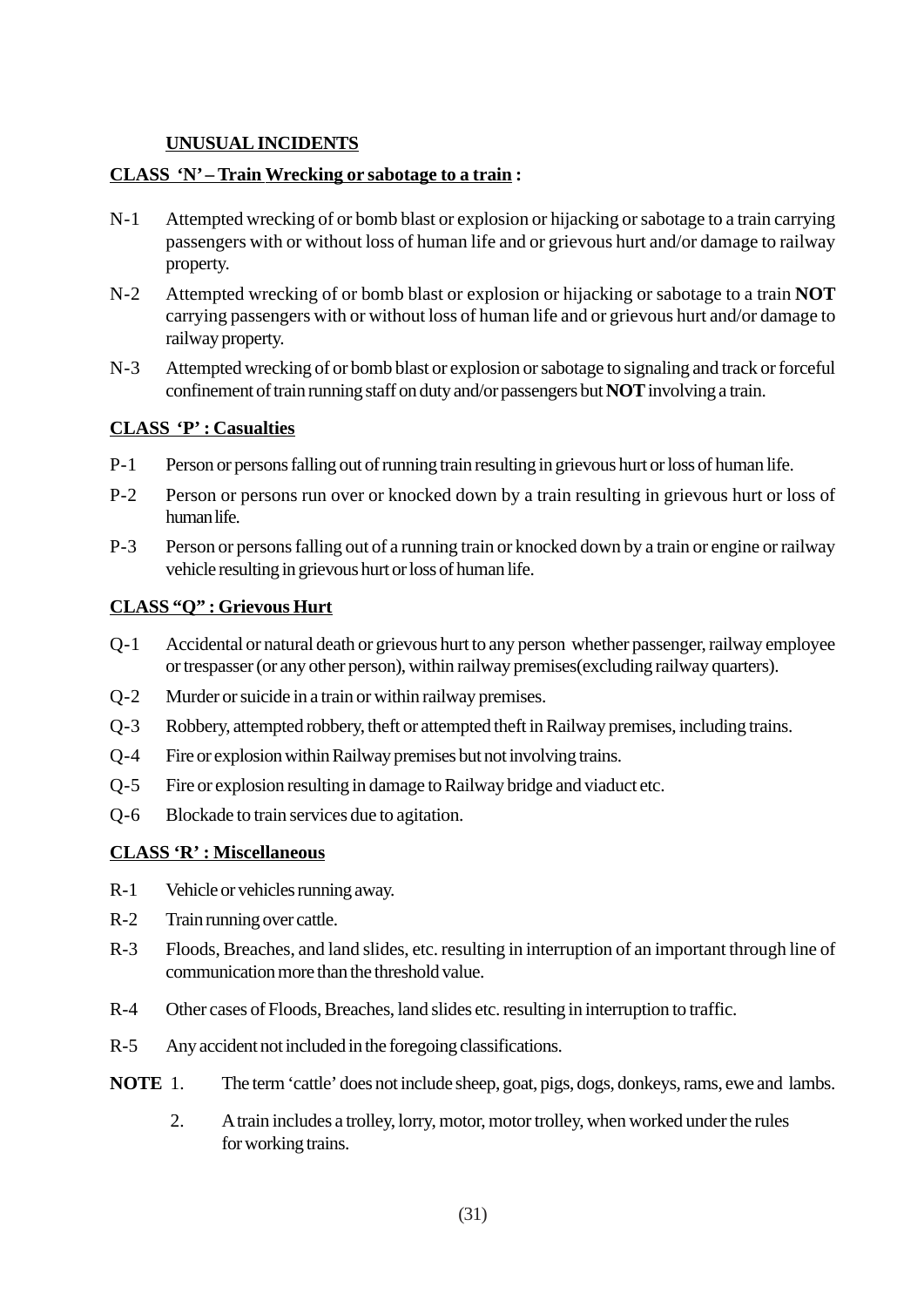| <b>Classification of Accidents/Other occurrences</b> |                                                                                                                                                                                                                                                                                                                 |                                                                                                                                                                                                                                                                                                                 |                                                                                                  |                                                              |  |  |
|------------------------------------------------------|-----------------------------------------------------------------------------------------------------------------------------------------------------------------------------------------------------------------------------------------------------------------------------------------------------------------|-----------------------------------------------------------------------------------------------------------------------------------------------------------------------------------------------------------------------------------------------------------------------------------------------------------------|--------------------------------------------------------------------------------------------------|--------------------------------------------------------------|--|--|
| <b>Class of</b><br>accident                          | <b>Description</b><br><b>Train Accident</b>                                                                                                                                                                                                                                                                     | <b>Officials to whom advice of accident</b><br>has to be sent                                                                                                                                                                                                                                                   | Schedule<br>of                                                                                   |                                                              |  |  |
|                                                      |                                                                                                                                                                                                                                                                                                                 | <b>Railway Officials</b>                                                                                                                                                                                                                                                                                        | Other<br>than<br>Railway<br>officials                                                            | inquiry<br>to be<br>held                                     |  |  |
|                                                      | (a) Consequential train Accidents                                                                                                                                                                                                                                                                               |                                                                                                                                                                                                                                                                                                                 |                                                                                                  |                                                              |  |  |
| $A-1$                                                | Collision involving a train carrying<br>passenger resulting in<br>(i) loss of human life and/or<br>grievous hurt and/or<br>(ii) damage to Railway property<br>of the value exceeding<br>Rs.2,00,00,000 and/or<br>(iii) interruption of any important<br>through line of communication<br>for atleast 24 hours.  | CRS, NDRB, GM, COM, CSO, DM or DC, SP,<br>DRM,CPRO,IRSF,TI,LF, LI, TXR, OLDP-II,HCDP,<br>PWI/APWI, AEN,DEN, DMO,AMO   AIGRP, SRP<br>if medical aid is required. SCGRP, HCGRP<br>ASTE, SI, ASI, ESM/MSM if sig-lif<br>naling and block equipments are<br>involved AEE.TLI<br>if electrical equipment is involved | accident<br>occurs in UP $\&$<br>SRP, IRP, SI, GRP<br>ASI, GRP if<br>accident occurs<br>in Bihar | CRS or JA<br>Grade<br>Inquiry<br>Committee.                  |  |  |
| $A-2$                                                | Collision involving a train not<br>carrying passenger resulting<br>(i) in loss of human life/<br>grievous hurt and/or (ii)<br>damage to<br>Railway property of the value<br>exceeding Rs.2,00,00,000 and/or<br>(iii) interruption of any<br>important through line of<br>communication for atleast 24<br>hours. | -do-                                                                                                                                                                                                                                                                                                            | $-do-$                                                                                           | JA Grade<br>Inquiry<br>Committee.                            |  |  |
| $A-3$                                                | Collision involving a train<br>carrying passengers, not<br>falling under A-1above.                                                                                                                                                                                                                              | -do-                                                                                                                                                                                                                                                                                                            | $-do-$                                                                                           | JA Grade<br>or Sr. Scale<br>officer<br>Inquiry<br>Committee. |  |  |
| A-4                                                  | Collisions involving a train not<br>carrying passengers not falling<br>under A-2 above.                                                                                                                                                                                                                         | $-do-$                                                                                                                                                                                                                                                                                                          | $-do-$                                                                                           | JA Grade<br>or Sr. Scale<br>officer<br>Inquiry<br>Committee. |  |  |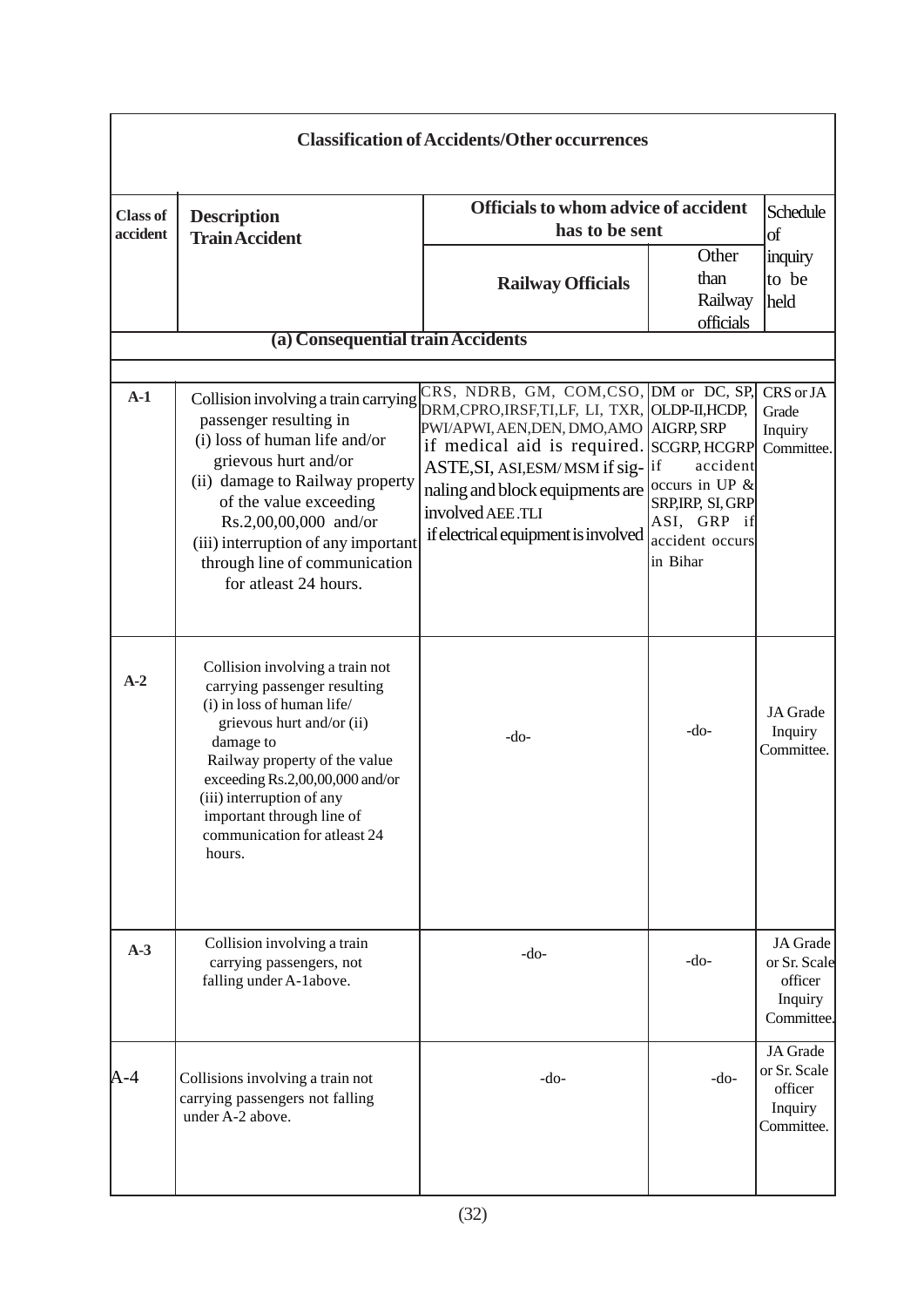|       | <b>Fire</b>                                                                                                                                                                                                                                                                                                             |                                                                                                                                                                                                                                             |                                                                                                                                                                                                                                                                                                                                                                                                                                                                                                                                                        |                                                        |  |  |  |
|-------|-------------------------------------------------------------------------------------------------------------------------------------------------------------------------------------------------------------------------------------------------------------------------------------------------------------------------|---------------------------------------------------------------------------------------------------------------------------------------------------------------------------------------------------------------------------------------------|--------------------------------------------------------------------------------------------------------------------------------------------------------------------------------------------------------------------------------------------------------------------------------------------------------------------------------------------------------------------------------------------------------------------------------------------------------------------------------------------------------------------------------------------------------|--------------------------------------------------------|--|--|--|
| $B-1$ | Fire in a train carrying<br>passengers resulting in (i)<br>loss of human life and/or<br>grievous hurt and/or (ii)<br>damage to Railway<br>property of the value<br>exceeding $Rs 2,00,00,000$<br>and/or (iii)interruption of<br>any important through<br>line of communication or<br>at least 24 hours.                 | COM, CSO, DRM,<br>TI, LF, TXR, PWI/<br>APWI, IRSF, DCON,<br>DMO, AMO, AMO if<br>medical aid is required.<br>CRS, CPRO if the<br>accident result in loss of<br>human life $\&$ or grievous<br>hurt and/or serious<br>interruption to traffic | $A I$ , $G R P$ , $S R P$ , $S R P$<br>SOGRP, HC GRP if<br>accident occurs in UP,<br>SRP, IRP, SI,<br>GRP, ASI, GRP<br>if<br>accident occurs<br>in<br>Bihar.<br>Also<br>to<br>PMG, DET, SDOT, EST,<br>LM, DTE, TIP if Govt<br>Telegraph installations<br>are damaged. SRM if<br>mails are likely to be<br>delayed for more than<br>hrs.<br><b>DM</b><br>04<br>or<br>DC, SP, OLDP, HCDP<br>if the accident results in<br>loss of human life and/<br>or grievous hurt and/or<br>serious damage to<br>property and/or serious<br>interruption to traffic. | CRS or<br>JA<br>Grade<br>Inquiry<br>$Co -$<br>mmittee. |  |  |  |
| $B-2$ | Fire in a train not carrying<br>passengers resulting in(i)<br>loss of human life and/or<br>grievous hurt and/or (ii)<br>damage<br>to<br>Railway<br>property of the value<br>exceeding Rs 2,00,,00,000<br>and/or (iii) interruption of any<br>important through line of<br>communication for at least 24<br>hours.       | $-do-$                                                                                                                                                                                                                                      | $-do-$                                                                                                                                                                                                                                                                                                                                                                                                                                                                                                                                                 | <b>JAG</b><br><b>or</b><br><b>Branch</b><br>Officer    |  |  |  |
| $B-3$ | Fire in a train carrying<br>passengers not falling under<br>B-1 above but loss to<br>Railway property is Rs.<br>$50,000/$ - or above and/or<br>interruption to traffic is more<br>than the threshold value and/<br>or resulting into derailment<br>coaching stock/stocks from<br>the train requiring relief<br>engines. | $-do-$                                                                                                                                                                                                                                      | $-do-$                                                                                                                                                                                                                                                                                                                                                                                                                                                                                                                                                 | <b>JAG</b><br><b>or</b><br><b>Branch</b><br>Officer    |  |  |  |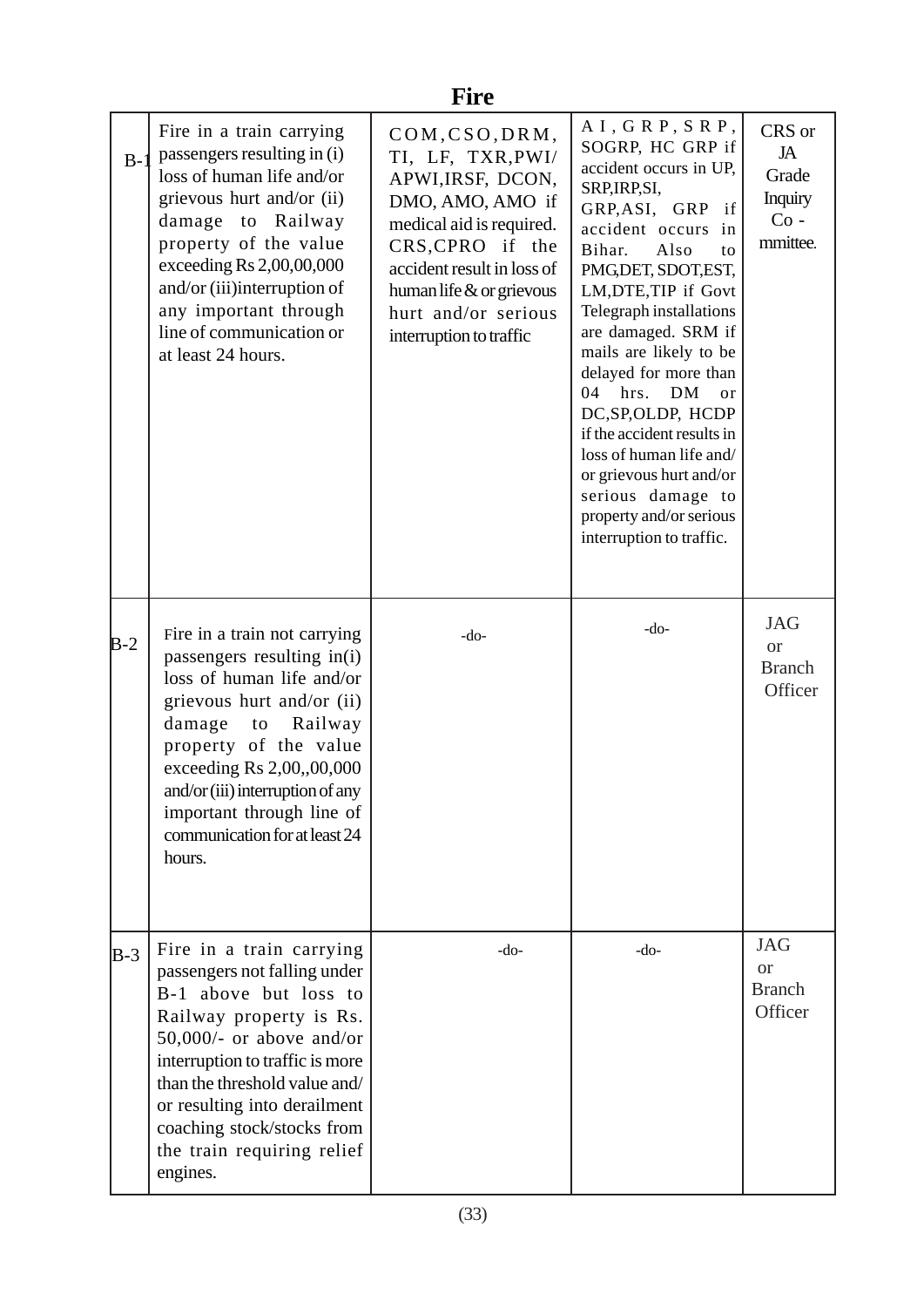| $B-4$ | Fire in a train not carrying<br>passengers not falling under B-<br>2 above but loss to Railway<br>property is Rs. $50,000/-$ or<br>above and/or interruption to<br>traffic is more than the<br>threshold<br>value<br>and/or<br>resulting into detachment of<br>goods stock/stocks from the<br>train and/or<br>requiring relief engin/s<br>Note-In case of an enquiry by a committee into a fire a accident in Railway premises or in a train living to damage to | $-do-$                                                                                                                                                                                                                          | $-do-$                                                                                                                                                                                                                                                                                                                     | JAG or<br><b>Branch</b><br>Officer       |
|-------|------------------------------------------------------------------------------------------------------------------------------------------------------------------------------------------------------------------------------------------------------------------------------------------------------------------------------------------------------------------------------------------------------------------------------------------------------------------|---------------------------------------------------------------------------------------------------------------------------------------------------------------------------------------------------------------------------------|----------------------------------------------------------------------------------------------------------------------------------------------------------------------------------------------------------------------------------------------------------------------------------------------------------------------------|------------------------------------------|
|       | Railway property and/or booked consignments, a representative of the Railway Protection should also be included<br>as member of the committee.                                                                                                                                                                                                                                                                                                                   |                                                                                                                                                                                                                                 |                                                                                                                                                                                                                                                                                                                            |                                          |
|       | C-1 Trains carrying passengers<br>running into road traffic and/or<br>road traffic running into such<br>trains at manned level crossings<br>resulting into loss of human life<br>and/or grievous hurt and/or<br>damage to Railway property<br>and/or interruption to traffic is<br>more than the threshold value.                                                                                                                                                | COM, CSO, DRM, TI, LF,<br>LI,TXR,PWI/APWI, IRSF,<br>AEN,<br>DCON,<br>CRSGM, CPRO if it is a<br>serious accident. DMO,<br>AMO. If medical aid is<br>required. ASTE, ASTI/ STI,<br>ESM/MSM if signaling<br>equipment is involved. | DM or DC, SP, OLDP,<br>HCDP, CHIEF SEC. of<br>State concerned if the<br>accident occurs<br>at<br>manned L/xing AIGRP,<br>SNO-RP, SO GRP, HC<br>GRP if accident occurs in<br>UP, SRP, IRP, SIGRP, AS<br>GRP if accident occurs in<br>Bihar. Also to PMG,<br>SRMS if Govt mail &<br>Postal staff are involved<br>or delayed. | JA Grade<br><b>Inquiry</b><br>Committee. |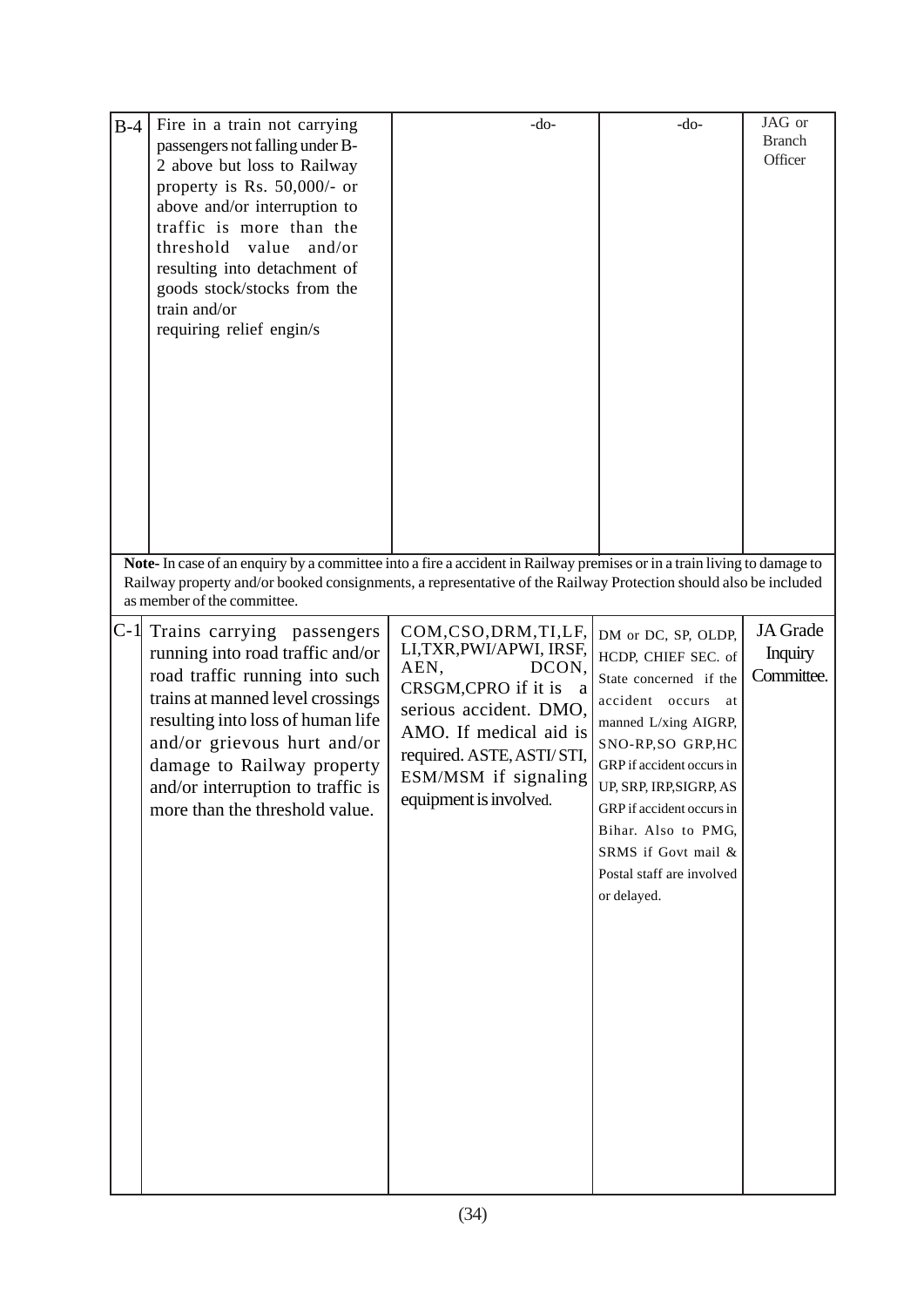| $C-2$ | Trains not carrying passengers running into<br>road traffic and/or road traffic running into<br>such trains at manned level crossings<br>resulting into loss of human life and/or<br>grievous hurt and/or damage to Railway<br>property and/or interruption to traffic is<br>more than the threshold value.     | $-do-$ | $-do-$ | JA Grade<br>Sr.Scale<br><b>Officers</b><br>Committee. |
|-------|-----------------------------------------------------------------------------------------------------------------------------------------------------------------------------------------------------------------------------------------------------------------------------------------------------------------|--------|--------|-------------------------------------------------------|
| $C-3$ | Trains carrying passengers running into<br>road traffic and/or road traffic running into<br>such trains at unmanned level crossings<br>resulting into loss of human life and/or<br>grievous hurt and/or damage to Railway<br>property and/or interruption to traffic is<br>more than the threshold value.       | $-do-$ | $-do-$ | Junior Scale<br><b>Officers</b><br>Committee          |
| $C-4$ | Trains not carrying passengers running into<br>road traffic and/or road traffic running into<br>such trains at unmanned level crossings re-<br>sulting into loss of human life and/or griev-<br>ous hurt and/or damage to Railway prop-<br>erty OR/and interruption to traffic is more<br>than threshold value. | $-do-$ | $-do-$ | $-do-$                                                |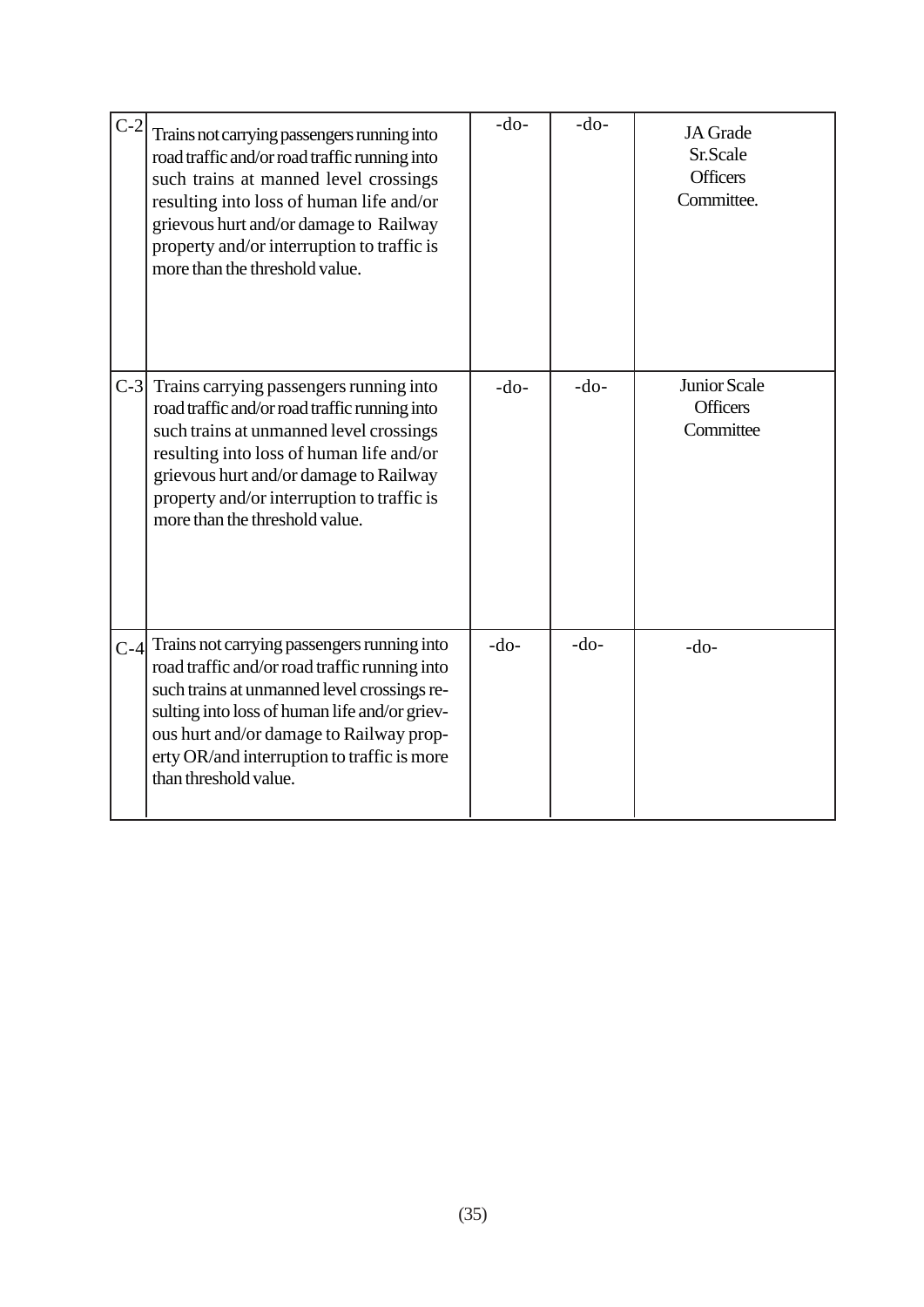|       | <b>Derailment</b>                                                                                                                                                                                                                                                                                           |                                                                                                                                                  |                                                                                                                                                                                                                                                                                                                                                |                                                         |  |  |  |  |
|-------|-------------------------------------------------------------------------------------------------------------------------------------------------------------------------------------------------------------------------------------------------------------------------------------------------------------|--------------------------------------------------------------------------------------------------------------------------------------------------|------------------------------------------------------------------------------------------------------------------------------------------------------------------------------------------------------------------------------------------------------------------------------------------------------------------------------------------------|---------------------------------------------------------|--|--|--|--|
| $D-1$ | Derailment of a train carrying<br>passengers resulting in<br>(i) loss of human life and/or<br>grievous hurt and/or<br>(ii) damage to railway<br>property of the value<br>exceeding Rs. 2 crore and/or<br>(iii) interruption of any impor-<br>tant through line of communi-<br>cation for at least 24 hours. | $-do-$                                                                                                                                           | $-do-$                                                                                                                                                                                                                                                                                                                                         | $-do-$                                                  |  |  |  |  |
| $D-2$ | Derailments of a train <b>NOT</b> carrying<br>passengers resulting in loss of human<br>life and/or grievous hurt and/or damage<br>to Railway property of the value<br>exceeding Rs 25,00,000 and/or<br>interruption of any important through<br>line of communication for at least 24<br>hours.             | $-do-$                                                                                                                                           | DM or DC, SP, OLDP,<br>AI, GRP,<br><b>SPR</b><br>SOGR, HC GRP if<br>accident occurs in<br>UP, SRP, IRP, SI<br>GRP, ASI, GRP if<br>accident occurs in<br>Bihar. Also to PMG,<br><b>SRMS</b> if Govt .Mails<br>involved<br>are<br>or<br>delayed, PMG, DET,<br>SDOT, EST,LM, DTE,<br>TIP if Govt. Telegraph<br>installation<br>share<br>involved. | JA Grade<br>Inquiry<br>Committee.                       |  |  |  |  |
|       | D-3 Derailments of a train carrying<br>passengers, not falling under D-1<br>& D-2 above.                                                                                                                                                                                                                    | CRS, RLYS/NDRB,<br>GM,COM/CSO,AEN,<br>TI, LF, LI, TXR, PWI/<br>APWI, DCON, ASTE,<br>STI/ASTI, ESM, MSM<br>if signaling equipment is<br>involved. | DM or CD, SP,<br>OLD, HP, DP,<br><b>AIGRP</b><br>SRP,<br>SOGRP, HCGRP<br>if accident occurs in<br>UP. SIGRP, ASI/<br>GRP if accident<br>occurs in Bihar.                                                                                                                                                                                       | JA Grade<br>or Senior<br>Scale<br>Officer<br>Committee. |  |  |  |  |
|       | $D-4$ Derailments of a train <b>NOT</b> carrying<br>passengers, <b>NOT</b> falling under D-2<br>above but loss to Railway property<br>and/or interruption to traffic is more<br>than the threshold value                                                                                                    | $-do-$                                                                                                                                           | $-do-$                                                                                                                                                                                                                                                                                                                                         | -do-                                                    |  |  |  |  |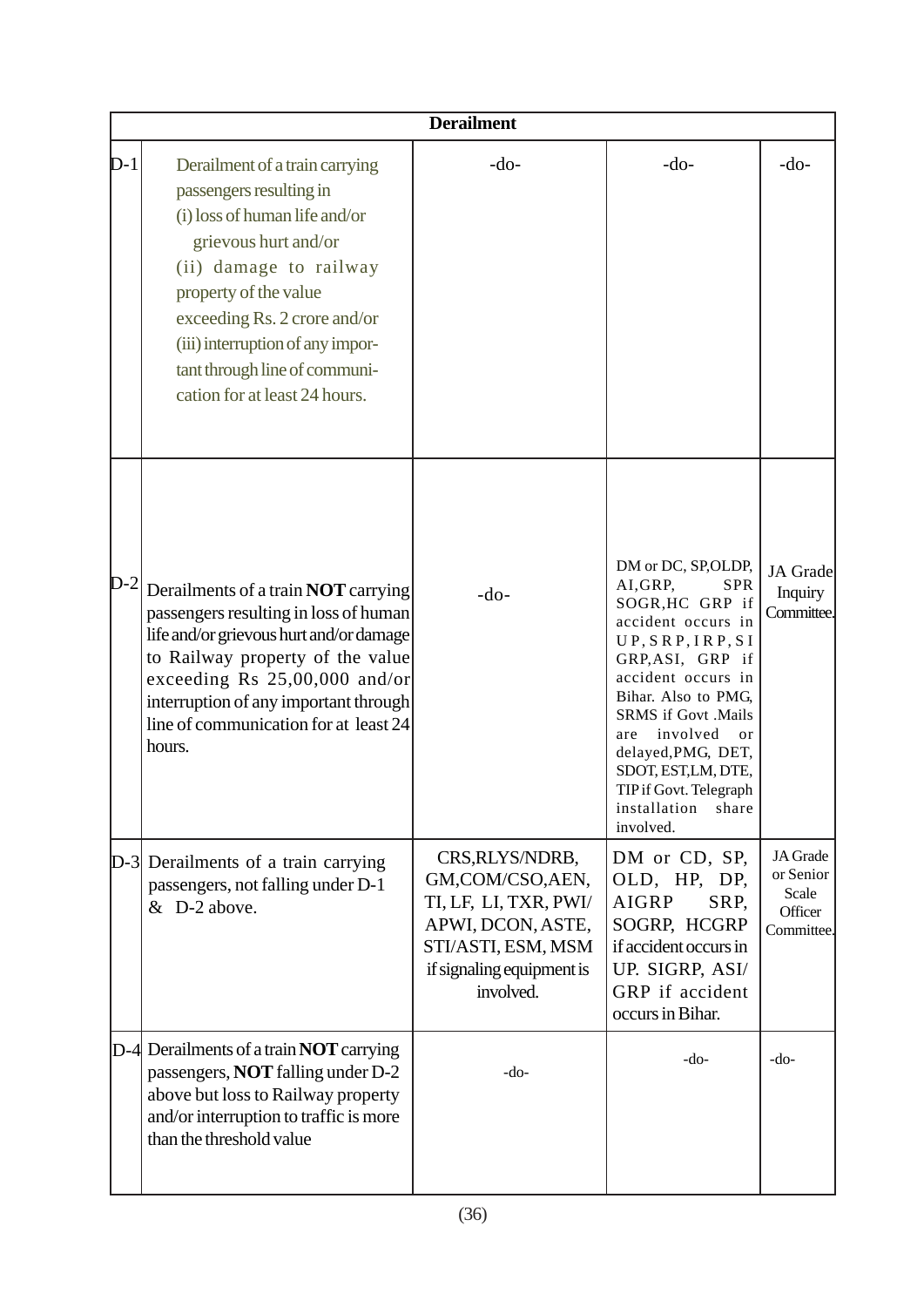|            | <b>Miscellaneous</b>                                                                                                                                                                                                                                                                         |                                                                                                                                                                                                                                                                             |                                                                                                                                                                                                                                                                                                                                                                                                                                                                                                     |                                                        |  |
|------------|----------------------------------------------------------------------------------------------------------------------------------------------------------------------------------------------------------------------------------------------------------------------------------------------|-----------------------------------------------------------------------------------------------------------------------------------------------------------------------------------------------------------------------------------------------------------------------------|-----------------------------------------------------------------------------------------------------------------------------------------------------------------------------------------------------------------------------------------------------------------------------------------------------------------------------------------------------------------------------------------------------------------------------------------------------------------------------------------------------|--------------------------------------------------------|--|
|            | E-1 Train running over or against any<br>obstruction including fixed structure<br>other than included under class "C"<br>resulting into loss of human life and/<br>or grievous hurt and/or damage to<br>Railway property and/or interruption to<br>traffic is more than the threshold value. | CRS, RLYS/NDRB, GM,<br>COM/CSO, DRM, CPRO,<br>IRFS, TI, LF, LI, TXR, PWI/<br>APWI, DCON, DMO, AMO<br>if medical aid is required<br>ASTE, SI, ASI, ESM, MSM<br>if signaling and block<br>equipments are involved.<br>AEE,<br>TLI<br>if<br>electrical<br>equipments involved. | DM or CD, SP, OLD, HP, DP,<br>$\mathbf{L}$<br>G<br>R<br>A<br>P<br>SRP, SOGRP, , HCGRP if<br>accident occurs in UP,SI<br>GRP, ASI/GRP if accident<br>occurs in Bihar                                                                                                                                                                                                                                                                                                                                 | CRS or<br>JA Grade<br>Inquiry<br>Committee.            |  |
|            |                                                                                                                                                                                                                                                                                              | (b) Other train accidents :                                                                                                                                                                                                                                                 |                                                                                                                                                                                                                                                                                                                                                                                                                                                                                                     |                                                        |  |
| $B-5$      | Fire in a train carrying passengers<br>not falling under B-1 or B-3 above.                                                                                                                                                                                                                   | COM/CSO, DRM, TI,LF,<br>TXR, PWI/APWI, IRSF,<br>DCON, DMO, AMO if<br>medical aid is required.<br>CRS, CPRO if the acci-<br>dent result in loss of<br>human life and/or grievous<br>serious<br>and/or<br>hurt<br>interruption to traffic.                                    | AIGRP, SRP, SOGRP,<br>HC, GRP if accident occurs<br>in UP, SRP, IRP, SIGRP, ASI/<br>GRP if accident occurs in<br>Bihar. Also to PMG,,<br>DET, SDGT, EST, LM, DTE,<br>TIP if Govt telegraph<br>installations are involved<br>PMG, SRM if mails are likely<br>to be delayed for more than<br>hrs. DM<br>or<br>DC,<br>4<br>SP, OLDP, HCDP if the accdt<br>results in loss of human life<br>and/or grievous hurt and/<br>or serious damage<br>to<br>property and/or serious<br>interruption to traffic. | JA Grade<br>or Senior<br>scale<br>Inquiry<br>Committee |  |
|            | B-6 Fire in a train not carrying passengers<br>and not falling under B-2 or B-4 above                                                                                                                                                                                                        | COM/CSO, DRM, TI,<br>LI, PWI/APWI, DCON                                                                                                                                                                                                                                     | AIGRP, SRP<br>SOGRP,<br>HC, GRP, if accident occurs in<br>UP, SRP, IRP SIGRP, ASIGRP if<br>accdt occurs in Bihar. Also to<br>PMG, DET SDGT, EST, LM,<br>DTE, TIP, if Govt, telegraph<br>installations are involved<br>PMG, SRM if mails are likely<br>to bedelayed for more than 4<br>hrs. DM or DC, SP, OLDP,<br>HCDP, if the accdt.results in<br>loss of human life and / or<br>grievous hurt and / or serious<br>damage to property and / or<br>serious interruption to traffic.                 | JA Grade<br>or Senior<br>scale<br>Inquiry<br>Committee |  |
| <b>B-7</b> | Fire occuring in shunting, marshaling<br>yards, loco yards and sidings etc.<br>involving rolling stock but not<br>involving train                                                                                                                                                            | COM/CSO, DRM, TI,<br>LI, PWI/APWI, DEN                                                                                                                                                                                                                                      | $-do-$                                                                                                                                                                                                                                                                                                                                                                                                                                                                                              | Senior<br>Supervisors                                  |  |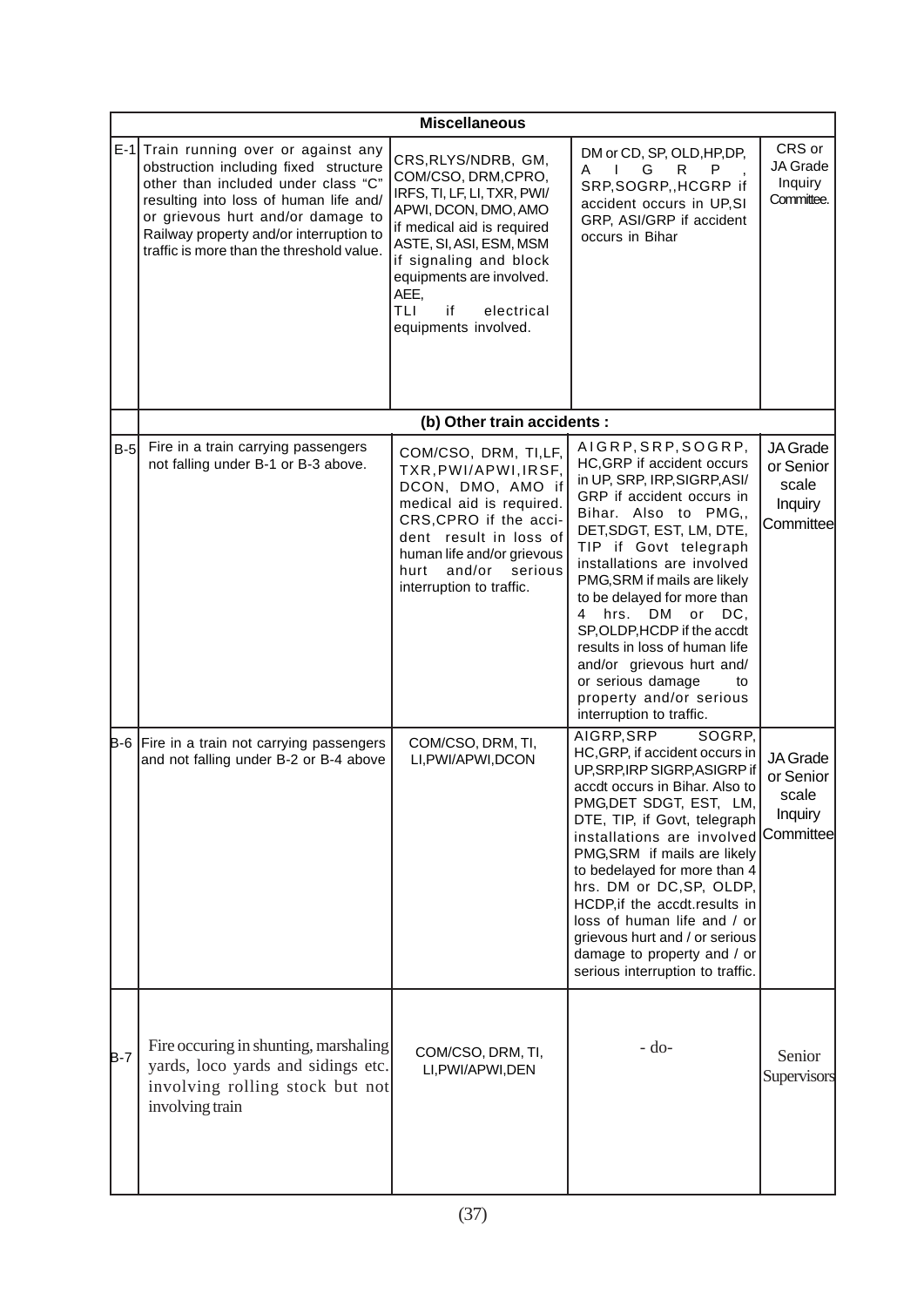| $C-5$   | Trains carrying passengers running into<br>road traffic and/or traffic running into such<br>trains at manned L-xing but not falling<br>under C-1                                                            | COM/CSO, DRM, CRS,<br>TI, LF, LI, PWI/APWI, STI/<br><b>ASTI DCON</b>        | DM Or DC, SPAI GRP<br>of accident occurs in<br>UP, SRP if accdt<br>occurs in Bihar. | -do-                                   |
|---------|-------------------------------------------------------------------------------------------------------------------------------------------------------------------------------------------------------------|-----------------------------------------------------------------------------|-------------------------------------------------------------------------------------|----------------------------------------|
|         | C-6 Trains not carrying passengers running<br>into road traffic and/or traffic running into<br>such trains at manned level crossings<br>but not falling under                                               | COM/CSO, DRM, CRS, TI,<br>LF, LI,<br>PWI/A<br>PWI, STI/ASTI,<br><b>DCON</b> | DM or DC, SPAI GRP<br>of accident in<br>UP, SRP if accdt.<br>occurs in Bihar.       | -do-                                   |
|         | C-7 Trains carrying passengers running into<br>road traffic and/or traffic running into such<br>trains at U/M LC but not falling under C-<br>3                                                              | COM/CSO, DRM,<br>CRS, TI, LF, LI, PWI /<br>APWI, STI/ASTI, DCON             | DM or DC, SPAI GRP<br>of accident in<br>UP, SRP if accdt.<br>occurs in Bihar.       | Junior scale<br>Officer<br>Committee.  |
|         | C-8 Trains not carrying passengers running<br>into road traffic and/or traffic running into<br>such trains at manned level crossings<br>but not falling under C-4                                           | COM/CSO, DRM, CRS, TI,<br>LF, LI, PWI/APWI, STI/<br>ASTI, DCON              | DM or DC, SRP/GRP                                                                   | -do-                                   |
|         | D-5 Derailment of a train NOT carrying<br>passengers not falling either under D-2<br>or D-4 above.                                                                                                          | -do-                                                                        | -do-                                                                                | -do-                                   |
|         | E-2 Trains running into any obstruction<br>including fixed structure but not covered<br>up under Class "C" or "E-1"                                                                                         | -do-                                                                        | -do-                                                                                | -do-                                   |
|         |                                                                                                                                                                                                             | <b>Yard Accident</b>                                                        |                                                                                     |                                        |
| A-5     | Other collisions i.e. collisions occurring<br>in shunting, marshalling yards, loco<br>yards and siding etc. but not involving a<br>train.                                                                   | COM,CSO, DRM, DSO,<br>AEN, ASTE, AME/CDO,<br>TXR, PWI, TI                   | DM or DC, SRP/<br><b>GRP</b>                                                        | Committee of<br>Senior<br>Supervisors. |
|         | B-7 Fire occurring in shunting, marshalling<br>yards, loco yards and siding etc. involving<br>rolling stock but not involving a train.                                                                      | -do-                                                                        | -do-                                                                                | -do-                                   |
| $ C-9 $ | Shunting engine with or without vehicles<br>or loose vehicles running into road traffic<br>and/or traffic running into shunting<br>engine with or without vehicles or loose<br>vehicles at level crossings. | -do-                                                                        | $-do-$                                                                              | -do-                                   |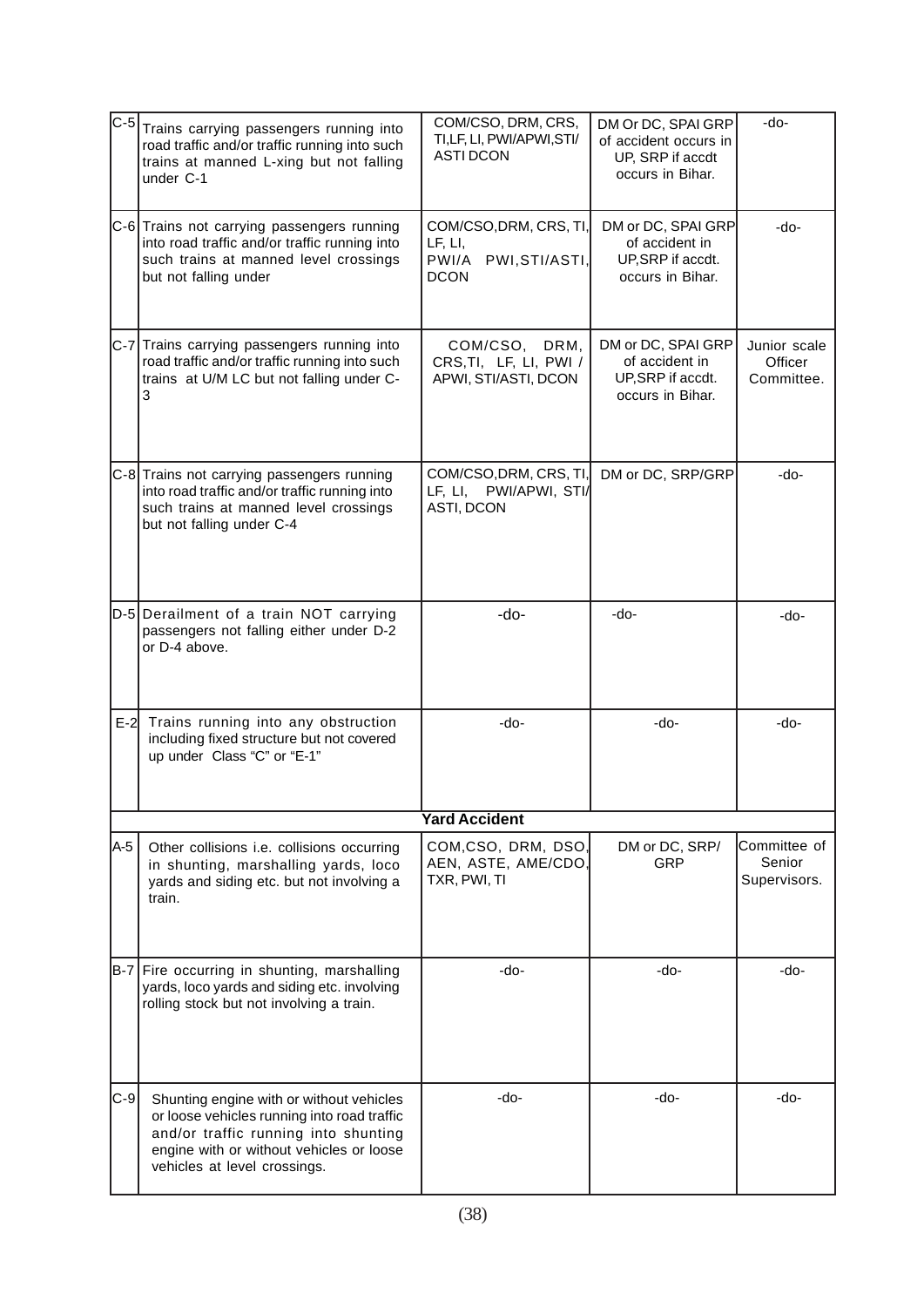| $D-6$ | Other derailments i.e. derailments occurring<br>in shunting, marshalling yards, loco yards<br>and siding etc. but not involving a train. | -do-                                 | $-do-$          | ari                                    |
|-------|------------------------------------------------------------------------------------------------------------------------------------------|--------------------------------------|-----------------|----------------------------------------|
|       |                                                                                                                                          | <b>Indicative Accident</b>           |                 |                                        |
| $F-1$ | Averted collision between trains at least<br>one of which is carrying passengers.                                                        | COM,CSO,DRM, TI, LI,<br>SI, PWI, CRS | DM, SP, SRP/GRP | Committee<br>of Junior<br>Supervisors. |
| $F-2$ | Averted collision between a train carrying<br>passengers and an obstruction.                                                             | -do-                                 | -do-            | -do-                                   |
| $F-3$ | Averted collision between trains NOT<br>carrying passengers.                                                                             | -do-                                 | -do-            | -do-                                   |
| $F-4$ | Averted collision between trains NOT<br>carrying passengers and an obstruction.                                                          | -do-                                 | -do-            | $-do-$                                 |
| $G-1$ | Train carrying passengers, entering a<br>block section without any authority or<br>without a proper "Authority to proceed".              | -do-                                 | $-do-$          | $-do-$                                 |
| $G-2$ | Train NOT carrying passengers, entering<br>a block section without any authority or<br>without proper "Authority to proceed"             | -do-                                 | -do-            | -do-                                   |
| $G-3$ | Train received on a blocked line, not<br>constituting an averted collision.                                                              | -do-                                 | -do-            | -do-                                   |
| $G-4$ | Train received on or entering a wrong line<br>at a station or catch or Slip Siding or Sand<br>Hump etc.                                  | -do-                                 | -do-            | -do-                                   |
| $H-1$ | Train carrying passenger running past a<br>"Stop" signal at danger without proper<br>authority.                                          | -do-                                 | -do-            | -do-                                   |
| H-2   | Train NOT carrying passenger running past<br>a "Stop" signal at danger without proper<br>authority.                                      | -do-                                 | -do-            | -do-                                   |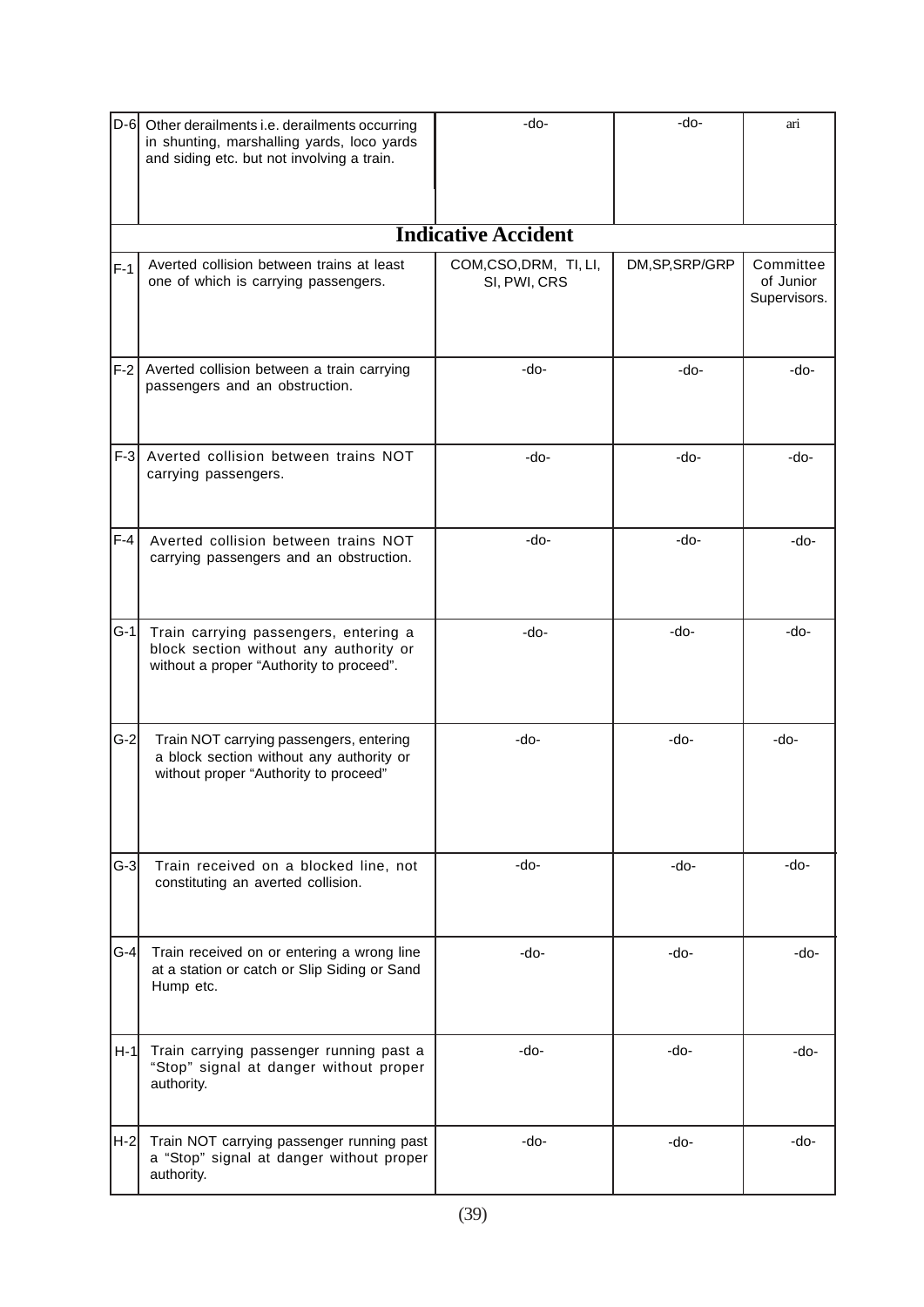|       | <b>Equipment failure</b>                                                                                                                                                                                 |                                   |                 |                        |  |
|-------|----------------------------------------------------------------------------------------------------------------------------------------------------------------------------------------------------------|-----------------------------------|-----------------|------------------------|--|
| $J-1$ | Failure of Engine hauling a train carrying<br>passengers.                                                                                                                                                | COM, CSO, DRM,<br>TI, SI, LI, PWI | DM, SP, SRP/GRP | Senior<br>Supervisors. |  |
|       | J-2 Failure of engine hauling a train not carrying<br>passengers or light engine.                                                                                                                        | -do-                              | $-do-$          | -do-                   |  |
| $J-3$ | Parting of train carrying passengers.                                                                                                                                                                    | -do-                              | -do-            | -do-                   |  |
| J-4   | Parting of train not carrying passengers                                                                                                                                                                 | -do-                              | -do-            | -do-                   |  |
| $J-5$ | Failure of rolling stock such as failure of<br>tyres, wheels, axles or braking apparatus<br>etc on a passenger carrying train/leading<br>to detachment of rolling stock/stocks from<br>the train.        | -do-                              | -do-            | -do-                   |  |
| J-6   | Failure of rolling stock such as failure of<br>tyres, wheels, axles or braking apparatus<br>etc on train not carrying passenger/<br>leading to detachment of rolling stock/<br>stocks from the train     | -do-                              | -do-            | -do-                   |  |
| J-7   | Failure of rolling stock such as failure of<br>tyres, wheels, axles or braking apparatus<br>etc on passenger carrying trains, not<br>leading to detachment of rolling stock/<br>stocks from the train    | -do-                              | -do-            | -do-                   |  |
| J-8   | Failure of rolling stock such as failure of<br>tyres, wheels, axles or braking apparatus<br>etc on train not carrying passenger, not<br>leading to detachment of rolling stock/<br>stocks from the train | -do-                              | -do-            | -do-                   |  |
| J-9   | A train or portion of a train running away<br>out of control                                                                                                                                             | -do-                              | -do-            | -do-                   |  |
|       | J-10 Poor brake power in a train but not covered<br>in Class J-9                                                                                                                                         | -do-                              | -do-            | -do-                   |  |
|       | K-1 Buckling of track                                                                                                                                                                                    | -do-                              | -do-            | -do-                   |  |
|       | K-2 Weld failure                                                                                                                                                                                         | -do-                              | -do-            | -do-                   |  |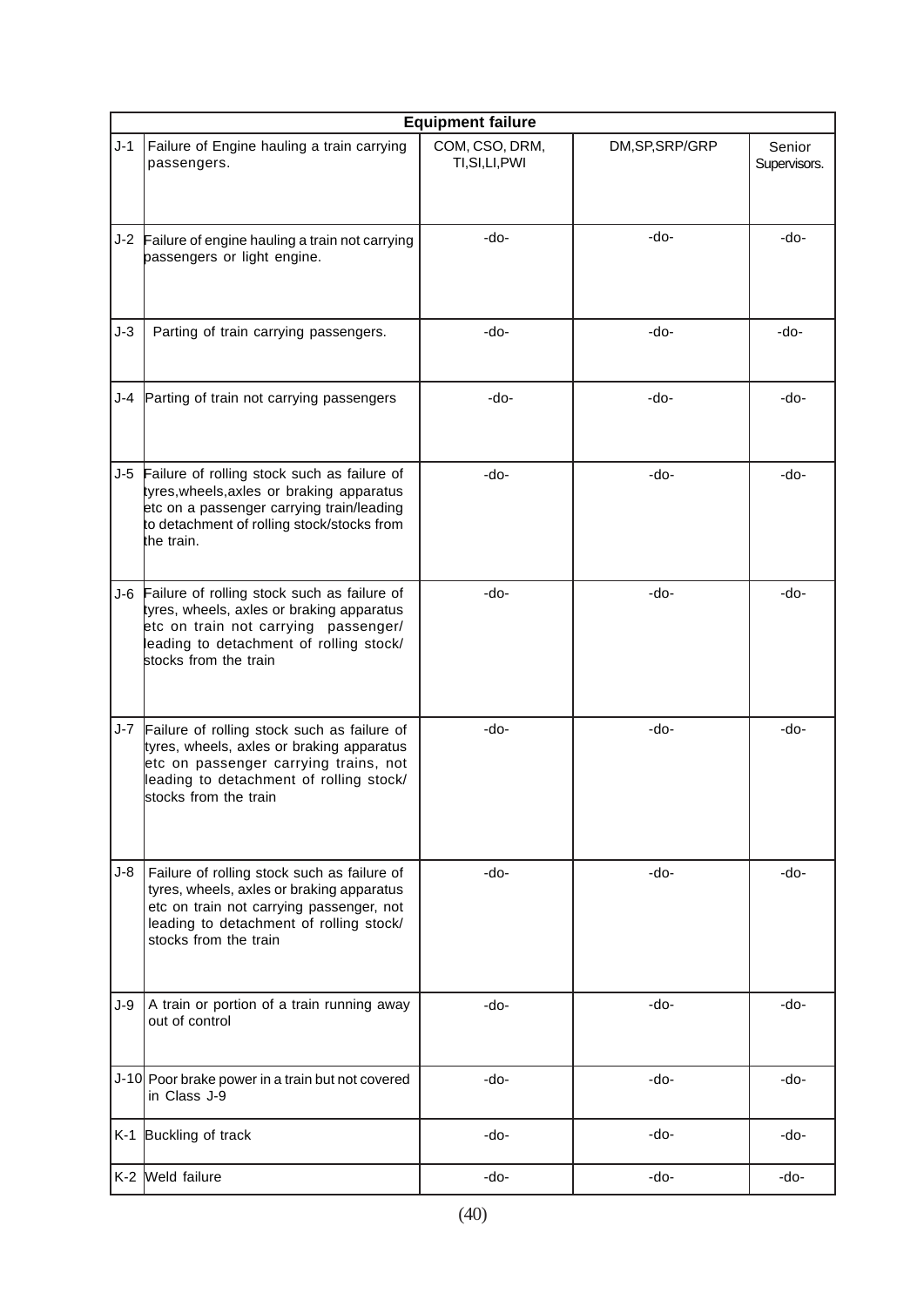| $K-3$   | Rail fracture                                                                                                                                                                                                                     | COM, CSO, DRM,<br>DM, SP, SRP/GRP<br>TI, SI, LI, PWI |        | Senior<br>Supervisors. |  |
|---------|-----------------------------------------------------------------------------------------------------------------------------------------------------------------------------------------------------------------------------------|------------------------------------------------------|--------|------------------------|--|
| K-4     | An unusually slack or rough running or<br>heavy lurch ex-perienced by drivers of<br>running trains while passing over any<br>length of permanent way leading<br>blockage of communication.                                        | -do-                                                 | -do-   | -do-                   |  |
|         | K-5 Failure of Railway tunnel, bridge,<br>viaduct/formation/cutting and culvert etc.                                                                                                                                              | -do-                                                 | $-do-$ | $-do-$                 |  |
| K-6     | Damage to track of such a nature other<br>than those covered under Class K-1 to<br>K-5 so as to render it temporarily unsafe<br>for passage of trains or likely to cause<br>delay to traffic for period above<br>threshold value. | -do-                                                 | -do-   | $-do-$                 |  |
|         | K-7 Damage to track of such a nature as<br>to render it temporarily unsafe for the<br>passage of trains or likely to cause<br>delays to traffic not covered up in K-1<br>to K-6                                                   | -do-                                                 | -do-   | $-do-$                 |  |
| $L - 1$ | Snapping or any damage to OHE wire<br>needing switching off OHE for more than<br>three minutes.                                                                                                                                   | -do-                                                 | -do-   | -do-                   |  |
|         | $L-2$ No tension in OHE for more than three<br>minutes.                                                                                                                                                                           | -do-                                                 | -do-   | -do-                   |  |
|         | L-3 Pantograph entanglement not covered<br>up under J-1 and J-2                                                                                                                                                                   | -do-                                                 | -do-   | -do-                   |  |
|         | L-4 Defect in AC or other electrical<br>equipment leading to detachment of a<br>rolling stock/s from a train.                                                                                                                     | -do-                                                 | -do-   | -do-                   |  |
|         | M-1 Failure of part or complete Panel/RRI.                                                                                                                                                                                        | -do-                                                 | -do-   | -do-                   |  |
|         | M-2 Failure of Interlocking/Track Circuit or<br>Axle Counter                                                                                                                                                                      | -do-                                                 | -do-   | -do-                   |  |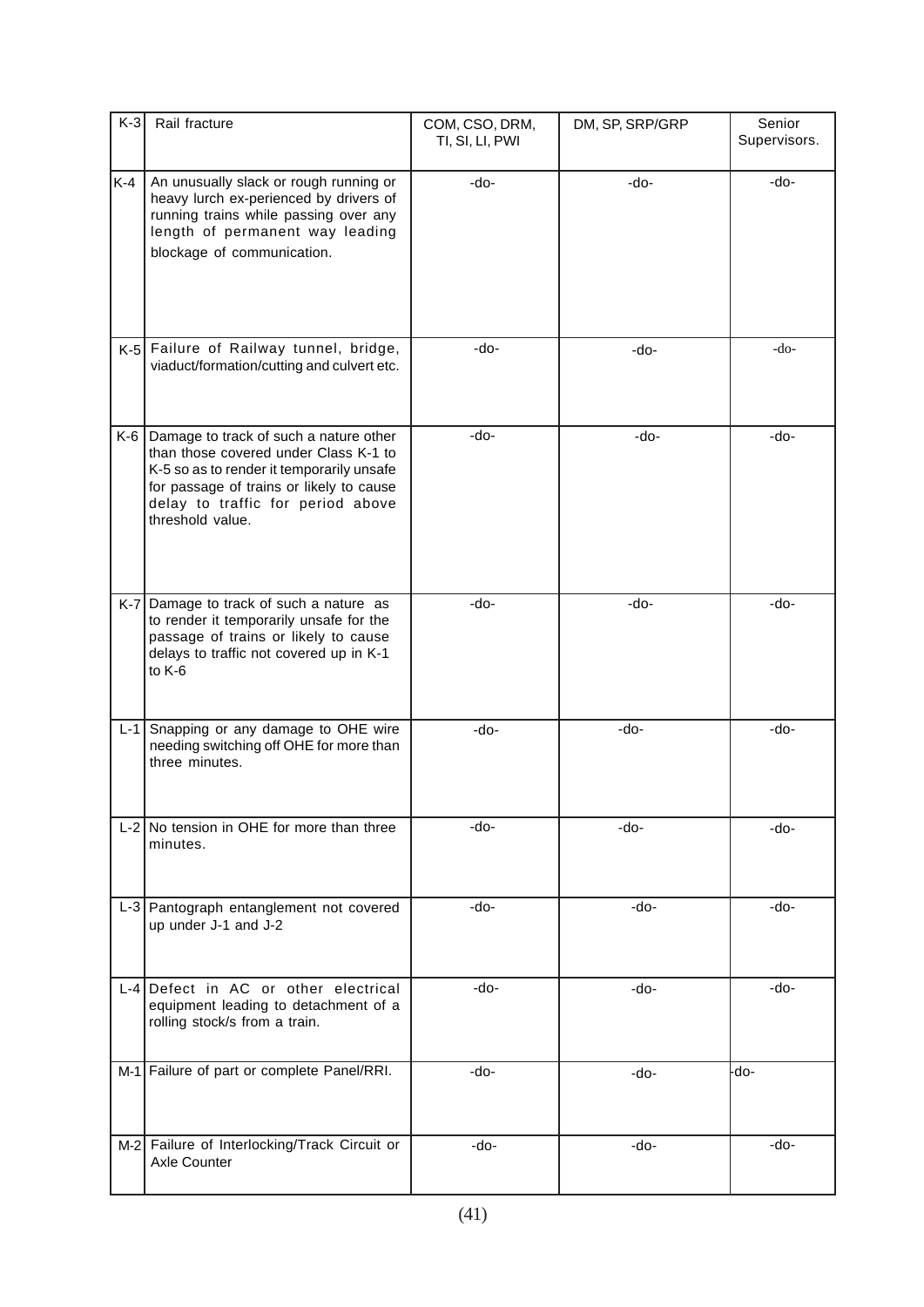| M-3   | Failure of Block Instrument                                                                                                                                                                                            | COM, CSO,<br>DRM, TI, SI,<br>LI, PWI    | DM, SP, SRP/GRP | Senior Supervisors. |
|-------|------------------------------------------------------------------------------------------------------------------------------------------------------------------------------------------------------------------------|-----------------------------------------|-----------------|---------------------|
| M-4   | Failure of Point Machine and Equipment.                                                                                                                                                                                | -do-                                    | -do-            | -do-                |
| M-5   | Failure of Signal/Point                                                                                                                                                                                                | -do-                                    | -do-            | -do-                |
| M-6   | Failure of control/ station communication<br>for more than fifteen minutes.                                                                                                                                            | -do-                                    | $-do-$          | -do-                |
| M-7   | Failure of station to station or station to<br>level crossing gate communication for<br>more than fifteen minutes.                                                                                                     | -do-                                    | -do-            | -do-                |
|       |                                                                                                                                                                                                                        | <b>Unusual Incidents</b>                |                 |                     |
| $N-1$ | Attempted wrecking of or bomb blast or<br>explosion or hijacking or sabotage to a<br>train carrying passengers with or without<br>loss of human life and or grievous hurt<br>and/or damage to railway property.        | CRS,COM,<br>CSO, DRM,<br><b>CSC/RPF</b> | DM, SP, SRP/GRP | Senior Supervisors. |
| $N-2$ | Attempted wrecking of or bomb blast or<br>explosion or hijacking or sabotage to to a<br>train NOT carrying passengers with or<br>without loss of human life and or grievous<br>hurt and/or damage to railway property. | -do-                                    | -do-            | -do-                |
| $N-3$ | Attempted wrecking of or bomb blast or<br>explosion or sabotage to signaling and<br>track or forceful confinement of train<br>running staff on duty and/or passengers<br>but not involving a train.                    | -do-                                    | -do-            | -do-                |
| $P-1$ | Person or persons falling out of running<br>train resulting in grievous hurt to or loss of<br>human life.                                                                                                              | -do-                                    | -do-            | -do-                |
| $P-2$ | Person or persons run over or knocked<br>down by a train resulting in grievous hurt<br>loss<br>to<br>οf<br>or<br>human life.                                                                                           | -do-                                    | -do-            | -do-                |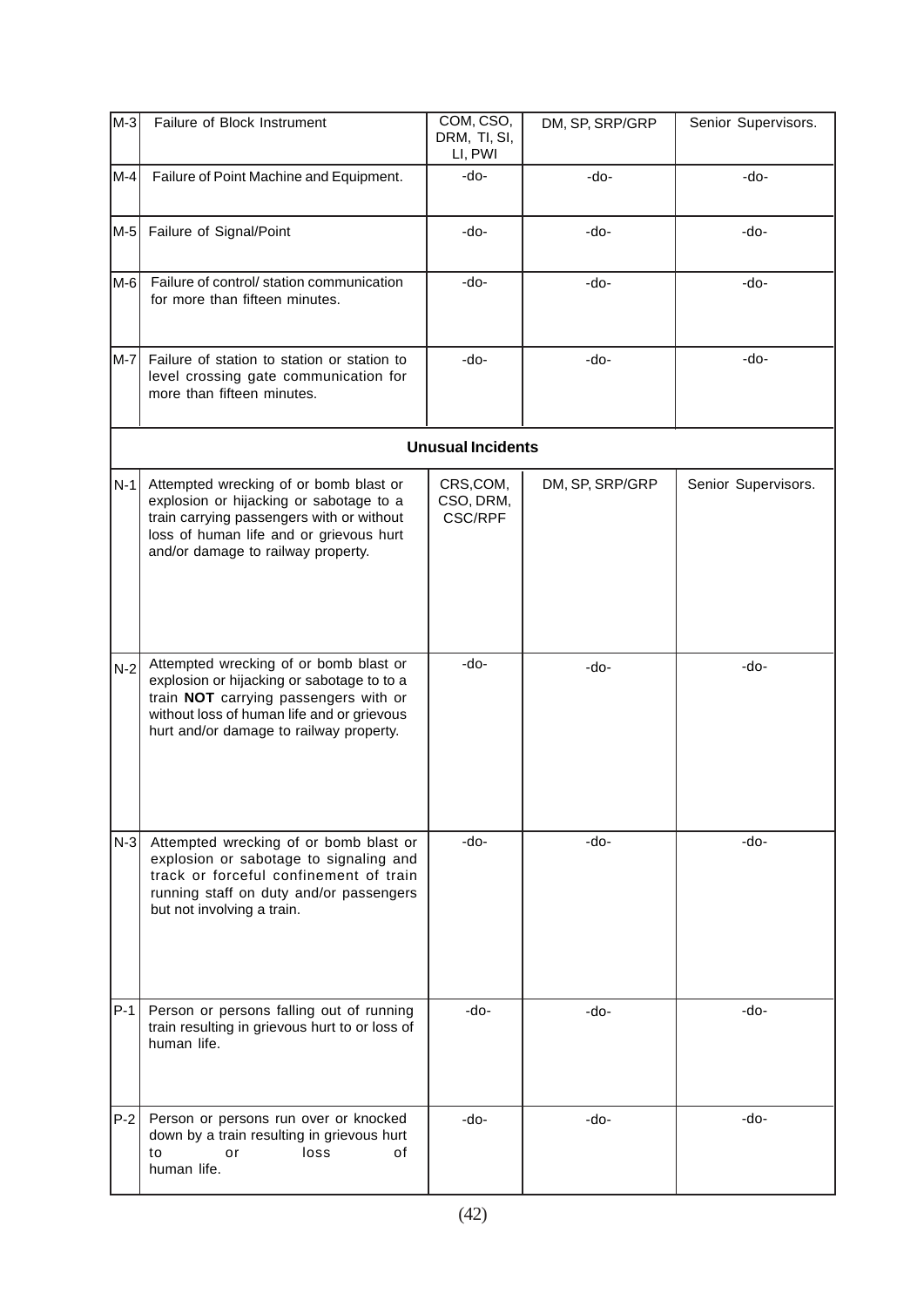| $P-3$   | Person or persons falling out of a<br>running train or knocked down by a train<br>or engine<br>or railway vehicle resulting in grievous<br>hurt to or loss of human life.                             | CRS,COM, CSO,<br>DRM, CSC/RPF                       | DM, SP, SRP/GRP | Senior<br>Supervisors. |
|---------|-------------------------------------------------------------------------------------------------------------------------------------------------------------------------------------------------------|-----------------------------------------------------|-----------------|------------------------|
| Q-1     | Accidental or natural death or grievous<br>hurt to any person whether passenger,<br>railway employee or trespasser (or any<br>other person), within railway premises<br>(excluding railway quarters). | -do-                                                | -do-            | -do-                   |
| $Q-2$   | Murder or suicide in a train or within<br>railway premises                                                                                                                                            | -do-                                                | -do-            | -do-                   |
| $Q-3$   | Robbery, attempted robbery, theft or<br>attempted theft in Railway premises,<br>including trains.                                                                                                     | -do-                                                | -do-            | -do-                   |
| $Q-4$   | Fire or explosion within Railway<br>premises but not involving trains.                                                                                                                                | -do-                                                | -do-            | $-do-$                 |
| $Q-5$   | Fire or explosion resulting in damage to<br>railway bridge and viaduct etc.                                                                                                                           | $-do-$                                              | -do-            | $-do-$                 |
| $Q-6$   | Blockade to train services due to agitation.                                                                                                                                                          | -do-                                                | -do-            | -do-                   |
| $R-1$   | Vehicle or vehicles running away.                                                                                                                                                                     | CRS,COM,CSO, DRM, DM, SP, SRP/GRP<br><b>CSC/RPF</b> |                 | Senior Supervisors.    |
| $R-2$   | Train running over cattle.                                                                                                                                                                            | -do-                                                | -do-            | -do-                   |
| $R-3$   | Floods, Breaches and landslides etc.<br>resulting in interruption of an important<br>through line of communication more<br>than the threshold value.                                                  | -do-                                                | -do-            | -do-                   |
| $R - 4$ | Other cases of floods, breaches, land-<br>slides etc. resulting in interruption to traf-<br>fic.                                                                                                      | -do-                                                | -do-            | -do-                   |
| $R-5$   | Any accident not included in the<br>XR<br>foregoing classifications.                                                                                                                                  | -do-                                                | -do-            | -do-                   |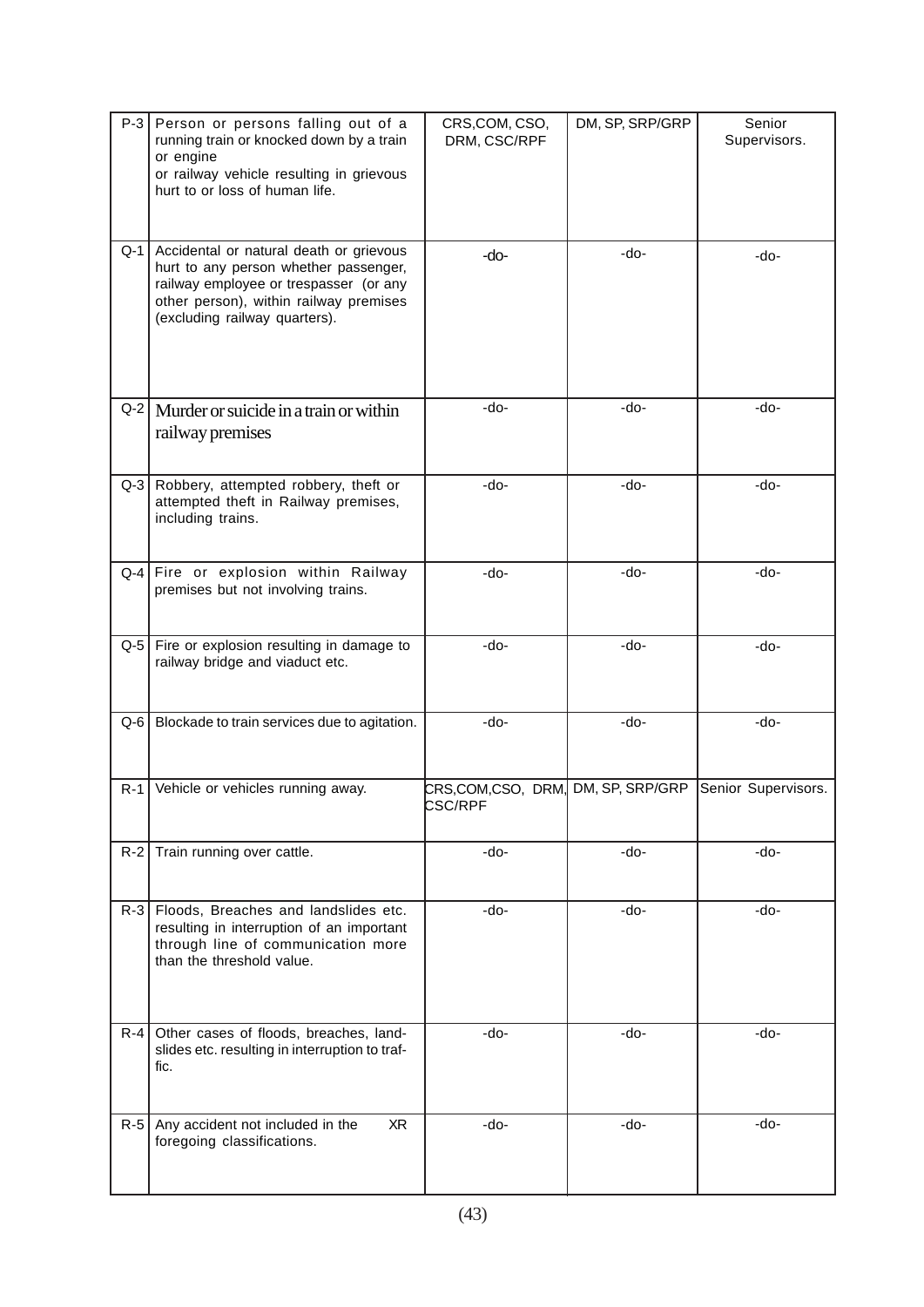# **APPENDIX-1**

# **N.E. RAILWAY**

# **N.E.R. GA-3 ACCIDENT REPORT FROM**

**Department ……………….. Station ………….. Class………………**

| 1. |     | Mileage at which the accident occurred and name of the    | Sketch is attached |
|----|-----|-----------------------------------------------------------|--------------------|
|    |     | nearest station to the spot                               |                    |
| 2. |     | Date and time of accident                                 |                    |
| 3. | (a) | No. and description of train, name and service number     |                    |
|    |     | of the Loco Pilot and Engine number.                      |                    |
|    | (b) | Speed of train.                                           |                    |
|    | (c) | State if accident occurred on straight road or curve,     |                    |
|    |     | on level or on a grade. If on a grade whether it was with |                    |
|    |     | or against train.                                         |                    |
|    | (d) | Weather condition and visibility                          |                    |
| 4. |     | Nature and cause of accident.                             |                    |
| 5. |     | Persons injured, nature and extent of their injuries :-   |                    |
|    | (a) | Names and address, No. of tickets held, station from and  |                    |
|    |     | to which travelling, No. and class of carriage in which   |                    |
|    |     | travelling, caste, sex, approaximate age and occupation.  |                    |
|    | (b) | The result of medical examination, caste, sex,            |                    |
|    |     | approaximate age, occupation, tickets No., Station from   |                    |
|    |     | and to, etc. to be given.                                 |                    |
|    | (c) | What became of the injured persons?                       |                    |
|    | (d) | If a Railway servant is injured on duty how long on duty  |                    |
|    |     | at the time of accident, the probable time to resume duty |                    |
|    |     | may be stated.                                            |                    |
| 6. |     | Individual No. of vehicles damaged, extent of damage :-   |                    |
|    | (a) | Position of vehicle or vehicles in relation to engine.    |                    |
|    | (b) | How disabled vehicles were disposed of?                   |                    |
| 7. |     | Approaximate cost of damages giving list:-                |                    |
|    | (a) | Permanent way                                             | Rs.                |
|    | (b) | Locomotive                                                | Rs                 |
|    | (c) | Rolling stock                                             | Rs.                |
|    | (d) | Signalling and Interlocking                               | Rs                 |
|    | (e) | <b>Electrical equipment</b>                               | Rs.                |
|    | (f) | To property in train or within station limits             | Rs                 |
|    |     |                                                           |                    |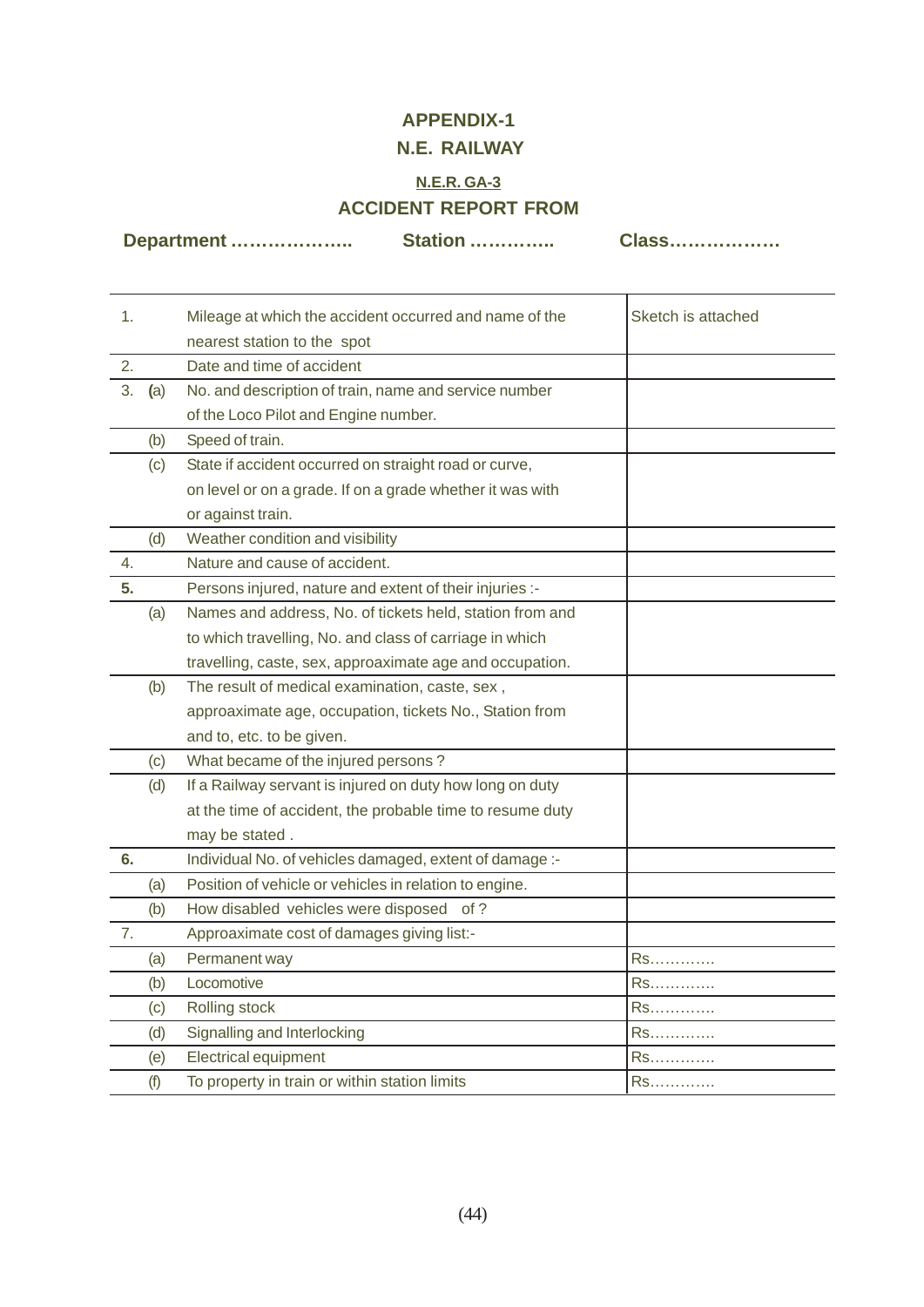| (a) | What was the cause of obstruction?                         |  |
|-----|------------------------------------------------------------|--|
| (b) | Did it appear willful or accidental?                       |  |
| (c) | Is any one suspected?                                      |  |
| (d) | Was the line fenced?                                       |  |
| (e) | If so, the state of the fencing                            |  |
| (f) | Was the engine fitted with a cow catcher or cattle guard?  |  |
| (g) | Has obstruction been removed?                              |  |
| 9.  | In case of trains parting, broken tyres, wheels, axles,    |  |
|     | rails, hot axels, fires in trains:-                        |  |
| (a) | Composition of the train, details of load.                 |  |
| (b) | How far was vehicle from engine, motor coach number        |  |
|     | and owning Railway.                                        |  |
| (c) | Was engine fitted with a spark arrester, if so, pattern?   |  |
| (d) | Class of fuel                                              |  |
| (e) | Description of the content of the vehicles.                |  |
| (f) | What was the cause of the breakage of tyres, wheels,       |  |
|     | axles and rails?                                           |  |
| (g) | Condition of broken metal, how disposed of ?               |  |
| (h) | In case of persons failing out or fires, etc in passenger  |  |
|     | trains, state if chain alarm was pulled?                   |  |
| 10. | In case of deaths in trains:-                              |  |
| (a) | Give description of deceased, caste, name, age and sex     |  |
|     | whether Railway servant, Passenger or trespasser,          |  |
|     | residence, employment or vocation.                         |  |
| (b) | If passenger, No. and class of tickets                     |  |
| (c) | Number of persons in same compartment.                     |  |
| (d) | Number, type and class of carriage. If the death is due to |  |
|     | infectious disease, whether carriage was detached and      |  |
|     | fumigated?                                                 |  |
| (e) | Cause of death                                             |  |
| (f) | List of property belonging to deceased and how             |  |
|     | disposed of ?                                              |  |
| (g) | State what has been done with body, whether made           |  |
|     | over to the relatives or police or sent to Civil Surgeon?  |  |
| (h) | In case of persons injured by open doors or falling out of |  |
|     | carriage, say if there was any latrine in carriages?       |  |
| (i) | Whether depositor has been taken by Police, Station        |  |
|     | Staff?                                                     |  |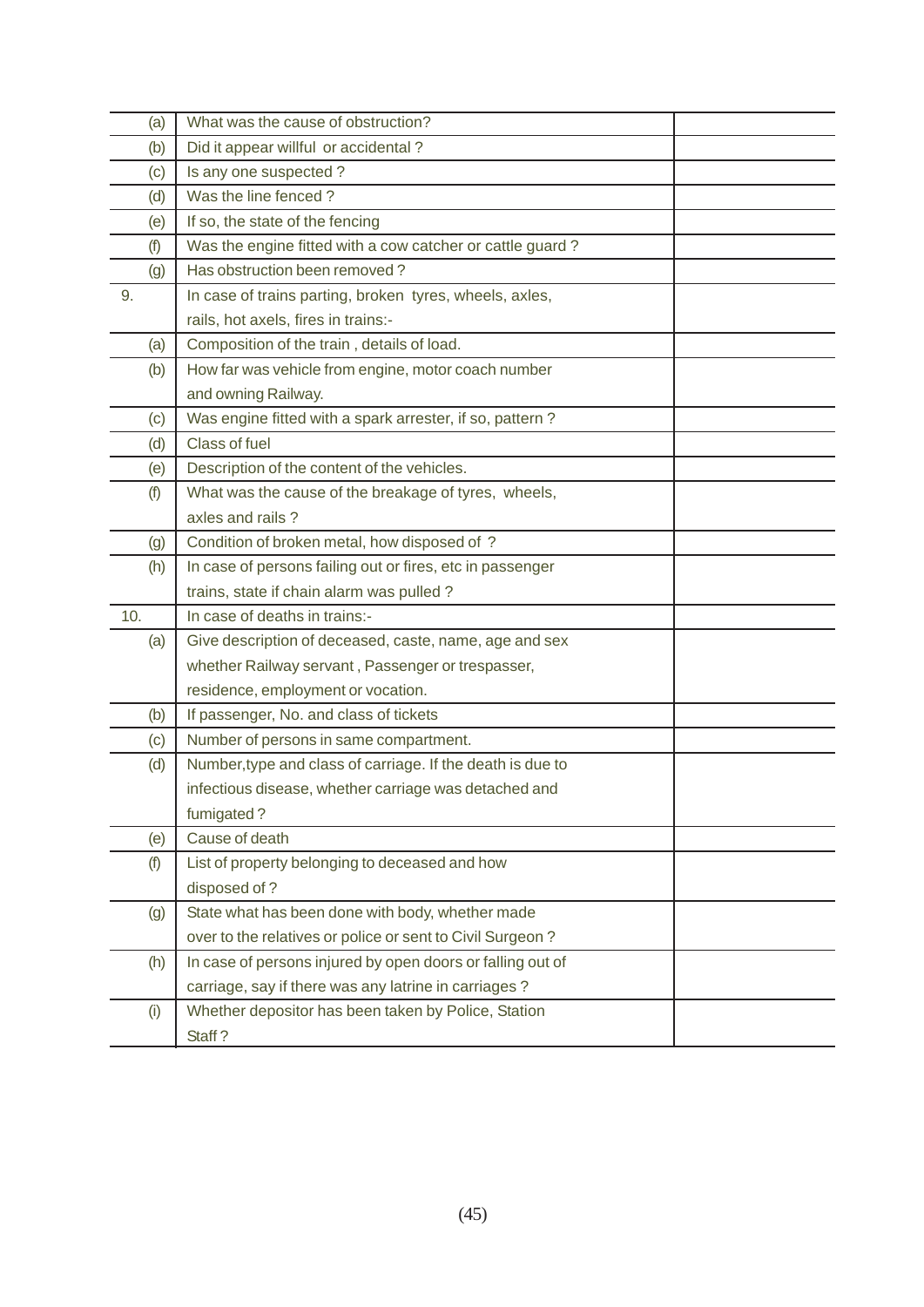| 11. | In case of dead bodies of injured persons discovered on       |  |
|-----|---------------------------------------------------------------|--|
|     | line or within Station limits:-                               |  |
| (a) | State in what position body was lying and give details of     |  |
|     | any apparent injury to the body or other circumstances        |  |
|     | which may have caused, death or injury?                       |  |
| (b) | Whether passenger, Railway servant, Trespasser or             |  |
|     | suicide?                                                      |  |
| 12. | If person run over:-                                          |  |
| (a) | Did the Engine crew see the person?                           |  |
| (b) | Was the Loco Pilot's or Asstt. Loco Pilot's view at the       |  |
|     | Site of the accident obstructed?                              |  |
| (c) | Was it day light or dark at the time?                         |  |
| (d) | If it was not definitely known, by what train the person      |  |
|     | had been run over, was the Loco Foreman at both end of        |  |
|     | the engine run told to examine engine, for traces of blood    |  |
|     | marks or other evidence.                                      |  |
| 13. | In case of derailments, trains put on a wrong line, Collision |  |
|     | or point burst:-                                              |  |
| (a) | Number, owning Railway and type of vehicles derailed or       |  |
|     | damaged and position of vehicle on train.                     |  |
| (b) | State whether points and Signals were properly fastened       |  |
|     | or set in the right direction and Signals observed, also      |  |
|     | whether lights were visible, flags properly exhibited, etc.   |  |
| (c) | State if points or Signals were interlocked                   |  |
| 13A | In case of averted Collisions, state:-                        |  |
| (a) | Load of train.                                                |  |
| (b) | No. of Air/Vacuum-braked vehicles.                            |  |
| (c) | Speed of train when obstruction or danger was observed        |  |
| (d) | Distance from engine to obstruction when latter was first     |  |
|     | observed.                                                     |  |
| (e) | Time and visibility                                           |  |
| 14  | In case of Engine passing Signals at danger:-                 |  |
| (a) | If Signals are Interlocked?                                   |  |
| (b) | By what length did the Loco Pilot pass the Signal at danger?  |  |
| (c) | If danger Signals exhibited and by whom?                      |  |
| (d) | Was the block section occupied and when did the last          |  |
|     | train leave?                                                  |  |
| 15  | If vehicles blown away from stations, state how the           |  |
|     | vehicles were fastened and how they broke adrift.             |  |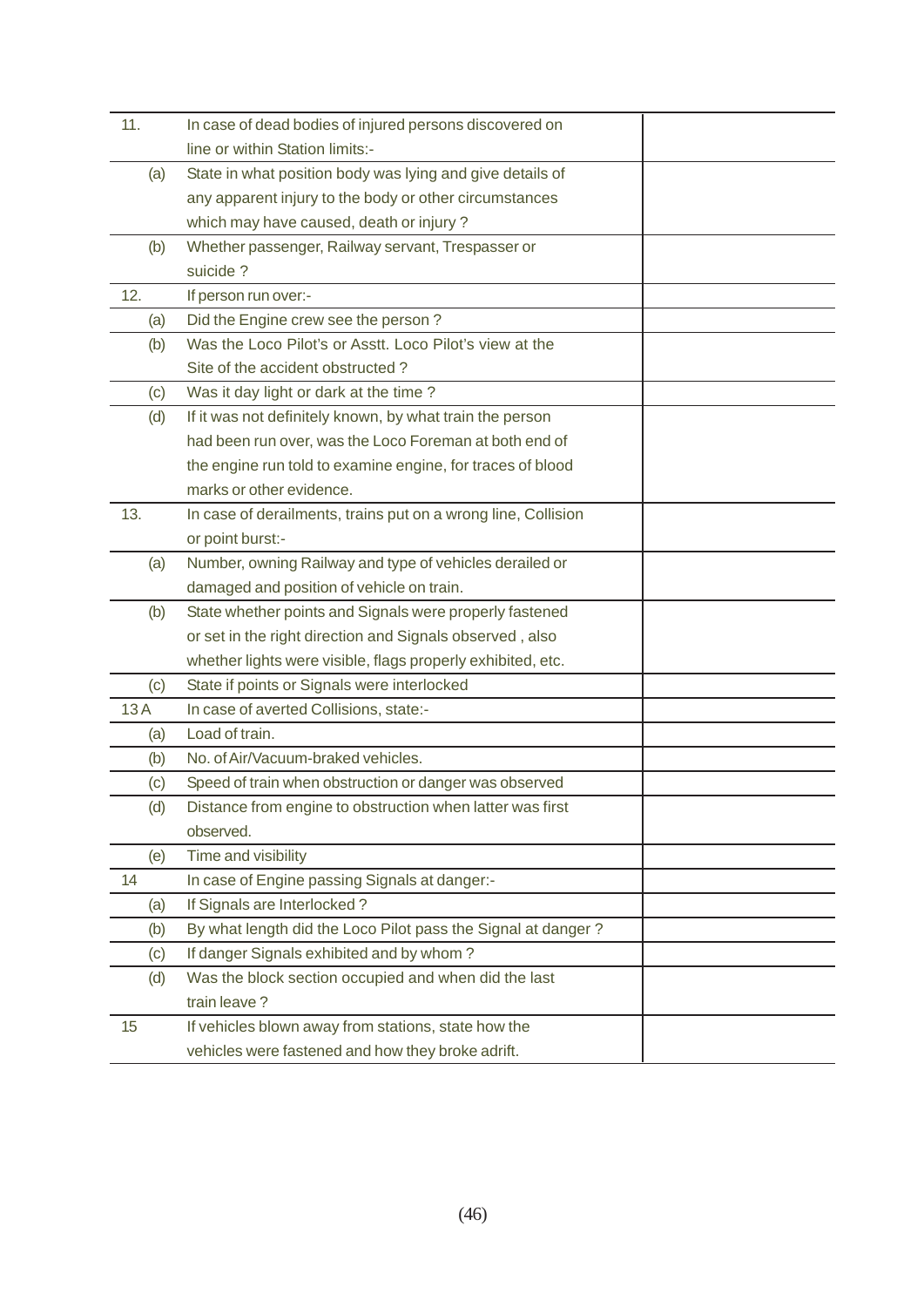| 16.               |     | Detention to trains affected and further probable detention |  |
|-------------------|-----|-------------------------------------------------------------|--|
|                   |     | if no more running is yet resumed                           |  |
| $\overline{17}$   | (a) | How long was road blocked and to what extent?               |  |
|                   | (b) | If transhipment was necessary, what arrangements were       |  |
|                   |     | made?                                                       |  |
| $\overline{18}$   |     | What system of Block working is inforced and was every      |  |
|                   |     | thing regular ? if not, give details?                       |  |
| $\overline{19}$   |     | Measures taken to re-establish traffic.                     |  |
| $\overline{20}$   |     | Time, assistance sent for and time arrived.                 |  |
| $\overline{21}$   |     | Station arrived from.                                       |  |
| $\overline{22}$ . |     | Cause of delay, if any, in getting assistance.              |  |
| $\overline{23}$   |     | Report by Guard.                                            |  |
| $\frac{24}{25}$   |     | Report by Loco Pilot.                                       |  |
|                   |     | In case of serious accident:-                               |  |
|                   | (a) | Whether R.M.S. authorities advised (in case of accident     |  |
|                   |     | to a train carrying mails)?                                 |  |
|                   | (b) | Whether Local Government authorities duly advised           |  |
|                   |     | (if accident comes within the purview of Section 113 of     |  |
|                   |     | the Railway Act)?                                           |  |
| 26.               |     | Action taken in regard to staff responsible, name and       |  |
|                   |     | designation and the department the staff belongs to should  |  |
|                   |     | be stated (statement of staff responsible to be attached).  |  |
|                   |     |                                                             |  |
|                   |     |                                                             |  |
|                   |     |                                                             |  |
|                   |     |                                                             |  |
|                   |     |                                                             |  |

# **Description and cause of accident**

**NOTE :—** If additional space is required add a sheet.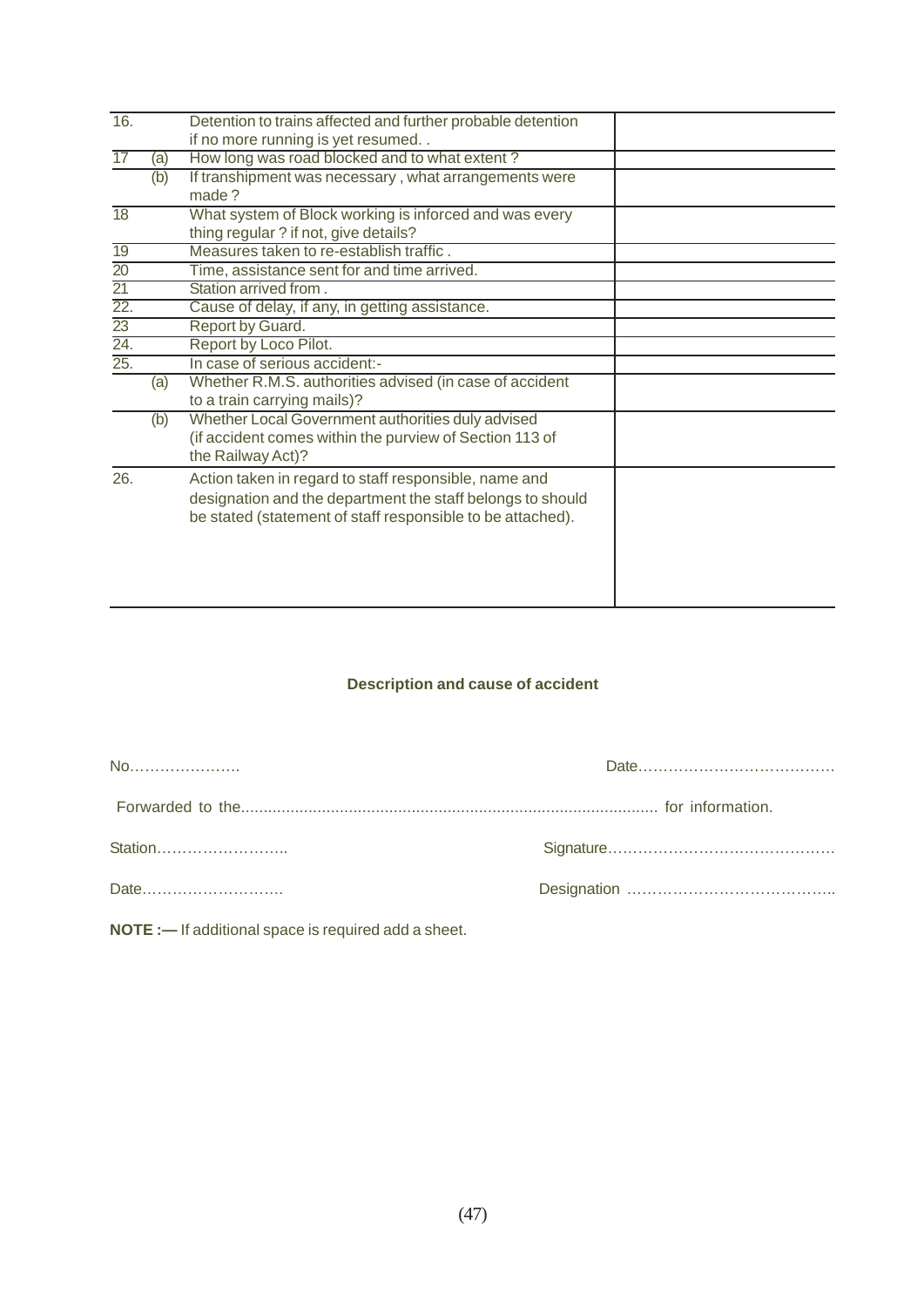### **ACCIDENT FORMAT**

# **Category of Accident.- Class of Accident -**

| 1.  | Date and Time of accident          |                                                        |
|-----|------------------------------------|--------------------------------------------------------|
| 2.  | <b>Division</b>                    |                                                        |
| 3.  | Section                            |                                                        |
| 4.  | <b>Block Section</b>               |                                                        |
| 5.  | <b>At Station/Mid Section</b>      |                                                        |
| 6.  | Gauge (BG/MG/NG)                   |                                                        |
| 7.  | Traction (Elect./Non Elec.)        |                                                        |
| 8.  | <b>Type of Route</b>               |                                                        |
| 9.  | System of Working                  |                                                        |
| 10. | Class of Station,                  |                                                        |
|     | Type of Signaling,                 |                                                        |
|     | Standard of Interlocking.          |                                                        |
| 11. | <b>Train Particulars</b>           | Train No.<br>Engine No<br>load                         |
| 12. | <b>Brief Particulars</b>           |                                                        |
| 13. | <b>Train Working condition</b>     |                                                        |
|     | (Normal/Abnormal) (in Brief)       |                                                        |
| 14. | Procedural failure, any (in brief) |                                                        |
| 15. | Causality                          | Killed-                                                |
|     |                                    | Grievous Injured                                       |
|     |                                    | Simple Injured                                         |
| 16. | <b>Relief Arrangements</b>         | ARME/<br>ordered at<br>left at<br>At site              |
|     |                                    | ART/<br>left at<br>ordered at<br>At site               |
|     |                                    | ordered at<br>left at<br>At site<br>Crane              |
| 17. | Officers visiting site             |                                                        |
| 18. | Restoration                        | Rerailment completed at --<br>hrs/date                 |
|     |                                    | <b>Track fit</b><br>hrs/date                           |
|     |                                    | OHE fit at<br>----- hrs./date, S&T fit at<br>hrs./date |
| 19. | Time of first train passed         |                                                        |
|     | on the affected line/lines.        |                                                        |
| 20. | Prima Face cause                   |                                                        |
| 21. | <b>Gate Particulars</b>            | Annexure-A                                             |
| 22. | <b>Driver Particulars</b>          | Annexure-A                                             |
| 23. | <b>State/District</b>              |                                                        |
| 24. | Other information, if any          |                                                        |

**(Officer reporting the Accident)**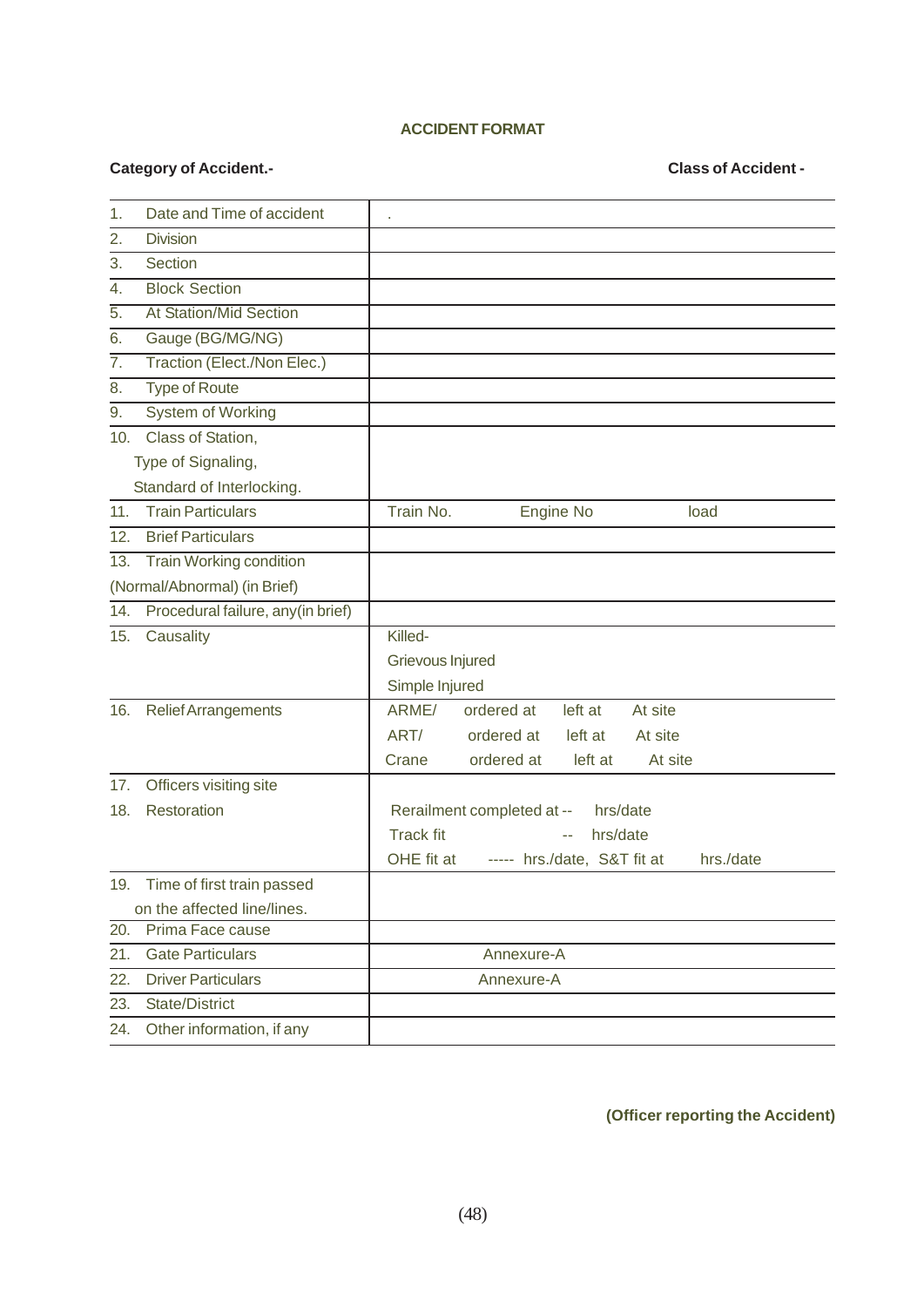# **GATE PARTICULARS**

| Traffic/Engineering gate-.              | Class-                | Gate No. - |         | $Kms. -$                |         |
|-----------------------------------------|-----------------------|------------|---------|-------------------------|---------|
| <b>Lifting Barrier-</b>                 | /Flap-                |            | /Chain- |                         |         |
| TVU-                                    | Year $-$              |            |         |                         |         |
| Interlocked-                            |                       | Or         |         | Non interlocked-        |         |
| Telephone provided-                     |                       | Or         |         | Not provided -          |         |
| Normal position of gate-                | Open to road traffic- |            |         | Closed to road traffic- |         |
| Road signs-                             | Speed Breaker -       |            |         | Whistle board-          |         |
| Type of road-                           | Pucca-                | Pucca      |         |                         | Kuccha- |
| Visibility (in meters)-                 |                       |            |         |                         |         |
| Gradient if any-                        |                       |            |         |                         |         |
| No. of accidents during last two years- |                       |            |         |                         |         |

### **Driver's Particulars**

| Name                                  |                                |                        |
|---------------------------------------|--------------------------------|------------------------|
| Date of Birth                         |                                |                        |
| Family members                        |                                |                        |
| Qualification                         |                                |                        |
| Headquarter                           |                                |                        |
| Grade                                 |                                |                        |
| <b>Breathanalyser test</b>            |                                |                        |
| (Positive-Intoxication)               |                                |                        |
| (Negative-Without toxication)         | At this time of signing on $=$ | After accident -       |
| Date of Appointment                   | As                             |                        |
| Promoted as Asstt. Driver             |                                |                        |
| <b>Promoted as Goods Driver</b>       |                                |                        |
| Promoted as Pass, Driver              |                                |                        |
| Promoted as Mail/Exp.                 |                                |                        |
| Date of Medical Examination           | Passed-                        | Next Due -             |
| With or without glasses               |                                |                        |
| Date of Refresher                     | Passed                         | Next Due-              |
| <b>Safety Camp</b>                    | Passed -                       | <b>Next Due-</b><br>L. |
| <b>Competency (Automatic Section)</b> |                                |                        |
| <b>Ghat Section</b>                   |                                |                        |
| Safety category grading               |                                |                        |
| Psycho Test                           |                                |                        |
| Awards/Punishment                     |                                |                        |
| Nominated Loco Inspector              |                                |                        |
| Signing on/off                        |                                |                        |
| Rest availed before duty              |                                |                        |
| Last trip on the section              |                                |                        |
| Previous history of accident if any   |                                |                        |

Authority. Railway Board's letter No. 2000/Safety(A&R)/3/5 dt. 14.3.2006.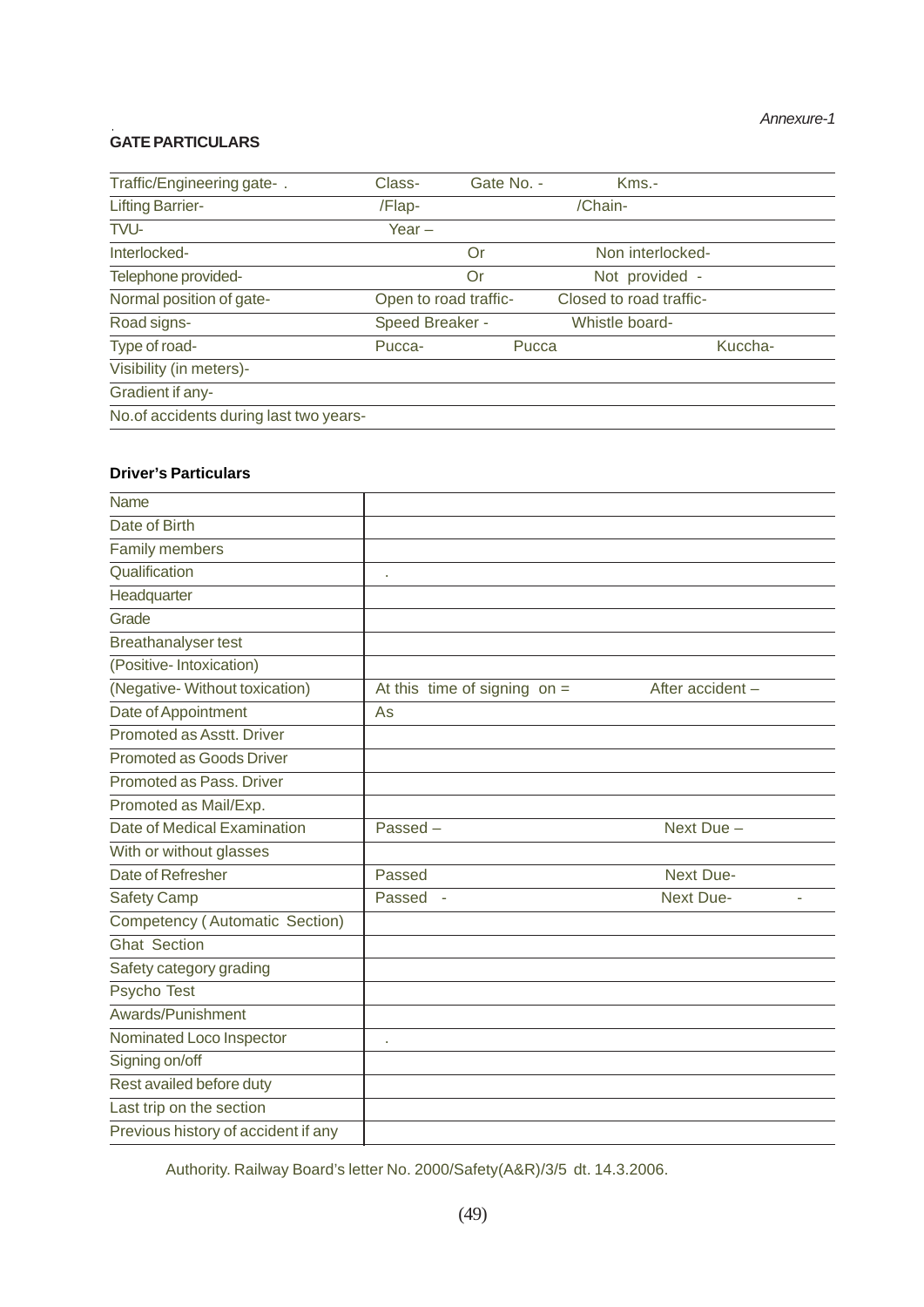## **CHAPTER - III**

#### **PREPAREDNESS FOR ACCIDENT MANAGEMENT (DIVISIONAL DISASTER MANAGEMENT PLAN)**

- **1.** Accident Management Mechanism in Railways should be maintained at a high level of preparedness and efficiency by keeping all resources readily available and in good fettle. Resources imply both railway and non-railway men and material including medical personnel, transport, volunteers, villagers, police, Army and fire services, etc. Details of the resources, their location, contact numbers should be compiled and a data bank should be made available as Disaster Management Plan on Railway website as well as with the Officers and Supervisors nominated for Disaster Management
- **2. Grouping of Resource units -** Different resources may be grouped in the following units -

**A. Resource Unit I** – Resources available on the train and that nearby surroundings like — (i) First-aid box with the Guard, TS and Pantry car.

- (ii) Portable telephones and Fire Extinguishers in Brake Van and loco motive.
- (iii) Walkie-Talkie with Guard, Driver and Other departmental Supervisor/Staff.
- (iv) Cell phones/Mobile with the passengers.
- (v) Medical Practitioners, Railway Officers and staff whether on duty or leave travelling by the train.
- (vi) Volunteers from Passengers and nearby villages and towns.
- (vii) Transport facilities available at site or passing through nearby LC gate, Tractors with trollies from nearby villages.
- (viii) Engineering gangs and other departmental staff available nearby.
- (ix) Medical and communication facilities (PCO's) available nearby.

**B. Resource Unit II** — Resources available at ART/ARME depots and elsewhere within the division including Railway medical and departmental resources.

**C. Resource Unit III** — Resources available at ART/ARME, Tower Wagon, Rail Cum Road Vehicle, Crane and Bull dozer depots and elsewhere on adjoining zones and divisions including Railway medical and departmental resources.

**D. Resource Unit IV** – Non-Railway resources available within or outside the division including list of Doctors, Hospitals and other medical practitioners with their telephone numbers, locations and means of communication to reach them

3. **List and Checklist availability** – A detailed list of all resources, their location along with Telephone numbers, E-mail address, etc. should be available in the disaster management plan and must be updated from time to time. Safety department of the Railway is the nodal agency for this work

This should also be available on Railway's website for each division and hard copies in nominated offices.

#### 4. **Accident Management Plan**

In open line, production units, workshops, loco sheds, Carriage depots, stations and yards, Railway administration always have to make satisfactory preparedness along with the details of the resources their location, contact telephone nos., contingency and emergency plans and other necessary details should be identified, compiled and placed in a 'Data Bank'. The copies of such plan must always be readily available with the officials, supervisors, staff and at Relief centres who are nominated for accident and disaster management, providing first-aid, medical assistance, relief, rescue and Succor to victims and affected persons. It should be prepared by the division, zone and other units not only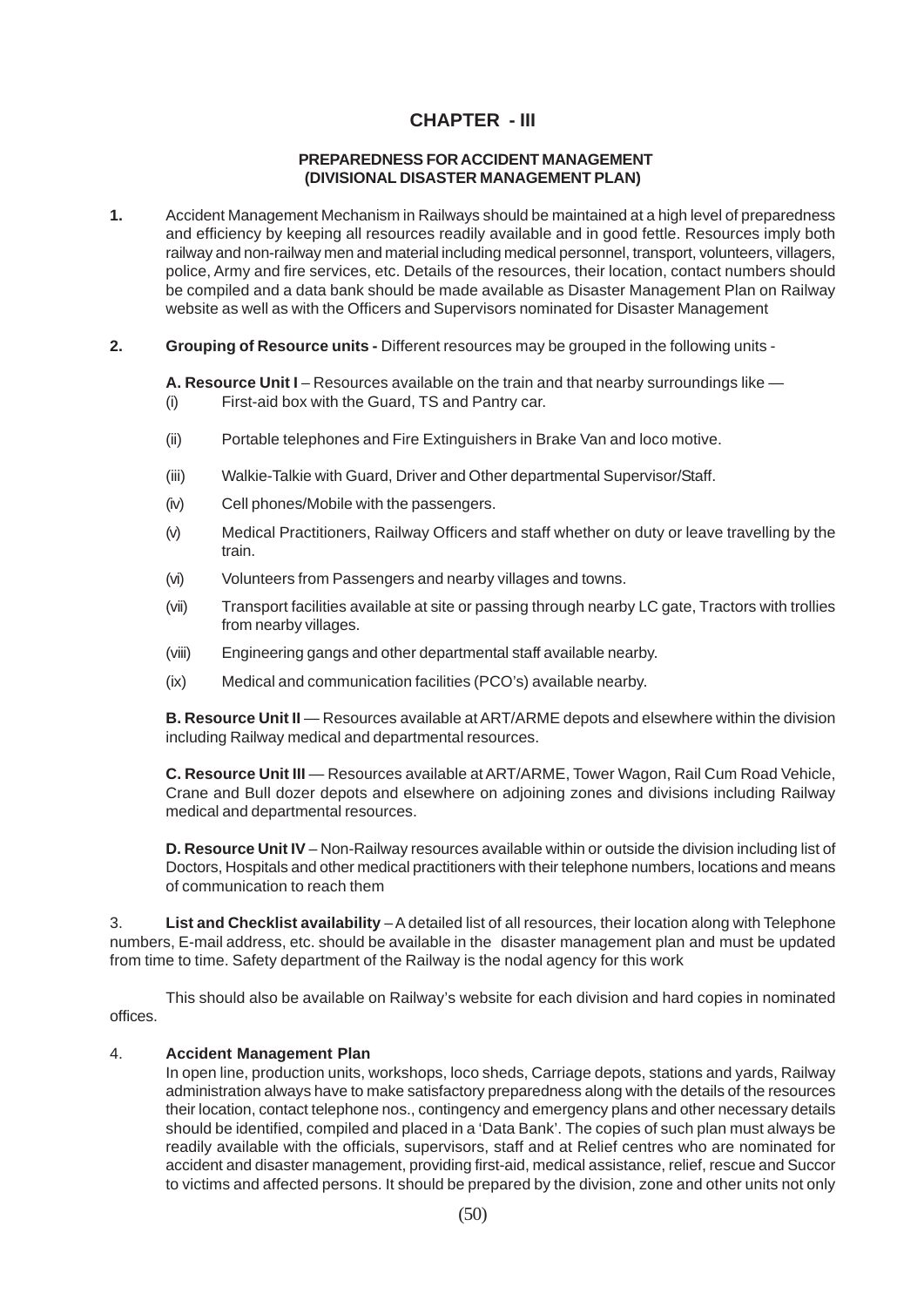for their jurisdiction but for adjacent nearby area of other's jurisdiction. These information should also be made available on Railway's website for each division and hard copies in nominated offices.

Details of Disaster Management Plan must be updated from time to time and the Safety department of the Railway is the nodal agency for this work.

#### 5. **Training of onboard staff, supervisors and officials of all the departments**

- (a) First aid training to be made mandatory for all Railway personnel specially the intensive training be given to onboard train staff including ticket checking staff, gangmen and station staff who are usually first available at site and this training should be provided during their initial / refresher courses
- (b) Intensive training in fire fighting should also be given to Railway personnel preferably the railway staff who always reach first at site.
- (c) Intensive training of rescuing the trapped passengers should be given to the railway staff (Gangmen & ART staff) who always reach first at site.
- (d) Arrangements should be made to make the ART staff aware regarding the latest rescue extrication techniques and medical relief.
- (e) Proper practical training should be given to ART and other concerned departmental personnel who has to execute the assigned works at site.
- (f) At adequate intervals refresher training must be given to all concerned to keep their knowledge upto date with updated inputs.
- (g) In those frontline services which are privatized, private operators must ensure that his staff is intensively trained in the first aid rescue and other techniques of relief and rescue and give a certificate to this effect .and such staff can also be sent to railway institutes for refresher courses.
- (h) The assistance of reputed training institutes like St. John Ambulance, Red Cross or any other agencies and Civil Defence organization including Scouts and Guides may be arranged by Railways for providing periodical training to frontline staff, gangmen and ART staff.

#### 6. **To equip the activity centres :**

The following are the main activity centres where relief, rescue and restoration activities are to take place.

- (a) Accident site
- (b) At adjacent stations
- (c) Divisional and Zonal control offices
- (d) Medical hospitals
- (e) Location where siren/hooter is provided
- (f) Station/Yard where ART/ARME/SPART is based
- (g) Lobby
- (h) Track depot.
- (i) RPF post
- (j) Tower Wagon Depot
- (k) Loco sheds
- (l) RCRV depots
- (m) Other track machine depots

These activity centres must be fully equipped with the equipments, manpower and materials. Hard copies of disaster management plans along with Railnet for access to electronic version of plans should be readily available.Action should be taken for the resource capacity enhancement by co-ordinating at village level – State/District Disaster Management Plans.

#### 7. **Inspection of ARTs, ARMEs including SPART**

Periodical inspections of ARTs, ARMEs, Tower Wagons, RCRVs, ERTs including SPART should be conducted effectively and quick action should be taken in elimination the deficiencies and shortcoming noticed.Special attention should be taken at following items :

- (a) Availability of equipments as per prescribed list.<br>(b) All equipments in working condition.
- All equipments in working condition.
- (c) Expiry date of medicines & eatables and cleanliness in ARME
- (d) Training and working knowledge of nominated staff.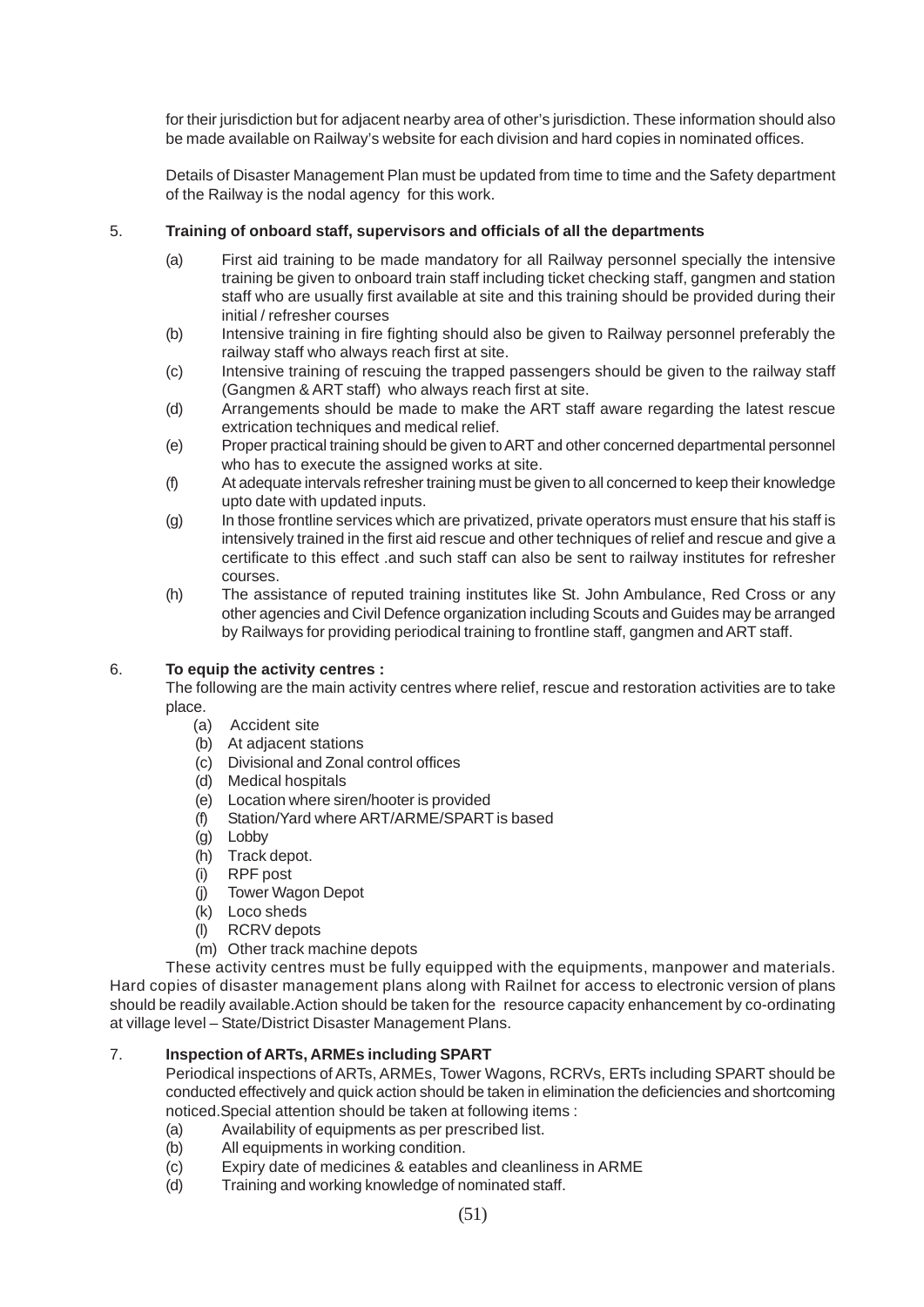- (e) Fitness of Stock deployed in ART/ARME, Tower Wagons, RCRVs, ERTs /SPART.
- (f) Availability of sufficient imprest with the incharge of ART/ARME, Tower Wagons, RCRVs, ERTs /SPART.

#### 8 **. Coordination with Civil state officials, non government organizations, civil defence, scouts and St. John ambulance like organisations of the Railway and non Railway**

Close coordination with these organizations should be maintained and the details of their Officials, Volunteers with their address and contact numbers should be indicated in the Disaster Management Plan.Civil Defence organization in the Railways and in the state, districts are having their CD plans and trained volunteers in relief, rescue and restoration work. Their cooperation and association in managing accidents will be effective and result oriented.

#### 9. **Accident drills and mock drills Accident drills :**

To ensure that all staff required to attend the breakdown trains and ARME in case of an accident are alert and are conversant with what they are expected to do at the time of accident, accident drills should be conducted once every three months, if there is no real accident within that quarter. During such drills, the ARME and the break down trains should be actually turned out and made to proceed to a nearby station. The Railway Doctors and other medical staff and the usual break down staff should travel by these trains exactly as they would have to in case of an accident. Movement by road should also be done to check the preparedness of railway vehicles nominated for accident management. Conscious decision of movement by road of Officers and staff and mobile brake down equipment should be taken by incharge of control on a case to case basis. The Railway Ambulance vans should also be turned out. The officers and staff of such other departments who have specific duties to perform in case of accidents but may not have to accompany such trains shall also have to participate. The drill should be conducted under the direct supervision of Sr DSO/DSO/ADSO and a complete secrecy should be maintained about the mission of mock drill.

#### **Full scale Mock drills :**

Disaster Management essentially necessitates a state of preparedness under all circumstances and the efficacy of arrangements therein can be assessed only by conducting periodical full scale mock drills.

- (i) Objective of the full scale mock drill is to :
	- gauge the preparedness of Accident Management system including detailed planning and keeping of all equipment in good fettle.
	- integrate the operational response to measure overall performance of the exercise.
		- measure performance with regard to accident restoration.
- (ii) During these full scale mock drill, following aspects shall be closely watched :
	- Turning out of ARME/ART within the prescribed time.
	- Speed of the specials.
	- Assembly of staff.
	- Handling of ART, HRDs, HREs and other rescue equipment.
	- Logging of events.
	- Functioning of field telephones and communication network.
	- Functioning of generator sets, lighting equipment.
		- Preparedness of first-aiders and availability of medical equipment.
		- Preparedness of commercial department to mobilize adequate manpower.
- (iii) On completion of the drill, a detailed report shall be prepared detailing deficiencies noticed, corrective measures initiated and improvements required.
- (iv) Concerned Civil authorities at appropriate level to be informed.

**Seminars/Workshops :** Seminar**s** should be periodically conducted on accident preparedness and the accident management plan. at important activities centres and heaving concentration of staff of various departments, so that the staff can be trained in team work also.

10. **Display of detailed road map at important junction stations and in control offices in Details of these resources, their location, contact telephone numbers and other details should be identified, compiled and placed in a 'Data Bank'.** This Data Bank should be available in the divisional Disaster Management Plans of divisions and should also be put on Railway Web Site for ready access.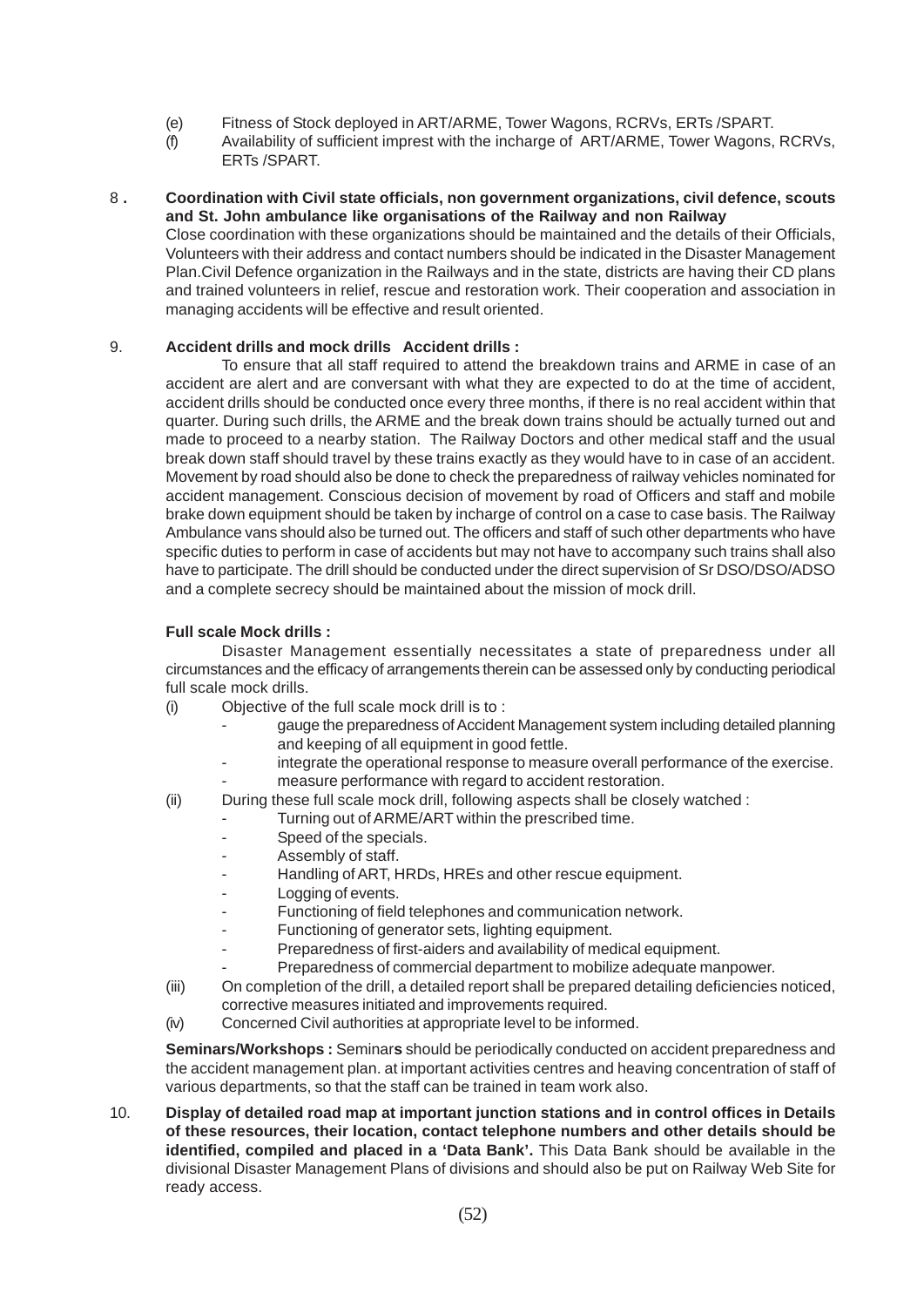#### 11. **Adoption of Latest Technological inputs in ARMEs and ARTs :**

ARMEs and ARTs should be equipped with the advance and the latest technological inputs to provide effective convenient and efficient services in providing relief, rescue and restoration work & convenience to passengers.

#### 12. **Special emphasis in preparedness**

In preparedness of onboard Railway staff, at stations/adjoining stations, divisional/area control, HQ control, Railway hospital, ARMEs and ARTs, the special emphasis should be given on the following :

- (a) Personal equipment of the staff<br>(b) Emergency equipments including
- Emergency equipments including on the trains.
- (c) Information availability of railway officials, doctors on the trains.
- (d) List of resources Railway and non-Railway with their contact number and addresses.
- (e) Methodology of recoupement of consumed items.
- (f) Inspection and maintenance schedule.
- (g) Training and mock drills.
- (h) Roadmaps

\*\*\*\*\*\*\*\*\*\*\*\*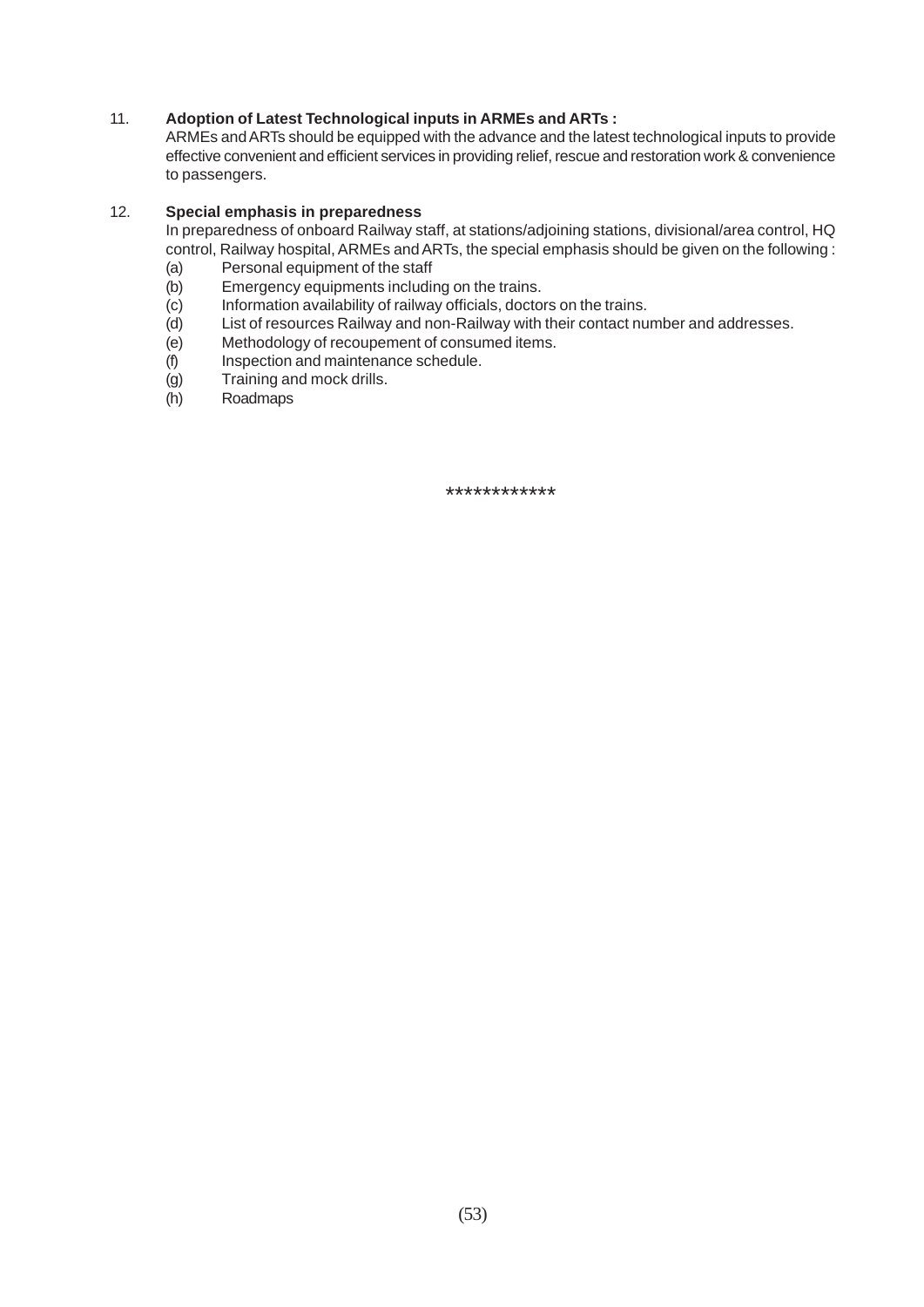### **CHAPTER – IV**

#### **PROTECTION OF ACCIDENT SITE AND REPORTING OF ACCIDENT**

- 1. **Protection of Site :** The first endeavour should be to prevent further damage to the accidental train/ trains and to avoid accident to the other trains and lives and property for which the protection of the train and site in accordance with G&SR and instructions on the subject immediately after an accident takes place. This must be ensured on top priority by the —
	- (i) Driver, Asstt. Driver, Asstt. Guard and Guard of the affected train and any other Supervisory staff on foot plate or brakevan and traveling in train service.
	- (ii) Station Masters and other available staff of P.Way, S&T & TRD of adjacent stations
	- (iii) Section Controller
	- **Note :** In the event of casualty or incapacitation of any train staff, their duties must be carried out by the available competent staff.
	- (iv) TPC will switch off OHE in case it has not tripped. OHE will not be restored even on adjacent line unless confirmation has been received from site that adjacent line is not obstructed and OHE is alright.
- 2. **Reporting of Accident** : Every Railway servant shall report without loss of time every **'accident'** or **'unusual occurrence'** in the course of working the Railway which may come to his notice, to the nearest Station Master, or, where there is no Station Master, to the railway servant Incharge of the section of the railway on which the accident has occurred, through any or more available quickest means.
- 3. **Relaying/Sending First Information from the site of accident:-** After a rapid assessment first information should be sent by the Guard of the train, Driver & assistant driver & any other train staff to control or nearest adjacent station by quickest means. The information must contain the following in brief so that the relief may be mobilized and assistance moved without loss of time —
	- (a) Time and description of train involved in accident.
	- (b) Location of accident indicating Kilometerage and location of Engine and Brakevan of affected train.
	- (c) Approx. No. of persons suspected killed and/or injured (if not sure the remark should be passed as not known/suspected).
	- (d) Assistance required in brief and whether the adjacent line is affected or not.
		- **Supplementary Message** should be given later on stating the details of accident, confirmation of casualities/injuries and enhanced assistance required including medical and ART etc. for relief, rescue and restoration.

**An Additional Message** may also be given incorporating any additional information gathered and updating the previous relayed data, if any and specially related to the accident and expected time of restoration.

#### **4. Communication by the SM/incharge of the section/Station Master of adjacent station receiving advice of an accident :** He shall immediately take action for :

- (a) Protecting the block section and advising to station master of the other end for doing same.
- (b) informing local nearest GRP and RPF officials and all concerned including SSE/P.Way, S&T/Telecom, TRD and other concerned Officers and Supervisor to provide protection to the site of accident and render all required assistance to the injured and stranded passengers.
- (c) Advising the section controller (Safety Controller if deployed in Control Office) on controlled section, regarding the accident and nature of assistance required.
- (d) Alerting the local doctors and hospitals as per the list available in his office for providing immediate medical aid to the injured passengers. In case of fire, fire brigade should be requisitioned.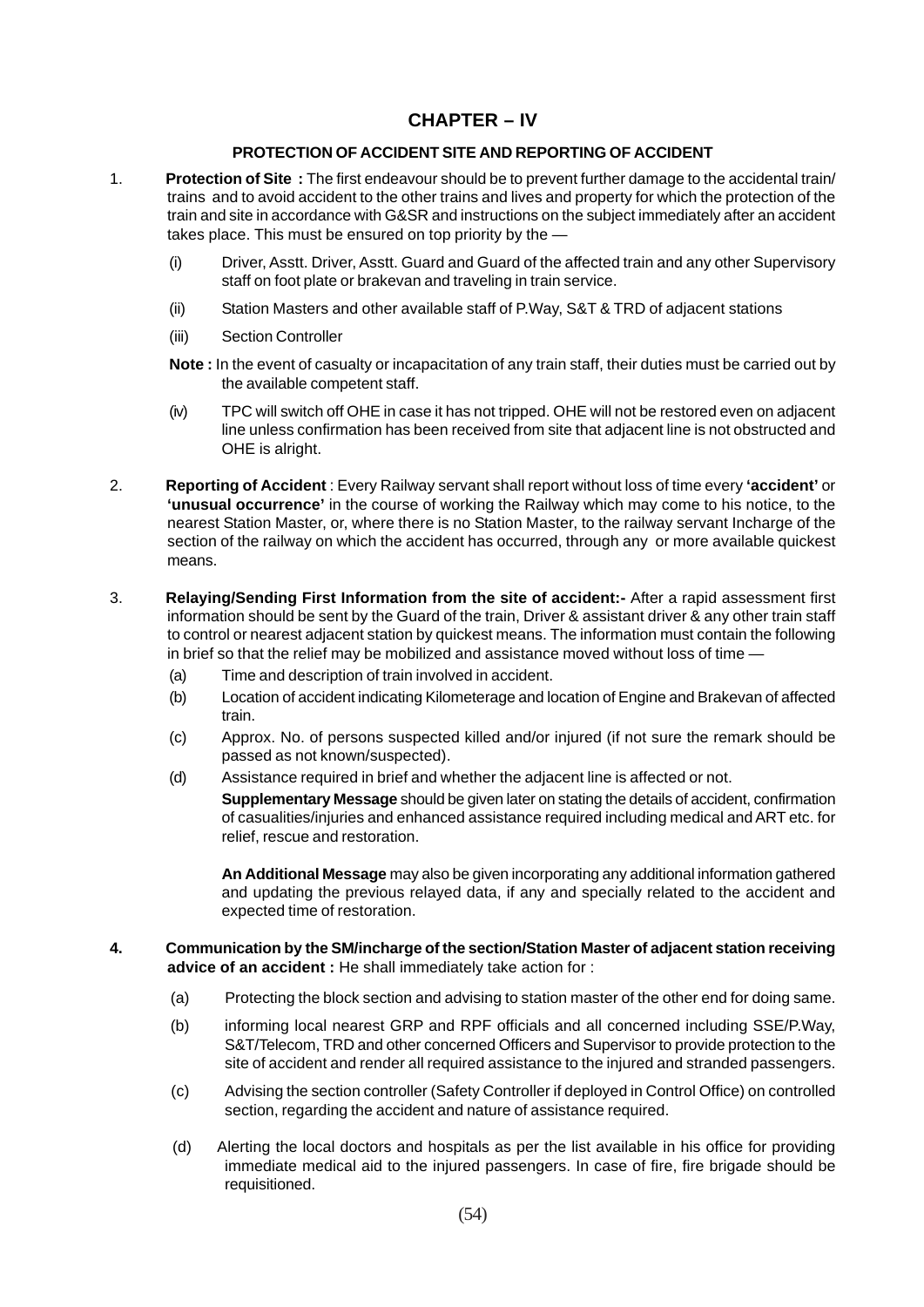- (e) Call the off duty SMs, Porters and other station staff to help in the management of accident.
- (f) Informing the Control regarding the extent of damage due to accident and severity of the accident after talking with Guard and Driver on walkie-talkie.
- (g) Immediately stop the movement on the other line till the confirmation that the other line is clear of obstruction by the competent railway authority.

#### 5. **Communication by Control Office Immediately on Receipt of the Information About an Accident :**

Immediately on receipt of the information the control shall –

- (a) Protect the section and movement on the adjacent line.
- (b) Alert ARME,ART, Tower Wagons, RCRVs, Medical department, adjacent station masters and all relief centres.
- (c) Inform all sub-controls such as power control, mechanical control, signal control, electrical control, commercial control, security control, safety control, engineering control, etc. who in turn will advise their departmental concerned officials and relief centres.
- (d) Advise all concerned officials in order of prescribed order.
- (e) Inform central control HQ without waiting for further details which should be supplemented.
- (f) Inform police officials and district magistrate if such advise is required.
- (g) Advise RMS authorities,military officials, adjacent divisions/Railways as the case may be.
- (h) Inform the PRO, AIR, Doordarshan, Police control room, local civil authorities, as the case may be with due consultation with PRO.
- **7. Reporting of accidents by Central Control**:- Central Control shall keep record of the information in the Accident Register in the prescribed Proforma and inform all prescribed nominated officials of all relevant departments. In case of serious accidents set up Emergency Control who shall advise all divisions/Railways with detailed list of casualities and injured and for regulation of traffic.A log of events has to be maintained meticulously till the restoration is done.

Central control must inform CPRO who shall arrange for release of Press Note to media.

- **8. Reporting of accidents at joint station** : In the event of an accident occurring at a joint Station or to a train of one Railway working over a section of another Railway, the Accident must be reported to the appropriate officials, of the Railway working the Station or section and also of the Railway owning the train, a local officers and supervisor of the other railway also who can help in immediate mobilization of resources at the accident site and management of crowd if a passenger train is involved. The accident will be included in the returns of the Railway owning the station or section.
- **9. Accidents reportable to Commissioner of Railway Safety :** In case of reportable train accidents, the CRS shall be promptly informed about the accident by HQ Safety department's nominated officials/officers or in their absence by other officer nominated for the purpose.

#### **10. Accidents reportable to Railway Board :**

- (1) Following categories of accidents will be reported to Railway Board by the HQ central control (a) All consequential train Accidents.
	- (b) Any yard accident having serious repercussion on movement of traffic on through / Main line resulting in dislocation of traffic more than the threshold value.
	- (c) Land slides, breaches, OHE breakdown etc. which result in dislocation of traffic more than the threshold value.
	- (d) Averted collisions.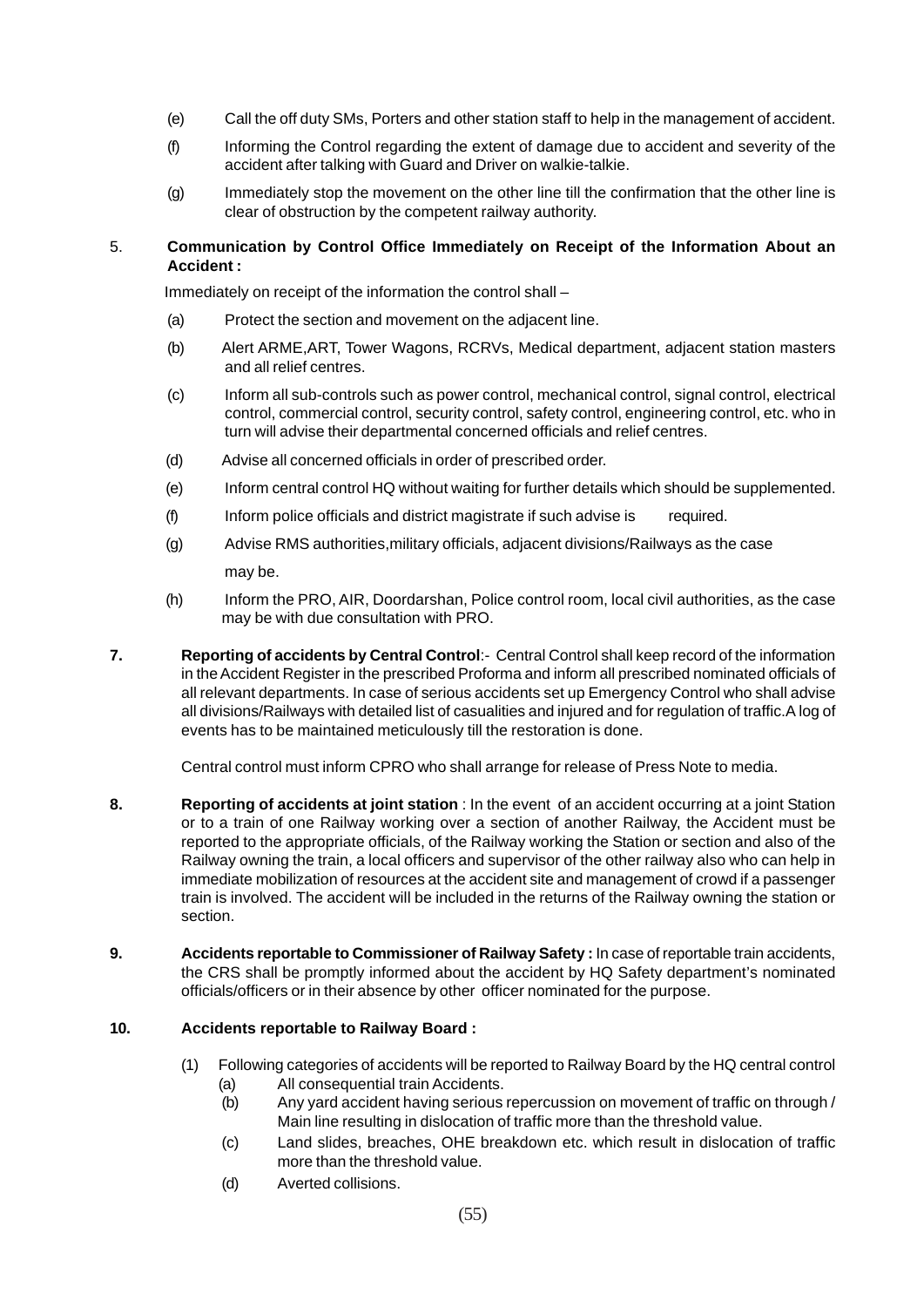- (e) Driver passing signal at danger.
- (2) (a) Nominated officers of HQ Safety department should thereafter inform nominated officer of Safety Directorate of Railway Board on prescribed format. At board level safety directorate shall issue the message and take follow up action.
	- (b) In case of land slide, breaches, OHE break down etc. which result in dislocation of traffic more than threshold value and also cases due to public agitation shall be reported by Headquarters Control Office to Punctuality Cell of Railway Board and dealt with by the coaching directorate.
	- (c) Cases falling under N, P and Q except Q-6 i.e.; blockade of train services due to public agitation; which shall be dealt with by Security Directorate.

In addition to this periodic (monthly) statement of Accidents in all categories shall be submitted to Railway Board in prescribed Performa.

#### **11. Reporting of accident to State Government :**

- **A.** In case of reportable accidents, the notice of accidents, required under Section-113 of the Act, to be sent without delay by the Railway Administration, shall be sent to the State Government-
	- (a) by the quickest mode in the case of-
		- (i) Accidents deemed, under the Explanation to Rule-3, to be serious by reason involving of loss of human life;
		- (ii) Accidents involving damage to by reason of which the permanent way is likely to be blocked for more than twenty four hours; and
		- (iii) Train wrecking or attempted train-wrecking, sabotage or bomb blast; and
	- (b) by letter in all other cases
- **B**. **Particulars to be given in the notices**:- The notices mentioned in Section-113 of the Railways Act, 1989 (24 of 1989) (hereinafter referred to as the Act), shall contain the following particulars, namely-
	- (i) Kilometerage, or station or both, at which the accident occurred;
	- (ii) Time and date of the accident;
	- (iii) Number and description of the train; or trains;
	- (iv) Nature of the accident;
	- (v) Number of people killed or injured, as far as is known;
	- (vi) Cause of the accident, as far as is known; and
	- (vii)Probable detention to traffic.
- **12. Reporting of Accidents in Non Traffic sidings or premises:-** Accidents occurring in premises or sidings exclusively under the control of departments other than Traffic, shall be reported to the Officer in Charge of such premises or sidings as well as DRM/ADRM of the Division, and the officials shall observe the rules for reporting accident laid down for Station Masters.
- **13**. **All concerned accident messages to be sent by the Station Masters** : The Station Master shall issue all concerned accident messages at the opportune time. The messages should be classified as "ACCIDENT MESSAGE" "TOP PRIORITY" should be given to the serious accidents and "PRIORITY" to other cases.

 The Station Master of the Station nearest to the site of Accident is the reporting authority for all accidents under the rules. The presence of a superior officer does not absolve the Station master of his responsibility. On a station of the Railway where there is no Station Master, the Railway Servant incharge is responsible for carrying out the duties of Station master. Even the driver/Guard can report the accident directly to control by using Emergency Telephone from remote socket

- **14**. **Accident falling in more than one class** : In the event of an accident falling under more than one class, it must be reported under the higher class. and this should be decided by Safety Officer in consultation with DRM and ADRM of the division.
- **15**. **Reclassification of Accidents** : If after the issue of the all concerned accident message, further information becomes available to show that the accident has been wrongly classified, a fresh All Concerned Message must be issued.by the site incharge.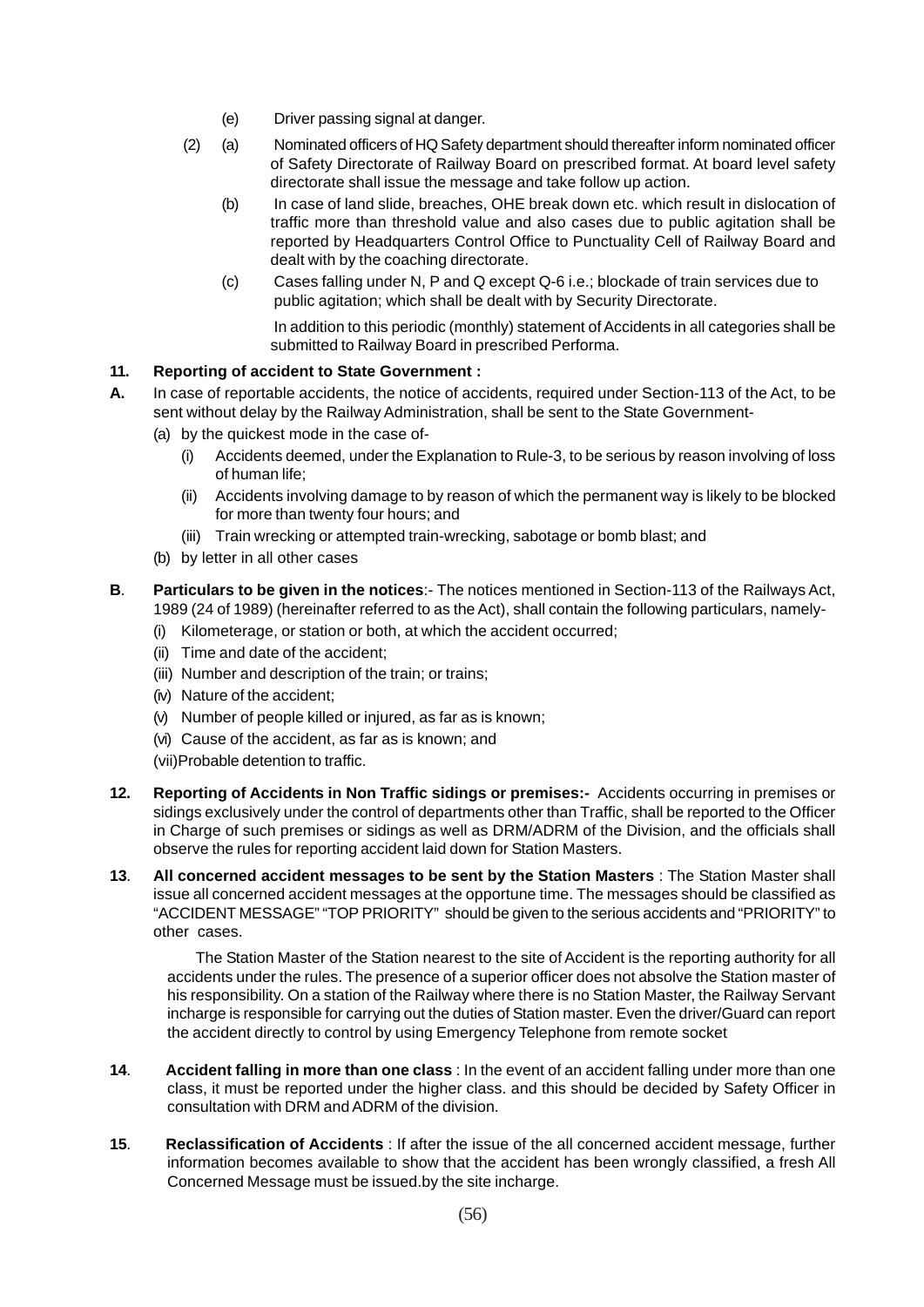- **16**. **Accidents at Joint Station and on running power, etc.** : In the event of an accident occurring at a joint Station or to a train of one Railway working over a section of another Railway, the Accident must be reported to the appropriate officials, of the Railway working the Station or section and also of the Railway owning the train, a local officers and supervisor of the other railway also who can help in immediate mobilization of resources at the accident site and management of crowd if a passenger train is involved. The accident will be included in the returns of the Railway owning the station or section.
- **17. Report of accidents on the storage, handling and transport of explosives and inflammable oils and substances:-** In the event of a serious explosion or conflagration and reports of all accidents in the storage, handling and transport of explosive and inflammable oils and substances, the Divisional Railway Manager must see that a copy of the message is addressed to the Chief Inspector of Explosives in India, Nagpur code 'Explosives' and the Inspector of Explosives of the area. All debris should, if possible, be allowed to remain un-removed if the Inspector wishes to hold an Enquiry. The cases of leakage of Gas and other inflammable liquids and derailments of tank wagons should also be advised to Chief Inspector of Explosives in India, Nagpur.
- **18. Advising of Postal Authorities :** In the event of an accident to a train carrying Mail necessitating transhipment or diversion or involving, detention to traffic, or in the event of interruption of through communication, the DRM and the Chief Controller or Incharge of the control must ensure that the Superintendent, RMS concerned has been duly advised.
- **19. Format for Accident information to be conveyed to Board on Telephone**

#### **A. Format for reporting of accidents by Head Quarter to Railway Board**

| <b>Category of Accident.-</b> |                                    | <b>Class of Accident -</b> |                  |     |                  |             |     |         |      |
|-------------------------------|------------------------------------|----------------------------|------------------|-----|------------------|-------------|-----|---------|------|
| 1.                            | Date and Time of accident          |                            |                  |     |                  |             |     |         |      |
| 2.                            | <b>Division</b>                    |                            |                  |     |                  |             |     |         |      |
| 3.                            | Section                            |                            |                  |     |                  |             |     |         |      |
| 4.                            | <b>Block Section</b>               |                            |                  |     |                  |             |     |         |      |
| 5.                            | At Station/Mid Section             |                            |                  |     |                  |             |     |         |      |
| 6.                            | Gauge (BG/MG/NG)                   |                            |                  |     |                  |             |     |         |      |
| 7.                            | Traction (Elect./Non Elec.)        |                            |                  |     |                  |             |     |         |      |
| 8.                            | <b>Type of Route</b>               |                            |                  |     |                  |             |     |         |      |
| 9.                            | System of Working                  |                            |                  |     |                  |             |     |         |      |
| 10.                           | Class of Station,                  |                            |                  |     |                  |             |     |         |      |
|                               | Type of Signaling,                 |                            |                  |     |                  |             |     |         |      |
|                               | Standard of Interlocking.          |                            |                  |     |                  |             |     |         |      |
| 11.                           | <b>Train Particulars</b>           | Train No.                  |                  |     | <b>Engine No</b> |             |     |         | load |
| 12.                           | <b>Brief Particulars</b>           |                            |                  |     |                  |             |     |         |      |
| 13.                           | <b>Train Working condition</b>     |                            |                  |     |                  |             |     |         |      |
|                               | (Normal/Abnormal) (in Brief)       |                            |                  |     |                  |             |     |         |      |
| 14.                           | Procedural failure, any (in brief) |                            |                  |     |                  |             |     |         |      |
| 15.                           | Causality                          | Killed-                    |                  |     |                  |             |     |         |      |
|                               |                                    | Grievous Injured           |                  |     |                  |             |     |         |      |
|                               |                                    | Simple ljured              |                  |     |                  |             |     |         |      |
| 16.                           | <b>Relief Arrangements</b>         |                            | ARME/ ordered at | $=$ | hrs              | left at $=$ | hrs | at site | hrs  |
|                               |                                    | ART/                       | ordered at       | $=$ | hrs              | $left at =$ | hrs | at site | hrs  |
|                               |                                    | Crane                      | ordered at       | $=$ | hrs              | $left at =$ | hrs | at site | hrs  |
|                               |                                    |                            |                  |     |                  |             |     |         |      |

#### **ACCIDENT FORMAT**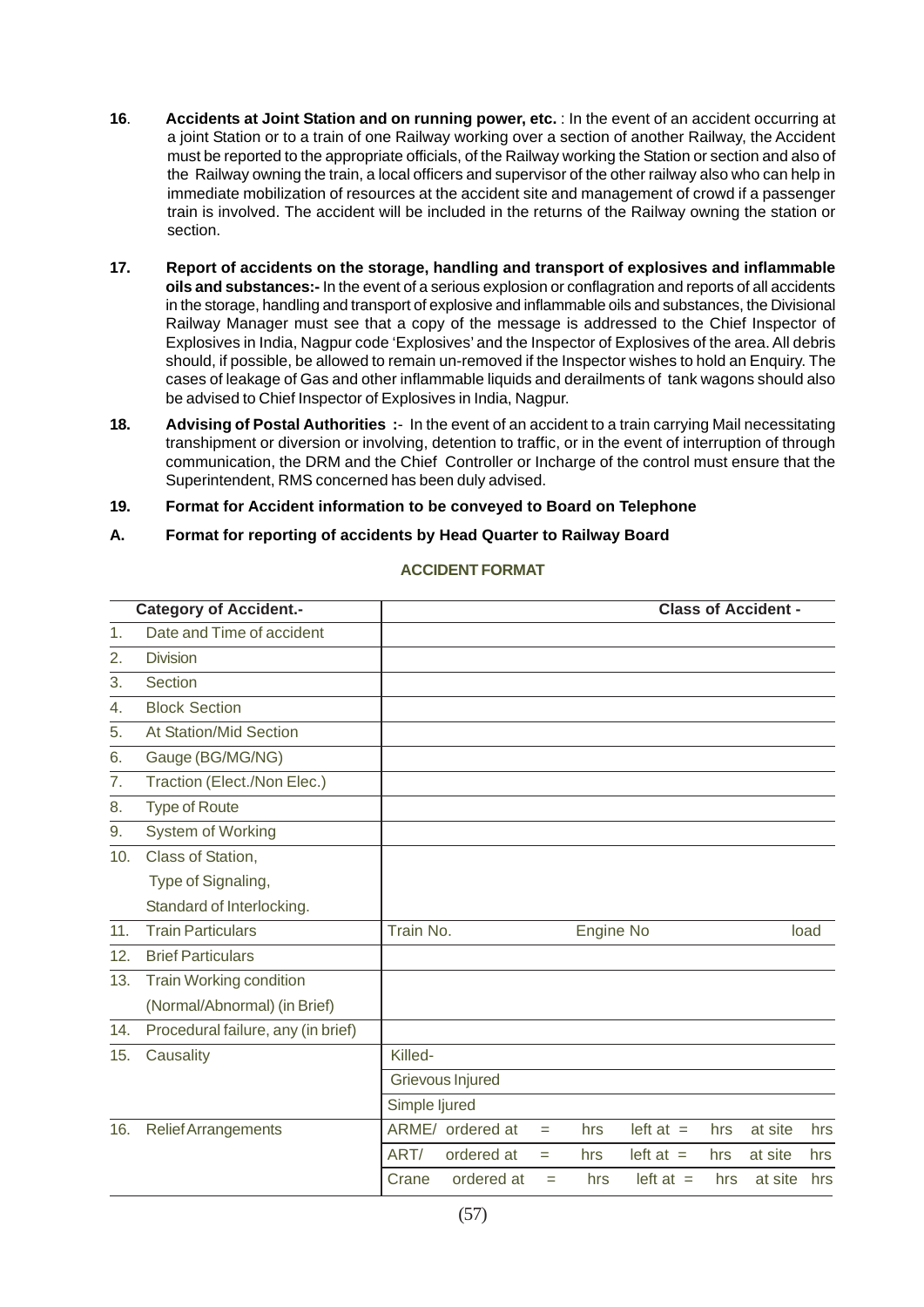|     | 17. Officers visiting site     |                                                                      |
|-----|--------------------------------|----------------------------------------------------------------------|
| 18. | Restoration                    | Track fit $=$<br>Rerailment completed at $=$<br>hrs/date<br>hrs/date |
|     |                                | OHE fit at<br>hrs./date, S&T fit at<br>hrs./date                     |
|     | 19. Time of first train passed |                                                                      |
|     | on the affected line/lines.    |                                                                      |
|     | 20. Prima Face cause           |                                                                      |
| 21. | <b>Gate Particulars</b>        | Annexure-A                                                           |
|     | 22. Driver Particulars         | Annexure-A                                                           |
| 23. | State/District                 |                                                                      |
|     | 24. Other information, if any  |                                                                      |

Officer reporting the Accident)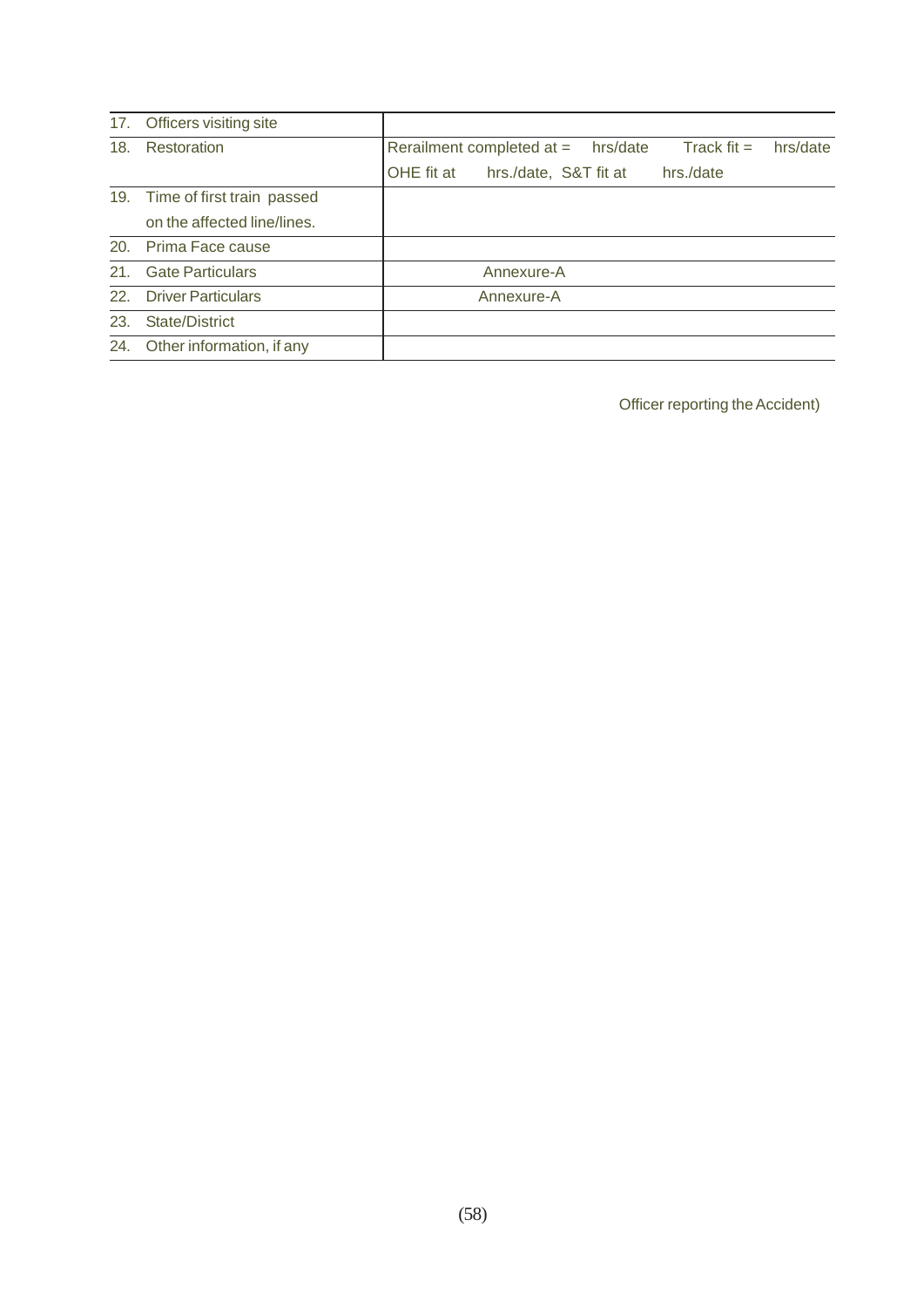| <b>Gate Particulars -</b>                        | (Manned/Unmanned)       |          |                                     |                     |
|--------------------------------------------------|-------------------------|----------|-------------------------------------|---------------------|
| Traffic/Engineering gate-                        | <b>Class</b>            | Gate No. | Kms.                                |                     |
| <b>Lifting Barrier-</b>                          | /Flap                   |          | /Chain                              |                     |
| <b>TVU</b>                                       | Year                    |          |                                     |                     |
| Interlocked-                                     | <b>Or</b>               |          | Non interlocked                     |                     |
| Telephone provided                               | <b>Or</b>               |          | Not provided                        |                     |
| Normal position of gate- Open to road traffic    |                         |          | Closed to road traffic              |                     |
| Road signs                                       | <b>Speed Breaker</b>    |          | Whistle board-                      |                     |
| Type of road                                     | Pucca                   | Pucca    |                                     | <b>Kuccha</b>       |
| Visibility (in meters)-                          |                         |          |                                     |                     |
| Gradient if any-                                 |                         |          |                                     |                     |
| No.of accidents during last two years-           |                         |          |                                     |                     |
|                                                  |                         |          |                                     |                     |
| <b>Driver's Particulars</b>                      |                         |          |                                     |                     |
| Name                                             |                         |          |                                     |                     |
| Date of Birth                                    |                         |          |                                     |                     |
| Family members                                   |                         |          |                                     |                     |
| Qualification<br>à.                              |                         |          |                                     |                     |
| Headquarter<br>Grade                             |                         |          |                                     |                     |
|                                                  |                         |          |                                     |                     |
| <b>Breathanalyser test</b>                       |                         |          |                                     |                     |
| (Positive-Intoxication)                          |                         |          |                                     |                     |
| (Negative-Without                                | At this time of signing |          | Afteraccident toxication)<br>$on =$ |                     |
| Date of Appointment<br>Promoted as Asstt. Driver | As                      |          |                                     |                     |
|                                                  |                         |          |                                     |                     |
| <b>Promoted as Goods Driver</b>                  |                         |          |                                     |                     |
| Promoted as Pass. Driver                         |                         |          |                                     |                     |
| Promoted as Mail/Exp.                            |                         |          |                                     |                     |
| Date of Medical                                  | Passed-                 |          | Next Due-                           |                     |
| Examination                                      |                         |          |                                     |                     |
| With or without glasses                          |                         |          |                                     |                     |
| Date of Refresher                                | Passed                  |          | Next Due-                           |                     |
| <b>Safety Camp</b>                               | Passed                  |          | Next Due-                           |                     |
| Competency                                       | Automatic Section)      |          |                                     | <b>Ghat Section</b> |
| Safety category grading                          |                         |          |                                     |                     |
| Psycho Test                                      |                         |          |                                     |                     |
| Awards/Punishment                                |                         |          |                                     |                     |
| Nominated Loco Inspector                         |                         |          |                                     |                     |
| Signing on/off                                   |                         |          |                                     |                     |
| Rest availed before duty                         |                         |          |                                     |                     |
| Last trip on the section                         |                         |          |                                     |                     |
| Previous history of accident if any              |                         |          |                                     |                     |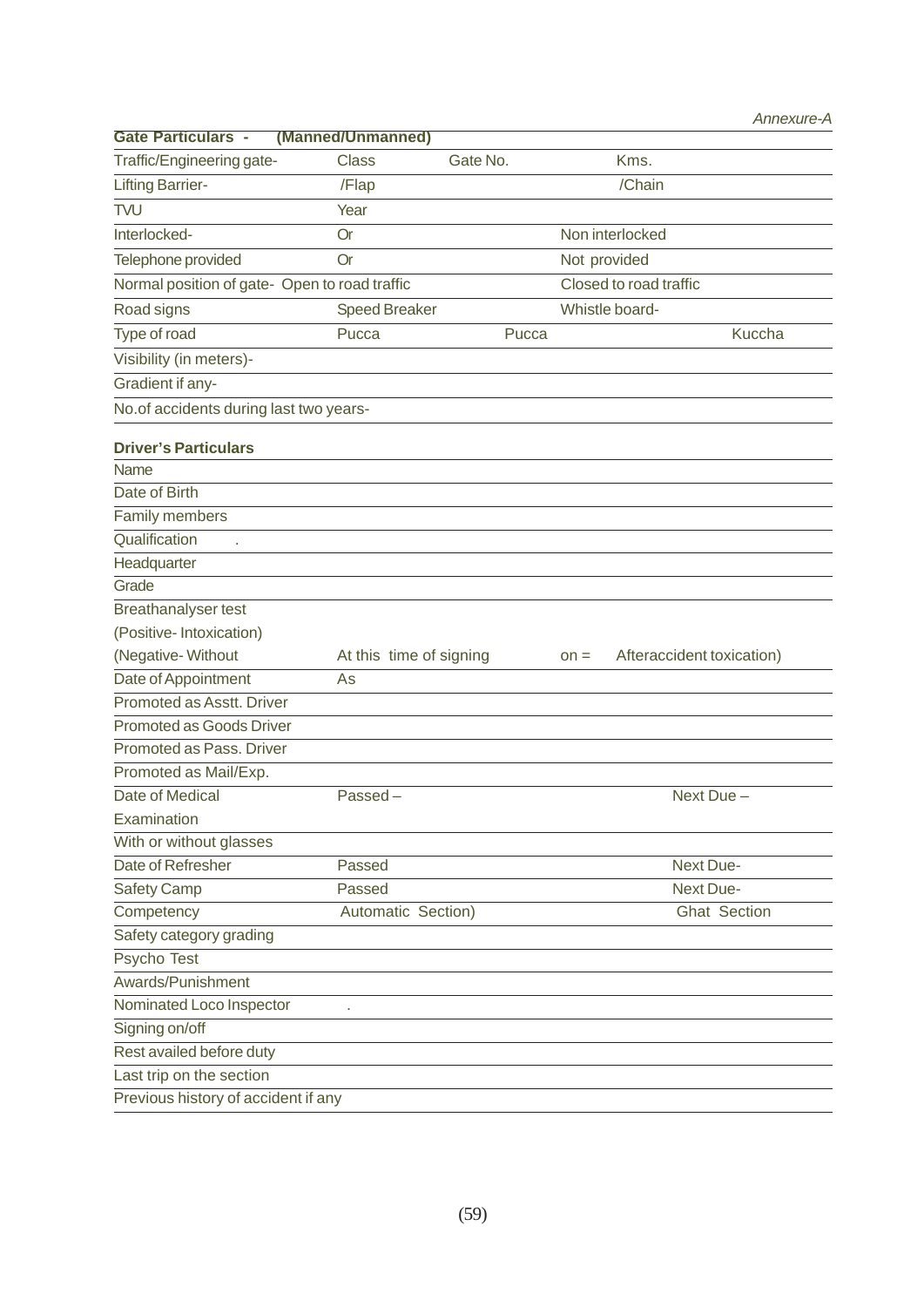#### **Authority. Railway Board's letter No. 2000/Safety(A&R)/3/5 dt. 14.3.2006. Accident message**  $-X-$

**B**. Apart from brief description of accident, casualities, extent and cost of damage, relief measures, prima facie cause and expected time of restoration, information as per above format may be collected for onward transmission to the Board :-

#### 1. **Collisions**

- **At Station** :
- (i) Classification of the station.
- (ii) Type of signals and standard of interlocking and track circuiting.

(iii) System of line nomination for reception (line labels and badges keys etc. or line nomination book etc).

#### **In Mid-Section** :

- (i) Whether flasher light of the engine was in working order?
- (ii) Whether there was enough margin for protection of the train and what protection was done?

#### **Collisions where driver may be prima-facie responsible for the accident, passing signal at danger, not observing precautions after passing an automatic signal at danger or losing control of the train**:

- (i) Driver's duty hours, time of signing on, originating station, rest availed at Headquarter/out station. Details of Learning Road of the Section.
- (ii) Result of Breathanalyser test (a) at originating station, (b) after the accident.
- (iii) Bio-data of the driver i.e. date of birth, date of appointment, educational qualification, date of promotion as a Driver, date of last Refresher course passed, whether in possession of competency certificate for working in automatic signaling territories, date of last medical examination, involvement in past accidents with punishments, his performance index and card.
- (iv) Brake power of the train as certified in vacuum certificate and as found after the accident, station where last intensive examination was done.
- (v) Number of signals passed at danger.
- (vi) Driver's version as ascertained through his interrogation by DRM or any other senior officer.
- (vii) Any other feature contributing to the accident.

#### **Where SMs/Switchmen Cabin Master/Cabin Man may be prima-facie responsible**:

- (i) Duty hours of the staff with last rest availed.
- (ii) Bio-data on the similar lines as in case of the driver.
- (iii) Working experience (since when working at the station).
- (iv) Whether any abnormal working was being done for movement of trains?
- (v) Whether the staff was in state of intoxication?
- (vi) When was last inspection of the station done by the Safety/Operating Officers and Transportation Inspectors?
- (vii) Whether the staff has been given the learning to work at that particular station/cabin and their assurance was obtained or not?
- (viii) Whether the staff is trained in the working of slide box/block instrument/panel interlocking/ central panel or end panel etc or not and is not due for PME/Refresher course or safety camp.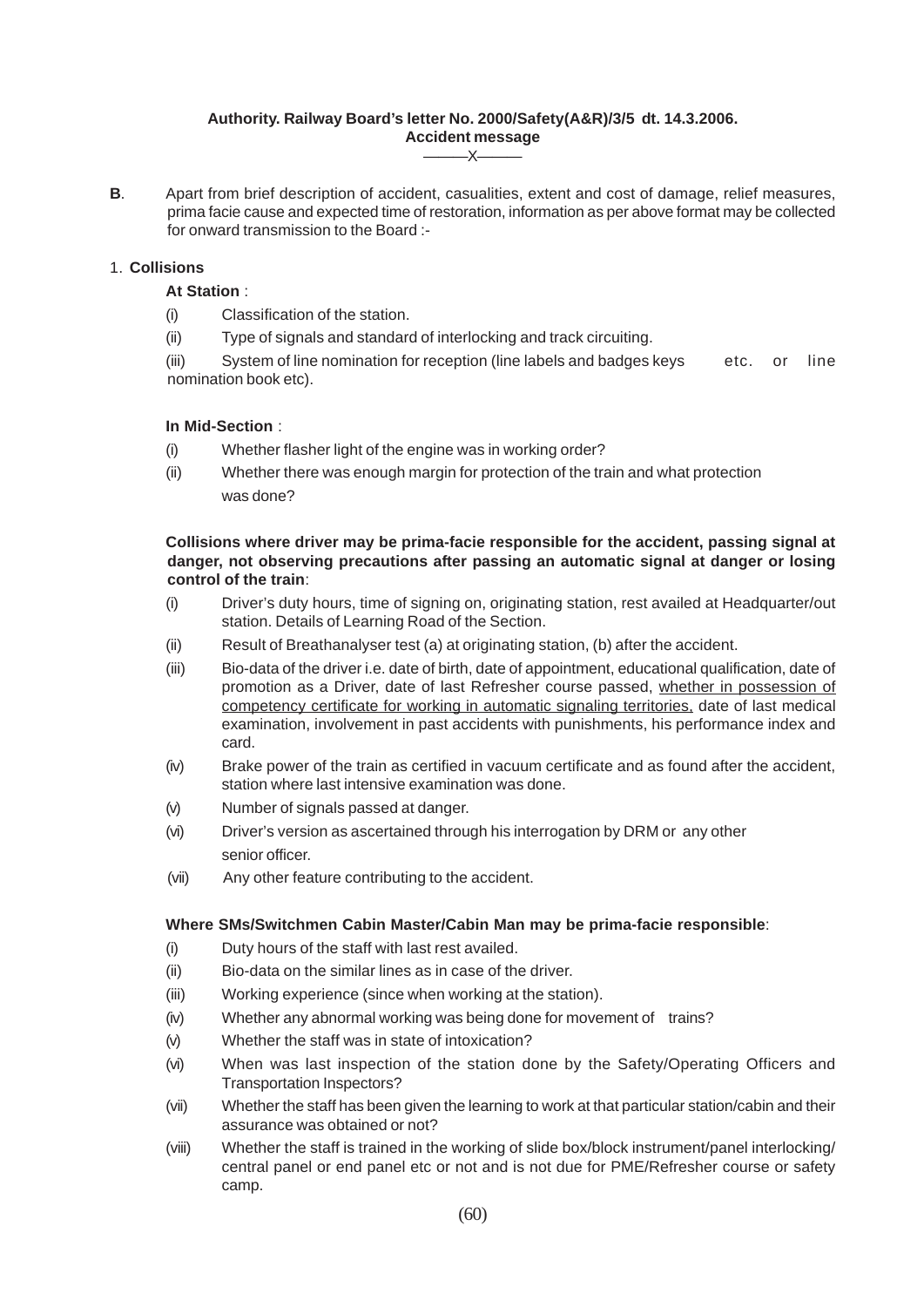#### **Where signaling staff is prima-facie responsible:**

- (i) Nature of defect/fault?
- (ii) Any evidence of short cut method for maintenance/repair of the equipment.
- (iii) Date of last overhauling of Blocks (Token/Tokenless) instruments, route relay system, and cabin.
- (iv) Whether the staff is trained in the maintenance of slide box/block instrument/panel interlocking central panel or end panel etc or not and is not due for PME/Refresher course or safety camp.
- (v) Authorised disconnection memo was offered and accepted by Station Master and affected gears were written in the disconnection memo.
- (vi) Whether the S&T staff was attending any failure at the time of accident.
- (vii) Whether any pre N.I or N.I work was under taken and on hand.

#### 2. **Derailment** :

 If the derailment is as a result of Driver's Passing signal at danger, the information regarding the Driver as required in case of collisions, shall be given.

Curve, Gradient (Rising/falling, alignment whether cutting. In case of derailment as station whether point is involved (facing or trailing).

#### **If the prima-facie cause of the derailment is rolling stock the following information is to be furnished** :

- (i). PRO/ROH particulars of the wagons.
- (ii). Originating station.
- (iii). Station where last examination was done.and type of examination.
- (iv). Whether it was possible to detect hot axle, roller bearing seizure, by the station staff exchanging alright signals?
- (v). Date and shop where ultrasonic testing of the axle was last done (in case of axle breakage).
- (vi) Whether the train originated from a non-TXR point and on a joint BPC made by Guard and Driver
- (vii) Last rolling in examination station.

#### 3. **LEVEL CROSSING ACCIDENTS** :

- (A) AT MANNED LEVEL CROSSING:
	- (i). Classification of the gate and location.
	- (ii). Curve, Gradient (rising\ falling), cutting, if any, nearby.
	- (iii). Normal position of the gate. Whether gate signals, interlocking lifting barriers, telephone and other safety aids are provided. Number of gatemen in 24 hours. ( in case of manned level crossings only).
	- (iv). Condition of the visibility for both rail traffic and road user. (Distance to be advised in meters)
	- (v). Whether the head light of the engine was burning.
	- (vi). Any accident at the level crossing during the last two years.
	- (vii) Whistling by the driver from appropriate distance.
	- (viii) Whether the gate was not deep screened in the day time.
	- (ix) Whether authorized and trained gateman was deployed at the gate?
	- (x) The particular of road vehicle noted by the Gateman.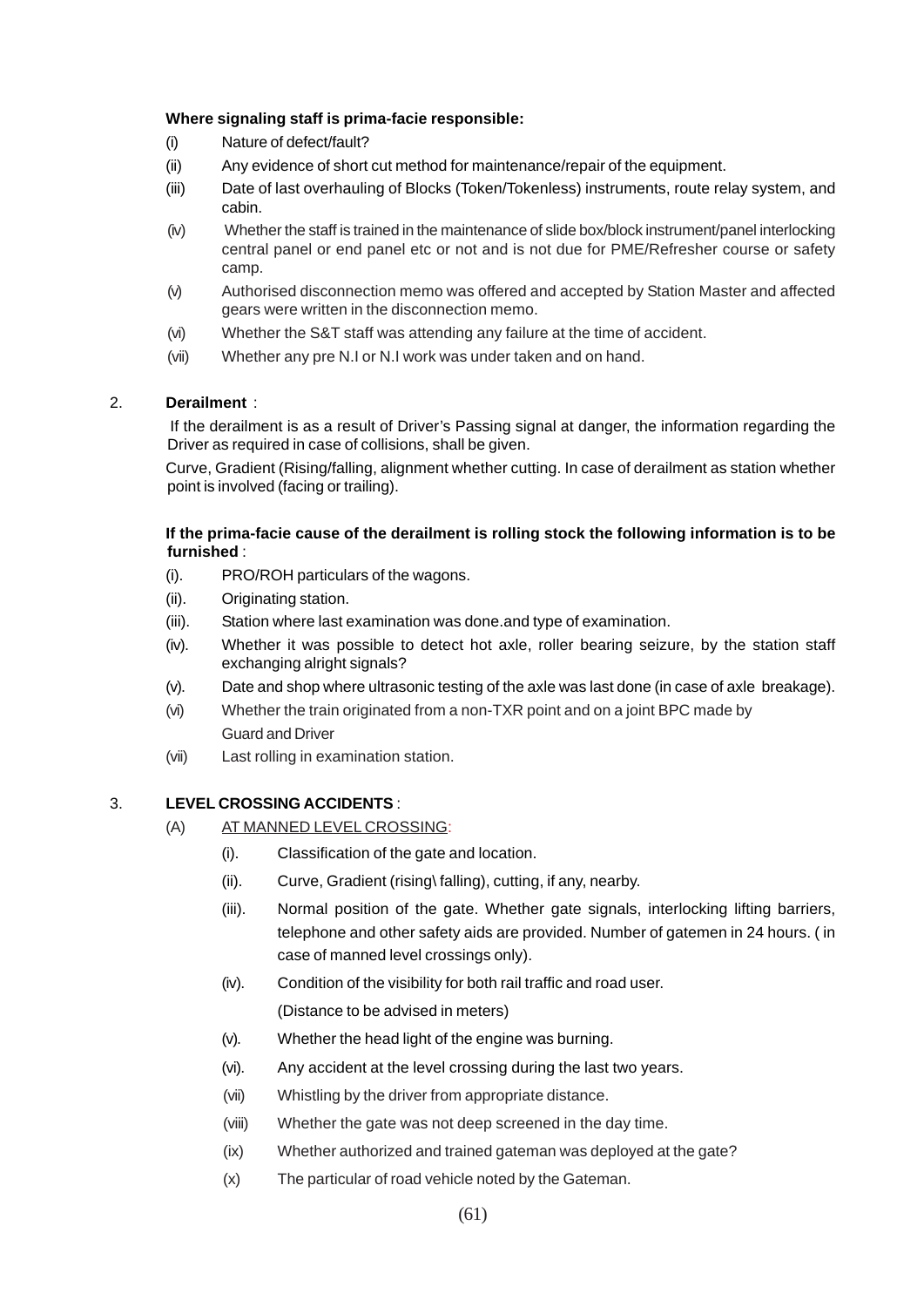#### **(B) AT UN- MANNED LEVEL CROSSING:**

- (vii). **Additional information in case of UN-MANNED LEVEL CROSSING** :-
- (i) Whether road signs, whistle board/s are provided?
- (ii) Whether kutchha road or metalled road?
- (iii) What are the last census figures alongwith the month and year of last census?
- (iv) Whether buses are plying regularly?
- (v) Whether the traffic census justified manning and whether it is programmed for manning ?
- (vi) Any other special feature.
- (vii) Whether the gate is vulnerable or accident prone?
- (viii) Whether the visibility is obscure?

**Note** : Details of persons (Passengers, Railway staff and other including/road users), if any injured./deadname and address if known and details of medical aid shall be given in case of all type of accidents.

\*\*\*\*\*\*\*\*\*\*\*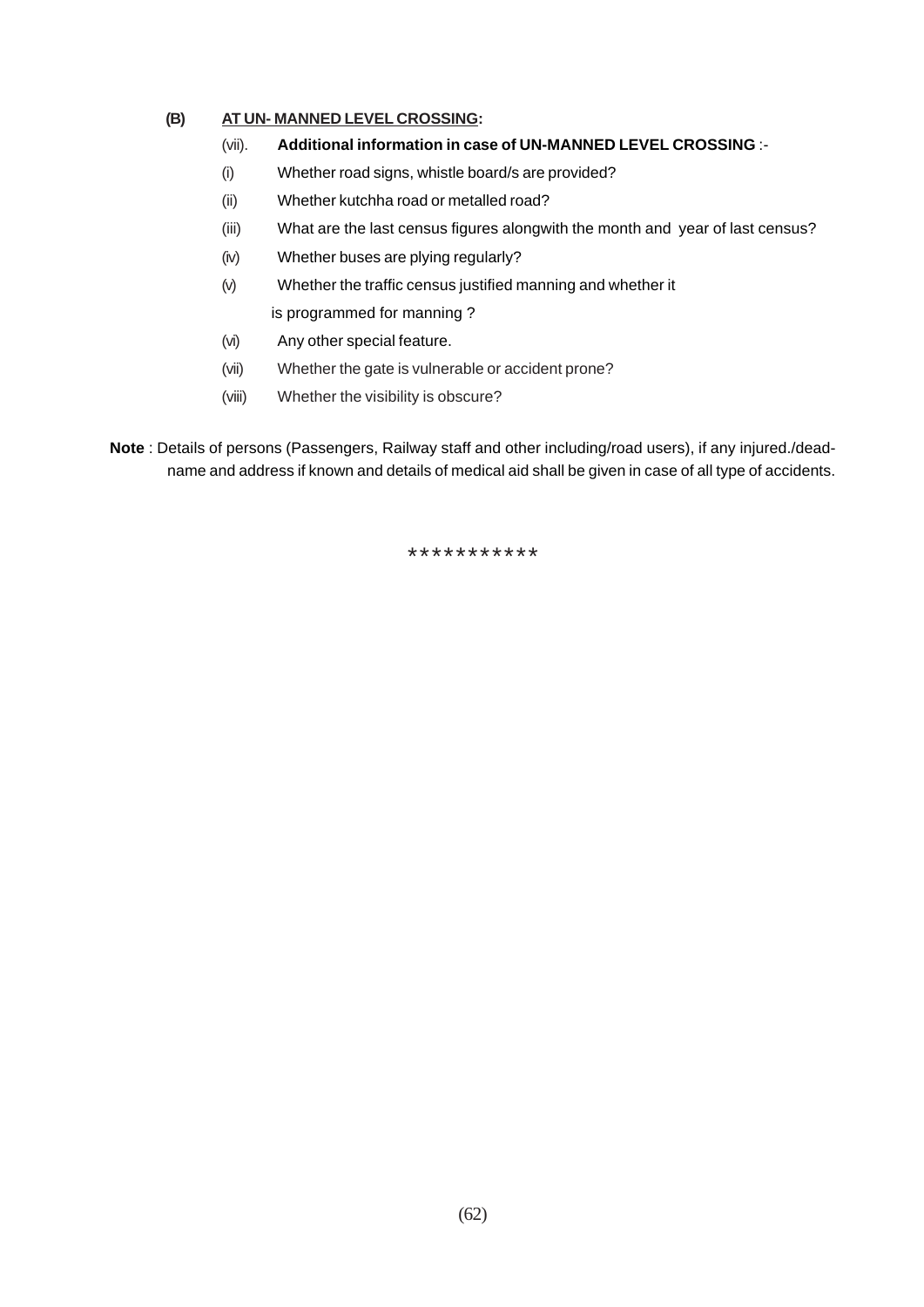### **CHAPTER V MANAGEMENT AT ACCIDENT SITE**

**1.** The accident site is the prime place where utmost concentration is required to provide relief, rescue and all assistance to victims and stranded passengers **without loss of any time**.

#### **2. Officer Commanding at site (OC site) :**

The senior most official of the division available at site assumes the function of site incharge. He has to take all command of the situation in his hand and supervise management at accident site with the coordination of all the departments under him, civil police and state officials, volunteers from nongovernment organization and public of nearby areas. He should also mobilize the assistance from social organizations like Civil Defence, St John Ambulance, Scouts and Guides, etc.

Any Railway Officer / Supervisor who is on foot plate or traveling in the train or Guard of the involved train and train superintendent/conductor in his absence should function as OC site till some responsible official of the division reaches at site.

OC site may seek guidance from Sr HQ officers visiting at site if required so but his decision will be final.

In case of serious accident or accident of passengers carrying trains, DRM and his absence ADRM should immediately proceed to site and function as OC site – Accident Site Manager.

In case some official of other division/Railway is travelling by the involved train he must supervise the accident site till some officials of the affected division reaches at site.

#### **3. Protection of train and First information Report :**

As soon as the train meets with an accident, first and foremost duty of the Guard of the train is to note down the time of accident and arrange immediate protection of the train preferring the protection of adjacent lines, if any. Guard may take assistance of any competent Railway staff available at site, thereafter first information report in brief but quickly should be sent to nearest station master and/or to control by available means. i.e. on PCP/available cellphone /walkie-talkie set, by stopping any train on adjacent line, by through any road vehicle and/or by sending a reliable messenger.

The Crew of the train will immediately switch on the flasher light in of the locomotive and switch off the head light if night. He will also arrange protection of not only this train but on adjacent lines. Crew will assist the Guard in sending the first information of the accident. In case Guard is not available or not in a position to respond the duties of Guard will be carried out by driver and train superintendent.

#### **4. Phases of Accident Management at Site :**

Response in case of a railway accident, can be divided into 3 phases. These 3 phases are governed by the time factor, as also by the extent of specialized assistance available at the site of accident.

- (i) Spontaneous reaction of onboard staff and men available on the train & at site at the time of the accident.
- (ii) Rescue and relief work by men and material made available locally in nearby areas of the accident site.
- (iii) Relief, rescue and restoration work by the trained Accident Management teams on arrival at site.

#### **Spontaneous reaction of onboard staff and men available on the train & at site at the time of the accident**

#### **1. Basic steps by onboard staff for quick and effective rescue and relief operations :**

Onboard staff includes Guard, Driver, Assistant Driver, Train Suptd., Conductors, TTEs, AC coach attendant, RPF/GRP escort, travelling Safaiwala, travelling carriage fitter, Pantry car staff including privatized Pantry car, Officers, Supervisors and staff travelling by the train.

- (a) Rapid access to the site of accident.
- (b) Quick extrication of victims and effective on–site medical management.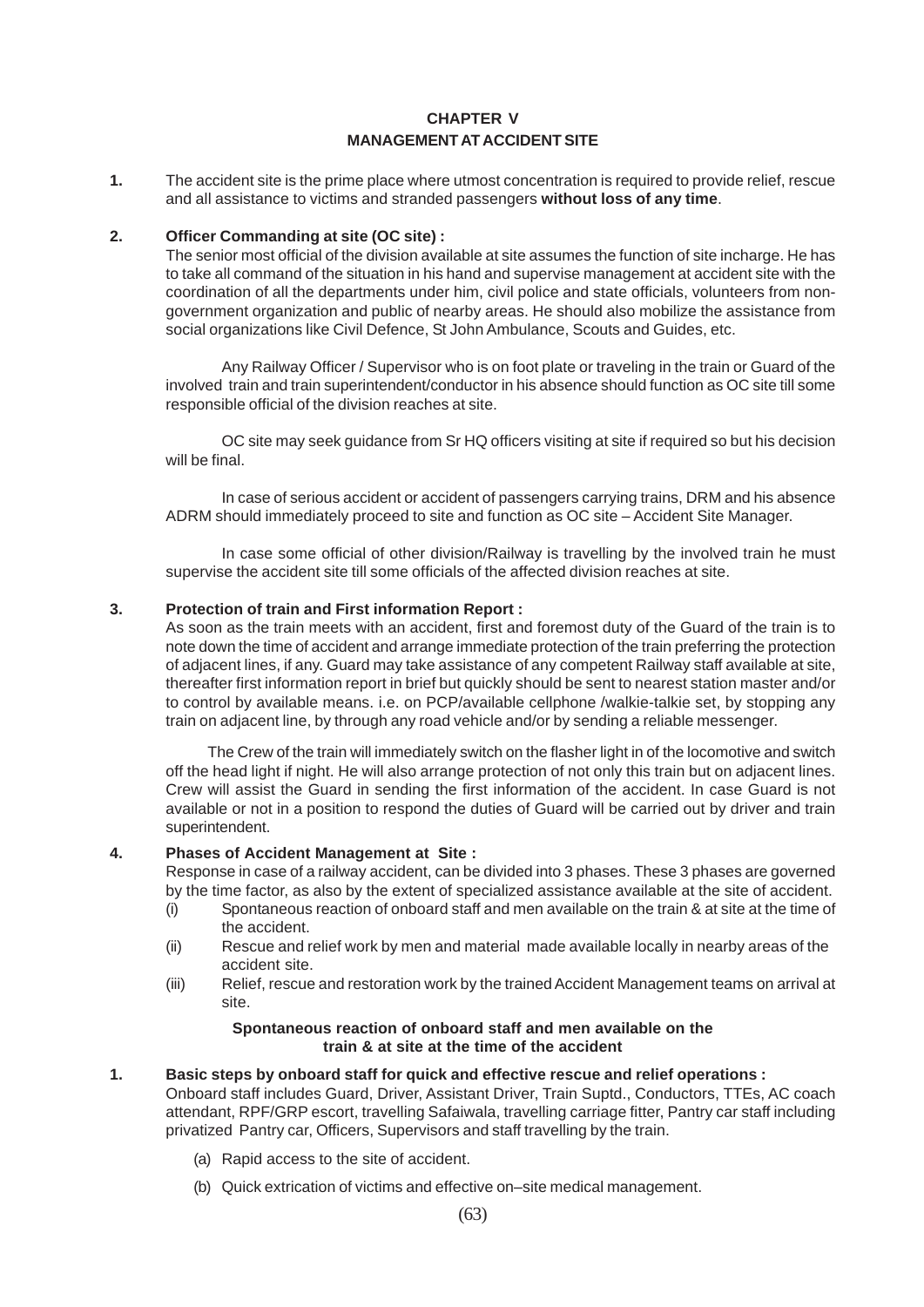- (c) Stabilization of condition.
- (d) Expeditious extraction and shifting to rescue vehicle(s).
- (e) Speedy transportation to hospital.

#### **2. Assistance of Gang staff to be taken at site :**

Availability of Engineering Gang staff deputed in the beat of accident site and in adjacent beats are the most convenient. They should be given intensive training and kept always prepared to provide the first aid, relief, rescue and assistance in extricating injured passengers from the coaches and transporting them to the nearest hospitals. They should also be utilized to ensure that track alignment or lines are not disturbed. On getting information gang staff must immediately report to OC site.

On double/multiple line section gang staff to stop any other train approaching the accident area by showing hand danger signal.

#### **3. Wearing of Badges by relief/rescue/Railway volunteers at site :**

Adequate number of badges are available with the guards of the train and in ART/ARME which should be worn by the staff utilized to provide medical assistance, relief, rescue and other assistance at the site so that injured and stranded passengers may recognize them easily for relief and assistance.

#### **4. Works at accident site in order of priority :**

- **A.** To save life and provide Medical aid to injured and trapped passengers.
- **B.** To provide relief, rescue and all assistance to stranded passengers and arrange for their clearance from site and onward journey.
- **C.** To arrange protection of property of passengers and of the Railway.
- **D.** To preserve clues and collect evidences
- **E.** To obtain clearance by Civil Authorities.
- **F.** To prepare the correct list of dead / injured and shifting the injured to the hospitals, so that their lives can be saved.
- **G.** To restore normal traffic and running of trains.

#### **5. Utmost priority to save life :**

In site management the utmost priority by the onboard staff including Railway officials, supervisors and staff travelling by the train whether on leave or on duty and volunteers of nearby area & train available at site is to be given to trauma management so that the life of the injured and those who are trapped may be saved.

In trauma management providing immediate first aid and medical assistance must be given top priority without loss of any time as the basic principle of trauma management is **speed and expediency**. Surgical intervention, stooping of bleeding effectively and restoration of blood pressure within one hour of the accident (Golden hour) is crucial for increasing the patients chances of survival. In rendering first aid and providing medical assistance the onboard staff preferably Train Superintendent, Conductor and TTEs must ascertain if any doctor is available on train by seeing the reservation chart, by verbal enquiry and medical assistance available in nearby area and getting medical aid for injured.

#### **6. Rescue of trapped passengers :**

All possible efforts have to be made by onboard staff and other trained staff reaching at site, in rescuing the trapped passengers from coaches and debris at site. Proper first aid and medical assistance should also be simultaneously provided to such passengers.

#### 7. **Crowd control and managing Law and Order at site :**

RPF staff available in the train and reaching at site with the help of GRP personnel & escorts and local police should cordoned off area of the accident site so that unwanted crowd do not disrupt the rescue and relief operations. The team of RPF should play an active role in managing law and order at site.The help of scout & guide, civil defence and St.John Ambulance can be taken in managing the crowd, so that RPF can be deployed to protect the railway property.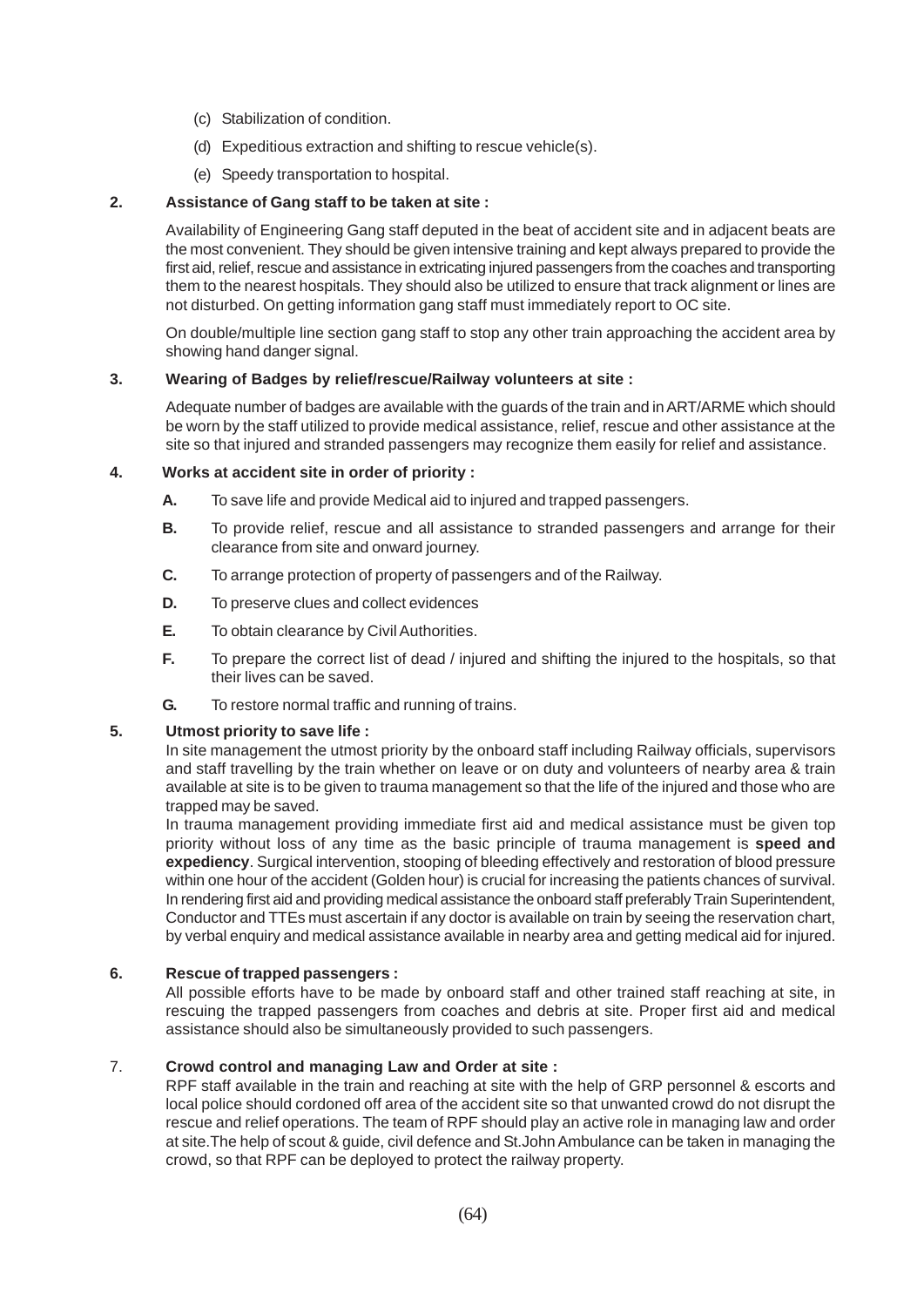#### **Rescue and relief work by men and material available locally in nearby areas of the accident site**

#### 1. **Safe custody and appropriate disposal of the luggage and property :**

RPF and Commercial staff at the site of accident should coordinate their activities regarding safe custody and appropriate disposal of the luggage of the dead and the injured passengers. Commercial staff should properly label and stack the luggage. This luggage should guarded by RPF personnel and thereafter can be handed over to the rightful claimants.

#### 2. **Hiring of Vehicles at site :**

Adequate numbers of road vehicles at an accident site should be hired from state administration/ private bus transport companies on Railways cost for transporting injured passengers to hospitals and taking doctors and other officials to hospitals on priority.

Road vehicles may also be hired as per requirement for arranging clearance of stranded passengers from site, taking dead bodies to mortuaries, taking relatives to hospitals and mortuaries, transporting relief materials and manpower to accident site.

#### 3. **Arrangement of Coolies and labour for shifting and transshipment of passengers luggage and evacuation :**

All assistance should be provided to passengers in their evacuation and shifting of luggage from the coaches for which emergency exit window may also be used. Special care should be taken while evacuating the old, infants and children in order to ensure that they are not separated from their family members. Extrication of critically injured should be done with due care so that no further damage take place. If possible this should be done under medical and Mechanical supervision.

#### 4. **Arrangement of drinking water, refreshment and eatables for stranded passengers :**

As a result of accident initially during the golden hour it is essential that the trauma of the passenger is minimized as they are liable to becomes panicky and suffer with the shock. Every efforts should be done to calm them and build up their confidence. Refreshment, food, beverages and drinking water may be supplied free of charge to the affected passengers, injured, uninjured or stranded passengers. These may be arranged from the Railway and/or outside sources as necessary. Assistance of local agencies/NGOs/Social & religious organizations may also be accepted immediately.

#### 5. **Communication facilities to injured and stranded passengers :**

Adequate communication facilities free of Charge should be provided by the Railway to injured and stranded passengers so that they can contact to their residence or relatives conveying their welfare and condition. Cell phones available with the Officers and in the ARTs may be utilized for this purpose cell phones may be hired also if required and available PCOs at nearby areas may be utilized for the purpose. Necessary payments will be borne by the Railway.

#### **Relief, rescue and restoration work by the trained Accident Management teams on arrival at site**

#### 1. **Opening of temporary May I help you counter at site :**

The OC site will arrange will to set up a temporary "**May I help you counter"** with the assistance of commercial officers, supervisors and staff at suitable location with proper telephone facilities and PA system to satisfy the queries and giving necessary information about dead, injured – their details and relief, rescue arrangements made.

They shall also guide the passengers and must behave with utmost courtesy, sympathy and give proper information regarding the alternate mode of transport being made available for the stranded passengers and arrangements regarding running of special trains.

#### 2. **Proper upkeep of details of injured and dead :**

Medical department with the help of Commercial department including checking staff should prepare the list of injured and dead and their full detail particulars along with ticket number/PNR number if available indicating originating and destination station.

The list should be handed over to OC site, civil administration and passed to all concerned for information to their relatives, families and public. The list also be displayed on PC and Railway's website (number ?) and important junction stations enroute.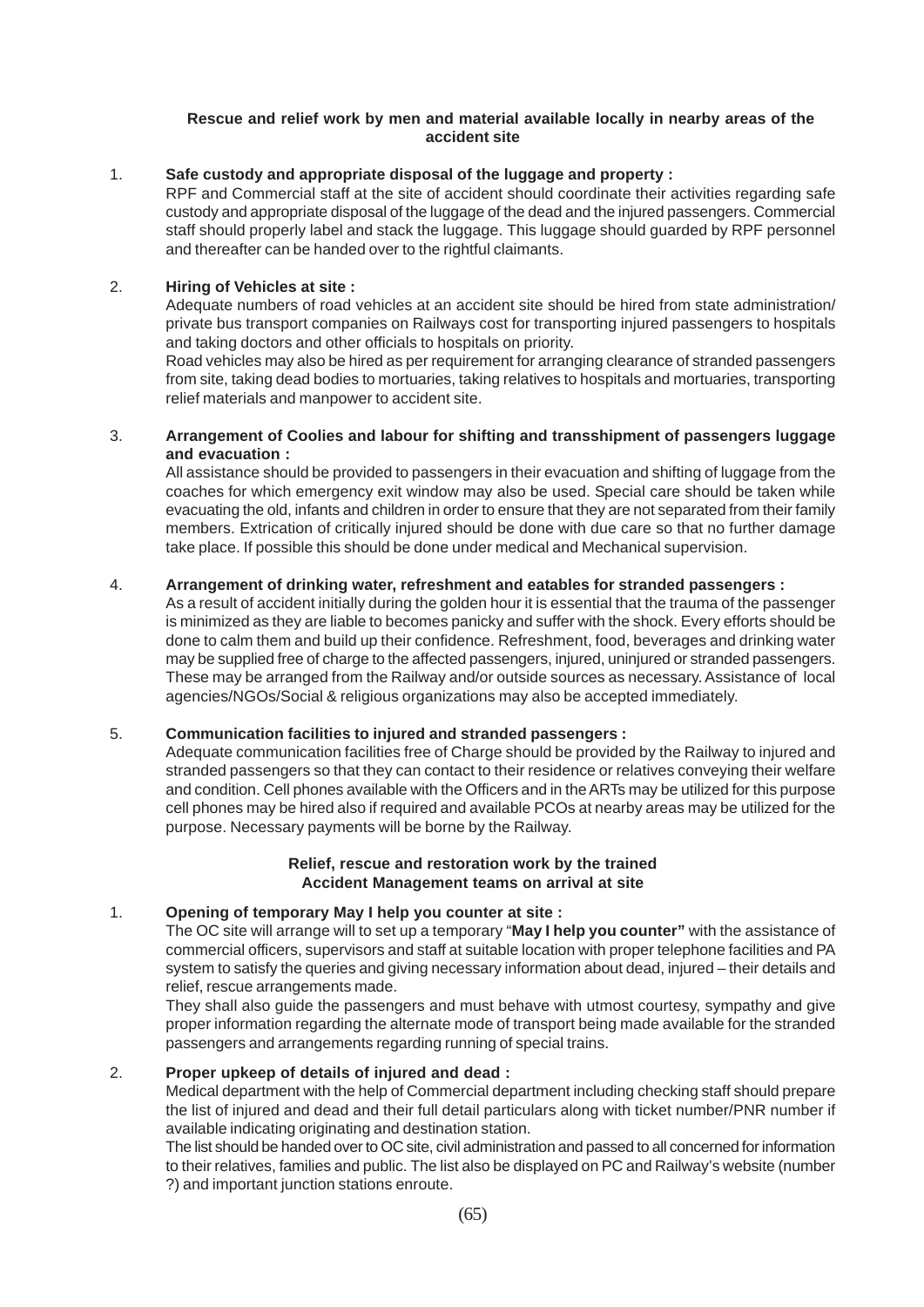It is the responsibility of the medical department to coordinate with the hospitals where injured are getting treatment to, closely watch their progress and take necessary steps for their better treatment. DRM and HQ must be advised time to time by CMS and CMD with the situation and progress.

#### 3. **Care of dead bodies :**

In the case of serious accident, the senior most Railway Officer on the spot should discuss the question of disposal of dead bodies with the senior most Police Officer at the site of the accident and they should jointly determine the place for keeping the dead bodies under the control of a responsible officer of Commercial department. The Police have to take charge of the dead bodies and they should be given the requisite facilities for their transport to well protected places where they could be kept pending completion of formalities or until claimed by the next of kin. Sufficient quantity of ice should be made available for keeping the dead bodies from the station earnings. It may be stressed that respect for the dead should be the primary consideration and in any case, no dead body should be kept uncared and exposed to the weather.

#### 4. **Communication arrangements at site :**

Signal and Telecommunication Official shall proceed to the accident site immediately on receiving an accident message and should immediately provide communication with control, adjacent stations, HQ control. In addition to Railway administrative phone, other public telephones with STD facilities (BSNL/MTNL etc.) must be provided in adequate numbers. Sufficient Walkie Talkie and PA system should also be made available.

S&T department should depute qualified staff to man the communication network provided at the accident site. S&T staff deployed to man the communication shall keep the railway and public directories. PC/Lap top and fax machine available in ART should be activated immediately for easy transmission of information from site to HQ and where required.

Satellite phone communication provided in ART should also be put to use if required.

#### 5. **Photography :**

Prior to starting restoration work at an accident site, divisions should undertake suitable video film coverage to the extent feasible. Still photography by digital camera should also be undertaken extensively for its obvious advantages. The photograph should be taken from a vantage point and from as many angles as possible so as to give a bird's eye view as also close up photographs. Such photographs should clearly indicate severity of the accident and illustrate the damage to P-Way, Rolling Stock, Signal, OHE and other structures and equipment. Separate set of photographs to be taken to preserve clues and evidence of sabotage if suspected.

Victims and unidentified bodies should also be extensively photographed. The main emphasis of the photography should be to extract and preserve all the clues available at site and the practical difficulties faced by the restoration team due to severity of the accident and factors affecting restoration. **Note-**"The video cassette of the serious accident should be prepared not by taking clippings here and there but in a continuous manner by specifically showing the position of coaches, engines, under gears of coaches and engines, rails , track, etc. and clues which may in turn provide some information to the inquiring authority, Similarly, still photographs should also be taken in a judicious manner."

#### 6. **Lighting arrangement at site :**

Electrical department is to timely arrange to provide adequate lighting at site so that relief, rescue and restoration work may not suffer. Sufficient generating sets should be made available along with adequate illumination facilities and lighting fixtures.

Sufficient quantity of Petrol and Diesel should be kept in stock to continue on generator supply, if power supply is not available. Efforts should be made to tap direct power supply if available in nearby area.

Electrical department TRD teams must take adequate precautions and care of OHE at site. Arrangements for halogen and inflatable lights for a coverage of one kilometere should be planned in the ARTs for sufficient coverage of accident site.

#### **7. Ex-gratia payments to the injured or to the next of kin of the deceased**

Commercial department should make arrangements for the payment of ex-gratia amount at prescribed rate to the injured or to the next of the kin of the deceased victims who are eligible for ex-gratia. It will be made on the basis of categorization of their injuries made out by doctors at site. No ex-gratia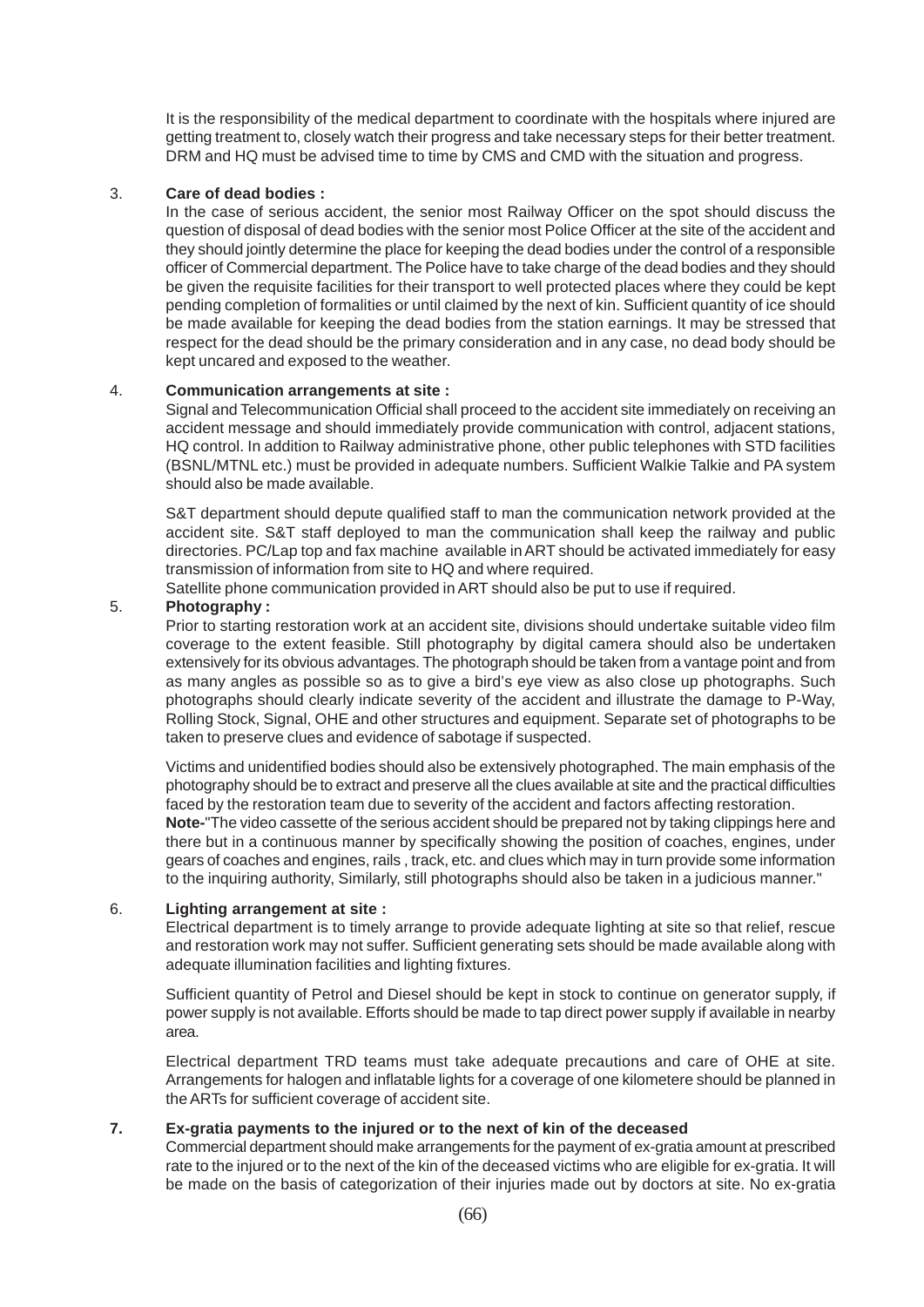payment is admissible to tress passers, person electrocuted by OHE and Road users at unmanned level crossing.

Ex-gratia amount is to be paid in cash but in case enhanced ex-gratia is announced by the Hon'ble MR then the enhanced amount be paid by cheque by Accounts department.

Commercial department (Sr DCM/DCM) to ensure availability of sufficient cash for ex-gratia even by withdrawal from station earnings.

No ex-gratia will be paid to the passengers or rail users who suffered trivial injuries. Authority of Railway Board's circular to be quoted.

#### 8. **A. To preserve clues and collect evidences :**

All necessary precautions and steps should be taken at site by the onboard staff and officials/ supervisors reaching to site of the accident so that it may be helpful in ascertaining the cause of the accident.

Onboard commercial staff and commercial department must take special care in recording the statements of passengers and of persons of nearby area which has its own importance as a preliminary evidence. The names and addresses of the passengers and other persons should be kept on record who can give their statements at later stage.

The OC site and his management team must critically observe the site to find out the clues and evidences and make their best efforts to preserve them. In case the cause is not clear a committee of concerned Officers can be made to analyze the factors and give a consensus cause of the accident. Similarly a committee of supervisors should be nominated for taking joint readings / measurements which are a pre-requisite for the joint note for fixation of responsibility and acts as the basis for the CRS enquiry if ordered. The joint note shall be initiated and co-ordinated by Traffic Supervisors / Inspectors. / Station Managers/Supdt. Joint note team should classify the accident as per accident manual.

The supervisors of operating Engineering and signal departments should jointly prepare a joint note and sign briefly describing the accident its condition and cause of the accident. The supervisor of any other department may also be associated in joint Note preparation according to situation demands. However, the joint note should immediately be relayed to the control office after informing the site incharge.

The concerned train passing records and speedograph of the locomotive and concerned material should immediately be seized, sealed under joint note committee's signatures and shall be kept in safe custody of. Safety organization.

**B. No tampering with the evidence unless joint observations are taken :** There should be no tampering with the evidence unless joint observations are taken. However, in order to save life or to clear the track for passing coaches carrying injured passengers or for any other reason to be recorded in writing, the Senior most Officer, not below the rank of Senior scale, can order and authorize through control phone or from site, that certain vehicle be moved or certain point disconnected or certain portion of distorted track be repaired after the sketch is made or photograph is taken.

 **Note-** "Supervisors should record evidence fully and preserve material. Analysis at the time of collecting evidence is not considered desirable as it can result in leaving out some evidence as not relevant, but which, later on, may be required for analysis and arriving at the correct conclusion."

#### 9. **Measurements at site of accident :**

The measurement of the track, involved coaches and wagons, locomotive, points and crossings, position of signals, position of track circuits, points and signal indications and position of operating switches, position of levers, etc in the panel and cabin should be taken and recorded on the prescribed format jointly by the officials/supervisors of the concerned departments. as per prescribed proforma. A sketch not to the scale of accident site indicating the position of accident should be prepared by the Engineering department.

#### **10.** (i) **Accident Management team at site :**

Accident Management Team normally comprises members of following departments :

(a) Trained railway men from Medical, Commercial, Safety, Electrical, S&T, Mechanical, Engineering, Security, Traffic and other departments.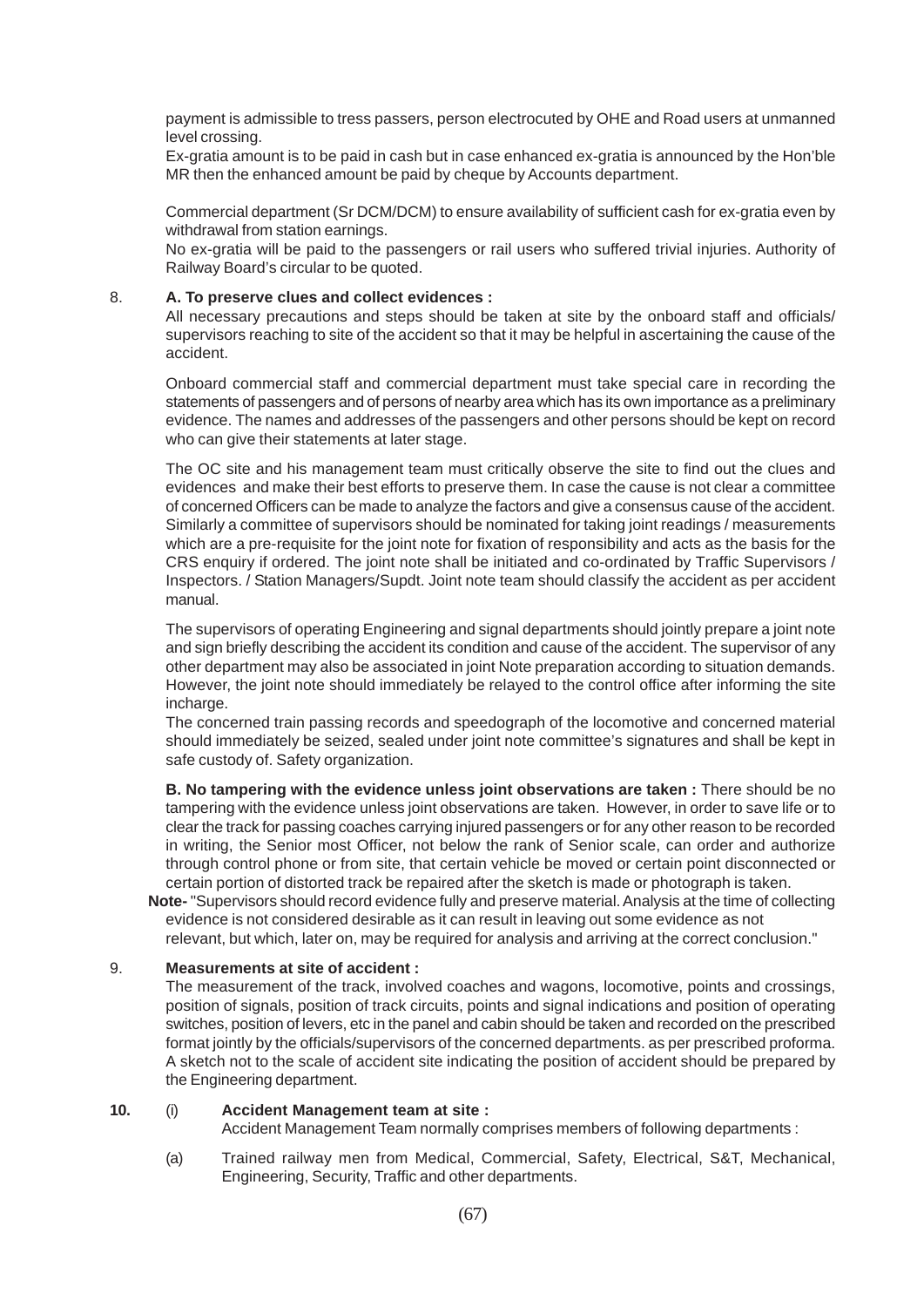(b) In case of fire accidents, trained fire service personnel shall form part of this unit in addition the officers of local fire stations can be involved to record the observations and their opinion can also be taken in regard to establish the cause of the fire.

- (c) In case of an accident on water body, divers and naval cadets will also be part of the team.
- (d) In case of sabotage or bomb explosion, bomb disposal squads and GRP/Local Police will also be involved.
- (e) Various rescue unit shall accompany ARMEs, ARTs or move by road as quickly as possible.

#### (ii) **Group Formation : The OC site**

should from groups of officers present at the site and assign specific duties, in case of serious accident involving large number of causalities, the Groups can be divided as:-

Gr. A : Doctors and para medical staff looking after injured for medical aid and allied matters.

Gr. B.: Commercial Officers and staff- taking care of the stranded passengers, making arrangements for their onward journey, transshipment and allied matters etc. and relaying conveying messages regarding their welfare and condition.

Gr. C. S&T Officer and staff providing and manning communication facilities and conveying message to control officer other places as required by other groups.

Gr. D. Safety and Operating Officers and Staff- Co-coordinating with control and site for relief train movement to and fro the site.

Gr. E. Mechanical Officer and Staff- taking care of trapped people and clearing vehicle from track.

Gr. F. Commercial Officers (with Accounts Officer if necessary ) – in case of prolonged interruption of traffic –Arranging sufficient cash took make all urgent local expenditure and keep accounts.

Gr.G. Group of Operating, Mechanical, Civil Engineering (Electrical and S&T if necessary) officials for taking readings and joint observations.

#### **11. Onboard staff and other officials, supervisors & staff not to leave site of accident :**

Onboard staff especially driver, assistant driver, guard, train superintendent, AC attendant, Safaiwalas, on duty mechanical staff on the train, RPF & GRP escort, catering staff including pantry car contractor's staff and all other officials, supervisors and staff available at site must not leave unless they are properly relieved or permitted by OC site.

Sufficient relieving teams of official supervisors and staff of all the departments should be formed to relieve the staff and work in shifts so that effectiveness of relief, rescue and restoration work should not lost.

#### **12. Special precaution during suspected sabotage :**

**A.** The control and the SM of the station adjacent to the site of suspected sabotage or train wrecking must inform the local Civil Police, GRP and RPF authorities by the quickest means available and give them all possible assistance to reach the site as early as possible **.**

**B.** The statements of the staff concerned shall be recorded and necessary steps shall be taken to record or preserve evidence, which subsequently might not be available. It would be preferable also to get the statements of as many independent eyewitnesses as possible and record their names and addresses.

**C.** The restoration work shall not be commenced till the arrival of the Police officials and necessary photographs/videograph of relevant clues are taken. Unless the intention is to save human life, in all such cases, the clearance and restoration operations are not to commence till the arrival of the Police and till they authorise the railway officials to commence.

**D.** Whenever there is delay in the arrival of Civil and Police officials at the site of suspected sabotage or train wrecking, the Seniormost railway official at the site may, at his discretion, jack up any portion of a coach or shift any property to the minimum extent necessary, after noting its original position by sketch, to extricate human beings trapped under. Normal traffic, should however, not be permitted without consulting the police.

**E.** While proceeding to the site of suspected sabotage or train wrecking, Engineering supervisor shall take the following precautions :–

- (1) Instruct the Gangmen proceeding to the site, in the first instance, not to carry any tools with them.
- (2) Ensure that tool boxes of Gangmen sent to the site are not opened until they have been checked by the Police.
- (3) Instruct them not to touch or remove any portions of the track, rails, fishplates, bolts and other fittings within the area of suspected sabotage or train wrecking till they have been

inspected by the Railway, Civil and Polid & Withorities and photographs etc. taken.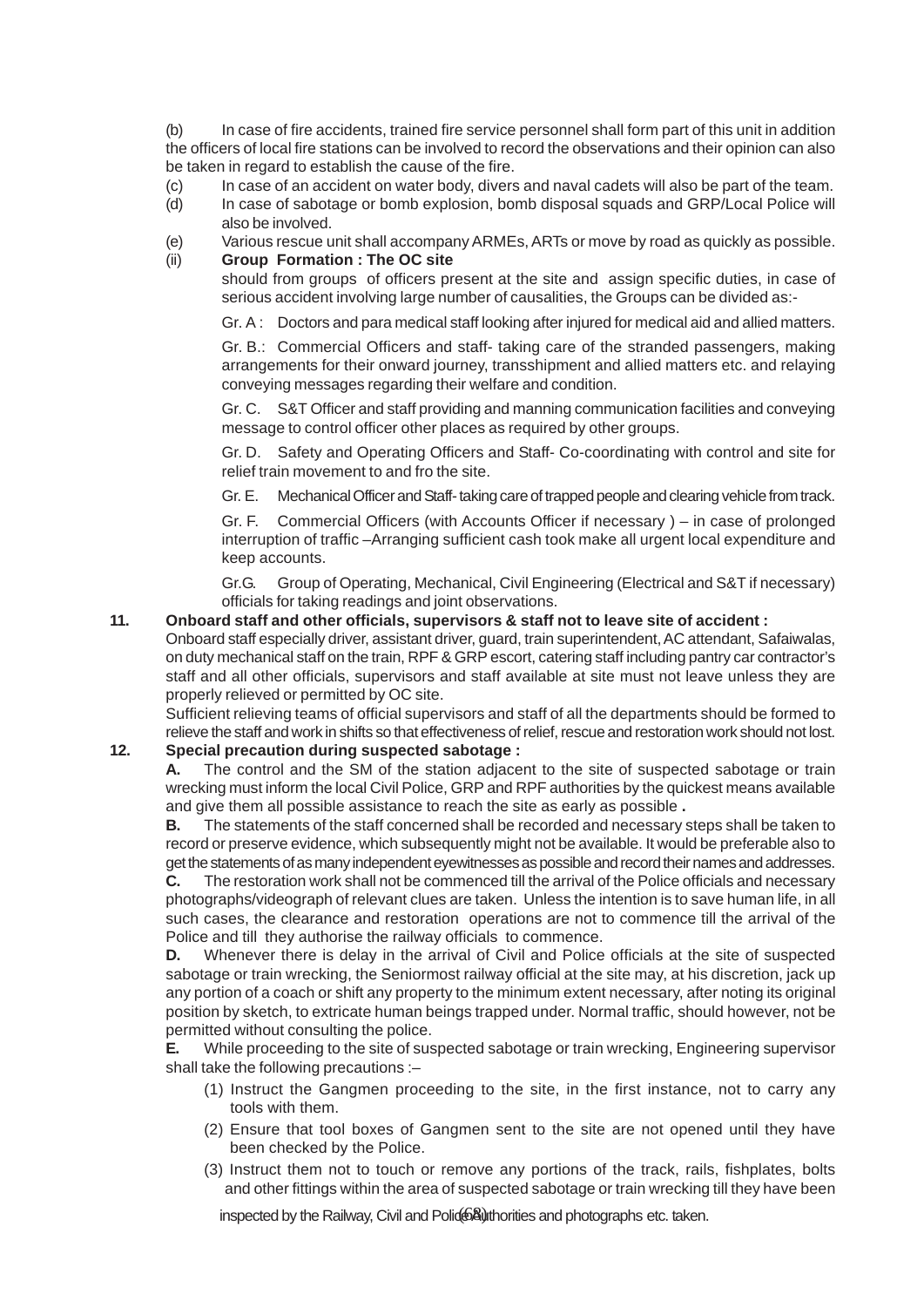**F.** Prepare sketches of the accident. Make arrangements for Photography/ videography of the portion of the permanent way, track, rails, fish-plates, bolts, and other fittings and the Engine and bogies of the affected train as early as possible by Local Photographer / Videographer.

**G.** (1) The senior most Railway Officer at the site of suspected sabotage or train wrecking must make a detailed investigation of the cause of the accident including a thorough survey of the site for at least 800 metres in the rear, with the assistance of representatives of Departments concerned in conjunction with senior Civil and Police Officials.

(2) While carrying out the examination, the position of vehicles, track fittings etc., should not be disturbed as far as possible. Arrangements must be made with the assistance of the police to keep staff and outsiders who are not concerned with the examination away from the site. Precisely worded notes should be prepared specifying the various features coming to notice.

(3) The senior most officer at the site in consultation with the police must decide what materials should be preserved for further examination. These materials should be stored under the joint custody of the police and the Railway at a safer place. As far as possible, all small fittings should be put into a box or a gunny bag and sealed jointly by the police and the Railway. A receipt must be obtained for whatever material the police has taken charge of before dismantling the damaged track, the different components should be carefully numbered or match-marked so that the whole scene can be reconstructed if required later for the enquiry.

(4) A factual note of the condition obtaining at the site after an accident suspected to have been caused due to sabotage or train wrecking should be prepared and signed jointly by the senior most police and Railway Official at the site. In case of any difference of opinion between the police and the Railway Officials, such difference of opinion may be recorded in the joint factual note.

#### **13. Precautions in case of Fire accidents :**

- (a) As soon as it comes to knowledge of driver, guard or any other staff of the train regarding fire he should make all out efforts to arrange so that train may stop immediately even pull the Alarm Chain and stop the train.
- (b) The unaffected portion of the train should be detached and stop at such a distance that fire may not spread from affected coach to others.
- (c) Try and put out the fire before it becomes a big blaze by using either water or blankets etc.
- (d) More people expire due to suffocation from smoke rather than due to actual burning.
- (e) Advise passengers to take a cloth, wet it in their drinking water and cover their nostrils.
- (f) Instruct passengers to go to the other end of the coach which is away from the fire and if possible cross over to the next coach through the vestibule.
- (g) Insist that passengers should save themselves first and not to bother about their luggage which can be retrieved later on.
- (h) Make sure that no passenger lies down on the floor.
- (i) After train has stopped, passengers should come down from the coach immediately.
- (j) Building up confidence of injured passengers by suitable advice is of great importance.

#### **14. Important duties of OC site :**

- (a) Protection of the site and reporting of the accident.
- (b) First aid and trauma management.
- (b) Arrange to provide all possible medical assistance to injured and trapped passengers.
- (c) To arrange rescue of the trapped passengers.
- (d) To arrange fire fighting and use of fire equipments in case of accident due to fire.
- (e) To arrange relief and rescue of stranded passengers and arrange their onward journey.
- (f) To take special precaution in case there is suspected sabotage.
- (g) To arrange protection of the passengers as well as Railway's property.
- (h) To arrange the opening and manning of enquiry booth / May I help you booth for giving correct and reliable information including guidance to public.
- (i) To coordinate with civil and state officials including police officers in managing the relief and rescue and providing assistance to passengers.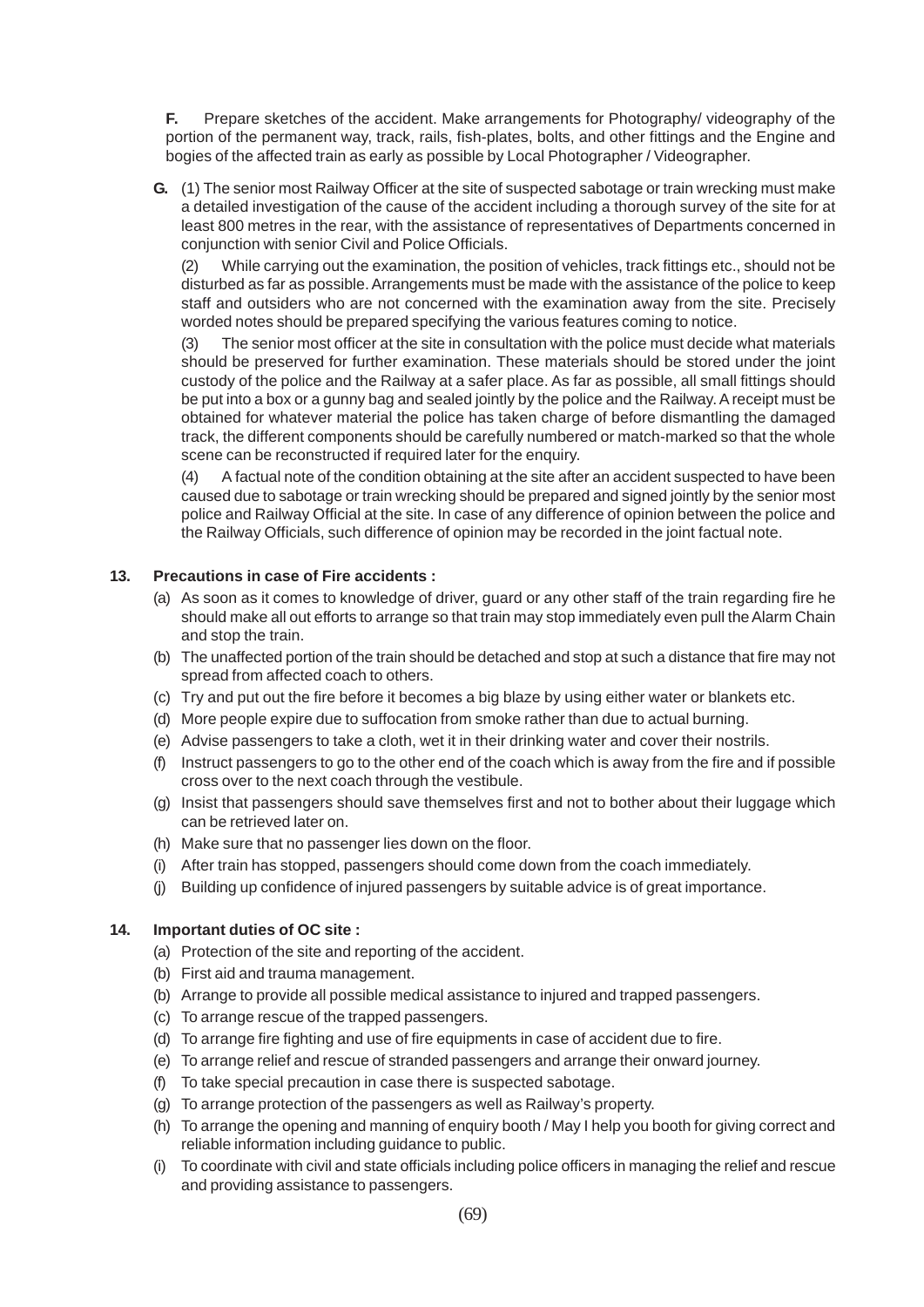- (j) To arrange to maintain a logbook of events and relay the progress of arrangements made and of relief, rescue work to divisional control. He must remain in touch with divisional and control offices.
- (k) To brief the media persons as and when required.
- (l) To assess a probable time of restoration and advise to control so that regulation of passenger carrying trains and freight trains accordingly.
- (m) To arrange and supervise the restoration work including ART working.
- (n) To arrange restoration of normal traffic as early as possible.
- (o) The site incharge will leave the site after the first train passes the site after restoration.
- (p) To organize engineering labour and staff of other departments if the restoration is expected beyond 24 hours and also make arrangement for post restoration works for raising of speed at the accident site.

#### **15. Departmental responsibilities of accident management work :**

- (a) Preparation and implementation of plan GM for zonal railway and DRM for Divisional railway.
- (b) Requisition and movement of ART/ARME/Brakedown Crane, Tower Wagon, Bull dozer & RCRV etc. – Operating department.
- (c) Ordering of ART/ARME/Brakedown Crane Mechanical department.
- (d) Senior most Railway officer of the division OC site/Site manager.
- (e) Management of rescue operation Primarily mechanical and medical departments. Assistance to be provided by all Railway men as per need irrespective of their departments.
- (f) Relief Operations including care for the dead persons Commercial medical and RPF departments.
- (g) Communication network Telecommunication department.
- (h) Crowd control and Law and order at site RPF.
- (i) State police clearance for restoration RPF
- (j) Restoration operations for rolling stock Mechanical department.
- (k) Fixed infrastructure like track, signaling system, OHE, etc. concerned departments.
- (l) Maintenance of SPART/ART/ARME Rolling stock/Brakedown cranes including Rail-cum-Road and road mobile emergency vehicles, etc – Mechanical department.
- (m) Maintenance of equipments kept in SPART/ART/ARME for rescue and restoration operations – Concerned departments.
- (n) Media management at site
	- (a) Site manager will be the chief spokesman at site assisted by concerned Branch officers, if needed.
	- (b) Public relation Officer/Commercial Officer to look after the media need at site.

#### **16. Department-wise important duties.**

All the departments have to function as a team in accident management. However, some Important duties of each department are as under :

#### **A. Duties of Medical Department :**

- (a) Carrying injured passengers from accident involved coaches.
- (b) Attending to injured passengers and giving them First Aid.
- (c) Preparing list of injured passengers.
- (d) Classification of their injuries.
- (e) Transporting them to hospitals and getting them admitted.
- (f) Taking an initial round of hospitals and assessment of situation.
- (g) Post admittance hospital care of the injured.
- (h) Dealing with dead bodies.
- (i) Preservation of dead bodies.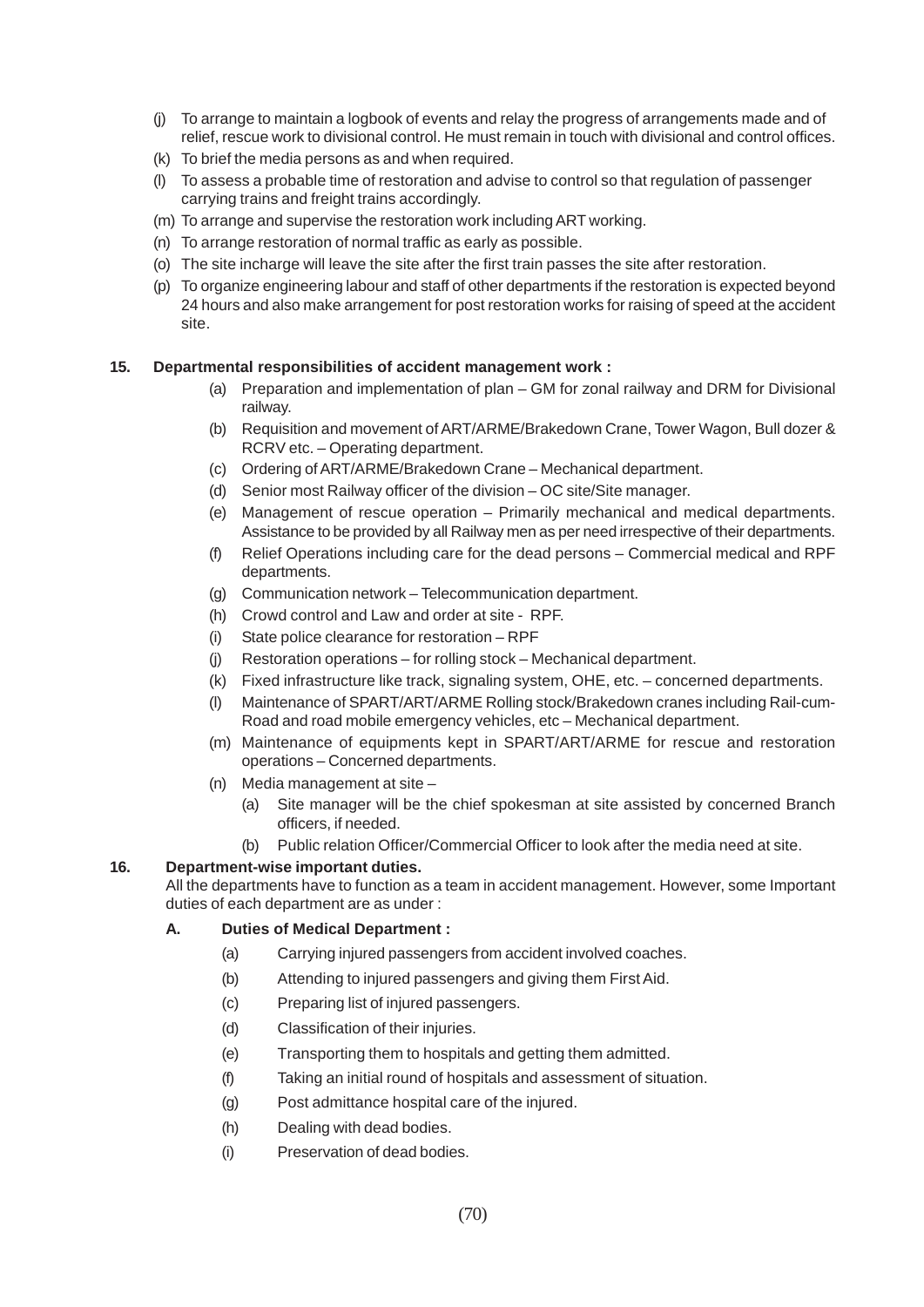- (j) Closely monitoring the progress of each and every injured hospitalized and issue daily progress report and apprised DRM and GM.
- (k) Refering the patients to specialized hospitals on case to case basis.

#### **B. Duties of Commercial Department :**

- (a) Withdrawal of cash from station earnings for various expenditures including ex-gratia payments and refunds.
- (b) Hiring of road vehicles.
- (c) Providing drinking water, beverages and catering to injured and uninjured passengers.
- (d) Initial round of hospitals and assessment of situation.
- (e) Preparing list of injured passengers.
- (f) Transporting them to hospitals and getting them admitted.
- (g) Payment of ex-gratia to injured and next of kin of dead after verification and commercial formalities.
- (h) Dealing with refund and claims compensation formalities and providing the necessary papers to the kin of injured and dead.
- (i) Taking charge of luggage and consignments.
- (j) Post admittance hospital care of the injured.
- (k) Taking care of relatives.
- (l) Manning of enquiry booths /May I help you booth at site, stations and in emergency cell.
- (m) Making catering arrangements for officers involved in restoration from time to time.
- (n) Arranging lanbour for unloading of wagons if required for restoration.
- (o) Arranging meal allowances for the departmental staff working at accident site.

#### **C. Duties of Mechanical Department :**

- 1**.** Working of accident relief train an operation of ART equipments.
- 2. Extricating injured passengers & dead bodies from coaches with the assistance of medical and engineering departments and toppling those coaches whose search has been completed.
- 3. Off tracking of coaches. Maximum number of coaches should be tackled simultaneously, except those that have climbed on top or have telescoped into one another.
- 4. Be cautious in using rescue tools like gas cutters, cold cutters, spreaders, hydraulic jacks etc. so that passengers trapped inside or buried under the debris do not get hurt.
- 5. Ensure marshalling of ART according to site requirement before it is sent into the accident involved block section.
- 6. Supervision of cranes for lifting the disabled wagons and coaches and clearance of site for restoration by engineering department.
- 7. Supervision of bull dozer for leveling and clearing the site for restoration by engineering department.
- 8. Supervision of dumpers / JCB / road crane engaged from out side to clear the site for restoration by engineering department.

(71)

#### **D. Duties of Security Department :**

- (a) Co-ordination with GRP and Local Police.
- (b) Crowd management.
- (c) Protection of luggage.
- (d) Protection of railway property.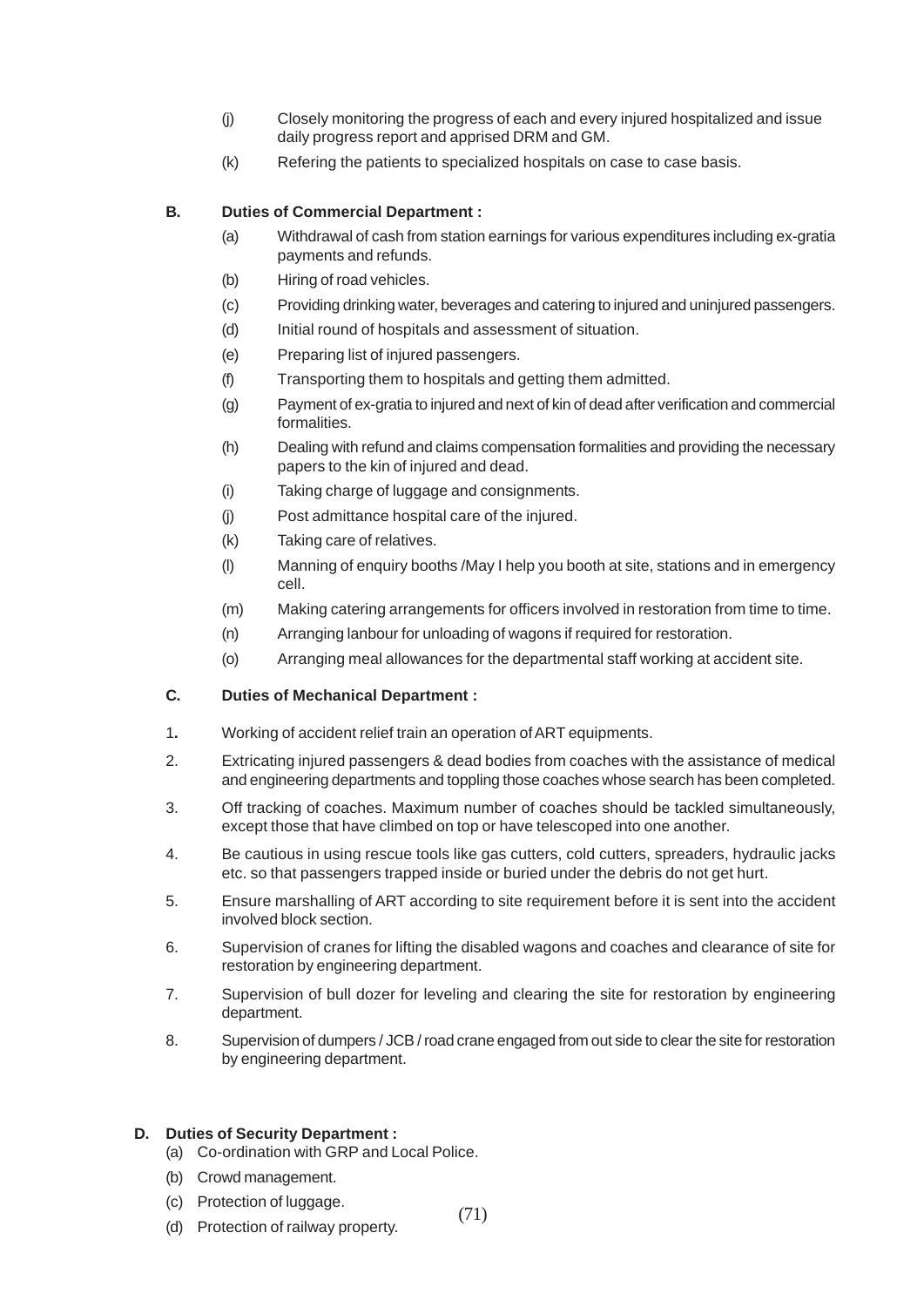- (e) To establish RPF assistance post so that people needing help can approach RPF.
- (f) Cordoning of the site with the rope, so that the interference of the outsiders can be tackled.
- (g) Protection of clues and search of clues.

#### **E. Duties of Electrical Department :**

- 1. Providing adequate illumination at site and on priority along the track where rescue, relief and restoration work is going on. Arrangements for halogen and inflatable lights for coverage of one kilometere should be planned in the ARTs for sufficient coverage of accident site.
- 2. Managing the OHE and to ensure erection of temporary portals without delay.
- 3. To ensure that the section is earthed before the staff starts working near OHE.To arrange for sufficient additional generating sets and lighting fixtures.

#### **F. Duties of Signal & Telecommunication Department :**

- 1. Duties of S&T department consists of providing sufficient and reliable means of communication at the accident site and other work centers such as Satellite phones, BSNL, mobiles, walkie talkie sets, Railway Telephones, PA system with sufficient handsets and mega mikes.
- 2. Ensure availability of adequate copies of Disaster Management telephone directory containing important telephone numbers.
- 3. Adequate number of Mobile Battery Chargers along with number of spare batteries.

#### **G. Duties of Engineering Department :**

- 1. To collect men, rescue tools and arrive at site by fastest means possible.
- 2. Setup UCC, CAC and LCCs at the accident site.
- 3. Assist Medical/Mechanical Department in rescue work.
- 4. If necessary contact Army/Navy/Air Base and collect required personnel like Divers for rescue operation
- 5. If necessary hire Private Road Cranes, Bulldozers, Earth movers etc.
- 6. To form Engineering specials, one from each end, carrying engineering material and gangmen from the section.
- 7. Additional requirements of track materials, if any, should be called for immediately from other railway sources within the division, well in time.
- 8. In case divisional sources are inadequate, then sources from other divisions should be tapped.
- 9. Plan for coordinated working and movement of track machine for quick restoration in consultation with TRD and operating officials.
- 10. Lay alternate track if required.

#### **H. Duties of Operating Department :**

- 1. Sectional TI and Supervisory SSs and Safety Counsellors of different departments as required by Sr.DSO should reach the accident site by first available means as ordered by Sr.DOM & Sr.DSO.
- 2. Protection of site and section.
- 3. To arrange additional LR and RG staff for stations adjacent to site.
- 4. To supervise movements at site.
- 5. To ensure dispatch of special trains in accident affected block section.
- 6. To ensure proper marshalling of Cranes and ART according to requirement.
- 7. Prompt clearance of stranded passengers at the site.
- 8. To coordinate with the control and adjacent station from the site and give requirement from site.
- 9. Diversion and regulation of traffic.
- 10. To arrange wagons and coaches, their placements and movement for loading and moving men and material.
- 11. To obtain track, C&W and S&T fit certificates before permitting movement in affected section.
- 12. To assist in maintenance of logbook at site.
- 13. To run the trains on adjacent line after ascertaining the clearance by a competent railway authority.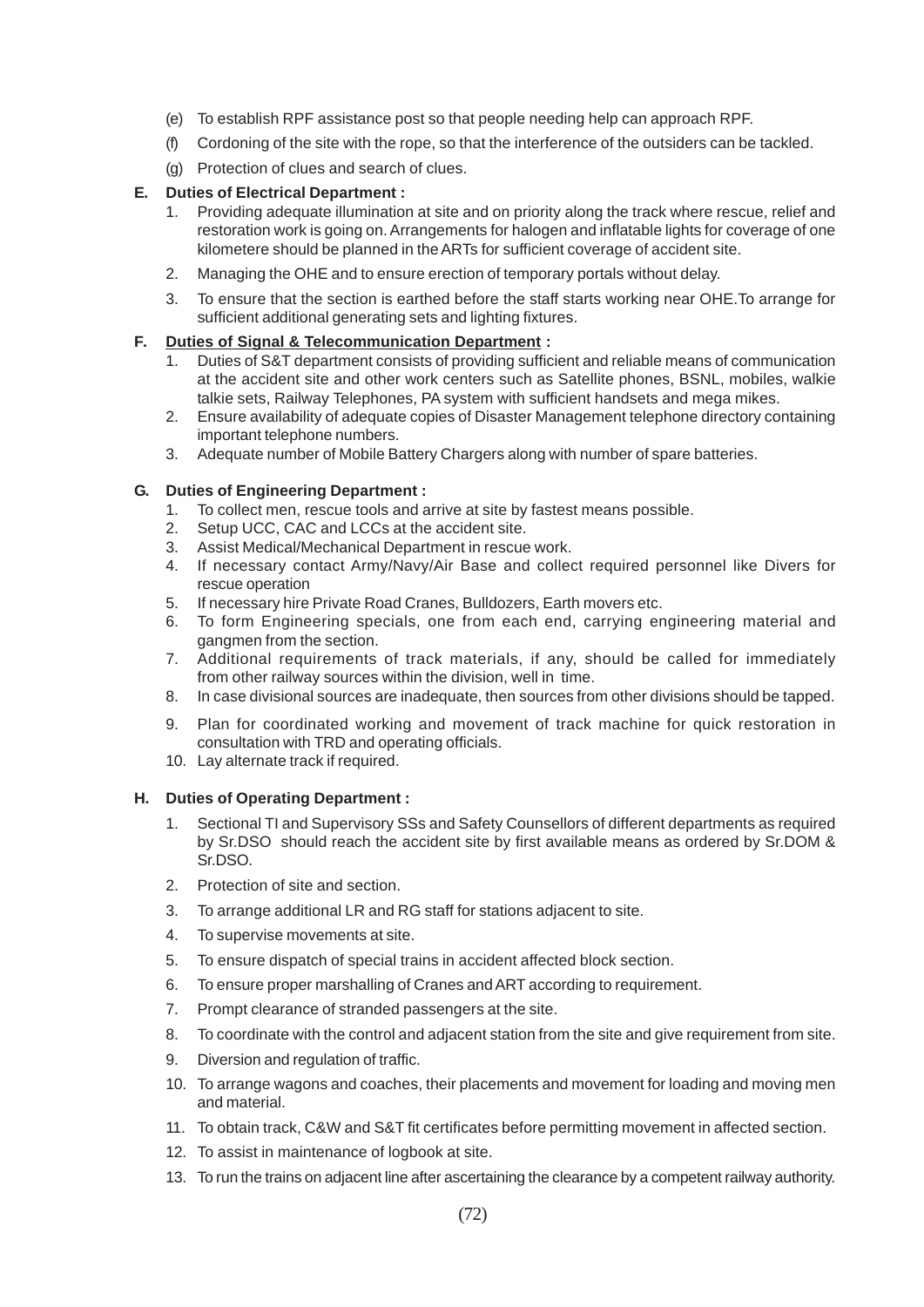14. To apprise the progress to HQ and Railway Board.

# **I. Duties of Safety Department :**

- (i) Preserve all clues and evidences regarding probable cause of the accident and ensure that these do not get disturbed till police clearance is received.
- (ii) Ensure that video/still photographs by digital cameras are taken as required.
- (iii) Ensure that joint measurements, observations are recorded in the prescribed Performa before restoration work begins.
- (iv) Ensure that unaffected rolling stock is moved away from the site and thereafter stabled at convenient location for further examination during accident inquiry.
- (v) Ensure that evidence of train staff, station staff and public are recorded on the spot.
- (vi) Addresses of passengers willing to give statements later should also be obtained.
- (vii) Ensure that special trains are sent into the accident affected block section according to the sequence detailed in Chapter V.

# **J. Duties of Personal Department :**

- (i) Sr. DPO shall proceed to accident site along with all WLIs.
- (ii) Assist Doctors in collecting details of injured/dead and shifting them to hospitals.
- (iii) WLIs shall be available round the clock in shift duty to look after the welfare of injured persons in each hospital.
- (iv) Issue complimentary return journey passes to relatives for escorting injured and taking them back home.
- (v) Man personnel branch counters in CAC.

# **K. Duties of Accounts Department :**

- (i) Making available sufficient amount of cash for meeting emergent expenses.
- (ii) Opening of current account in a local bank and getting permission for over draft facilities so that large amount of cash is not required to be carried from far off stations.
- (iii) Issue of cheques for making of enhanced ex-gratia payments, if so announced at accident site by Hon'ble MR.

### **L. Duties of IT Department :**

- (i) To provide PC at site and connect with divisional and HQ emergency cell which should be connected with railnet and the e-mail addresses are already configured into them should be activated.
- (ii) PCs in various Helpline Enquiry Booths at different stations should all be made functional, connected to railnet and made ready for receiving and sending E-Mails.
- (iii) Following information should be updated on the Railway website as quickly as possible
	- (a) **List of injured and deceased passengers :**
		- Names of stations where Helpline Enquiry Booths have been opened along with their telephone numbers.
		- Accident details would include, number of injured passengers rescued.
		- Break up of type of injuries, such as grievous, simple etc.
		- Disposal of injured passengers in various hospitals.
		- Names of injured passengers coach wise.
		- Number of dead bodies recovered.
		- Number of dead bodies identified.
		- Names of deceased passengers.
	- (b) Details of trains which have been diverted, regulated, short terminated, cancelled or rescheduled.

### (c) **Details of special trains which are to be run :**

- Passenger special carrying passengers of front portion of accident involved train.
- Passenger special carrying passengers of rear portion of accident involved train.
- Relatives special from originating and terminating stations of the accident involved train.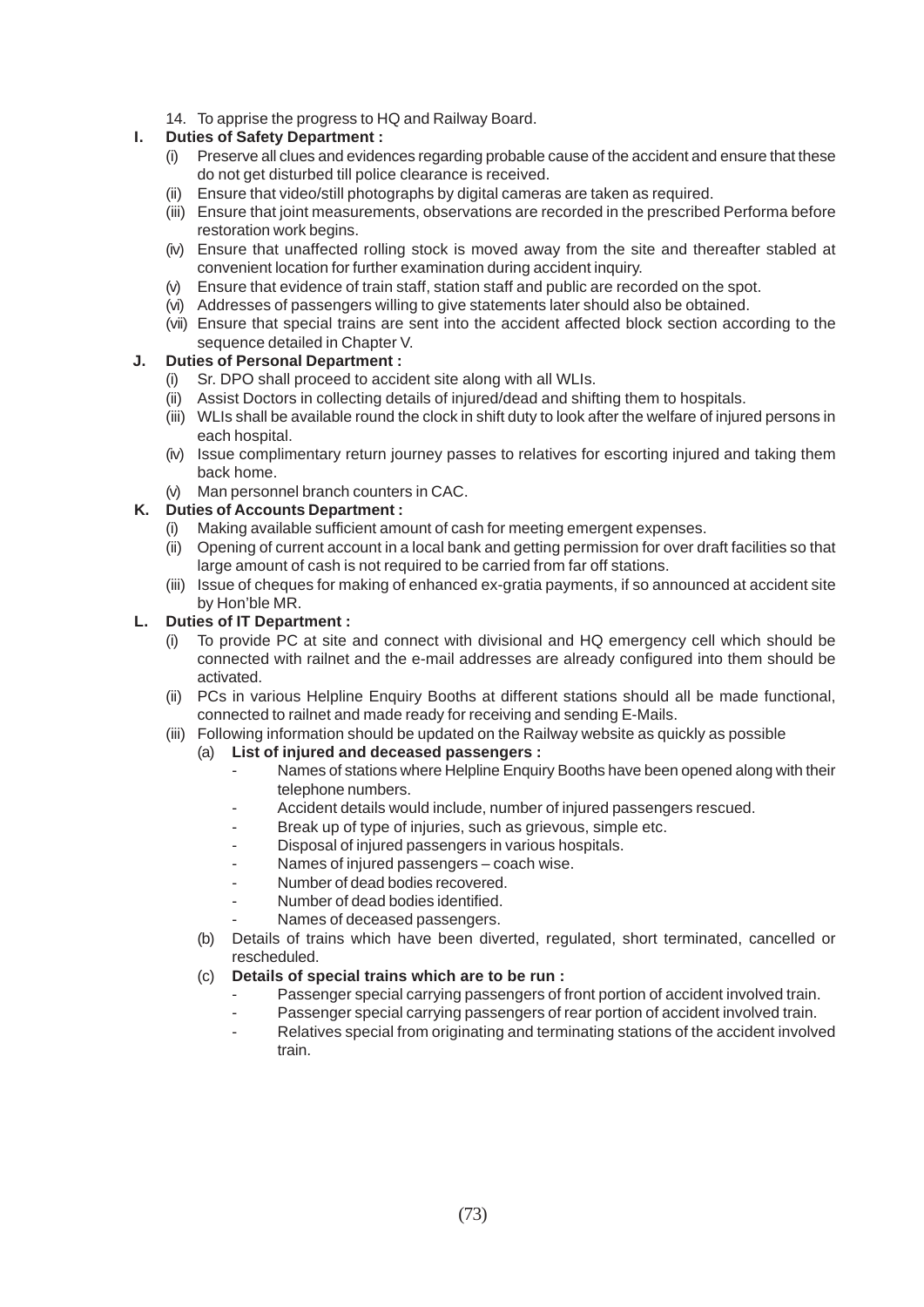#### **CHAPTER VI**

#### **MANAGEMENT IN CONTROL OFFICES AND AT ADJACENT STATIONS**

#### **Part I**

#### **Management in Divisional control office**

- **1. Role of Control office :** The divisional control office plays a vital role in accident management and performs the following important functions :
	- (i) Ensure Protection of site through rushing of GRP/RPF from adjoining stations, if not available at the accident site.
	- (ii) Reporting and advise of accident to Officers of HQ and Railway Board
	- (iii) Requisitioning of the assistance required and mobilizing the all available resources according to first information report.
	- (i) Regulation and diversion of trains on the basis of expected time to restoration relayed by a Senior and matured Officer / OC from the site.
	- (ii) Information to public and concerned stations of the railway and adjoining railways regarding the damage to Railway properly and loss of life if any and belonging to the other railways.
	- (iii) Monitoring and mobilization of all relief, rescue and restoration work.
	- (iv) Close Coordination and liaison with the OC at site various assisting departments of Railways and different agencies, relief centres, police and state government officials, medical and para medical, Military, RMS, etc.
	- (v) Running of relief trains and special trains for clearance of stranded passengers and planning alternate track / movement via wrong line if possible at site.
	- (vi) Opening and shift-wise manning of emergency cells till the restoration and passage of first train on the affected track and the normal working is restored.
	- (vii) Maintenance of accident logbook in the control office as well as at the site.
- **2. Sounding of accident alarm/siren/hooter :** Alarm siren or hooter is provided at Stations/yards where accident relief train/Medical Van are stabled. The accident alarm siren/hooter must be sounded immediately after notice of accident is received requiring Medical Van/Break down train / tower wagon. Following codes are prescribed for sounding the accident alarm siren/ hooter:

|    | <b>Circumstances</b>                                                                                 | No. of hooters/sirens<br>to be sounded |
|----|------------------------------------------------------------------------------------------------------|----------------------------------------|
|    | When an accident takes place in the loco shed or traffic ard adjoining loco shed.                    | $ 2 \rangle$ long                      |
| 2. | When an accident takes place at outstation but main line is clear.                                   | 3 long                                 |
| 3. | When an accident takes place at outstation but main line is clear and relief train 3 long and 1short |                                        |
|    | is to be turned out with ARME.                                                                       |                                        |
| 4. | When an accident takes place at outstation and main line is blocked and relief                       | 4 long                                 |
|    | train is to be turned out without ARME.                                                              |                                        |
| 5. | When an accident takes place at outstation and main line is blocked and relief                       | 4 long and 1 short                     |
|    | train is to be turned out with ARME.                                                                 |                                        |
| 5. | When an accident takes place at outstation and main line is blocked and relief                       | 4 long and 1 short                     |
|    | train is to be turned out with ARME.                                                                 |                                        |

- Note: Each hooter/siren shall be sounded for 45 seconds duration with 5 seconds break in between and it shall be repeated twice after an interval of 5 minutes.
- **3. Action to be taken when accident alarm siren/hooter is sounded :** Immediately after the accident alarm siren/hooter is sounded, all staff earmarked for accident relief train shall report at the nominated place and others at the station. All officials concerned shall report at the Medical Van if ordered, and proceed with the medical van or to undertake any other duty that may be assigned to them. The Loco Foreman /Lobby In-Charge/TPC/TLC on-duty shall immediately take action to:-
	- (a) arrange for locomotive. Any locomotive available should be utilized, preferably Diesel Loco, in OHE Territory and Dy. Operations and Power Controller should be involved closely in this exercise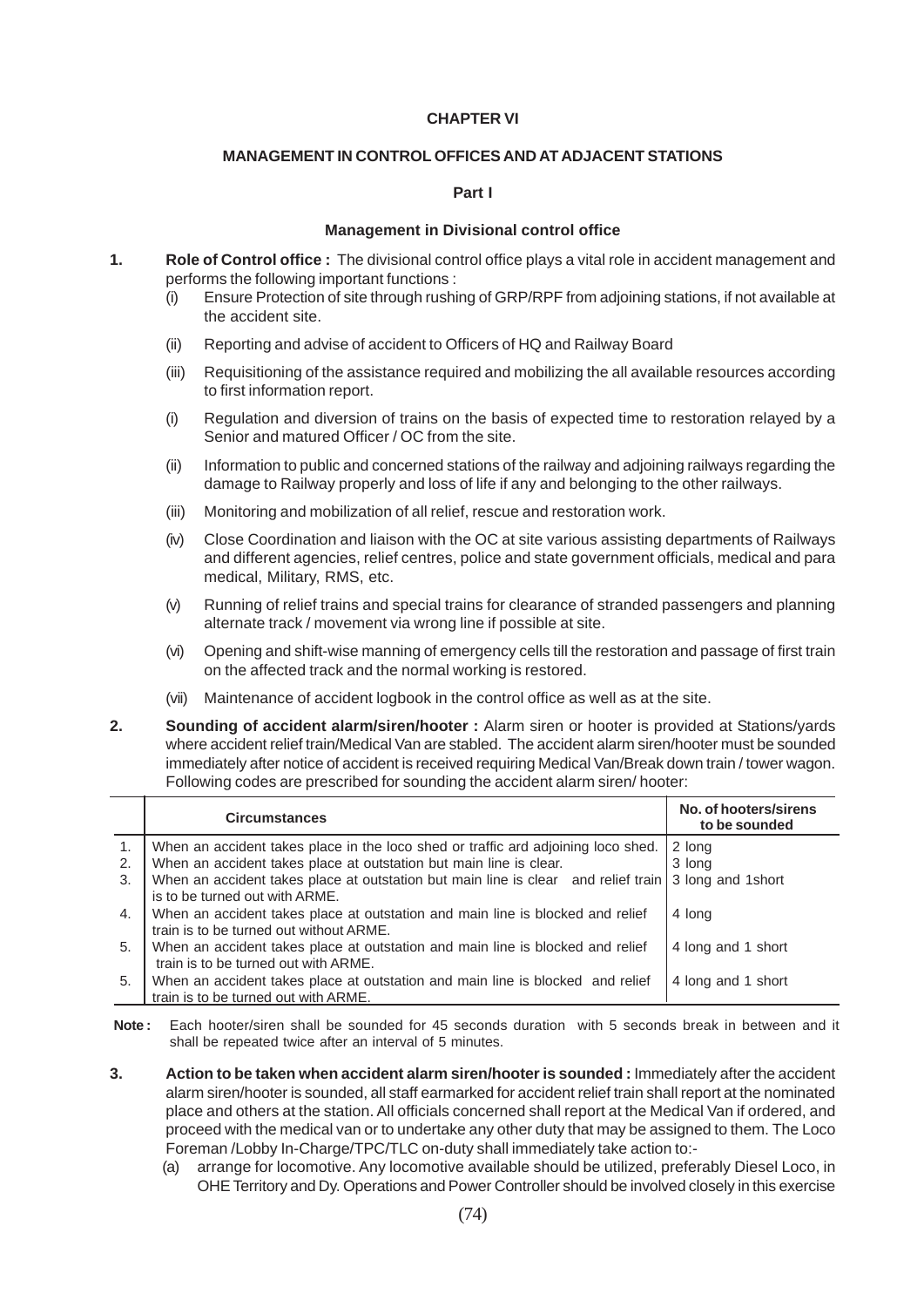for the arrangement of right locomotive there bring vacuum / pressure stock of wagon and coaches running on the railways.

- (b) call the loco crew and accident train relief staff.
- (c) turn out the accident relief train quickly to be despatched to the site of the accident.
- (d) Target time for turning out the Medical Van:-

| In case of double exit siding  | $-$ | 15 Minutes  |
|--------------------------------|-----|-------------|
| In case of single exit sidings |     | 20 Minutes. |

The time is reckoned from the time of ordering to the time of despatch.

(e) Target time for turning out the Break down trains:-

| During Day   | 30 Minutes |
|--------------|------------|
| During Night | 45 minutes |

The time is reckoned from the time of ordering to the time of leaving the shed.

- (f) An accident relief train when proceeding to the site of accident will have precedence over all other trains. A break down train/Tower wagon must not be detained for Guard, and must leave with the In-charge of Breakdown train if the Guard is not arranged timely. A Guard must be quickly arranged later and sent by road also if no other alternative is available.
- **4.** Nominated officers of all the departments to attend and remain in control office : As soon as the information of accident is received, the nominated officials of all the departments must immediately report to DRM/ADRM, GM/AGM at HQ/division and follow the orders of rushing to site or to Divl. / zonal central control as the case may be and assist to OC control and coordinate with their respective departmental sub-controls functioning there.

They will plan for arranging adequate relief on the basis of receipt of information regarding damage to railway property and rescue measures and arrange to mobilize the resources without loss of time. They will also assist in arranging sufficient manpower and material for quick restoration of normal working and give the requirement of coaches /wagons to the control incharge for the movement of manpower and material to site of accident.

They will maintain proper liaison with the HQ officers and their counterparts in the zonal control and also with the state officials and NGOs if their assistant is also pressed into service.

- **5. Dealing of Accident in the Control office :** As soon as the information of accident is received, chief controller/dy. chief controller/ Operation as he is senior most and matured Controller / Supervisor in the control office) will take command of dealing an accident in the control office and record the message in the accident logbook. Simultaneously he will inform to the power control and other subcontrols working in the divisional control office by attracting their attention through accident alarm/red signal lighted in control office. He will specifically advise to keep ARME and ART alert and to move in accordance with requisition. Chief controller will immediately take the supervisory charge of the affected section and ensure –
	- (a) Protection of the site is ensured by section controller and both the adjacent station have been informed.
	- (b) Advise of the accident has been sent to all concerned in order of priority Power control, mechanical C&W control, commercial control, S&T control, Engineering control, security control, electrical control and safety control will simultaneously advise to officials of their departments and order for supervisors to rush up for site and control as per situation.
	- (c) Medical relief is arranged as promptly as possible. By sending ARME & sending the Doctors by road and arranging the Doctors locally also.
	- (d) Ensure that relief requisition is moved for site on priority and without loss of time and manpower should be mobilized for this purpose at war footing.
	- (e) providing first aid and arrange and ensure the transporting of injured to nearest available medical point.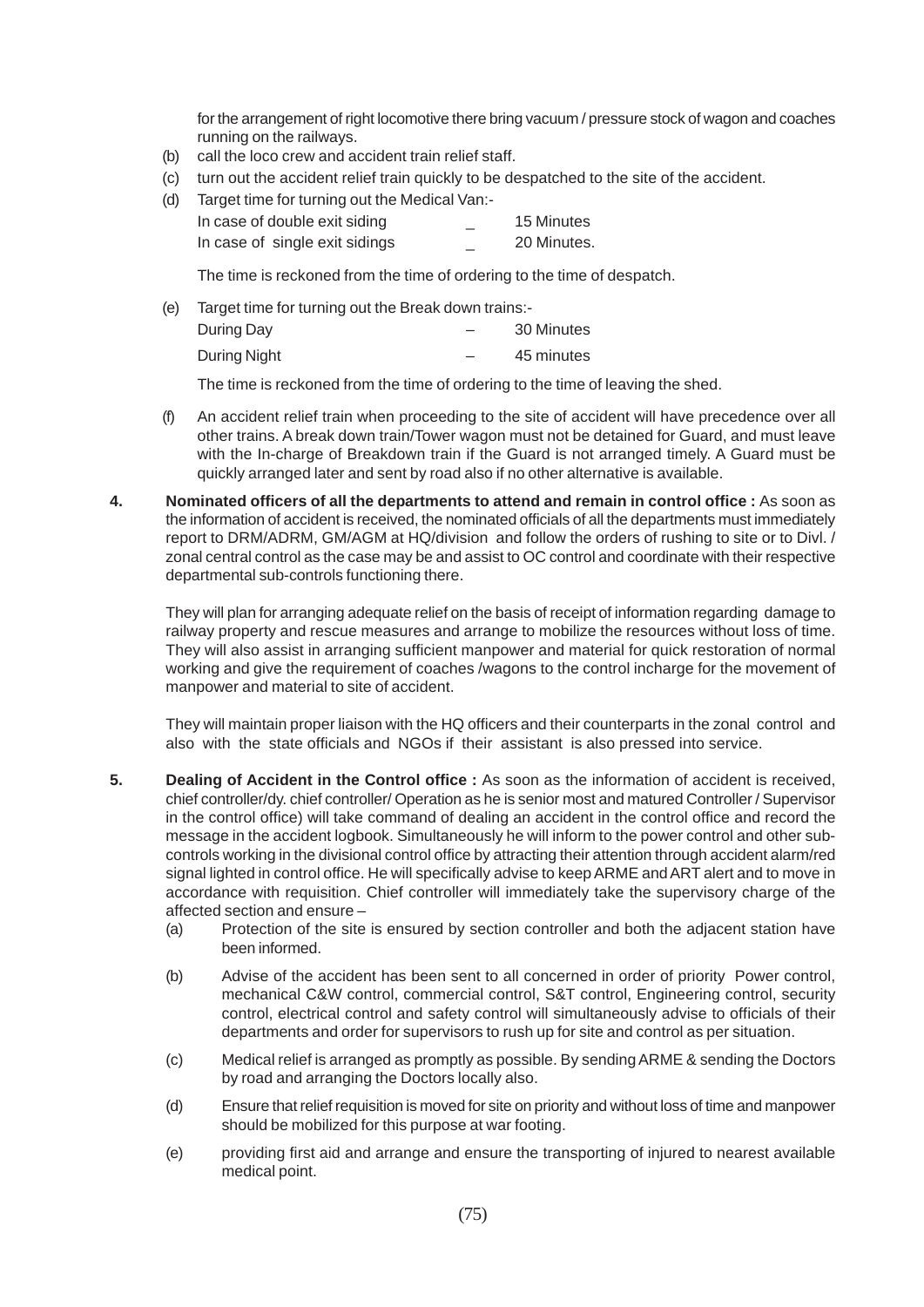- (f) arrange and ensure that trapped passengers has been rescued and medical assistance provided.
- (g) Arrange and ensure that proper arrangements for clearance of stranded passengers has been done by arranging road vehicles / buses from state / private administration and by running the scratch rake of few coaches.
- (h) To arrange regulation and diversion of trains including cancellation and termination as per need and advise the train regulation plan to all concerned including adjacent divisions and concerned Railways. Also to ensure that wide publicity amongst travelling public and in media.
- **6. Duties of Officer-in-Charge of the divisional Control Office:-** The Sr.DOM and in his absence, the DOM/AOM shall take charge of the control office. In case DRM goes to the site, then ADRM will rush to the control and he will be responsible for:-
	- (i) keeping in touch with the Site manager at the site of accident to ascertain assistance required at the site and making arrangements for it.
	- (ii) passing on supplementary informations regarding the accident or clearing operations to the Head Quarters Office; this information will include particulars of the dead and injured.
	- (iii) maintaining constant liaison with the HQ with latest information and obtain general guidance.
	- (iv) ensuring that food and tea /coffee etc. is sent to the site of accident, and making arrangements for evacuation of stranded passengers.
	- (v) To ensure that a chronological log of all information is maintain and action taken connected directly or indirectly with the accident.
	- (vi) To ensure that detailed information regarding the causalities/injuries including names, identification, ticket PNR Nos. etc. is conveyed by commercial department to the all concerned including adjacent stations.
	- (vii) the Officer in-charge of the control office will arrange to convey the same to Central Control for passing it on to other divisions/Railways concerned originating/destination stations as also to all the stations where the train had scheduled halts over his jurisdiction. Railway Board will also be advised.
	- (viii) regulating traffic by diverting/canceling the trains, running duplicate trains or restricting booking or arranging for transhipment as circumstances may require after obtaining reliable information from the site with regard to probable detention to traffic and advising all concerned Railways and Railway Board.
- **7. Duties of Officer Commanding (OC) Control :** The senior most officer of the division in the control is to work as OC control. His important main functions are –
	- (a) To coordinate and remain in regular contact with the OC site.
	- (b) To ascertain the relief, rescue and restoration works going on at site and their progress time to time.
	- (c) To coordinate with the departments of the division and have a watch on the relief, rescue arrangements to be arranged by them and their progress. He is also suppose to guide them as and when required.
	- (d) To maintain close liaison with the HQ, Centrol Control and HQ PHODs/HODs and interact with them.
	- (e) To arrange for adequate manpower and relief material required at site. He should plan and arrange their movement well in advance so that relief work at site may not delay on account of manpower and material.
	- (f) To apprise the situation and progress to high officials of HQ time to time.
	- (g) To advise PRO/Commercial department with the brief details of the accident and train regulation plan for timely wide publicity through press and media.
	- (h) To remain in close contact with Medical officers and collect the details and progress of injured which should also be relayed to HQ for onward transmission.
	- (i) In case of passenger train accident, to arrange checking staff for manning / watching the luggage of injured / dead passengers till the arrival of GRP/RPF.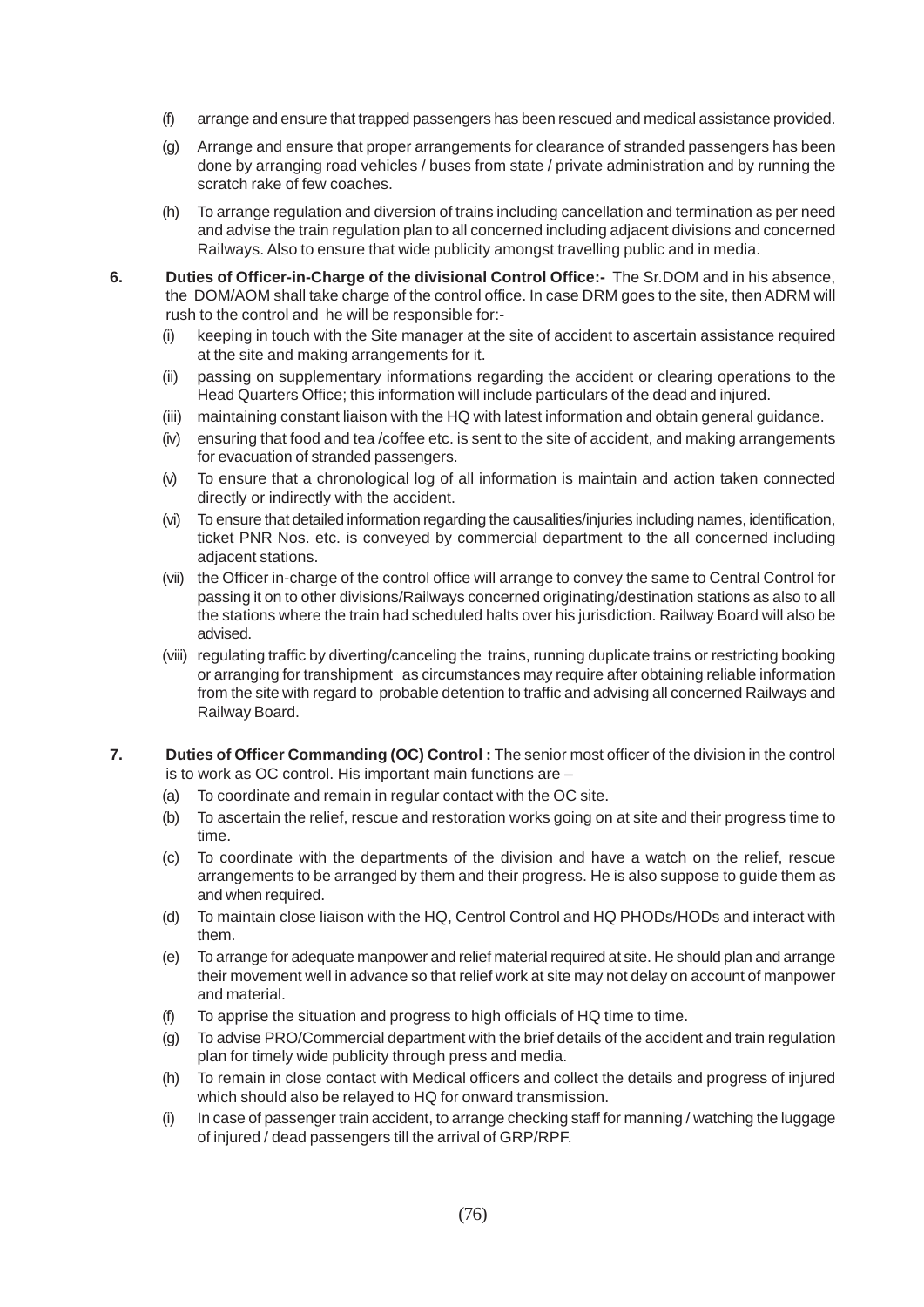# **8. Duties of Commercial Control :-**

- (i) To collect details of dead and injured (simple and grievous both) especially the details that which of the injured are where hospitalized, released after first aid and nature of injury suffered by the individuals. The list is to be conveyed to HQ, adjacent stations, originating and terminating and enroute stopping stations Railways of the train and the Railway through which the train passes.
- (ii) To ensure that adequate arrangements have been made for drinking water and refreshments free of charge for injured, uninjured and stranded passengers.
- (iii) To arrange for sufficient coolies and labours for shifting and transporting the luggage, parcels and goods, if any.
	- (i) To arrange clearance of stranded passengers
	- (ii) To arrange disbursement of ex-gratia at site.
	- (iii) To arrange to assist Railway doctors and other medical officials in providing first aid and medical assistance at site.
	- (iv) To arrange for refunds to the passengers
	- (v) To issue the advise to the station and control office for issue of free passes to the next of the kin of dead and injured.
	- (vi) To arrange to open and mann enquiry offices and helplines at site, adjacent stations and halt stations of the train.
	- (vii) To arrange for buses and vehicles as per requirement.
	- (viii) To arrange for inventory of the parcels damaged and advise to CCO.
	- (ix) Keep in touch with the progress of patients in the hospitals.
	- (x) Issue press and handouts after prior approval of the DRM.
	- (xi) To look after the comforts of the passengers.
	- (xii) To arrange ice for dead bodies.
	- (xiii) To arrange cash for purchase of items required for restoration and providing meal allowance to staff, so that precious time is not lost on these petty issues.

# **9. Duties of Engineering Control :**

- (i) To ensure that section P.way and P.way staff has immediately proceeded to site of accident.
- (ii) To ensure that track is protected.
- (iii) To arrange adequate labour with tools and track materials as required and at night also to arrange adequate number of Petromax/Portable electric generators.
- (iv) To arrange for joint observations/measurements of track and sketches of the accident site are accurately drawn out.
- (v) To arrange to ensure that inspection notes, diaries, AEN, PWI, gang charts, maintenance records, etc. are seized and secured.
- (vi) To arrange for level crossing gates particulars in case of LC gate accident.
- (vii) To provide assistance to other departments in clearance of lines and ensure that track is rendered fit and certified at the earliest.

### **10. Duties of S&T Control :**

- (i) To ensure that S&T officials have proceeded to site of accident, and ensure that portable control phone, field telephone railway and DOT telephone, land line telephone and satellite phone are fitted at the site promptly and manned continuously.
- (ii) To establish adequate communication between the site and division/HQ.
- (iii) To arrange the detailed records which are having all evidence bearing all the accident so far S&T and interlocking are concerned.
- (iv) To arrange that clues are preserved and relevant equipment is sealed if required.
- (v) To restore the signaling and interlocking for normal working.
- (vi) To arrange sufficient number of walkie-talkies with provision of charging the batteries for various departments for officers and supervisors at the site of accident.
- (vii) To arrange adequate cell phones with charging facility for officers at site.
- (viii) Charging of batteries of walkie-talkie and cell phones should be manned by a nominated staff of S&T department.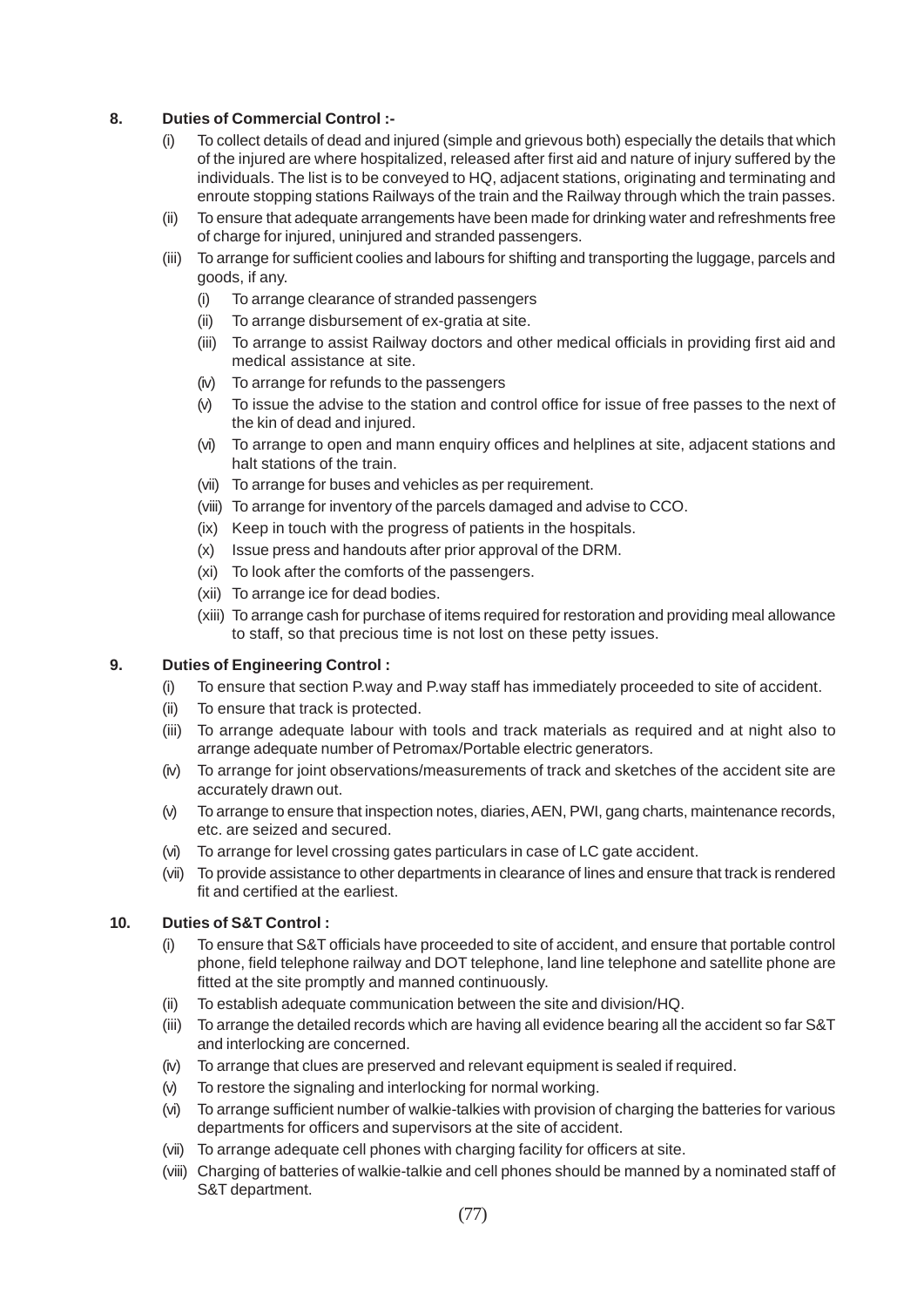# **11. Duties of Electrical Control :**

- (i) To ensure the proper adequate lighting arrangements are provided at the site.
- (ii) In case of fire in coaches arrange to immediately collect/record of evidence of passengers.
- (iii) To arrange examination of the coach jointly to ascertain the cause and damage.
- (iv) To arrange for adequate number of OHE, Brakedown staff, Tower wagon and arrange some officers to proceed to the site of accident by the quickest available means.
- (v) Arrange to ensure that a OHE is made dead and is slewed as required.
- (vi) Arrange to supervise restoration of OHE expeditiously.
- (vii) Where EMU or Electrical locomotive is involved, arrange to call the relief train if required. And arrange to note down joint observation regarding Loco and EMU.
- (viii) Arrangements for halogen and inflatable lights for a coverage of one kilometere should be planned in the ARTs for sufficient coverage of accident site.

# **12. Duties of Mechanical Control (C&W) :**

- (i) Arrange experienced officers and supervsors to proceed the site of accident.
- (ii) Arrange to record the details regarding Brake power and other aspects of rolling stock in accordance with prescribed format.
- (iii) To ensure that joint measurement of the rolling stock taken.
- (iv) To ensure and check the fitness of the stock supposed to move from the site.
- (v) Arrange to assist in clearance/rescue operations.
- (vi) Arrange crane, road cranes, bul dozers, brake down cranes and dumpers from the same railway, well as adjacent division / railway.

# **13. Duties of Power Control :**

- (i) Arrange experienced officers to proceed the site of accident.
- (ii) Arrange to record the details and measurements regarding involved Loco and other aspects of rolling stock in accordance with prescribed format.
- (iii) Arrange to ensure that speedograph, Engine repair books and all relevant records in the shed are ceased and sealed.
- (iv) Arrange to supervise working of cranes and clearance/rescue operations.
- (v) Arrange to remain in touch with the site and coordinate with the required agencies for assistance.

### **14. Duties of Security Control :**

- (i) Arrange to post adequate number of RPF staff at the site of accident to protect the clues, railway property and at any other place where assistance from his department may be required.
- (ii) Arrange some security officer to proceed to the site by the quickest available means.
- (iii) Liaison with the local police at site.
- (iv) Ensure security of passengers' belonging and security of parcels, damaged goods and parcels vans etc. at site.
- (v) Arranging the cordoning the site of accident, so that the rescue operation by crane etc. is not hampered by the public interference.
- (vi) In case of the accident at the L-Xing, the diversion of traffic is ensured with the help of state government.
- (v) In case of explosion, arrange dog squad to assist in ascertain the cause of explosion etc.

### **15. Duties of Safety Control :**

- (i) Arrange officers of Safety department to proceed the site of accident by first available means.
- (ii) Arrange to preserve the clues and ensure that all relevant records are ceased and sealed by arranging traffic supervisors / station Supdt from other stations.
- (iii) Ensure joint measurements etc. is recorded by concerned departments in prescribe proforma.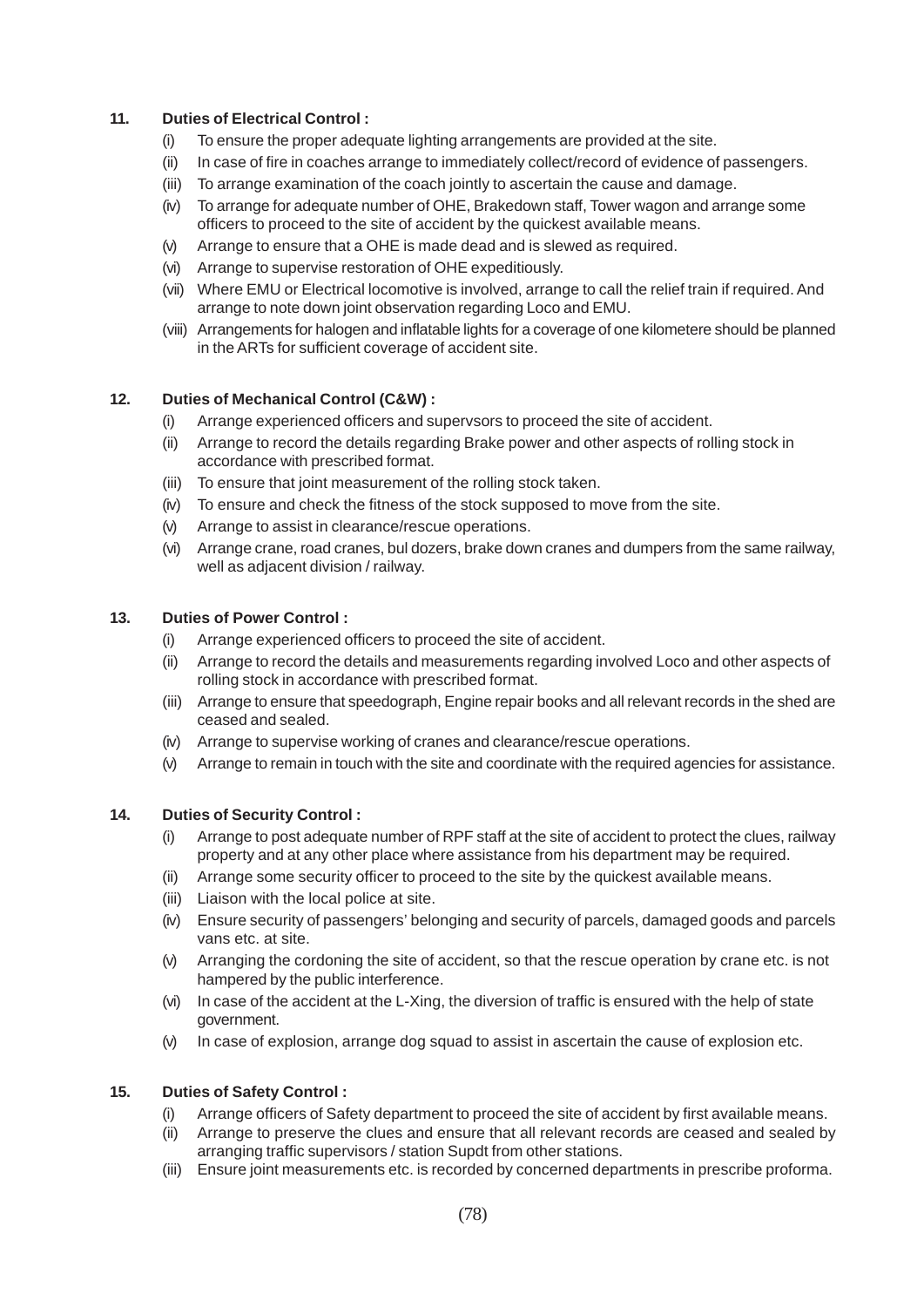- (iv) To ensure that evidence / statement of train staff, station staff and public is taken on the spot.Address of passengers, who are willing to give statements later should also be obtained.
- (v) To ensure for efficient movement of ART, ARME, labour and material special, engine, tower wagon, etc. between site and station for quicker restoration.
- (vi) Ensure that the log diary at the site and also in control is maintained properly with details as per instructions.
- (vii) Ensure the recording of statement of eye witnesses alongwith address and phone numbers and Produce public witnesses and advise S.P. and DM in time, issue press notification in local press when advised by CSO, in case of CRS Enquiry.
- (viii) Ensure videography of the whole process of restoration, so that establishment of cause of accident and factors related to delay in restoration of accidents can be properly analyzed later by the accident enquiry committee.

### **16. Duties of Operating Control :**

- (i) To arrange protection of site.
- (ii) To advise all concerned about accident in order of prescribed preference and also to mobilize all resources for relief, rescue and restoration
- (iii) Ensure that ARME and ART reach the site without delay.
- (iv) Plan for trains for the prompt transport of stranded passenger at site and clearance of passenger held up at other stations.
- (v) Plan for regulation of Passenger, Mail/Express trains, cancellation, diversion, termination short of destination in consultation with HQrs. Passenger carrying trains should be regulated/controlled at such convenient stations where passengers amenities and facilities of drinking water, refreshment and food are available to travelling passengers. Probable period of regulation/control be informed to passengers.
- (vi) Check that information regarding passengers, dead, injured (grievous and simple) is verified by Railway Doctor and approved by senior most officer at the site.
- (vii) Details of the dead, injured-sustaining grievous or simple injury, their originating and destination station, ticket No. Hospitals to which sent for treatment and also particulars of next kith and kin to be obtained from the site and arrange to relay to Emergency Control, CSO etc by Commercial control.
- (viii) See that chronological log of all events and items of information and action taken connected directly or indirectly with accident is maintained properly.
- (ix) To ensure that front and rear portion are cleared from the site.
- (x) To ensure the desired marshalling of the crane before the ART reaches at the site.
- (xi) To plan for efficient movement of ART, Engine, Tower wagon, etc. between site and station for quicker restoration.
- (xi) To ensure that the accident log diary in the control is maintained by Chief Controller/Dy Chief Controller (Punctuality) properly with details.
- (xii) To use satellite telephones for communication.
- (xiii) Keep liaison with Site, adjacent stations, adjacent divisions and Headquarters.
- (xiv) To ensure that adequate number of ASM, Shunting staff, TI/Supervisor are deployed to assist in abnormal working on either side and also for safe operation and placement of accident material and other maintenance vehicles.
- (xv) To ensure the clearance of loop lines, sidings etc. at the last three stations.
- (xvi) To ensure that traffic officers/supervisors are deployed round the clock at the site of accident for arranging shunting to needs of restoration team as per requirement of site incharge.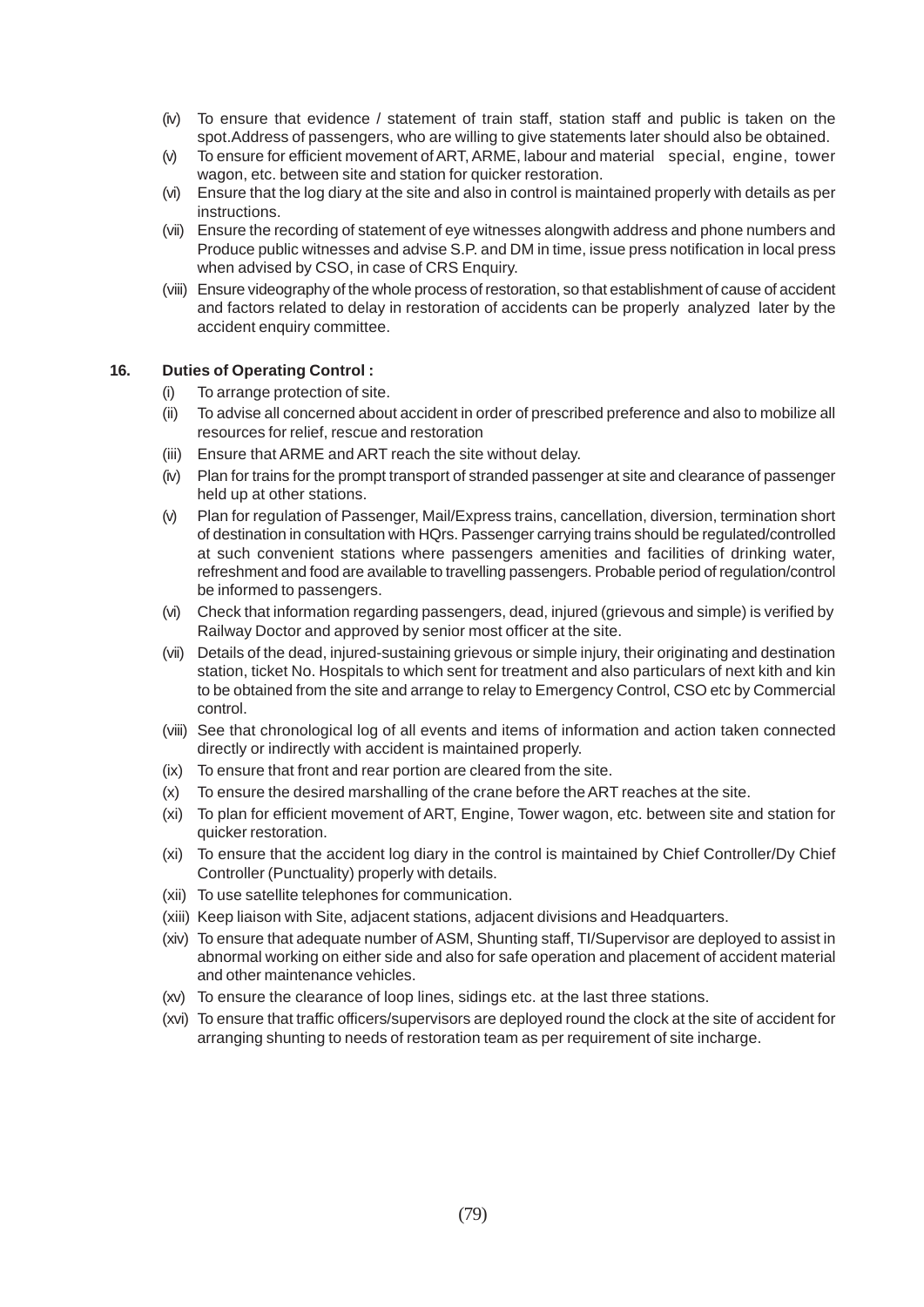#### **Part II**

### **Management in Zonal (Central) Control Office**

#### **1. Duties of Operating Control :**

- (i) As soon as the information of accident is received from divisional control or any other source immediately the attention of sub-controls functioning there will be attracted by chief control/ deputy chief Controller (Punctuality) by sounding accident alarm and switching on the accident light.
- (ii) He will also arrange to advise the all nominated officers in order of priority giving the information of accident received.
- (iii) Chief Freight Transportation Manager (CFTM) and in his absence Dy. COM (Freight) is to attend Central control immediately.
- (iv) Nominated officers of all the departments are also referred to immediately attend the control and assist the affected division.
- (v) Chief Controller/ Dy. Chief Controller (punctuality) is to maintain accident logbook as per instructions with the details received/collected from the division and site.
- vi) He will also collect the basic details Of accident on prescribed format and relay to Railway Board after informing the officers of HQ including AGM/G.M and details of relief sent to site and resources mobilized for the site to provide relief, rescue and other assistance to injured & stranded passengers.
- (vii) On the instructions of General Manager he will also arrange for the HQ officers to visit the site without delay..
- (viii) All the cases of reportable accidents to Board will be advised on prescribed format by the officer of Safety department and in his absence by the officer of traffic department.
- (ix) Nominated Officer of Coaching department is not only to monitor the medical management at site but also plan for regulation of trains including truncation, cancellation and diversion.

He will also advise to all concerned divisional and zonal Railways with the train regulation plan timely for wide publicity.

Nominated officer of Freight department is to plan for stabling and regulation of Freight trains at interchange points with the consultation of adjacent Railways and Railway Board.

- (x) To arrange operation of emergency cell manned by officials of all concerned departments in shifts.
- **2. Officer Commanding (OC) in Central Control :** Senior most official available in control will function as OC Control. His main functions are –
	- (i) To keep liaison with concerned division and remain in close touch to collect the factual position of accident site including details of injured and dead, relief mobilized.
	- (ii) To keep the high officials apprised with the situation and progress of relief, rescue and restoration work time to time.
	- (iii) To coordinate with the Rly Board and apprised the position time to time.
	- (iv) To coordinate with the State Govt. Officials, Military, Paramilitary and Airline authorities for mobilizing their resources, if required.
	- (v) To coordinate with the adjacent division and other divisions, concerned zonal Railways for seeking their assistance in relief, rescue and restoration work.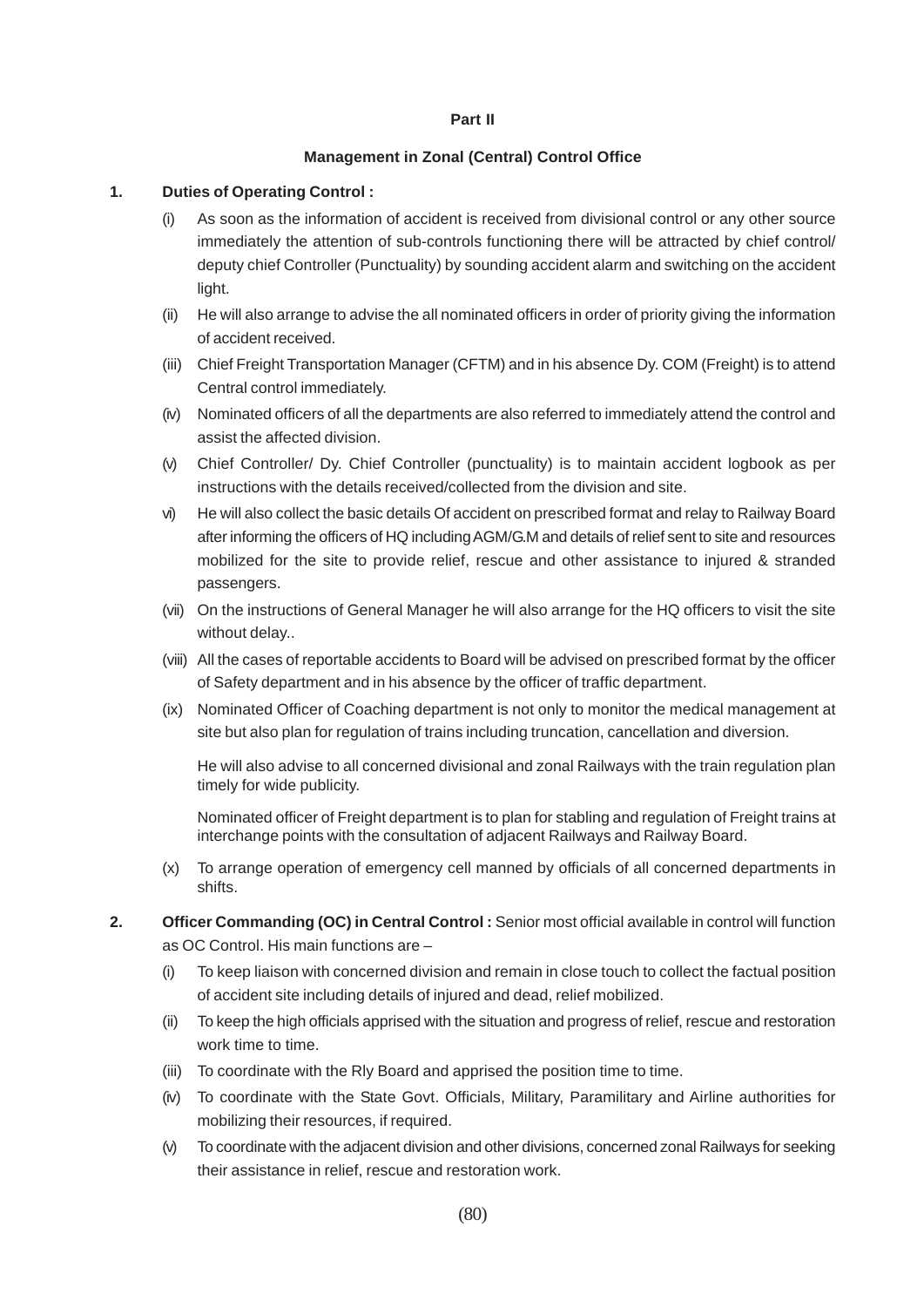- (vi) To assist and guide the involved division and provide assistance as and when required.
- (vii) To issue press release to CPRO detailing a brief description, assistance provided, trains regulation plan, helpline numbers of different enquiry booths and probable period of restoration and updated position regarding the progress of restoration work on the basis of information received from the site and also the information regarding the cause and ordering of accident enquiry by the railway administration.
- (viii) Safety department to issue notification for CRS Enquiry if any and make necessary arrangements for the same.
- (ix) To assist in providing coaches and wagon for running of special trains and loading & transporting relief material to site.
- (x) To ensure that clues and evidences are preserved by the all concerned.
- **3. Duties of Sub-control :** The duties of all the sub-control functioning in central control are almost similar to that of divisional control. At central control the sub-controls are required to maintain close coordination with their counterparts in the division and provide all assistance resource mobilization and diversion of emergency material along with required technical guidance.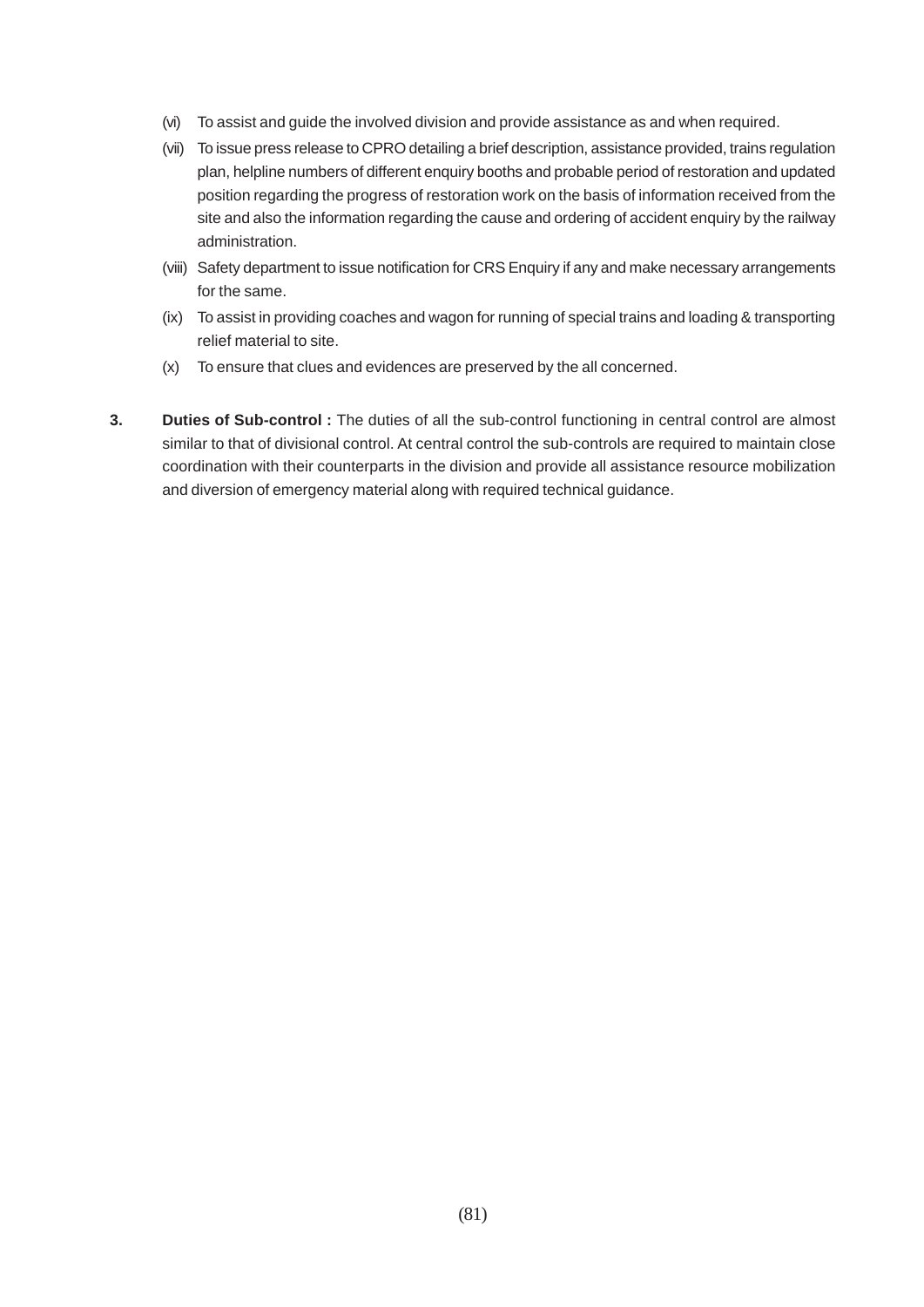#### **Part III**

#### **Management at adjacent stations**

**1. Duties of Station Master of Adjacent Station** :On getting information of accident, the SM of the adjacent station shall ensure that no other train enters the affected section and take other necessary measures for protection of the site.

Some of important duties are as under :

### **(i) Protection:**

- (a) Protect adjacent lines and the same line on either side.
- (b) Note and record the position of signals, levers etc. and note the position of points etc., and clamp the points against the line on which the train is affected
- (c) Put back all signals / slots referring to the line on which accident has occurred to prevent further mishap.
- (d) Put "Line Blocked" lever collars in the cabin/SM's slide control from where the levers were operated.
- (e) Advise cabins not to grant line clear.
- (f) Advise/ gates to ensure protection.
- (g) In electrified sections, ensure correct isolation of SM switch, SP/SSP etc. for working by right and wrong lines.

### **(ii) Conveying of information :**

- (a) Report the accident to Station Master at the other end. He should be asked to call all off duty staff at his station and send them to the accident site.
- (b) Report the accident to Section Controller.
- (c) Control to be advised regarding
	- (i) Time and nature of accident.
	- (ii) Brief description of accident.
	- (iii) Adjacent lines clear or not.
	- (iv) Damage to rolling stock.
	- (v) Damage to track in terms of telegraph posts.
	- (vi) OHE masts damaged or not, and extent of damage.
	- (vii) Approximate number of dead and injured (grievous, simple) to be obtained from the TS/TTEs.
	- (viii) Location of engine and brakevan, so that while sending the engine the actual Km can be recorded on caution order.
- (d) Following functionaries should be advised regarding the accident :
	- (i) All off duty LR & RG railway staff posted at that station.
	- (ii) SS of Junction stations at either end.
	- (iii) Supervisors of Operating, Commercial, P.Way, TRD, C&W, S&T, RPF, GRP departments.
	- (iv) Nearest fire station, NGOs & Doctors.
- (e) Inform civil authorities, village/town/city representatives and volunteers of social organization for possible relief assistance.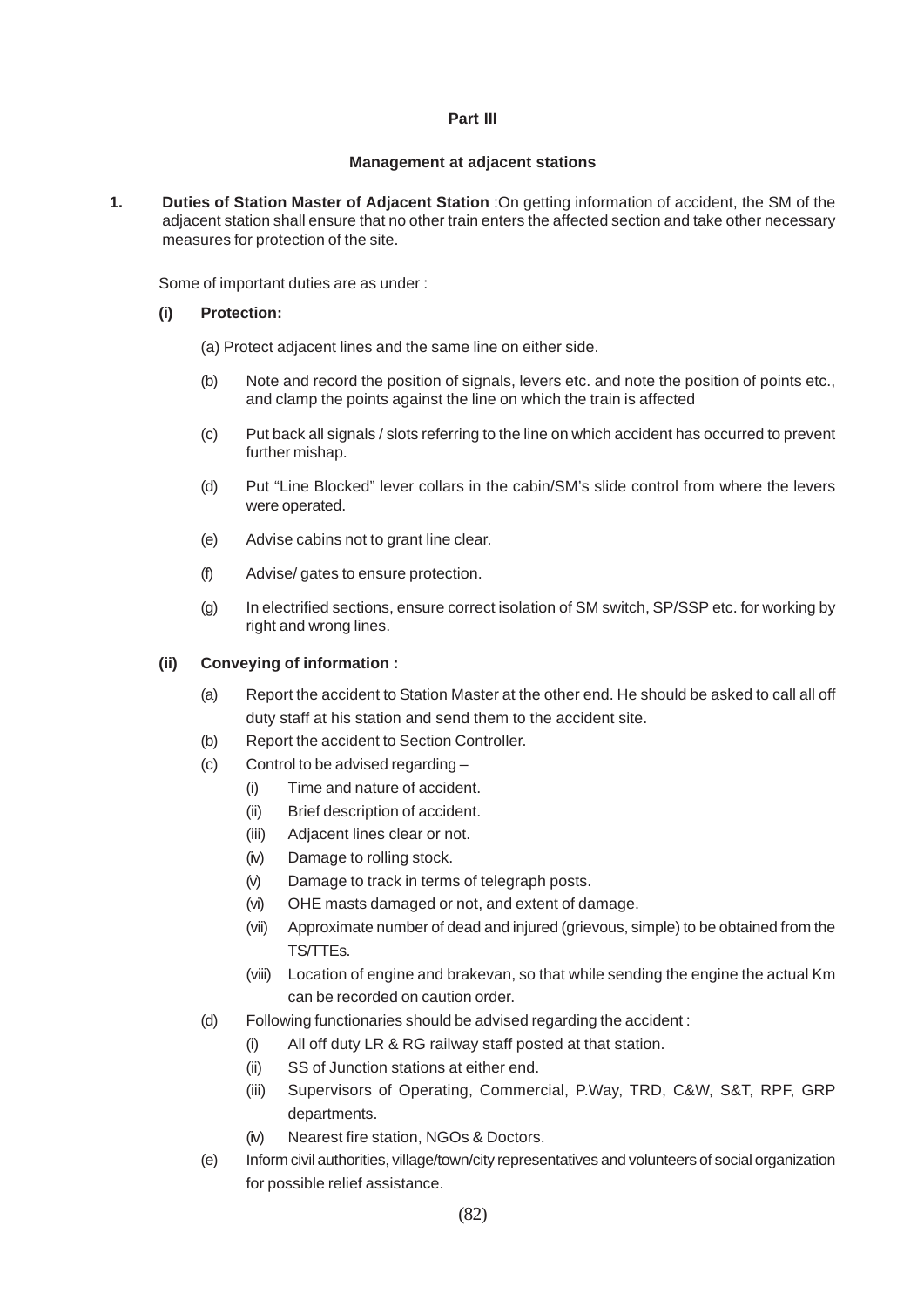(f) Supervisory Station Manager of the nearest Jn. station shall proceed to accident site with ASM, shunting staff, flags, hand signal lamps and clamps and cotter bolts and padlocks.

# **(iii) Medical assistance :**

- (a) Call for assistance from local Doctors, St. John Ambulance, Civil and Army Hospitals.
- (b) Arrange adequate number of First Aid boxes and stretchers.
- (c) Mobilize local medical team and send it to site to render First Aid to the injured.
- (d) Quickly transport ARME Scale II equipment to the site of the accident.
- (e) Call mobile hospital / dispensaries.
- (f) Call specialist private practioners.
- (g) Call ambulance if available in nearby.

### **(iv) Passenger assistance :**

- (a) Arrange drinking water, beverages and refreshments, either from Refreshment Room or local sources.
- (b) Supply beverages and refreshments free of cost to stranded passengers.
- (c) Open an emergency counter & enquiry booths and display necessary information.
- (d) Collect information on dead/injured and convey it whenever asked for.
- (e) Make frequent announcements about diversion, cancellation, regulation of train services.
- (f) Arrange for refund of fares as per extant rules.
- (g) Make comfort stay arrangements for stranded passengers by opening retiring rooms, inspector rest house and relieving lodges etc. for the time being till the front and rear portions are cleared.

# **(v) Transport assistance :**

- (a) Arrange for transport from local resources, if available, for transporting injured passengers to nearest hospitals by fastest possible means.
- (b) For this purpose, apart from tractor trolleys, even trucks passing on the highway can be utilized.
- (c) Stranded passengers to be transported from the accident spot by arranging transhipment either by train or by hiring road vehicles.

### **(vi) Security assistance :**

- (a) Advise RPF/GRP/State Police to provide security to passengers, their belongings and railway property and passengers luggage.
- (b) They should also be asked to assist in rescue and relief work.
- (c) They should preserve clues of accident or help in searching clues.

### **(vii) Communication Assistance :**

- (a) Direct passengers to PCO booths available nearby and allow them to use the DOT phone available at the station.
- (b) Issue free telegrams and make available STD phone to relatives of dead/injured.
- (c) In case when restoration work is likely to take time, STD on station's BSNL phone should be got opened.

### **(viii) Sending manpower for site** :

- (a) Proceed to site of the accident by quickest means with trolleys, coolies, lamps, vendors and any other equipment that is considered necessary.
- (b) Till relieved by a Traffic Inspector or Divisional Officers be in charge of site and carryout rescue/relief operations.

### **(ix) Preservation of clues and evidences :**

- (a) TI/SM first reaching the site shall take action to preserve clues and evidences.
- (b) Secure records related to accident in the Station/Cabin.
- (c) Seal slides, levers, knobs and Relay room, if accident takes place within the Station limit.
- (d) Immediately arrange Photography / vidiography of accident site and whole process of restoration.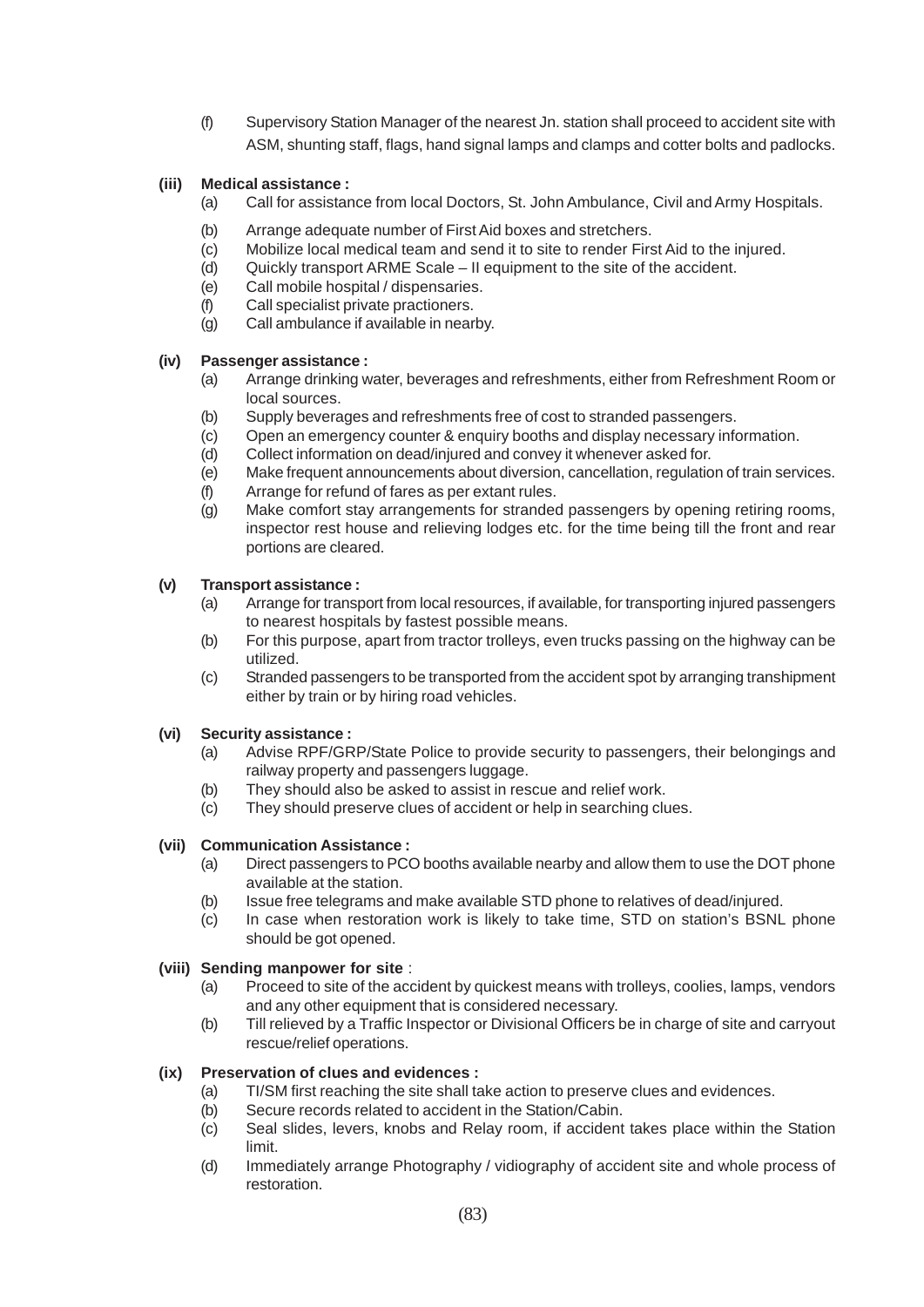- **2. Duties of Controlling Station Master :** The controlling station master must proceed to the site of the accident with ASM, shunting staff, flags, hand signal lamps and clamps and cotter bolts and paclocks. by the quickest means. He must take with him trolleys, coolies, lamps, vendors and any other equipment that he considers necessary. Till relieved by a Traffic Inspector or Officer, he will be responsible for regulating the traffic, attending to the injured, making a note of all evidence which may prove useful in ascertaining the cause of the accident and taking general charge of the situation.
- **3. Duties at stations enroute where stoppage of involved train are provided and at important junction stations of nearby area of site :** Helpline numbers should be displayed on the media and also publicize through print media. The list of dead and injured with the details where they are hospitalized, train regulation plan should be made available at enquiry counters at stations enroute where stoppage of involved train are provided and at important junction stations of nearby area of site.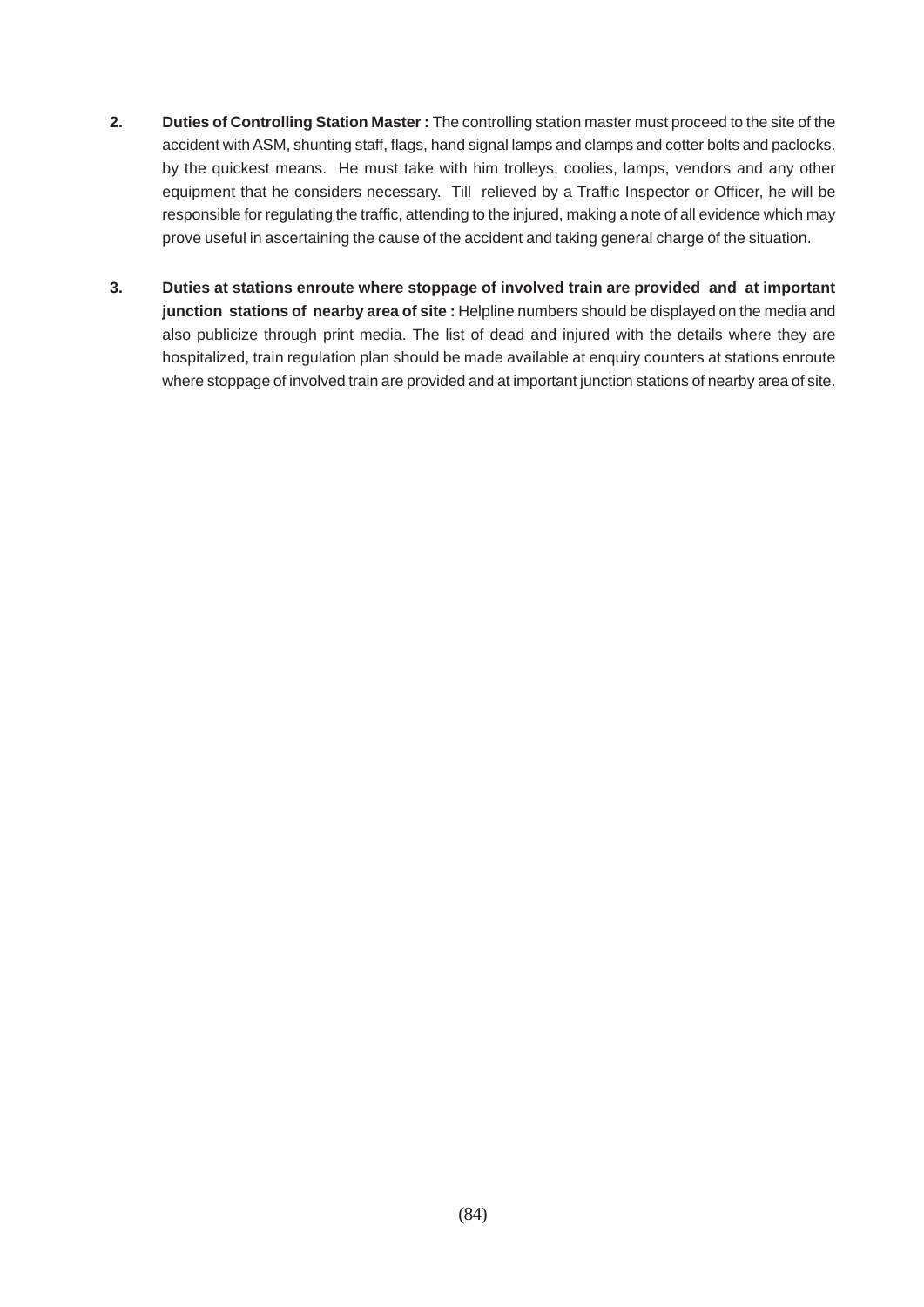#### **CHAPTER VII**

#### **ACTION TO BE TAKEN IN CASE OF UNUSUAL OCCURRENCES**

**1.** Every Railway servant, whether on duty or not, who notices anything unusual or dangerous on a train such as hot axle, spring broken, flat tyre, brake binding, load falling off, fire, any part of the vehicle detached or hanging loose part etc. in dangerous condition and also on track notices any dangerous condition must at once take steps to stop the train and warn the Guard and the Driver by the use of any red sign in form of paper, cloth, lamps, indicators etc. If he cannot stop the train he must immediately inform the nearest SM/Gateman or any railway official through any communication means of available. In electrified section train should be stopped by switching off the OHE. On noticing any unsafe condition on train or after receiving such advice , the Railway official shall immediately exhibit danger hand signal to the driver and guard and make all efforts to stop the train at once and if possible, by putting back the signals to 'ON' position, advising the TPC to switch off the OHE supply. Simultaneously, the SM of the nearest station shall be informed who in turn shall also inform the section controller and the SM of the station ahead. All out efforts shall be made to stop the train running with unsafe condition and also on unsafe track.

#### **2. Defects in Track :**

(i) In the event of the Loco pilot and/or Guard experiencing any abnormal condition in the track over which his train has passed and he considers that the portion of the track over which his train has passed is detrimental for safe running of subsequent train will take action as under:-

(a) Stop his train at next block station without clearing the block section and inform the Station Master though available means of communication not to permit any train from either end of the affected block section in case of single line and from the rear in case of double line. In case of IBS and automatic block territories, the Loco pilot must inform the station master and Loco pilot of trains already left station in rear through available means of communications to stop movement of trains;

(b) Proceed further, only after satisfying himself that Station Master has clearly understood so as not to permit further movement over the line until a written memo indicating the details of the occurrence is received by Station Master from the Loco pilot. He will then again stop at the station at a convenient place so as to deliver the written memo to the Station Master;

(c) the Station Masters on receipt of such a memo must issue a message addressed to the Station Master of the block station at the other end of the block section, and Junior Engineer/Section Engineer(P.Way), Assistant Engineer, Divisional Engineer, Chief Controller and Divisional Operations Manager;

(d) arrange to dispatch by rail maintenance machine/tower wagon/light engine or in their absence a train accompanied by an engineering official with a caution order to the effect to stop dead sufficiently short of the expected portion of the track. The engineering official accompanying will inspect the track and shall allow the train to pass only after satisfying that the track is safe for the passage of train. He will advise the condition of the track and any restriction of speed to be imposed to the Station Master personally or through written memo which may be sent through the Loco pilot.

(e) in the absence of engineering officials the train with a caution order instructing the Loco pilot to stop dead before the affected kilometers and after satisfying himself about the condition of track pass over the track in question at 10 kilometers per hour or if he finds the line unsafe to pass, return to station in rear. If the Loco pilot is not able to detect any thing doubtful, subsequent trains shall be dispatched with a speed restriction of 10 kilometers per hour till the track is certified to be safe by engineering officials.

(f) if the condition as reported earlier is confirmed by the Loco pilot, no train movement shall be allowed till certified to be safe by engineering officials;

Note: In case the Guard of the train experiences any abnormal occurrence in the track while working his train, he must inform the Loco pilot of his train through walkie-talkie or other available means of communication between the Loco pilot and the Guard about the occurrence, after which the Loco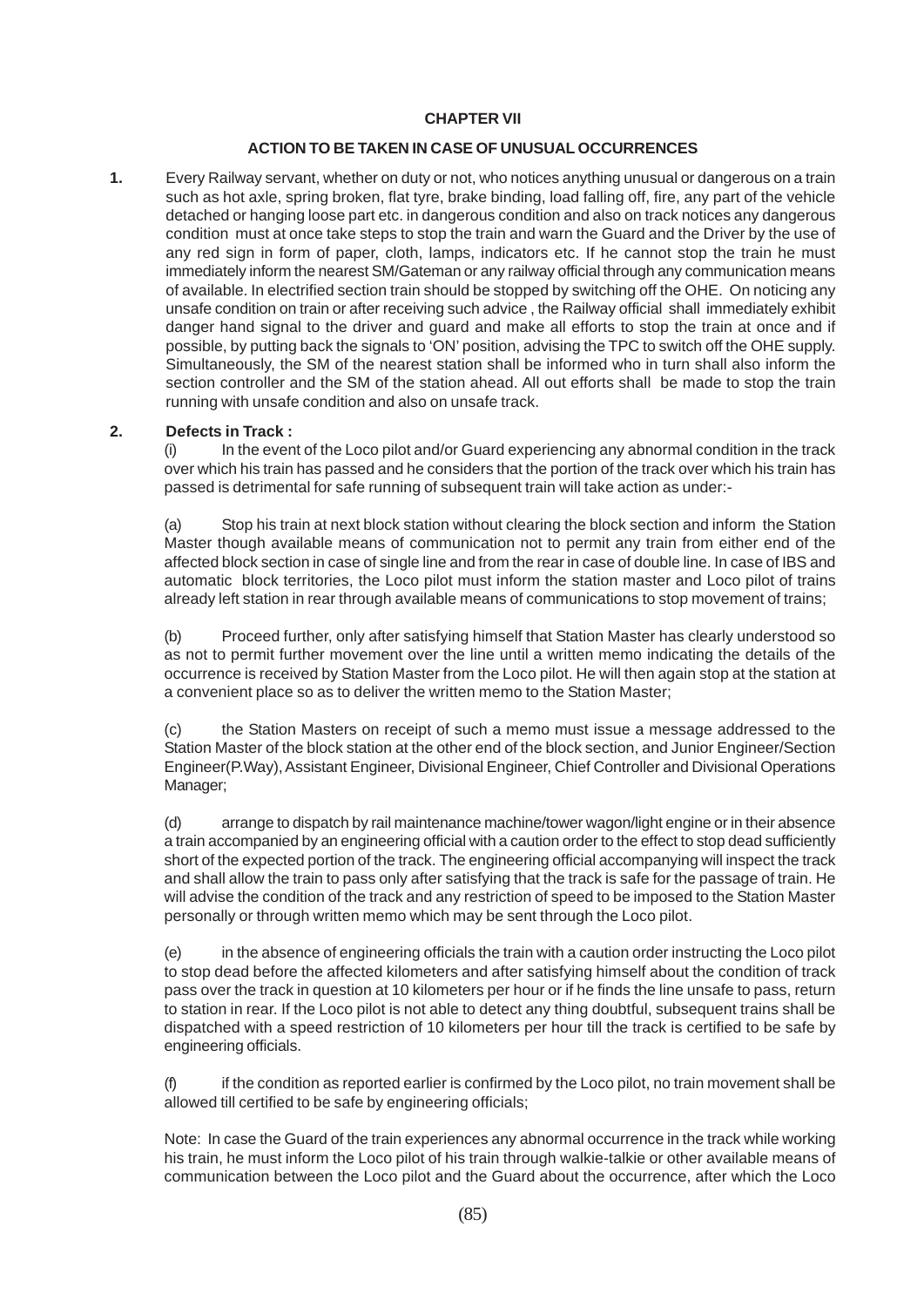pilot shall take action as mentioned in para (i) (a) above. In the event of Guard unable to contact the Loco pilot, he should take action to stop the train and inform the Loco pilot.

As soon as information of sabotage or likely sabotage, bomb blast explosion etc. to the track, bridges, or other fixed installation is received, the Station Master who becomes aware of it, will stop movement of trains in the affected block section as well as on adjacent lines on double/multiple line sections and will take action as per para (i) (d) above in consultation with the Section Controller except that only rail maintenance machine/tower wagon/light engine shall be sent to ascertain for the line to be safe for the movement of the train.

(iii) In the event of the Loco pilot and /or Guard experiencing any obstruction or any other unsafe condition, on or near the track adjacent to the line over which his train has passed and which in his opinion is detrimental to safe train running, will take the following remedial action:-

(a) Immediately switch on the flasher light of his loco;

(b) Inform the Station Master(s) concerned/control through the available means of communication, and concurrently;

(c) stop his train and proceed with danger hand signals to protect the line in question in terms of GR 3.62

(d) thereafter, he will continue journey to the next station cautiously keeping flasher light on; and (e) be prepared to stop any incoming train approaching on the affected portion by communicating on walkie talkie or other available means of communication and exhibiting danger hand signal;

(f) on arrival at the next station he shall inform the Station Master through a written memo about the occurrence;

(g) on receipt of such information the Station Master must take action as per para (i) (c) to (f) above.

# **3 Defects in 25 K.V.OHE:**

- (i) Engine crews of all trains shall keep a sharp look out while a train is in motion and watch the OHE of the same line and as well as on the adjacent line and report any defect noticed to the S.M of the next station immediately and to the Driver and Guard in section running on the other line. TPC of the next stop who will take appropriate action for safety precautions and to remove defects of OHE. by getting it attended.
- (ii) In case of a major breakdown to OHE requiring trains to be stopped, the driver noticing such a breakdown shall advise the TPC through the nearest emergency telephone circuit giving details of the breakdown and in case circuit is not available convey the information through the nearest SM of CASM or any other telephone circuit. TPC shall use his discretion regarding movement of traffic and otherwise the nearest traction officer.The TPC can restrict the number of trains in section for movement and impose a speed restriction for running of trains for a particular location and will get the location attended by taking OHE block in the normal corridor block.
- (iii) In case of breakage of an Overhead transmission line, the Railway employee detecting it shall ensure that no person comes into contact with the line until an authorized person arrives on the spot. The authorized person will take immediate action to make affected line dead and earth by advising available OHE staff and TPC.
- **4** Defective Engine: In the event of a driver noticing that the running of his locomotive or tender is abnormal he must suitably reduce the speed of the train and advise the power controller /TLC that he is doing so and may request for a relief engine, if considered necessary. He will subsequently make a full report to the Loco Foreman. He should take all precautions and run the engine / train in such a manner, so that block section is cleared at a speed which he considers right.
- **5 Detached parts of engine or vehicle on track:** If any part of an engine or a vehicle becomes detached and this information is given to the driver by the driver or guard or any other railway staff working on adjacent line then the driver should stop the train and get the under gears of engine examined and run the train accordingly. If he finds deficiency / fresh marks of detachment of any part of the under gears of the engine he will report this matter to the Station Master of nearest station and give a memo for movement of the train only after the track has been checked and clearance of the track that no obstruction is on the track. .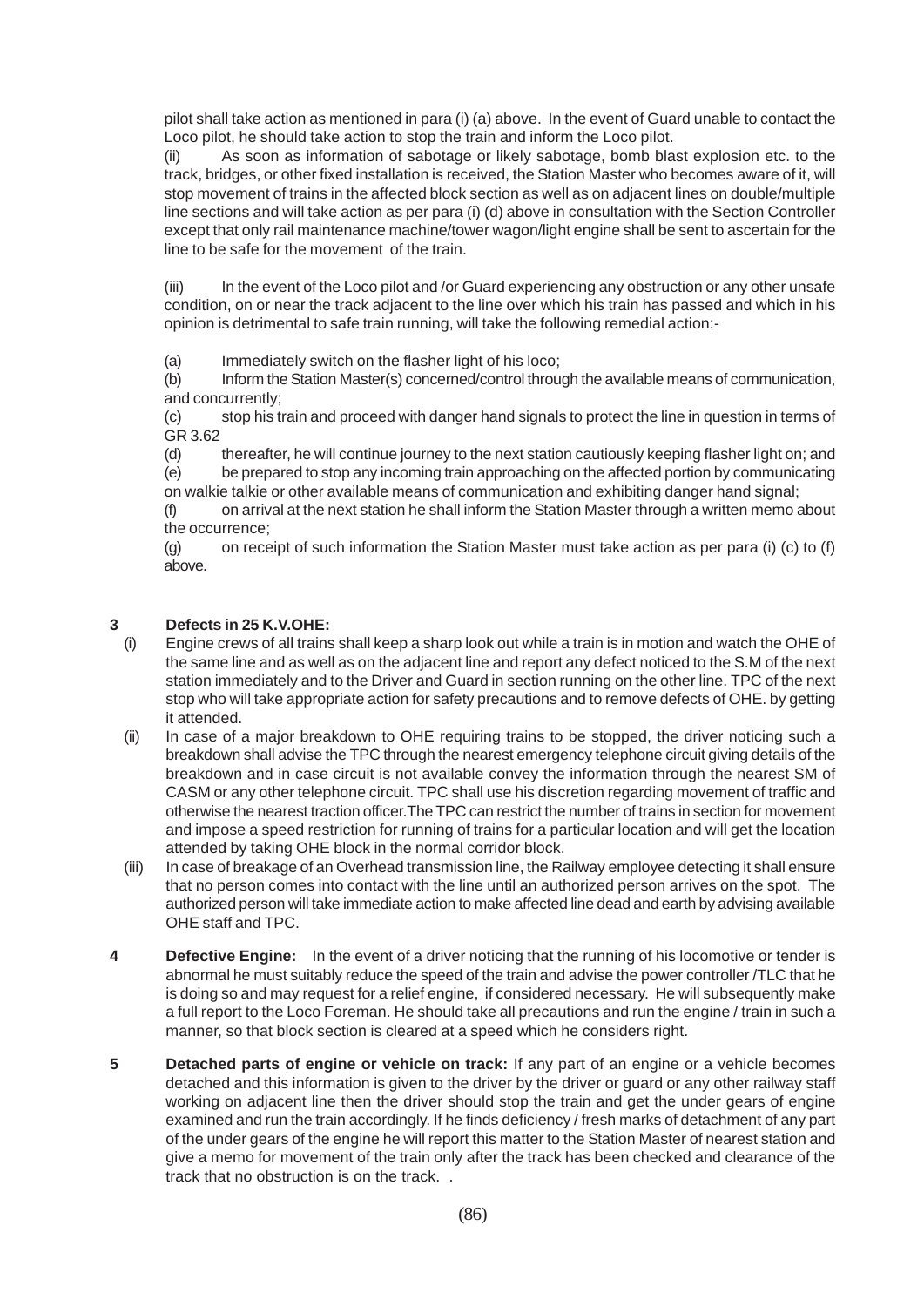The SM must repeat the information to all concerned including the SM at the other end of the Block section. It will be the duty of the SM concerned to issue a caution order to the driver of the first train proceeding into the block section to be on the look out for the missing part and inform the PWI, G/man etc.for clearance of track on the information given by the driver.

- **6 Protecting places under repair :** Whenever platforms, building, roads etc., are under repairs and there is a possibility of any one falling into opening or over obstruction, the staff employed on the work must protect it with barriers or warning boards and with lamps in the night as mentioned in the manuals of the concerned departments. The Supervisor incharge must ensure that this is done without fail.
- **7 Material fouling the track :-** On completion of unloading, Station Masters and Engineering Officials must see that there are no heaps of material or other obstruction on or fouling the line which may cause derailment or endanger train safety in any way. In case Commercial staff in the form of Goods Supervisor is posted, this responsibility will shouldered by him and release of the wagon / rake will be given only when the track is clear of the obstruction.

### **8 Explosion on track or train :**

- (i) On hearing an explosion the driver shall stop his train as soon as possible and examine the track along with Guard at the site of explosion to ascertain the extent of the damage. If the Driver does not bring the train to a stand within a reasonable time, the Guard shall draw the attention of the driver on walkie-talkie and by continuously applying the vacuum/pressure brake by operating the Guard's break van valve.
- (ii) The Driver shall also examine the train along with the Guard and if little or no damage has been caused to the train, track & OHE , and if it is found safe for the train to proceed to the next block station, the train will be taken ahead to the next block station, where the Guard and Driver will jointly report the occurrence to the Station Master on duty.
- (iii) If the damage to the track is so serious as to render the track unsafe, a competent Railway servant will be left at the site with detonators to protect the site in accordance with General rules 6.03. and the movement of the train will be done on the fitness given by the competent authority.
- (iv) The Station Master, shall immediately issue a message to the Station Master at the other end under exchange of private number and also inform to Section Controller who will inform to all concern..
- (v) The Station Masters at both ends of the reported section must stop all trains and issue caution orders to Drivers, notifying the kilometerage and the speed restriction till the track is restored either at normal speed or with speed restriction by the competent P.Way official.
- (vi) No train shall pass over the affected location at a speed not exceeding 15 K.M. per hour or such less speed as the reporting Driver may have specified, until the Permanent Way Inspector or the Asstt. Engineer has certified the track safe for any higher speed only then the Station Master will issue an "all concerned" message to all those originally advised.

#### **9. Action to be taken by Railway staff regarding injured persons or corpses found on or near the Track:**

### **(1) When life is not extinct:-**

- (a) When a railway employee finds an injured person on or near the track, he should do his best to revive him / her by rendering first aid or in the alternative summon medical help as early as possible. He should also arrange to inform the police through the nearest SM or any other person in the vicinity.
- (b) When a person is run over or knocked down by a train is found by the staff of the same train or of a subsequent train, first aid by the SM. When a station with medical facilities is situated nearer in the opposite direction and a train is also available in that direction, the person may be sent to that station for treatment Any train can be stopped for this purpose by exchanging private number with the Control.
- (c) If the condition of the person is found to be critical, the dying declaration should be recorded by the TS/Guard/TTE/Conductor or by the Railway servant who happens to find the injured person. The name, father's name, residence, how it happened, how the wounds were inflicted etc. particulars should be recorded. The statement should be signed by the Guard or other Railway employee who recorded it and some other responsible witness and made over to the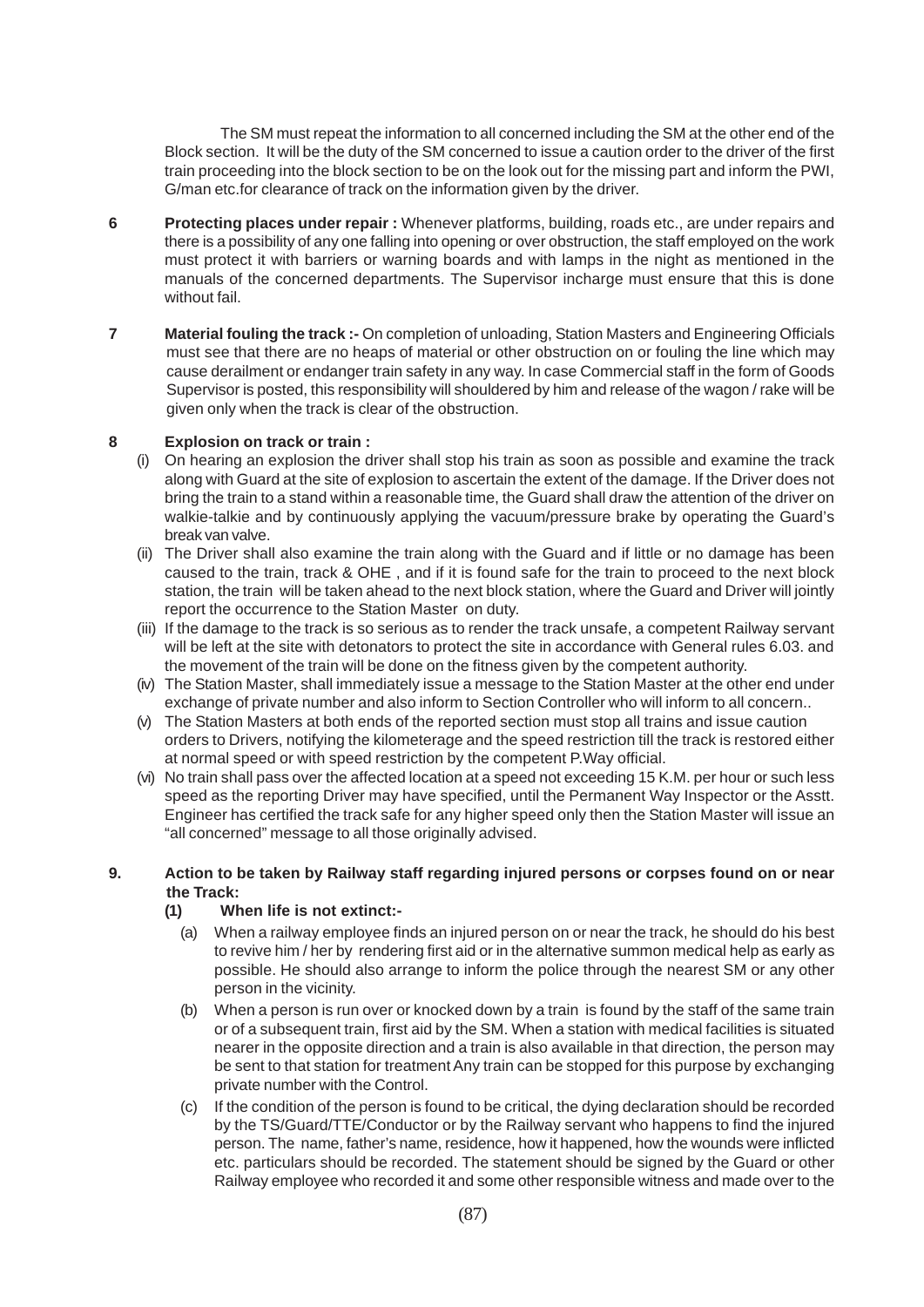SM of the nearest station for onward transmission to the police authorities. Along with the statement, a memo showing the time and place where the injured person was found and the further disposal there of, should be attached. In case, the Railway servant who finds the injured person is illiterate, he should seek the assistance of some responsible person for obtaining the dying declaration.

### **(2) When life is extinct:**

- (a) The main requirement when a dead body is found on or near the track, by any railway servant is to keep the evidence intact. Utmost respect should be shown while handling the dead body. Handling of the dead body by multiple persons should be avoided as the finger prints which may be available near the site of occurrence may be disturbed. Similarly, the dead body should not be removed until the arrival of the police as the chances of some clues which may lead to detection of cases may be interfered with. However, to clear the line for the movement of subsequent trains, the body may be removed from the line, but in doing so the movement should be the minimum required.
- (b) The body may thereafter be left in the charge of village Chowkider or any responsible person in the vicinity. In case the body is found by a railway staff not working a train, he shall, unless he himself is in a position to advise the police authorities, take immediate steps to advise any responsible person, in the vicinity of the place of the accident, to enable the latter to take further action.
- **(3) When a train has been stopped owing to a person thrown out of a train, the Guard will make a report on the incident comprising of the following particulars for the concerned authorities in addition to that the action to be taken as indicated in para 1 and 2 above :-**
	- (a) Kilometerage at which the passenger fell or person was knocked down.
	- (b) Was the accident noticed by the Guard/Driver and the train stopped or was the alarm chain pulled to stop the train ?
	- (c) Was the train backed to the accident spot ?
	- (d) How the injured person was disposed off ?
	- (e) Further information in the case of a passenger falling out:-
		- (i) Name, age, sex and address of the passenger, the particulars of the ticket held (if any).
		- (ii) If a child, also the name relationship and address of the guardian.
		- (iii) Where was the person/child seated or standing at the time last seen by fellow passengers?
	- (f) Owning Railway, painted number, compartment number, type description and position of the carriage from the engine.
	- (g) Condition of doors, door handles, shutters, safety latch, and window fastening in the carriage. Particular details should be given of the door or window through which the passenger fell.
	- (h) Was there any GRP / RPF staff on the train ?
	- (i) Brief statement of the injured person giving :-
		- (i) Possible cause of the accident shall be recorded, in presence of the Railway Police Constable, and countersigned by him. If the Railway police Constable is not present, the signature of passengers in whose presence the statement is recorded should be obtained.
			- (ii) In the case of a child, the statement of the guardian should be recorded duly attested by the Railway Police Constable (or in his absence by two passengers present at the time of recording the statement).

**10. Passengers getting sick in the train requires medical assistance :** On request from the passenger getting sick in the train, Guard/Train Suptd./Conductor/TTEs / are required to inform in advance nearest station master to arrange for medical assistance. Passenger should however be informed that he may be required to pay for the medical assistance given. Train Supdt carries a first aid box and the medicines can be supplied to the passengers on demand. Train Supdt should also look for the available Doctors in the train after verifying from the reservation charts and request the Doctor to attend suchailing passengers.

**11**. **Statement of Crew in run over cases :** In the case of persons run-over, the statement of the engine crew must always be obtained by the Loco Foreman (or other loco official in-charge) of the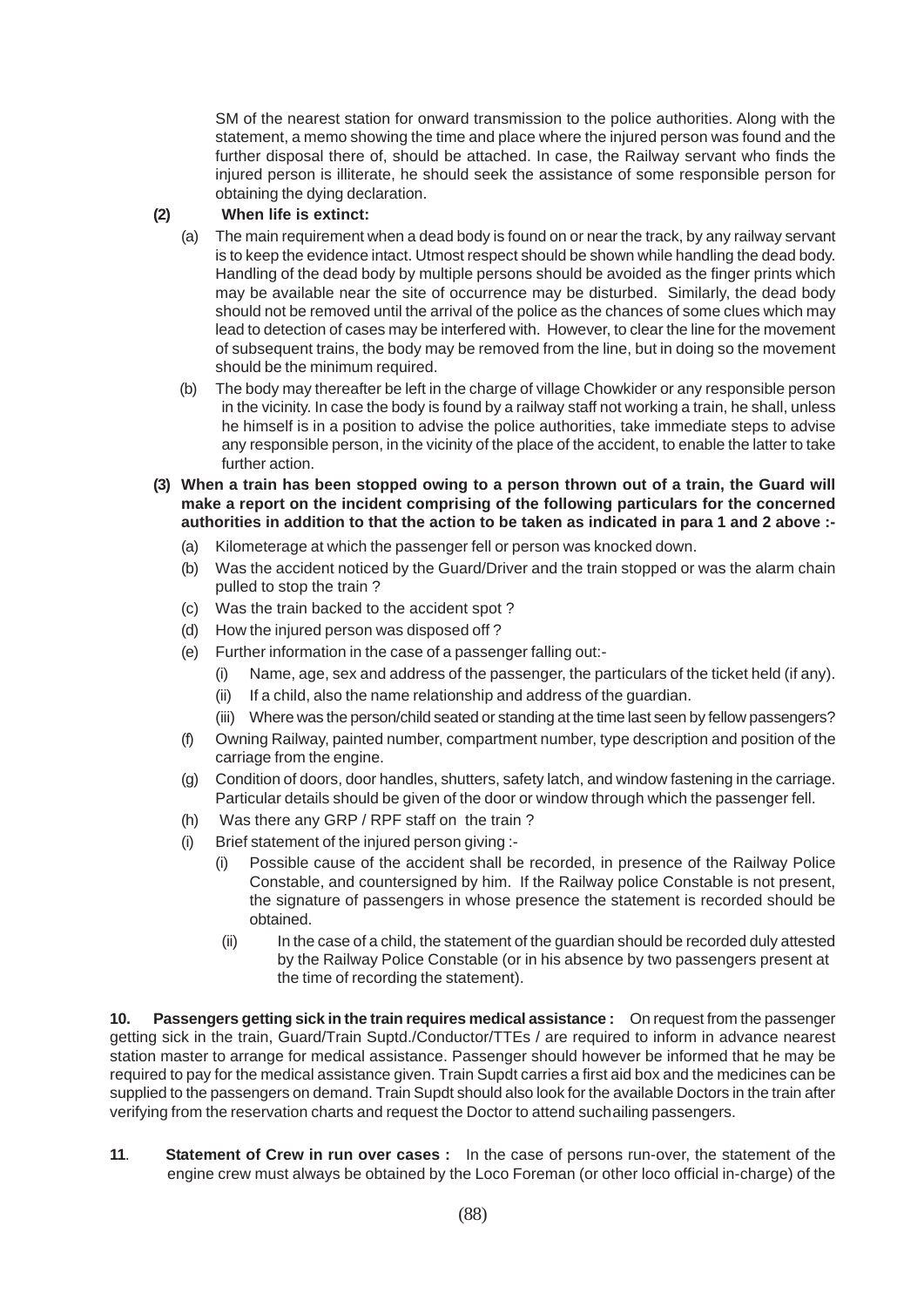shed at which the Driver ends his journey and sent to all concerned. The Loco Official in-charge must arrange for examination of the engine and the vehicle for blood marks and report the results watt all concerned.

**Note** : The Guard/Crew must note down all relevant particulars including action taken by them. The train engine should be changed at the first available point and should be got examined on the pit line.

- **12. Procedure to be adopted when deaths occur in trains and within Railway premises:-** In case of dead body found in train or within station premises, Station Master should report such cases to the Police and Railway Doctor if necessary. Police will arrange disposal of dead body Post mortem examination if required. In order to dispose the unidentified bodies a prescribed amount from station earnings should be given by Station Master / Booking Clerk as per extant Commercial circulars prescribed by the Railways.
- **13. Murder on running trains:** If a crime of a serious nature such as murder or serious assault is committed in Railway carriage on a running train, the following action will be taken by the staff with a view to help the Police officials in their investigation:-
	- (a) The Guard of the train will have the compartment emptied and locked up after all shutters have been closed from outside immediately so that blood-stains, marks of struggle, footprints, finger impressions, etc. remain undisturbed.
	- (b) If the crime took place in a railway compartment, the compartment will be immediately locked up and the carriage allowed to proceed to the nearest station where it can be replaced. At this station, a member of the Railway Police will watch it until a Police Officer arrives.
	- (c) No one, either a Railway employee or an outsider, must be allowed to enter the compartment until the police arrives and except in so far as is necessary to attend to injured persons unable to leave the compartment without assistance.
	- (d) The Railway Police station concerned will be advised at what station the carriage has been or will be detached. After the carriage is taken over by the police, it should not be removed or otherwise utilised without the written authority of the Police Officer conducting the investigation. If an abnormal delay takes place on the part of the Police in releasing the carriage, the matter shall be reported by SM to control office for further directions.

**14. Care of dead bodies in run over/accidents cases:** The seniors Railway official in the spot should discuss the question of disposal of dead bodies with senior most police officer at the scene of the accident and they should joints determenthe place for keeping the dead bodies under the control of a responsible office. The police have to take charge of the dead bodies and they should be given the requisite facilities for their transport to well protected places where they could be kept pending completion of formalities or until claimed by the next of kin. It may be stressed that respect for the dead should be the primary consideration and in any case, no case, no dead body should be kept exposed to the weather.

**15. Action in case of fire in trains :** In the event of a fire being discovered in a train, the train must be stopped immediately and movement on the adjacent line should also be stopped till the clearance of track / OHE is given by the competent P.Way and Electric Traction officials:-

In the event of a fire being noticed in a train, the train shall be stopped immediately:

- (i) The portion of the train behind the vehicle, which is on fire, shall be detached and front portion drawn ahead to a safe distance. The vehicles shall then be detached and the vehicle in front of it drawn ahead to a safe distance with the help all available railway staff traveling in the train.
- (ii) Every endeavour shall be made to extinguish the fire by the use of the fire extinguishers, if provided, and by throwing water and sand on it. Fire brigade shall be called immediately without fail. The report of Fire Officer regarding the cause of fire should also be taken by the railway supervisors without fail.
- (iii) If water is available within a short distance the Driver may, in consultation with the Guard, draw forward the front portion together with the vehicle, which is on fire after detaching the rear portion.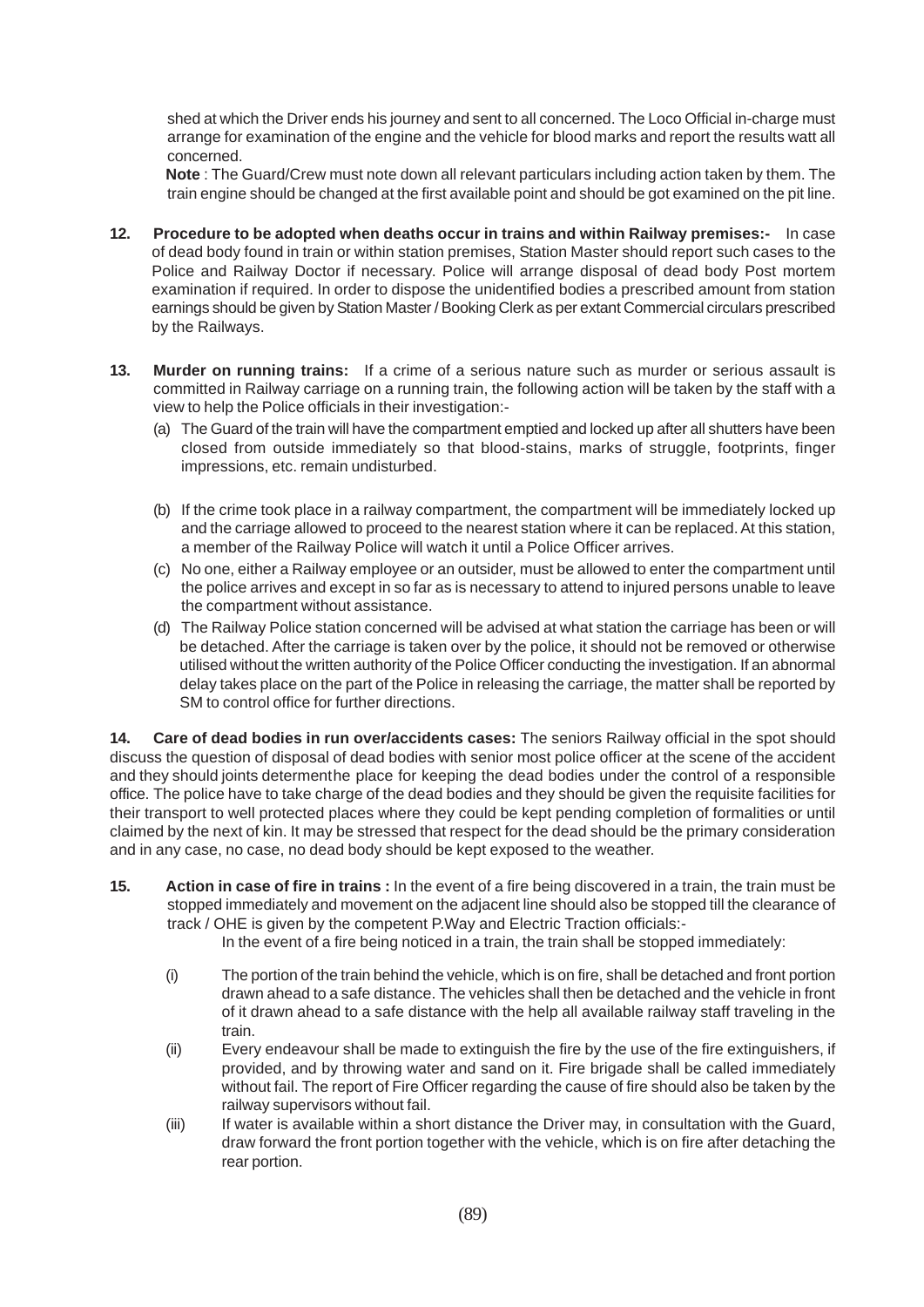- **NOTE:** 1. Water and steam shall not be used to extinguish petrol or oil fires or electrical fires.2. Staff must keep themselves up to date about fire fighting instructions, contingency plans etc.
	- (i) If the fire is in a vehicle carrying passengers, the safety of the passengers shall be the first consideration.
	- (ii) If a Postal Van were on fire, every effort shall be made to save the mail.
	- (iii) The train shall be protected in accordance with G.R. and S.R. 6.03.

**NOTE:** In the case of fires attributed to sparks from the engine it shall be stated whether the engine was fitted with a spark arrestor and, if so, of what pattern, as also the description of the fuel used. In cases where there is reason to suppose that the spark escaped from the ash pan, it shall be stated what, precautions have been taken to arrest the escape of sparks from the ash pan. In the case of fire to a passenger coach, the battery boxes under the coach shall be specially examined to see whether or not the fire had originated there.

**16. Fire on Track:** A Guard or a Driver who sees fire must stop the train and extinguish the fire. He must also advise the nearest permanent Way Gang mate and the Station Master.

# **17**. **Action to be taken in case of fire in LPG tank wagons :**

- (i) Isolate wagons not on fire within safe distance by uncoupling. Call fire brigade etc.
- (ii) Give warning to people living in adjoining area to evacuate for at least one KM radius.
- (iii) For small fire use Dry Chemical Powder/Halon extinguisher and for large fire-water spray or fog be used.
- (iv) Stay away from ends of tanks as tanks normally burst from the ends.
- (v) Cool tanks that are exposed to flames with water from the sides well after fire is out.
- (vi) Withdraw immediately in case of rising sound from venting safety device or any discoluration of tank due to fire.
- (vii) If a goods train carrying petroleum products catches fire, immediate information is given to nearby IOC and other Petroleum officials and also the Inspector of Explosives for taking necessary immediate follow up action.
- **Note :** Summing up there are two most important aspects of disaster management in case of LPG fire.
	- a. Evacuate people to Save Life.
	- b. Segregate Unaffected Tanks Quickly.
- **18. Trains Running Away Out Of Control**: In the case of accidents connected with trains approaching or entering or passing through a station out of control, the Station Master or the Guard shall immediately on the train coming to a stand, examine the brake blocks of the first few vehicles from the train engine fitted with vacuum or air brake and enter in the Station Diary/Combined Train Report the result, i.e., whether the brake blocks are cool, luke-warm, hot, etc., and get the signature of the Guard and the Driver. If train is running with Electric Engine, OHE should be switched off immediately to control the train and if the train is running with Diesel Engine Driver should immediately be contacted on walkietalkie and throwing stones in the driver's cab to draw his attention if he is not responding on walkietalkie.

### **19. Train Passing Signal At Danger:**

### **Action to be taken when a driver overshoots signal/signals** –

- (1) **Reception Signals** : As soon as the Station Master becomes aware of the fact that a driver has overshot reception signals, the following action shall be taken :-
	- (a) Try to stop the train by showing red hand danger signal, or then by switching off the OHE in the electrified section. If the driver after over shooting the reception signals, comes to a stop at the place at which the train usually come to a stop i.e. at the starter signal :-

(i) A memo shall be served to the Driver with a copy to the Guard, advising that he has disregarded reception signals. Section Control shall be advised of the incident with the relevant details.

(ii) The Driver/Asst. Driver/Diesel Asstt. should be booked "Off" and their relief arranged if the same is readily available at the station where the driver has overshot the signals. In case of overshooting of a passenger carrying train, the crew may be replaced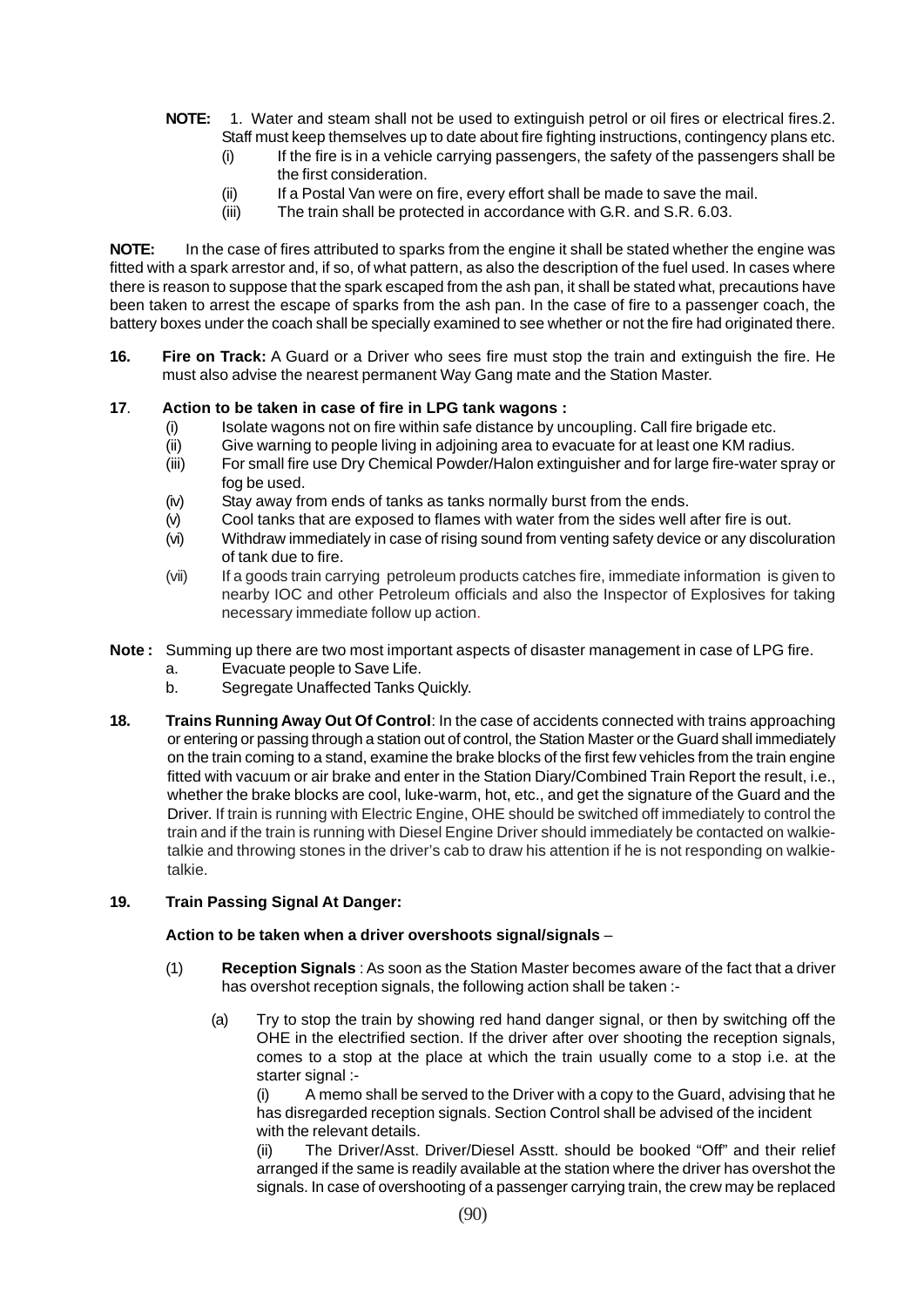by stabling any goods train running in the vicinity. In case crew has to be called from an outstation and the train is likely to be detained too much, the train may be allowed to proceed ahead where the crew can be conveniently changed. A Caution order under such circumstances should be issued to the driver instructing him to regulate the speed of his train in such a way that no mishap/disregard of signals take place.

(iii) In the meanwhile, concerned officials should be advised to reach at the station where the train is being detained or recording statements of the crew, joint check of brake power and for preparing the joint note.

(iv) The Goods train may be stabled and passenger carrying train detained if the circumstances so warrant but care being taken to ensure that such stabling/detention does not lead to blockage of passage of other trains.

(v) Engine crew should be subjected to medical examination as prescribed in this Manual.

# (b) **When a driver after overshooting Outer signal stops short of the Home signal** :

Trains shall be piloted into the station and brought upto the place where the trains usually come to a stop i.e. at the starter signal on the authority of T-369 (3b).Rest of the procedure shall be the same as detailed in para (a) above.

### (c) **When a driver after overshooting Reception signals, stops either short of platform or jamming the points :**

The train shall be shunted upto its berthing place on the authority of T-806 (Shunting order). Rest of the pro-cedure shall be the same as detailed in para (a) above.

# **(2) Departure Signals** :

- (i) If the driver overshoots the starter signal and come to a stop between starter and advance starter signals, or. beyond the advance starter signal at a place from where the train can be easily backed to the station, the train shall be back to its berthing place on the authority of T-806 (Shunting Order). Action shall thereafter be taken as para (i) (a) above.
- (ii) If the driver after disregarding the departure signals, enters the block signals, action should be taken as per provisions given in G & SR for treating a runaway train. Action as per para 1(a) shall be initiated against the crew at the station at which the train comes to a stop.
- 20. **Averted Collisions :** In the case of averted collisions, inside station limits, for e.g., between two trains, the Station Master shall immediately reckon the distance in terms of vehicle/wagon or rail length between the two trains, after they have come to a stand and the information regarding the Kilometrage giving the exact location of engine and brakevan will be obtained from Driver and Guard on the walkie-talkie and , in the presence of the Guards and Drivers of both the trains, and enter it in the Station Diary and obtain their signatures. In the case of averted collisions, outside station limits, for e.g., between two trains, the Guards of the trains shall, in the presence of the Drivers of both the trains, reckon the distance in terms of vehicle/wagon or rail length or OHE mast, telegraph posts between the two trains, after they have come to a stand and enter the distance in their Combined Train Report.
- 21. **Breach of Block Working Rules :** In the case of an accident under Classes G-1 and G-2, when a train has entered a block section without any authority to proceed or without proper authority to proceed, a preliminary fact finding enquiry shall be instituted. But in all other cases of trains entering the block section without any authority to proceed or with an incorrect authority to proceed such occurrence shall be enquired into by a committee of Officers and the proceedings of the Enquiry sent to Chief Safety Officer..

accident and endeavour to have such clues preserved and guarded till the arrival of senior Railway Officers and 22. **DERAILMENTS WHERE TRAIN WRECKING IS SUSPECTED :** In all cases of derailments where train wrecking is suspected the Guard and other train crew should after attending to the foremost duties like, protecting the adjacent lines and the train, rendering assistance to the injured and reporting of the accidents, etc., proceed to inspect the track and keep a note of the clues which may be indicative of the cause of the Police.

**23. Action to be taken in case of Flat tyre in rolling stock :** No rolling stock should be permitted to move if flat tyre is exceeding the permissible limit. If station master, gateman, train examiner and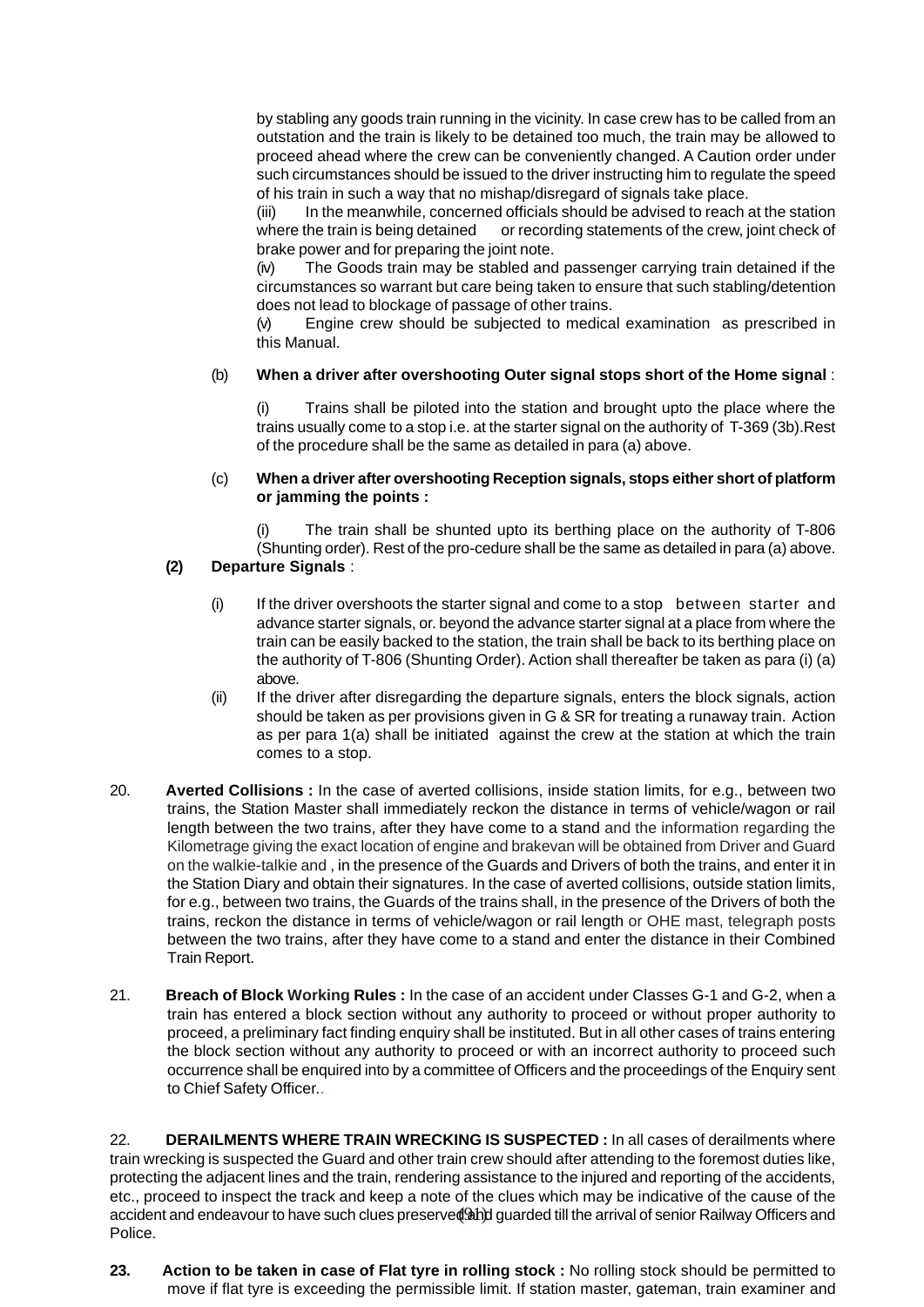### **CHAPTER VIII**

### **ENQUIRIES INTO ACCIDENTS**

### **1. Railways Act provisions for Enquiries into Accidents :**

**Section 114** : On getting notice of Railway accident under Section 113, enquiry by Commission to be held and fix up and communicate the day, time and place of enquiry and in case commissioner is not able to hold, he shall notify the Railway administration accordingly.

**Section 115** : If no enquiry is held by commissioner under Section 114, the Railway administration within whose jurisdiction the accident occurs shall hold an enquiry in prescribed manner.

**Section 120** : For accidents not cover under S. 113, Railway administration. should cause holding of enquiry into the causes of accidents.

**Section 119** : No enquiry, investigation, etc.to be made if the commission of enquiry is appointed.

### **2. Object of Accident Enquiries**

- 1. To ascertain the cause of accident in addition to root cause.
- 2. To fix responsibility for accident Primary, secondary and blameworthy. Also to fix individual responsibility.
- 3. To identify the rules, instructions and procedure violated.
- 4. To determine whether there was general laxity in working, which has also attributed.
- 5. To examine whether there was any delay and laxity in providing relief, rescue and restoration.
- 6. To suggest improvement in system, procedures & practices.

### **3. Classification of Accident Enquiries :**

#### **A. Enquiries by non Railway authorities**

**(I) Commission of Enquiry** – The central govt may appoint a commission of enquiry in a very serious accident.

**(II) Commissioner of Rly Safety Enquiry** – The CRS may order and personally conduct an enquiry into an accident which he considers to be of a sufficiently serious nature or necessary to enquire by himself.

**(III) Magisterial Enquiry** – In case of reportable train accident, DM or his deputee authorised police officials may conduct. If magistrate considers necessary may arrange for judicial enquiry.

#### **B. Enquiries by Railway Officials :**

**(I) Joint Enquiry** – An enquiry into an accident by a committee of Rly Officers of concerned Rly departments in case of reportable accidents falling in purview of Indian Railways Act

**(II) Inter-departmental enquiry** – An enquiry into an accident by team of officers/supervisors of concerned Rly departments for non reportable accidents is known as inter departmental enquiry. It is same as Joint Enquiry.

**(III) Departmental Enquiry** – The enquiry conducted by the departmental of Railway only which has accepted all the responsibilities in the accident. This is done for both reportable and non reportable accidents.

**(IV)** Preliminary Enquiry may be conducted prior to enquiry, evidences considered and clues of accident may be preserved for the enquiry committee.

#### **4. Joint Enquiries – when dispensed with :**

(I) If any enquiry is to be held by CRS or by a commission or by any other authority appointed by the Central Govt. delegating the power of commission of Enquiry Act, or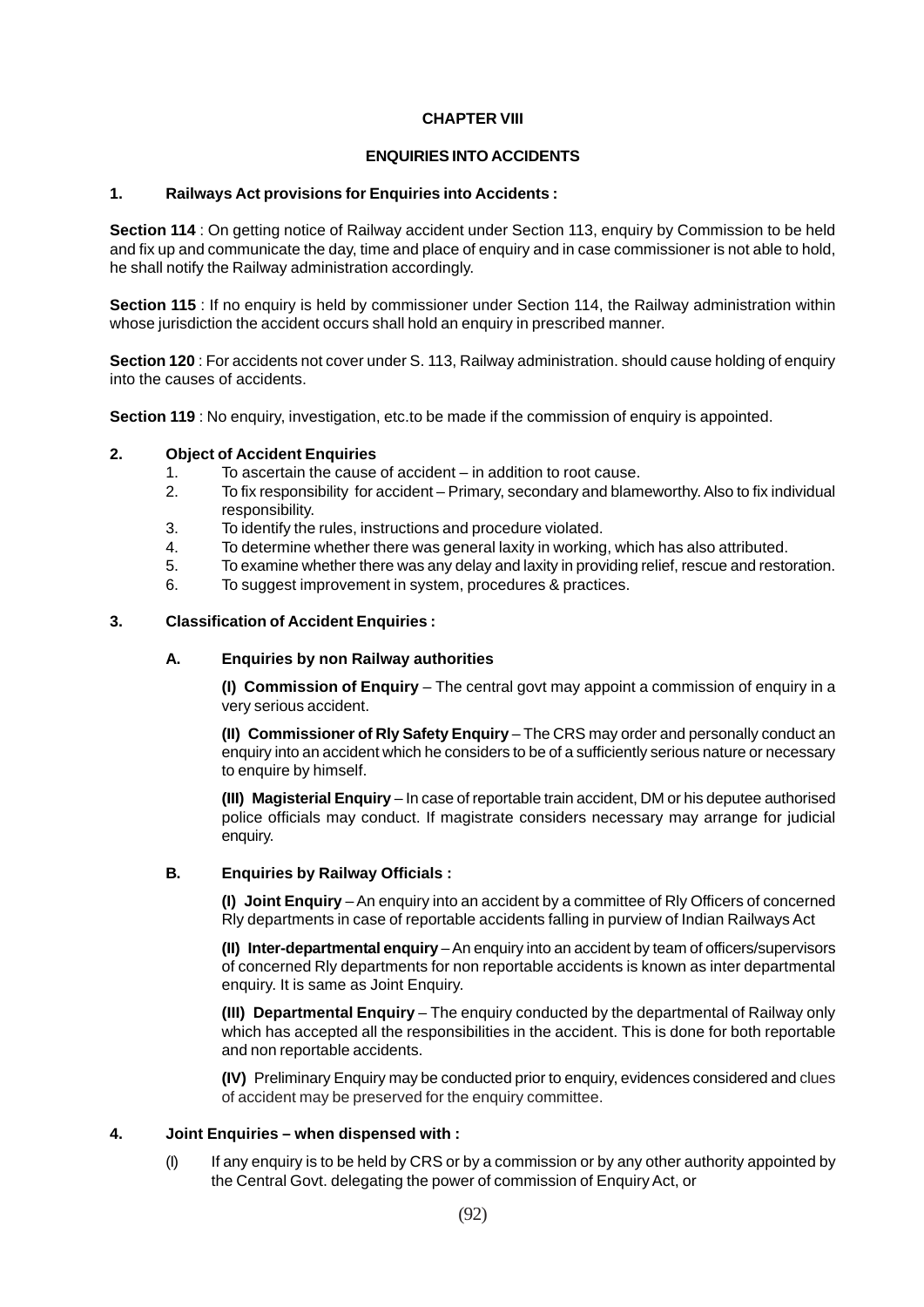- (II) If there is no reasonable doubt as to the cause of accident, or
- (III If any department of the Railway administration. concerned intimates that it accepts all responsibility in the matter.

In case of above dispensation, only departmental enquiry is to be conducted with the approval of Head of the department of the Railway administration responsible.

### **5. Levels of Enquiries :**

- (I) Senior administrative grade level
- (II) Junior administrative grade level
- (III) Senior Scale level
- (IV) Junior Scale level
- (V) Senior Supervisor level, and
- (VI) Supervisor level

According to the seriousness in nature of accident different level of enquiry is ordered. The level can be upgraded by the competent authority.

#### **6. Ordering of Enquiries :**

- (I) In division DRM is competent authority to order the enquiry specifying the level and nominating the officials of concerned departments.
- (II) At HQ GM is competent authority to order the enquiry specifying the level and nominating the officials of concerned departments.

### **7. Inquiries, composition of** :-

- (1) Inquiry committee will normally consist of the officers from Safety, Mechanical and Engineering Department. Other departments may also be represented when necessary.
- (2) When staff or engine of another division is involved, representative of that division may also be included in the inquiry committee.
- (3) In case of fire accident the representative of RPF and Commercial departments should also be associated.
- (4) No Officer or a Subordinate official whose evidence is required to be recorded before an inquiry committee should be appointed as a Member of that committee except when allowed only under the personal orders of the CSO/DRM.

### **8. President of Inquiry Committee :-**

- (1) At a joint or Officers' inquiry, the senior most officer in the highest grade among those present at the inquiry will preside, seniority in the same grade among Officers belonging to different departments being reckoned on the total length of service and among officers of the same department, from the date of appointment to the grade. In the event of the date for increment on junior time scale being the same in the case of two Officers of the same rank, the basic pay shall decide seniority; if the basic pay is also the same, the length of service in the rank shall decide seniority; if the length of service in that rank is also the same age shall decide seniority. Group A Officers shall rank higher than Group B Officers. In case of any dispute the decision of DRM through Personnel branch will be final.
- (2) At a Sr. Supervisors inquiry, the senior most subordinate in the highest grade among those present at the Inquiry will preside, seniority as between Sub-ordinates belonging to different departments in the same grade being reckoned on the total length of service, and as between subordinates belonging to the same department, the respective seniority in the Department.

#### **9. Arranging Of Joint And Inter Departmental Enquiries:**

(i) When a Joint or Interdepartmental Enquiry is ordered and the date of the enquiry is not fixed, the Divisional Railway Manager shall settle the date and place, in consent with and, as far as can be arranged, to suit the convenience of all departments; but, in all cases, the enquiry shall be held at the station nearest to the site of the accident and within three days after the accident.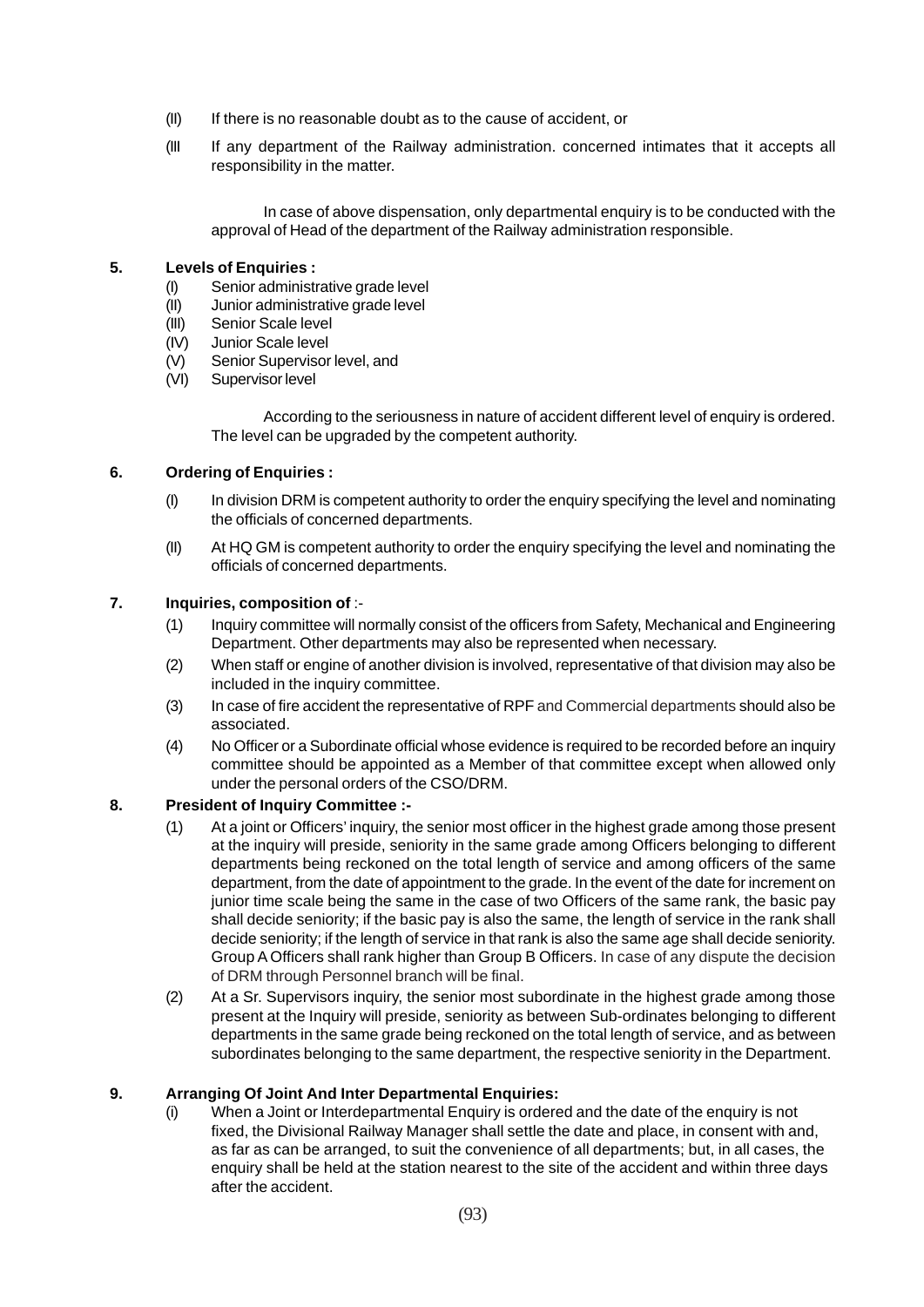- (ii) The date once fixed shall not be changed except in case of absolute necessity.
- (iii) The representative of each department shall be responsible for summoning and arranging for the attendance at the enquiry of the staff of his own department who may be able to give evidence in the case.
- (iv) The Presiding Officer shall arrange for the attendance of any other witness whose presence he considers desirable or whom any other member of the committee wishes to have examined.
- (v) Sr.DSO /Safety Branch and Safety Control will co-ordinate for early finalization of enquiry and settle the place and arrange all the secretariat services for the enquiry. Sr.DSO himself will be part of the enquiry as nominated by DRM.
- **10. Failure to attend inquiry :** If a member of the Inquiry Committee fails to attend the inquiry due to any reason, he shall submit his written explanation to the President of the Inquiry Committee. When an officer or a Subordinate is unable to attend an inquiry at which his presence is essential on account of the technical knowledge or knowledge of other facts which he possesses and it is not desirable to postpone the inquiry, an Officer or a Subordinate Officer of similar standing should, if possible, represent him and the Divisional Officer or Head of the Department, as the case may be, must be approached in order that this may be arranged. Witnesses who are summoned for an inquiry and fail to appear must similarly explain the absence. The concern branch officers will ensure the attendance of all the witnesses required from their departments.
- **11. Postponing of an inquiry :** An inquiry will not ordinarily be postponed owing to the absence of a witness, but if after recording all other evidences, a decision cannot be arrived at, the inquiry may be adjourned till the witness is available. In case of a witness being sick, the President of the inquiry committee will advise the medical authorities to instruct the witness to attend the inquiry, and if the witness is unable to attend himself, he may depute a representative to record his evidence, subject to the concurrence of the Medical Officer.

#### **12. Notice of Enquiries :**

In Notification of enquiry the following should clearly be mentioned :

- (I) Date of Enquiry
- (II) Place of Enquiry Fill Address
- (III) Time of Enquiry
- (IV) Authority conducting the Enquiry

An advance notice be may published in English, Hindi and in regional local languages of the leading local newspapers of the area where accidents has took place for the accident where public is also supposed to attend and produce evidence, if any. For CRS enquiry such notification be published by CSO of concerned railway.

#### **13. Composition of Enquiry Committee :**

- (I) Enquiry committee will normally be consist of the officers from Safety, Mechanical and Engineering departments. Officers from other concerned departments may also be associated as a member if found necessary specially in case of fire and OHE break downs and failure of interlocking.
- (II) When staff/Rolling stock of another division is involved the representative of that division may also be associated in the committee
- (III) In fire accidents representative of RPF, Commercial and Electrical department should also be included.
- (IV) Normally the officer or subordinate whose evidence is to be recorded should not be nominated in the committee.

The senior most officer/supervisors of the committee will preside as chairman.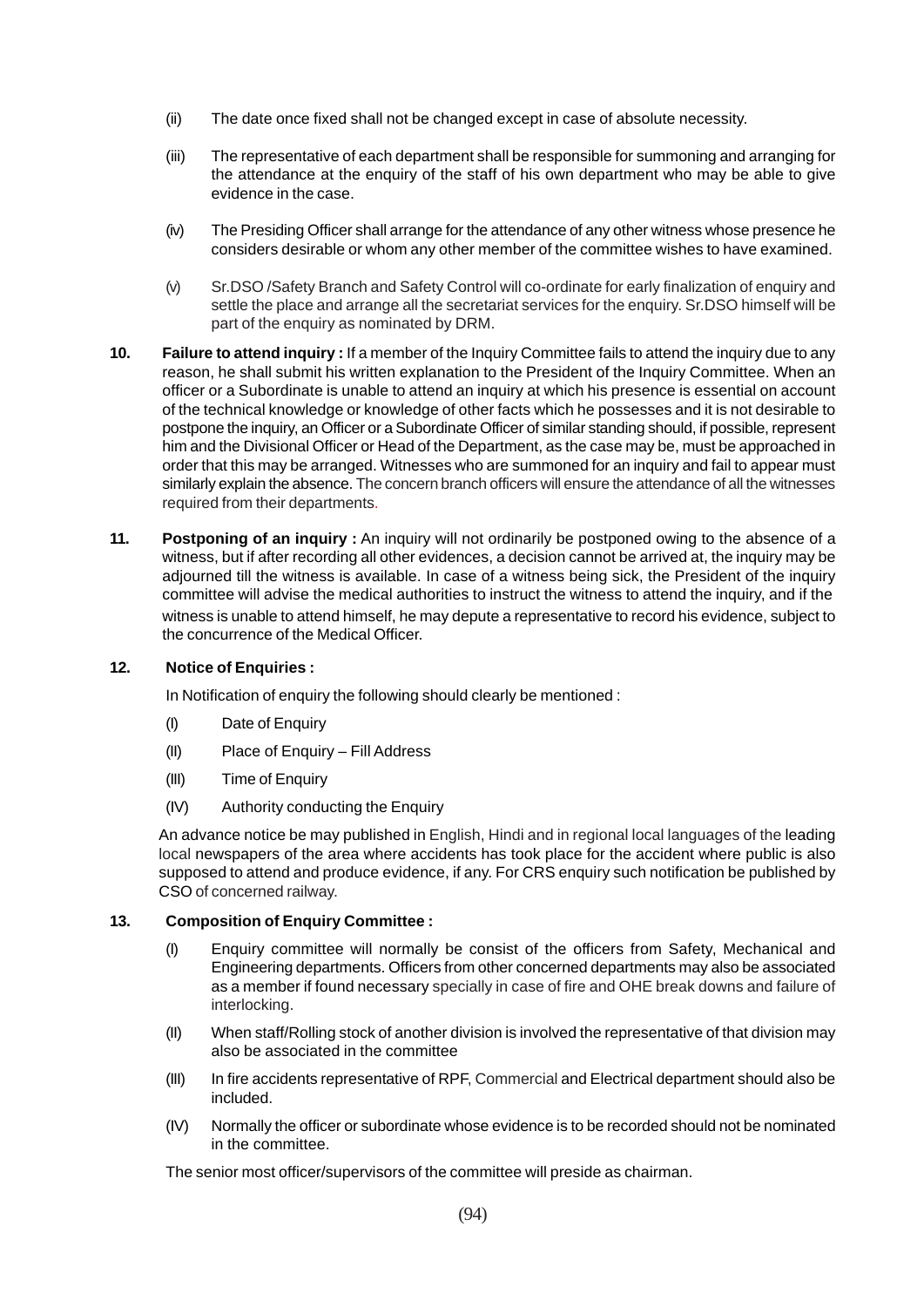#### **14. Enquiry Report :** Report of the proceedings shall be written by the president or his nominated representative for the purpose.

The following should be mentioned in the report :

- 1. List of members composing the committee.
- 2. Description of site of accident, adjoining station/concerned station and brief history of the accident.
- 3. A list of witnesses in the order of examination.
- 4. The evidence of each witness with his name, designation, rate of pay, date of appointment, last refresher course attended, PME, date of birth and length of service.
- 5. The findings arrived at by the committee and fixing the individual responsibility Primary, secondary and blameworthy.
- 6. The reasons for the findings.
- 7. A statement showing the cost of damage to P. Way, locomotive, rolling stock, S&T gears, OHE, Luggage, parcel and goods, if any.
- 8. List of passengers or Railway servants killed or injured grievous &simple.
- 9. Extract of relevant documents, if necessary.
- 10. Rules violated.
- 11. Sketch of the site of the accident indicating north point.
- 12. Recommendations.
- 13. Suggestions for system improvement, if any.
- 14. Other matters brought to light.
- 15. In case of any dissent the dissenting member shall record his opinion separately and sign thereunder. President will give a re-joinder accordingly. At start in the report one page brief summary be mentioned.

Summary be mentioned in such a fashion that the scene of site of accident may come in the mind of person reading the report.

| In Enquiry report the main items included are as under: |
|---------------------------------------------------------|
| No. of Tracks                                           |
| Gradient                                                |
| Alignment                                               |
| Weather                                                 |
| Visibility                                              |
| Cost of Damage                                          |
| Causality - Killed and Injured                          |
| Relief and medical arrangements                         |
| Cause                                                   |
| Important recommendations                               |
| Impractical rules.                                      |
|                                                         |

### **15. Particulars to be furnished in the Enquiry proceedings :**

#### **(i) In the case of accidents at level crossings:**

- (a) In case road vehicles are run into, particulars regarding number, position and damage to vehicles.
- (b) Level crossings are manned or unmanned.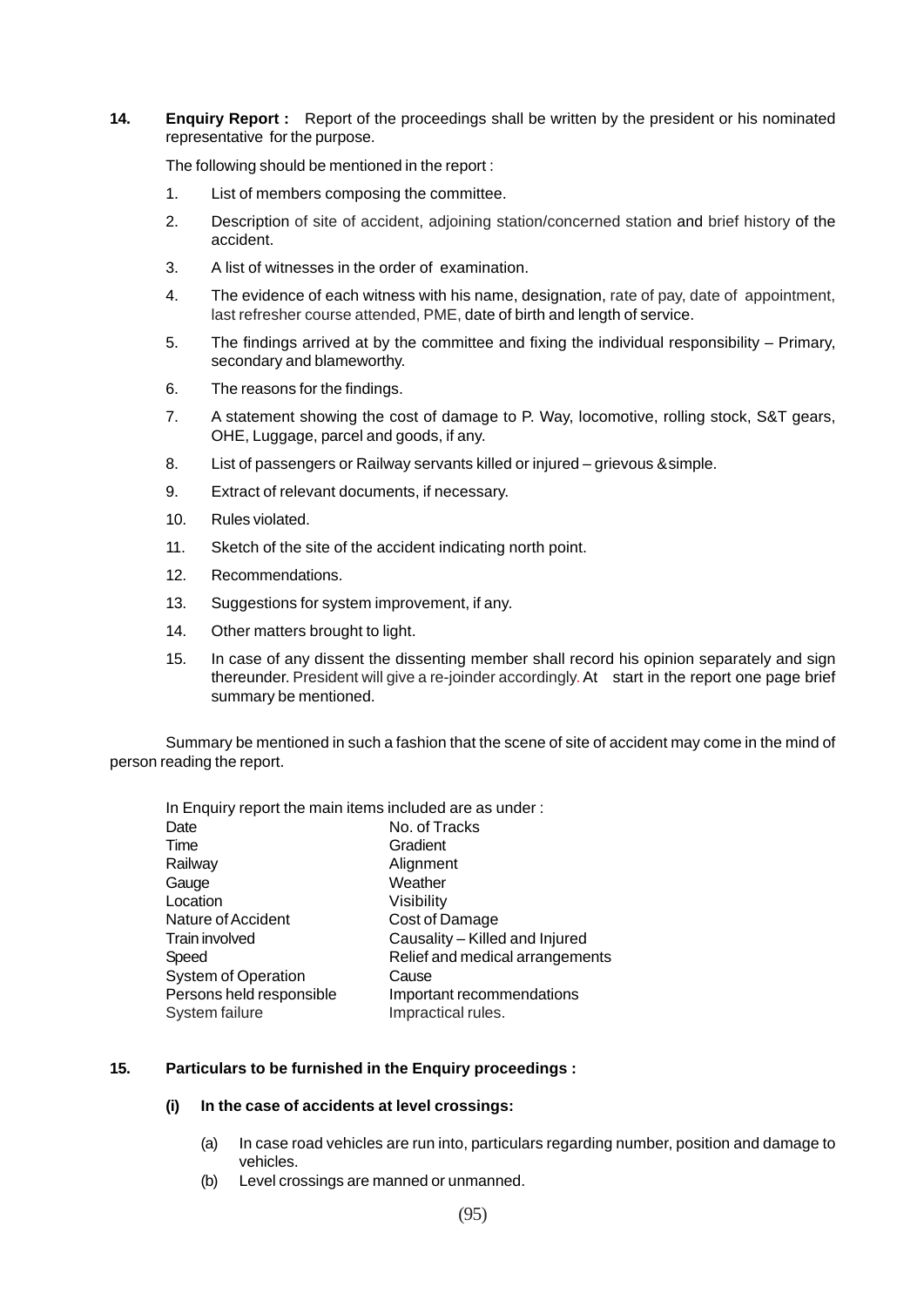- (c) (1) Condition of the gates- single or double leaf or lifting Barrier
	- (2) Normal position of the gate to road traffic (Open / Close)
	- (3) Description of the signals in case gates are protected by signals.
		- (4) If the gates are not protected with signals, The normal position of the gates, i.e. usually kept open for road traffic or otherwise.
		- (5) The Gates are lighted at night and if yes how lighted.
	- (6) Description of the scene of occurrence:
		- (a) On Straight or curve.(b) Length of clear view for the road user obtainable in both directions.(c) The line is fenced or not.
	- (7) The engine was fitted with electric headlight.
	- (8) Particulars of road vehicles involved damaged or not. Position of vehicles, if comprised in a string passing over a level crossing.
	- (9) The distance at which the gate is visible to the Driver of the approaching train.
	- (10) Provision of bell or telephone with the adjacent block station at level crossing gate.
	- (11) Colour painted on discs on the gates of the level crossings.
	- (12) The arrangements of opening and closing of gates electrically or mechanically or by hand.
	- (13) Location of gates at station or between stations.
	- (14) The level crossing is situated on level surface or on a gradient. If on a gradient, indicate the gradient with reference to the direction of movement of the train.
	- (15) The level crossing is provided with road signs on road approaches or not.
	- (16) Location of level crossing on a curve; and its clear visibility for the road users at 5 metres from the center of the track on both up and down directions for the Drivers of all trains is available or not.
	- (17) Provision of whistle boards.
	- (18) Result of last census
	- (19) Deep screening/ overhauling of the gate done or not done of the day of accident.
	- (20) No and classification of the gate and roster of the gate and department responsible.
	- (21) History of breaking of booms of the gates.
	- (22) History of complaints against the Gateman.
	- (23) Pending proposal of upgradation/ re-classification/ provision of ROB/RUB
	- (24) Last accident at the gate and reasons thereof.

### **(ii) In the case of accidents in which the signaling is particularly involved :**

- (a) Standard of station interlocking.
- (b) Visibility of Signals from the place of operation if not, the arrangement of their repetition.
- (c) The distance from which signal is visible to the driver.
- (d) Details of locking the points provided.
- (e) The points provided with point indicators or protected by signals.
- (f) The points and signals worked from ground frame or from end cabins or from central cabin or from Station Master's control panel.
- (g) The points operated by rodding or by double wire or by power.
- (h) (1) Type of signals semaphore or colour light.
	- (2) In case signals are of semaphore type than it is Lower quadrant or Upper quadrant and means of operation whether single wire or double wire or by motor.
- (i) Location of the signal.
- (j) Last authorized maintenance by S&T staff
- (k) Last failure of gear and entries regarding opening of the relay room.
- (l) Failure of track circuiting at the station.
- (m) Last work of S&T commissioned at the station.
- (n) The status of SWR specially in regard to the failing gear.
- (o) Status of PME, refresher due of the Electrical/Mechanical maintenance.
- (p) Last joint inspection with P.Way and follow up status of deficiencies recorded.
- (q) Follow up of last inspection by inspecting officials, supervisor or Officer.
- (r) Details of disconnection memo i.e. total number offered/accepted/non-accepted for particular gear involved in accident.
- (s) Any pre-N.I or N.I work was on progress?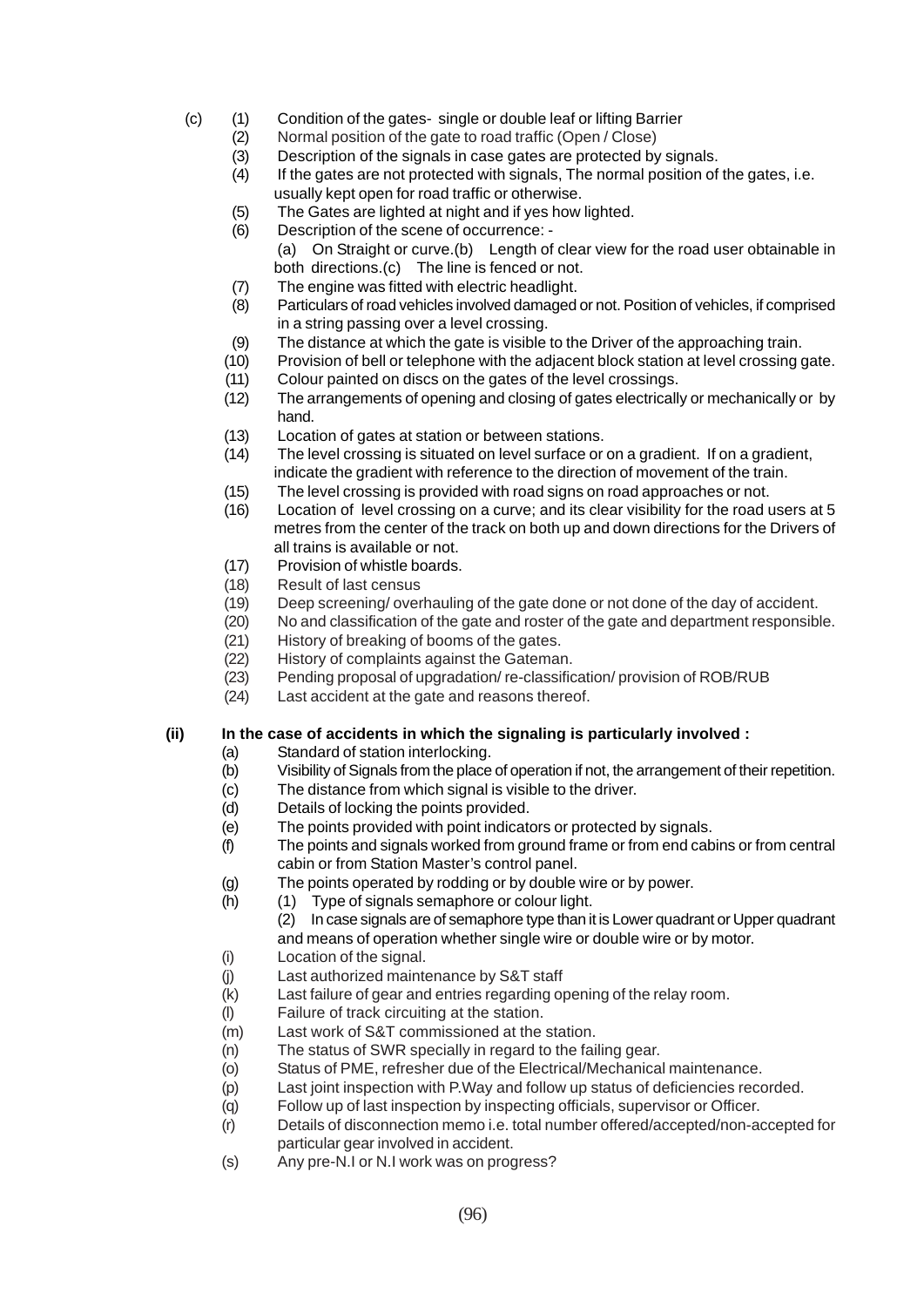### **(iii) In the case of over speeding of trains where the adequacy or the efficiency of the brake power is in question:**

- (a) The composition, number of axles and weight of the train.
- (b) The normal composition and weight.
- (c) The class of engine which worked the train at the time of the occurrence and the normal load of this class on the section in question.
- (d) The number and braking capacity of the brake vans on the train, the number of wheels braked, the nature of the engine brakes and the number of wheels braked by them.
- (e) Type of Brake Air or Vacuum.
- (f) Working conditions of the brakes.
- (g) Gradients.
- (h) The distance between the last OPRS/MV-5 issuing station and the station reporting less brake power.
- (i) Count of brake blocks and number of missing brake blocks and worn out brake blocks.
- (j) No of train piped wagons permitted in the rake and isolated wagons permitted in the rake.
- (k) Any Loco, C&W, on special foot plating was deputing due to less brake power.
- (l) Any caution order issued to the driver and authority for issuing caution order.

# **(iv) In the case of parting of trains resulting from the breakage of coupling gear :**

- (a) Maximum gradient of the section at which the train parted.
- (b) Number of vehicles on train in terms of units.
- (c) Total tonnage of vehicles.
- (d) Tonnage behind breakage.
- (e) Type of coupling.
- (f) Manufacturers name.
- (g) Period in use.
- (h) Train worked with vacuum / air brake or not.
- (i) Distance by which, the rear parted portion rolled back.
- (j) Distance between the parted portions.
- (k) Type of the loco and authorized haulage capacity of the loco.
- (l) Location of train parting
- (m) Distance between last stoppage of train and location of train parting.
- (n) Analysis of the section from law and order point of view in which train parting has been reported.
- (o) Any railway colony specialy of loco staff before the location of train parting.
- (p) Engine end / Guard end breakage of the coupling and location from engine.
- (q) Availability of anti theft devices providing in the coupling / couplers of the rake and their deficiencies.
- (r) Availability of "L" clamp between engine and first coach / wagon.
- (s) Condition loaded / empty handles of individual wagons of the rake.

# **(v) In the case of rail fracture on main or running line :**

- (a) Length of rail.
- (b) Weight per metre.
- (c) Brand and stamp marks.
- (d) Distance; centre to centre, of the sleepers on either side of the breakage and from each of these to the next sleeper.
- (e) The probable date the broken rail was laid.
- (f) The heaviest class of engine using the rail.
- (g) Information regarding the position of rail, description of ballast, curvature of track, etc.
- (h) A sketch (blue print) to foolscap size, to show the position of the fracture, in which a section to the full size of the worn rail and the profile of a new rail of the same section to indicate the wear, shall be embodied.
	- (i) Date of last USFD testing of the affected section.
	- (i) Whether the track is track circuited or not.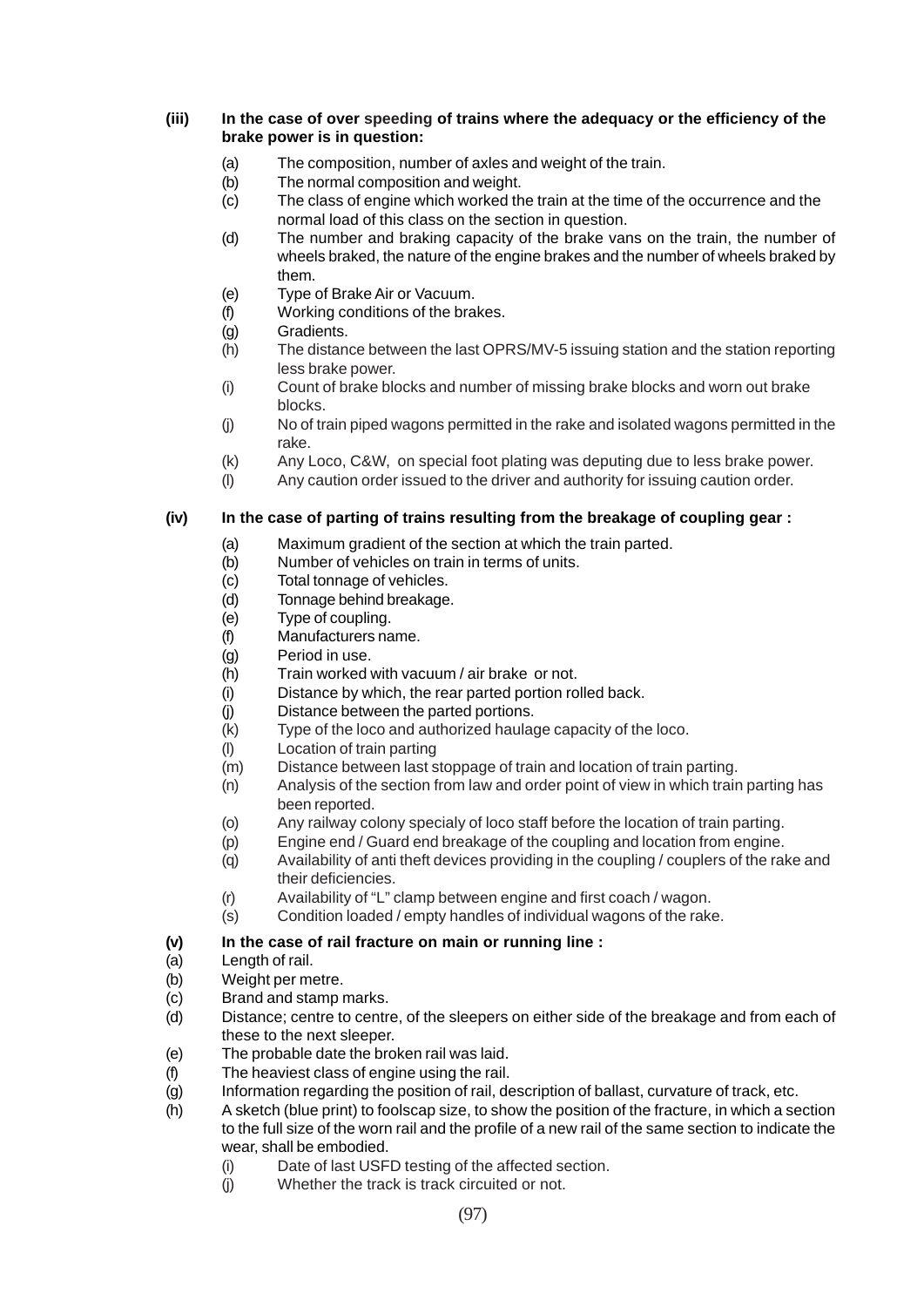- (k) Whether the affected rail is position or negative.
- (l) Last report of running of flat tyre reported in the section and action taken thereupon.
- (m) Whether rail is LWR or the station yard or fish plated track.
- (n) Last replacement of the face of the rail and date.
- (o) Last jerk reported in the section by driver or any other foot plate official and action taken.
- (p) Condition of packing at the site.
- (q) Date of last distressing of the track and the temperature at which distressing was done.

### **(vi) In the case of fractures of axles of engines or vehicles :**

- (a) Drawing or sketch showing the position of fracture.
- (b) Position and nature of fracture.
- (c) Stamps on the axle showing makers name, contract number, cast number, name of steel, date, etc.
- (d) If a vehicle axle, diameter of broken journal; if an engine axle, kilometreage run.
- (e) Date of issue.
- (f) Particulars of last trip schedule, AOH & POH of the axle/engine.
- (g) Any cattle run over before the report of fracture of axle of the engine.
- (h) Grading of the enginemanship of the driver.
- (i) Last out of course attention of the axle at any other shed than the nominated shed due to reasons on run.
- (j) Last date / topping up of the grease in the axle and the quality control check of the grease available in the other journal of the wagon / vehicle.
- (k) Condition and observations regarding the axle cover / face plate of the journal.
- (l) Condition and observations regarding studs of the journal.
- (m) Colour of the face plate / axle cover after the breakage of the journal and location of face plate / axle cover found.

# **(vii) In the case of accidents attributable to breakage of journals of vehicles, etc :**

- (a) The last P.O.H. date of the vehicle.<br>(b) The tare weight.
- The tare weight.
- (c) The carrying capacity.
- (d) Last ROH of the vehicle.
- (e) Last report of neutral TXR
- (f) Particulars of last 5 to 10 loading trips.
- (g) Report of the person reporting the breakage of journal.
- (h) Last date / topping up of the grease in the axle and the quality control check of the grease available in the other journal of the wagon / vehicle.
- (i) Condition and observations regarding the axle cover / face plate of the journal.
- (j) Condition and observations regarding studs of the journal.
- (k) Colour of the face plate / axle cover after the breakage of the journal and location of face plate / axle cover found.
- (l) Condition loaded / empty handles of individual wagons of the rake.

### **(viii) In the case of public knocked over or run over by trains or vehicles :**

- (a) The scene of the accident is level crossing or not.
- (b) If the scene of the accident is not a level crossing, the nearest level crossing.
- (c) The level crossing is manned or not.
- (d) The train was worked with vacuum/air brake or not.
- (e) The accident was noticed by the Driver or not.
- (f) The engine was fitted with headlight or not. If yes then its working condition.
- (g) Particulars of fencing at the site of the accident.
- (h) The Driver was whistling continuously or not.
- **(ix)** In accident, involving persons falling out of trains, the description, type, and number of the carriage from which the person fell out, the condition of the door and its fastenings and the fact whether warning notices were exhibited shall be mentioned.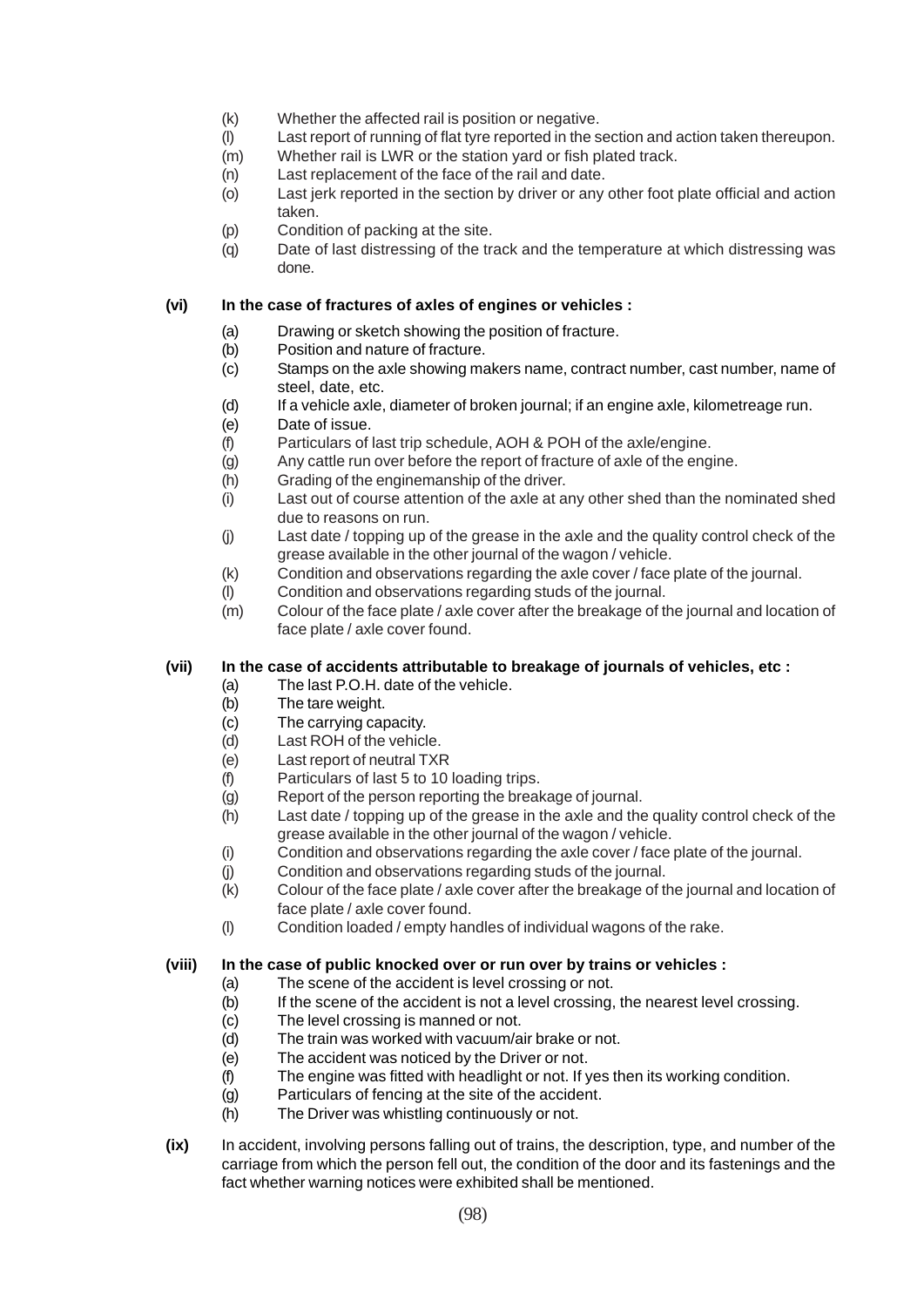**NOTE:** In the case of persons falling out of trains, etc, the party's statement shall be obtained. When the party's statement could not be obtained and recorded immediately after the accident, due to the injuries sustained by the party or for any other reason, the statements of witnesses on the train shall be obtained. If the statements of the witnesses also could not be obtained, the party's statement shall be obtained subsequently, as early as possible either through the hospital authorities or the Railway Police.

- (x) In the accidents involving falling of shutters, the condition of the shutter and the fact whether warning notice was exhibited shall be specially furnished.
- (xi) (a) In the case of fires attributed to sparks from the engine it shall be stated whether the engine was fitted with a spark arrestor and if so, of what pattern, as also the description of the fuel used.
	- (b) In cases where there a reason to suppose that the spark escaped from the ash pan it shall be stated what precautions have been taken to arrest the escape of sparks from the ash pan.
	- (c) In the case of fire to a passenger coach, the battery boxes under the coach shall be specially examined to see whether or not the fire had originated there.
- (xii) In all cases of actual collisions between running trains or between a running train and another train or vehicles, the actual lengths of the concerned trains and vehicles shall be mentioned.
- (xiii) In all cases of deaths caused by accidents, in which an Inquest is held by the Police, the Inquest Proceedings shall be obtained by the Divisional Officer concerned and the verdict at the Inquest indicated in his report.
- (xiv) In all cases of accidents, in which application for assistance was made, the special report or enquiry proceedings shall indicate the following:
	- (a) Time application was made out and by whom?
	- (b) Station to which and means by which application was sent.
	- (c) Particulars of assistance asked for.
	- (d) Time at which the station received the application.
	- (e) Action taken by the station.
	- (f) Time of arrival of assistance.
	- (g) Particulars of assistance received.
	- (h) Reason for undue delay, if any, in the receipt of assistance.

In the case of averted collisions, the exact distance by which collision was averted shall be indicated in the enquiry proceedings.

### **16. Submission of Enquiry Report :**

- 1. The enquiry should start within D+3 days. Submission of report to DRM/GM by the president of the committee through Sr.DSO/DSO within seven days of DOA.
- 2. Submission of report to the CSO by Sr.DSO/DSO, after acceptance by DRM within ten days from the DOA.
	- A All reportable train accidents 4 copies
	- B. Train accidents and fire cases 2 copies
	- C. All other accidents 1 copy
- 3. Submission of report to PHOD/HOD after accepting by DRM it shall be submitted to HOD concerned.
- 4. Submission of report to Railway Board by CSO. The reports on all accidents reportable to Rly Board will be submitted to Rly Board by CSO with views of PHODs/HODs if necessary indicating whether the findings accepted or not with proposed action against responsible staff.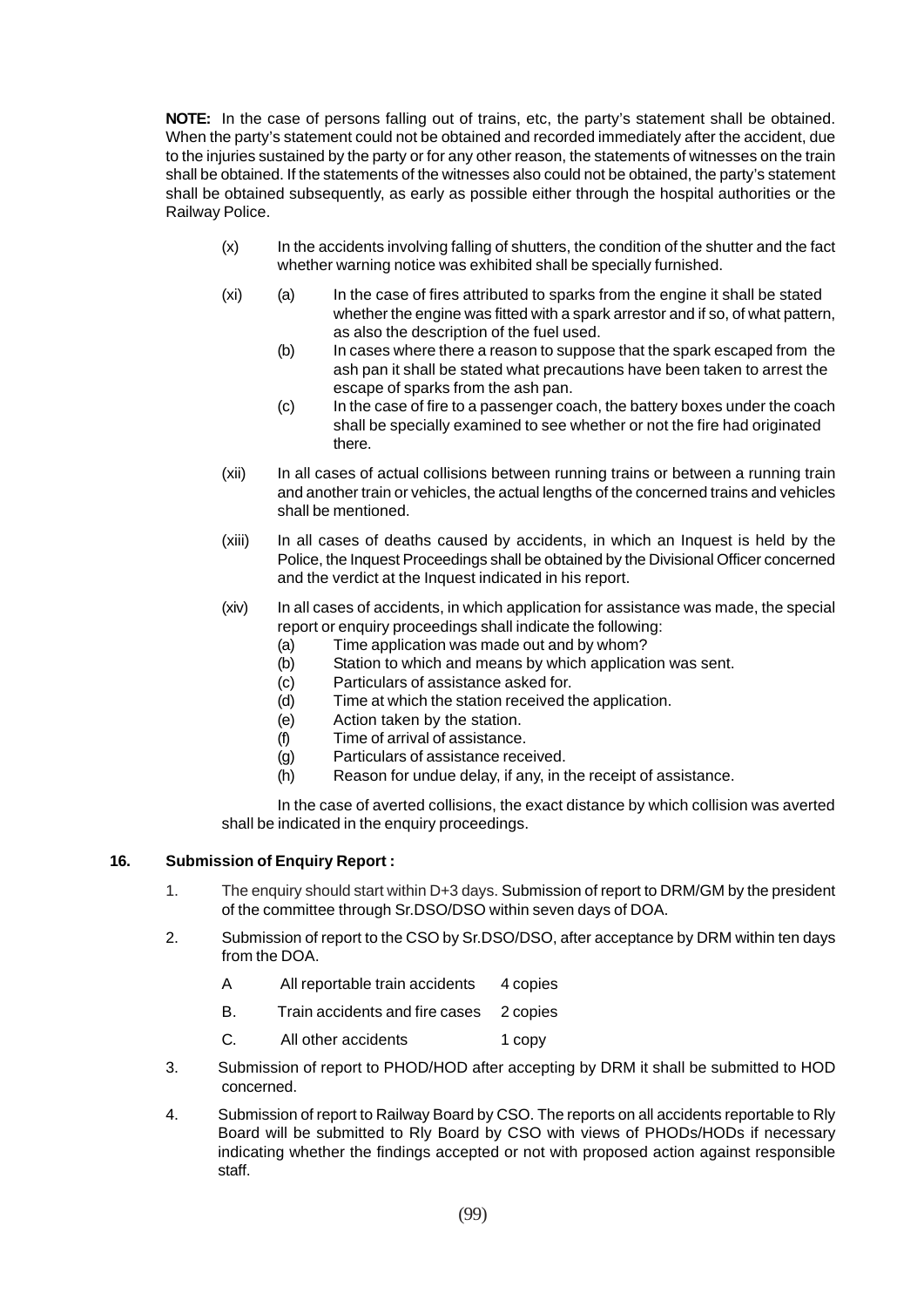- 5. **Forwarding the report to CRS** CSO to forward the copy of report of reportable train accidents to CRS after acceptance by the General Manager.
- **6. Forwarding the report to CCO** In cases where likelihood of claims materialising will be sent to CCO by DRM..
- **7. Forwarding the report to CSC** In cases of fire a copy will be sent to CSC by the DRM.

# **17. Acceptance of Findings :**

- 1. The acceptance of accident enquiry of passenger trains is done by GM and of goods train and other accidents by DRM.
- 2. CSO will advise the DRM of the acceptance of the findings with direction to take follow up action.
- 3. If the findings are not accepted by DRM/GM , a fresh enquiry shall be ordered.
- 4. If the findings of a Sr. Supervisor's Enquiry Committee are not accepted, officers level enquiry should be ordered by the DRM/GM.
- . 5. In joint enquiry if findings not accepted the matter may be referred back to Committee or fresh enquiry by new committee.
- 6. All serious Accident shall be inquired intoby the Commissioner of Railway Safety .
- 7. In case CRS is or CCRS is not in a position to enquire into serious accident cases the Inquiry shall be done atleast by a committee of JA Grade Officers, formed in consultation with CRS/ CCRS.
- 8. All cases of collisions falling under A-1 to A-4 categoties shall be inquired into by a Committee of SAG officers with General Manager as the accepting authority unless the same is being inquired into by CRS.
- 9- All other consequential train accidents except Unamnned level crossing accidents shall be inquired into by a committee of JA grade officers and in its absence by Branch Officers. DRM shall be the accepting authority for these inquiries subject to the review by the CSO.
- 10- Consequential unmanned Level crossing accidents and all other train accidents shall be inquired into by a committee of Senior scale or Junior Scale officers as decided by respective DRMs with DRM as the accepting authority.
- 11- All Yard accidents shall be inquired into by a committee of senior supervisors with Sr. DSO DSO as accepting authority.
- 12- All cases of indicative accidents shall be inquired into by a committee of Senior or Junior scale officers with DRM as the accepting authority.
- 13- General Manager or DRM can have the inquiry conducted by a committee of higher levels of officeers than the above mentioned levels depending upon the seriousness of accident.
- 14- All accident inquiry cases, where DRM is the accepting authority and involve Foreign Railway staff(Primary and Secondary responsible) will be accepted by AGM and in the absence of the post of AGM, the senior most PHOD shall be nominated to discharge his duty. In case where Foreign Railway staff is held blameworthy only, the Accident Inquiry case may be accepted by DRM.
- 15- All cases of eqipment failure shall be inquired into by Senior Supervisors/Supervisors of respective departments.
- 16- All inquiries will be ordered by the concerned DRM except for inquiries into collisions as per item(iii) as above wherein General Manager will order the inquiries.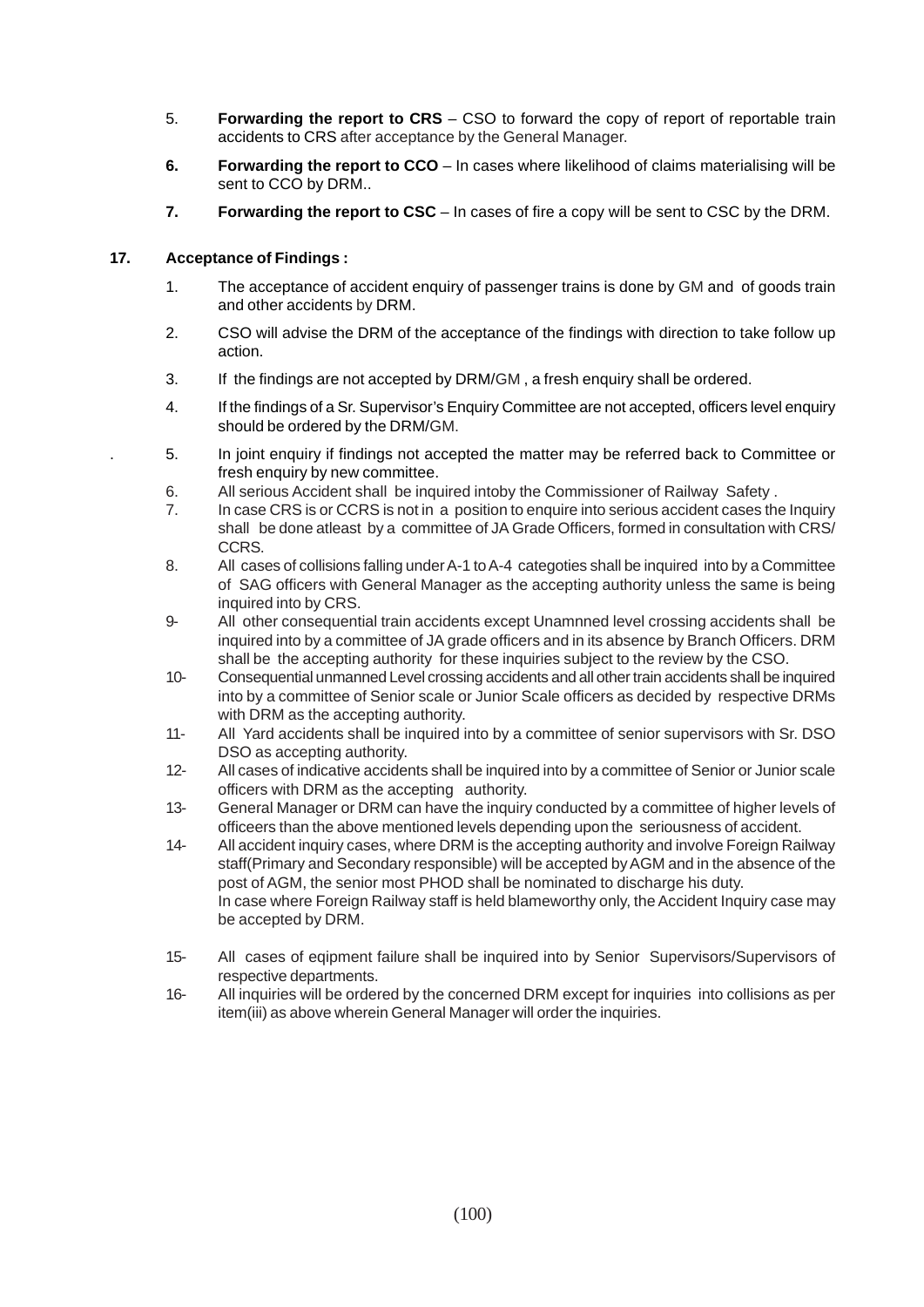**18. Schedule of procedure for completion of accident enquiry at Zonal Railway level :** In order to ensure timely completion of accident enquiry report/DAR following model time schedule should be adopted :

### **SCHEDULE OF PROCEDURE FOR COMPLETION OF ACCIDENT ENQUIRY AT ZONAL RAILWAY LEVEL:-**

| SI. No         | Model<br>Time | <b>Remarks</b>                                                                                                                                                                                          |  |
|----------------|---------------|---------------------------------------------------------------------------------------------------------------------------------------------------------------------------------------------------------|--|
|                |               |                                                                                                                                                                                                         |  |
| 1.             | D             | <b>Date of Accident</b>                                                                                                                                                                                 |  |
| 2.             | $D + 1$       | DRM/GM <sup>*</sup> shall order the enquiry, if no particular department accepts the<br>responsibility.                                                                                                 |  |
| 3.             | $D + 3$       | Committee shall convene the enquiry into the accident.                                                                                                                                                  |  |
| 4.             | $D + 7$       | Committee shall submit the enquiry report to DRM/ GM*                                                                                                                                                   |  |
| 5.             | $D + 10$      | Acceptance of enquiry report by the Sr. DSO(only for yard accident)/ DRM/<br>$GM^*$                                                                                                                     |  |
| 6.             | $D + 15$      | <b>Enquiry reports will be finalized by CSO/AGM</b>                                                                                                                                                     |  |
| 7 <sub>1</sub> | $D + 20$      | Submission of enquiry report to CRS for the section of the Railways on<br>which the accident occurred with the remarks. A copy of findings of the<br><b>Enquiry Report to be sent to Railway Board.</b> |  |
| 8.             | $D + 90$      | DAR action against responsible officials to be completed.                                                                                                                                               |  |

\* For SAG Level Inquiries.

- **Note :** (i) DRM/GM may decide to have the enquiry conducted even if a parti- cular department accepts the responsibility for enabling through review of associated systems involved in the accident.
	- (ii) Time limits prescribed above are the maximum period of time.Railway should make efforts to finalise the enquiry report and D&AR action as early as possible but not beyond the prescribed time limits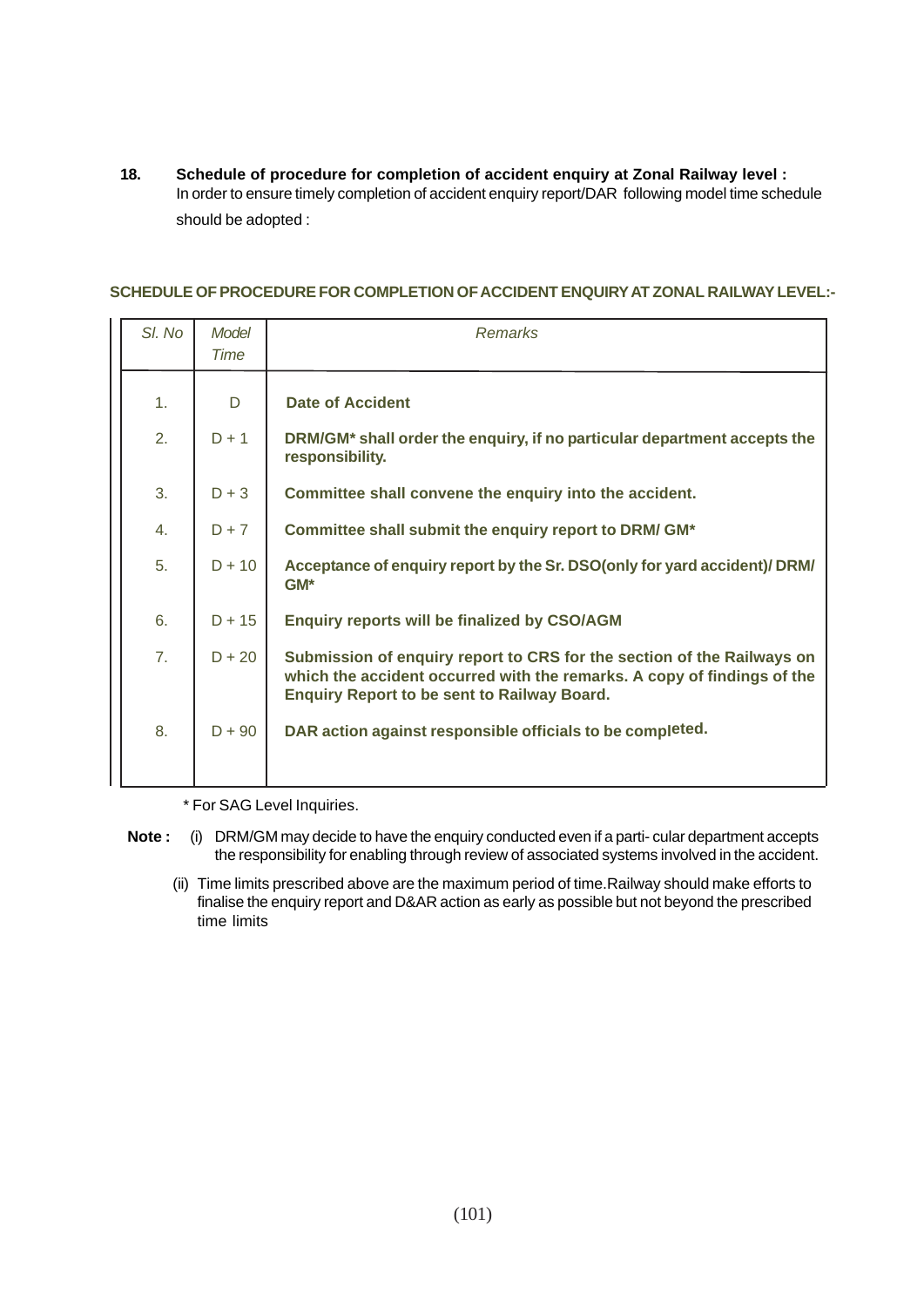### **19. Questionnaire and Information for CRS Enquiry :**

#### INFORMATION TO BE FURNISHED BYTHE CIVIL ENGINEERING DEPARTMENT

- 1. (a) Brief description of damage to P.Way
	- (b) Cost of damage to P.Way.

# 2. **Description of site** *:*

- (a) Kilometre of site, in between stations- section, single/double line.
- (b) Civil District
- (c) Nature of country around the site (Open, cultivated, plain/undulating, etc.)
- (d) Direction of the track at site (North to south, etc.)
- (e) Straight, curve, gradients with distances etc., in the vicinity (Index plan and section to be attached)
- (f) Height of bank/cutting
- (g) Kind of soil
- (h) Details of bridges and level crossings within one Km on either side of the site (to the extent they are relevant to the inquiry)

# 3. **Permanent Way :**

- (a) Rails-weight, length, age, wear, if welded, LWR, CWR, SWR, etc.
- (b) (i) Sleepers type, age, density
	- (ii) Percentage of U/S sleepers in track in the vicinity of the accident site.
- (c) Fish-plates weight, length, number of holes with dia
- (d) Fish-bolts weight, length, dia, weather any spring / other washers used and number used per joint
- (e) Spikes of wooden sleepers number of spikes on each sleeper, how many inside and how many outside
- (f) Bearing plates if used, type, number of holes, weight, etc.
- (g) Ballast its kind, section, depth below sleeper, cubic metres per metre run
- (h) Policy followed in driving the keys
- (i) Anti-sabotage measures adopted in the vicinity
- 4. Kilometre and T.P. of important stations and points on the section and number of T.P.s per Km and how numbered? (Important stations points may be taken from the CRS)
- 5. (a) Headquarters and jurisdiction of DEN/AEN/SE/JE(P.Way)
	- Gang Headquarters, jurisdiction, strength, location of tool box and gang hut
	- (c) Details of casual labour employed and discharged in the last three months
- 6. (a) Maximum permissive speed on this section
	- (b) Permanent speed restrictions in the vicinity
	- (c) Temporary speed restrictions in force on the day of the accident in the vicinity
	- (d) Where there any reports of over speeding in the recent past
- 7. (a) Whether monsoon patrolling has been in force and if so give details
	- (b) Whether Security/Police patrolling has been in force and if so give details
	- (c) Furnish copies of patrol diagrams
- 8. (a) (i) Creep
	- (ii) Extent of expansion gaps in joints 1/2 Km before and after the point of accident (iii) Time when observations have been made
	- (b) Date when crack last attended to, around the accident spot and the details of work done
	- (c) (i) Date when JE/SE(P.Way)/AEN and DEN inspected the track last prior to the accident
		- (ii) If any defects had been noted by them
		- (iii) If so, give details and action taken, if any
	- (d) If the track at site required frequent attention in the past old records to be looked up and dates furnished with details of work done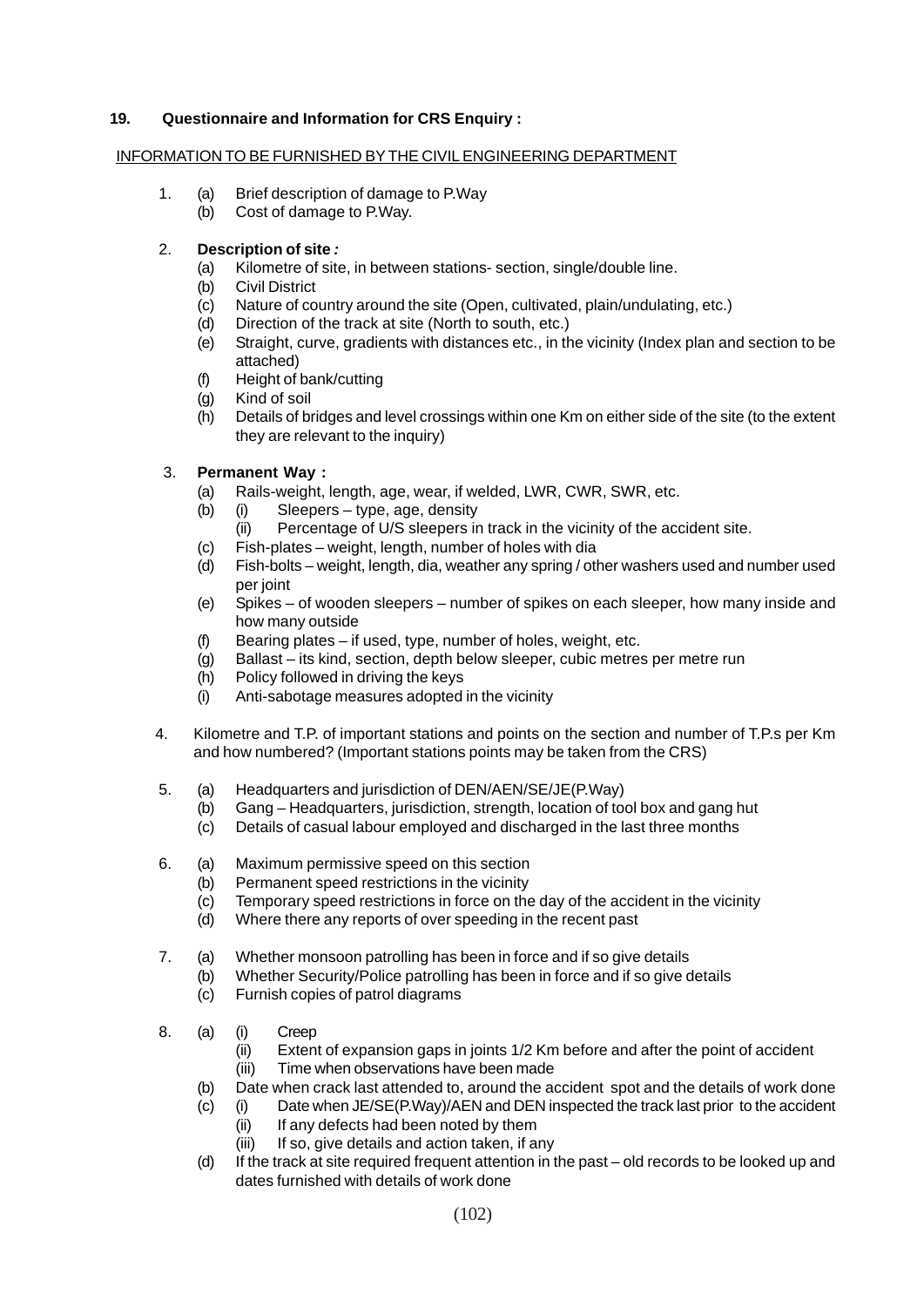- (e) Results of last run of Amsler/Hallade/RTRC etc.
- (f) Reports of rough running by the Drivers
- 9. **Rainfall :**
	- (a) Record of last three months with the name of the recording station and its distance from the site
	- (b) Daily record of seven days prior to the accident
	- (c) Comments on the rainfall (as compared to mean rainfall)
- 10. Details of marks on rails, sleepers and whether any indication of any obstruction on line. Wheel mounting marks to be specifically noted.
- 11. Site plan (30 cm wide and length as required) with damaged vehicles, etc. All measurements to be connected and gradients shown. (in case of an accident in yard, yard plan to be attached)
	- **NOTE:** *Site plan to include location plan, north point, direction of travel of trains, kms/T.P.s, etc.*
- 12. Produce the following registers relevant to the inquiry;
	- (a) Gang chart/diary
	- (b) Curve register
	- (c) Points and crossing register
	- (d) JE/SE (P.Way)/AEN's note book of inspection
	- (e) Creep register
	- (f) Bridge inspection register
	- (g) Section register
- 13. Quote Code, Rules, Instruction in Way and Works Manual and circulars relevant to this accident
- 14. Enclose particulars of track jointly taken after the accident
- 15. Where there any similar accidents in the vicinity in the last ten years?
- 16. What is the probable cause of the accident according to you?
- 17. Bio-data of the staff involved (date of appointment, promotion, punishments and awards in brief)
- 18. Do you suggest any improved methods of working or improvements to equipment as a result of this accident?
- 19. In the case of level crossing accidents, the following information may be furnished.
	- (a) Number of trains and vehicles passing through the level crossing on an average per day as per the census taken last (date of taking census may be given)
	- (b) A longitudinal section along the road.
- **NOTE :** If some of the above particulars are given in the accident sketch, the same need not be repeated in the above accident.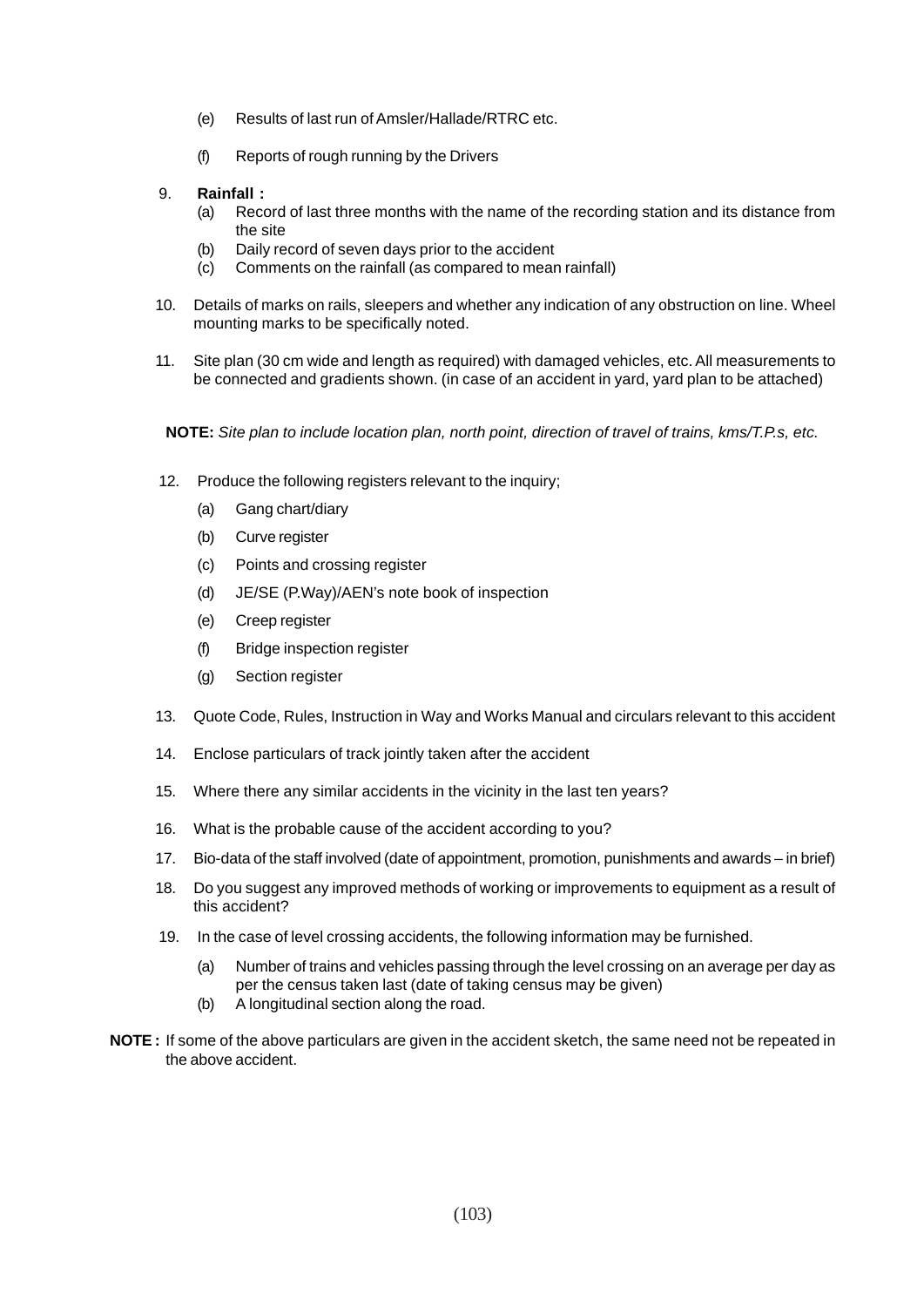### **INFORMATION TO BE FURNISHED BY THE LOCO DEPARTMENT (MECHANICAL FOR STEAM & DIESEL, AND ELECTRICAL FOR AC LOCO)**

- 1. **Loco :**
	- (a) Type
	- (b) Number, Home shed.
	- (c) Year and place of manufacture
	- (d) Date of commissioning
	- (e) Whether provided with headlight, speedometer & speed recorder, vigilance control device and whether they were in working order
	- (f) Whether running engine foremost/tender foremost/short hood leading / long hood leading cab 1 or cab 2 leading
	- (g) Length and weight of the loco
	- (h) Braking force on the loco and the type of brakes provided on the loco
	- (i) Date of last POH/IOH
	- (j) Kilometres earned after last POH/IOH
	- (k) Date and place of last trip inspection
	- (l) Whether any schedules are overdue?
	- (m) Comments on the brakes available on the locomotive
- 2. Give brief particulars of the safety items not provided and provided but missing /not working
- 3. (a) Damage to the loco (brief description)
	- (b) Cost of damage to the loco (in Rs.)
- 4. Engine diagram in cases where loco is derailed
- 5. (a) Position of control handles, regulators, etc., after the accident
	- (b) Condition of synchronising valve
	- (c) Position of brake blocks after the accident, whether applied or not
- 6. Enclose the particulars / observations of the locomotive jointly recorded after the accident
	- 1. Extracts from engine log book
	- 2. Last eye test of the engine crew and next when due
	- 3. Bio-data of engine crew (date of first appointment, promotions, punishments and awards – in brief and their "Grading")
	- 4. Quote instructions from manuals and circulars relevant to the accident
	- 5. Submit the following:-
		- (a) Speed recorder chart
		- (b) Brake power certificate issued to the Driver
	- 6. Were there any similar accidents involving the type of loco in the last 10 years?
	- 7. What is the probable cause of the accident according to you?
	- 8. Do you suggest any improved methods of working or improvements to equipment as a result of this accident?

#### **INFORMATION TO BE FURNISHED BY THE CARRIAGE AND WAGON DEPARTMENT**

1. Damage and disposition may be given in the following proforma:

| SI. No. from the engine | Coach No. | <b>Disposition</b> | Damage (brief description) |
|-------------------------|-----------|--------------------|----------------------------|
|                         |           |                    |                            |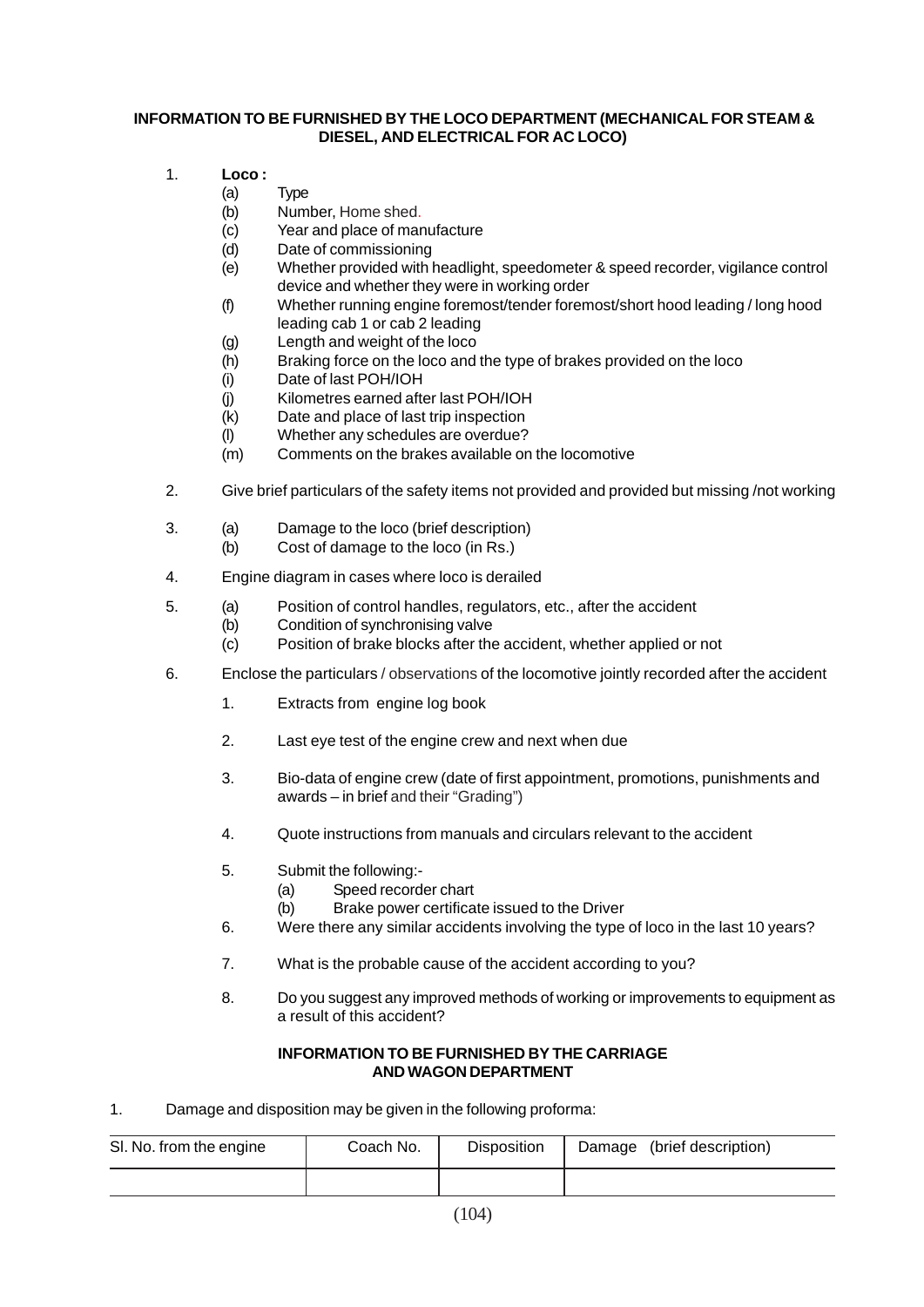# 2. **Marshalling order of the train(s) in the following form:**

3. (a) Total length of coaches/train excluding the engine

- (b) Total weight of train excluding engine
- (c) Total brake force of train excluding the loco
- (d) Whether fully vacuum braked/air braked or not
- (e) Number of cylinders per coach and total number of active/inactive cylinders on the train and % of brake power
- 4. Cost of damage to rolling stock
- 5. (a) Position of brake blocks/handles after the accident (b) Maximum and minimum piston strokes
- 6. Enclose the particulars of C&W jointly recorded after the accident
- 7. (a) Maintenance last train examining / safe to pass exam / repacking of boxes
	- (b) Extracts from the register maintained by the JE(C&W), etc.
- 8. Quote instructions from Manuals, Conference Rules, and circulars relevant to the accident
- 9. Bio-data of the staff involved ( dates of first appointment, promotions, punishments and awards in brief )
- 10. Where there any similar accidents involving the same type of rolling stock in the last ten years
- 11. What is the probable cause of the accident according to you ?
- 12. Do you suggest any improved methods of working or improvements to equipment as a result of this accident ?

# **INFORMATION TO BE FURNISHED BY TRANSPORTATION DEPARTMENT**

### 1. Accident

- (a) Date and time of accident
- (b) Train numbers involved
- (c) Kilometre of accident, between stations and section
- 2. (a) Speed of train at the time of the accident
	- (b) Time of departure and arrival of the ill-fated train at the last 3 stations and at last stopping station
	- (c) Time when previous 3 trains passed over the accident site
	- (d) Was the ill-fated train running late, if so how much?
- 3. Weather and visibility at the time of the accident.
- 4. Capacity of the train and number of passengers in occupation at the time of accident (as estimated)
- 5. (a) First information about the accident, who conveyed and how and at what time?
	- (b) How were the injured passengers dealt with ?
		- (c) Disposal of dead and injured with time of removal from the site and admission in hospitals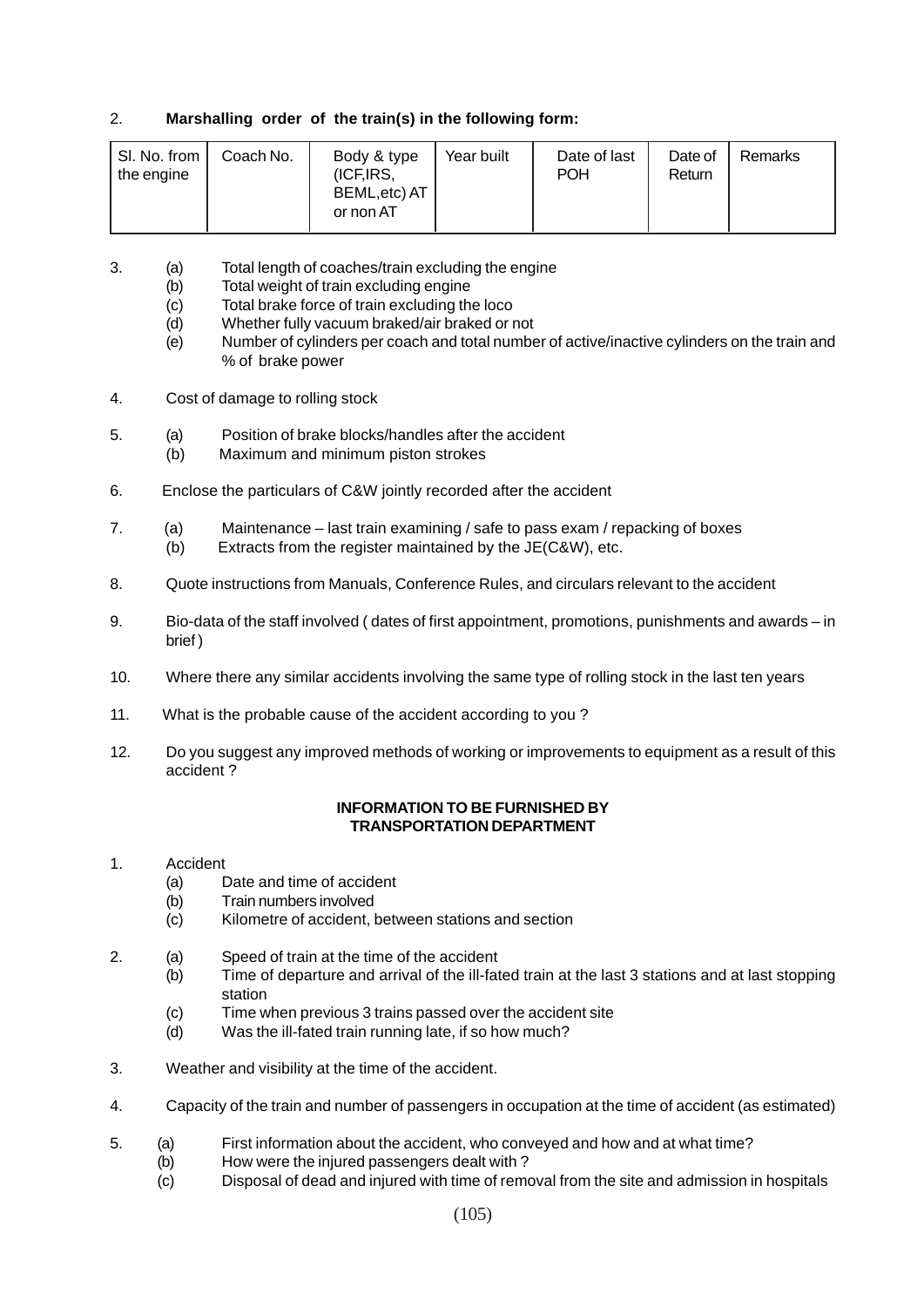- 6. ARME VANS and Accident Relief Trains. (Details to be furnished separately for each station)
	- (a) Time of ordering
	- (b) Time of sounding the siren
	- (c) Time of arrival at bahar line
	- (d) Time of despatch from the station
	- (e) Time of arrival at the station immediately in the rear of the accident site and at accident site
- 7. Time of arrival of various officials including Police
- 8. Interruption to traffic
	- (a) Details of delay to trains, termination and cancellation of trains and running of duplicate trains etc.
	- (b) Time of clearance and through running

Passenger complaint, if any (loss of property, etc.) and how they have been dealt.Guard and other station staff – date of last vision test, refresher course passing and first aid and date when next due In the case of accident at a station copy of SWR with rule diagram

Details of any special dispensations obtained from CRS by the railway administration and approved special instructions issued, if any

Name and designation of Administrative Officers, Police Officers, etc., attending the CRS inquiry on each day.

Log of various activities undertaken by the railway administration arising out of the accident (Give as an annexure)

Brief details of ex-gratia payments arranged

Bio-data of the traffic staff involved (date of appointment, promotions, punishments and awards)

- 17. (a) Enclose press cutting of news published in connection with the accident
	- (b) Press notification and advertisements issued in connection with the inquiry
	- (c) Messages issued to the Police and the Civil authorities regarding the accident inquiry
- 18. Were there any similar accidents in the vicinity in the last 10 years
- 19. Do you suggest any improved methods of working as a result of this accident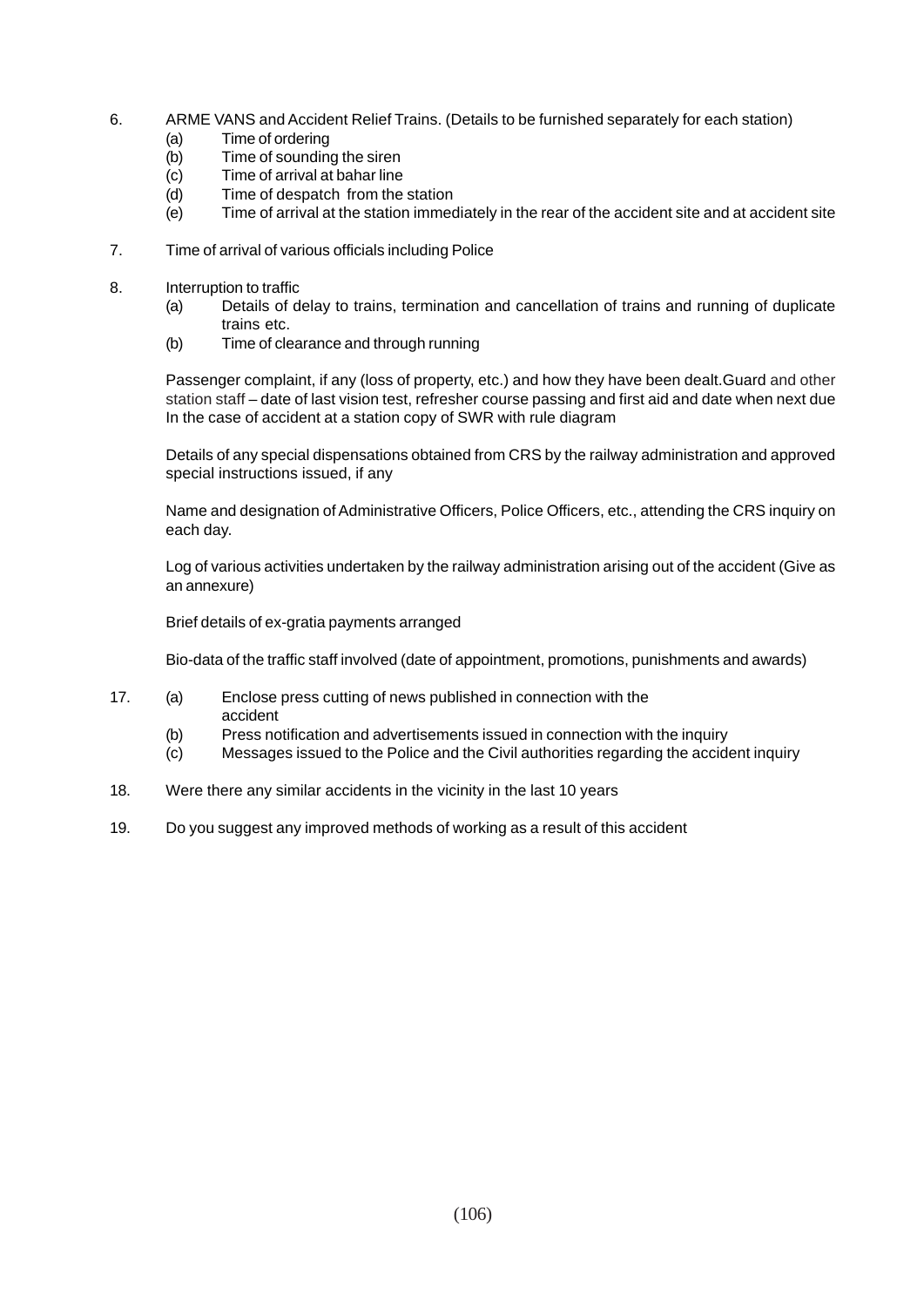### **INFORMATION TO BE FURNISHED BY THE MEDICAL DEPARTMENT**

### **Casualties:**

- (a) Number killed
- (b) Number grievously hurt
- (c) Number with simple injuries
- (d) Number with trivial injuries

Timings of the arrival of the first doctor (Railway or otherwise) at the site and other doctors subsequently

Timings of :

- (a) the receipt of the accident message at the station where medical van is stabled
- (b) despatch of the medical van from that station
- (c) arrival of the medical van with the injured from the site
- (d) departure of the medical van with the injured from the site
- (e) arrival of the medical van with the injured at the hospital station; and
- (f) admission of the patients into the hospital
- 4. (a) Details of the medical aid rendered and whether any surgical treatment resorted to at site (b) Give reasons for delay in rendering medical aid
- 5. Whether any pain relieving drug administered such as Morphia and if so how many ?
- 6. Disposal of the injured and the dead with timings
- 7. List of casualties (dead/injured) with details of names, their address and particulars of admission and discharge in various hospitals till the date of the inquiry
- 8. (a) Did you receive full co-operation from the doctors of the civil hospitals ? (b) If not, where was the failure?

What difficulties have been encountered while dealing with the injured ?

10. Have you any suggestions to make to improve the methods of rendering medical aid to the injured ?

### **INFORMATION TO BE FURNISHED BY THE ELECTRICAL DEPARTMENT**

### OHE :

- (i) Timings of power supply interruption and shut down
- (ii) Action taken to safeguard passengers
- (iii) Record of last inspection of OHE at site

# COACHES :

- (i) Condition of electric equipment
- (ii) Particulars of electric protection
- (iii) Record of last inspections Whether supply for fans and lights was switched on

### DAMAGES :

- (a) Brief description
- (b) Cost

What is the cause of the accident according to you ? (in case of fire, etc.)

What are the Code, rules, circulars pertinent to this accident ?

Bio-date of staff involved (dates of appointment, promotions, punishments and awards)

Where there any similar accidents in the last 10 years involving electrical equipment? Give details

Do you suggest any improved methods of working or improvements to equipment as a result of this accident?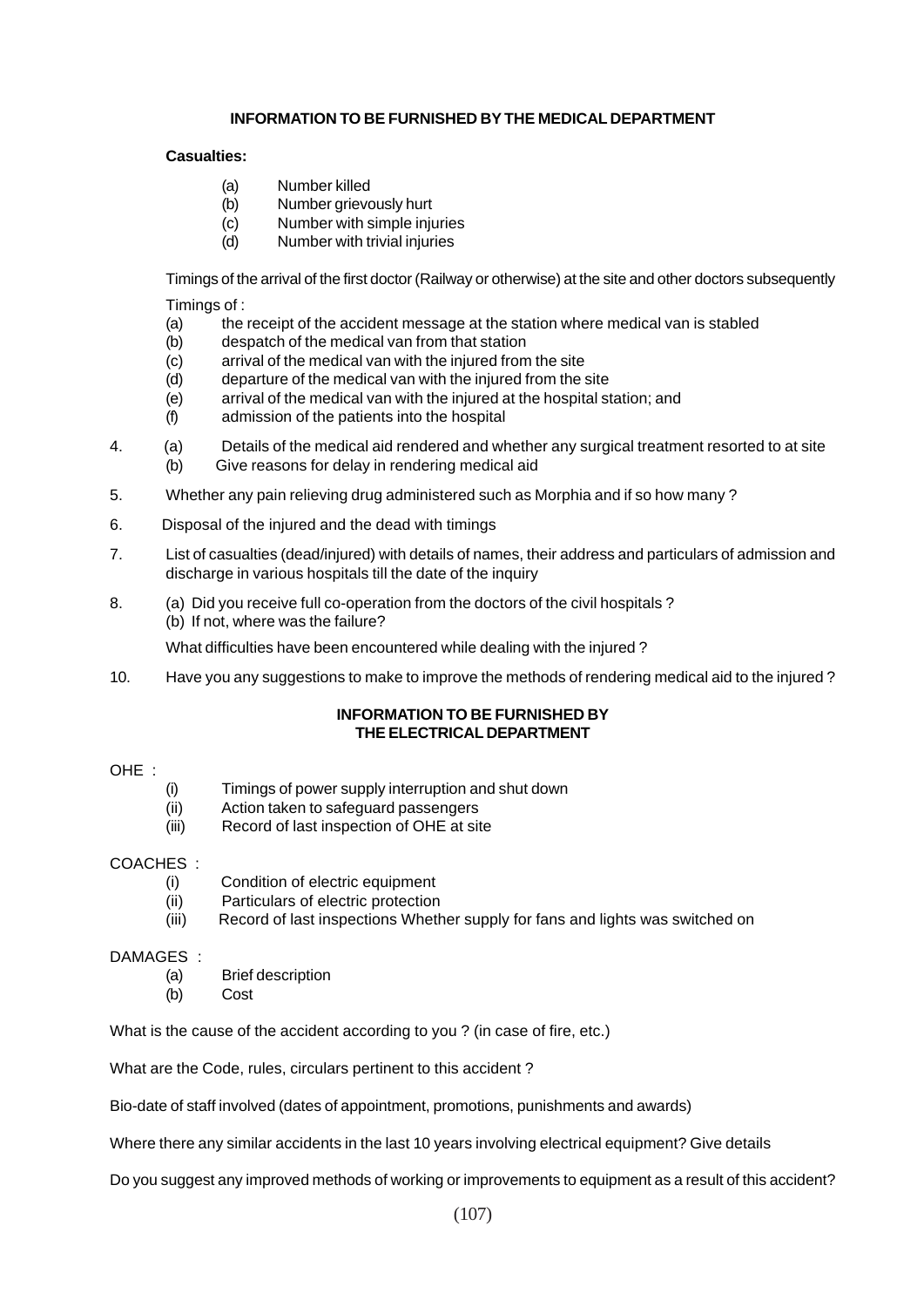#### **INFORMATION TO BE FURNISHED BY THE SIGNAL ENGINEERING DEPARTMENT**

### 1. **Damage to S&T assets :**

- (a) Brief descriptions
- (b) Cost of damage.
- 2. A detailed note on signalling and interlocking arrangements in the area and at the station in the case of yard accident.
- 3. Head quarters, jurisdiction of signal maintenance staff including officers.
- 4. In the case of an accident in a yard signal plan of the yard to be furnished.
- 5. Date of last overhaul of block instruments, lever frame etc.
- 6. (a) Date of last testing by Inspectors/ASTE /DSTE, prior to the accident.
	- (b) Results of their tests and action taken
- 7. (a) Details of signal failures at the station in the last three months.
	- (b) Details of unsafe failures.
	- (a) Produce the relevant registers for scrutiny.
- 8. Instructions from the Signal Engineering Manual etc.
- 9. Bio data of staff involved (Date if appointments, promotions, punishments and awards.)
- 10. (a) What are the possibilities of failure of S&T equipment in this case ?
	- (b) How do you eliminate these possibilities ?
- 11. Where there any similar accidents involving signalling in the last 10 Years? Give details.
- 12. Do you suggest any improved methods of working or improvements to equipment as a result of this accident ?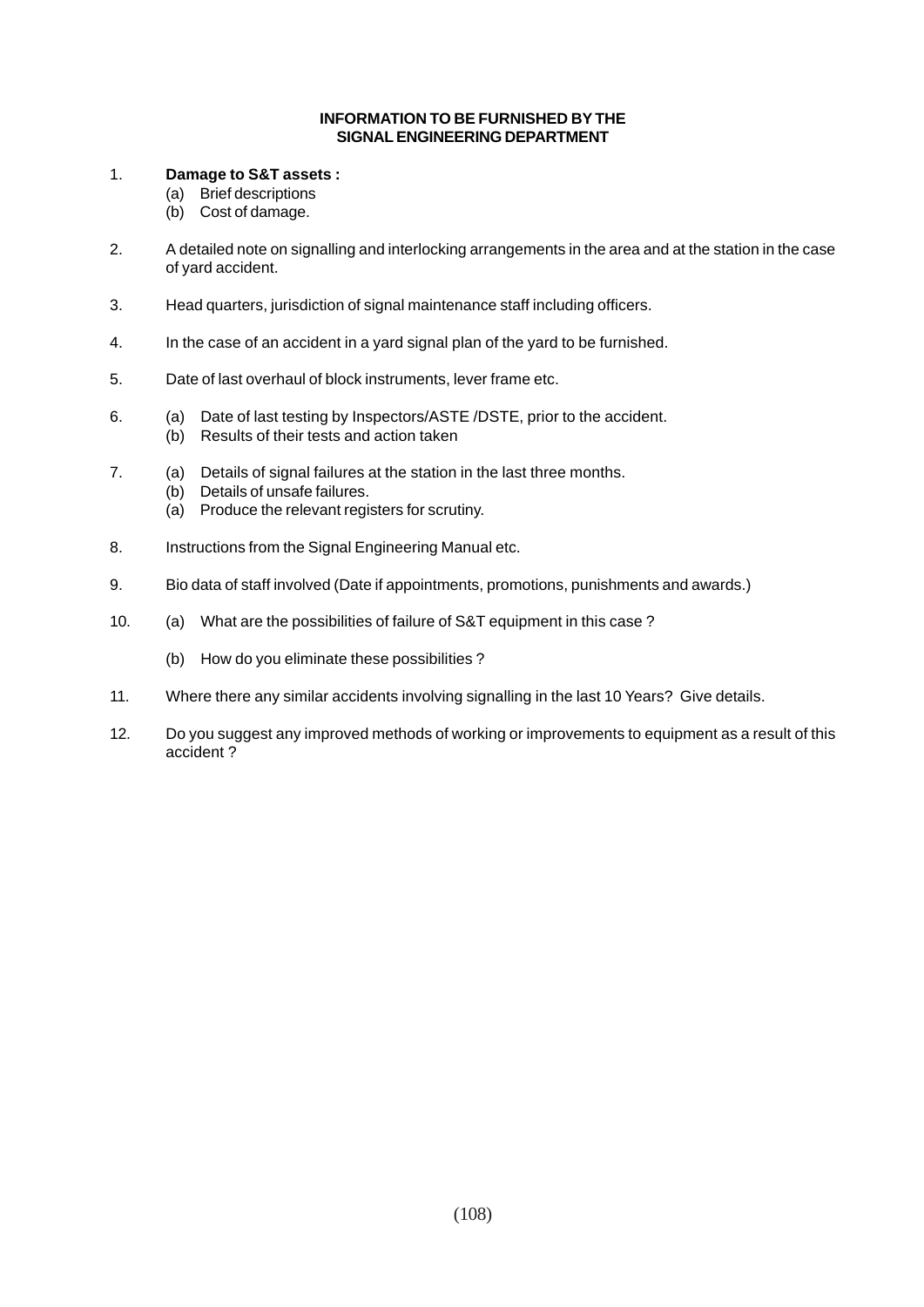### **CHAPTER-IX**

#### **ACCIDENT RETURNS AND STATISTICS**

## 1 **Accident Returns –**

## **Section 121 Of The Railways Act, 1989 :**

Every Railway Administration shall send to the Central Government, a return of accidents occurring on its railway, whether attended with injury to any person or not, in such form and manner and at such intervals as may be prescribed.

#### 2 **Rules For The Preparation Of Accident Returns :**

- (1) Accidents to trains shall be accounted for by the Railway which exercises jurisdiction over the site of accident. Engine failures shall be accounted for by the Railway owning the engines.
- (2) A train intended solely or partly for the carriage of passengers shall be treated as passenger train. All other trains will come under the category of other trains.
- (3) Statistical returns in the prescribed proforma showing cumulative data till the end of the month should be submitted so as to reach Board's Office not later than  $7<sup>th</sup>$  day of the next month.
- (4) Only those accidents which have occurred during the period to which the returns relate shall be included in the relevant returns. With regard to accidents where details are not available at the time of forwarding the returns for any reasons, such accidents are to be included in the statement with a clear indication that further details would follow.
- (5) Each accident must be shown only once and in the event of an accident falling in more than one category , it should be treated as an accident in the higher category.
- (6) Derailment or bumping during reversing or shunting operations etc. on an incoming, outgoing or any other load, including a sectional carriage, etc, shall be deemed to be a 'train accident' only when the train engine or a vehicle still forming a part of the train derails or as a result of bumping, causality (including injuries) or loss to Railway property takes place, irrespective of whether the shunting was being done by the train engine or by a shunting engine.
- (7) Duration of 'interruption' is defined as duration from the time of accident till starting of first Commercial train (Goods or Passenger) on line clear from adjacent station for movement over the affected line in that section.
- (8) The statistics of fire should include all cases of physical fire or smoke emission resulting in death or injury or damage to property amount to Rupees 5000 (Rupees Five thousand only) and above.
- (9) The equipment failures shall include all failures irrespective of date of last schedule or examination and shall be subsequently classified under avoidable or unavoidable category.
- (10) Details and statistics for accident cases falling under Unusual incident class "N", "P" and "Q" shall be maintained and provided by Security (RPF) branch.
- (11) DRM at the Divisional level and the General Manager at the Zonal Headquarters level will ensure the correct reporting of the accidents to the Zonal Headquarters and the Railway Board respectively.

#### 3 **Authorities Responsible For Compilation And Submission Of Accident Returns And Statistics**:

Authorities responsible for compilation and submission of accident returns and statistics are-

- (i) For all accidents occurring in the division, the Divisional Railway Manager must ensure that all returns and statements are submitted in time to the Chief Safety Officer.
- (ii) For all accidents occurring on the railway, the Chief Safety Officer must ensure that all returns and statements are received, consolidated and submitted to the Railway Board, and the Commissioner of Railway Safety within the dates prescribed for each.

### 4 **Accident Statistics To Be Maintained At Stations** :

**Accident Register** : At every station a record of all accidents occurring at the station is maintained in the Accident Register. This register shall contain the following particulars:

- (i) Date
- (ii) Time
- (iii) Brief details of the accident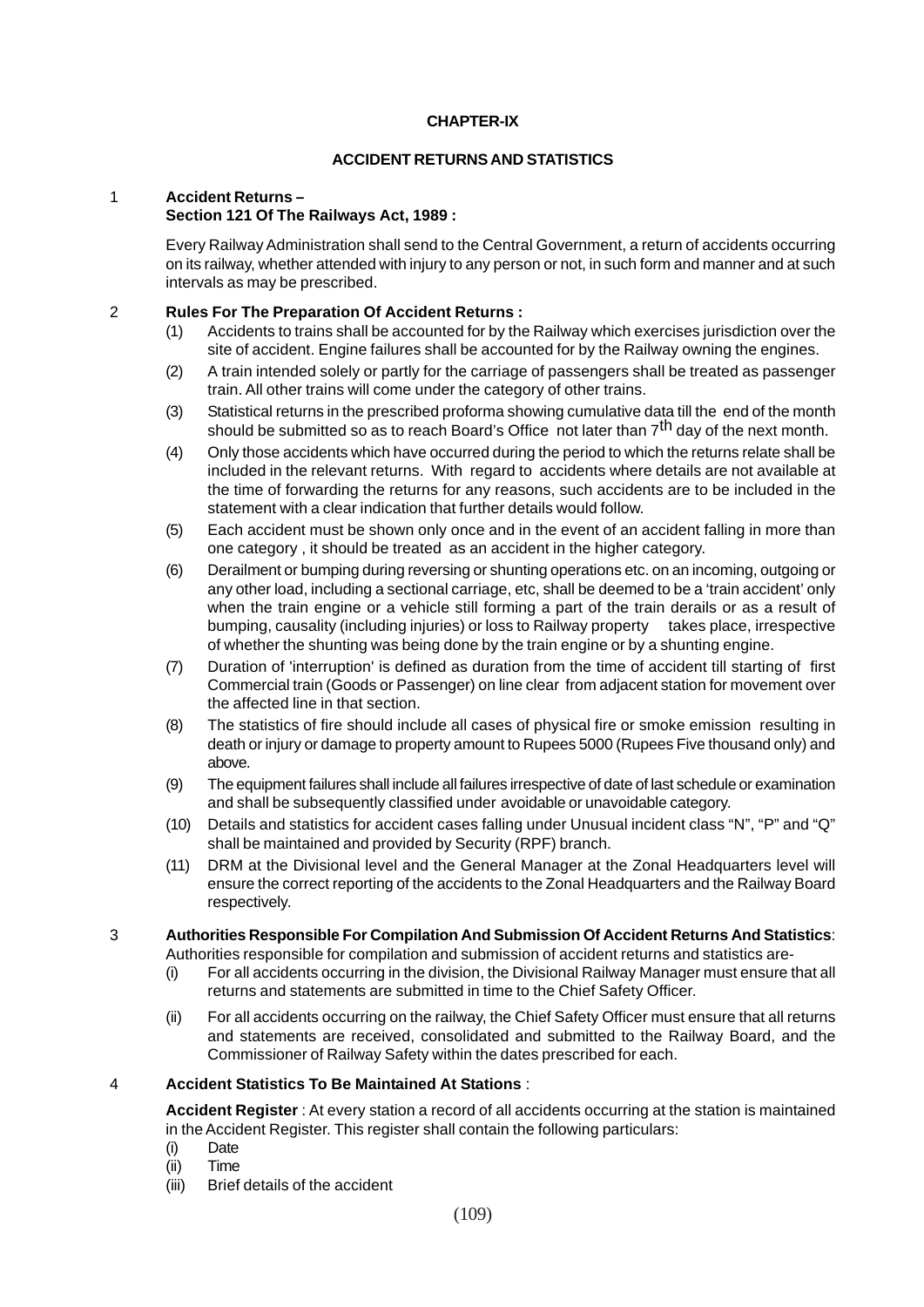- (iv) Point number or exact site of the accident
- (v) Lighting conditions, if at night
- (vi) Weather conditions
- (vii) Names and designation of the station staff involved
- (viii) Guard's name
- (ix) Driver's name
- (x) Nature of enquiry held
- (xi) Staff held responsible and quantum of punishment awarded.
- (xii) Cost of damage
- (xiii) Time taken to finalise the case.
- (xiv) Status of review of punishments if any

This register should be analysed and scrutinised to see if accidents are occurring during the duties of particular staff or at a particular time. This will help in deciding preventive measures, which have to be adopted and also serves as a check in regard to the time taken to finalise the case.

#### 5 **Monthly Statements Of Accident To Be Submitted By The Divisional Railway Manager To Zonal Headquarters**:

| <b>Class</b>      | <b>Description</b>                                                                                                                                                                                                                | To whom              | <b>Time schedule</b>                                                 | Form                                       |
|-------------------|-----------------------------------------------------------------------------------------------------------------------------------------------------------------------------------------------------------------------------------|----------------------|----------------------------------------------------------------------|--------------------------------------------|
| $A-5$             | Other collisions, i.e., collisions<br>occurring in shunting, marshalling<br>yards, loco yards and sidings, etc.,<br>but not involving a train.                                                                                    | CSO                  | Not later than 15 <sup>th</sup> of the Acc. 14<br>following month    |                                            |
| D-6               | Other derailments, i.e., derailments<br>occurring in shunting, marshalling<br>yards, loco yards and sidings, etc.,<br>not involving a train. Note:<br>Derailments involving light engines<br>are to be classified under B-5 only. | CSO                  | Not later than 15 <sup>th</sup> of the Acc. 16<br>following month    |                                            |
| $J-1$             | Failure of engine hauling a train<br>carrying passengers.                                                                                                                                                                         | CME or<br><b>CEE</b> |                                                                      | Consolidated<br>monthly<br>statement       |
| $J-2$             | Failure of engine hauling a train<br>not carrying passengers or light<br>engine                                                                                                                                                   | CME or<br><b>CEE</b> |                                                                      | Consolidated<br>monthly<br>statement       |
| $J-5$ to<br>$J-8$ | Failure of rolling stock on running<br>trains, such as failure of tyres,<br>wheels, axles or braking apparatus, etc.                                                                                                              | CME or<br><b>CEE</b> |                                                                      | Consolidated<br>monthly<br>statement       |
| $P-1$             | Person or persons falling out of<br>running train resulting in grievous<br>hurt to or loss of human life.                                                                                                                         | CSO                  | Not later than $12th$ of the<br>following month                      | Acc. 17                                    |
| $P-2$             | Person or persons run over or<br>knocked down by a train resulting<br>in grievous hurt to or loss of human life.                                                                                                                  | CSO                  | Not later than 12 <sup>th</sup> of the<br>following month            | Acc. 13                                    |
| $P-3$             | Person or persons falling out of a<br>running train or knocked down by a<br>train or engine or railway vehicle,<br>not resulting in grievous hurt to, or<br>loss of human life.                                                   | CSO                  | Not later than 12 <sup>th</sup> of the<br>following month            | Acc. 17                                    |
| $R-2$             | Train running over cattle. Note: The<br>term cattle do not include sheep,<br>goat, pigs, dogs, asses, rams, ewes,<br>lambs and kids.                                                                                              | CSO                  | Not later than 7 <sup>th</sup> of the<br>following month             | Monthly<br>statement                       |
| $Q-1$             | Accidental or natural death or grievous CSO<br>hurt to any person, whether passenger,<br>railway employee or trespasser<br>(or any other person) within railway<br>premises (excluding railway quarters).                         |                      | Not later than 12 <sup>th</sup> of the Acc. 12 in<br>following month | case of tres-<br>passersAcc.<br>15 in case |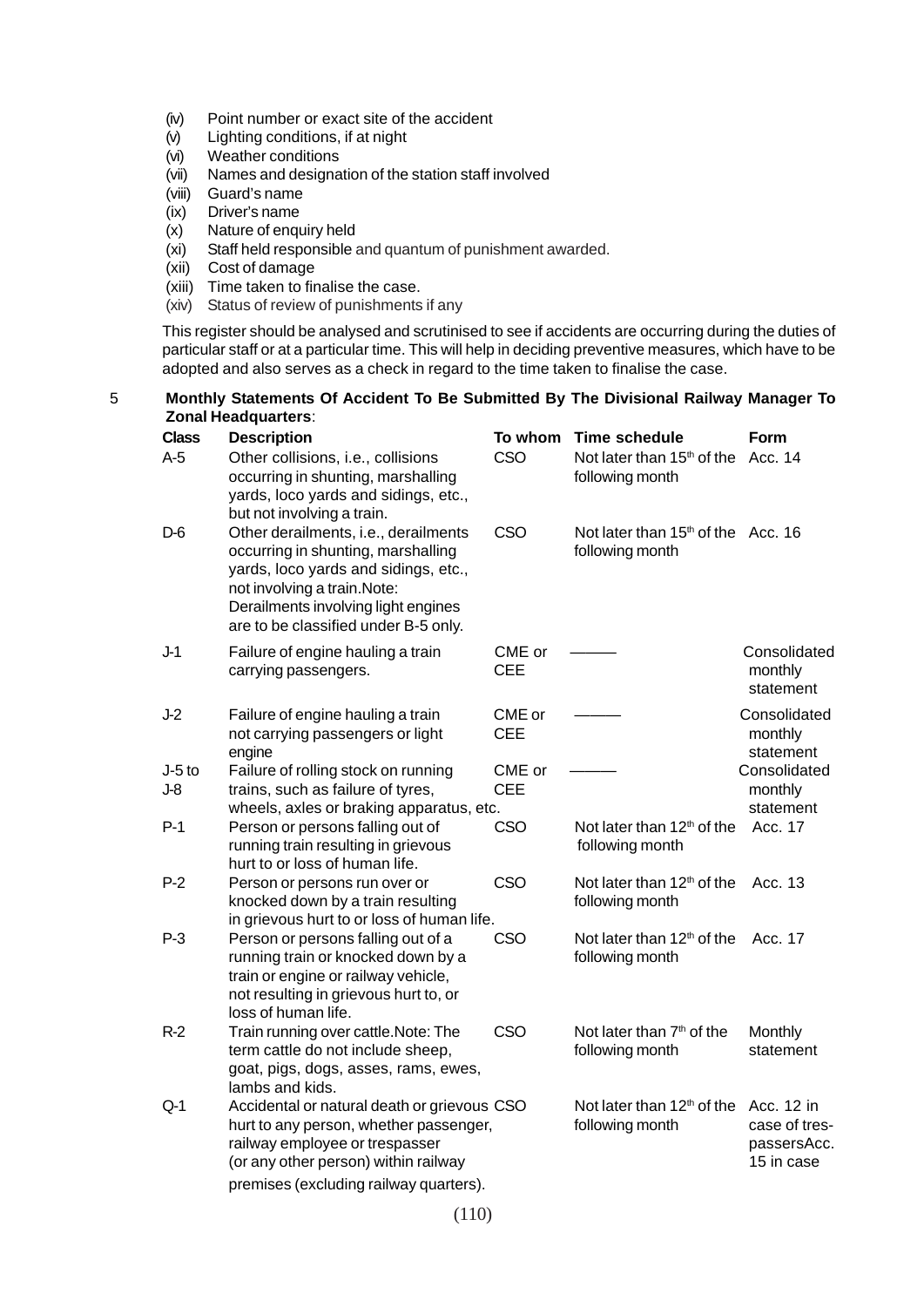#### . 6 **Fortnightly Report To Railway Board :**

- (i) A fortnightly report shall be submitted regularly on railway accidents indicating clearly the trains involved,engines/coaches/wagons affected/damaged, time of accident, dislocation caused, number of train curtailed/diverted and the time taken to restore partial/full traffic.
- (ii) The nature of the accident, the causes and the remedial measures taken to prevent occurrence of such accidents in future may also be indicated in the report.
- (iii) This report shall be sent as per the following schedule;
	- (a) For the period from 1<sup>st</sup> to 15<sup>th</sup> of the month by 18<sup>th</sup> of the month
	- (b) For the period from 16<sup>th</sup> to the last day of the month by 3<sup>rd</sup> of the following month.
- (iv) Information regarding number of trains cancelled/diverted, time taken for partial/full restoration of traffic, cause (prima facie cause, if final cause if not available) and immediate action taken may also be communicated while indicating the accident.

## 7**. Collection, Compilation And Monthly Statement Of Accident Statistics :**

- (a) Information about train accidents, yard accidents and indicative accidents falling under classification A, B, C, D, E, F, G and H will be compiled by the Safety Branch at Divisional and zonal Railways.
- (b) Equipment failures falling under classification J, K, L and M will be compiled by the Divisional control on daily basis and shall be handed over to Safety Branch. Every equipment failure shall be classified under the category of avoidable and unavoidable by the Branch Officers concerned and summary shall be handed over to Safety Department of the division. It is further clarified that all equipment failures should be taken into account irrespective of the date of last schedule or examination and shall be subsequently be. The Safety Branch shall forward the monthly summary to Chief Safety Officer of respective zonal Railways. Chief Safety Officers after compilation of statement shall forward monthly statement to the Safety Directorate of Railway Board.
- (c) Unusual incidents falling under classification N, P and Q shall be collected and compiled by the Security (RPF) Branch at Divisional level and they shall take subsequent follow up action. Daily position will be given to the Safety Branch of the Division who after compilation of statistics shall forward monthly statement to Chief Safety Officer of zonal Railways concerned. Chief Safety Officers after compilation of statement shall forward monthly statement to the Safety Directorate of Railway Board.

## 8. **Following System Will Be Followed For Reporting Of Accident To Railway Board :**

- **(a)** Information regarding consequential train accident and any yard accident leading to serious repercussion shall be reported by Divisional Control to Headquarters Central Control of Zonal Railway Headquarters. Central Control shall in turn inform all concerned at Headquarters office including GM, PHODs etc.,
- (b) In case of accidents as in para (a) above, Chief Safety Officer/Dy. COM (Safety) should thereafter inform nominated officer of Safety Directorate of Railway Board. At Board level Safety Directorate shall issue the message and take follow up action.
- (c) In case of landslide, breaches, OHE break down etc. which result in dislocation of more than threshold value and also cases due to public agitation shall be reported by Headquarters Control Office to Punctuality Cell of Railway Board and dealt with by the coaching Directorate.
- (d) Cases falling under N, P, and Q except Q-6 i.e., blockade of train services due to public agitation; shall be dealt with by Security Directorate.

## **9. Monthly Statement Of Train Accidents To Be Sent To Railway Board :**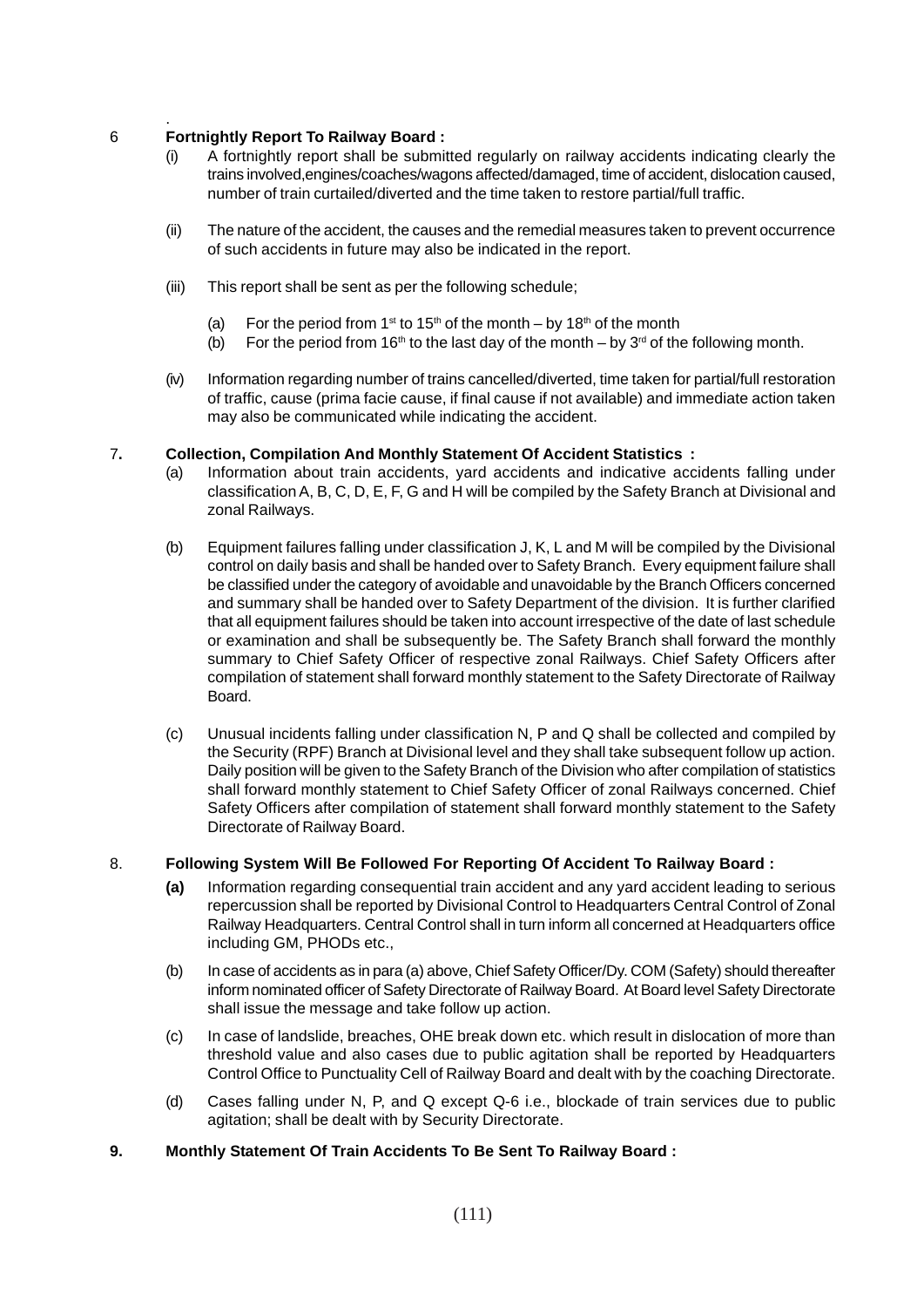- (i) The Divisional Railway Manager shall prepare in the prescribed form a monthly statement of train accidents and send it to the Chief Safety Officer so as to reach him not later than 7<sup>th</sup> of the following month.
- (ii) The Chief Safety Officer shall send a consolidated statement in the prescribed form, so as to reach the Railway Board not later than 10<sup>th</sup> of the month following to which the statement relates.
- (iii) Every Officer dealing with accidents shall endeavour his utmost to collect and furnish all the information required for the preparation of the statement. But if any information is not available at the time of submission of the statement the remark 'will follow' shall be made against the relevant items. Information with regard to such items shall be collected and a complete list, giving details about all items not originally furnished in each monthly statement, shall be submitted to the Chief Safety Officer without delay.
- (iv) The monthly statement of train accidents shall include all cases of accidents to trains coming under the following cases :

| A -1 to A-4        | Collisions                                                                                                                         |
|--------------------|------------------------------------------------------------------------------------------------------------------------------------|
| D -1 to D-4        | <b>Derailments</b>                                                                                                                 |
| $F-1$ to $F-4$     | Averted collisions                                                                                                                 |
| $H - 1 & H - 2$    | Trains passing engineering stop indicator or fixed stop signal at danger or<br>running into banner flag.                           |
| $G - 1 & G - 2$    | Entry of a train into a block section without any authority without a proper<br>authority to proceed.                              |
| G-3 & G-4          | Reception of a train on a wrong line, whether clear or Obstructed, and train<br>entering into a catch or slip siding or Sand hump. |
| $C - 1 & C - 2$    | Trains running into road traffic at level crossing to be Described as such<br>and not as collisions.                               |
| $N - 1$ to $N - 3$ | Cases of tampering with track or equipment discovered in Time to avert an<br>accident in a separate statement.                     |

- **10 Monthly Statement Of Accidents To The Commissioner Of Railway Safety:** The Chief Safety Officer shall submit to the Commissioner of Railway Safety a consolidated monthly statement of accidents coming under the following classes-
	- P 1 Person or persons falling out of a running train resulting in grievous hurt to or loss of human life.
	- P 2 Person or persons run over or knocked down by a train resulting in grievous hurt to or loss of human life.
	- P 3 Person or persons falling out of a train or knocked down by a train not resulting in grievous hurt to or loss of human life.
	- Q 1 In the case of railway servants killed or seriously injured.
	- R 5 Person or persons injured due to bumping of an engine-either train engine, banking engine or shunting engine, with or without a shunting load or a vehicle/vehicles- against a rake/train.

### **This should also cover the following items:**

(i) A passenger rake with passengers in a siding bumping against a buffer stock or other vehicles causing injuries to passengers.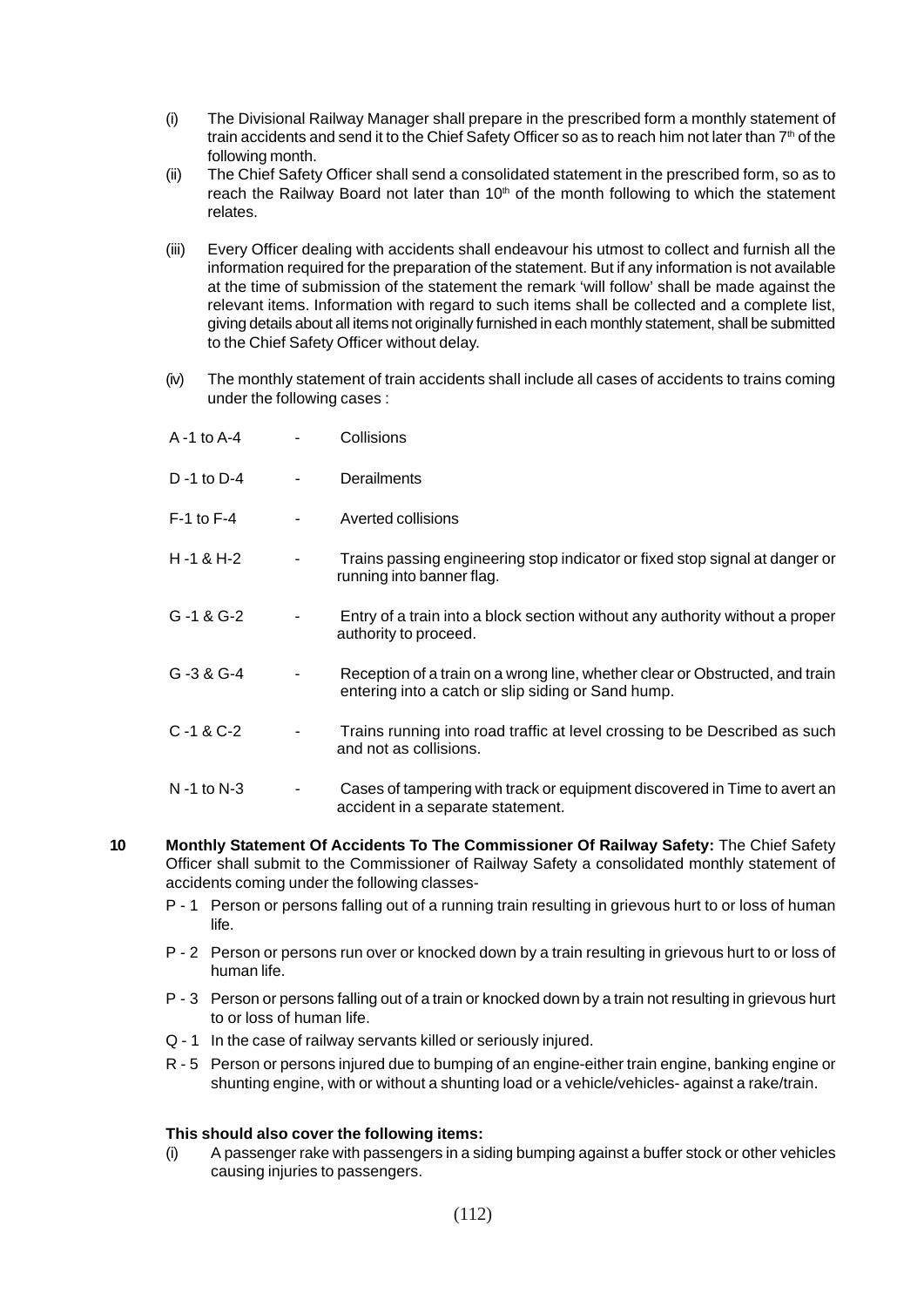A shunting engine colliding with a coaching stock in a siding or along a platform line causing death or injuries to the passengers in the rake.

| 44. |         | <del>SUBMISSION OF ACCIDENT STATEMENTS BY THE CHIEF SAFETY OFFICER::</del> |                     |                                                          |
|-----|---------|----------------------------------------------------------------------------|---------------------|----------------------------------------------------------|
|     |         |                                                                            |                     |                                                          |
|     | SI. No. | <b>Statements</b>                                                          | <b>Submitted to</b> | <b>Periodicity</b>                                       |
|     | 1.      | Advance intimation                                                         | Railway Board       | 1 <sup>st</sup> working day of the next month            |
|     | 2.      | Fortnightly statement                                                      | Railway Board       | 18 <sup>th</sup> of the month and 3 <sup>rd</sup> of the |
|     |         |                                                                            |                     | following month                                          |
|     | 3.      | P.C.D.O.                                                                   | Railway Board       | 10 <sup>th</sup> of the next month                       |
|     | 4.      | D.A.R. and punishments                                                     | Railway Board       | 7 <sup>th</sup> of the next month                        |
|     | 5.      | <b>Nominated Yards</b>                                                     | Railway Board       | 10 <sup>th</sup> of the next month                       |
|     | 6.      | 'A' Statement                                                              | Railway Board       | 20 <sup>th</sup> of the next month                       |
|     | 7.      | 'B' Statement                                                              | Railway Board       | 45 <sup>th</sup> day after the completion of             |
|     |         |                                                                            | the month           |                                                          |
|     | 8.      | 'C' Statement                                                              | Railway Board       | Quarterly                                                |
|     | 9.      | <b>Cumulative Statistics</b>                                               | Railway Board       | Quarterly                                                |
|     | 10.     | Details of train accidents                                                 | <b>CRS</b>          | 10 <sup>th</sup> of every month                          |
|     |         | falling under section 113                                                  |                     |                                                          |
|     |         | of the Railways Act, 1989                                                  |                     |                                                          |
|     |         | for the previous month                                                     |                     |                                                          |
|     | 11.     | Monthly statement                                                          | <b>CRS</b>          | 10 <sup>th</sup> of every month                          |
|     | 12.     | Annual Report to CRS                                                       | <b>CRS</b>          | Annual                                                   |
|     | 13.     | General Manager's Annual                                                   | G Branch            | Annual                                                   |
|     |         | Narrative Report                                                           |                     |                                                          |
|     | 14.     | Annexure IV to CRB                                                         | G Branch            | Every month                                              |

### **12. CASES TO BE SHOWN IN THE ANNUAL RETURNS:**

- (i) Cases in which a railway servant sustains personal injuries by an accident which incapacitates him from resuming his normal duties for over two days have to be taken into account for the purpose of Annual Returns submitted by the Chief Safety Officer to the Railway Board.
- (ii) The following instructions shall be adhered to in the matter of sending advice of sick leave granted to railway servants to Chief Safety Officer and Chief Personnel Officer.
	- (a) In the covering letter forwarding the Special Report or enquiry proceedings, it shall be specifically stated how much leave has been granted to the railway servant at the outset.
	- (b) Advice of further extension of sick leave upto a limit of less than 20 days shall not be sent, except where the railway servant resumes duty within that period, having sustained permanent (partial or total) disablement, and consequent loss in his earning capacity.
	- (c) In every case, when the period of sick leave granted to a railway servant extends to 20 days or more, an advice shall always be sent. Subsequent extensions of the leave, if any, granted to him shall not be advised and only a final advice, giving the following particulars shall be sent:

permanent (partial or total) disablement and consequent loss in his earning capacity. Total period of sick leave granted, whether the railway servant has resumed duty or been declared unfit for further service, and whether or not the railway servant has sustained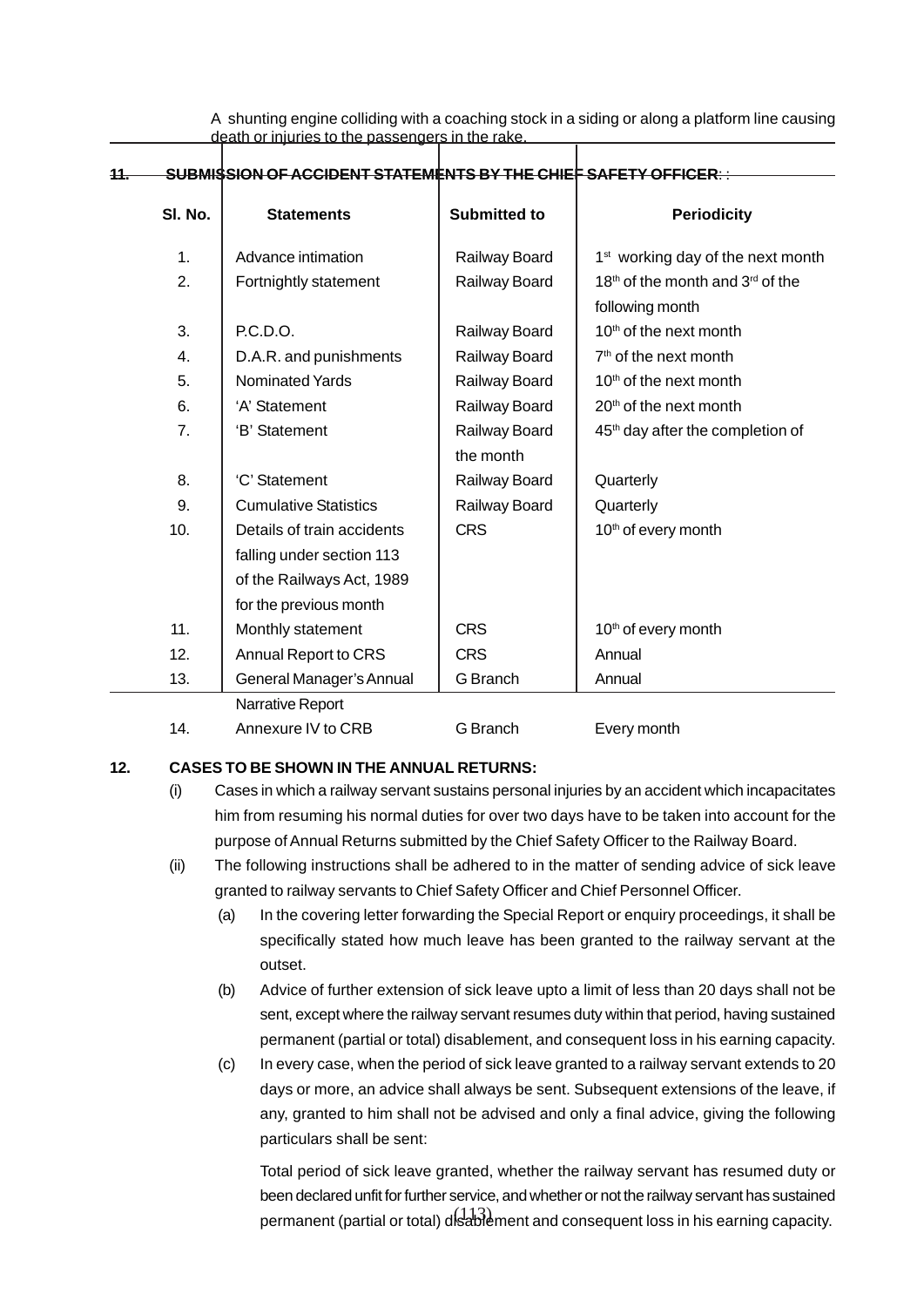## **CHAPTER X**

### **ACCIDENT RELIEF TRAINS AND EQUIPMENT**

### 1. **Trains Unusually Delayed**:

- (i) When a train carrying passengers fail to reach any station within 10 minutes of its due arrival there and a train not carrying passengers within 20 minutes, the Station Master on duty at either end of the block section shall immediately
	- (a) Inform the Station Master at the other end and the Controller on duty, if control working is in operation, of the position.
	- (b) Ask the driver and Guard on walkie-talkie about the reasons and any assistance required. Take such other action as may be deemed necessary on the merits of each case.
- (ii) On receipt of such advice, the Controller shall immediately warn the stations where Break-Down trains, Medical Relief Van and Medical Relief Equipment are located to arrange to keep them in readiness to be moved immediately on receipt of further advice and keep himself constantly in touch with the situation thereafter and take such further action as may be necessary.

**Note:** The above limits of time upto, which the train may be awaited, pending action are not intended to prevent initiative being taken earlier should the circumstances of the case warrant.

## **2. Sounding Of Accident Alarm Signals:**

### **3. Long Range Electric Sirens:**

- (i) As means of giving immediate warning to the staff of the various departments, in the event of a serious accident, a Long Range Electric Siren has been installed at important stations. GM/ DRMs of concerned zone/division shall decide the stations at which sirens shall be installed.
- (ii) (a) Each siren is provided with
	- 1. A delayed action switch (the tumbler switch marked 'Accident Warning') and
	- 2. A check switch (marked 'Test Push')
	- (b) The delayed action switch (the tumbler switch marked "Accident Warning') is designed to give call of  $\frac{3}{4}$  minute duration, each with  $\frac{1}{2}$  minute interval between two successive calls. This switch shall be switched **ON** and left in the that position for a period of approximately 20 minutes to give the emergency call and then switched **OFF** when the call will cease.
	- (c) The check switch (marked 'Test Push') is for checking whether the siren and motor are in good working order. For testing the siren the push button of the check switch shall be pressed and kept in the ON position until the siren gives a continuous blast extending to not less than 30 seconds and then released.
	- (d) If, for any reason, the delayed action switch fails to function, the emergency call shall be given by manually operating the check switch to give calls of ¾ minute duration with ½ minute interval between two successive calls for a period of approximately 20 minutes
- (iii) Both the delayed action switch and the check switch are provided with locking arrangements. The key of the delayed action switch and the duplicate key of the check switch shall be kept in a sealed glass fronted case. The original key of the check switch shall be kept by the electrical staff. In case of emergency the seal or glass shall be broken and the key taken out to give the emergency call. After the emergency is over and the key restored to the box, arrangements shall be made to replace the broken glass and/or to reseal the box.
- (iv) The check switch shall be operated by the Electrical Department once a month.
- (v) If any accident is of such a serious nature as to necessitate the issue of an emergency call the senior official of the Transportation (Traffic) department present in the Control Office shall act in the name of the Divisional Railway Manager and arrange and be responsible for the issue of the emergency call.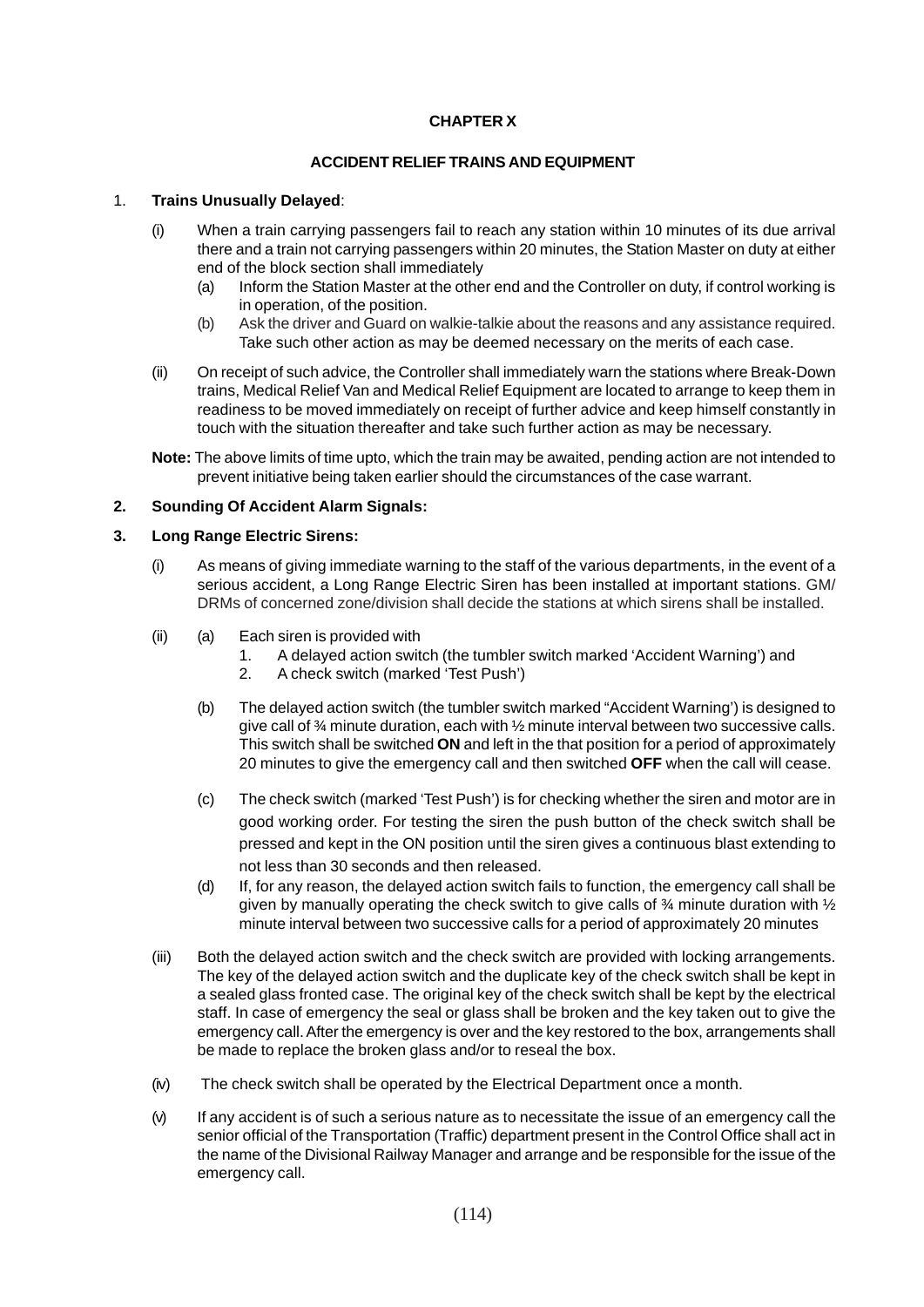- (vi) On hearing the emergency call the staff nominated to turn out for such calls by the respective Heads of Departments shall do so and take up the positions and duties allotted to them. The staff concerned shall respond to the call with alacrity. Indifference in responding or failure to respond to the call will be dealt with seriously.
- (vii) At stations where long range electric sirens have been installed the wireless staff nominated to turn out for such calls by the Head of Department shall take up positions with the portable emergency wireless set to proceed to the accident spot by the first available means.

### **Sounding of engine whistle/hooter/Station Bell:**

(i) In the event of the long range electric siren getting out of order, the emergency call must be given as indicated below-

The whistle/hooter of engine shall be sounded, so as to give 5 whistles/hootings or calls of 1 minute duration each, with ½ minute interval between two successive whistles/ hootings, this being repeated twice at an interval of 3 minutes.

In case a engine is not available at the time to give the emergency call, the emergency call shall be given by the violent ringing of station bell. The Station Master or the senior official of the Transportation (Traffic) department present at the station shall in addition send out runners to call the Transportation (Traffic), Medical, Mechanical, Electrical, Engineering and other staff.

(ii) At all other stations, the emergency call shall be given by sounding the whistle of an engine, so as to give 5 whistles or calls of 1 minute duration each, with  $\frac{1}{2}$  minute interval between two successive calls, this being repeated twice, at an interval of 3 minutes

The Station Master or the senior official of the Transportation (Traffic) department present at the station shall arrange and be responsible for the issue of the emergency call.

### 5. **Accident Relief Medical Equipment**:

- (i) Types of Medical Equipment: There are two types of Medical Equipment namely, Scale I and Scale II. Scale I equipment is stored in special Medical Relief Vans and Scale II equipment is stored in boxes in special rooms on the station platform. This equipment will be called Accident Relief Medical Equipment.
- (ii) The special Medical Relief Vans containing Scale I equipment are marked 'Accident Relief Medical Equipment' and bear on each side a red cross against a white back ground, each unit of the cross being 80 cm long and 15 cm wide.
- (iii) The special room containing the Scale II equipment is marked on atleast two sides by a Red Cross against a white background as mentioned in the above rule.
- (iv) A copy of the list enumerating the equipment Scale I and II shall be exhibited on the wall inside the Special Medical Relief Vans and the special room respectively for ready reference.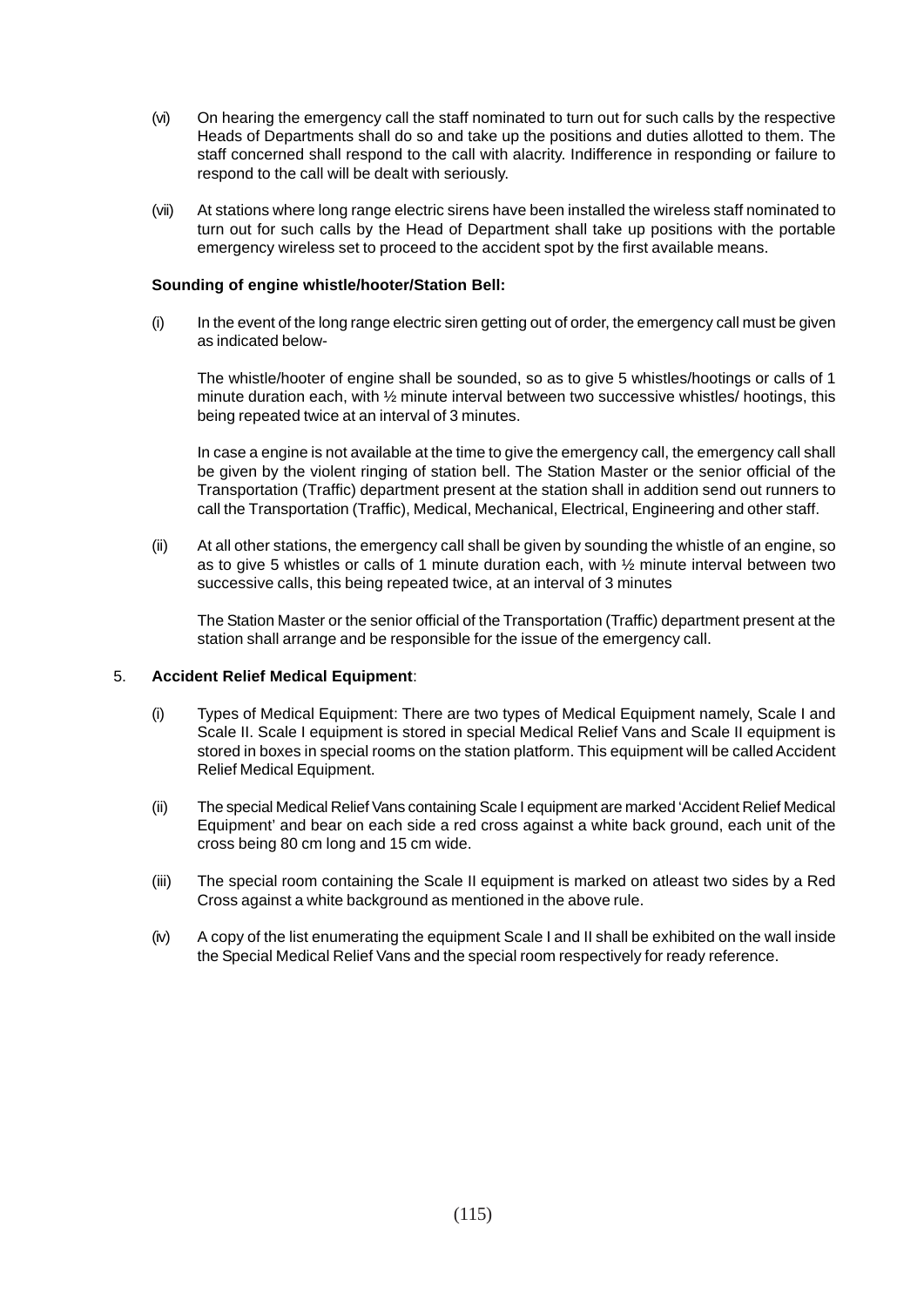|            | <b>ARME</b>                                                                                                            |                                                                                           |                                                       |                    |                  |  |  |  |
|------------|------------------------------------------------------------------------------------------------------------------------|-------------------------------------------------------------------------------------------|-------------------------------------------------------|--------------------|------------------|--|--|--|
| Div.       | Location                                                                                                               | <b>BG</b>                                                                                 | <b>MG</b>                                             |                    | <b>EXIT</b>      |  |  |  |
|            |                                                                                                                        |                                                                                           |                                                       | <b>SINGLE</b>      | <b>DOUBLE</b>    |  |  |  |
| Lucknow    | Gorakhpur Jn.                                                                                                          | <b>SPARMV</b>                                                                             | Scale -1                                              |                    | <b>Double</b>    |  |  |  |
|            | Gonda Jn.<br>Mailani<br>Aishbagh<br>Sitapur<br>Kanpur Anwarganj<br>Nanpara<br><b>Basti</b><br>Barhni<br><b>Burhwal</b> | Scale-I<br>Scale-II<br>Scale-II<br>Scale-II<br>Scale-II                                   | Scale-I<br>Scale-I<br>Scale-I<br>Scale-II<br>Scale-II | $\alpha$<br>Single | , 1              |  |  |  |
| Izzatnagar | <b>Bareilly City</b><br>Fatehgarh<br>Kashipur<br>Mathura<br>Lal Kuan<br>Kasganj<br>Pilibhit                            | Scale-II<br>Scale-II<br>Scale-II<br>Scale-II<br>Scale-I                                   | Scale-I<br>Scale-I                                    |                    | Double<br>Double |  |  |  |
| Varanasi   | Chhapra Jn.<br>Manduadih<br>Mau<br>Allahabad City<br>Sivan<br><b>Ballia</b><br>Aunrihar<br><b>Bhatni</b>               | Scale-I<br>Scale-I<br>Scale-I<br>Scale-II<br>Scale-II<br>Scale-II<br>Scale-II<br>Scale-II | Scale-I                                               |                    | Double<br>Double |  |  |  |

#### **6. Location of A.R.M.E. Scale -I & Scale-II:**

### **7. Ordering and despatch of A.R.M.E. Scale I :**

- (i) On receipt of advice of an accident to a train not carrying passengers resulting in injuries to persons, and in case of accident to a train carrying passengers always, the Chief Controller shall advise immediately by telephone or other means, the Station Master of the station at which a Medical Relief Van is stabled on each side of the site of the accident to send the A.R.M.E. Scale I equipment to the site of the accident.
- (ii) Each of the Station Masters on receiving the advice of casualty, he shall immediately advise the nominated officers / Senior .officials of Medical and Mechanical departments headquartered at his station.
- (iii) The nominated Medical Officials on receiving the advice shall assemble his staff with their emergency boxes, at the station and as soon as he and his staff are ready to proceed to the site of the accident, advise the senior Transportation (Traffic) official present.
- (iv) The nominated Mechanical Officials on receiving the advice shall assemble his staff at the station and as soon as he and his staff are ready to proceed to the site of the accident, advise the senior Transportation (Traffic) official present.
- (v) The senior Transportation (Traffic) official shall arrange to send the Medical Relief Special with the first available engine. The Power Controller/Traction Loco Controller shall nominate the locomotive to work the Medical Relief Special.
- (vi) The senior Transportation (Traffic) official shall arrange for a competent Guard to work the Medical Relief Special and also arrange to send by the train as many licensed porters and Group D staff as possible.
- (vii) In case of accident to a train carrying passengers, if it is considered that further movement of Medical Relief Special is not necessary for obvious reasons, the same may be cancelled only under the personal orders of the Divisional Railway Manager.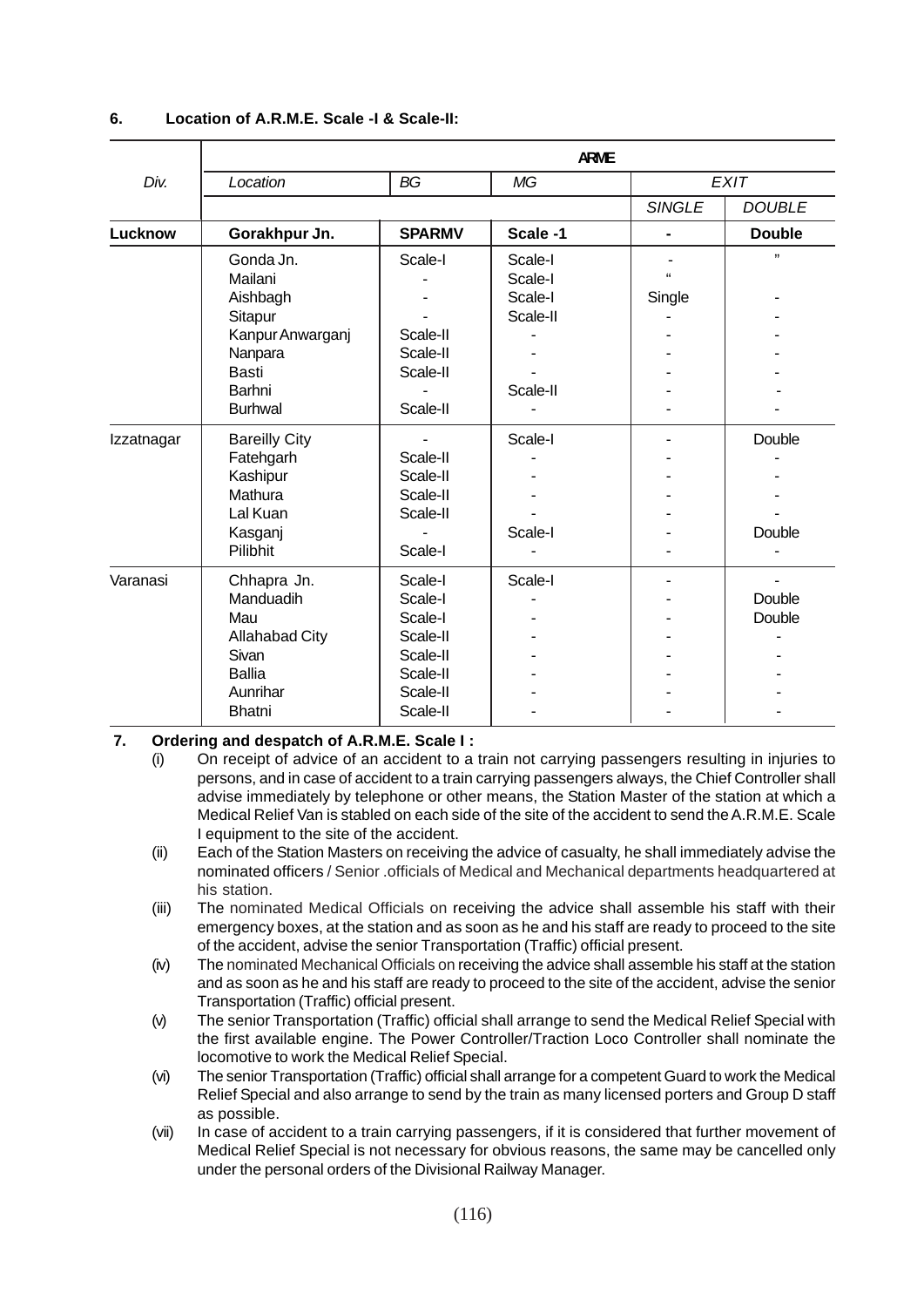### **8. Target Time:**

The target time of turning out the Medical Relief Special is as under :

**15 Minutes** – for stations where the Medical Relief Van is stabled on a siding with exit from both ends:

**20 Minutes** - for stations where the Medical Relief Van is stabled on single exit siding subject to the remarks furnished below.

|    | SI. No. Stations with double exit siding | <b>Division</b> | <b>Target Time</b> | <b>Remarks</b> |
|----|------------------------------------------|-----------------|--------------------|----------------|
| 01 | Gorakhpur Jn.                            | Lucknow         | 15 Mts             |                |
| 02 | Gonda Jn.                                | ,,              | $20$ "             |                |
| 03 | Aishbagh                                 | ,,              | 25<br>,,           |                |
| 04 | Mailani                                  | ,,              | 15<br>,,           |                |
| 05 | Pilibhit                                 | Izzatnagar      | 25<br>,,           |                |
| 06 | Kashipur                                 | ,,              | 20<br>,,           |                |
| 07 | <b>Bareilly City</b>                     | ,,              | 30<br>,,           |                |
| 08 | Kasganj                                  | ,,              | ,,<br>30           |                |
| 09 | Mau Jn.                                  | Varanasi        | 25<br>,,           |                |
| 10 | Chhapra Jn.                              | ,,              | ,,<br>30           |                |
| 11 | Manduadih                                | ,,              | , 99<br>15         |                |

This target time is reckoned from the time the siren is sounded till the Medical Relief Special is berthed ready in all respects to start.

#### **Maintenance :**

The Medical Relief Vans and the second class carriages shall be maintained in the same way as other coaching stock in regular use, in that all running gear shall be periodically attended to and axle boxes oiled and replaced in accordance with the orders in force. The electrical equipment, including batteries, shall also receive periodical attention and re-charging. If the cells are removed for recharging, they shall immediately be replaced by a fresh set so that the Medical Relief Special may be ready to be put into service at a short notice. The electrical official in charge shall also be responsible for the maintenance of the lights and fans and the battery, by weekly checks. The Mechanical and Electrical departments shall be responsible for the proper maintenance of the Medical Relief Special on the mechanical and electrical sides, respectively; and the Loco Foreman shall check the Medical Relief Vans once a week with the Train Examiner and Electrical official in charge.

#### **Inspection of Accident Relief Medical Equipment :**

- (i) An inspection book is provided in the Medical Relief Van and in the Scale II equipment room. All inspecting officials shall attest their signature in this book together with any remarks they wish to offer with regard to the equipment. This book shall be neatly maintained.
- (ii) Monthly inspection of Medical Relief Vans and Scale II equipment:
	- (a) The A.R.M.E. Scale I (Medical Relief Van) shall be inspected monthly by the following officials jointly: Station Manager / Station Superintendent Assistant Divisional Medical Officer Section Engineer/Signal and Telecommunication Section Engineer/Carriage and Wagon Electrical Official in charge.

The keys of ARME Scale-I should be available with nominated Medical Officer. Inspections should be conducted in presence of nominanated Medical Officer.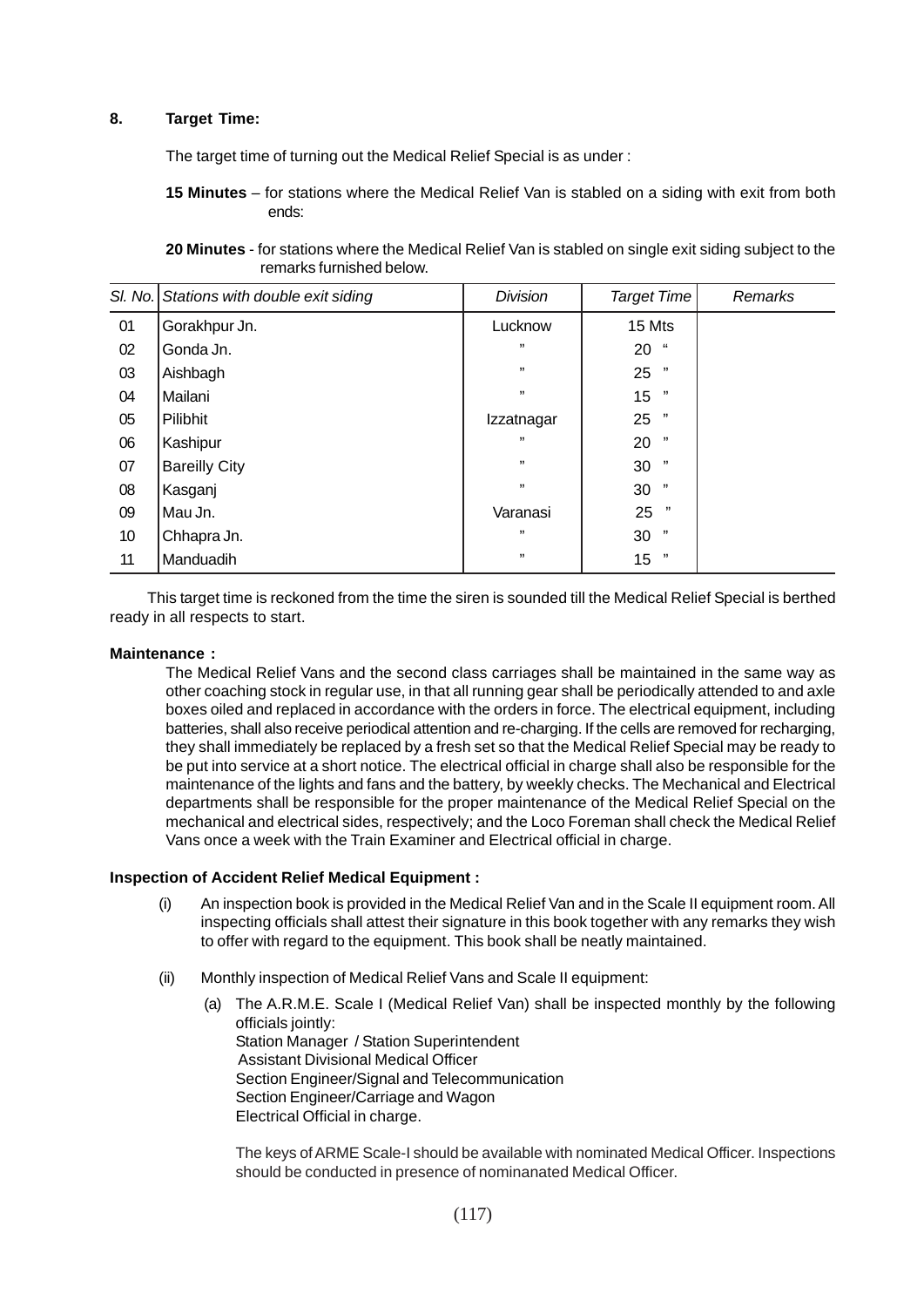- (b) The Section Engineer/Junior Engineer (Carriage & Wagon) shall personally examine that the Medical Relief Van is in good working order on the mechanical side and then certify as to the mechanical fitness of the Medical Relief Van. The electrical official shall personally examine and ensure that the electrical portion of the Medical Relief Van is in good working order.
- (c) The Section Engineer/Junior Engineer (Carriage &Wagon) shall in conjunction with the Fire Extinguisher Fitters, see that the Soda Acid type fire extinguishers are opened up for inspection quarterly, and tested by discharge annually from the date on which they were last tested or were used at a Fire Pressure testing. Testing of these fire extinguishers to a pressure test of 25 Kg/Cm2 shall also be carried out once in every two years. They shall ensure that these fire extinguishers are kept in good working order at all times and also that spare refill is available.
- (d) The Assistant Divisional Medical Officer shall check the medical equipment and he shall be responsible for the immediate replacement of articles found unserviceable or damaged. He shall ensure that articles marked with a time of expiry are replaced well in advance of that date by addressing his Divisional Medical Officer. All milk tins, tea and coffee should be sent to the Divisional Medical Officer for use in the Divisional Headquarters Hospital or condemnation, as the case may be. The Assistant Divisional Medical Officer also shall check up the Scale II equipment once a month.
- (e) The Section Engineer/Junior Engineer (Signal and Telecommunication) shall thoroughly test the portable telephone equipment, the loudspeakers and Public address equipment and ensure that they are in good working order and ready for use in an emergency. He shall also ensure that the staff of the other departments who will be called upon to use this portable telephone equipment are competent to do so.
- (f) After each monthly inspection, a joint report shall be submitted by the officials to the Divisional Railway Manager with a copy to their respective Divisional Officers. The Assistant Divisional Medical Officer shall send a certificate in duplicate, each month to the Divisional Medical Officer that the Joint Inspection has been made and that he has checked the medical equipment etc., together with a list of articles replaced or being replaced. The Divisional Medical Officer shall forward one of these certificates to the Chief Divisional Medical Officer with his remarks.
- **(iii) Inspection of Scale I and II equipment by Divisional Medical Officer**: The Divisional Medical Officer shall inspect the A.R.M.E. scale I (Medical Relief Van) at least once in 3 months and Scale II equipment at least once a year during his usual Divisional Inspections and shall enter his remarks in the Inspection Book. He shall submit a quarterly report to the Chief Medical Director with special reference to the following: -

The condition of the equipment with special reference to consumable stores and rugs with limited period of efficacy.

The condition of the roof and sides of the Medical Relief Van, especially in respect of leakage.

The knowledge of the Medical Officer-in-charge with regard to the articles, their location in the equipment and their use.

### **Location of the Medical relief Van and its accessibility for easy despatch in an emergency.**

The arrangements regarding storage of water and the arrangements regarding lights and fans. **Maintenance of keys :**

#### (i) **Medical Relief Vans – Scale I :**

The keys of locks of the Medical Relief Vans shall be in duplicate. One set of the keys shall be in the custody of the Loco Foreman/Station Master accordingly as the A.R.M.E. is stabled respectively in the loco yard or the traffic yard. The second set of duplicate keys shall be kept in the custody of the Doctor in charge of the station where the Medical Relief Van is stabled. These keys shall be secured in a sealed glass fronted case fixed in the office of the respective officials.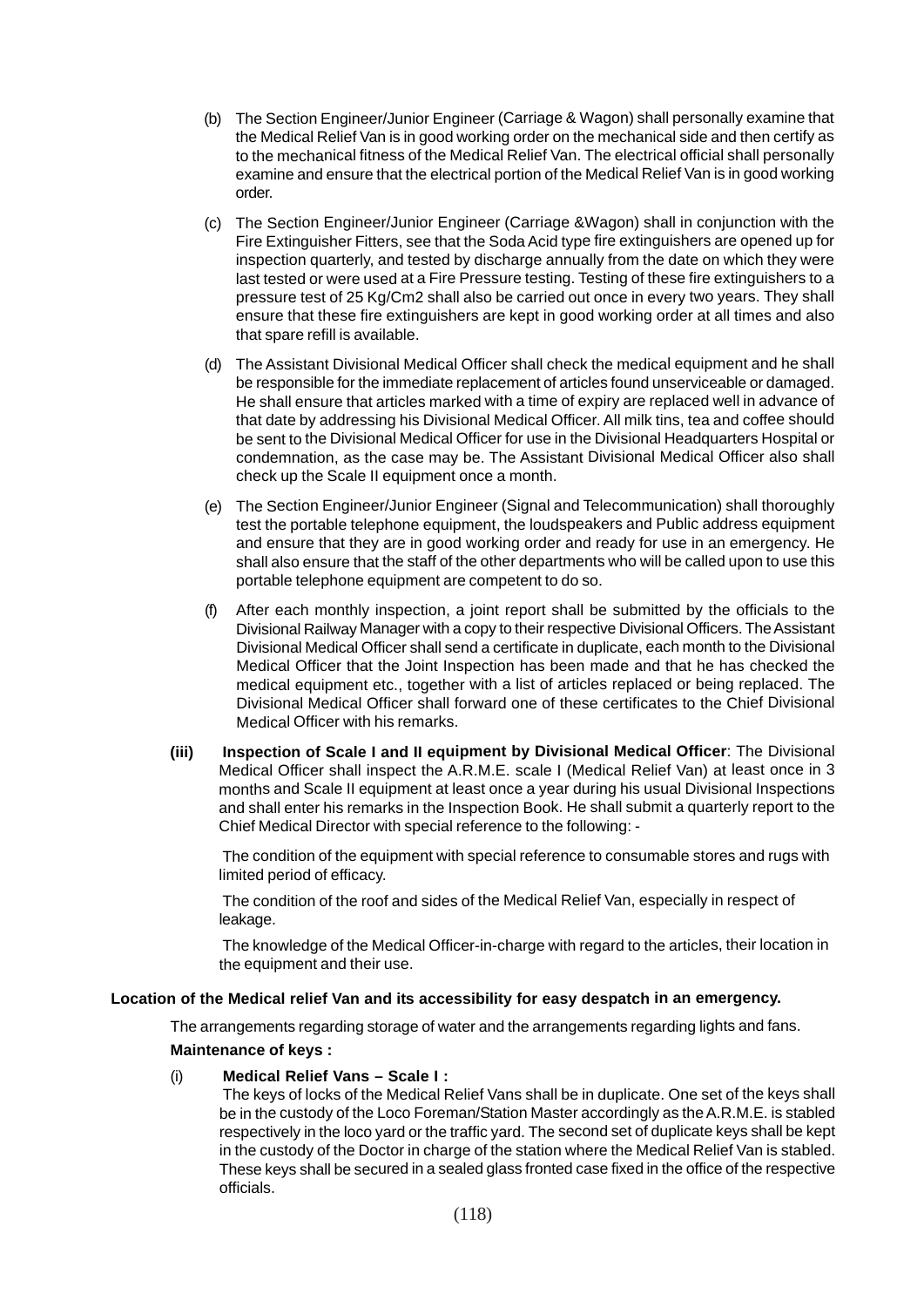(ii) The keys of all the locks inside the Medical Relief Van shall also be in duplicate. One set of these keys shall be secured in a glass-fronted case fixed inside the Relief Van duly sealed by the Medical Officer in charge. The other set shall be retained in the custody of the Medical Officer in charge.

**Periodical trial run of Medical Relief Van :** To ensure that all the bearings, etc., are in good condition, the Section Engineer/Carriage & Wagon shall arrange for the Medical Relief Special to be taken out on a trail run periodically (at least once a quarter) on a passenger train to the nearest junction station where it may be detached and brought back. This shall be arranged by the Section Engineer/Carriage & Wagon and the Station Manager/Station Superintendent in conjunction with the Control and in consultation with the Assistant Divisional Medical Officer.

- **NOTE :** It is imperative that the movements of the Medical Relief Special are immediately advised to the concerned Assistant Divisional Medical Officer by the Station Manager/ Station Superintendent.
- **13. Water drums in medical relief special :** The water drums kept in the Medical Relief special shall always be kept filled with water up to the brim by the Junior Engineer (Carriage & Wagon). Chlorinating shall be done by the Asstt. Divl. Engineer only when an order to work the Medical Relief special to an accident spot is issued. The drums shall be prevented from becoming rust by filling them to the brim. The water shall be replaced every week by the Section Engineer/Junior Engineer/Engineering (Works).
- **14. Promptness in movement of A.R.M.E.- Scale I :** The Assistant Divisional Medical Officer at a place where special A.R.M.E. – Scale I (Medical Relief Van) is provided shall immediately assemble the necessary men at the station and advise the Station Master of his readiness to move to the accident spot with the Medical Relief special and his staff. The Station Master shall at once advise Control. It shall be the responsibility of the Transportation (Traffic) department to move the Medical Relief special and staff to the accident spot as early as possible. Although a Break-Down special from the station may be turned out, if it is possible to send the Medical Relief special and staff by an earlier train to the accident spot, this shall be arranged by the Transportation (Traffic) department. The Assistant Divisional Medical Officer shall also take with him his line box, medical bag and emergency box supplied.
- 15. **A.R.M.E. SCALE II :** The boxes of the Accident Relief Medical Equipment Scale II shall be sealed by the Medical Officer in charge of the station where the equipment is stored. They should not have any locks. The complete equipment shall be kept in a separate room either in the station building or adjacent to it. This room shall be locked, the lock being provided with duplicate keys. The keys shall be secured in a sealed glass fronted case, one in the Station Master's Office and the other in the Office of the Medical Officer in charge.
- 16. **ENTRY IN TOOLS AND PLANTS REGISTER :**The articles in the A.R.M.E. Scale I (Medical Relief Van) and the Scale II equipment room shall be borne on the Tools and Plants Register of the concerned Assistant Divisional Medical Officer.
- 17. **INSPECTION BOOK :** An Inspection Book is provided in the Medical Relief Van and in the Scale II equipment room. All inspecting officials shall attest their signature in this book together with any remarks they wish to offer with regard to the equipment. This shall be neatly maintained.
- 18. **FIRST AID EQUIPMENT AND STRETCHERS :** The Medical department shall immediately arrange for first aid boxes and stretchers available at stations and on trains, on either side of the site of the accident, to be sent to the site of the accident, by the quickest possible means.

Every first aider should remember that almost all the Guards of passenger carrying trains are provided with fully equipped first aid boxes for any emergency and every first aider should be thoroughly acquainted with their contents and know how to use them.

19. **EQUIPMENT CONSIDERED NECESSARY IN ANY ACCIDENT :**The following equipment are considered absolutely necessary in any accident: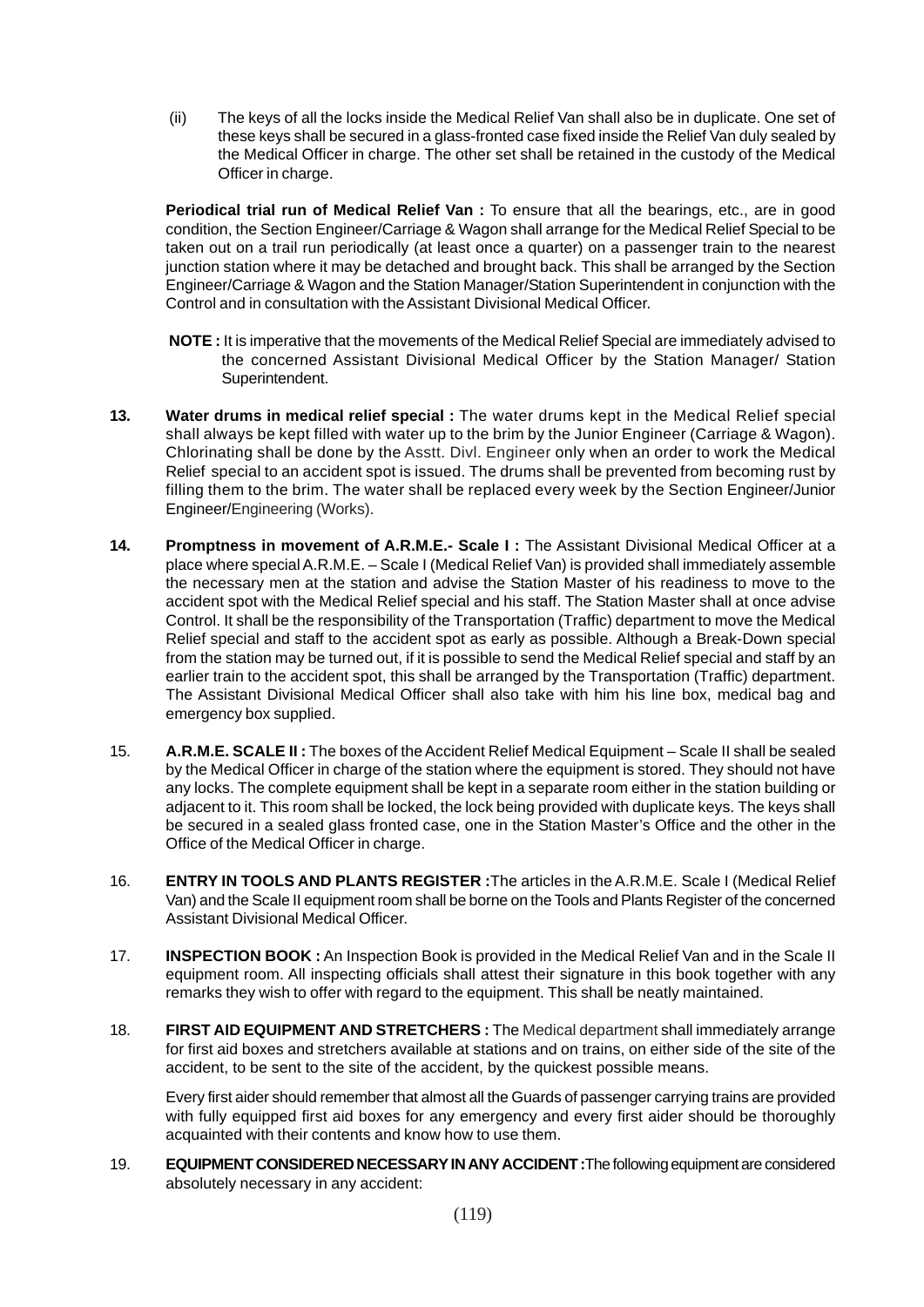Emergency electric lights and petromax lanterns if the accident is at night or if relief work is expected to go into the night.

- (a) Canvas shelters depending upon the weather.
- (b) Haversacks with first field dressings, etc., which shall always be carried and
- (c) Splints.

### 20. **BREAK-DOWN SPECIALS** :

A**. Stabling :** Break-down specials shall be stabled complete, with crane and vehicles coupled together, on suitable siding set apart exclusively for the purpose.

The Divisional Railway Manager, Divisional Operations Manager, Divisional Engineers, Divisional Mechanical Engineers and Assistant Officers of the Transportation, Engineering and Mechanical departments and the Control Office may order out a break-down special when required. In ordering break-down specials, it is desirable to indicate the nature of the work required to be done and the number and type of engine and rolling stock to be dealt with.

B. **Break down Gang :** In the selection of staff for break down gang, Loco Foreman shall as far as possible, select staff who are accommodated in Railway quarters or live with easy call in case of emergency. The Foreman shall have a list posted in the shed showing the names of the staff and particulars of the quarters occupied. The selected staff shall be warned to notify the Loco Foreman whenever they are leaving their quarters for period of one hour or over or leave word at home to that effect where they will be found in case of emergency.

C. **Break-down specials – Location and Composition :** The following table shows the stations where Break-down specials/MFD are stabled and the particulars of travelling cranes :

**Note :** NER has only 140 T diesel hydraulic break down crane at Gorakhpur of Lucknow Division .

D. **Maintenance :** The break-down specials shall be inspected monthly by the senior supervisors of the station to see that all equipment are available as per schedule and are in good working order. The vehicles also shall be checked for their good fettle.

### E. **Inspection of break-down specials :**

- (i) The break-down special shall be inspected monthly by the following officials jointly:
	- a. The Station Manager/Station Superintendent
	- b. The Loco Foreman
	- c. The Section Engineer/Junior Engineer (Carriage & Wagon)
	- d. The Electrical Foreman, in case of generator plant
	- e. The Section Engineer/Junior Engineer (Permanent Way), if there is an engineering tool van
	- f. The Section Engineer/Junior Engineer (Signal and Telecommunication)
	- g. The Assistant Divisional Medical Officer, if there is Medical Relief Equipment
	- h. The Chief Traction Foreman/OHE, in case of traction break-down vehicles
- (ii) The Loco Foreman and the Section Engineer/Junior Engineer (Carriage & Wagon) shall examine the mechanical portion, inclusive of the mechanical condition of the crane and rolling stock.
- (iii) The Section Engineer/Junior Engineer (Permanent Way) shall examine the engineering tool van.
- (iv) The Section Engineer/Junior Engineer (Signal and Telecommunication) shall thoroughly test the portable telephone equipment and ensure that it is in good working order and ready for use in an emergency. He shall also ensure that the staff of the portable telephone equipment are competent to do so. He shall ensure that the loud speakers, Public Address equipment, etc., are in good working order.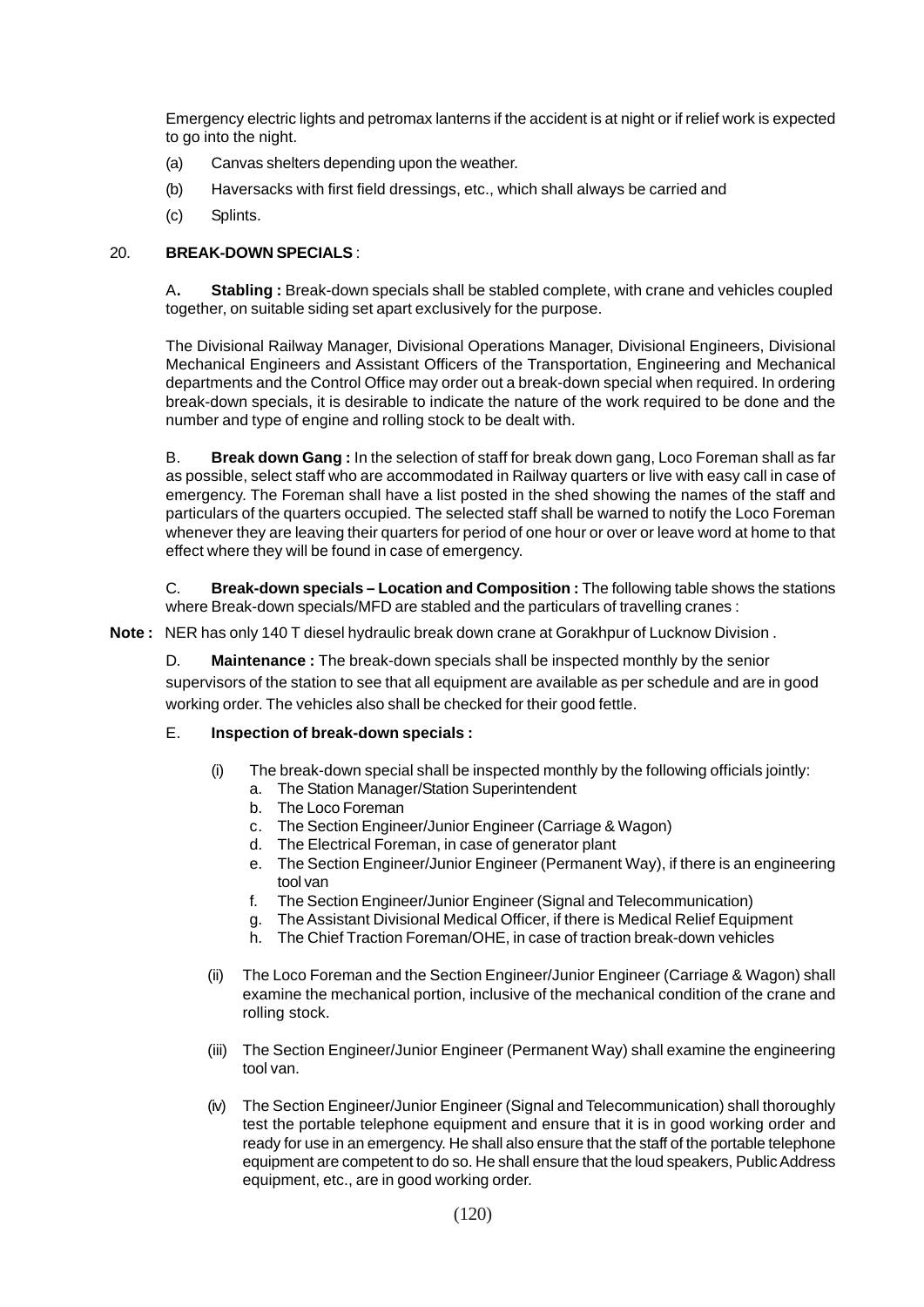- (v) The Assistant Divisional Medical Officer shall examine the medical relief equipment.
- (vi) The Chief Traction Foreman/OHE shall examine traction break-down vehicles for the correctness of tool and equipment.
- (vii) A joint report of the inspection shall be submitted by the officials to their respective Divisional Officers and Divisional Railway Manager.

#### F. **Keys :**

- (i) The key of the Engineering Tool Van and that of the Mechnical Tool van shall be kept in the Section Engineer/Junior Engineer (Permanent Way) Office and the Loco shed respectively, for normal use. A duplicate key of the Engineering Tool Van and that of the Mechanical Tool Van shall be kept in separate sealed glass fronted boxes (Which shall be suitably marked to indicate the contents) in a conspicuous place in the Station Master's Office, for emergency use, i.e., when the key in the Section Engineer/Junior Engineer (Permanent Way) Office or the Loco shed cannot be obtained readily for any reason. In such an emergency, the seal or the glass of the box shall be broken and the key taken out for use. After use, the key shall immediately be put back in the box (which shall be provided with fresh glass front) and sealed forthwith. For periodical inspection of the Engineering and Mechanical Tool Vans, the seal of the box shall be broken and the key taken out by the inspecting official. After the inspection is over, the inspecting official shall put back the key in the box and reseal the box.
- (ii) Whenever the key of the Engineering or the Mechanical Tool Van in the Station Master's Office is taken out of the box and put back in the box, the Station Master shall enter the fact in the Station Diary, noting the date and time and the reason.

#### G. **Portable Generating Plant :**

- (i) Generating sets comprising oil engine driven dynamos mounted in wagons are marshalled with the break-down specials.
- (ii) These plants are used mainly to provide lighting at the accident spot by means of portable lamps with trailing cable etc.
- (iii) The vehicle in which the generating set is mounted shall be maintained in the same way as other coaching stock in regular use and shall be inspected monthly by the Electrical official in charge and the Junior Engineer (Carriage & Wagon).
- (iv) The Electrical official in charge shall inspect the generating plant and the portable lighting equipment to ensure that all equipment are in good working order and in readiness to meet emergencies.

Particulars of inspections and maintenance work carried out shall be entered in an inspection book provided with the plant.

(v) The Divisional/Assistant Electrical Engineer shall inspect the plant during his inspections of the station and check the inspection book and the generating and other equipment atleast once a quarter. He should also assure himself that the staff, who are earmarked for the operation of the plant etc., are fully competent and conversant with the requirements.

### 28. **Joint Inspection Of Entire Accident Relief Machinery By Divisional Officers :**

(i) The entire accident relief machinery as a whole, i.e., the A.R.M.E. Scale I (Medical Relief Van) and the break-down special shall be inspected by a committee consisting of the SeniorDivisional Safety Officer the Senior Divisional Engineer, the Divisional Medical Supdt, Senior.Divisional Electrical Engineer and the Senior.Divisional Signal and Telecommunication Engineer once in three months and a joint report shall be submitted regarding the results of the inspection to the Divisional Railway Manager. The Senior.Divisional Safety Officer shall act as the Secretary of the committee and shall be responsible for convening the periodical meeting and submitting the joint report to the Divisional Railway Manager. Only in regard to matters concerning change in policy, equipment or stabling arrangement, if any, the Divisional Railway Manager shall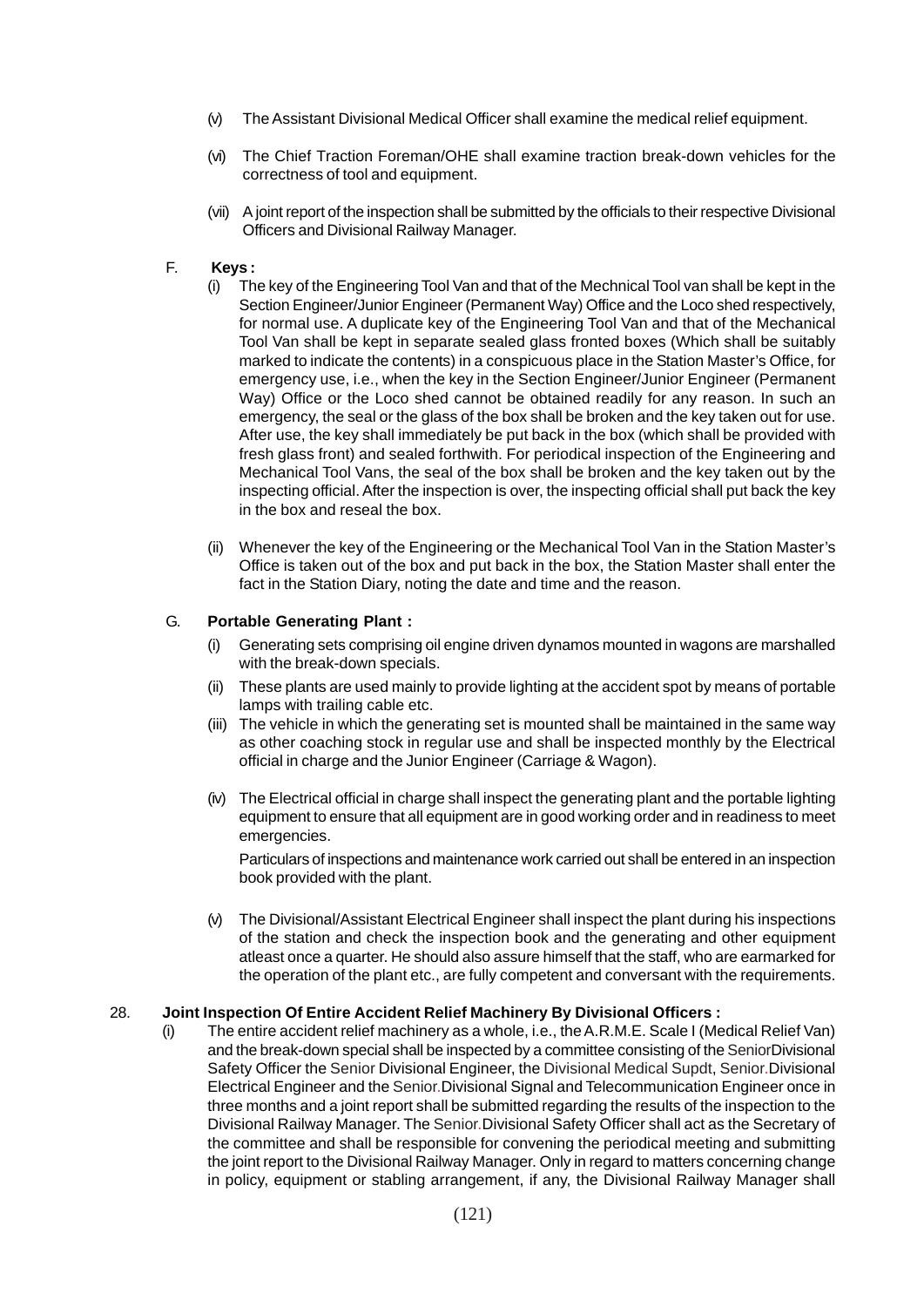address the Chief Safety Officer for orders or approval; and in all other respects he shall dispose of the case. A consolidated statement showing the dates on which the joint inspection was made shall be submitted by the Divisional Railway Manager to the Chief Safety Officer, by the end of the month following each quarter.

- (ii) In inspecting periodically Medical Relief Equipment of any type, the Medical Official in charge shall pay special attention to the condition of dressings and articles liable to deteriorate and perish. He shall replace consumable articles and drugs with limited period of efficacy from their boxes not longer than quarterly, aired for above three hours and replaced in their boxes with a quantity of naphthalene balls between the folds to avoid damage by insects. The Assistant Divisional Medical Officer concerned shall specially ensure that the petromax and other lights are in proper working order by actually burning them and shall also see that there is sufficient quantity of oil, mantles and matches. He shall also specially see that the arrangements for water are all right.
- (iii) Emergent indents in Form MO 3A shall be placed by the Assistant Divisional Medical Officer for the replacement of articles and the indents shall also be endorsed in red ink for Accident Relief Medical Equipment. As far as possible, the Medical Official in charge shall replace immediately any damaged article from the stock available in the hospital or dispensary, without waiting for the indent to be complied with.
- (iv) The seal of the box containing the keys may be broken for the purpose of inspection. After each inspection the concerned official shall restore the keys to the box kept for this purpose and reseal it. In an emergency, the glass front can be broken and the keys taken. After replacing, the concerned official shall see that the glass front is replaced by contacting the local Junior Engineer/Section Engineer (Permanent Way).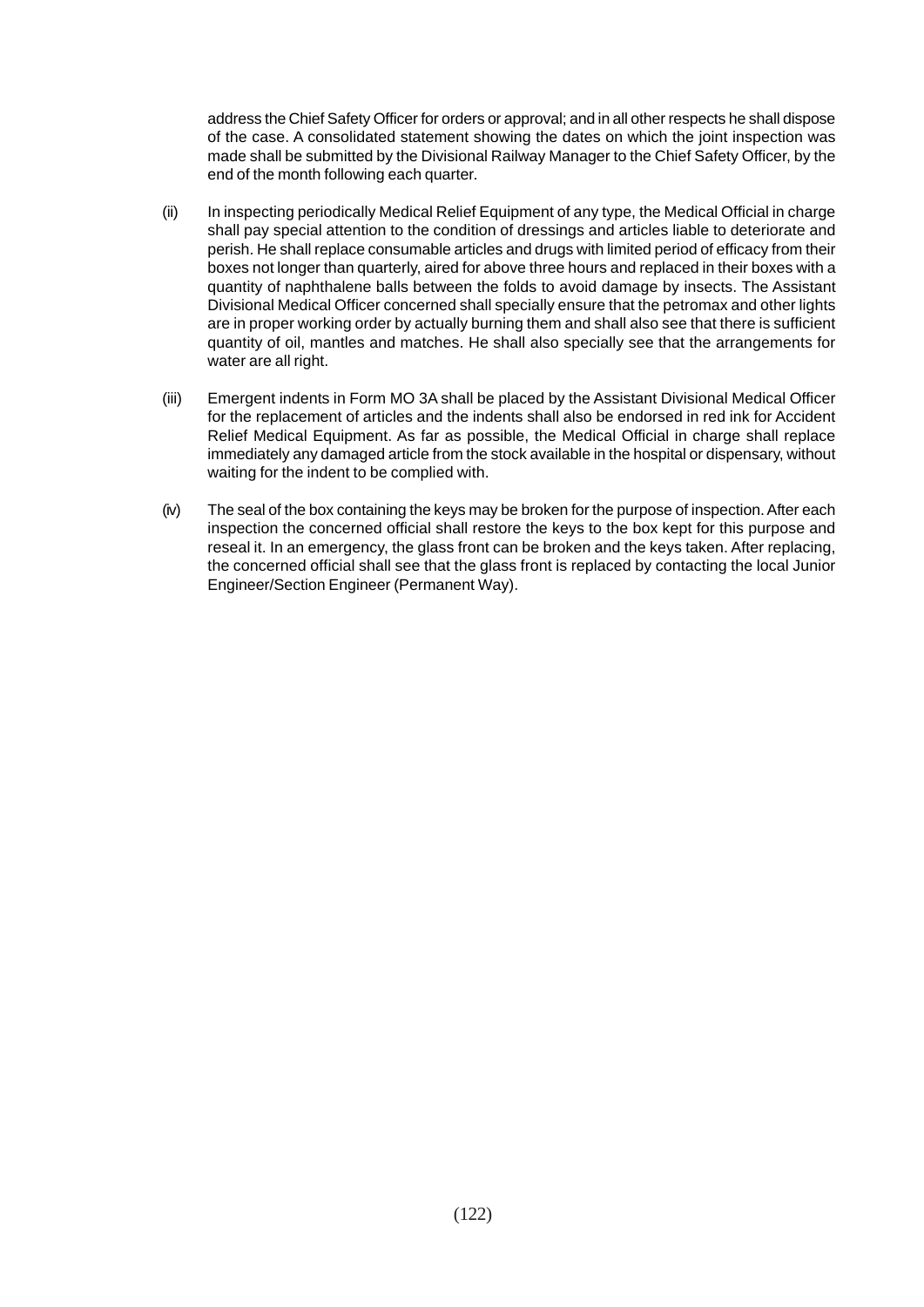#### **ANNEXURE**

#### **PROFORMA FOR OBSERVATIONS DURING DERAILMENT**

### **1. Details of the Accident**

- (1) The Proforma given in this appendix are required to be filled at the site by the Sr. Supervisors of the respective department in presence of the TI/Representative of traffic department and signed jointly by them and countersigned by the senior most Officer present at the site.
- (2) The Proforma should form a part of the proceedings of the inquiry.
- **2. The sketch of site of the accident :** The engineering representative should prepare dimensioned sketches adequate for the preparation of a scale plan covering the entire site of the accident. In preparing the sketch due care should be paid to the following instructions : -
	- (1) The sketch giving train number, date, kilometerage of the site of accident should be properly labeled.
	- (2) The north point should be indicated.
	- (3) It should indicate prominently the direction of movement and also the names of stations in rear and advance of the accident site.
	- (4) It should cover a length of about 300 meters behind the point of mount and almost an equal distance in front.
	- (5) A pair of the lines must denote each track of the P. WAY.
	- (6) The position of the level crossing, Telegraph post/OHE Masts, Bridges, tunnels, gradient, post with gradient symbols, curves, de-marking the beginning and end length of transitions should be indicated. It should also indicate:-
		- (a) The position of the all derailed vehicles and the marks left by them either on sleepers, rails or ballast.
		- (b) Point of mount with position of rail joints on either side.
		- (c) Point of drop.
		- (d) The pair of the wheels of the first derailed vehicle.
		- (e) The position in which every displaced rail/wagon or part of a rail/wagon and detachable components were found.
		- (f) In all cases dimension form nearest kilometer post and centre line of track should be given.
	- (7) In case of accident within station limit, sufficient details about the station layout should be shown in order to fully explain the movement of the affected train in relation to the topography of the place. The signal aspects at the time of accident should be correctly depicted.
	- (8) The distance of the site of accident from a permanent structure to fix the site of accident precisely should be indicated.
	- (9) The distances should be indicated to show the extent of the disturbance caused in the P. Way or train composition on account of the accident.
	- (10) A good sketch should always accompany the proceedings duly signed by the president. If necessary, more than one sketch should be enclosed, one clarifying the yard layout and the system of working it and other giving details, such as, position of wheels, wheel marks, etc. In the former, one line should be used to represent both rails of a track and as such portion of the station yard (In case of accident within station limit) should be covered as may be necessary. All necessary details relevant to the issue must be embodied in the sketch. The terminal station on the Down side should be mentioned on the right extremity of the sketch, the terminal station on the up side being mentioned on the left extremely. If the accident takes place within station limits the shorter sketch should be based on the SWR diagram.
	- (11) Any other details considered necessary.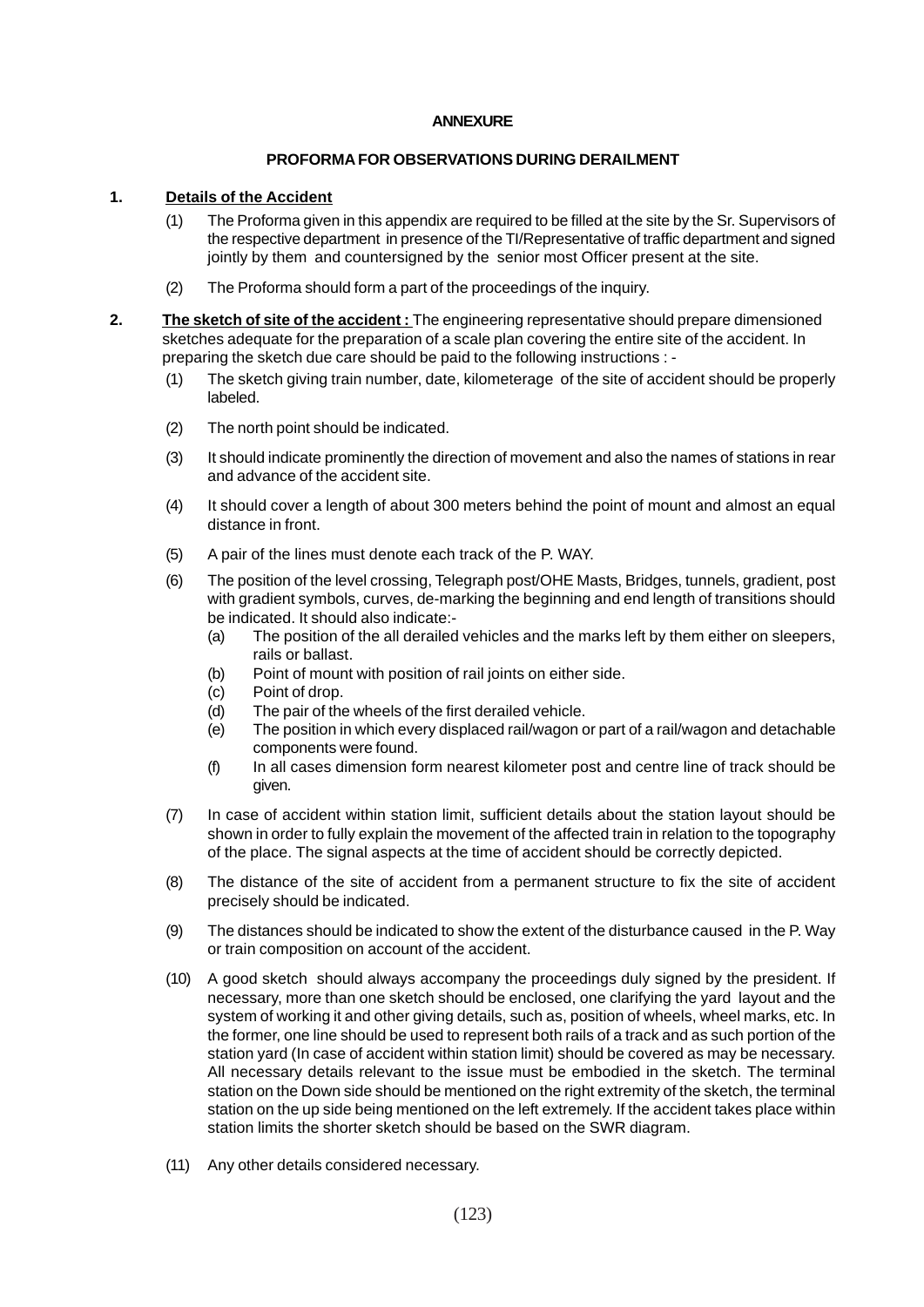#### **APPENDIX-I**

#### **Proforma to be filled in case of Derailment**

#### **Details of the accident**

- (1) The Proforma given in this appendix are required to be filled at the Site by the Sr. Supervisors of the respective department in presence of the TI/Representative of traffic department and Signed jointly by them and countersigned by the senior most Officer present at the Site.
- (2) The Proforma should form a part of the proceedings of the enquiry.

#### **The sketch of Site of the accident**

The engineering representative should prepare dimensioned sketches adequate for the preparation of a scale plan covering the entire Site of the accident. In preparing the sketch due care should be paid to the following instructions:-

- (1) The sketch giving train number, date, kilometerage of the Site of accident should be properly labeled.
- (2) The North Point should be indicated.
- (3) It should indicated prominently the direction of movement and also the names of stations in rear and advance of the accident site.
- (4) It should cover a length of about 300 meters behind the point of mount and almost an equal distance in front.
- (5) A pair of the lines must denote each track of the P.Way.
- (6) The position of the level crossing, Telegraph post/OHE Masts, Bridges, tunnels, gradient, post with gradient symbols, curves, demarking the beginning and end giving details of degree of curvature prescribed, super-elevation and length of transitions should be indicated. It should also indicate:-
	- (a) The position of all the derailed vehicles and the marks left by them either on sleepers, rails or ballast.
	- (b) Point of mount with position of rail joints on either Side.
	- (c) Point of drop.
	- (d) The pair of the wheels of the first derailed vehicle.
	- (e) The position in which every displaced rail/wagon or part of a rail/wagon and detachable components were found.
	- (f) In all cases dimension form nearest kilometer post and centre line of track should be given.
- (7) In case of accident within station limit, sufficient details about the station layout should be shown in order to fully explain the movement of the affected train in relation to the topography of the place. The Signal aspects at the time of accident should be correctly depicted.
- (8) The distance of the Site of accident from a permanent structure to fix the Site of accident precisely should be indicated.
- (9) The distances should be indicated to show the extent of the disturbance caused in the P.Way or train composition on account of the accident.
- (10) Any marks on sleepers or other track fittings should be clearly indicated in their exact position in relation to the track or vehicles.
- (11) Broken parts or other extraneous material, if found on the site of accident,should be shown in the sketch, giving their precise position in relation to track.
- (12) A good sketch should always accompany the proceedings duly Signed by the President. If necessary, more than one sketch should be enclosed, one clarifying the yard layout and the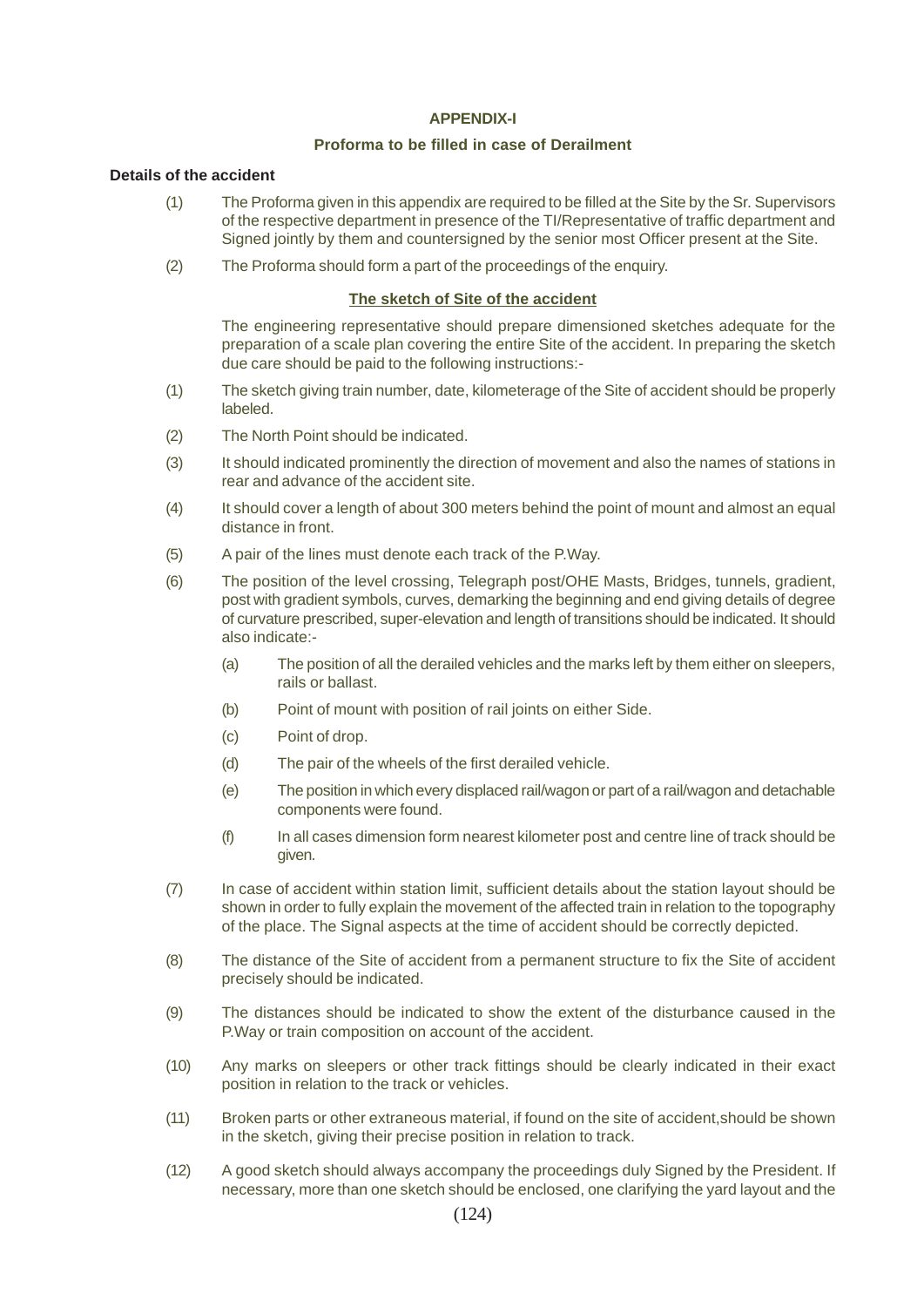system of working it and other giving details, such as, position of wheels, wheel marks, etc. In the former, one line should be used to represent both rails of a track and as much portion of the station yard (in case of accidents within station limits) should be covered as may be necessary. All necessary details relevant to the issue must be embodied in the sketch. The terminal station on the Down Side should be mentioned on the right extremity of the sketch, the terminal station on the Up Side being mentioned on the left extremely. If the accident takes place within station limits the shorter sketch should be based on the SWR diagram.

- (13) Examine the derailed vehicle or vehicles, for defects not caused by the derailment, but which may have been the cause of derailment and make notes.
- (14) Examine the gang chart/diary book to ascertain the date when the track was last attended.
- (15) Any other details considered necessary.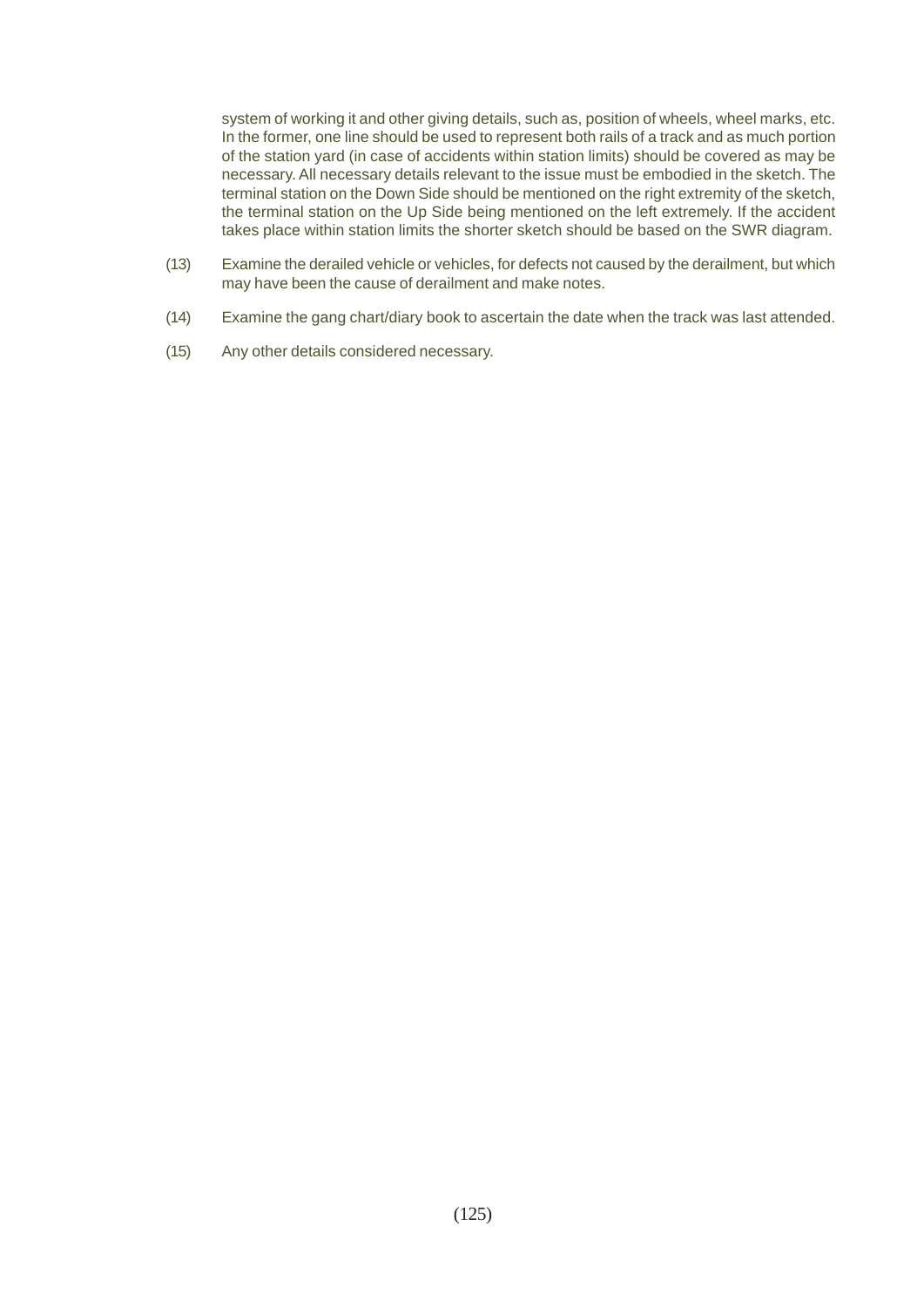# **Permanent Way**

|                       | <b>SOIL</b>                                                         |                 |           |          |  |  |  |
|-----------------------|---------------------------------------------------------------------|-----------------|-----------|----------|--|--|--|
| SL. No.<br>loam Clay, | Type e.g. Sandy,<br>wet, Slushy etc<br>Moorum, Black<br>Cotton etc. | Condition-Firm, | Formation | Rainfall |  |  |  |
|                       |                                                                     |                 |           |          |  |  |  |

| <b>BALLAST</b>                              |                                                     |          |                              |      |              |                                                          |              |
|---------------------------------------------|-----------------------------------------------------|----------|------------------------------|------|--------------|----------------------------------------------------------|--------------|
| Type-Stone,<br>Moorum,<br>Sand, Ash<br>etc. | Depth<br>below sleeper<br>bottom in<br>cms. Stating | Drainage | Packing<br>loose<br>or sound |      |              | Width of shoulder in cm. From<br>Rail outside of Sleeper |              |
|                                             | whether<br>cleaned or<br>chocked.                   |          |                              | Left | <b>Right</b> | Left                                                     | <b>Right</b> |
| 6                                           |                                                     | 8        | 9                            | 10   | 11           | 12                                                       | 13           |

|                                                 | <b>SLEEPER</b>                                                    | <b>RAILS</b>   |                  |        |                                                                   |
|-------------------------------------------------|-------------------------------------------------------------------|----------------|------------------|--------|-------------------------------------------------------------------|
| Type-<br>Wooden,<br>CST 9, steel<br>trough etc. | Condition-<br>New, second hand,<br>damaged,<br>unserviceable etc. | <b>Density</b> | Square<br>or not | Weight | Condition of<br>wear (attach rail<br>profile if<br>wear is large) |
| 14                                              | 15                                                                | 16             | 17               | 18     | 19                                                                |
|                                                 |                                                                   |                |                  |        |                                                                   |

| Rail fastenings like dog<br>spikes keys, tie-bars,<br>cotterds, loose jaws etc. |    | <b>Rail Joints</b>                       |                        |                                            |  |
|---------------------------------------------------------------------------------|----|------------------------------------------|------------------------|--------------------------------------------|--|
| Condition: tight<br>Number per sleeper<br>or loose<br>seat                      |    | Condition: Hogged,<br>Battered, low etc. | Staggered or<br>square | Extent of creep<br>in the affected section |  |
| 20                                                                              | 21 | 22                                       | 23                     | 24                                         |  |
|                                                                                 |    |                                          |                        |                                            |  |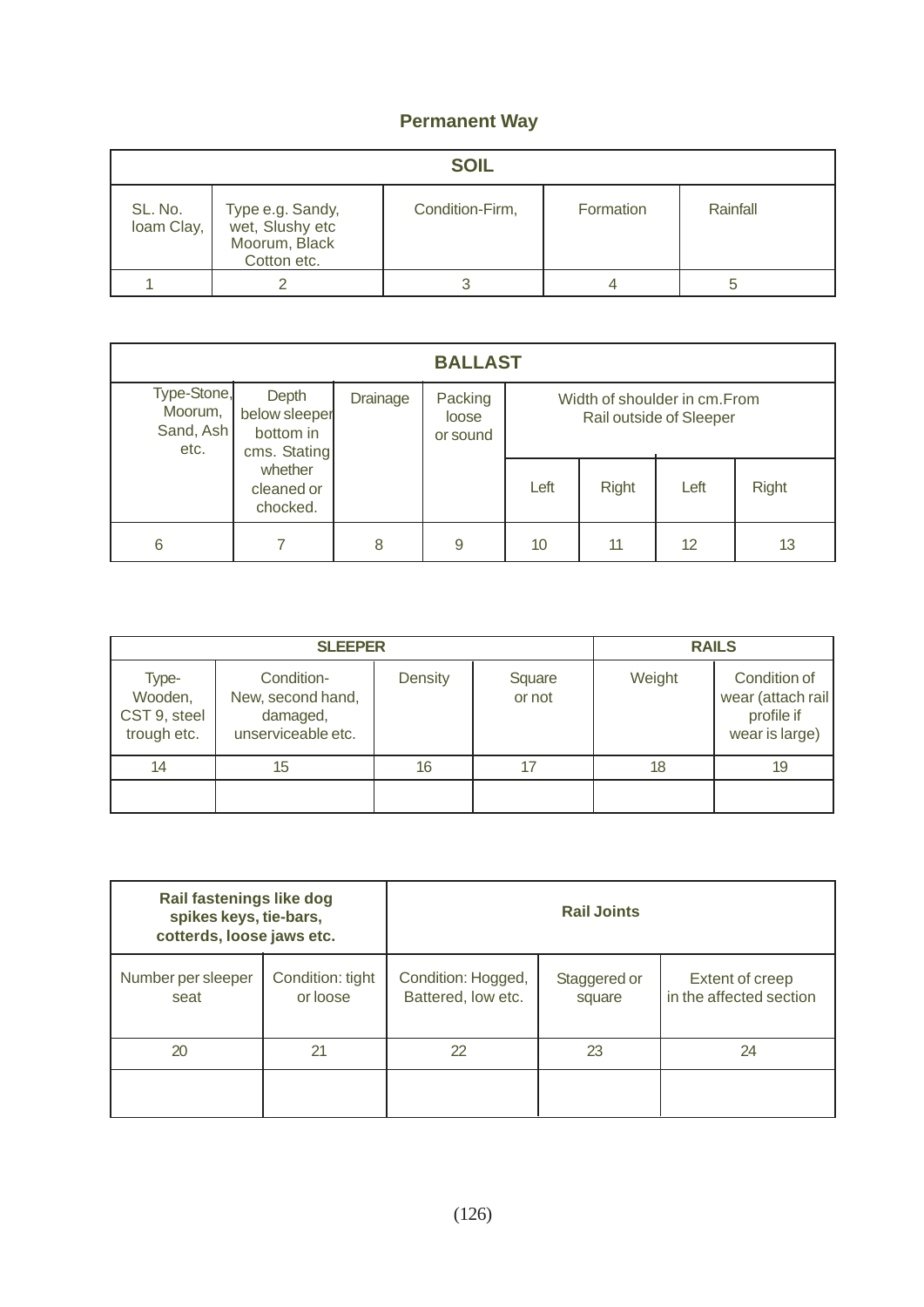| General<br>remarks<br>about cracks or<br>fractured of fish<br>plates, fish bolts<br>and other<br>components. | Description of<br>anti sabotage<br>measures<br>like reversed<br>jaws welded<br>rails etc. |                                                   | Location of point<br>of mount                                           | Location of point of<br><b>Derailment</b>         |                                                                         |  |
|--------------------------------------------------------------------------------------------------------------|-------------------------------------------------------------------------------------------|---------------------------------------------------|-------------------------------------------------------------------------|---------------------------------------------------|-------------------------------------------------------------------------|--|
|                                                                                                              |                                                                                           | Whether on<br>straight,<br>curve or<br>transition | Whether on a<br>falling grade,<br>level or<br>rising grade &<br>on sag. | Whether on<br>straight,<br>curve<br>or transition | Whether on a<br>falling grade,<br>level or<br>rising grade &<br>on sag. |  |
| 25                                                                                                           | 26                                                                                        | 27                                                | 28                                                                      | 29                                                | 30                                                                      |  |
|                                                                                                              |                                                                                           |                                                   |                                                                         |                                                   |                                                                         |  |

**Note:** (1) Left and right are with respect to direction of Train movement.

- (2) The data in col. (2) to (25) need not be collected when the defect is obviously and indisputably on account of sabotage and/or obstruction on track.
- (3) Only broken track material which is not indisputably established to be broken after the accident should be included in col.(25) and should be preserved.
- (4) Col. (26) need be filled in only when there is a suspicion about sabotage being the cause of derailment.
- (5) Sag extends 90 metres on either Side of theoretical junction of the grade lines (Col. 28 and 30).
- (6) Entry in col. 14.and 15 must invariably be filled for wooden sleepers in case of derailment on curves indicating further whether bearing plates were provided.

|             | <b>Track Measurements</b><br><b>Versine</b> |                                                                |                         |                                           |                               |                                    | <b>Cross level in mm</b><br>(+) High (-) Low                                                        |                                                                                                             |                                                                                                                  |
|-------------|---------------------------------------------|----------------------------------------------------------------|-------------------------|-------------------------------------------|-------------------------------|------------------------------------|-----------------------------------------------------------------------------------------------------|-------------------------------------------------------------------------------------------------------------|------------------------------------------------------------------------------------------------------------------|
|             |                                             | exact,                                                         |                         | Cross level in mm<br>$(+)$ High $(-)$ Low |                               |                                    | consi-                                                                                              | super                                                                                                       |                                                                                                                  |
| Station No. | apart in meters<br>Distance                 | the<br>tight from<br>ŏ<br>to 3 mm<br>Slack<br>correct<br>Gauge | Under no load condition | Under load condition                      | Marks on sleepers or rail top | Grinding or rubbing marks on rails | on practice prevalent on the railway for flat<br>On 62ft.or 40ft. (12m.) chord depen-ding<br>curves | dered necessary for sharp curves (sharper<br>as<br>or such shorter chord<br>than 30 on BG & MG)<br>On 31ft. | Remarks regarding length of transition<br>and specified<br>elevation general alignment etc<br>of curve<br>degree |
| 1           | $\mathfrak{2}$                              | 3                                                              | 4                       | 5                                         | 6                             | 7                                  | 8                                                                                                   | 9                                                                                                           | 10                                                                                                               |
|             |                                             |                                                                |                         |                                           |                               |                                    |                                                                                                     |                                                                                                             |                                                                                                                  |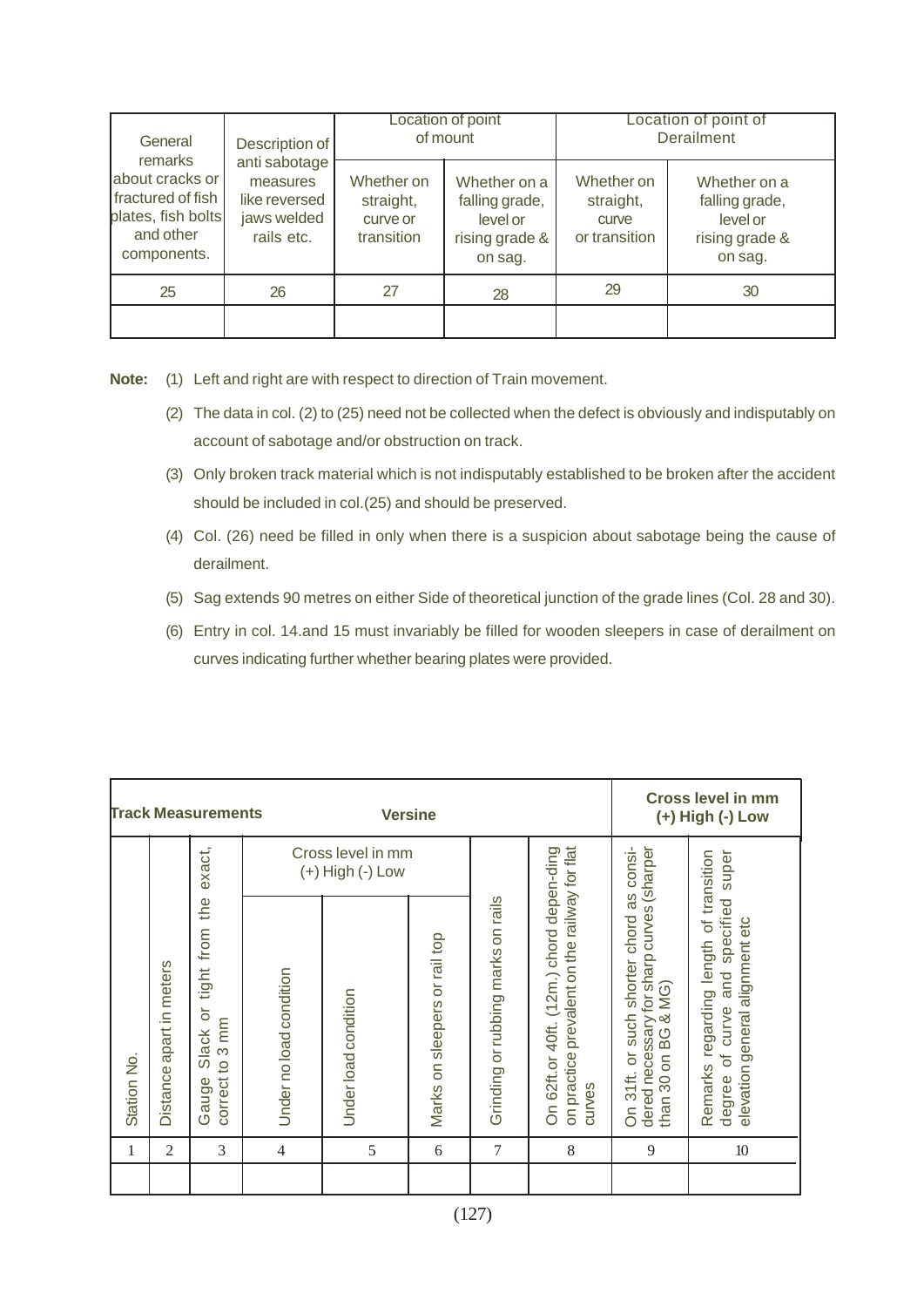## **Locomotive (Diesel & Electric)**

### **Performa to be filled in case of Accident Derailment when Loco is involved in Accident (Information to be furnished by the Loco dept)**

- 1. Basic Information:
	- (a) Date of Accident
	- (b) Train No.
	- (c) Loco Class
	- (d) Loco Number.
	- (e) Loco manufacturing Year and Place.
	- (f) Base Shed of Loco.
	- (g) Date & place last POH.
	- (h) Kilometers earned after last POH.
	- (I) Date and Place of last major inspection.
	- (j) Date and Place of last schedule inspection.
	- (k) Whether any schedule are over due.?
- 2. Give brief particulars of the safety items not provided or provided but missing/ not working. Whether Loco is provided with:

| <b>Safety Fitting</b>                                                         | Provided | Working                          |
|-------------------------------------------------------------------------------|----------|----------------------------------|
| <b>Head Light</b>                                                             |          |                                  |
| Speedometer                                                                   |          |                                  |
| <b>Speed Recorder</b>                                                         |          |                                  |
| <b>Flasher Light</b>                                                          |          |                                  |
| Horn                                                                          |          |                                  |
| Brake system                                                                  |          |                                  |
| Particulars of electrical protection (For electric loco in case of fire only) |          |                                  |
| Relay                                                                         |          | Working / Not working / Isolated |
| Earth fault in auxiliary circuit (QOA)                                        |          |                                  |
| Over current in power circuit (QLM)                                           |          |                                  |
| Over circuit in rectifier block (QRSI)                                        |          |                                  |
| Earth fault in power circuit (QOP)                                            |          |                                  |
| Time lag relay (Q44)                                                          |          |                                  |

- 3. (a) Damage to the loco (brief description).
	- (b) Cost of damage to the loco (in Rs.).
- 4. Check and Record the observations as follows:
	- (a) Position of control handles, cutout cocks etc. after the accident.
	- (b) Functioning of brake synchronizing valve-Whether working or not.
	- (c) Position of brake blocks after the accident-whether applied or not.
	- (d) Condition of cattle guard.
	- (e) Any Sign of seizure of roller bearing in axle box.
	- (f) Comments if any coil spring is broken or displaced.
	- (g) Any other observation in respect to mechanical defect of the locomotive, which might have any bearing on safe running of loco.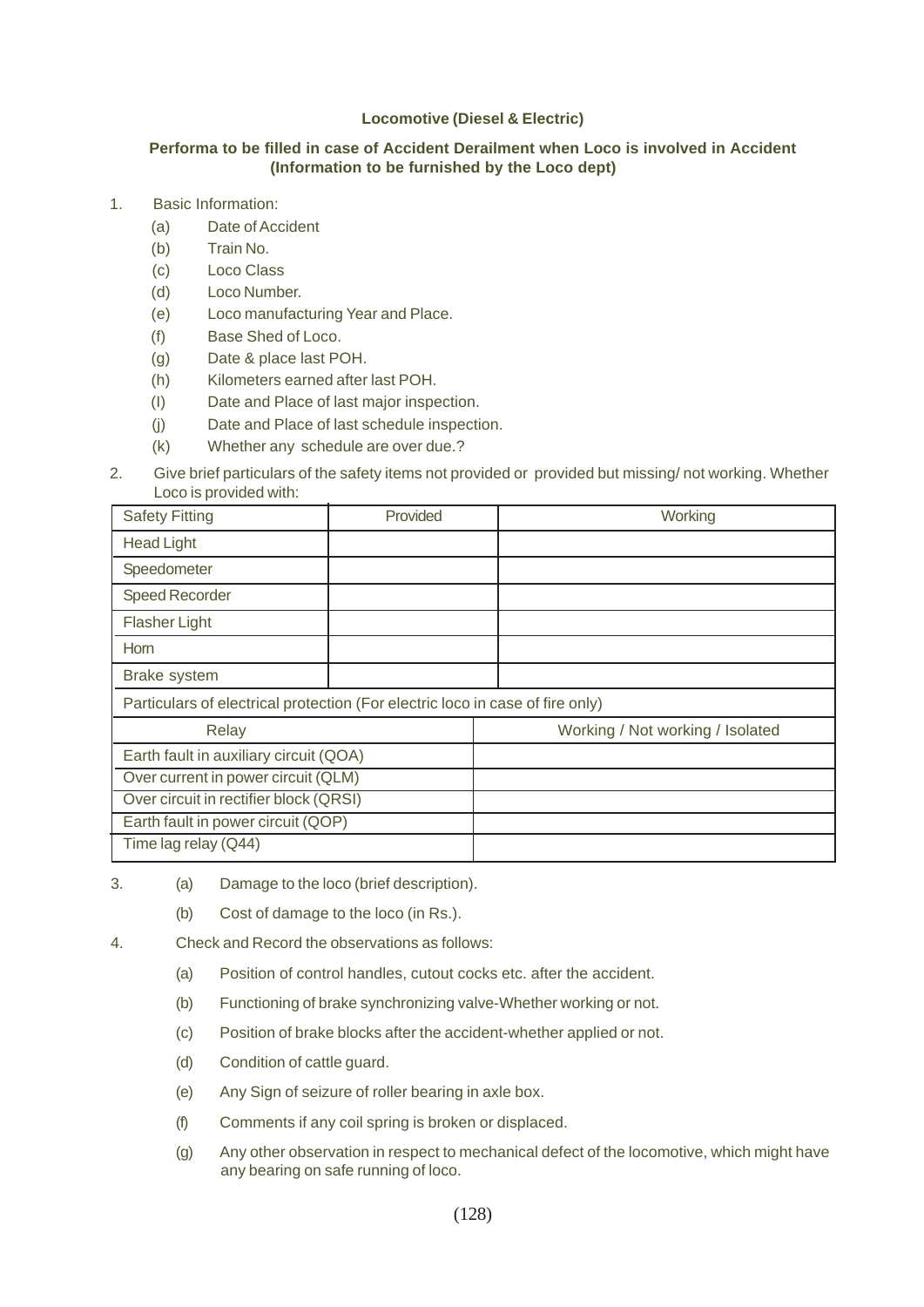|                    |                                                    |                     |                                                         |                     | To be jointly Signed by     |  |                          |                                                                                              |
|--------------------|----------------------------------------------------|---------------------|---------------------------------------------------------|---------------------|-----------------------------|--|--------------------------|----------------------------------------------------------------------------------------------|
|                    | <b>Supervisor (Loco)</b>                           |                     |                                                         |                     | <b>Supervisor (Traffic)</b> |  |                          | <b>Supervisor (P.Way)</b>                                                                    |
|                    |                                                    |                     | 5. Measurement of wheels for all classes of locomotives |                     |                             |  |                          |                                                                                              |
|                    |                                                    |                     |                                                         |                     |                             |  |                          |                                                                                              |
| SI.<br>Description |                                                    |                     |                                                         | Observed<br>(in mm) | value                       |  |                          | <b>Remarks</b>                                                                               |
|                    |                                                    |                     |                                                         | Left                | <b>Right</b>                |  |                          |                                                                                              |
| 1.                 | Diameter of wheel at                               |                     | 1                                                       |                     |                             |  |                          | Wheel size below condemning limit is                                                         |
|                    | tread                                              |                     | 2                                                       |                     |                             |  | to lesser rim thickness. | relevant only in case of wheel breakage due                                                  |
|                    |                                                    |                     | 3                                                       |                     |                             |  |                          |                                                                                              |
|                    |                                                    |                     | $\overline{4}$<br>5                                     |                     |                             |  |                          |                                                                                              |
|                    |                                                    |                     | 6                                                       |                     |                             |  |                          |                                                                                              |
| 2.                 | Wheel flange thickness                             |                     | $\mathbf{1}$                                            |                     |                             |  |                          | Information is normally relevant in                                                          |
|                    |                                                    |                     | $\overline{2}$                                          |                     |                             |  | case of two road case.   |                                                                                              |
|                    |                                                    |                     | 3                                                       |                     |                             |  |                          |                                                                                              |
|                    |                                                    |                     | $\overline{4}$                                          |                     |                             |  |                          |                                                                                              |
|                    |                                                    |                     | 5                                                       |                     |                             |  |                          |                                                                                              |
|                    |                                                    |                     | 6                                                       |                     |                             |  |                          |                                                                                              |
| 3.                 | Wheel root wear.                                   | 1                   |                                                         |                     |                             |  |                          |                                                                                              |
|                    |                                                    | $\overline{2}$      |                                                         |                     |                             |  |                          |                                                                                              |
|                    |                                                    | 3                   |                                                         |                     |                             |  |                          |                                                                                              |
|                    |                                                    | $\overline{4}$      |                                                         |                     |                             |  |                          |                                                                                              |
|                    |                                                    | 5                   |                                                         |                     |                             |  |                          |                                                                                              |
|                    |                                                    | 6                   |                                                         |                     |                             |  |                          |                                                                                              |
| 4.                 | Tread wear.                                        | 1<br>$\overline{2}$ |                                                         |                     |                             |  |                          | Tread wear should be measured from trend at<br>63.5 mm from wheel gauge face (from back face |
|                    |                                                    | 3                   |                                                         |                     |                             |  |                          | of flange) in BG and at 57 mm from wheel gauge                                               |
|                    | 4                                                  |                     | face (from the back face of flange) in MG.              |                     |                             |  |                          |                                                                                              |
|                    |                                                    | 5                   |                                                         |                     |                             |  |                          |                                                                                              |
|                    |                                                    | 6                   |                                                         |                     |                             |  |                          |                                                                                              |
| 5.                 | UST of axleGive the date<br>of last UST test done. | 1                   |                                                         |                     |                             |  |                          | Information is relevant in case of axle breakage.                                            |
|                    |                                                    | $\overline{2}$<br>3 |                                                         |                     |                             |  |                          |                                                                                              |
|                    |                                                    | 4                   |                                                         |                     |                             |  |                          |                                                                                              |
|                    |                                                    | 5                   |                                                         |                     |                             |  |                          |                                                                                              |
|                    |                                                    | 6                   |                                                         |                     |                             |  |                          |                                                                                              |
| 6.                 | Wheel gauge : For                                  | 1                   |                                                         |                     |                             |  |                          | All measurements shall be taken on a level                                                   |
|                    | checking wheel gauge,<br>average of three measure- | $\overline{2}$      |                                                         |                     |                             |  |                          | tangent un-canted track. These measurements<br>are for un-loaded wheels, should be taken in  |
|                    | ments at equal spacing on                          | $\overline{3}$      |                                                         |                     |                             |  |                          | workshop after dismantling. Information is                                                   |
|                    | the inner periphery of the                         | $\overline{4}$      |                                                         |                     |                             |  |                          | relevant in case of wheel disc shifting/bent axle                                            |
|                    | two wheels on the same                             | 5<br>6              |                                                         |                     |                             |  |                          | only.For Safety, Similar limits as applicable for                                            |
|                    | axle is to be recorded.                            |                     |                                                         |                     |                             |  |                          | track gauge are relevant for wheel gauge also.                                               |

**Note :** (1) Wheel number one is the outer end axle of truck under the Short hood and wheel count increases towards the Long hood on diesel loco, where as for Electric loco, wheel number one is the outer end Side under Cab-1 (Cab 1 is that Side of the loco which has the compressors and Cab-2 is that Side of the loco which has the ARNO converter) and wheel count increases towards the Cab-2.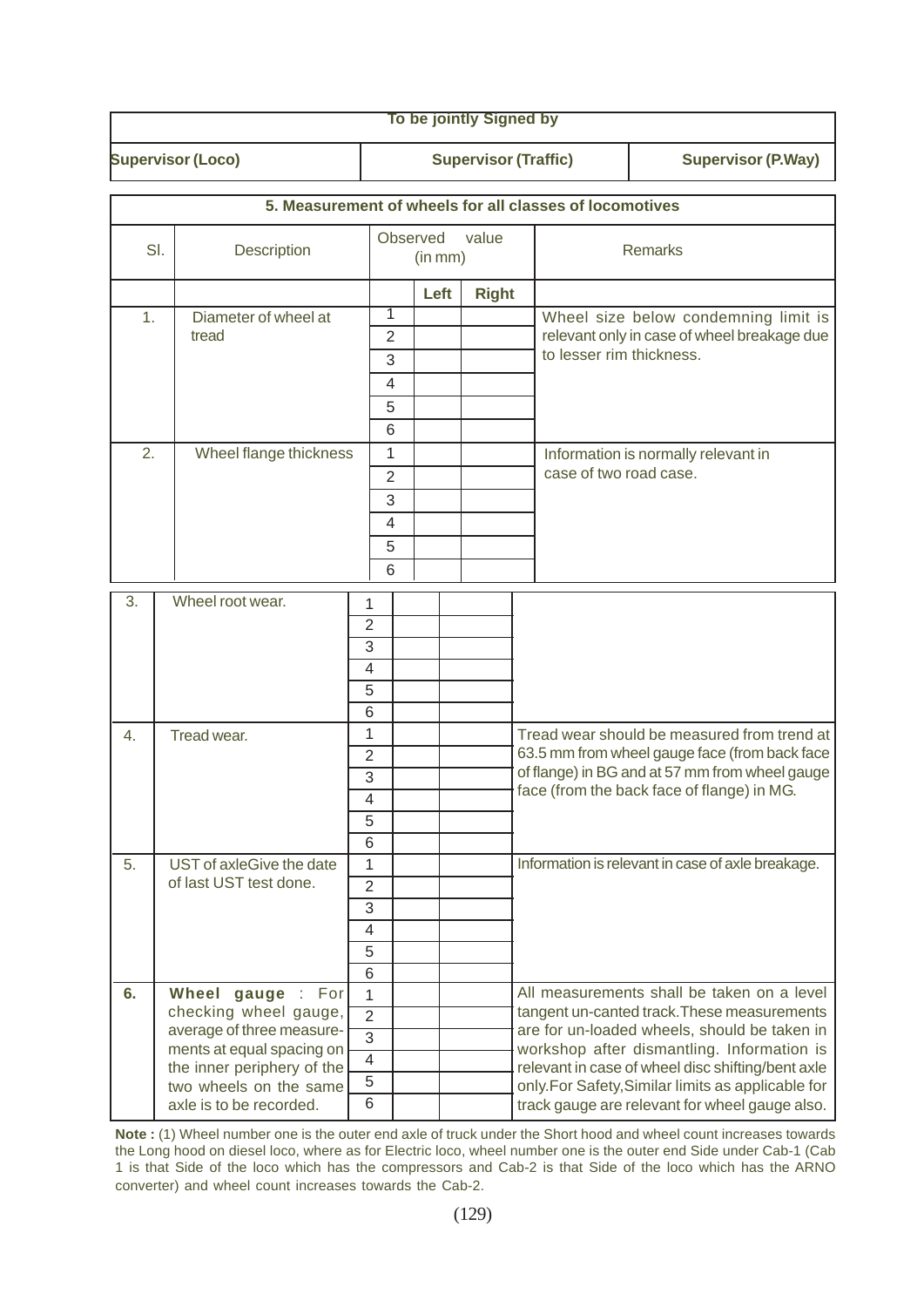- (2) The measurements of wheels are to be done using wheel gauges to RDSO drawing No. SK. DL. 3592 for all BG locomotives except WAG, except WAP 5 locos. For WAP 5 locos RDSO's drawing No. SKDL 4446 and SKDL 4447 may be followed.
- (3) All measurements are to be taken in shed on a level, un-canted track.
- (4) Service limits given in the Maintenance Manual are for good maintenance practice and these are not safety limits.

| To be jointly signed by |                      |                    |  |  |  |
|-------------------------|----------------------|--------------------|--|--|--|
| Supervisor (Loco)       | Supervisor (Traffic) | Supervisor (P.way) |  |  |  |

6. Proforma for measurement of electric and diesel locomotives after accident (Locomotives which are not mentioned in this proforma, may be measured in similar manner)

| SI.              | <b>Description</b>                                                       |                                 | <b>Observed</b><br><b>Value</b><br>(in mm) | <b>Remarks</b>                                                                                                                                                                         |
|------------------|--------------------------------------------------------------------------|---------------------------------|--------------------------------------------|----------------------------------------------------------------------------------------------------------------------------------------------------------------------------------------|
| 1.               | <b>Buffer Height</b>                                                     |                                 |                                            | All measurement shall be taken on a level tangent<br>un-canted track. This measurement is required to<br>be taken only in case of trailing stock is with buffers.                      |
| 2.               | Lateral<br>clearance                                                     | End<br>Axles<br>(1,3,4)<br>86)  |                                            | Applicable for WDM 2, WDM 2c, WDG 4, WDS6,<br>WAM4, WCG2, YDM4, WCAM1, WCAM2, YDM4A,<br>WDG2, WCAM3, WAG5, WAG9, WAG7, WAP1,<br>WCAG1 & WAP4 Locomotives only.                         |
|                  |                                                                          | <b>Middle</b><br>Axles<br>(285) |                                            | Applicable for WDM 2, WDM 2c, WDG 4, WDS6,<br>WAM4, WCG2, YDM4, WCAM1, WCAM2, YDM4A,<br>WDG2, WCAM3, WAG5, WAG7, WAG9, WAP1,<br>WAP4, WDP2, WAP3, WAP6<br>& WCAG1<br>Locomotives only. |
| 3.               | Lateral<br>clearance                                                     | End<br>Axles<br>(1,3,4,8)<br>6) |                                            | Applicable for WDP 1 & WAP 5 locomotives only.                                                                                                                                         |
| $\overline{4}$ . | Longitudinal<br>between axle box and pedestal<br>liner-(for all axles)   | clearance                       |                                            | Applicable for WDM 2, WDM 2c, WDM5, WDS6,<br>WAM4, WCG2, WAG5, YDM4, YDM4A, WDG2,<br>WCAM3, WAG7, WAP4, WDP1, WCAG 1 and<br>WAP1 locomotives only.                                     |
| 5.               | Longitudinal<br>between axle box and pedestal<br>liner-(for middle axle) | clearance                       |                                            | Applicable for WAP3, WAP6, WDP2 locomotives<br>only.                                                                                                                                   |
| 6.               | Height of Rail Guard from rail<br>level.                                 |                                 |                                            |                                                                                                                                                                                        |

#### **To be jointly Signed by**

| Supervisor (Loco) | Supervisor (Traffic) | Supervisor (P.Way) |
|-------------------|----------------------|--------------------|

### **MEASUREMENT TABLE FOR COACHES INVOLVED IN ACCIDENT**

**Note :-** Details regarding all derailed vehicles should be given except:-

- (1) When vehicles have derailed due to locomotive derailment.<br>(2) When the first derailed vehicle is obvious from examination
	- When the first derailed vehicle is obvious from examination of marks on wheel, then the details for first derailed vehicle need only be given.
- (3) When the obvious and indisputable cause is sabotage or an obstruction on track.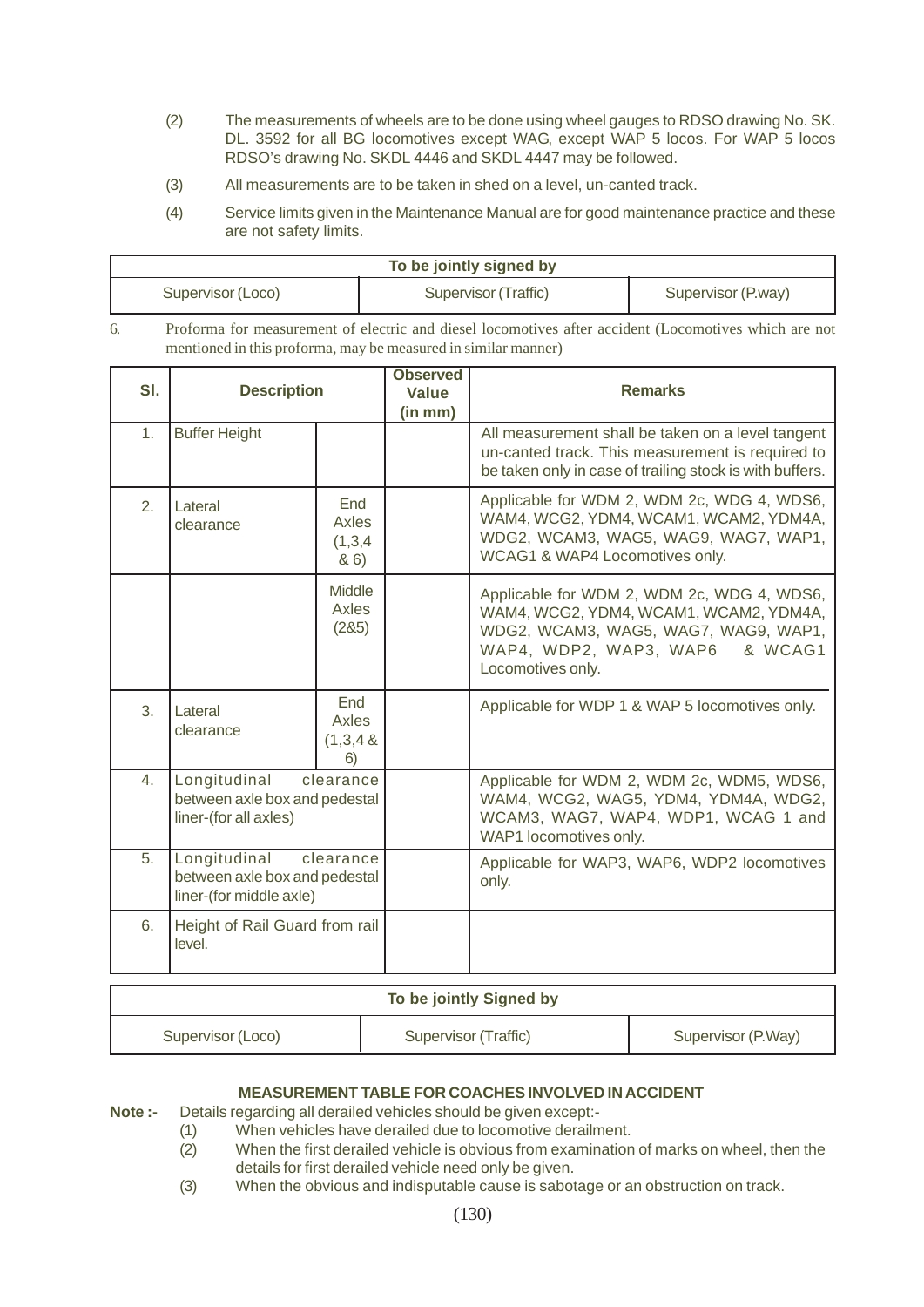| Sr.<br>No. | Date of<br>Incident | Train<br>No. | Details of<br><b>BPC</b><br>along<br>with the<br>name of<br>station<br>where it<br>is issued<br>and<br>Engineer<br>(C&W)<br>who<br>issued it. | Coach<br>No. | <b>Type</b> | Mech.<br>Code  | Tare in<br>tons | Carrying<br>capacity | <b>Built Date</b> | <b>Return Date</b> |
|------------|---------------------|--------------|-----------------------------------------------------------------------------------------------------------------------------------------------|--------------|-------------|----------------|-----------------|----------------------|-------------------|--------------------|
| 1          | 2                   | 3            | 4                                                                                                                                             | 5            | 6           | $\overline{7}$ | 8               | 9                    | 10                | 11                 |
|            |                     |              |                                                                                                                                               |              |             |                |                 |                      |                   |                    |

| To be jointly Signed by |                      |                    |  |  |  |
|-------------------------|----------------------|--------------------|--|--|--|
| Supervisor (Loco)       | Supervisor (Traffic) | Supervisor (P.Way) |  |  |  |

| <b>POH Particulars</b> |      | 'C' Schedule/IOH<br><b>Particulars</b> |      | Type of Brake<br>Air/Vacuum | Position<br>from<br>Engine | Wheel and axle Face Particulars (In<br>case of breakage of any wheel/axle) |                                                        |
|------------------------|------|----------------------------------------|------|-----------------------------|----------------------------|----------------------------------------------------------------------------|--------------------------------------------------------|
| Date                   | Shop | Date                                   | Shop |                             |                            | Axle face<br>particulars                                                   | Ultrasonic parti-<br>culars on the hub<br>of the disc. |
| 12                     | 13   | 14                                     | 15   | 16                          | 17                         | 18                                                                         | 19                                                     |
|                        |      |                                        |      |                             |                            | 1L                                                                         | 1L                                                     |
|                        |      |                                        |      |                             |                            | 1R                                                                         | 1R                                                     |
|                        |      |                                        |      |                             |                            | 2L                                                                         | 2L                                                     |
|                        |      |                                        |      |                             |                            | 2R                                                                         | 2R                                                     |
|                        |      |                                        |      |                             |                            | 3L                                                                         | 3L                                                     |
|                        |      |                                        |      |                             |                            | 3R                                                                         | 3R                                                     |
|                        |      |                                        |      |                             |                            | 4L                                                                         | 4L                                                     |
|                        |      |                                        |      |                             |                            |                                                                            |                                                        |

| To be jointly Signed by |                      |                    |  |  |
|-------------------------|----------------------|--------------------|--|--|
| Supervisor (Loco)       | Supervisor (Traffic) | Supervisor (P.Way) |  |  |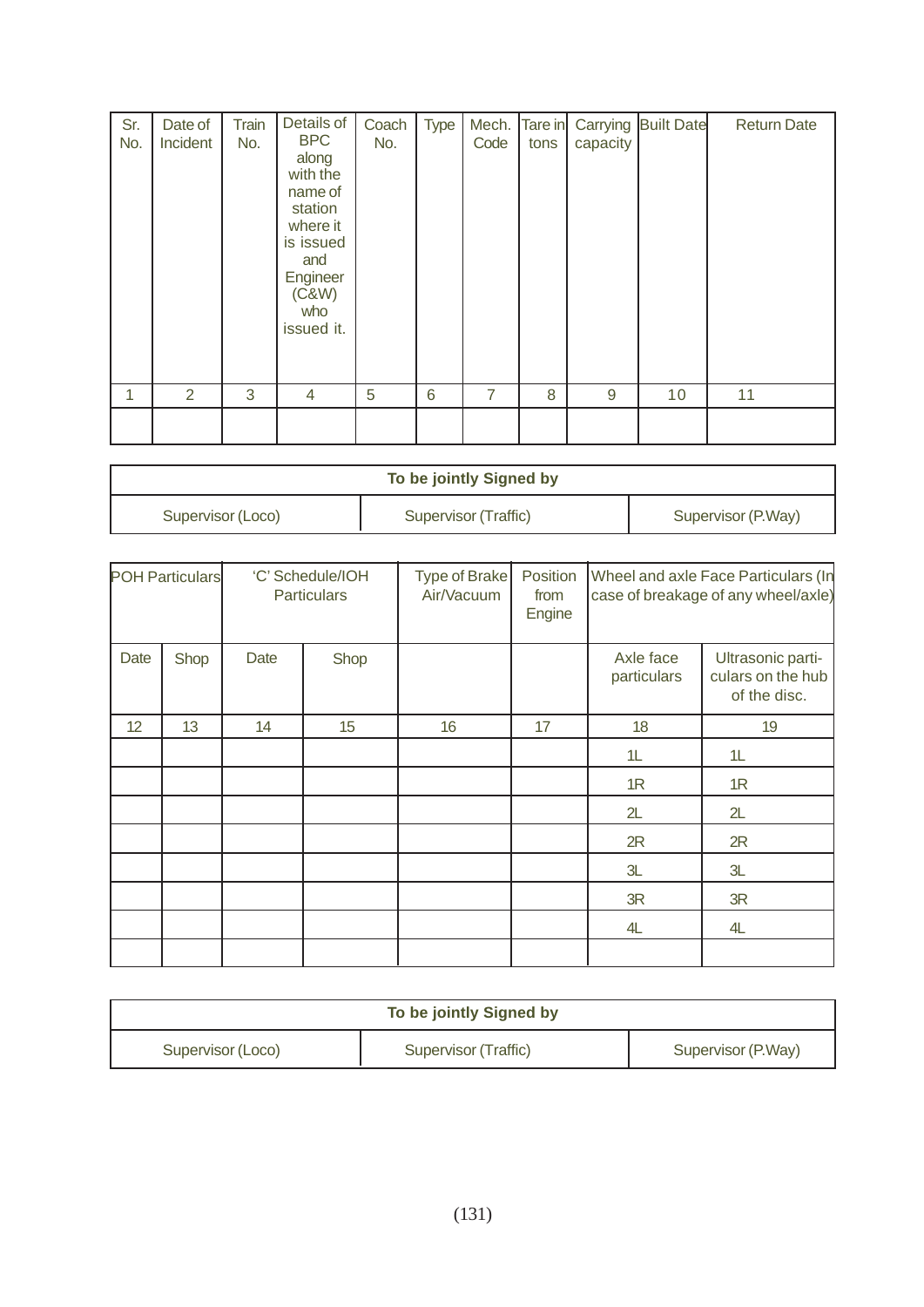| <b>WHEEL AND AXLE</b>                                                                                                       |                                                          |  |                                                                       |                                                                                                |  |  |  |
|-----------------------------------------------------------------------------------------------------------------------------|----------------------------------------------------------|--|-----------------------------------------------------------------------|------------------------------------------------------------------------------------------------|--|--|--|
| Stamping particulars<br>on wheel discs<br>regarding Manu-<br>facturer / RA/RD (In<br>case of breakage of<br>any wheel/axle) | Wheel gauge in mm <sup>*</sup><br>(Taken in four places) |  | Any indication<br>of bent axle or<br>wheel having<br>shifted on axle. | Observation after measuring the<br>wheel profile with tyre defect<br>gauge (Good/Rejectable)** |  |  |  |
| 20                                                                                                                          | 21                                                       |  | 22                                                                    | 23                                                                                             |  |  |  |
| 1L                                                                                                                          | $\mathbf{1}$                                             |  |                                                                       | 1L                                                                                             |  |  |  |
| 1R                                                                                                                          |                                                          |  |                                                                       | 1 <sub>R</sub>                                                                                 |  |  |  |
| 2L                                                                                                                          | $\overline{2}$                                           |  |                                                                       | 2L                                                                                             |  |  |  |
| 2R                                                                                                                          |                                                          |  |                                                                       | 2R                                                                                             |  |  |  |
| 3L                                                                                                                          | $\overline{\mathbf{3}}$                                  |  |                                                                       | 3L                                                                                             |  |  |  |
| <b>3R</b>                                                                                                                   |                                                          |  |                                                                       | 3R                                                                                             |  |  |  |
| 4L                                                                                                                          | $\overline{\mathbf{4}}$                                  |  |                                                                       | 4L                                                                                             |  |  |  |
| 4R                                                                                                                          |                                                          |  |                                                                       | 4R                                                                                             |  |  |  |

\* The wheel guage is to be measured at the horizontal plate passing through the center of axle.

\*\* The wheel profile is to be checked with tyre defect gauge only (Ref:IRCA Pt. IV Rule No. 2.95, 3.2.2 and S4 22.1, Plate No. 45 to 53)

| To be jointly Signed by |                      |                    |  |  |  |
|-------------------------|----------------------|--------------------|--|--|--|
| Supervisor (Loco)       | Supervisor (Traffic) | Supervisor (P.Way) |  |  |  |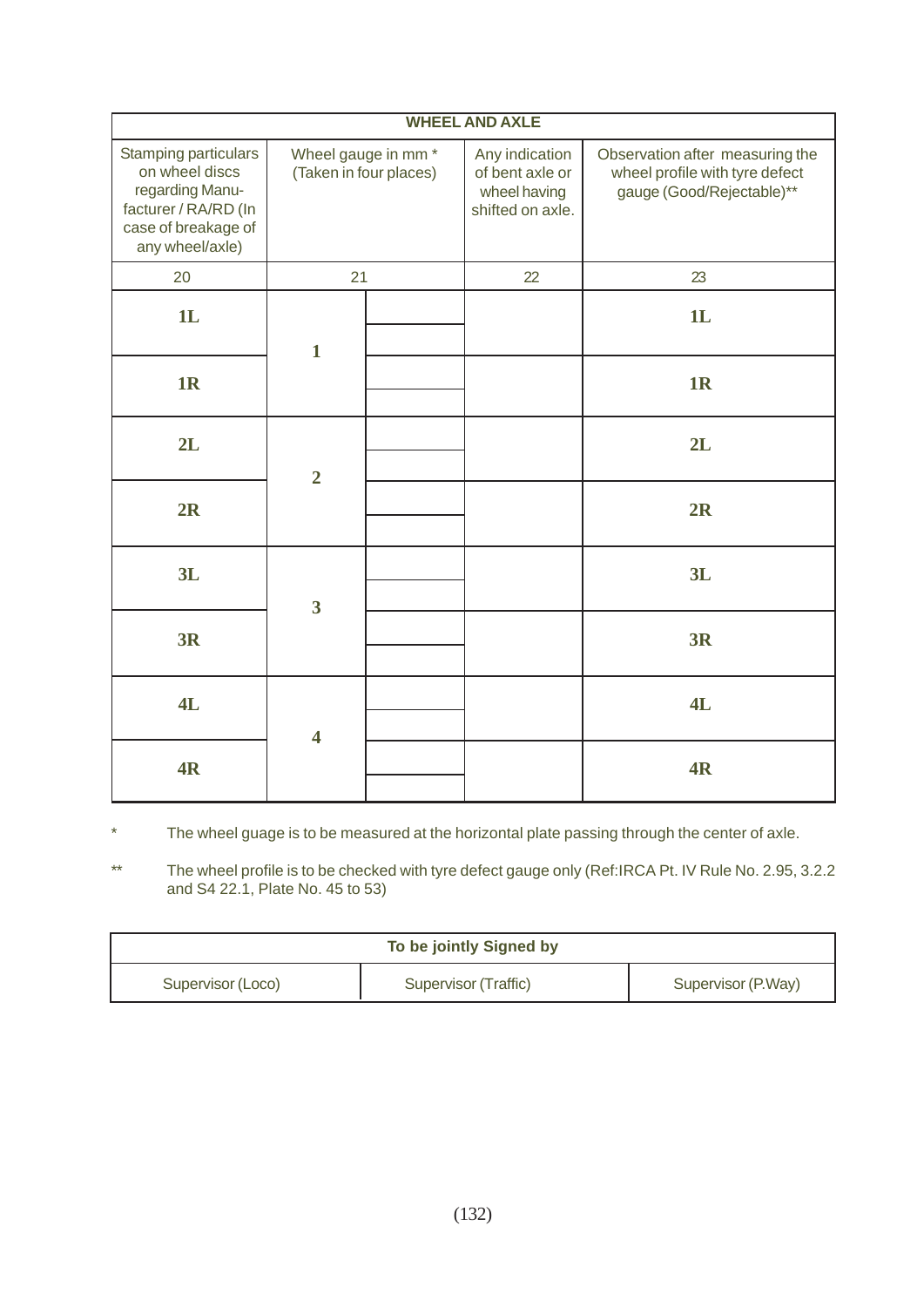## **ROLLER BEARING (When Roller Bearing is involved as cause)**

| Position of axle box,<br>rear front covers | Condition of face<br>cover plate | Condition of locking<br>plate and studs | <b>Condition of Roller</b><br>bearing and its<br>components |
|--------------------------------------------|----------------------------------|-----------------------------------------|-------------------------------------------------------------|
| 24                                         | 25                               | 26                                      |                                                             |
|                                            |                                  |                                         |                                                             |

| To be jointly Signed by |                      |                    |  |  |  |
|-------------------------|----------------------|--------------------|--|--|--|
| Supervisor (Loco)       | Supervisor (Traffic) | Supervisor (P.Way) |  |  |  |

| Buffer height (to be<br>measured on a<br>level track in mm<br>after uncoupling &<br>rerailling) | Details of broken<br>parts giving<br>locations w.r.t.<br>point of mount and<br>derailment and<br>whether breakage<br>considered due to<br>accident. | Any other defect in<br>the coach<br>contributed to or<br>cause the<br>derailment. | List of damages to<br>the coach due to a<br>accident | Other observations |
|-------------------------------------------------------------------------------------------------|-----------------------------------------------------------------------------------------------------------------------------------------------------|-----------------------------------------------------------------------------------|------------------------------------------------------|--------------------|
| 28                                                                                              | 29                                                                                                                                                  | 30                                                                                | 31                                                   | 32                 |
| End 1 L                                                                                         |                                                                                                                                                     |                                                                                   |                                                      |                    |
| <b>End IR</b>                                                                                   |                                                                                                                                                     |                                                                                   |                                                      |                    |
| End 2 L                                                                                         |                                                                                                                                                     |                                                                                   |                                                      |                    |
| End 2 R                                                                                         |                                                                                                                                                     |                                                                                   |                                                      |                    |

| To be jointly Signed by |                      |                    |  |  |
|-------------------------|----------------------|--------------------|--|--|
| Supervisor (Loco)       | Supervisor (Traffic) | Supervisor (P.Way) |  |  |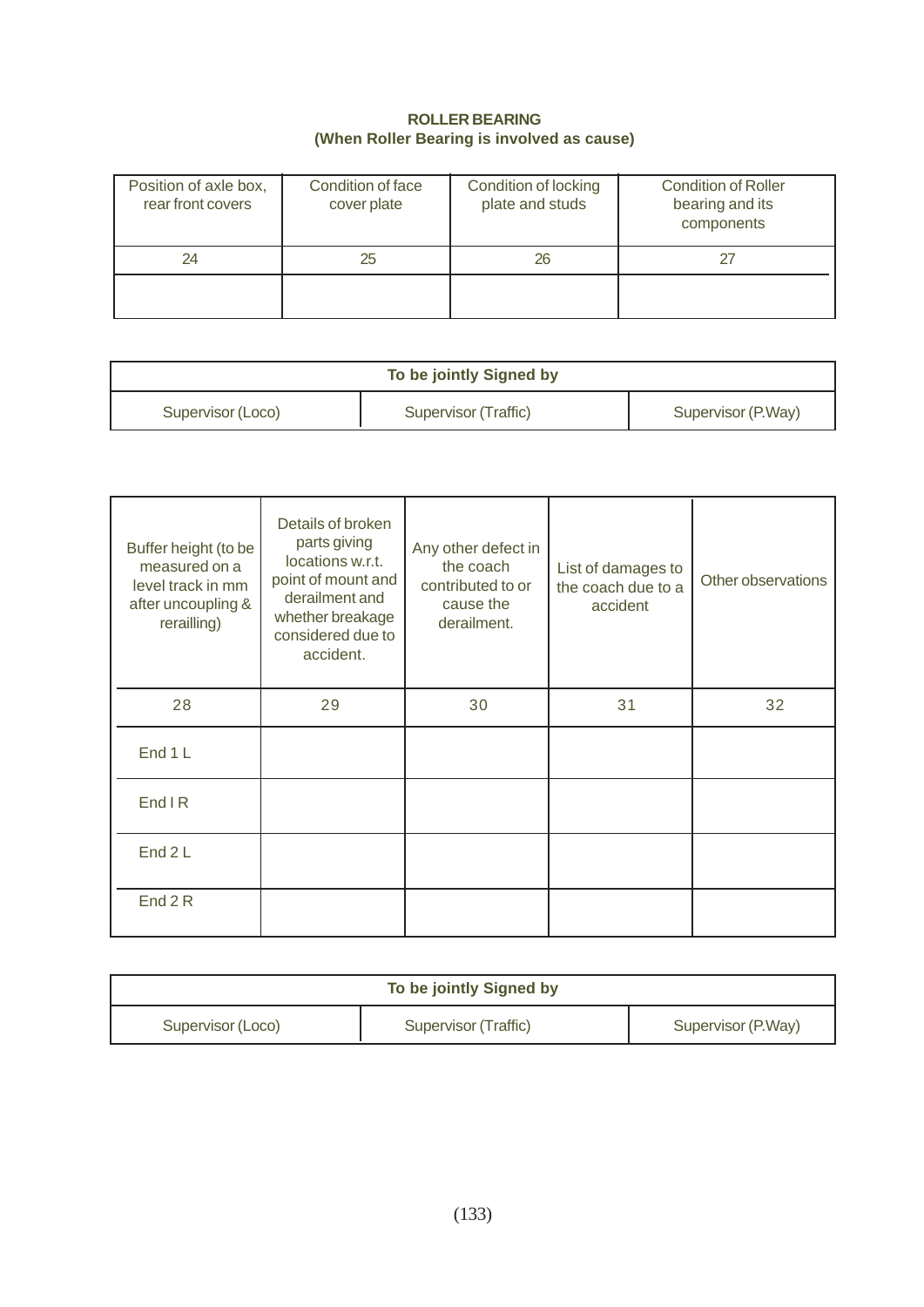### **MEASUREMENT TABLE FOR WAGON INVOLVED IN ACCIDEN**

- **Note :** Details regarding all derailed vehicles should be given except:-
	- (1) When vehicles have derailed due to locomotive derailment.
	- (2) When the first derailed vehicle is obvious from examination of marks on wheel, then the details for first derailed vehicle need only be given
	- (3) When the obvious and indisputable cause is sabotage or an obstruction on track.

| Sr.<br>No. | Date<br>of<br>Incident | Train<br>No. | Details of<br><b>BPC</b> along<br>with the<br>name of<br>station<br>where it is<br>issued and<br>Engineer<br>(C&W) who<br>issued it. | Wagon<br>No. | <b>Type</b> | Mech.<br>Code | Tare in<br>tonnes | Carrying<br>capacity | <b>Built</b><br>Date | Return<br>Date |
|------------|------------------------|--------------|--------------------------------------------------------------------------------------------------------------------------------------|--------------|-------------|---------------|-------------------|----------------------|----------------------|----------------|
| 1          | $\overline{2}$         | 3            | 4                                                                                                                                    | 5            | 6           | 7             | 8                 | 9                    | 10                   | 11             |
|            |                        |              |                                                                                                                                      |              |             |               |                   |                      |                      |                |

| To be jointly Signed by |                      |                    |  |  |
|-------------------------|----------------------|--------------------|--|--|
| Supervisor (Loco)       | Supervisor (Traffic) | Supervisor (P.Way) |  |  |

|      | <b>POH</b><br><b>Particulars</b> |      | <b>ROH</b><br><b>Particulars</b> |                | Pay Load in Tones           | Commodity<br>Loaded |      | <b>Station</b> | Position<br>from Engine |
|------|----------------------------------|------|----------------------------------|----------------|-----------------------------|---------------------|------|----------------|-------------------------|
| Date | Shop                             | Date | Depot                            | From<br>Labels | From<br>Actual<br>Weighment |                     | From | To             |                         |
| 12   | 13                               | 14   | 15                               | 16             | 17                          | 18                  | 19   | 20             | 21                      |
|      |                                  |      |                                  |                |                             |                     |      |                |                         |

| To be jointly Signed by |                      |                    |  |  |
|-------------------------|----------------------|--------------------|--|--|
| Supervisor (Loco)       | Supervisor (Traffic) | Supervisor (P.Way) |  |  |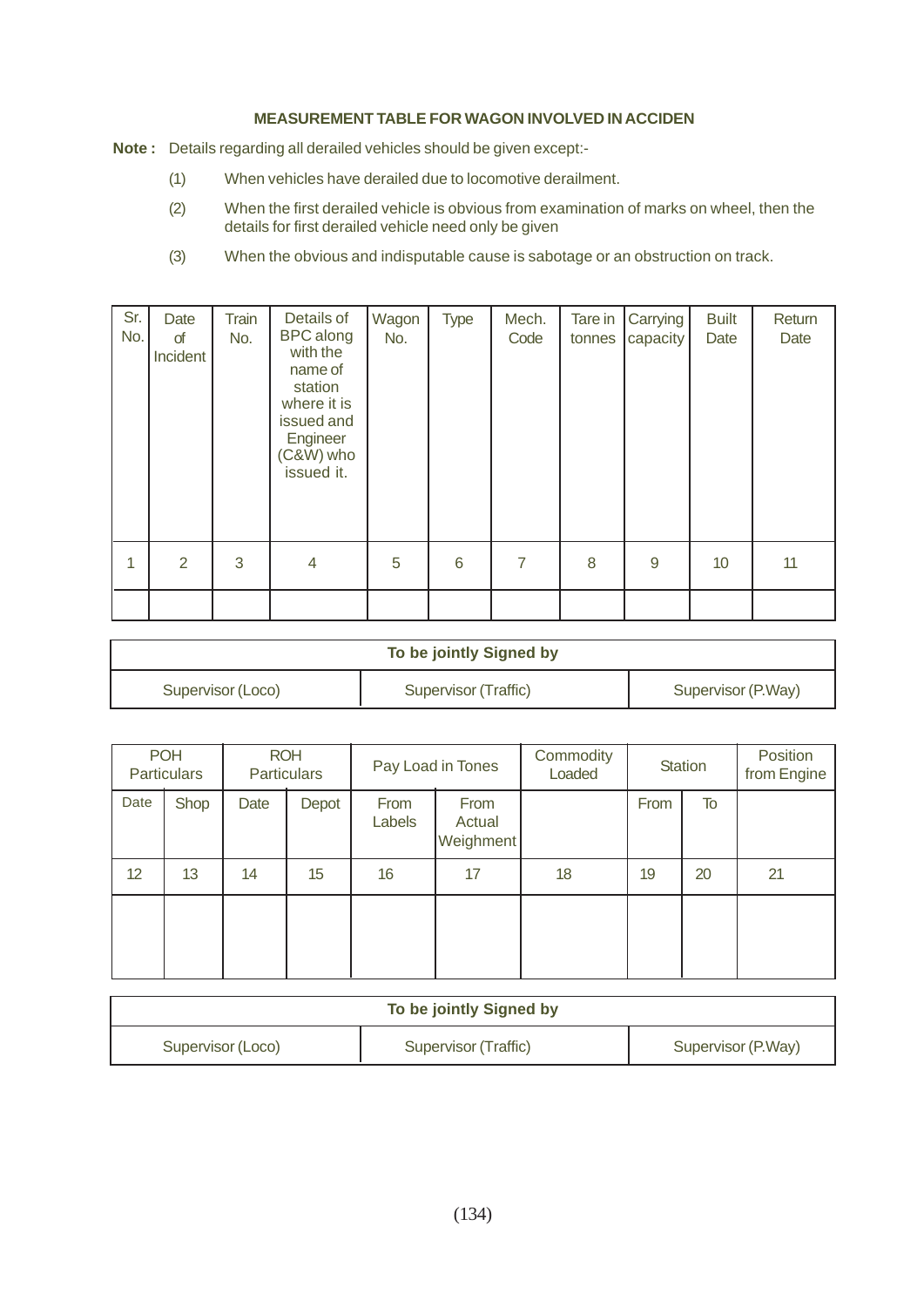| <b>BUFFER</b><br><b>HEIGHT</b>                                           | WHEEL AND AXLE FACE PARTICULARS (IN CASE OF BREAKAGE OF ANY<br>WHEEL/AXLE) |                                                            |                                                                    |  |  |
|--------------------------------------------------------------------------|----------------------------------------------------------------------------|------------------------------------------------------------|--------------------------------------------------------------------|--|--|
| (To be taken after<br>uncoupling & rerailing on<br>uncanted level track) | Axle face<br>particulars                                                   | <b>Ultrasonic</b><br>particulars on the<br>hub of the disc | Stamping particulars on wheel disc regarding<br>Manufacturer/RA/RD |  |  |
| 22                                                                       | 23                                                                         | 24                                                         | 25                                                                 |  |  |
| End 1 L                                                                  | IL                                                                         | IL                                                         | IL                                                                 |  |  |
|                                                                          | IR                                                                         | $\mathbb{R}$                                               | $\mathbb{R}$                                                       |  |  |
| End 1 R                                                                  | 2L                                                                         | 2L                                                         | 2L                                                                 |  |  |
|                                                                          | 2R                                                                         | 2R                                                         | 2R                                                                 |  |  |
| End 2L                                                                   | 3L                                                                         | 3L                                                         | 3L                                                                 |  |  |
|                                                                          | 3R                                                                         | 3R                                                         | 3R                                                                 |  |  |
| End $2R$                                                                 | 4L                                                                         | 4L                                                         | 4L                                                                 |  |  |
|                                                                          | 4R                                                                         | 4R                                                         | 4R                                                                 |  |  |

| To be jointly Signed by  |                             |                           |  |  |
|--------------------------|-----------------------------|---------------------------|--|--|
|                          |                             |                           |  |  |
| <b>Supervisor (Loco)</b> | <b>Supervisor (Traffic)</b> | <b>Supervisor (P.Way)</b> |  |  |

|                         | <b>WHEEL AND AXLE</b>                     |                                                                                                 |  |  |  |  |
|-------------------------|-------------------------------------------|-------------------------------------------------------------------------------------------------|--|--|--|--|
|                         | Wheel gauge in mm* (Taken in four places) | Observation after the measuring the wheel profile with<br>tyre defect gauge (Good/Rejectable)** |  |  |  |  |
|                         | 26                                        | 27                                                                                              |  |  |  |  |
|                         |                                           |                                                                                                 |  |  |  |  |
|                         |                                           |                                                                                                 |  |  |  |  |
|                         |                                           |                                                                                                 |  |  |  |  |
|                         |                                           |                                                                                                 |  |  |  |  |
|                         |                                           |                                                                                                 |  |  |  |  |
| $\overline{2}$          |                                           |                                                                                                 |  |  |  |  |
|                         |                                           |                                                                                                 |  |  |  |  |
|                         |                                           |                                                                                                 |  |  |  |  |
| 3                       |                                           |                                                                                                 |  |  |  |  |
|                         |                                           |                                                                                                 |  |  |  |  |
| $\overline{\mathbf{4}}$ |                                           |                                                                                                 |  |  |  |  |
|                         |                                           |                                                                                                 |  |  |  |  |
|                         |                                           |                                                                                                 |  |  |  |  |
|                         |                                           |                                                                                                 |  |  |  |  |

- **\* The wheel guage is to be measured in empty condition and at the horizontal plane passing through the center of axle.**
- **\*\* The wheel profile is to be checked with tyre defect gauge only (Ref; IRCA Pt. III Rule No. 3.2.2 (d) and 4.18.1, Plate No. 57 to 66)**

| To be jointly Signed by  |                             |                           |  |  |  |
|--------------------------|-----------------------------|---------------------------|--|--|--|
|                          |                             |                           |  |  |  |
| <b>Supervisor (Loco)</b> | <b>Supervisor (Traffic)</b> | <b>Supervisor (P.Way)</b> |  |  |  |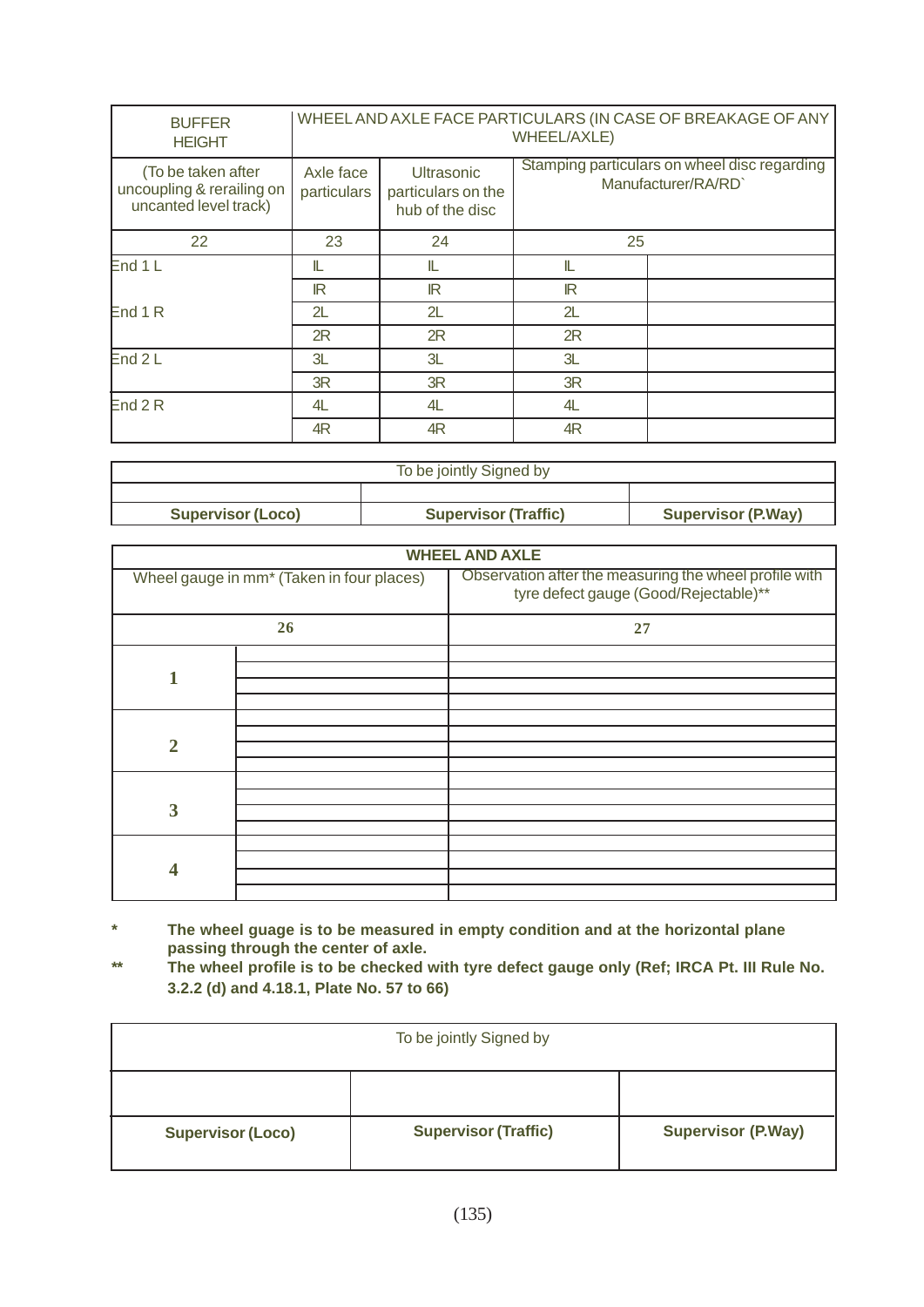| AXLE BOX (FOR IRS STOCK ONLY)<br>(To be recorded only when failure of plain bearing is involved as cause) |                                                                                                                                                                                                     |  |  |  |  |  |  |
|-----------------------------------------------------------------------------------------------------------|-----------------------------------------------------------------------------------------------------------------------------------------------------------------------------------------------------|--|--|--|--|--|--|
| mm,                                                                                                       | <b>Brass thickness in Condition of box</b><br><b>Clearance between</b><br><b>Condition of</b><br><b>Condition of</b><br>brass and collar of<br>and brass<br>sole plate<br>journal<br>journal in mm, |  |  |  |  |  |  |
| 31<br>28<br>32<br>30                                                                                      |                                                                                                                                                                                                     |  |  |  |  |  |  |
|                                                                                                           |                                                                                                                                                                                                     |  |  |  |  |  |  |

| To be jointly Signed by  |                          |                          |  |  |
|--------------------------|--------------------------|--------------------------|--|--|
| <b>Supervisor (Loco)</b> | <b>Supervisor (Loco)</b> | <b>Supervisor (Loco)</b> |  |  |
|                          |                          |                          |  |  |

| <b>AXLE GUARD (FOR IRS STOCK ONLY)</b><br>To be recorded only when failure of plain bearing<br>is involved as cause) |                                                                  |                                                                                                     |                                            | <b>ROLLER BEARING</b><br>(When Roller Bearing is involved<br>as a cause) |                                                   |                                                                       |
|----------------------------------------------------------------------------------------------------------------------|------------------------------------------------------------------|-----------------------------------------------------------------------------------------------------|--------------------------------------------|--------------------------------------------------------------------------|---------------------------------------------------|-----------------------------------------------------------------------|
| Lateral<br>clearance<br>between<br>axle box<br>and axle<br>quard in mm                                               | <b>Whether</b><br>axle guard<br>can work<br>clear of<br>axle box | Are the axle<br>guard bent or<br>otherwise<br>damaged to<br>prevent free<br>movement of<br>axle box | <b>Remarks</b><br>regarding<br>briddle bar | <b>Condition</b><br>of face<br>cover<br>plate                            | <b>Condition of</b><br>locking plate<br>and studs | <b>Condition of</b><br><b>Roller bearing</b><br>and its<br>components |
| 33                                                                                                                   | 34                                                               | 35                                                                                                  | 36                                         | 37                                                                       | 38                                                | 39                                                                    |
|                                                                                                                      |                                                                  |                                                                                                     |                                            |                                                                          |                                                   |                                                                       |

# To be jointly Signed by

| <b>Supervisor (Loco)</b> | <b>Supervisor (Traffic)</b> | <b>Supervisor (P.Way)</b> |
|--------------------------|-----------------------------|---------------------------|
|                          |                             |                           |

# SPRING AND SPRING GEAR (FOR ITS STOCK ONLY)

| Any broken/cracked/missing shackle<br>and shackle pin | Camber of spring in mm, under tare after<br>re-railling on a level uncanted track (for<br>laminated spring only) | Axle load |
|-------------------------------------------------------|------------------------------------------------------------------------------------------------------------------|-----------|
| 40                                                    | 41                                                                                                               | 42        |
|                                                       |                                                                                                                  |           |
|                                                       |                                                                                                                  |           |
|                                                       |                                                                                                                  |           |
|                                                       |                                                                                                                  |           |

| To be jointly Signed by  |                             |                           |  |  |  |
|--------------------------|-----------------------------|---------------------------|--|--|--|
|                          |                             |                           |  |  |  |
| <b>Supervisor (Loco)</b> | <b>Supervisor (Traffic)</b> | <b>Supervisor (P.Way)</b> |  |  |  |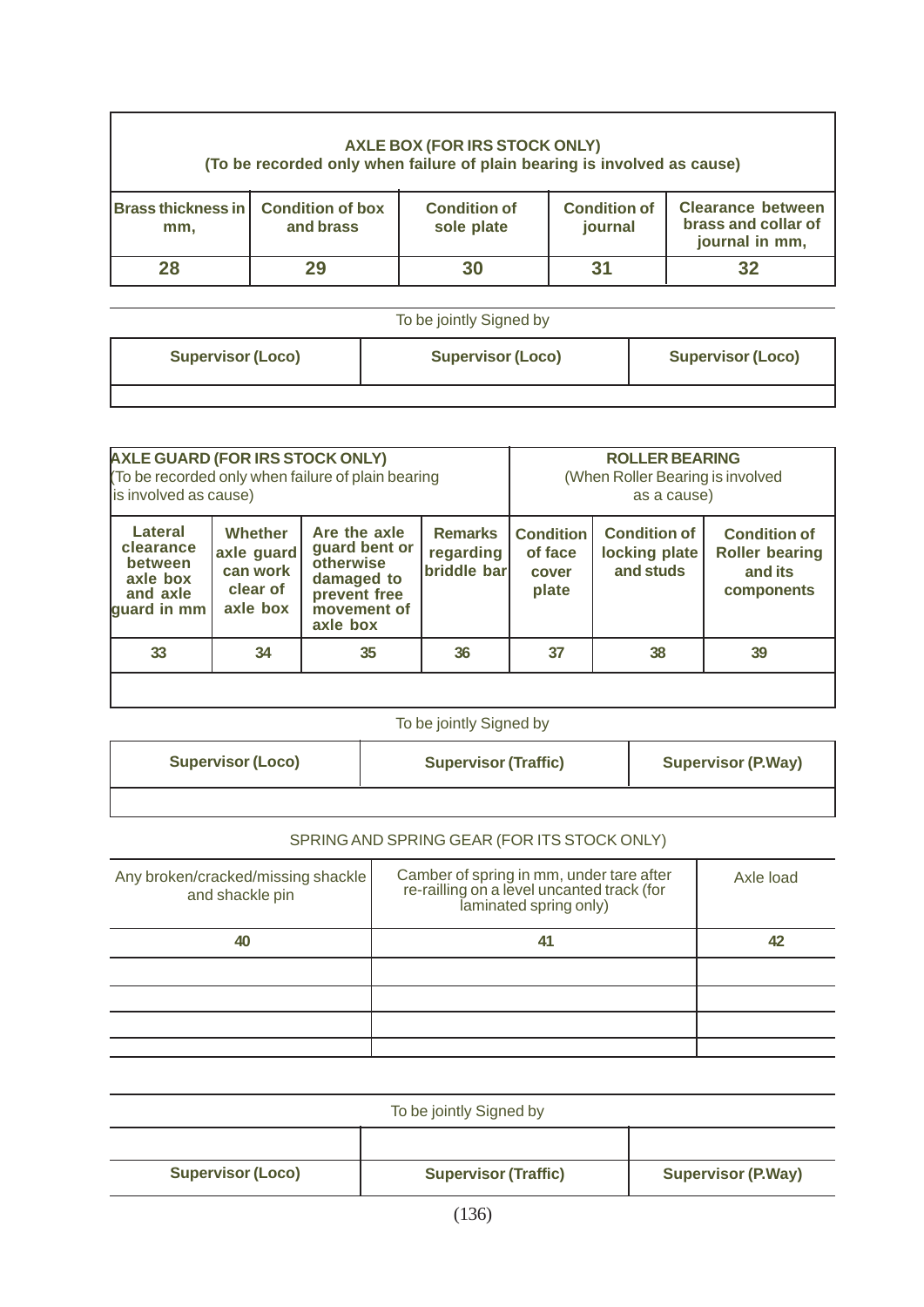| <b>BOGIE</b>                                                                                        |                                                    |                                                                                           |  |  |  |  |  |
|-----------------------------------------------------------------------------------------------------|----------------------------------------------------|-------------------------------------------------------------------------------------------|--|--|--|--|--|
| Vertical clearance at Side bearers<br>in mm, (For stock having clearance<br>type Side bearers only) | Whether a load is placed<br>on more than one wagon | Any other defect in vehicles which<br>may have contributed to or caused<br>the derailment |  |  |  |  |  |
| 43                                                                                                  | 44                                                 | 45                                                                                        |  |  |  |  |  |
|                                                                                                     |                                                    |                                                                                           |  |  |  |  |  |

| To be jointly Signed by  |                             |                           |  |  |  |
|--------------------------|-----------------------------|---------------------------|--|--|--|
|                          |                             |                           |  |  |  |
| <b>Supervisor (Loco)</b> | <b>Supervisor (Traffic)</b> | <b>Supervisor (P.Way)</b> |  |  |  |

| Details of broken parts giving locations w.r.t.<br>point of mount and derailment | List of damages to the wagon<br>due to accident | Other observations |
|----------------------------------------------------------------------------------|-------------------------------------------------|--------------------|
| 46                                                                               |                                                 |                    |
|                                                                                  |                                                 |                    |

| To be jointly Signed by  |                             |                           |  |  |  |
|--------------------------|-----------------------------|---------------------------|--|--|--|
|                          |                             |                           |  |  |  |
| <b>Supervisor (Loco)</b> | <b>Supervisor (Traffic)</b> | <b>Supervisor (P.Way)</b> |  |  |  |

## **SIGNAL AND TELECOMMUNICATION (BLOCK)**

# **Name of Station/Cabin**

| <b>Block</b><br>Section | System of train<br>working-Type of<br><b>Block instrument</b> | Position of block<br>instrument<br>commutator/<br>slide at both<br>station | Whether<br>TSR taken in<br>custody or<br>not | Recorded entries<br>in TSR of previous<br>three movements<br>in either direction | Any discrepancy<br>or overwriting<br>noticed in TSR |
|-------------------------|---------------------------------------------------------------|----------------------------------------------------------------------------|----------------------------------------------|----------------------------------------------------------------------------------|-----------------------------------------------------|
|                         |                                                               |                                                                            |                                              |                                                                                  |                                                     |

| Whether last stop   Whether ESR<br>signal interlocked<br>with block if so<br>any defect<br>noticed | OR MSR<br>Provided &<br>whether it<br>was working<br>satisfactory | Person<br>manipulating block<br>instruments B. S.<br>Man or S.M. or<br>other unauthorized<br>person | On Single line<br><b>Token Number and</b><br>train Number<br>involved Number of<br>tokens in use on<br>the section. | Any other<br>irregularity<br>of block<br>working<br>noticed. | ଡୁ<br>Remar |
|----------------------------------------------------------------------------------------------------|-------------------------------------------------------------------|-----------------------------------------------------------------------------------------------------|---------------------------------------------------------------------------------------------------------------------|--------------------------------------------------------------|-------------|
|                                                                                                    |                                                                   |                                                                                                     | 10                                                                                                                  |                                                              | 12          |
|                                                                                                    |                                                                   |                                                                                                     |                                                                                                                     |                                                              |             |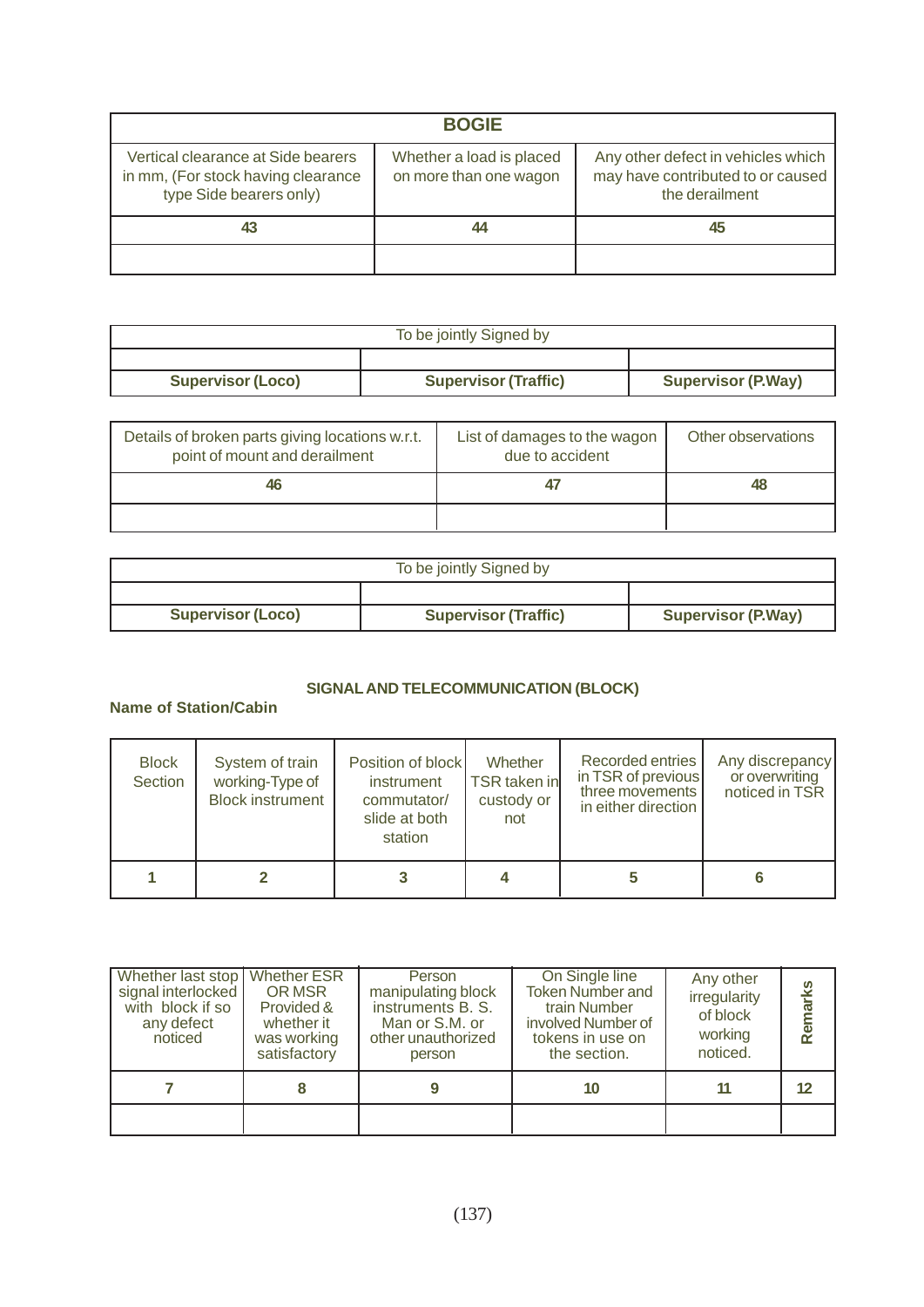# **SIGNAL AND TELECOMMUNICATION (POINTS& SIGNALS)**

# **Name of Station/Cabin**

| <b>Particulars</b><br>οf<br>damage | Whether Rod<br>worked or D.W.<br>worked or power<br>operated | Whether fitted<br>with key lock<br>or $E.F.P.L.$ | Whether fitted<br>with lock bar<br>or provided<br>with track<br>circuit | Whether fitted with<br>linear detector or<br>rotary detector<br>(direct detector) or<br>rotary detector<br>(indirect detector) or<br>electric detector | Position of<br>levers of<br>Points and/or<br>detector |
|------------------------------------|--------------------------------------------------------------|--------------------------------------------------|-------------------------------------------------------------------------|--------------------------------------------------------------------------------------------------------------------------------------------------------|-------------------------------------------------------|
|                                    |                                                              |                                                  |                                                                         | 5                                                                                                                                                      |                                                       |
|                                    |                                                              |                                                  |                                                                         |                                                                                                                                                        |                                                       |

| Position of<br>signal levers<br>protecting the<br>points involved | <b>Noted</b><br>dimensions of<br>point switch and<br>lock slides | Last movement<br>done over the<br>points just before<br>the accident and<br>whether signalled<br>or unsignalled | Position of<br>signal arm and<br>aspects<br>displayed by<br>signals<br>concerned | Position of lock<br>plunger whether<br>fully plunged or<br>otherwise with<br>dimensions | Position of lock<br>bar with<br>reference to rail<br>table with<br>dimensions<br>clearance etc. |
|-------------------------------------------------------------------|------------------------------------------------------------------|-----------------------------------------------------------------------------------------------------------------|----------------------------------------------------------------------------------|-----------------------------------------------------------------------------------------|-------------------------------------------------------------------------------------------------|
|                                                                   | 8                                                                |                                                                                                                 | 10                                                                               | 11                                                                                      | 12                                                                                              |
|                                                                   |                                                                  |                                                                                                                 |                                                                                  |                                                                                         |                                                                                                 |

| Damage to stretcher<br>bar/lock bar/detector<br>road etc. with sketches<br>of components affected | Any other abnormal<br>features of the<br>components or<br>assembly of point<br>noticed with details of<br>abnormal clearances, if<br>any | Any other abnormal<br>features of the signal<br>fittings and components<br>noticed with details. | <b>Remarks</b> |
|---------------------------------------------------------------------------------------------------|------------------------------------------------------------------------------------------------------------------------------------------|--------------------------------------------------------------------------------------------------|----------------|
| 13                                                                                                | 14                                                                                                                                       | 15                                                                                               | 16             |
|                                                                                                   |                                                                                                                                          |                                                                                                  |                |

# **Note :-** In case of Panel/RRI/SSI, detail position to be furnished separately along with the data logger report.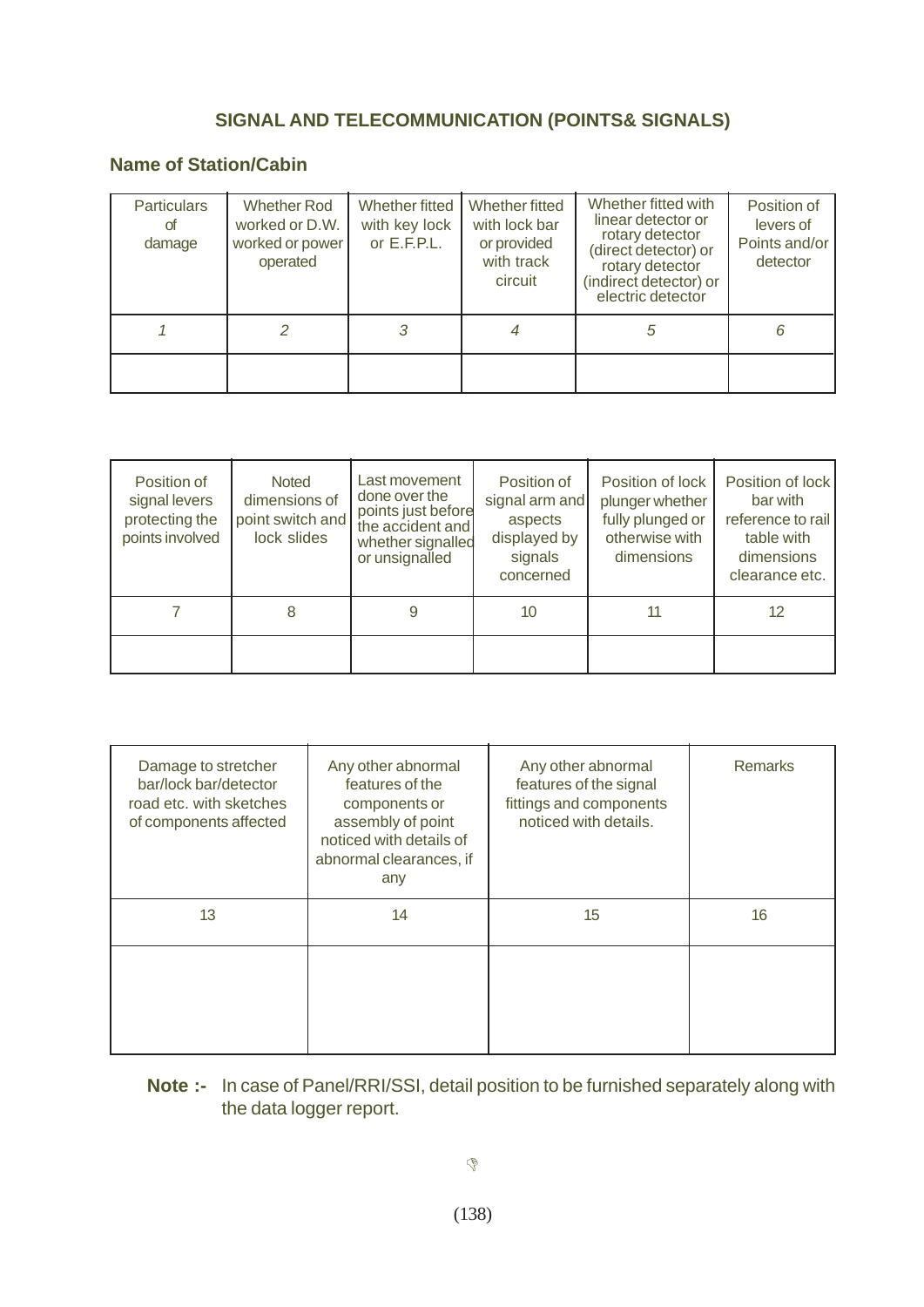# **APPENDIX – II Punishment norms in Accident cases**

(Ref.: Railway Board's letter no. 99/Safety (A&R)/6/1 dated 23.04.99)

NOTE :-**(i)** 'D' Staff: Staff directly held responsible for the accident.

'S' Staff: Staff who are found to have secondary responsibility. In their case, the penalty imposed will depend on the degree of their contribution to the accident/engine failure and the Disciplinary Authority will use its discretion in the matter.

WIP-With holding of increment with cumulative effect.

WIT-With holding of increment without cumulative effect.

**(ii)** The Disciplinary authority must impose the minimum penalty if the responsibility of staff is clear. Factors, like the employee's past record of service may be taken into account by the Appellate Authority if and when an appeal is made to it. The Disciplinary Authority should deal with the case solely with regard to the facts and circumstances of the accident itself.

| <b>Nature of Accident</b>                                                                                                                                                             |                                                                                                                                                                 | <b>Minimum penalty</b>                                                                                                                                                                                                                                                      |  |
|---------------------------------------------------------------------------------------------------------------------------------------------------------------------------------------|-----------------------------------------------------------------------------------------------------------------------------------------------------------------|-----------------------------------------------------------------------------------------------------------------------------------------------------------------------------------------------------------------------------------------------------------------------------|--|
|                                                                                                                                                                                       | 1. Collisions involving a train-                                                                                                                                |                                                                                                                                                                                                                                                                             |  |
| (a) Resulting in loss of human life.<br>(b) Not resulting in loss of human life.                                                                                                      |                                                                                                                                                                 | (a) 'D' staff-Dismissal<br>(b) 'S' staff-Major penalties (v), (vi) or (vii)<br>(a) 'D' Staff- Removal from service<br>(b) 'S' Major Penalty (v) or (vi)                                                                                                                     |  |
|                                                                                                                                                                                       | 2. Averted Collisions involving a train.                                                                                                                        | (a) 'D' staff-Removal from service.<br>(b) 'S' staff-Major penalty (v) or (vi)                                                                                                                                                                                              |  |
| <b>B. Train passing Signal at danger-</b>                                                                                                                                             |                                                                                                                                                                 | Removal or compulsory retirement where entirely<br>due to neglect of Loco Pilot, reduction to a lower<br>grade if there are contributory factors like loss of<br>brake power on the run which he could not have<br>detected when he took charge of the engine.              |  |
| 4. Overspeeding by Loco Pilots (in cases other than Collisions, averted Collisions and passing Signals at<br>danger for which penalties have been prescribed in items 1 to 3 above):- |                                                                                                                                                                 |                                                                                                                                                                                                                                                                             |  |
| (i)<br>(ii)                                                                                                                                                                           | Resulting in derailment of passenger<br>train involving loss of human life.<br>Resulting in derailment of passenger<br>trains not involving loss of human life. | Dismissal, if there are no other contributory factors like<br>track or rolling stock defects, removal, if there are such<br>contributory factors.<br>Removal, if there are no other contributory factors like<br>track or rolling stock defects; reduction to 'C' grade for |  |
|                                                                                                                                                                                       |                                                                                                                                                                 | 3 years if working substantively in                                                                                                                                                                                                                                         |  |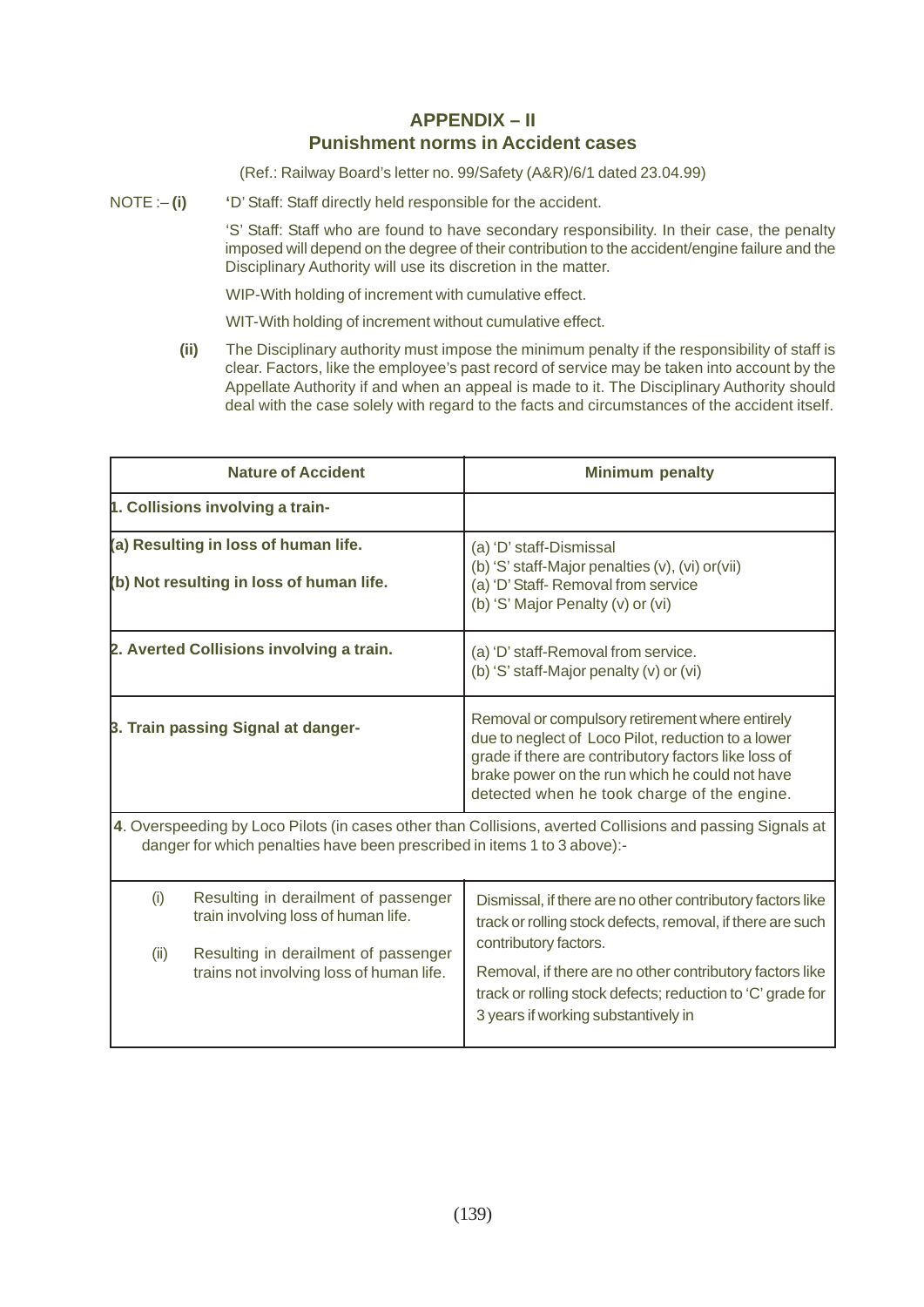| (iii)<br>(iv)<br>5. | <b>Resulting in derailment of goods trains</b><br>on the main line in mid-section or within<br>station limits.<br>Resulting in derailment of goods train<br>in station yard on other than main line.<br>Failure to detect hot axle or other defective                                           | 'C' or 'B' grade and reduction to Shunter for 3 years if<br>working substantively in 'C' grade with loss of seniority<br>in both cases. If there are such contributory factors.<br>Reduction to grade of shunter for one to three years<br>with loss of seniority.<br>Reduction to Shunter for one to three years, depending on the<br>extent of damage without loss of seniority on being restored to 'C'<br>grade Loco Pilot.<br>Reduction to next lower grade in the case of passenger |
|---------------------|-------------------------------------------------------------------------------------------------------------------------------------------------------------------------------------------------------------------------------------------------------------------------------------------------|-------------------------------------------------------------------------------------------------------------------------------------------------------------------------------------------------------------------------------------------------------------------------------------------------------------------------------------------------------------------------------------------------------------------------------------------------------------------------------------------|
|                     | wagon resulting in derailment for which Loco<br>Pilot/Guard can be held responsible if it is within<br>range of visibility.                                                                                                                                                                     | train. WIP for 3 years with loss of seniority in the case<br>of goods train.                                                                                                                                                                                                                                                                                                                                                                                                              |
| 6.                  | Failure to detect hot axle or other defective<br>wagon resulting in derailment for which station<br>staff/cabin staff can be held responsible or<br>failure to stop the train on information regarding<br>hot axle being given by the previous station for<br>control.                          | Removal in the case of passenger train. Reduction to<br>the next lower grade in the case of goods train, if<br>working in lowest grade, WIP for 3 years.                                                                                                                                                                                                                                                                                                                                  |
| 7.                  | Station derailments while shunting.<br>Due to Loco Pilot's fault in not<br>(i)<br>Signals<br>including<br>hand<br>obeying<br>Signals or starting the train without<br>authority to proceed.<br>Due to Loco Pilot's failure to control the train.<br>(ii)                                        | WIT for 2 years.<br>WIT for 2 years.                                                                                                                                                                                                                                                                                                                                                                                                                                                      |
| 8.                  | Breach of Block Rules (Which do not result in<br>Collision or averted Collision) such as train<br>entering the section without proper line clear,<br>receiving trains on wrong line blocked for<br>engineering work etc. Placing material trolly<br>on line without block protection and so on. | Reduction to a lower stage in the time scale.                                                                                                                                                                                                                                                                                                                                                                                                                                             |
| 9.                  | <b>Accidents at Manned Level Crossings</b><br>Failure of Gateman to close the gate.<br>$\mathbf{I}$<br>(ii) Failure of SM/ASM to ensure closure of<br>level crossing gates before allowing any<br>movement where rules provide.                                                                 | Dismissal if there is loss of human life, removal if there<br>is no loss of human life.<br>Reduction to a lower grade or post with loss of seniority<br>(WIP 3 years, in case in the lowest grade)                                                                                                                                                                                                                                                                                        |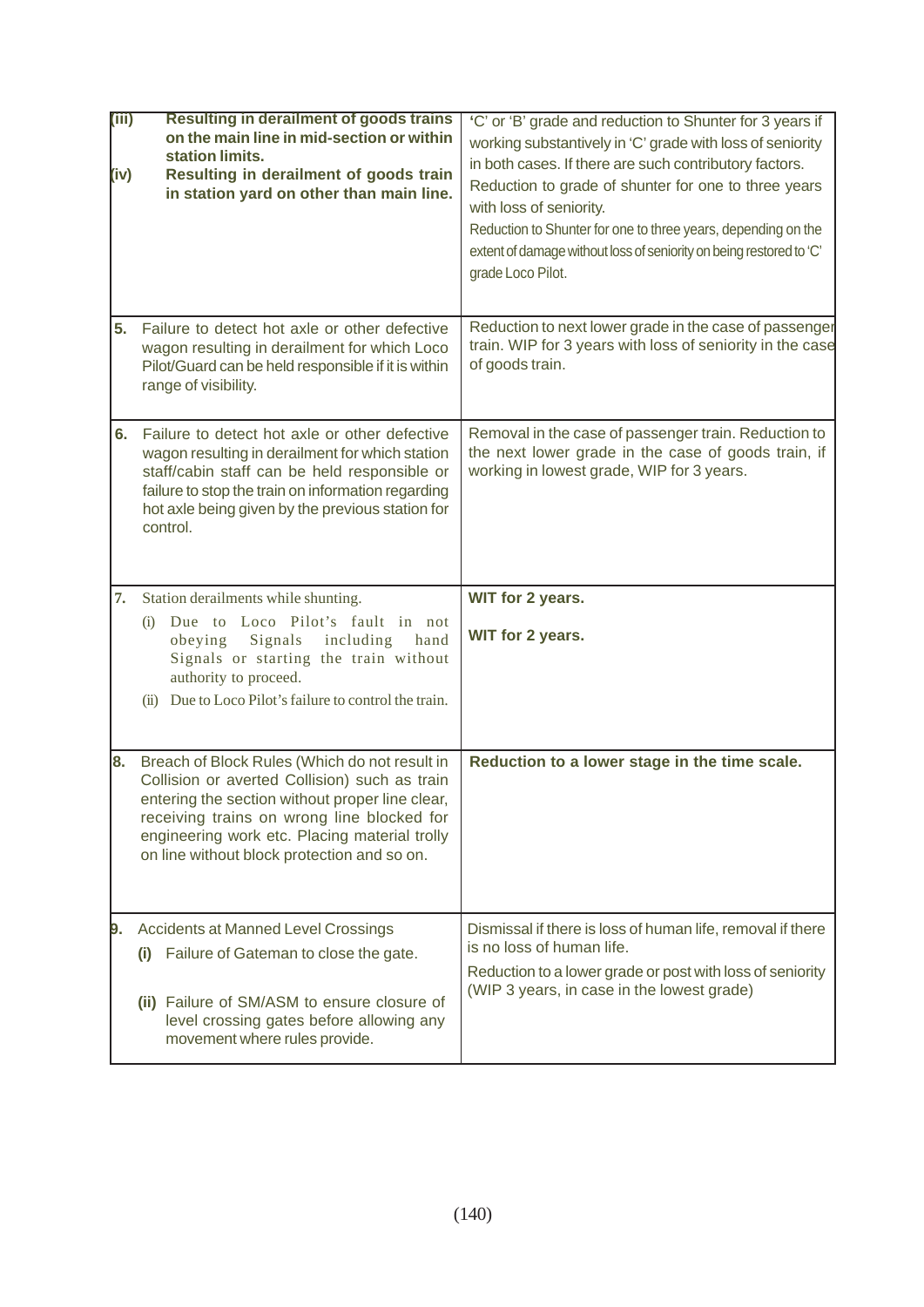| (iii) Failure of Loco Pilot in observing rules before<br>passing a gate Signal in danger.<br>(iv) Where no breach of rules is proved but lack or<br>vigilance on the part of Loco Pilot/guard of other<br>staff is proved.                                                                             | Reduction to a lower grade with loss of seniority.<br>WIT upto 2 years 11 months.                                                                                                                                                                                                                                                                                                                                                                                                                                      |
|--------------------------------------------------------------------------------------------------------------------------------------------------------------------------------------------------------------------------------------------------------------------------------------------------------|------------------------------------------------------------------------------------------------------------------------------------------------------------------------------------------------------------------------------------------------------------------------------------------------------------------------------------------------------------------------------------------------------------------------------------------------------------------------------------------------------------------------|
| 10. Accident at unmanned level crossings due to lack<br>of vigilance on the part of Loco Pilot or failure to<br>whistle on approaching the whistle board.<br>(i) Accident involving loss of human life.<br>(ii) Where no loss of human life is involved.                                               | Reduction to a lower grade<br>WIT for 1 year.                                                                                                                                                                                                                                                                                                                                                                                                                                                                          |
| 11. Carriage & Wagon defects or improper<br>securing of loads or failure to detect improper<br>securing of loads by SE/C&W.<br>Resulting in derailments on the Main line, Mid-<br>(i)<br>section or within station limits.<br>(ii) Resulting in derailments in a station yard<br>other than main line. | For the first offence WIT for 2 yrs 11 months. For the<br>second offence reduction to a lower grade for 3 years<br>with loss of seniority (If any staff such as SE/C&W are in<br>the lowest grade, reduction by three stages in the scale<br>of pay with loss of seniority; if the staff are in the lower<br>stages of pay where reduction by three stages is not<br>possible WIP for three years with loss of seniority)<br>Same as for item (i) above but without permanent effect<br>and without loss of seniority. |
| <b>12.</b> Locomotive defects<br>Negligence in repairs or maintenance in shops<br>(i)<br>or shed resulting in accidents.<br>(ii) Negligence in repairs or maintenance in shops<br>or sheds or bad engineman ship by Loco Pilot<br>resulting in engine failure.                                         | Reduction to a lower stage in the time scale with<br>loss of seniority for the first offence, reduction to a<br>lower grade with loss of seniority for the second<br>offence and removal for the third offence.<br>For the first offence stoppage of Passes and PTOs<br>for 1 year; the second offence WIT 1 year and for<br>the third offence reduction to a lower grade for years.                                                                                                                                   |
| 13. Traffic staff failure, resulting in accidents other than<br>Collisions or averted Collisions.<br>Wrong setting / manipulation of points.<br>(i)<br>Incorrect Signalling.<br>(ii)<br>(iii) Wrong marshalling.<br>(iv) Excessive/ uneven loading or improper<br>securing of loads.                   | Reduction to a lower grade with loss of seniority.<br>WIP upto three years.<br>Reduction to a lower stage in time scale of pay.<br>WIT upto three years                                                                                                                                                                                                                                                                                                                                                                |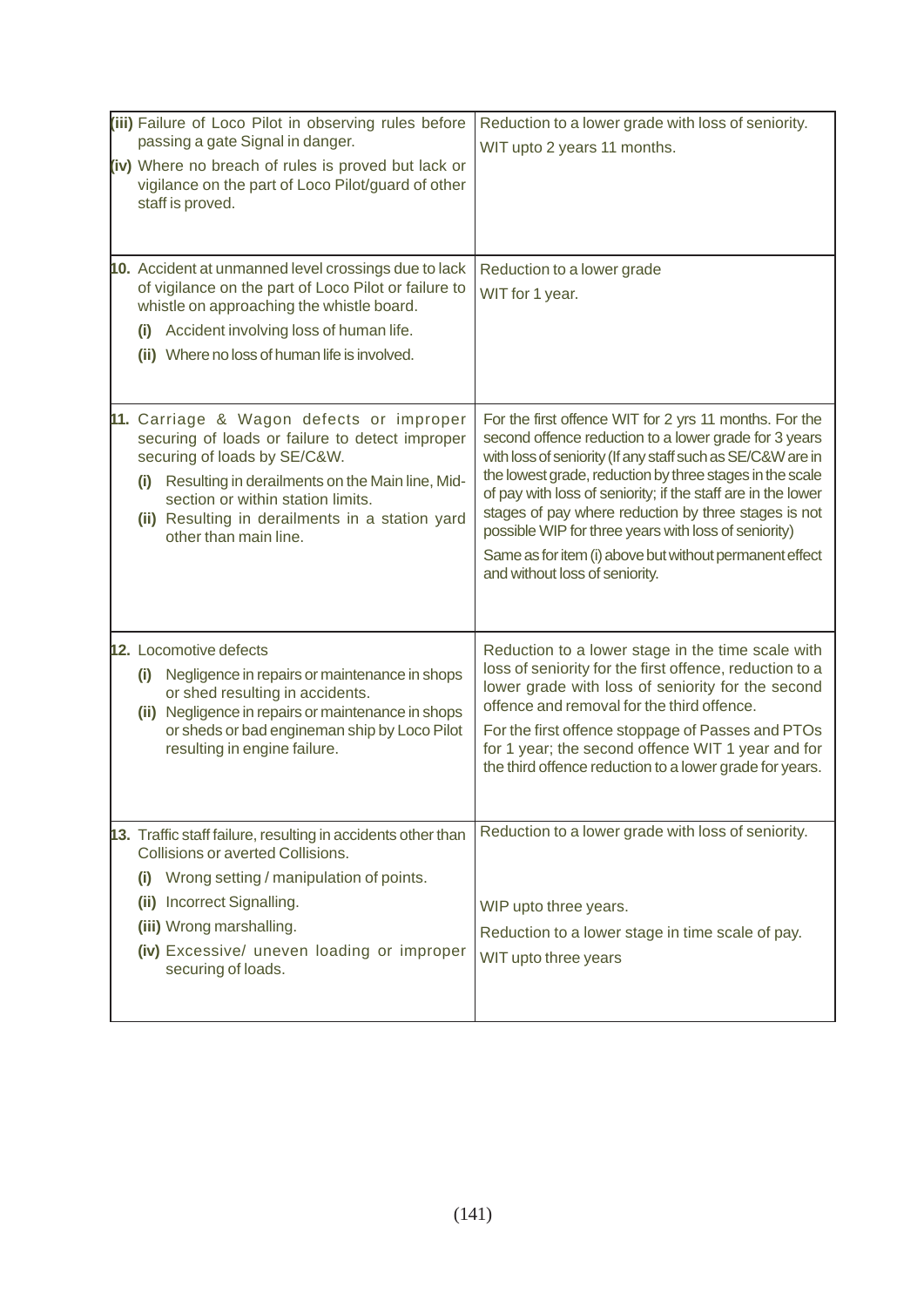| 14. Signal & Interlocking failures, Signal and<br>Interlocking defect for which maintenance staff<br>are held respousible resulting :- |                                                                                                                                                                                             |
|----------------------------------------------------------------------------------------------------------------------------------------|---------------------------------------------------------------------------------------------------------------------------------------------------------------------------------------------|
| (a) Accidents of passenger train involving loss<br>of human life                                                                       | If due to causes where Interlocking has been<br>(i)<br>short circuitted/ made inoperative.<br>'D' staff - Dismissal<br>'S' staff- Major penalties under item<br>$(v)$ , $(vi)$ , or $(vii)$ |
|                                                                                                                                        | (ii) If due to causes where 'Interlocking' has<br>deteriorated due to bad maintenance repairs.<br>'D' staff - Removal<br>'S' staff - Penalties under<br>item $(v)$ or $(vi)$                |
| (b) Accidents of passenger or goods train not<br>involving loss of human life.                                                         | (iii) 'D' staff - Removal<br>'S' staff - penalties under<br>item $(v)$ or $(vi)$                                                                                                            |
|                                                                                                                                        | (iv) 'D' staff - item (vi)<br>'S' staff - item (v)                                                                                                                                          |
| (c) Derailment of goods train on the main line in<br>mid-section or within station limits.                                             | $(v)$ 'D' staff - item $(vi)$<br>'S' staff - item (iv) or (v)                                                                                                                               |
| (d) Derailiment of goods train within station yard<br>other than main line.                                                            | (vi) 'D' staff - item $(v)$<br>'S' staff- item (iv)                                                                                                                                         |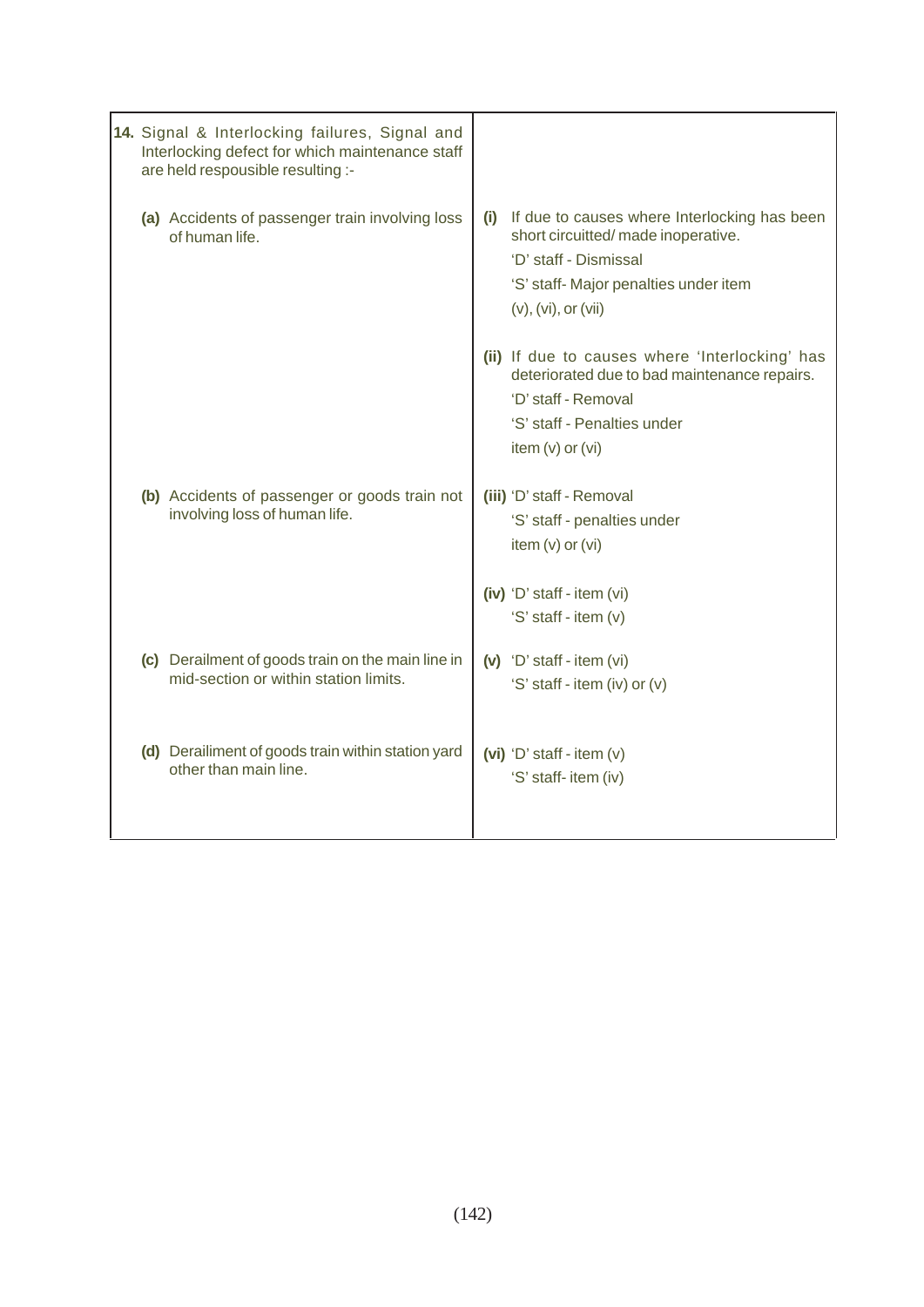# **Civil Engineering Department**

**Note** (i) D staff- Staff directly held responsible for the accident.

S staff- Staff who are found to have secondary responsible including that of Supervisors, JE/SE/ SSE(P.Way) and PWM etc. whose failure to do proper inspections and take timely remedial measures and slack supervision would have contributed to the accident.

The penalty to be imposed in these cases will depend on the degrees of the contribution to the accident. The disciplinary authority will use his discretion in this matter. While fixing responsibility for slack supervision and neglect of periodical inspections the period, the supervisors have been in charge of the section is also to be taken into account.

 (ii) The disciplinary authority must impose the minimum penalty if the responsibility of the staff is clear. Factors like the employee's past record of service and other extenuating circumstances as for want of materials and similar problems may be taken into account by the Appellate Authority when appeal is made to it. The Disciplinary authority should deal with the case solely with regard to the facts and circumstances of the accident itself.

|    | <b>Nature of accident</b>                                                                                      | <b>Minimum penalty</b>                                                                                                                                                                                                                                                                                                                                                   |
|----|----------------------------------------------------------------------------------------------------------------|--------------------------------------------------------------------------------------------------------------------------------------------------------------------------------------------------------------------------------------------------------------------------------------------------------------------------------------------------------------------------|
| ╽. | Major track defects such as buckling, worn-out<br>switches and crossings and spread of gauge.                  | <b>D</b> staff<br>(a)<br>Dismissal, if there is loss of life.<br>(i)                                                                                                                                                                                                                                                                                                     |
|    | Resulting in derailment of passenger trains.<br>(i)                                                            | Removal from service if no loss of life.<br>(iii)                                                                                                                                                                                                                                                                                                                        |
|    |                                                                                                                | (b) S staff-Reduction to a lower grade for a period of 3<br>years, with loss of seniority. If any staff such as<br>JE (P.Way) are in the lowest grade reduction by 3<br>stages in the scale of pay with loss of seniority. If<br>the staff are in the lowest stage of pay where<br>reduction by 3 stages is not possible, WIT for 3<br>years with loss of seniority.     |
|    | Resulting in derailment of goods trains on<br>(ii)<br>the main line in mid-section or within station<br>limit. | D staff- Reduction to a lower grade for a period of<br>(a)<br>3 years with loss of seniority. If any staff such as<br>JE (P.way) are in the lowest grade reduction by 3<br>stages in the scale for pay with loss of seniority. If<br>the staff are in the lowest stage of pay where<br>reduction by 3 stages is not possible, WIT for 3<br>years with loss of seniority. |
|    |                                                                                                                | (b) S staff-Reduction to a lower stage in time scale<br>of pay for a period of 3 years with effect of<br>postponing future increments on expiry of such<br>period.                                                                                                                                                                                                       |
|    |                                                                                                                |                                                                                                                                                                                                                                                                                                                                                                          |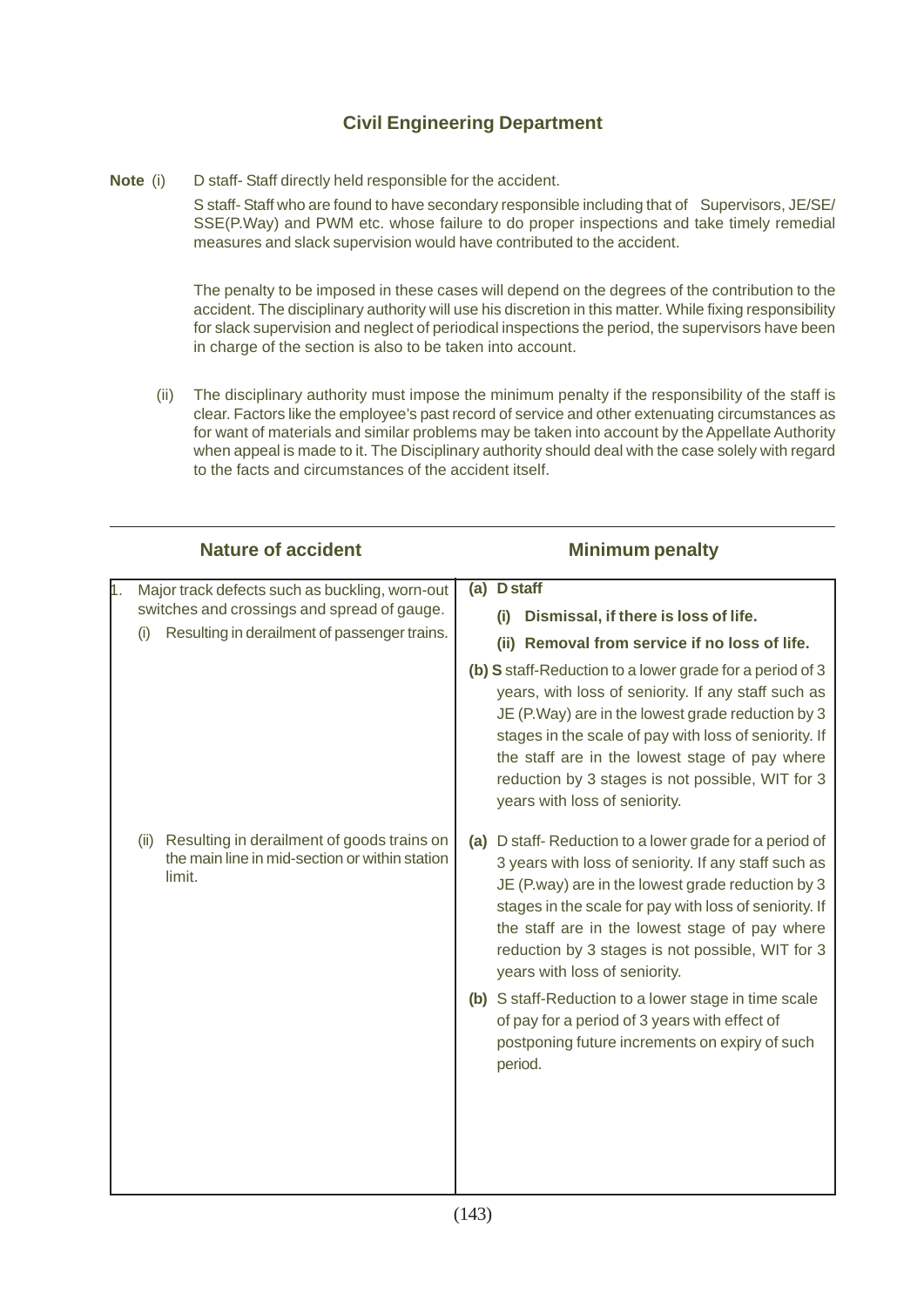| (iii) Resulting in derailment of goods train in station<br>yards on other than main line.                                                                  | (a) D staff-Reduction to a lower stage in time<br>scale of pay of a period of 2 years without the<br>effect of postponing future increment.<br>(b) S staff-WIT upto 2 years 11 months or with holding<br>of Pass/PTOs for 2 years where the staff has<br>reached the maximum of the grade.                                                                                                                                                                                                                                                                                                                                                          |
|------------------------------------------------------------------------------------------------------------------------------------------------------------|-----------------------------------------------------------------------------------------------------------------------------------------------------------------------------------------------------------------------------------------------------------------------------------------------------------------------------------------------------------------------------------------------------------------------------------------------------------------------------------------------------------------------------------------------------------------------------------------------------------------------------------------------------|
| Other track defects like cross levels or low<br>2.<br>joints and defective alignment in curves etc.<br>Resulting in derailment of passenger trains.<br>(i) | (a) D staff-<br>Removal from service if there is loss of<br>(i)<br>human life.<br>(ii) Reduction to a lower grade for a period of<br>3 years with loss of seniority if no loss of<br>life.<br>If any staff such as JE (P.Way) are in the<br>lowest grade, reduction by 3 stage in the scale<br>of pay with loss of seniority. If the staff are in the<br>lowest stage of pay where reduction by 3 stages<br>is not possible. WIT for 3 years, with loss of<br>seniority.<br>(b) S. Staff-Reduction to a lower stage in time scale<br>of pay for a period of 3 years with effect of post<br>postponing future increments on expiry of such<br>period |
| Resulting in derailment of goods train on<br>(ii)<br>the main line in mid section or within<br>station limits.                                             | D Staff-Reduction to a lower grade for one<br>(a)<br>to three years with loss of seniority.<br>S Staff-Reduction to a lower grade in time<br>(b)<br>scale of pay for a period of one to 3 years<br>without the increments.                                                                                                                                                                                                                                                                                                                                                                                                                          |
| Resulting in derailment of goods train in<br>(iii)<br>station yard or other than main line.                                                                | D staff-Reduction to a lower stage in time<br>(a)<br>scale of pay for a period of one to 3 years<br>without the effect of postponing future<br>increments.<br>S staff-WIT for one year or with holding of<br>(b)<br>passes and PTOs for one year if at maximum<br>of grade.                                                                                                                                                                                                                                                                                                                                                                         |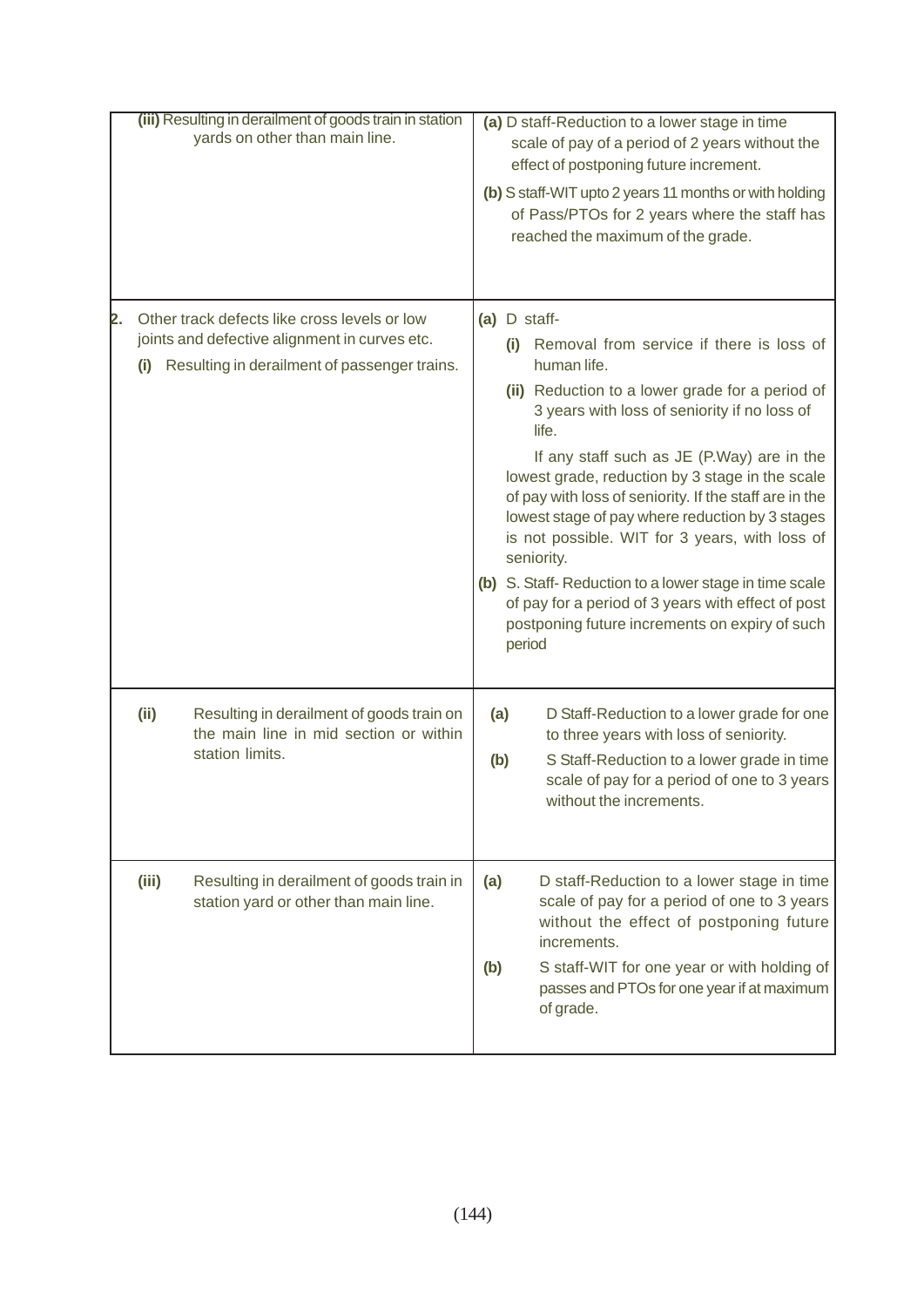| 3. | Miscellaneous cause like infringement of track<br>by irregular unloading of ballast, track materials<br>etc. due to neglect of P. Way staff or failure to<br>protect track in case of destruction, opening of<br>track, breach etc. | WIT upto 3 years of reduction to a lower grade or<br>removal from service according to the gravity of<br>accident and damages caused.                                                             |
|----|-------------------------------------------------------------------------------------------------------------------------------------------------------------------------------------------------------------------------------------|---------------------------------------------------------------------------------------------------------------------------------------------------------------------------------------------------|
| 4. | In respect of accidents during shunting operations<br>in Sidings and other non running lines due to<br>track defects.                                                                                                               | WIT for one year or with holding of passes and PTOs<br>where the staff has reached the maximum should<br>be imposed depending on the extent of neglect of<br>maintenance and other circumstances. |

## **For Staff of Electrical Department**

|     | (a) Accidents to passenger train involving loss of<br>human life. | <b>Removal from service.</b>                                                                                            |
|-----|-------------------------------------------------------------------|-------------------------------------------------------------------------------------------------------------------------|
| (b) | Accidents to passenger train not involving loss<br>of human life. | Reduction to lower grade.<br>(i)<br>If the staff is in the lowest grade reduction<br>(ii)<br>to a lower stage.          |
|     | (c) Fire accidents involving loss of human life.                  | Removal from service.                                                                                                   |
|     | Fire accidents without loss of human life.                        | Reduction to lower grade.<br>$\mathbf{I}$<br>If the staff is in the lowest grade reduction to<br>(ii)<br>a lower stage. |

Note:- Major Penalty norms as per Railway Servant(Discipline & Apeal Rules),1968

Major Penalties (Rule-6):-

- **(v) Save as provided for in clause (iii-b) reduction to a lower stage in time-scale of pay for a specified period, with further directions as to whether on the expiry of such period, the reduction will or will not have the effect of postponing the further increments of his pay.**
- **(vi) Reduction to a lower time-scale of pay, grade, post or service, with or without further directions regarding conditions of restoration to the grade or post or service from which the Railway Servant was reduced and his seniority and pay on such restoration to that grade, post or service.**
- **(vii) Compulsory Retirement.**
- **(viii) Removal from service which shall not be a disqualification for future employment under the Government or Railway Administration.**
- **(ix) Dismissal from service which shall ordinarily be a disqualification for future employment under the Government or Railway Administration.**

**D**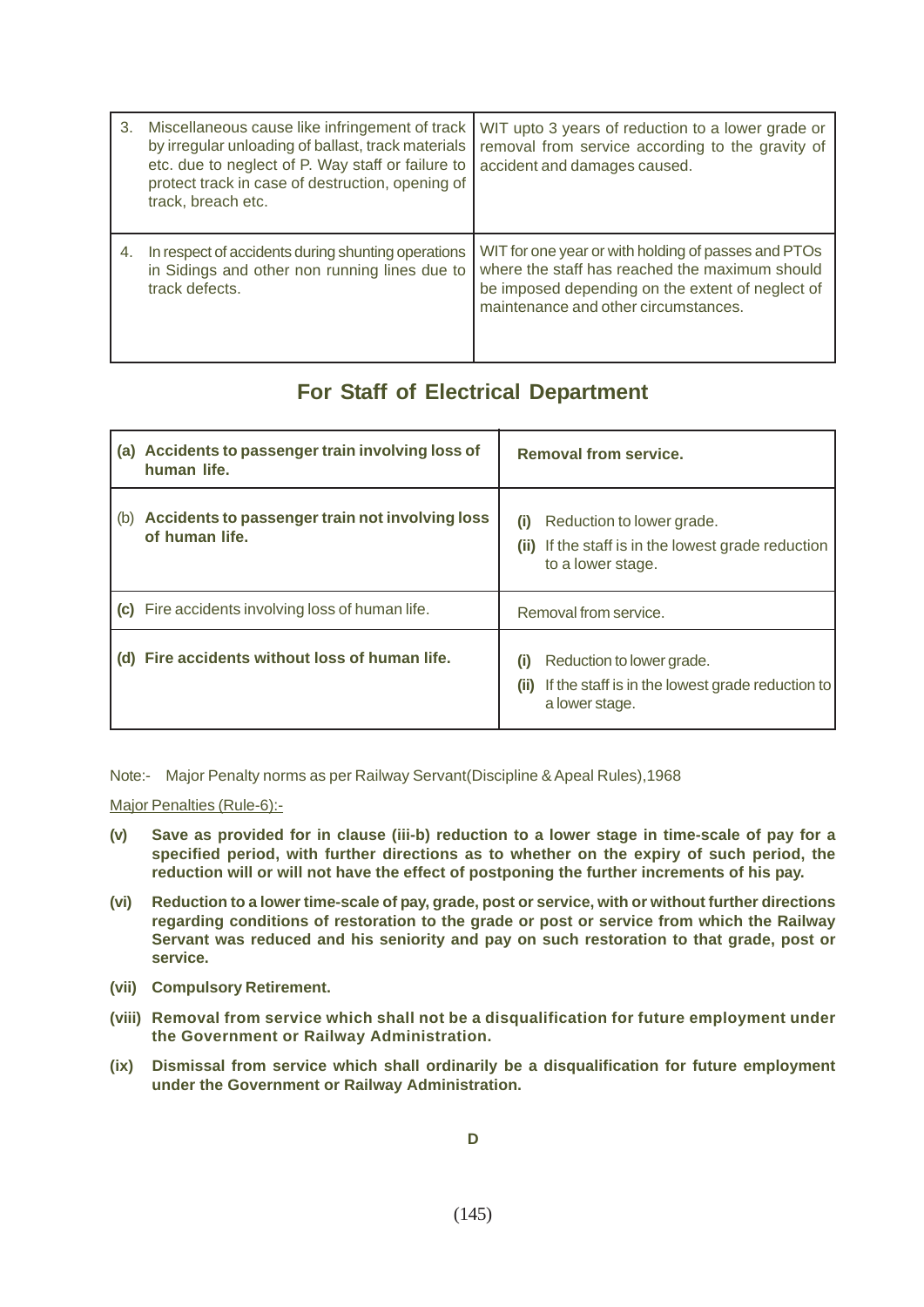## **APPENDIX-III EX-GRATIA**

Relief to persons involved in train accidents or untoward incidents- Ex-gratia payments to victims-

**1**- The amount of ex-gratia payable to dependents of dead or injured bona fide passengers involved in **Train Accidents** as defined in Section 124 of Railways Act, 1989 and to the road users who met with an accident due to Railway's prima facie liability at **Manned Level Crossing Gate Accident** shall be as under:-

|    | <b>Type of Accident</b>                                                                                                                                                            | Amount of Ex-Gratia<br>for Death                                                                   | Amount of Ex-Gratia<br>for Grievous Injury                                                                     | <b>Amount of Ex-Gratia</b><br>for Simple Injury                                                |
|----|------------------------------------------------------------------------------------------------------------------------------------------------------------------------------------|----------------------------------------------------------------------------------------------------|----------------------------------------------------------------------------------------------------------------|------------------------------------------------------------------------------------------------|
| 2. | In case of Train Accident<br>(as defined under Section<br>124 of the Act)<br>In case of Accident at<br><b>Manned Level Crossing</b><br>(due to Railway's prima<br>facie liability) | Rs. 50,000/-<br>(Rupees Fifty<br>thousand only)<br>Rs. 50,000/-<br>(Rupees Fifty<br>thousand only) | Rs. 25,000/-<br>(Rupees Twenty<br>Five thousand only)<br>Rs. 25,000/-<br>(Rupees Twenty<br>Five thousand only) | Rs. 5,000/-<br>(Rupees Five<br>thousand only)<br>Rs. 5,000/-<br>(Rupees Five<br>thousand only) |

- **2** The rate of ex-gratia for death/injury in **Untoward Incident**, as defined under Section 124-A of the Railways Act, 1989 shall be as under-
- (i) In case of **death** Rs. **15,000/-**
- (ii) In case of **grievous injuries** Rs. **5000/-**
- (iii) In case of **simple injuries Rs. 500/-**
- **3** No ex-gratia is admissible in case of accident at Unmanned Level Crossing.
	- (i) No ex-gratia payment would be admissible to trespassers, persons electrocuted by OHE and road users at unmanned level crossings.
	- (ii) The amount of ex-gratia relief admissible to road users who meet with an accident due to Railway's prima facie liability at Manned Level Crossing Gate Accident will be counted towards the amount of compensation payable, if action is tenable against the Railways under the Law of Torts and award is actually granted by a Court of Law.
	- (iii) Ex-gratia payment should also be made to railway servants killed or injured while on duty by a moving train for example Gangman working on track run over accidently by a moving train.
	- (iv) Payment should be sanctioned/arranged preferably on the spot by a Senior Scale Officer nominated by the General Manager after making such enquiries as can be reasonably made on the spot after the immediate needs by way of medical attendance etc. to injured persons are attended to.

**NOTE**-These instructions are effective from 1st August/2012.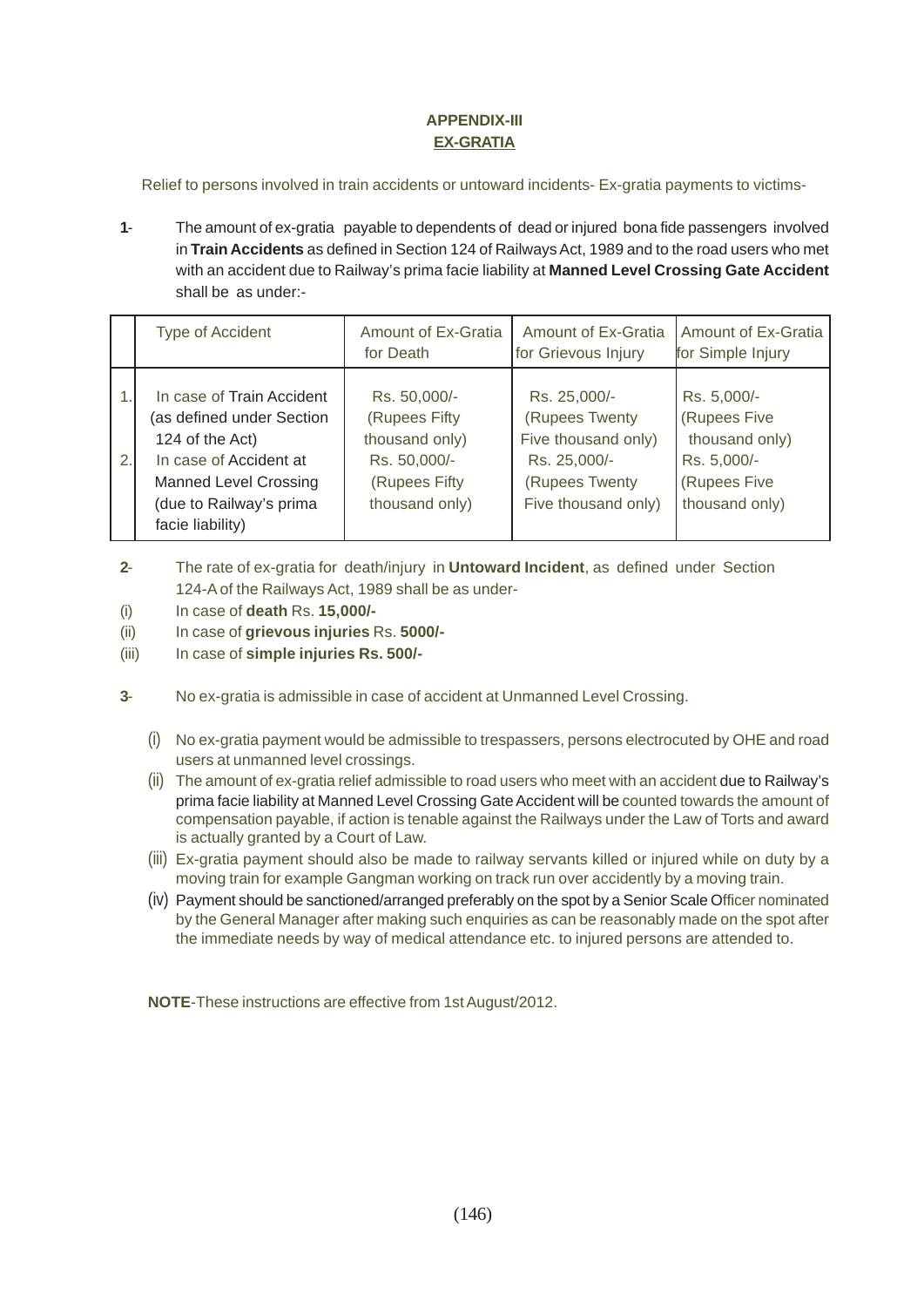## **Register For Corrections and Additions**

| No. of<br>Memo | Date of<br>Memo | Date of<br>Receipt | Signature of<br>Recipient | Reference to Rule and page in<br>which correction or Addition<br>has been made |      |
|----------------|-----------------|--------------------|---------------------------|--------------------------------------------------------------------------------|------|
|                |                 |                    |                           | Rule                                                                           | Page |
|                |                 |                    |                           |                                                                                |      |
|                |                 |                    |                           |                                                                                |      |
|                |                 |                    |                           |                                                                                |      |
|                |                 |                    |                           |                                                                                |      |
|                |                 |                    |                           |                                                                                |      |
|                |                 |                    |                           |                                                                                |      |
|                |                 |                    |                           |                                                                                |      |
|                |                 |                    |                           |                                                                                |      |
|                |                 |                    |                           |                                                                                |      |
|                |                 |                    |                           |                                                                                |      |
|                |                 |                    |                           |                                                                                |      |
|                |                 |                    |                           |                                                                                |      |
|                |                 |                    |                           |                                                                                |      |
|                |                 |                    |                           |                                                                                |      |
|                |                 |                    |                           |                                                                                |      |
|                |                 |                    |                           |                                                                                |      |
|                |                 |                    |                           |                                                                                |      |
|                |                 |                    |                           |                                                                                |      |
|                |                 |                    |                           |                                                                                |      |
|                |                 |                    |                           |                                                                                |      |